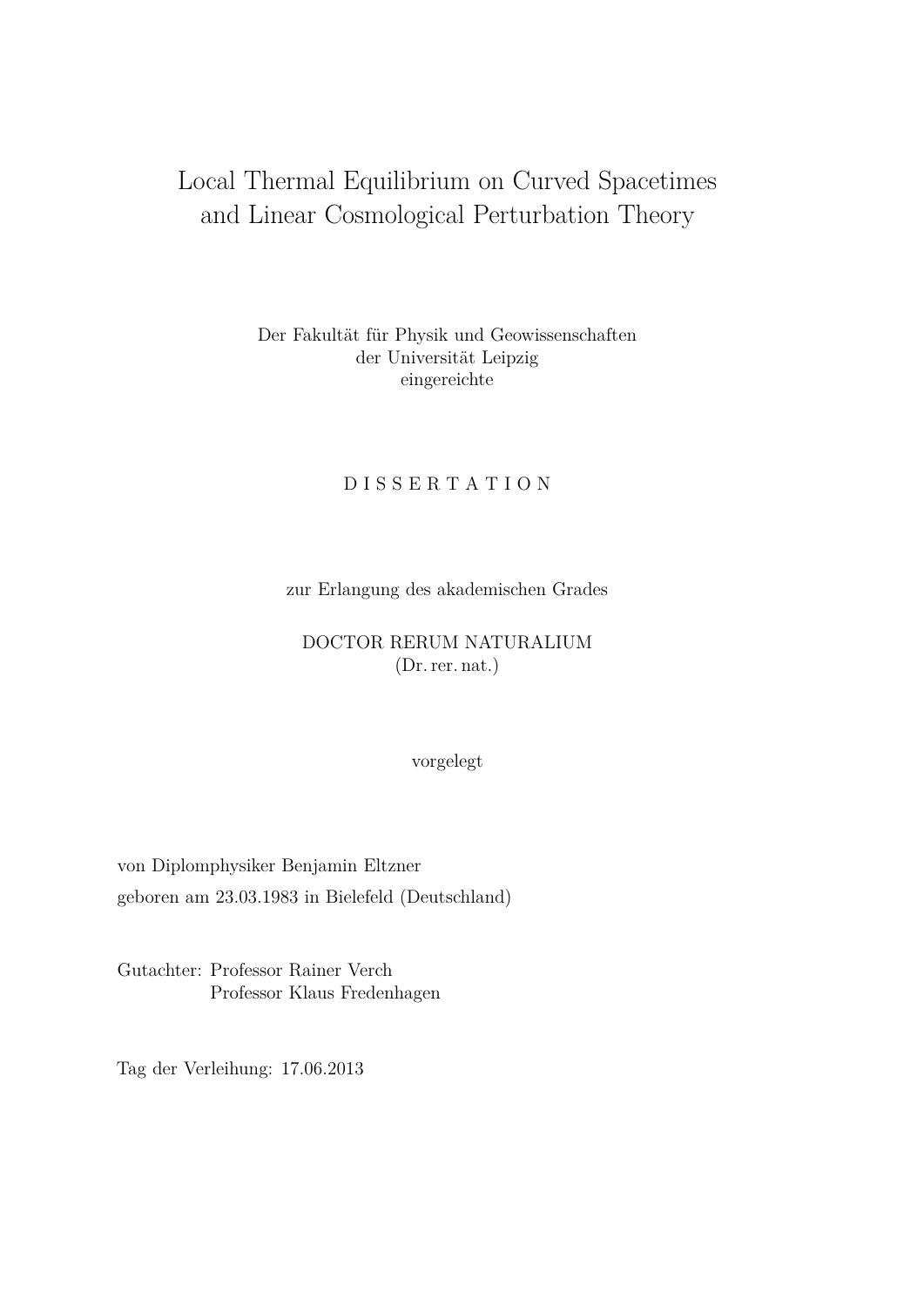# **Wissenschaftlicher Werdegang**

Name: Benjamin Eltzner Geburtsdatum: 23.3.1983 2001-2008: Studium der Physik an der Universität Bonn 2009-2012: Doktorand am Institut für Theoretische Physik der Universität Leipzig und Mitglied der International Max Planck Research School am Max-Planck-Institut für Mathematik in den Naturwissenschaften.

# **Bibliographische Beschreibung**

Eltzner, Benjamin Local Thermal Equilibrium on Curved Spacetimes and Linear Cosmological Perturbation Theory Universität Leipzig, Dissertation 154 S., 52 Lit., 4 Abb.

**Referat:** In dieser Arbeit wird die von Schlemmer eingeführte Erweiterung des Kriteriums für lokales thermisches Gleichgewicht in Quantenfeldtheorien von Buchholz, Ojima und Roos auf gekrümmte Raumzeiten untersucht. Dabei werden verschiedene Probleme identifiziert und insbesondere die bereits von Schlemmer gezeigte Instabilität unter Zeitentwicklung untersucht. Es wird eine alternative Herangehensweise an lokales thermisches Gleichgewicht in Quantenfeldtheorien auf gekrümmten Raumzeiten vorgestellt und deren Probleme diskutiert. Es wird dann eine Untersuchung des dynamischen Systems der linearen Feld- und Metrikstörungen im üblichen Inflationsmodell mit Blick auf Uneindeutigkeit der Quantisierung durchgeführt. Zuletzt werden die Temperaturfluktuationen der kosmischen Hintergrundstrahlung auf Kompatibilität mit lokalem thermalem Gleichgewicht überprüft.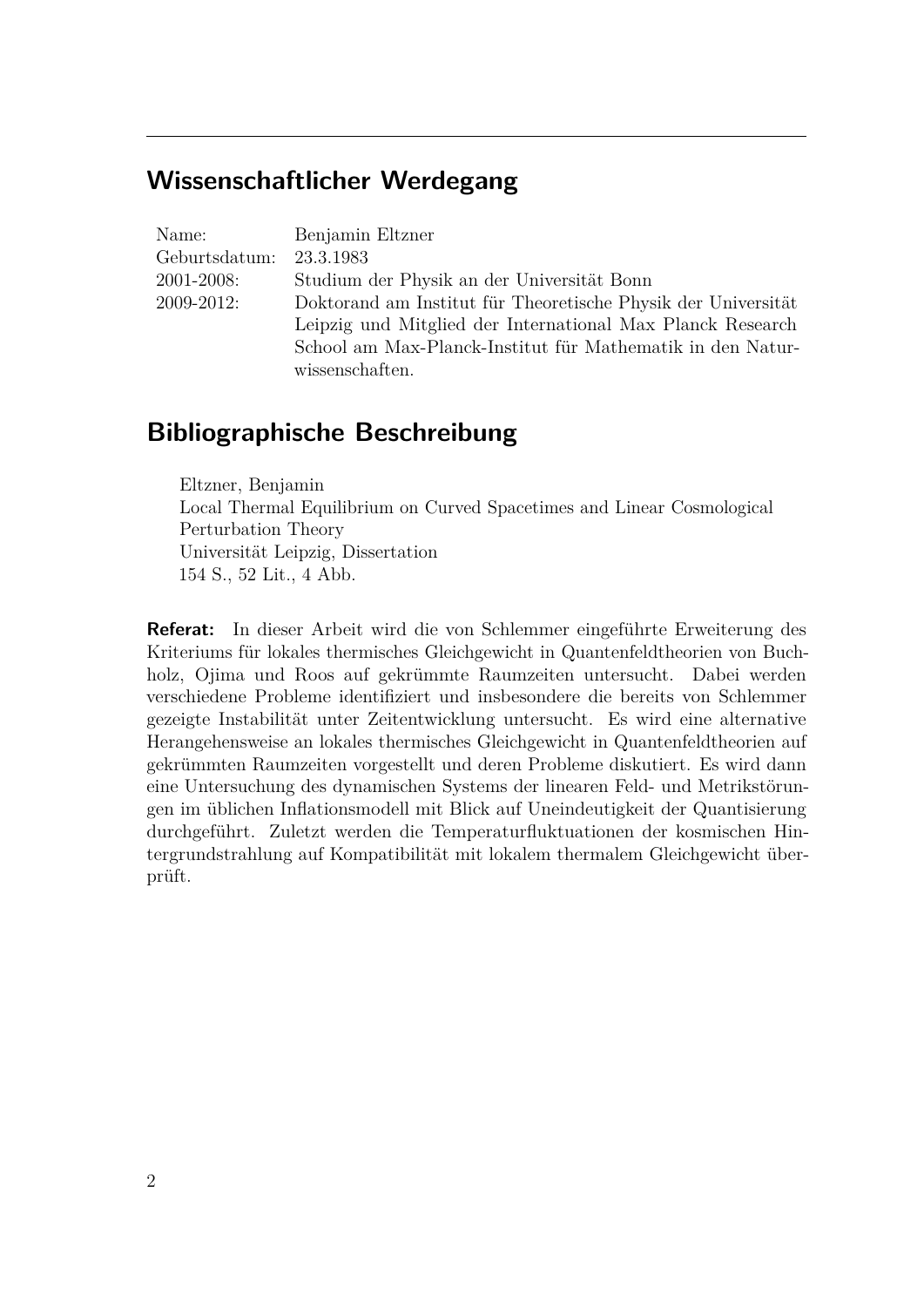# **Contents**

|      | 1. Introduction |                                                                                     | 5  |
|------|-----------------|-------------------------------------------------------------------------------------|----|
|      |                 | 2. Technical Background                                                             | 10 |
| 2.1. |                 | The Free Scalar Field on a Globally Hyperbolic Spacetime                            | 10 |
|      | 2.1.1.          | Construction of the Scalar Field                                                    | 10 |
|      | 2.1.2.          |                                                                                     | 13 |
|      | 2.1.3.          |                                                                                     | 17 |
| 2.2. |                 |                                                                                     | 21 |
|      | 2.2.1.          | Global Thermodynamic Equilibrium - KMS States                                       | 21 |
|      | 2.2.2.          |                                                                                     | 24 |
|      | 2.2.3.          |                                                                                     | 29 |
|      | 2.2.4.          | LTE in Cosmological Spacetimes                                                      | 32 |
| 2.3. |                 | Linear Scalar Cosmological Perturbations                                            | 34 |
|      | 2.3.1.          |                                                                                     | 35 |
|      | 2.3.2.          |                                                                                     | 38 |
|      | 2.3.3.          | Technical Framework and Formulae                                                    | 40 |
|      | 2.3.4.          |                                                                                     | 46 |
|      | 2.3.5.          | The Sachs-Wolfe Effect for Adiabatic Perturbations $\ldots \ldots$                  | 49 |
|      |                 | 3. Towards a Refinement of the LTE Condition on Curved Spacetimes                   | 54 |
|      |                 | 3.1. Non-Minimal Coupling $\ldots \ldots \ldots \ldots \ldots \ldots \ldots \ldots$ | 54 |
|      | 3.1.1.          |                                                                                     | 55 |
|      | 3.1.2.          |                                                                                     | 57 |
|      | 3.1.3.          |                                                                                     | 61 |
| 3.2. |                 |                                                                                     | 65 |
|      | 3.2.1.          |                                                                                     | 66 |
|      | 3.2.2.          | Extrinsic LTE in de Sitter Spacetime                                                | 71 |
| 3.3. |                 | Massive Fields                                                                      | 78 |
|      | 3.3.1.          |                                                                                     | 78 |
|      | 3.3.2.          |                                                                                     | 80 |
|      | 3.3.3.          |                                                                                     | 82 |
| 3.4. |                 |                                                                                     | 91 |
|      | 3.4.1.          | Problems and Open Questions Concerning LTE                                          | 92 |
|      | 3.4.2.          |                                                                                     | 94 |
|      |                 |                                                                                     |    |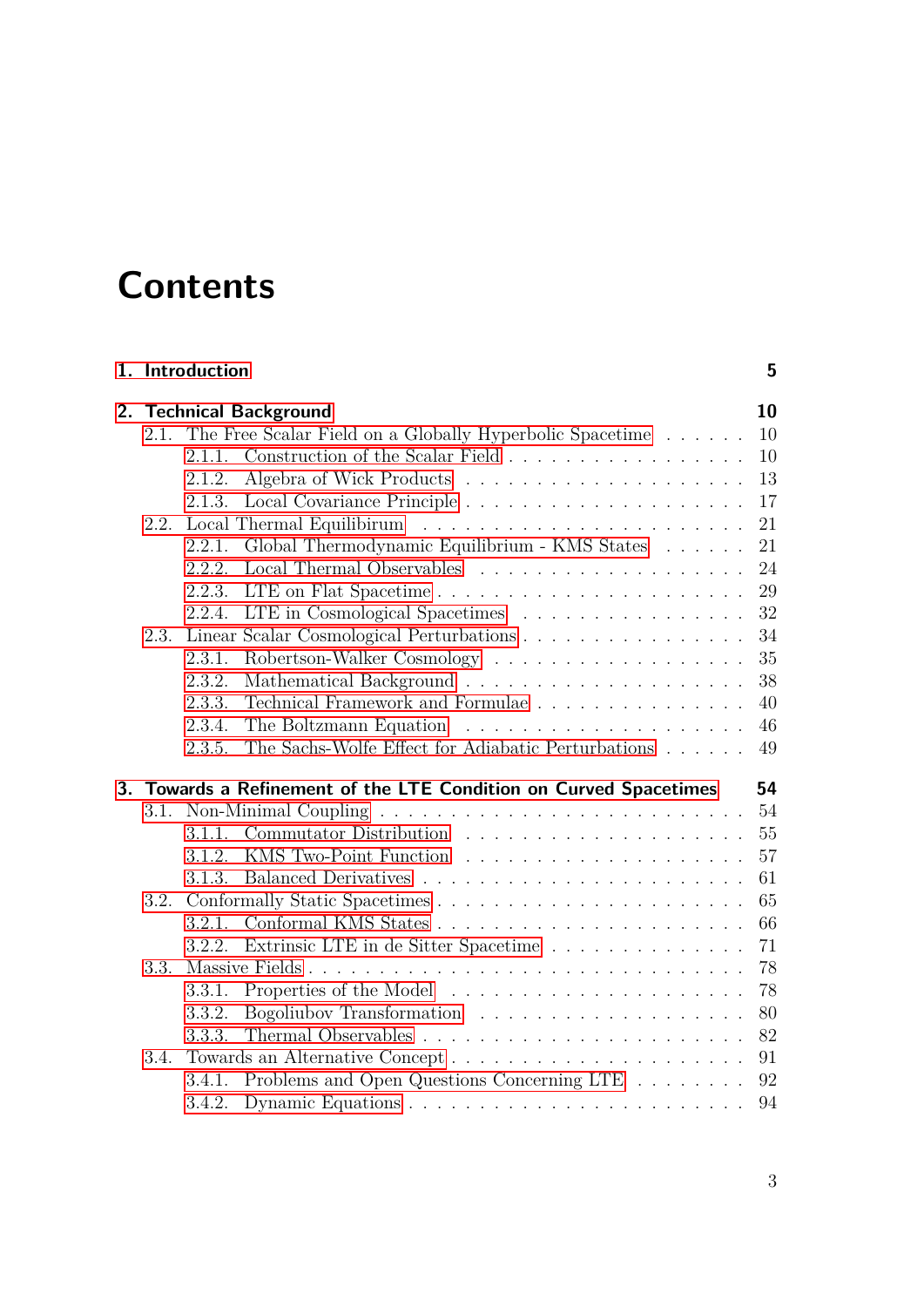|    |      |                     | 3.4.4. Macroobservable Interpretation 100                 |  |  |            |
|----|------|---------------------|-----------------------------------------------------------|--|--|------------|
|    | 3.5. |                     |                                                           |  |  |            |
| 4. |      |                     | <b>Cosmological Perturbation Theory</b>                   |  |  | 105        |
|    |      |                     | 4.1. Dynamics of Perturbations in Inflation 106           |  |  |            |
|    |      |                     | 4.1.1. CCR Quantisation is Ambiguous 106                  |  |  |            |
|    |      |                     |                                                           |  |  |            |
|    |      |                     |                                                           |  |  |            |
|    |      |                     |                                                           |  |  |            |
|    |      |                     |                                                           |  |  |            |
|    |      |                     | 4.2.2. Incompatibility of LTE with Sachs-Wolfe Effect 125 |  |  |            |
|    |      |                     |                                                           |  |  |            |
| 5. |      |                     | <b>Conclusion and Outlook</b>                             |  |  | 131        |
|    |      |                     |                                                           |  |  | 136        |
|    |      | A. Technical proofs |                                                           |  |  |            |
|    |      |                     |                                                           |  |  |            |
|    |      |                     |                                                           |  |  |            |
|    |      |                     |                                                           |  |  |            |
|    |      |                     | <b>B. Introduction to Probability Theory</b>              |  |  | 146        |
|    |      | <b>Bibliography</b> |                                                           |  |  | <b>150</b> |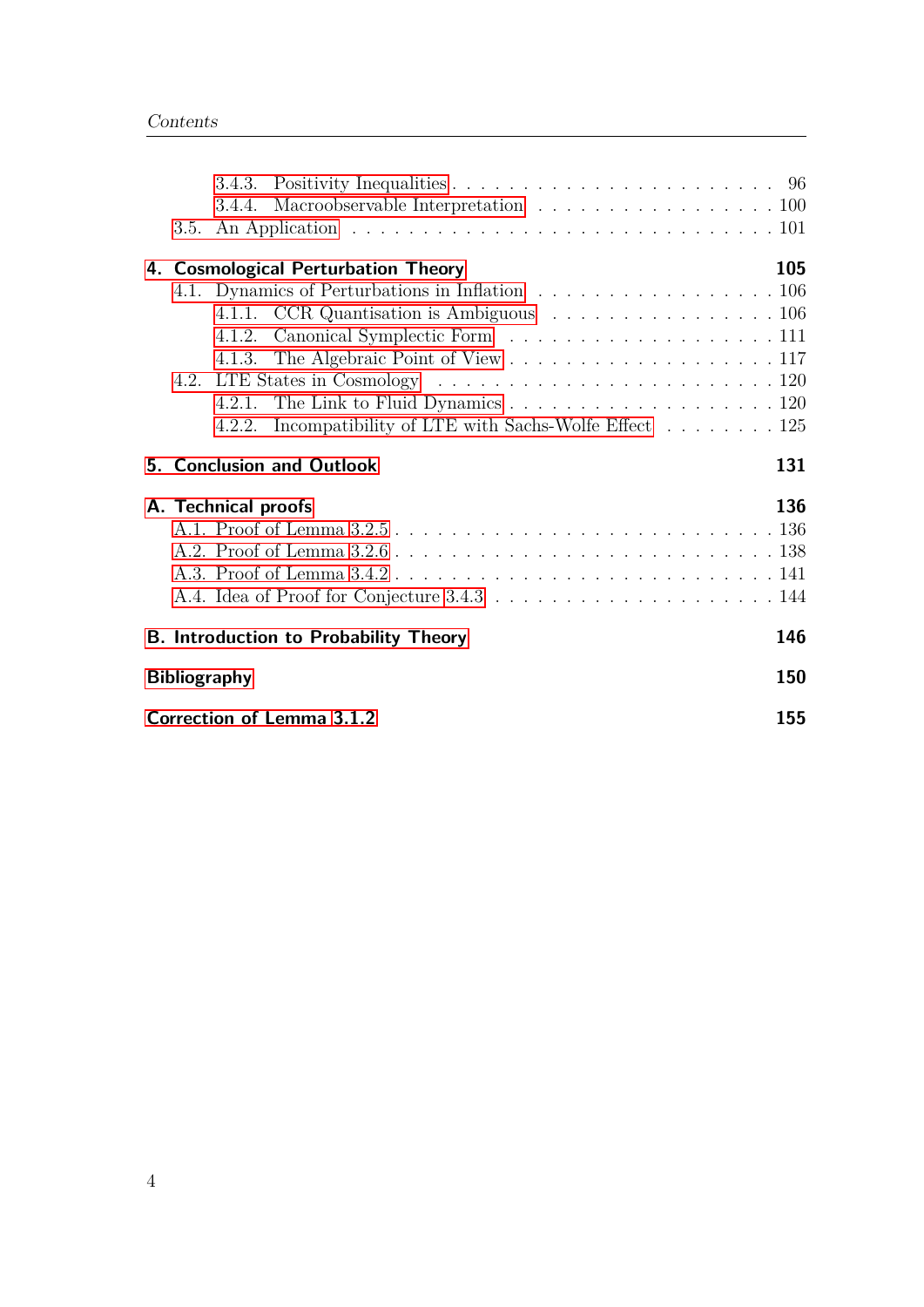# <span id="page-4-0"></span>**1. Introduction**

The description of the very early stages of development of the universe is an intricate problem in theoretical physics. Due to the expansion of the universe it is clear that general relativity is necessary to describe spacetime, while the very high energy density in the early universe calls for a description of matter in terms of quantum field theory. The field of cosmology has therefore been and continues to be a major source of progress in the development of quantum field theory on curved spacetimes as a theoretical tool.

Since the discoveries of some peculiar effects, most prominently the Hawking and Unruh effects and cosmological particle creation it has been clear that quantum field theory on curved spacetime yields genuinely new results in comparison to standard quantum field theory on flat spacetime. On a theoretical level however also genuinely new problems arise. In standard quantum field theory a wealth of states with well understood physical meaning has been characterised. This is linked to two circumstances which are absent in quantum field theory on curved spacetime. Firstly, there is a unique Poincaré invariant state called the vacuum and secondly the states in the vacuum Fock space can be understood in terms of a well defined particle interpretation. In quantum field theory on curved spacetimes no Poincaré symmetry exists and the effect of cosmological particle creation shows that particle number is no longer a concept strictly linked to a state, which makes particle interpretation on general spacetimes ambiguous as a whole.

In standard quantum field theory a treatment of quantum fields and states in terms of the vacuum Fock space is common. However, limitations of the Fock space formalism become apparent not only on curved spacetimes, but also in the context of thermodynamics. The theoretical framework of statistical physics derives macroscopic thermodynamics from the underlying microscopic theory and has been very successful in doing so. However, the attempt to reconcile statistical physics with quantum field theory leads to a problem. The principal object defining a state in terms of statistical physics is the density matrix which is a well defined object on a quantum mechanical Hilbert space of countable dimension and thus for quantum systems in a finite volume. Thermal equilibrium is described by Gibbs density matrices which act on the vacuum Fock space for a quantum field theory. Taking the thermodynamic limit of infinite volume causes the trace of Gibbs density matrices to diverge which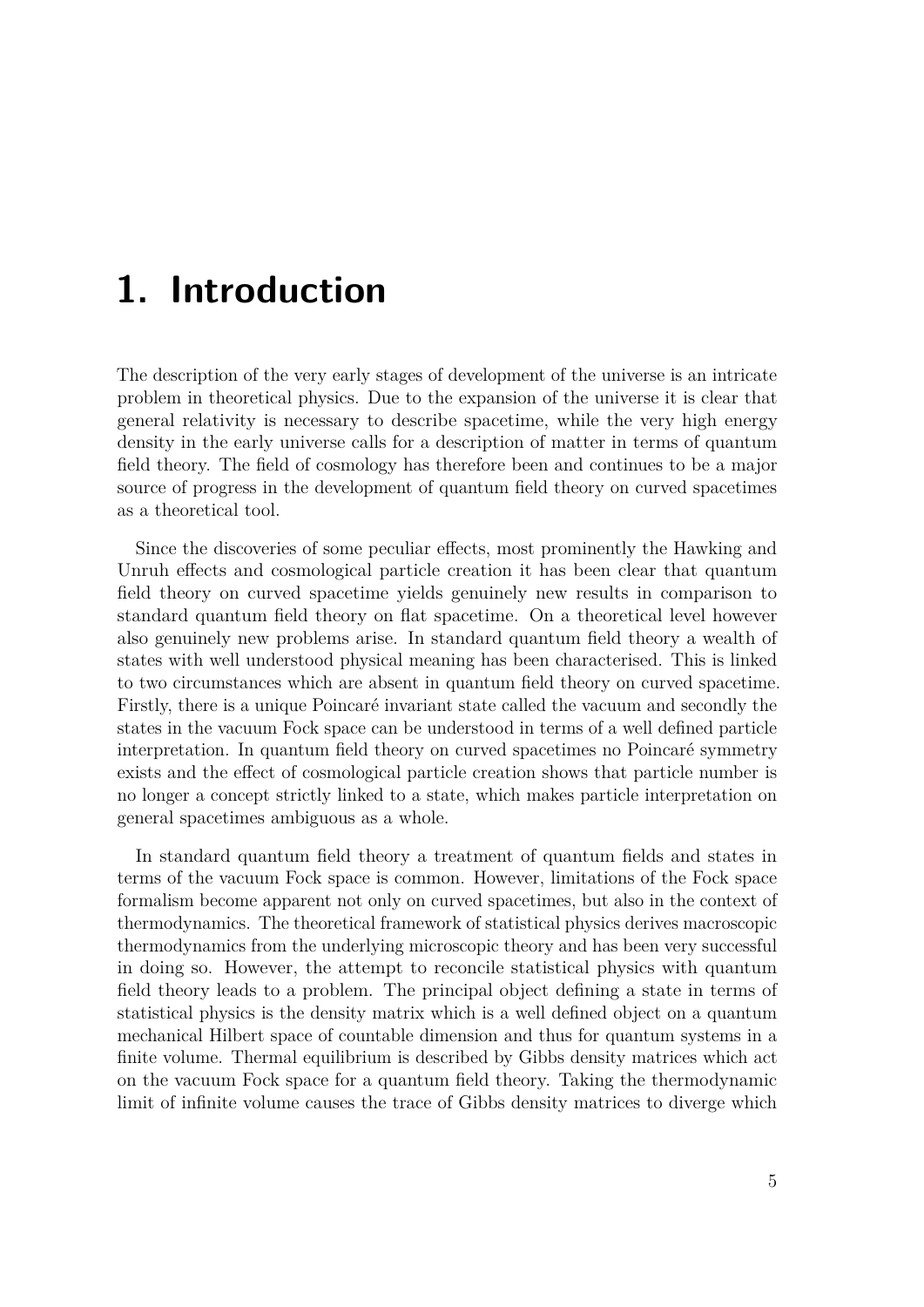means that the thermodynamic limit does not lead to a well defined state in the vacuum Fock space.

The simplest cosmological models that are usually taken as a starting point for cosmological investigations are the Friedmann-Robertson-Walker spacetimes, where the basic models are simply fluid dynamical and the thermodynamical models. As the energy density in the early universe is very high, a high temperature is to be expected and therefore a treatment of matter in terms of thermal quantum field theory seems to be in order. Because of this the theoretical treatment of cosmology is also afflicted by the limitations of the vacuum Fock space formalism of quantum field theory.

Standard treatments of the cosmology of the very early universe circumvent the obstacles outlined above by following a rather heuristic and ad hoc procedure. The problem of thermal quantum field theory is usually avoided altogether and a Hilbert space treatment is applied without a proper definition of its context. The present work will take a different route by sticking to a clear mathematical framework and using mathematical tools designed specifically for the treatment of thermal quantum field theory in curved spacetimes. In the course of this investigation the fitness of these tools for the treatment of physical problems as well as the validity of certain standard procedures applied in the standard literature on cosmology of the very early universe will be reflected.

To overcome the limitations of the vacuum Fock space approach to quantum field theory the algebraic approach to quantum field theory has turned out to be successful. In this context the fundamental objects of interest are not field operators and density matrices on a Fock space but an abstract algebra of observables and states on this algebra, which are given by positive normalised functionals. There is a well defined connection between the algebraic treatment and the vacuum Fock space picture, in the case of Minkowski spacetime. In this sense algebraic quantum field theory can be seen to embody the standard approach to quantum field theory. However, algebraic quantum field theory goes considerably beyond the vacuum Fock space approach in that thermodynamic equilibrium states in the thermodynamic limit are included in the extended set of states on the algebra of observables. It also shows that the vacuum Fock space is in no way unique. For any state on the algebra there is a Hilbert space representation where the state is represented as a cyclic vector and for many states the Hilbert space of this representation is a Fock space.

On the other hand the large state space in algebraic quantum field theory leads from the problem of a scarcity of states to the opposite problem of an excess of states. Many states that are valid from the algebraic point of view can be regarded as unphysical for various reasons. Some states do not even admit n-point functions while the n-point functions of others have unacceptable singularity structure. The investigation of suitable restrictions for physically acceptable states is therefore an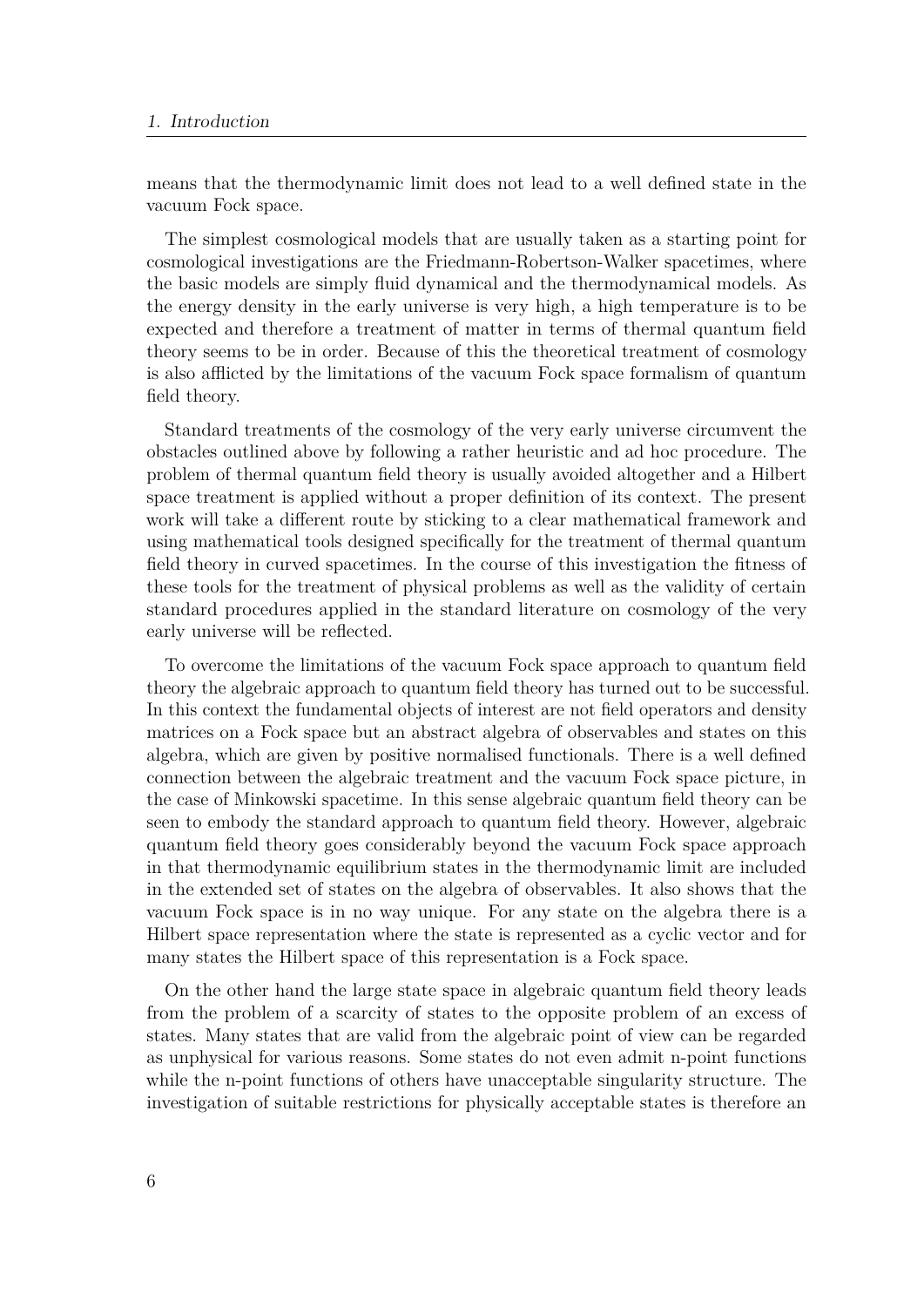ongoing endeavour. A related question, especially for quantum field theories on curved spacetimes, is the question of physical interpretation and classification of states. The present work will be heavily concerned with this question, especially with the identification of suitable thermal states on curved spacetimes.

States of thermodynamic equilibrium in Minkowski spacetime are defined by a certain transformation behaviour of expectation values under time translation, the KMS condition. For the KMS condition to be well defined, the time translations must induce a one-parameter group of automorphisms on the algebra of observables which is the case if and only if they are a symmetry of the field theory. This is generically the case if they are a one-parameter group of isometries of spacetime, which holds true for static spacetimes. For quantum field theories on non-stationary spacetimes, time translations do not generically induce automorphisms on the algebra of observables which implies that KMS states cannot generically be defined.

The universe is known to expand, which means that spacetimes in cosmological models are non-stationary. Therefore, the impossibility to define KMS states on these spacetimes is relevant to the present work. As an illustration why global thermal equilibrium states cannot be expected to exist in an expanding spacetime, one may consider a universe filled with electromagnetic radiation with a black body intensity spectrum. The expansion of spacetime causes a redshift of the radiation, which implies a change of temperature linked to the black body spectrum. A similar effect is to be expected in the quantum treatment, which means that a thermal equilibrium state with the same temperature in the whole spacetime is no appropriate model for an expanding universe.

Therefore, a concept of thermality is needed which implements the possibility of different temperature at different spacetime points. A concept of local thermal equilibrium states, which are designed to be as similar as possible to KMS states while allowing temperature to vary in spacetime has been developed for Minkowski spacetime by [\[11\]](#page-149-0). The class of states identified in that work were dubbed local thermal equilibrium, or LTE, states. A straight forward generalisation of this class of states to general spacetimes has been proposed in [\[40\]](#page-151-0) and [\[13\]](#page-150-0) and worked out in more detail in [\[42\]](#page-151-1). The states described in those works are conventionally called extrinsic LTE states and some interesting results could be achieved for these states, e.g. in [\[43\]](#page-151-2), where they were shown to satisfy quantum energy inequalities.

The present work will investigate extrinsic LTE states and the LTE concept in general in the context of cosmology of the early universe. The cosmological model treated here sticks close to the derivation of the temperature perturbations in the cosmic microwave background via cosmological perturbation theory. The temperature fluctuations of the cosmic microwave background are derived from the quantum state of perturbations during inflation and the fact that the observed spectrum fits the observations well is regarded as a major confirmation of the concept of inflation.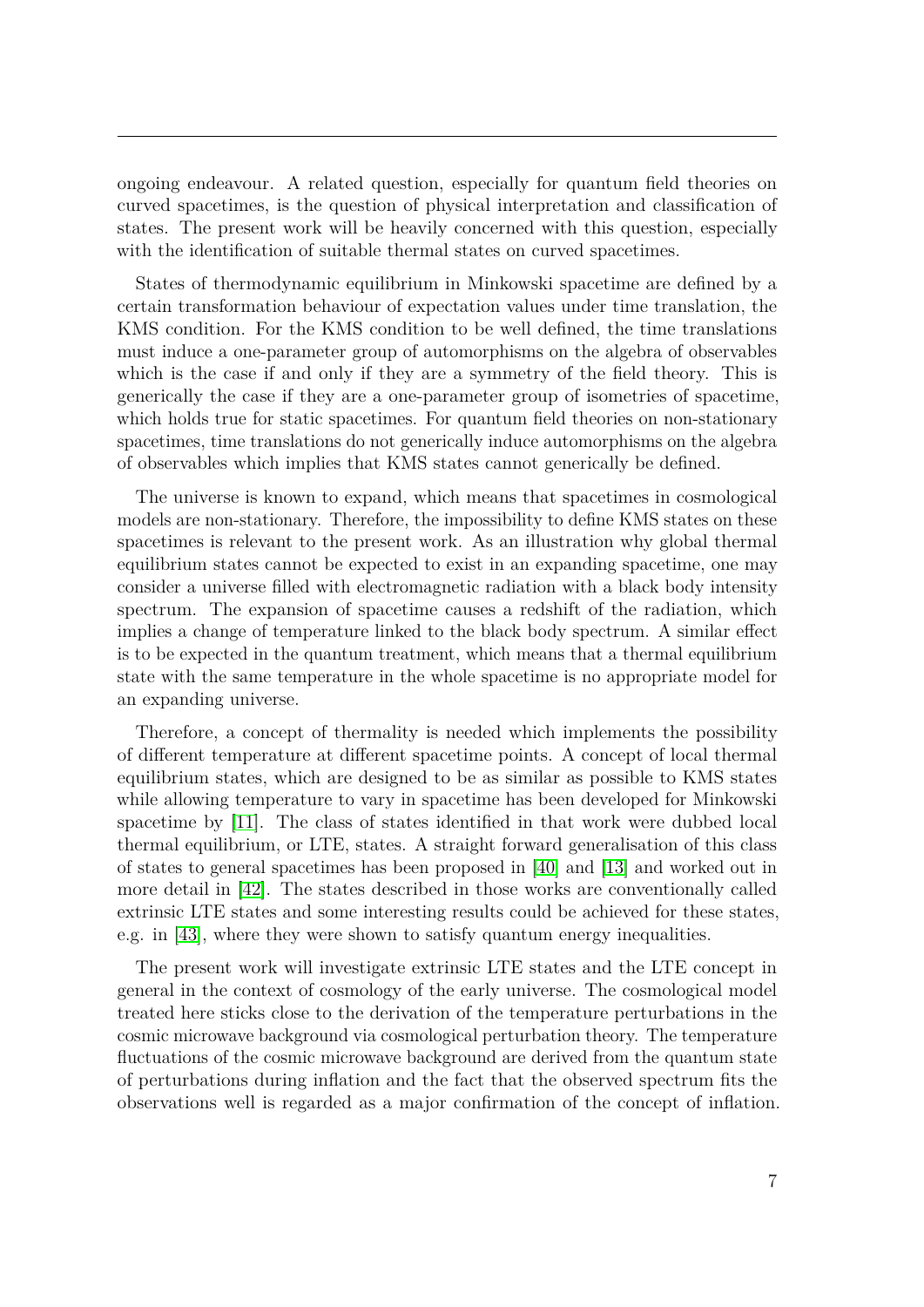#### 1. Introduction

This model appears to be an ideal test case for thermal quantum field theory on curved spacetime and especially LTE because on the one hand it is rather simple such that a scalar field model suffices for the most part and on the other hand it leads to a non-trivial thermal state which offers the possibility to test the descriptive power of concepts of local thermality.

The investigation of the LTE concept in the present work will not be limited to the cosmological scenario but some additional questions will be considered. Especially the question whether the extrinsic LTE concept is applicable to spacetimes with a different topology of the space-like hypersurface is investigated.

Another topic the present work will make contact with is the work on "superstatistics" (e.g. [\[2\]](#page-149-1)) in statistical mechanics where seemingly non-standard statistics emerging from a mixture of thermodynamic equilibrium states with different temperatures are investigated. As such mixtures of thermal equilibrium states occur very naturally in quantum theory, it seems that quantum theory provides a motivation for an in depth investigation of superstatistics. The interpretation of thermal observables as random fields which is common in cosmological perturbation theory as well as superstatistics is also natural for LTE states and will therefore be implemented in the present work. The question whether there is a prescription to decide if the statistics given for some model stem from a mixture of states with generic Bose or Fermi statistics translates to the question of identifying mixtures of KMS states in quantum field theory. Having such a method would be very valuable especially for the treatment of thermal quantum field theory on curved spacetimes. Therefore, this question will be addressed in the present work.

All the investigations on the topic of LTE states in the present work are related to the question of the connection between microscopic and macroscopic observables in thermal quantum field theory as an overarching topic. The extrinsic LTE condition contains a macroscopic interpretation of microscopic observables which will be investigated in the present work. The general difficulty of identifying a suitable connection between microobservables and macroobservables implies a considerable obstacle for alternatives to the extrinsic LTE concept. This point will be briefly discussed.

The present work is organised in three chapters. In Chapter [2](#page-9-0) the necessary technical background for the following work is assembled. It does not contain significant original work, however the presentation is in many cases adapted to the requirements of the present work. Chapter [3](#page-53-0) contains a discussion of the LTE concept, the focus lying on the extrinsic LTE condition for curved spacetimes. Several models are investigated and some considerations towards an extension or alternative to the extrinsic LTE concept are proposed. In chapter [4,](#page-104-0) the last major chapter parts of cosmological perturbation theory are discussed from a technical point of view and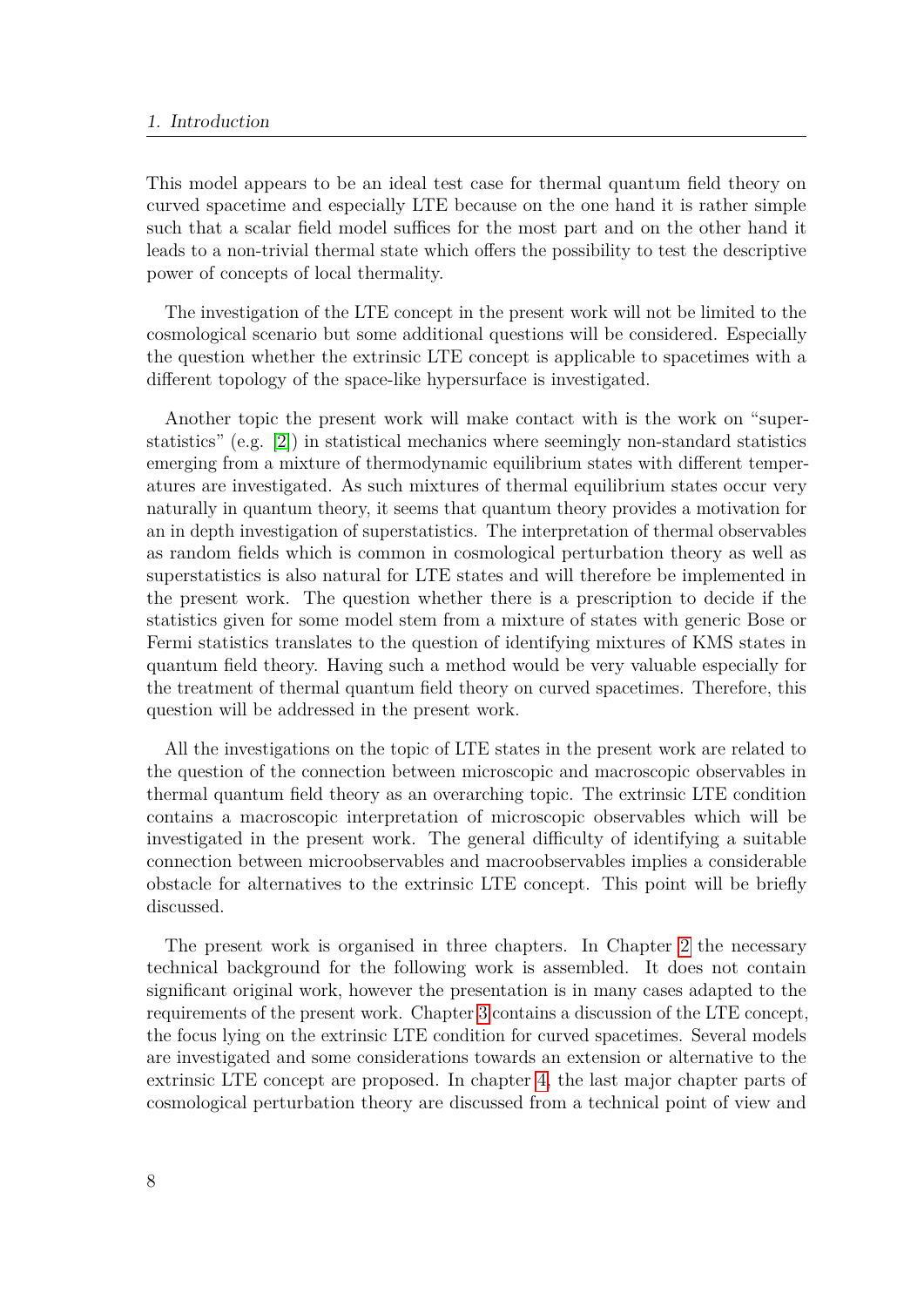also in the light of the LTE concept. The work closes with conclusions and outlook. Some rather technical proofs are deferred to appendix [A.](#page-135-0)

It is customary to use the first person plural in scientific works, even those written by a single author. The present work will conform with this tradition, however a brief reflection on the implication seems in order. The plural should not be mistaken as a *pluralis auctoris* that is meant to imply agreement with the reader. Instead, by using the plural, I wish to acknowledge first the work of others, on which my work is founded and without which it would have been impossible, and second the discussions with and creative input by many other researchers, without which many of the ideas in this work might never had fallen into place. In summary, the use of "we" should be understood as a reference to the inherently collective character of scientific research.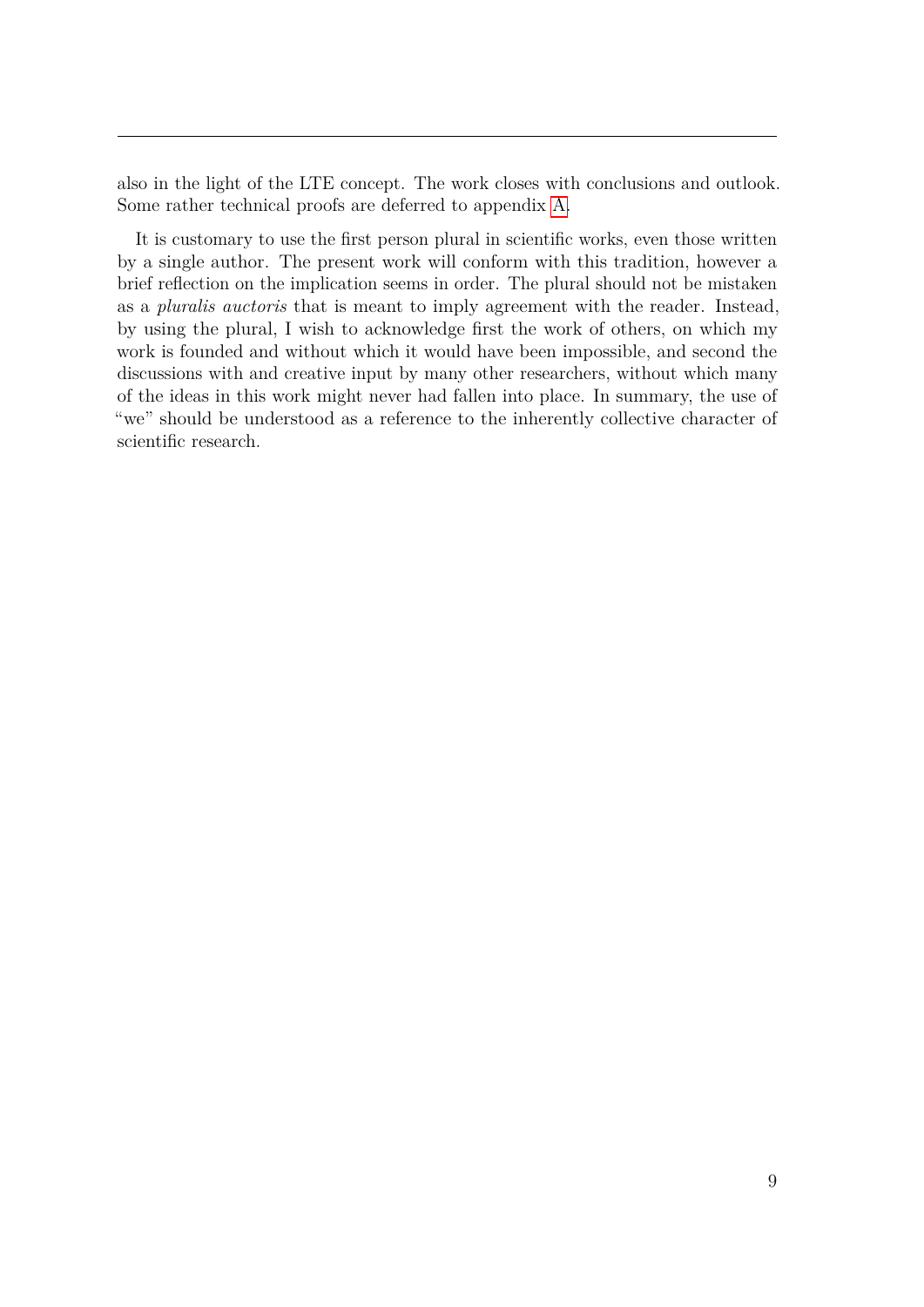# <span id="page-9-0"></span>**2. Technical Background**

This chapter contains a description of the technical background on which this work is founded. We will start with the construction of the free scalar quantum field theory on a general globally hyperbolic spacetime. Relying on the principles of algebraic quantum field theory we will especially focus on the locally covariant framework for quantum field theory and local observables. A brief discussion of quantum states and state spaces will be conducted and it will be explained how they fit into the general covariant framework.

Next we will explain the concept of local thermal equilibrium states in flat spacetime. The subsequent description of the concept of local thermality developed for cosmological spacetimes will be complemented by a reflection on the local covariance principle.

The last part of this chapter constitutes an introduction to the formalism of cosmological perturbation theory. As this formalism is a highly developed technical tool that must be properly introduced to render even the notation of this work understandable, it is inevitable that the corresponding section is rather lengthy while not containing original results. We use units where  $\hbar = c = k_B = 1$ .

# <span id="page-9-1"></span>**2.1. The Free Scalar Field on a Globally Hyperbolic Spacetime**

# <span id="page-9-2"></span>**2.1.1. Construction of the Scalar Field**

Our treatment in this section is generic and contains no new results. We follow especially closely the treatment in [\[42\]](#page-151-1) as we work in the same basic setting. We consider a spacetime described by a four-dimensional, smooth and oriented semi-Riemannian manifold  $(M, q)$  where the metric tensor q has the so-called Lorentzian signature  $(+ - -)$ . As the existence of other connected components does not influence the physics in one connected component we assume for simplicity that the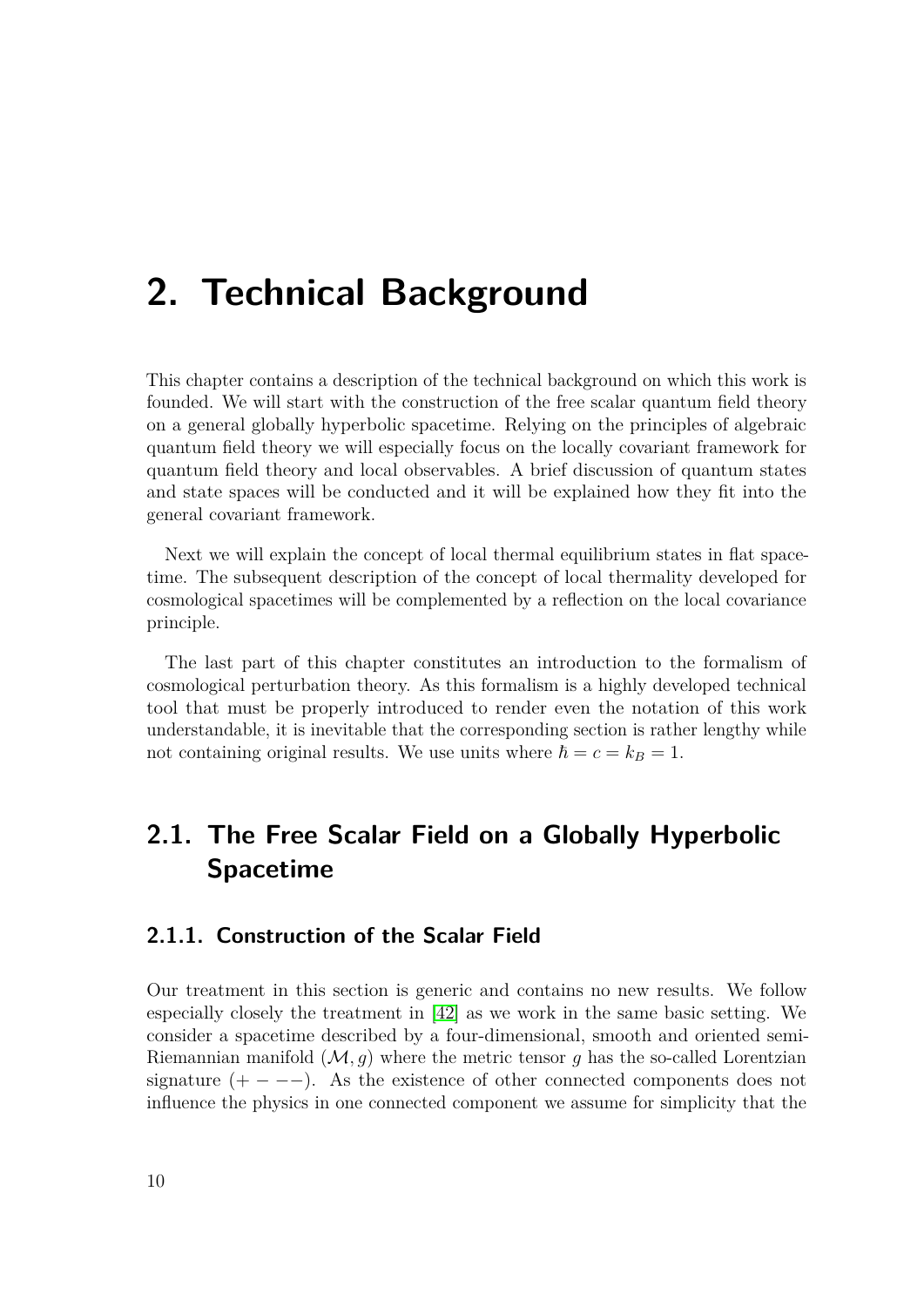spacetime be connected. As usual, all curvature quantities will be the ones derived from the unique Levi-Civita connection. We furthermore define

$$
R^{\rho}{}_{\lambda\mu\nu} = \partial_{\mu}\Gamma^{\rho}_{\nu\lambda} + \Gamma^{\rho}_{\mu\tau}\Gamma^{\tau}_{\lambda\nu} - \partial_{\nu}\Gamma^{\rho}_{\mu\lambda} - \Gamma^{\rho}_{\nu\tau}\Gamma^{\tau}_{\lambda\mu}
$$

$$
R_{\mu\nu} = R^{\lambda}{}_{\mu\lambda\nu},
$$

where Γ are the usual Christoffel symbols of the Levi-Civita connection. Our sign conventions corresponds to  $(- + +)$  according to the scheme of [\[30\]](#page-151-3) which implies the following signs in the Klein-Gordon operator and the Einstein equation.

$$
P_{m,\xi} = \Box + m^2 - \xi R = g^{\mu\nu} \nabla_{\mu} \nabla_{\nu} + m^2 - \xi R
$$
  

$$
G_{\mu\nu} = 8\pi T_{\mu\nu}.
$$

To have a unique notion of future and past, the spacetime is furthermore required to be time oriented.

#### **Definition 2.1.1.**

A Lorentzian manifold  $(M, g)$  is called **time orientable** if there exists a globally defined smooth time-like vector field  $t^{\mu}$ , i.e.  $\forall p \in \mathcal{M} : g(p)(t, t) = g_{\mu\nu}(p)t^{\mu}(p)t^{\nu}(p) >$ 0. A time-like vector  $v \in T_p \mathcal{M}$  is called **future oriented** if  $g(p)(t, v) > 0$ .

In order for the Cauchy problem to be well-posed we require the spacetime to be globally hyperbolic.

# **Definition 2.1.2.**

- A smooth curve *c* : R ⊃ *I* → M is called a **causal curve** if ∀*s* ∈ *I* :  $g(c(s))(\dot{c}(s), \dot{c}(s)) \geq 0.$
- A point  $p \in \mathcal{M}$  is called an **endpoint** of the curve c if for every neighbourhood *U* of *p* there exists an  $s_0$  such that  $c(s) \in U$  either for all  $s > s_0$  or for all  $s < s_0$ .
- A causal curve is called **inextendible** if it has no endpoint.
- A hypersurface Σ ⊂ M is called a **Cauchy surface** if it is intersected exactly once by every inextendible causal curve.
- A spacetime  $(M, q)$  is called **globally hyperbolic** if it contains a Cauchy surface. It is then time orientable and diffeomorphic to  $\Sigma \times \mathbb{R}$  as shown in [\[3\]](#page-149-2).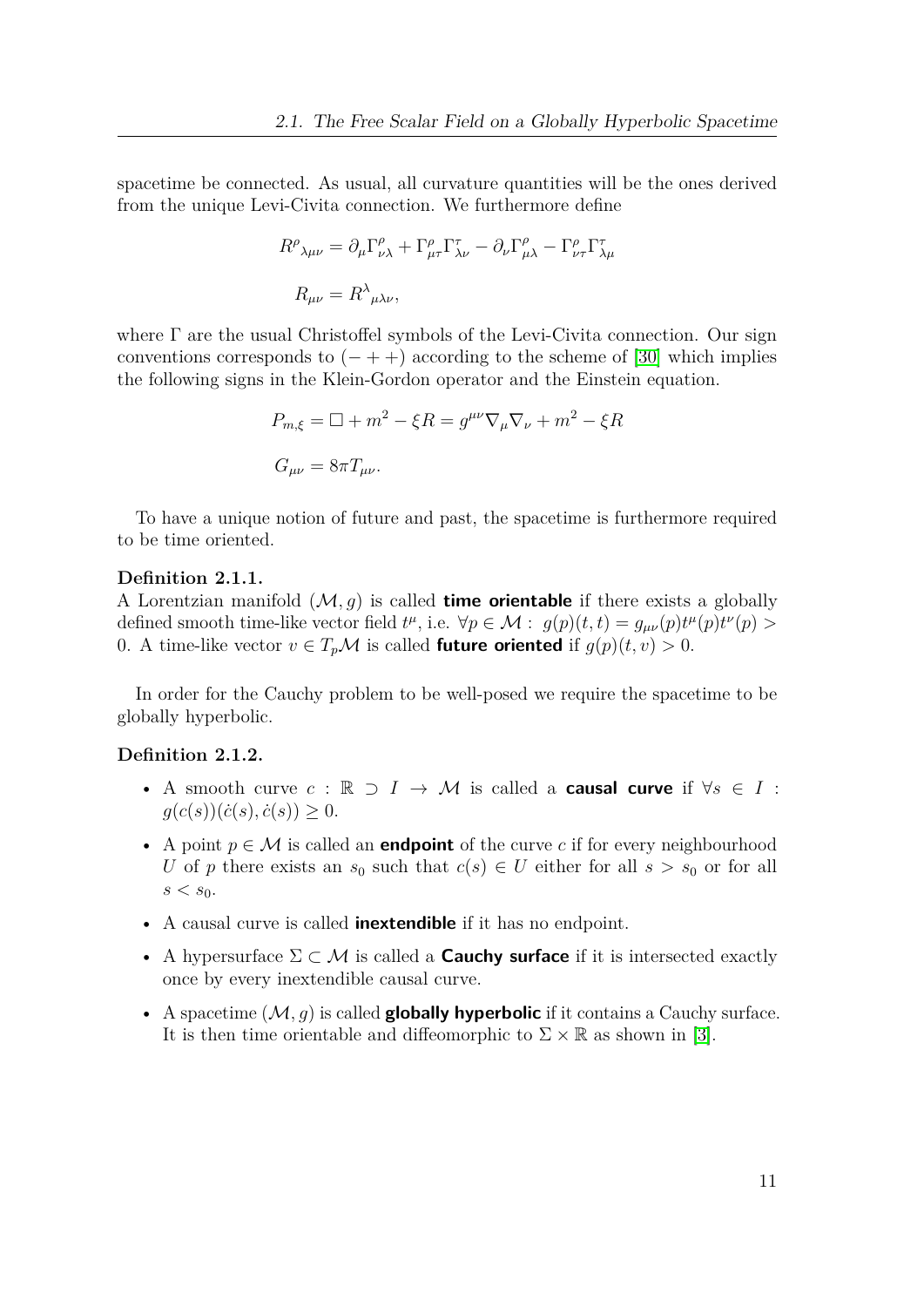From the requirement that the spacetime be globally hyperbolic it follows from Leray's theorem (e.g. [\[1\]](#page-149-3)) that there are uniquely determined distributional advanced and retarded fundamental solutions  $E^{\pm}$  to the Klein-Gordon operator  $P_{m,\xi} = \Box +$  $m^2 - \xi R$  with  $m, \xi \in \mathbb{R}_0^+$ .

$$
\forall f \in C_0^{\infty}(\mathcal{M}): \quad P_{m,\xi} E^{\pm} f = E^{\pm} P_{m,\xi} f = f
$$

$$
\text{supp}(E^{\pm} f) \subset J^{\pm}(\text{supp}(f))
$$

From these advanced and retarded fundamental solutions we can derive the antisymmetric fundamental solution  $E = E^+ - E^-$ , sometimes called the "commutator" function", which is needed to axiomatise the scalar field. This distribution can be interpreted as an antisymmetric bilinear form on  $C_0^{\infty}$  in the usual way

$$
E(f,g) := \int_{\mathcal{M}} f(x)(Eg)(x) d_g x
$$

where  $d_gx$  denotes the volume element corresponding to g. By definition  $E$  obviously is a distributional bisolution to the Klein-Gordon equation

$$
\forall f \in C_0^{\infty}(\mathcal{M}): \quad P_{m,\xi}Ef = EP_{m,\xi}f = 0
$$

which implies  $E(f, P_{m,\xi}g) = E(P_{m,\xi}f, g) = 0.$ 

Now we can define what we mean by a free scalar quantum field on a globally hyperbolic spacetime.

#### **Definition 2.1.3.**

For  $f \in C_0^{\infty}(\mathcal{M})$  the symbols  $\phi(f)$  with the following properties

- Linearity:  $\forall f, g \in C_0^{\infty}(\mathcal{M}), \alpha \in \mathbb{C}$ :  $\phi(\alpha f + g) = \alpha \phi(f) + \phi(g)$
- **Hermiticity:**  $\phi(f)^* = \phi(\overline{f})$
- **Klein-Gordon equation:**  $\phi(P_{m,\varepsilon}f) = 0$
- **Commutation relations:**  $[\phi(f), \phi(g)] = -iE(f, g)1$

together with the identity generate a unital \*-algebra  $\mathcal{A}(\mathcal{M}, q)$  over  $\mathbb{C}$ . In this context the symbol  $\phi$  is called a free scalar quantum field.

We will not concern ourselves with the construction of a Hilbert space as is done in [\[49\]](#page-152-0) thus the  $\phi(f)$  are up to now formal symbols that are not yet given any mathematical or physical meaning.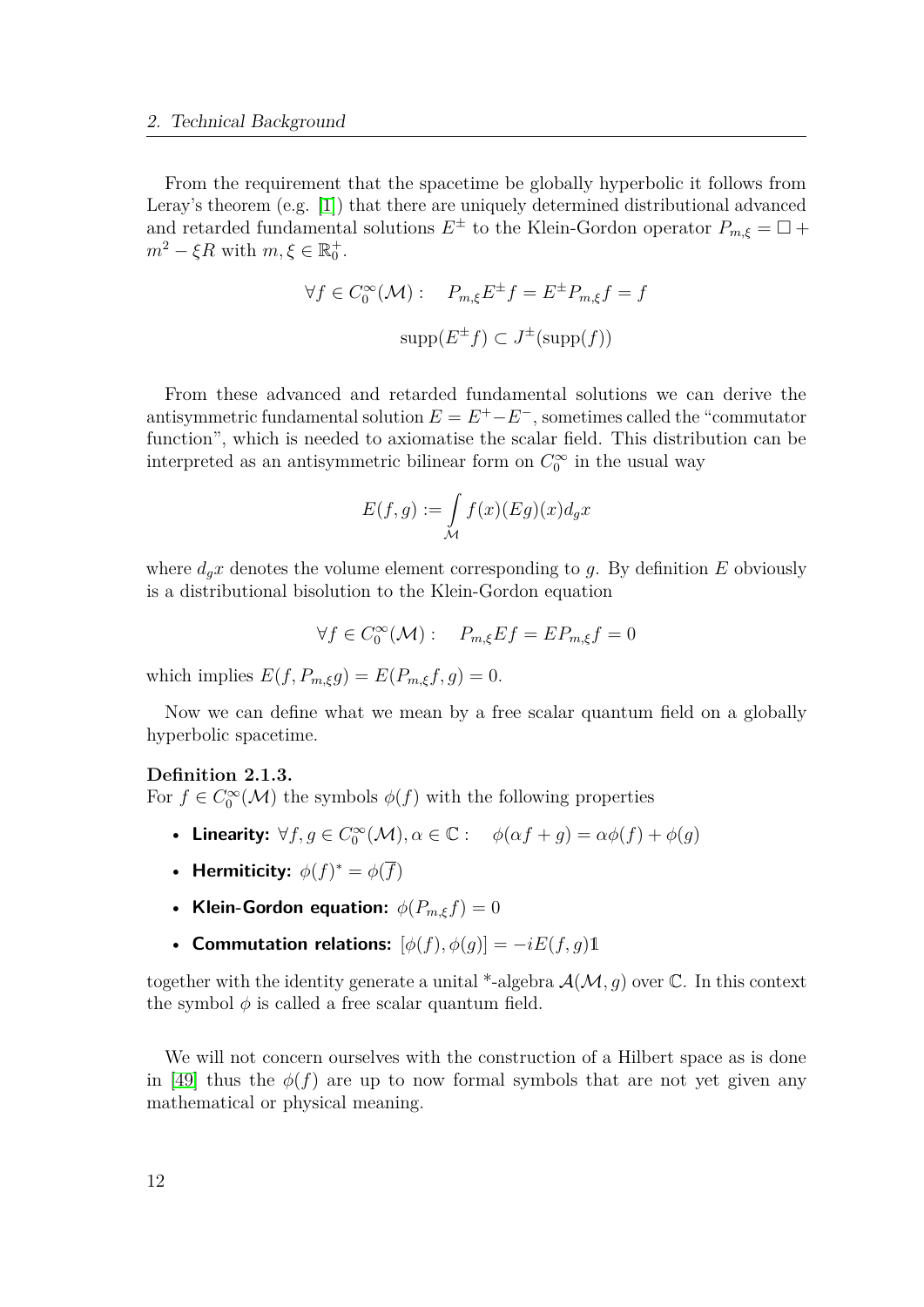# <span id="page-12-0"></span>**2.1.2. Algebra of Wick Products**

To give mathematical meaning to the symbols  $\phi(f)$  it is customary to define some topological \*-algebra, the Hermitian elements of which can be interpreted as observables. An algebra which is often considered is the Weyl algebra described in [\[49\]](#page-152-0), which can be interpreted as generated by exponentials of the  $\phi(f)$ , the so called Weyl symbols. This algebra has the additional property that it is a  $C^*$ -algebra which allows the application of highly developed formalism.

We will however need an algebra whose elements are closer to the concept of n-point functions, as such observables turn out to fit for the description of local thermality. To make precise the type of objects that should comprise our algebra we must take a detour and look for states in which we can define appropriately regularised n-point functions. To permit such an investigation it is useful to start from the unital \*-algebra  $\mathcal{A}(\mathcal{M}, q)$  generated by the symbols  $\phi(f)$  and the identity as defined above. Compared to the Weyl algebra this algebra has the drawback that Hilbert space representatives of the  $\phi(f)$  are usually unbounded and one has no preferred choice of topology. We will see that the algebra we are looking for is an enlargement of  $\mathcal{A}(\mathcal{M}, g)$ .

## **Definition 2.1.4.**

A continuous linear functional  $\omega : \mathcal{A}(\mathcal{M}, g) \to \mathbb{C}$  on a topological \*-algebra  $\mathcal{A}(\mathcal{M}, g)$ is called a **state** if it fulfils

- **Normalisation:**  $\omega(1) = 1$
- **Positivity:**  $\forall A \in \mathcal{A}(\mathcal{M}, q) : \omega(A^*A) > 0$

If no topology is chosen, the continuity requirement is dropped.

For later use we remark the following connection between states and representations of the algebra.

## **Theorem 2.1.5.** *(GNS construction)*

*Let*  $\mathcal{A}(\mathcal{M}, g)$  *be a* \*-algebra and  $\omega : \mathcal{A}(\mathcal{M}, g) \to \mathbb{C}$  a state. Then there is a Hilbert *space*  $\mathcal{H}_\omega$ *, a representation*  $\pi_\omega : \mathcal{A}(\mathcal{M}, g) \to (\mathcal{H}_\omega)$  *(where*  $\mathcal{L}(\mathcal{H}_\omega)$  *denotes the linear operators on*  $\mathcal{H}_{\omega}$ *)* and a vector  $|\Psi_{\omega}\rangle \in \mathcal{H}_{\omega}$  such that

<span id="page-12-1"></span>
$$
\forall A \in \mathcal{A}(\mathcal{M}, g) : \omega(A) = \langle \Psi_{\omega} | \pi_{\omega}(A) | \Psi_{\omega} \rangle \tag{2.1.1}
$$

*and*  $\{\pi_{\omega}(A) | \Psi_{\omega}\}\$   $|A \in \mathcal{A}(\mathcal{M}, g)\}$  *is a dense subspace of*  $\mathcal{H}_{\omega}$ *, i.e.*  $|\Psi_{\omega}\rangle$  *is cyclic.*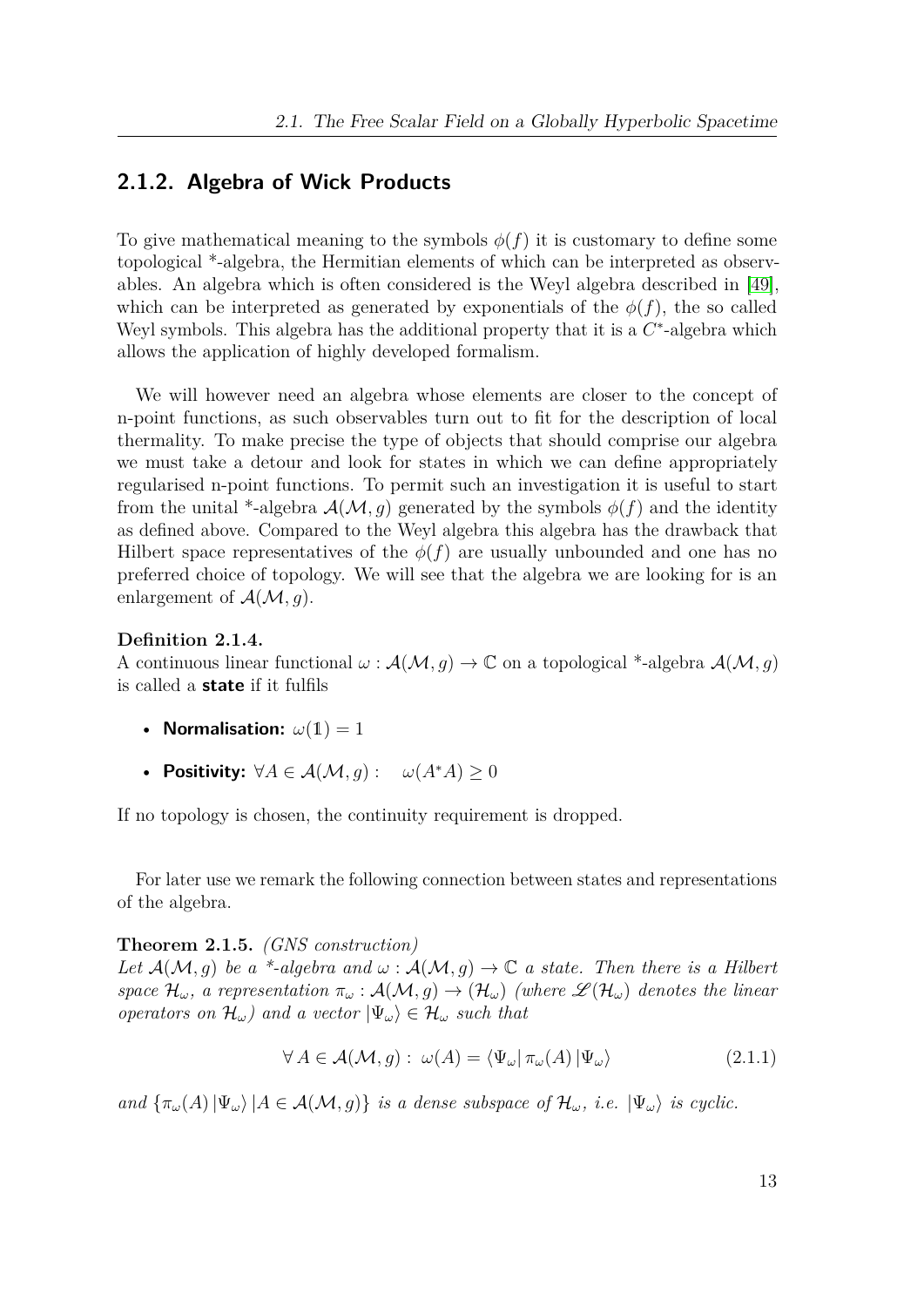*For any second triple*  $(\mathcal{H}'_{\omega}, \pi'_{\omega}, |\Psi'_{\omega}\rangle)$  *fulfilling equation* [\(2.1.1\)](#page-12-1) *there is an isometric*  $isomorphism U: \mathcal{H}_{\omega} \to \mathcal{H}'_{\omega}$  with

$$
\forall A \in \mathcal{A}(\mathcal{M}, g) : \pi'_{\omega}(A) = U \pi_{\omega} U^{-1}
$$
\n(2.1.2)

<span id="page-13-1"></span><span id="page-13-0"></span>
$$
|\Psi'_{\omega}\rangle = U |\Psi_{\omega}\rangle. \tag{2.1.3}
$$

*For definiteness we call two representations related by [\(2.1.2\)](#page-13-0) and [\(2.1.3\)](#page-13-1) strongly* **unitarily equivalent** *while representations related only by [\(2.1.2\)](#page-13-0) will simply be called unitarily equivalent.*

A state is uniquely determined by the set of its n-point functions

$$
\mathscr{W}_n^{\omega}(f_1,\ldots,f_n):=\omega(\phi(f_1)\ldots\phi(f_n))
$$

where these objects can in principle have unacceptable properties. The first restriction we therefore impose on states is that the n-point functions be distributions in all their arguments.

The next restriction is largely a matter of simplifying the treatment. From the commutation relation one sees that the part of the n-point functions that is antisymmetric under the transposition of arguments is fixed. The symmetric parts of the n-point functions can be understood in a very similar way to moments of a probability distribution. It is well known that the only types of probability distributions that are determined only by a finite number of non-vanishing cumulants are linear and Gaussian distributions. In the present work, we will mostly restrict to Gaussian states, also called quasifree states, with vanishing one-point function; these states are uniquely determined by their two-point functions.

The requirement that the two-point function be a bidistribution does not enforce a degree of regularity that is sufficient for our treatment. As we want to consider an algebra of appropriately regularised n-point functions we want to restrict to states with similar singularity structure. The singularity structure should be compatible with the one of the Minkowski vacuum. In a heuristic, physical sense the restriction we have in mind can be thought of as restricting the "short-distance" or "ultraviolet" behaviour of the two-point function. In a deeper sense it can be seen as a supplement for the spectrum condition that is implemented on Minkowski spacetime. On the mathematical level the condition can be linked to the microlocal description of singularities. This latter view is not suitable for the type of very explicit calculations aimed at in the present work, therefore we will stick to the older yet in our case more useful treatment of the singularity condition.

First we will need some additional geometric apparatus.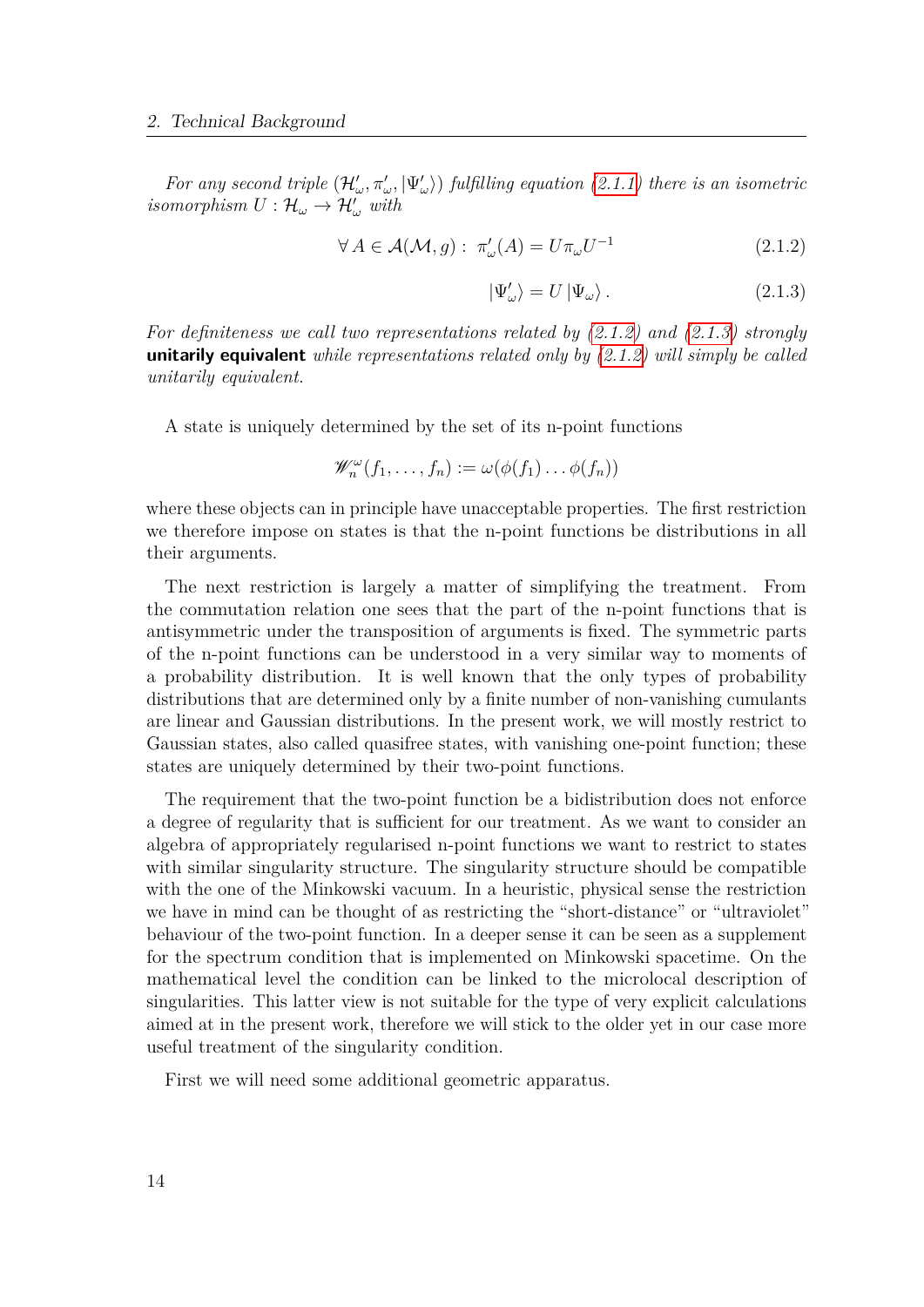## **Definition 2.1.6.**

For a point  $x \in \mathcal{M}$  let  $\exp_x : T_x \mathcal{M} \to \mathcal{M}$  be the exponential map. For any point there is a star-shaped neighbourhood on which  $\exp_x$  is a diffeomorphism. Let  $\tilde{N} \subset T_x\mathcal{M}$ star-shaped such that for all  $y \in \tilde{N}$  the restriction  $\exp_x |_{\tilde{N}}$  is a diffeomorphism. Then  $N = \exp<sub>x</sub>(\tilde{N})$  is called a **convex normal set** and for any two points from this set there is a unique geodesic connecting them.

A globally hyperbolic manifold is not in general a convex normal set but any point in any smooth semi-Riemannian manifold has a convex normal neighbourhood [\[32\]](#page-151-4).

### **Definition 2.1.7.**

Let  $N \subset \mathcal{M}$  be a convex normal set and  $x, y \in N$ . Then

$$
\sigma(x,y) := g(y) \left( \exp_y^{-1}(x), \exp_y^{-1}(x) \right) = g(x) \left( \exp_x^{-1}(y), \exp_x^{-1}(y) \right)
$$

is called the **squared geodesic distance**.

The symmetry of  $\sigma$  stems from the definition of the exponential map, its smoothness (on  $N \times N$ ) in both arguments is obvious from the smoothness of all functions involved in its definition. As our metric is Lorentzian  $\sigma$  will vanish if x and y are light-like related. To avoid problems connected to this fact, we define

$$
\sigma_{\varepsilon}(x, y) := \sigma(x, y) + 2i\varepsilon (T(x) - T(y)) + \varepsilon^2
$$

where *T* is a globally defined time function whose existence is guaranteed by the time orientability of  $(M, g)$ .

Now we can introduce a distribution that characterises the singularity behaviour we want to restrict to

#### **Definition 2.1.8.**

• The **Hadamard parametrix** to order  $k \in \mathbb{N}$  is given by

$$
\mathfrak{H}_{k,\varepsilon}(x,y) := \frac{v_{-1}(x,y)}{\sigma_{\varepsilon}(x,y)} + \frac{1}{L^2} \sum_{j=0}^k v_j(x,y) \left( \frac{\sigma(x,y)}{L^2} \right)^j \ln \left( \frac{-\sigma_{\varepsilon}(x,y)}{L^2} \right)
$$

where *L* is a free parameter defining a length scale and the  $v_i(x, y)$  are given by the recursion

$$
2g^{\mu\nu}(\nabla_{\mu}\sigma)(\nabla_{\nu}v_{j+1}) + (\Box \sigma + 4j)v_{j+1} = \frac{-L^2}{\max(0,j)+1}P_{m,\xi}v_j
$$

with initial conditions  $v_{-2}(x, y) = 0$  and  $v_{-1}(x, x) = 1$ .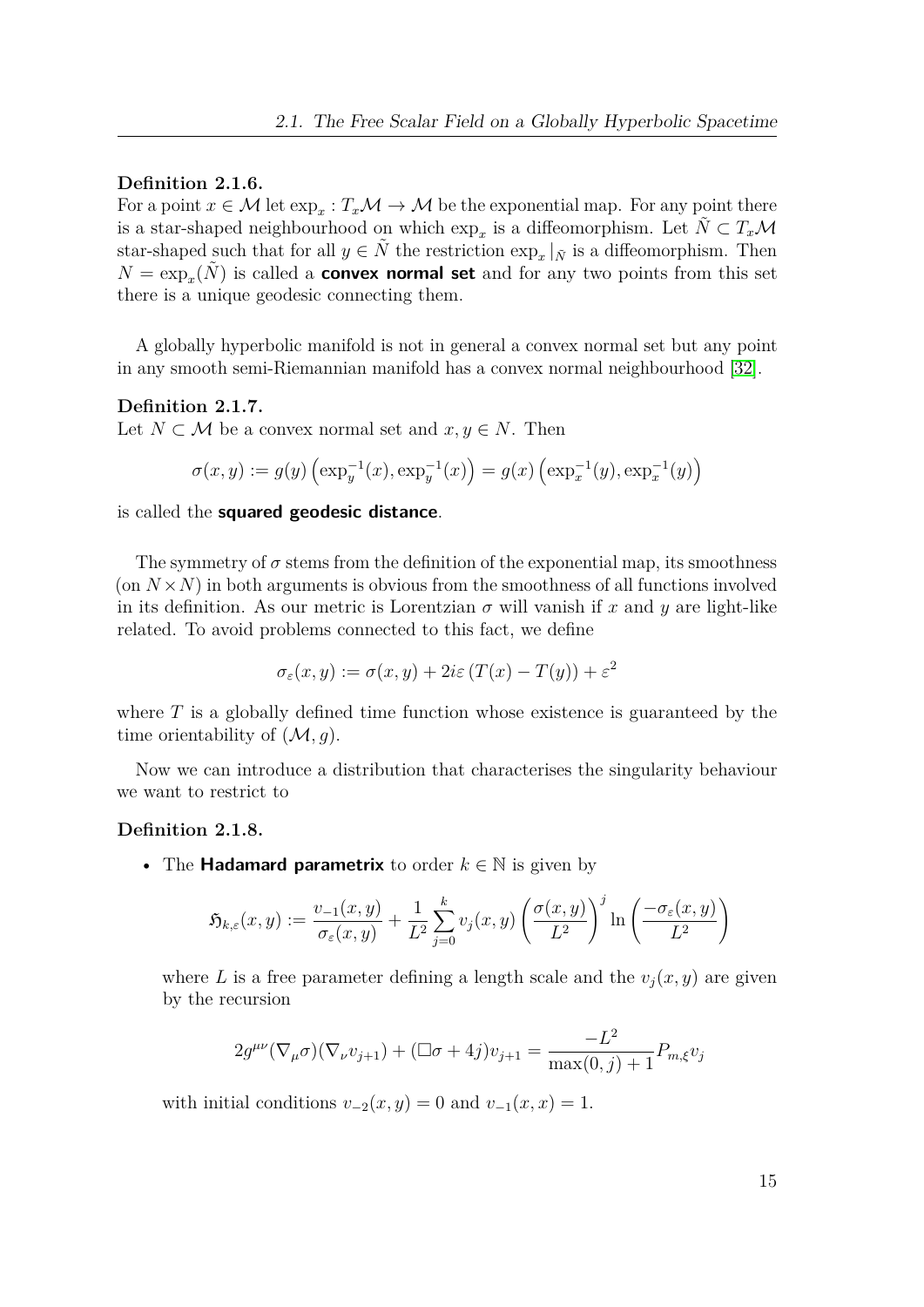• A state *ω* is called a **Hadamard state** if

$$
\forall N \subset \mathcal{M} \text{ convex normal}, \ k \in \mathbb{N} \quad \exists \mathfrak{R}_k^{\omega} \in C^k(N \times N) \quad \forall f, g \in C_0^{\infty}(N)
$$

$$
\mathscr{W}^{\omega}_{2}(f,g) = \lim_{\varepsilon \to 0^{+}} \frac{1}{4\pi^{2}} \left( \mathfrak{H}_{k,\varepsilon}(f,g) + \mathfrak{R}_{k}^{\omega}(f,g) \right)
$$

where functions are interpreted as distributions in the usual way.

To define an enlarged algebra containing Wick products we refer to the definition of [\[9\]](#page-149-4). Taking the GNS representation corresponding to a Gaussian Hadamard state *ω*, we define

<span id="page-15-0"></span>
$$
\begin{aligned}\n\therefore \phi(f) & \therefore \omega = \pi_{\omega}(\phi(f)) \\
\therefore \phi(f_1) \dots \phi(f_{n+1}) & \therefore \omega = \phi(f_1) \dots \phi(f_n) \dots \varphi(f_{n+1}) \\
& \quad - \sum_{j=1}^n \phi(f_1) \dots \widehat{\phi(f_j)} \dots \phi(f_{n+1}) \dots \mathscr{W}_2^{\omega}(f_j, f_{n+1}).\n\end{aligned} \tag{2.1.4}
$$

It was shown in [\[9\]](#page-149-4) that the *ω*-Wick monomials defined above can be interpreted as distributions of only one  $f \in C_0^{\infty}$  by composing them with a map that "restricts" to the diagonal"  $x \mapsto (x, \ldots x)$ . The closures with respect to the respective Hilbert space topologies of \*-algebras generated by the Wick monomials of different states were shown in [\[21\]](#page-150-1) to be isomorphic, such that we get a state independent enlarged algebra  $W(\mathcal{M}, q) \supset \mathcal{A}(\mathcal{M}, q)$  to which all Gaussian Hadamard states carry over and which has a well defined topology.

As we will deal with some non-Gaussian states in the following, we would like to point out that it was shown in [\[39\]](#page-151-5) that the truncated n-point distributions for non-Gaussian Hadamard states are smooth except for the two-point distribution. This implies that the singularity structure of all n-point distributions of a non-Gaussian Hadamard state is the same as for a Gaussian Hadamard state. This allows carrying over the definition of *ω*-Wick monomials to non-Gaussian Hadamard states, which finally means that all Hadamard states carry over to the enlarged algebra  $W(M,g)$ .

It is obvious that the definition of *ω*-Wick monomials essentially implies a renormalisation by subtraction of the n-point function of the reference Hadamard state  $ω$ . This renders the physical significance of these monomials rather questionable, as it is not clear in general which state should be picked for the renormalisation. Indeed in the special case of a spacetime that is Minkowski at early and late times but expands in between, it can be shown that the Minkowski vacuum of the early universe corresponds to a state with finite particle density in the late universe. This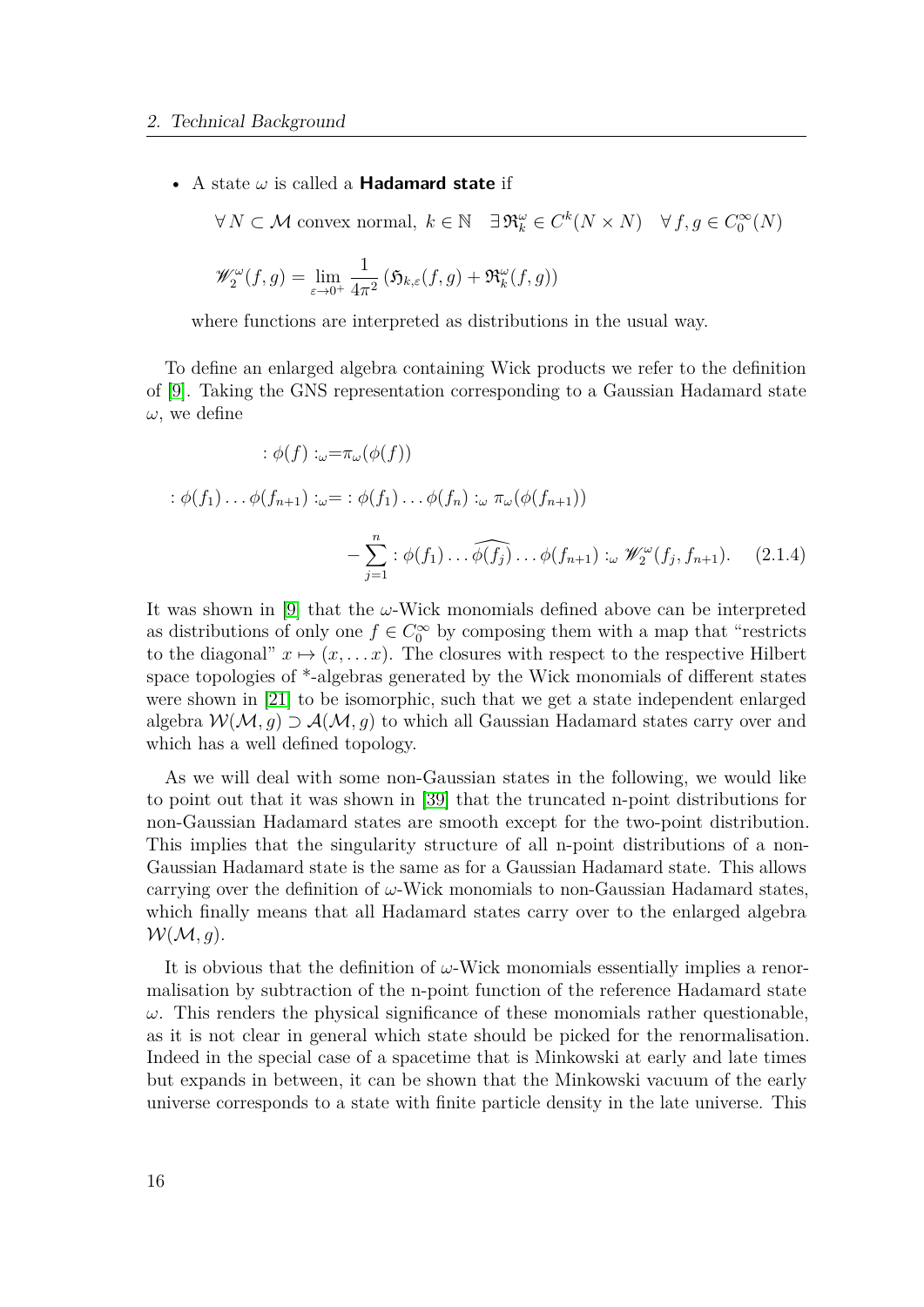means that such a "state subtraction" renormalisation is not locally covariant as n-point functions of states are dependent on the whole spacetime. To characterise the physically significant elements of  $W(\mathcal{M}, g)$  we will introduce an additional covariance requirement.

# <span id="page-16-0"></span>**2.1.3. Local Covariance Principle**

The need for a requirement of general covariance on observables in quantum field theory on curved spacetime was first discussed in the context of the energy-momentum tensor by Wald [\[48\]](#page-152-1). In [\[21\]](#page-150-1) a covariance requirement was proposed for Wick polynomials. A general framework for local covariance in quantum field theory was proposed in [\[10\]](#page-149-5) using the language of category theory. As we will refer to this framework of local covariance in some detail, we will give the necessary definitions here. For a more detailed explanation and the definition of further structure, which we omit here, we refer to the original publication.

First we will define the categories that are needed in the following. We make use of the auxiliary definition

### **Definition 2.1.9.**

- A subset *N* ⊂ M of an oriented, globally hyperbolic Lorentz manifold (M*, g*) is called **causally convex** if any causal curve  $c : [a, b] \to M$  with  $c(a), c(b) \in N$ fulfils  $\forall t \in [a, b] : c(t) \in N$ .
- Two subsets  $N_1, N_2 \subset \mathcal{M}$  of an oriented, globally hyperbolic Lorentz manifold  $(\mathcal{M}, g)$  are called **causally separated** if there is no causal curve  $c : [a, b] \to \mathcal{M}$ which intersects both of them.

Also we will in the following be interested in the algebra generated not only by the Wick products of the field *φ* but also of its covariant derivatives to arbitrary order. It is clear that the definition [\(2.1.4\)](#page-15-0) can be extended to include derivatives in a straight forward manner. We will call the resulting topological \*-algebra  $\mathcal{W}^{\mathrm{d}}(\mathcal{M},g)$ . We will use the following categories:

Man**:**

*Obj*(Man): 4-dimensional, oriented, time oriented, globally hyperbolic Lorentz manifolds.

 $Hom_{\mathfrak{Man}}$ : orientation- and time-orientation-preserving isometric embeddings with causally convex image.

Test**:**

 $Obj(\mathfrak{Test})$ :  $C_0^{\infty}(\mathcal{M})$  for all  $(\mathcal{M}, g) \in Obj(\mathfrak{Man})$ . *Hom*<sub>Test</sub>: push-forward maps for all  $\psi \in Hom_{\mathfrak{Man}}$ .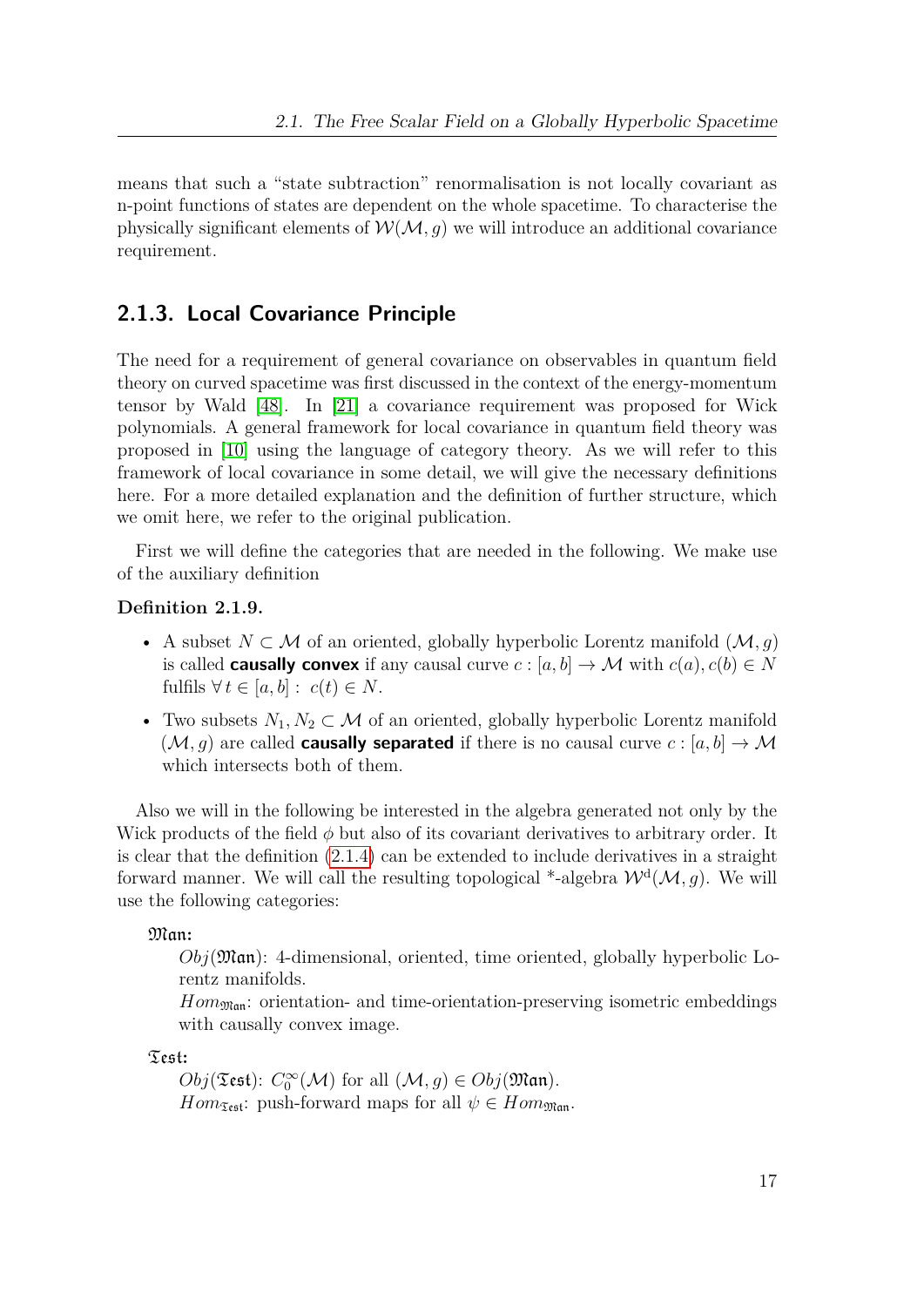Alg**:**

 $Obj(\mathfrak{Alg})$ :  $\mathcal{W}^d(\mathcal{M}, g)$  for all  $(\mathcal{M}, g) \in Obj(\mathfrak{Man})$ .  $Hom_{\mathfrak{AIG}}:$  injective, unit-preserving \*-homomorphisms.

Sts**:**

 $Obj(\mathfrak{Sts})$ : convex sets of states for all  $W^d(\mathcal{M}, g) \in Obj(\mathfrak{Alg})$ . *Hom*<sub> $\mathfrak{S}_{\mathfrak{t}\mathfrak{s}}$ : positive maps which are duals to any  $\alpha \in Hom_{\mathfrak{A}_{\mathfrak{l}\mathfrak{q}}}$ .</sub>

The composition of morphisms is always given by the usual composition of maps. The identity morphisms are obvious. Also there is a canonical covariant functor  $T : \mathfrak{Man} \to \mathfrak{Test}$  associating to every manifold its corresponding test function space and to every isometric embedding the corresponding push-forward. Next we will define a number of category theoretical objects.

# **Definition 2.1.10.**

- A covariant functor  $Q : \mathfrak{Man} \to \mathfrak{Alg}$  is called a **locally covariant quantum field theory**.
- A locally covariant quantum field theory *Q* is called **causal**, if all pairs of morphisms  $\psi_j \in Hom_{\mathfrak{Man}}((\mathcal{M}_j, g_j), (\mathcal{M}, g))$   $j \in \{1, 2\}$  with causally separated images fulfil

 $[(Q\psi_1)(Q(\mathcal{M}_1, q_1)), (Q\psi_2)(Q(\mathcal{M}_2, q_2))] = \{0\}$ 

• A locally covariant quantum field theory *Q* fulfils the **time slice axiom** if for all  $\psi \in Hom_{\mathfrak{Man}}((\mathcal{M}_1, g_1),(\mathcal{M}_2, g_2))$  with  $\psi(\mathcal{M}_1)$  containing a Cauchy surface of  $\mathcal{M}_2$  it holds

$$
(Q\psi)(Q(\mathcal{M}_1,g_1)) = Q(\mathcal{M}_2,g_2)
$$

- A natural transformation  $\Phi: T \to Q$  is called a **locally covariant quantum field**.
- A contravariant functor  $S: \mathfrak{Man} \to \mathfrak{Sts}$  is called a **locally contravariant state space**.

As we will use some results of [\[35\]](#page-151-6) which are specific for locally covariant conformal quantum field theories, we will also review the differences in the definition here. First we need to clarify terminology.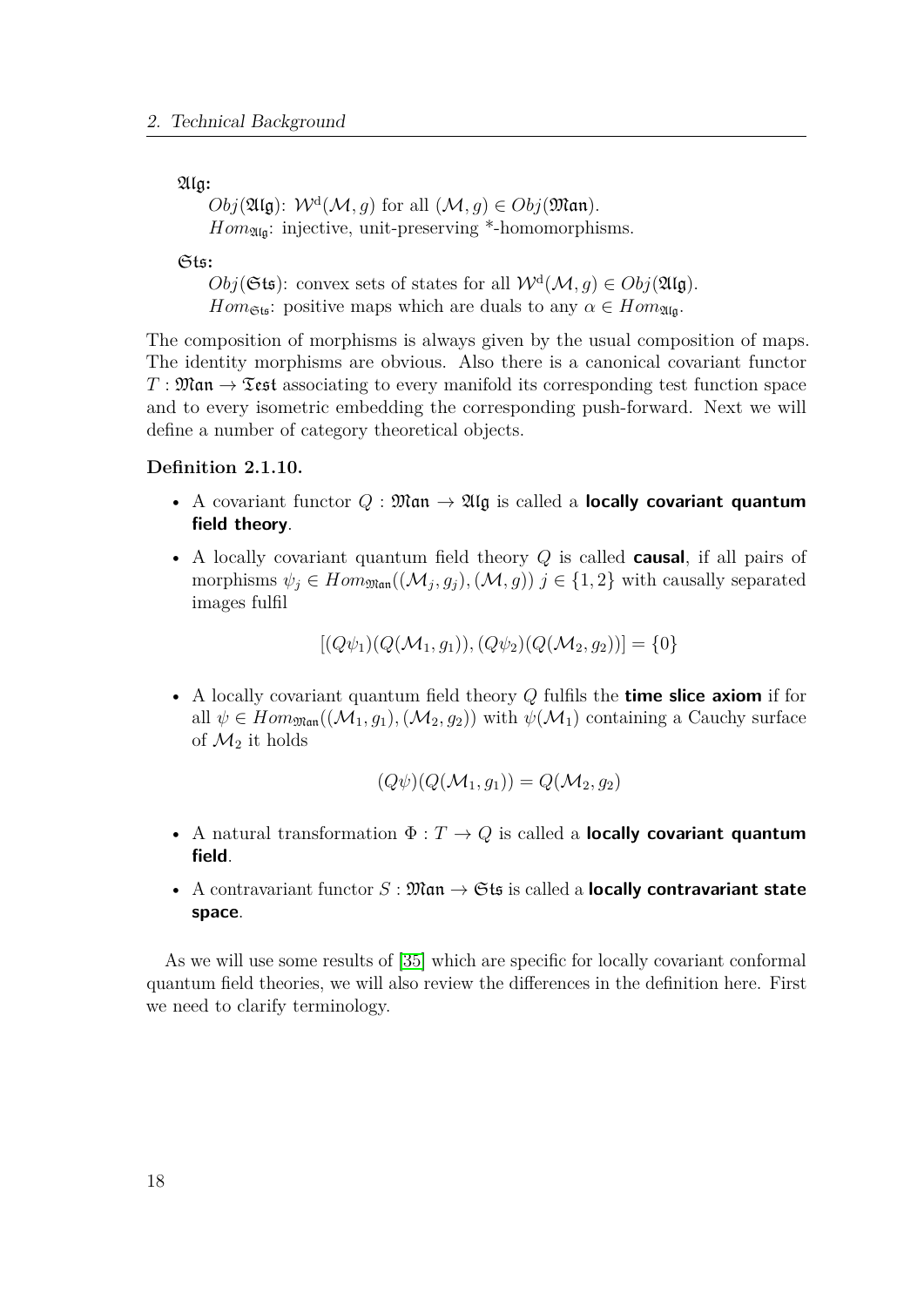# **Definition 2.1.11.**

- Let  $(\mathcal{M}_1, g_1)$  and  $(\mathcal{M}_2, g_2)$  be globally hyperbolic spacetimes. A smooth injective map  $\psi : \mathcal{M}_1 \to \mathcal{M}_2$  is called a **conformal embedding** if there is a map  $\Omega: \psi(M_1) \to \mathbb{R}^+$  called the conformal factor, such that  $\psi_* g_1 = \Omega^{-2} g_2|_{\psi(M_1)}$ .
- Let  $(\mathcal{M}_1, g_1)$  and  $(\mathcal{M}_2, g_2)$  be globally hyperbolic spacetimes,  $\psi : \mathcal{M}_1 \to \mathcal{M}_2$  a conformal embedding with conformal factor  $\Omega$ , then  $\psi_*^{\lambda}: C^{\infty}(\mathcal{M}_1) \to C^{\infty}(\mathcal{M}_2)$ defined by  $\psi_*^{\lambda}(f) = \Omega^{-\lambda} \psi(f)$  is called the  $\lambda$ **-weighted push-forward** map.

Now we can define the modified categories

# CMan**:**

 $Obj(\mathfrak{CMan})$ : 4-dimensional, oriented, time oriented, globally hyperbolic Lorentz manifolds.

 $Hom_{\mathfrak{CMan}}$ : orientation- and time-orientation-preserving conformal embeddings with causally convex image.

Test**:**

 $Obj(\mathfrak{Test}^{\lambda})$ :  $C_0^{\infty}(\mathcal{M})$  for all  $(\mathcal{M}, g) \in Obj(\mathfrak{Man})$ . *Hom*<sub> $\tau_{\text{ref}}$ *λ*: *λ*-weighted push-forward maps for all  $\psi \in Hom_{\mathfrak{Man}}$ .</sub>

Obviously Man is a subcategory of CMan. Also there are canonical covariant  $\text{functors } T^{\lambda} : \mathfrak{CMan} \to \mathfrak{Test}^{\lambda}$  associating to every manifold the corresponding test function space and to every conformal embedding the corresponding *λ*-weighted push-forward.

# **Definition 2.1.12.**

- A covariant functor  $C : \mathfrak{CMan} \to \mathfrak{Alg}$  is called a **locally covariant conformal quantum field theory**. Note that every locally covariant conformal quantum field theory *C* contains canonically a locally covariant quantum field theory  $Q_C := C|_{\mathfrak{Man}}.$
- A natural transformation  $\Phi^{\lambda}: T^{4-\lambda} \to C$  is called a **locally covariant conformal quantum field** with weight *λ*.
- A covariant functor  $Z : \mathfrak{CMan} \to \mathfrak{Sts}$  is called a **locally contravariant conformal state space**. Note that every locally contravariant conformal state space *Z* contains canonically a locally contravariant state space  $S_Z := Z|_{\mathfrak{Man}}$ .

In the following it will be useful to define the notion of the representative of a locally covariant (conformal) quantum field (theory) or a locally contravariant state space for a certain spacetime  $(M, g)$ . Let us for this purpose define the subcategories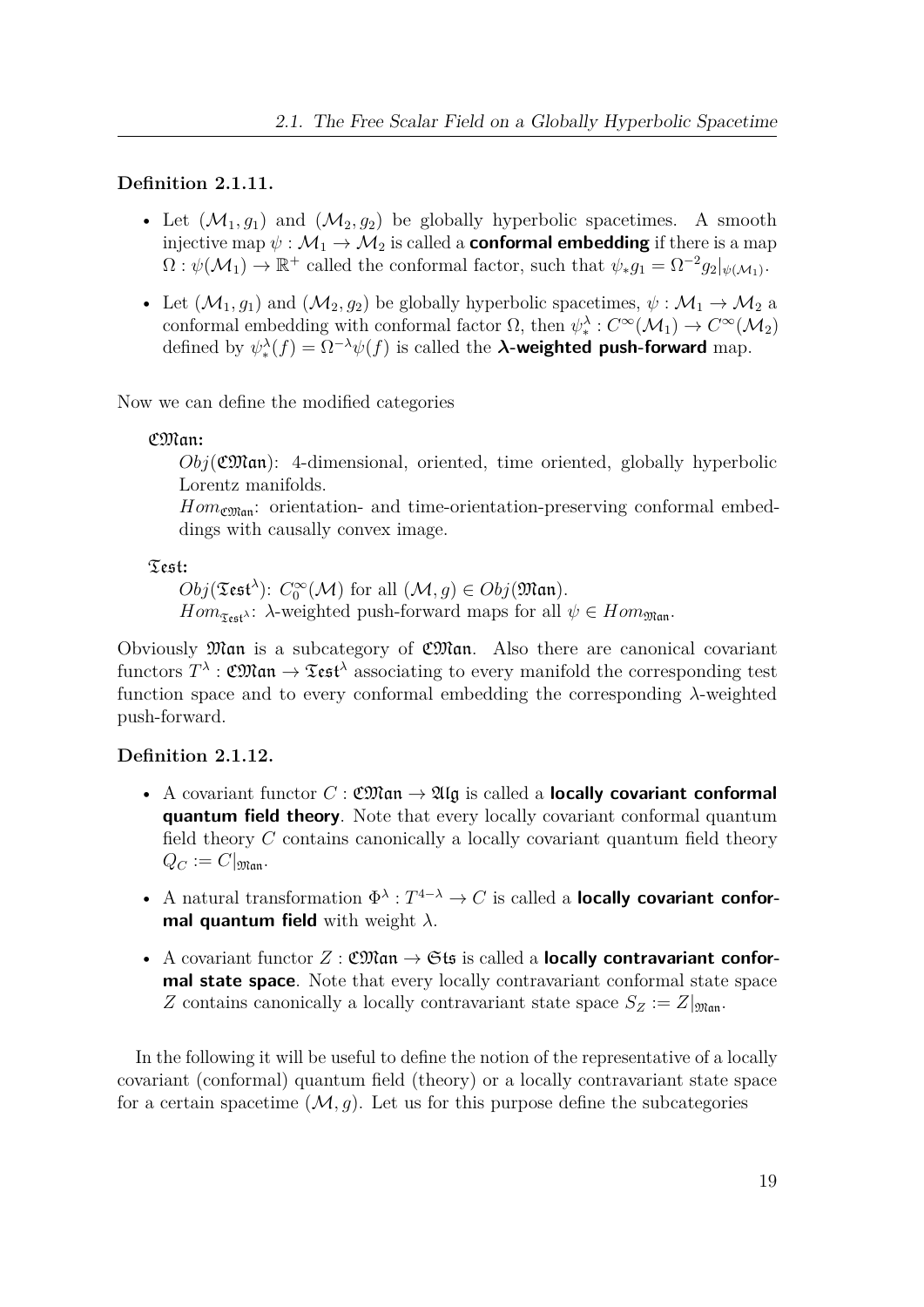#### $Man_a$ :

 $Obj(\mathfrak{Man}_{\mathfrak{a}}):$  4-dimensional, oriented, globally hyperbolic embedded Lorentz submanifolds of  $(M, q)$ , embedded orientation- and time-orientation-preservingly, causally convex and isometrically.

 $Hom_{\mathfrak{Man}_{\mathfrak{g}}}$ : orientation- and time-orientation-preserving isometric embeddings with causally convex image.

## **Definition 2.1.13.**

- Let  $Q(G)$  a locally covariant (conformal) quantum field theory then  $Q<sub>g</sub>$  =  $Q|_{\mathfrak{Man}_{\mathfrak{g}}}(C_g=C|_{\mathfrak{Man}_{\mathfrak{g}}})$  is called its representative on the spacetime  $(\mathcal{M}, g)$ . Let  $\Phi$  a locally covariant quantum field and  $T_g = T|_{\mathfrak{Man}_g}$  then  $\Phi_g = \Phi|_{T_g}: T_g \to Q_g$ is called the **representative** of  $\Phi$  on  $(\mathcal{M}, g)$ .
- Let *S* (*Z*) a locally contravariant (conformal) state space then  $S_g = S|_{\mathfrak{Man}_\mathfrak{a}}$  $(Z_g = Z|_{\mathfrak{Man}_g})$  is called its representative on the spacetime  $(\mathcal{M}, g)$ .

The restriction to the diagonal of locally covariant Wick products in the sense defined above are now required to be locally covariant quantum fields that only differ from the restriction to the diagonal of  $\omega$ -Wick products by a smooth function. This can be achieved by renormalising by subtraction of  $\frac{1}{4\pi^2}\mathfrak{H}_{k,\varepsilon}(f,g)$  for a large enough *k* to account for the possible derivatives instead of  $\mathscr{W}_2^{\omega}(f,g)$  in [\(2.1.4\)](#page-15-0). We are dealing with Gaussian states and their mixtures and are therefore only interested in the Wick squares in the following. We thus remark more precisely that *k* must at least be half the total number of derivatives involved in the Wick square in question.

It should be noted that the definitions of derivatives of covariant Wick squares still contain ambiguities. These can be understood as renormalisation ambiguities and have the form of local curvature terms, as shown in [\[21\]](#page-150-1).

As explained above there are no locally contravariant states, as states depend nonlocally on the whole spacetime. It was shown that the sets of Hadamard states on all spacetimes  $(M, q) \in Obj(\mathfrak{Man})$  form a locally contravariant state space. This follows from the formulation of the Hadamard condition in terms of wavefront sets [\[22\]](#page-150-2). For the discussion of certain types of physical phenomena, e.g. thermodynamics, one should define appropriate subsets of the sets of Hadamard states for an appropriate subcategory of Man that form again a contravariant state space. One may keep this principle goal in mind, although the concept of states of local thermal equilibrium is still far from achieving it.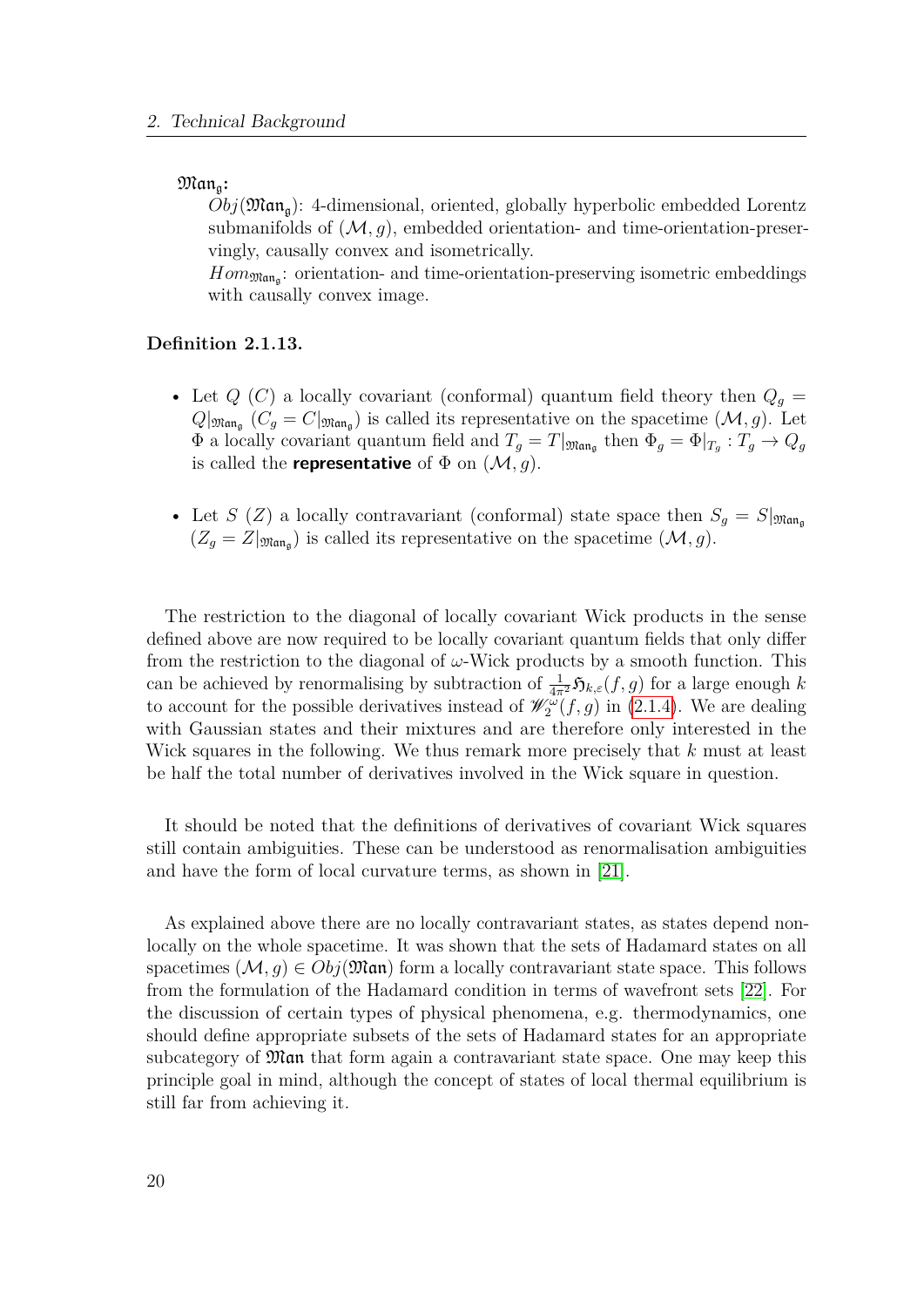# <span id="page-20-0"></span>**2.2. Local Thermal Equilibirum**

States of thermal equilibrium are rather limited in their capacity to describe thermodynamical situations. The description of situations where the thermodynamic functions of state are not constant and homogeneous but change throughout spacetime, is a first step to the description of non-equilibrium systems. The concept of local thermal equilibrium (LTE) states introduced in [\[11\]](#page-149-0) takes exactly this step, still neglecting the effects of matter flows but describing non-constant functions of state. The principal strategy to describe suitable states of local thermal equilibrium rests on two pillars: A set of thermal reference states and a set of thermal observables. The thermal observables are then used to compare a state locally to a reference state.

# <span id="page-20-1"></span>**2.2.1. Global Thermodynamic Equilibrium - KMS States**

As a first step we will introduce the set of thermal reference states. It was shown in [\[19\]](#page-150-3) that thermodynamic equilibrium states can be characterised by the KMS condition for the time translation. The KMS condition was then refined in [\[8\]](#page-149-6) to encompass a description of thermal equilibrium in Minkowski spacetime by observers who are not in the rest frame with respect to which equilibrium is defined. We will call this condition the relativistic KMS condition. In the following we will however refer to both KMS states and relativistic KMS states in different contexts, therefore we will define both types of states.

As a preliminary step we will define what a static spacetime is, as the KMS states we are interested in can only be defined on such spacetimes.

# **Definition 2.2.1.**

A spacetime  $(M, g)$  is called **static** if it admits a globally non-vanishing, irrotational<sup>[1](#page-20-2)</sup>, time-like Killing field.

To fix notation for the definition of the KMS conditions let  $(\mathcal{M}, q)$  be a globally hyperbolic static spacetime and *t* a time coordinate such that *t*-translations  $\chi_t(x)$  =  $\exp_x(u t)$  with  $g(u, u) = 1$  are isometries of the metric. For  $\phi(f) \in \mathcal{A}(\mathcal{M}, g)$  a generator of the algebra let  $\alpha_t(\phi(f)) = \phi(f_t)$  with  $f_t(x) = f(\chi_t^{-1}(x))$ ;  $\alpha_t$  is then a one-parameter group of  $\mathcal{A}(\mathcal{M}, g)$ -isomorphisms. For Minkowski spacetime all translations are isometries of the metric and we can thus analogously define  $\alpha_a$  for any  $\underline{a} \in \mathbb{R}^4$  as a group of  $\mathcal{A}(\mathbb{R}^4, \eta)$ -isomorphisms. We will define (r) KMS states as Gaussian for simplicity.

<span id="page-20-2"></span><sup>&</sup>lt;sup>1</sup>A vector field is irrotational, if it is orthogonal to a foliation of spacetime by Cauchy surfaces.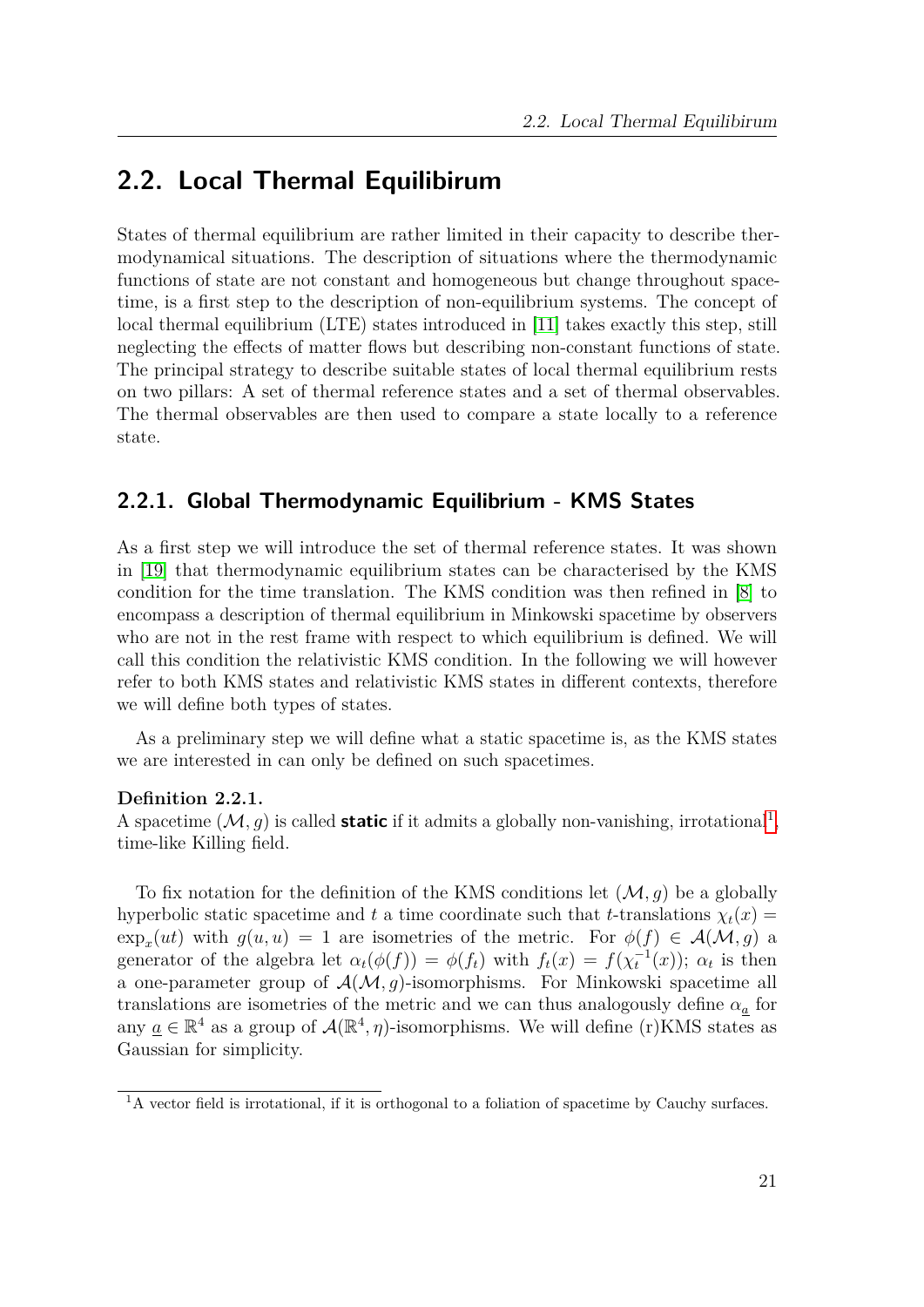### **Definition 2.2.2.**

• A Gaussian state  $\omega_{\beta}$  is called a **KMS state** with inverse temperature  $\beta > 0$ with respect to *t* if for all  $A, B \in \mathcal{A}(\mathcal{M}, g)$  there exists a function  $F_{AB}$  analytic in the strip  $\{z \in \mathbb{C} \mid 0 < \text{Im}(z) < \beta\}$  and continuous on the boundaries such that

$$
\omega_{\beta}(B\alpha_t(A)) = F_{AB}(t) \qquad \omega_{\beta}(\alpha_t(A)B) = F_{AB}(t + i\beta)
$$

• For (M*, g*) being Minkowski spacetime a Gaussian state *ω<sup>β</sup>* is called a **rKMS state** with inverse temperature  $\beta > 0$  in the rest frame given by the future pointing time-like unit vector  $\underline{e}$  if for all  $A, B \in \mathcal{A}(\mathcal{M}, g)$  there exists a function  $F_{AB}$  analytic in  $\mathbb{R}^4 + i(V^+(\underline{0}) \cap V^-(\beta \underline{e}))$  and continuous on the boundaries such that

$$
\omega_{\beta}(B\alpha_{\underline{a}}(A)) = F_{AB}(\underline{a}) \qquad \omega_{\beta}(\alpha_{\underline{a}}(A)B) = F_{AB}(\underline{a} + i\beta \underline{e})
$$

We will often use shorthand notation  $\beta := \beta \underline{e}$ . We will not use the underlined notation whenever the context is clear.

*Note.* In general, a KMS condition can be defined for any one-parameter group of symmetries. As the thermal interpretation of states is however linked to the time translation the general notion of a KMS condition is never relevant in the present work. Therefore the term "KMS condition" will always refer to the KMS condition with respect to the time translation.

It should be noted that the rKMS condition is more restrictive than the KMS condition, as it can only be applied to Lorentz invariant systems and requires stronger analyticity of the two-point function. As Lorentz invariance is a specific characteristic of Minkowski spacetime, rKMS states do not in general exist in generic globally hyperbolic, static spacetimes.

As we are dealing with Gaussian states here and thus each state is uniquely characterised by its two-point function, it suffices for our means to express the KMS and rKMS conditions in terms of the two-point function. For simplicity we will assume states that are invariant under spatial rotations in the rest frame of equilibrium and translations. We will furthermore assume the existence of exactly one  $(r)$ KMS state per  $\beta$  or  $\beta$  respectively. This means we will not deal with phenomena like phase transitions and moreover we will ignore the chemical potential for massive fields. The latter is of course a severe restriction on the set of KMS states we consider.

The requirement of uniqueness implies extremality, meaning that a  $(r)$ KMS state cannot be decomposed into other (r)KMS states. This yields the symbolic form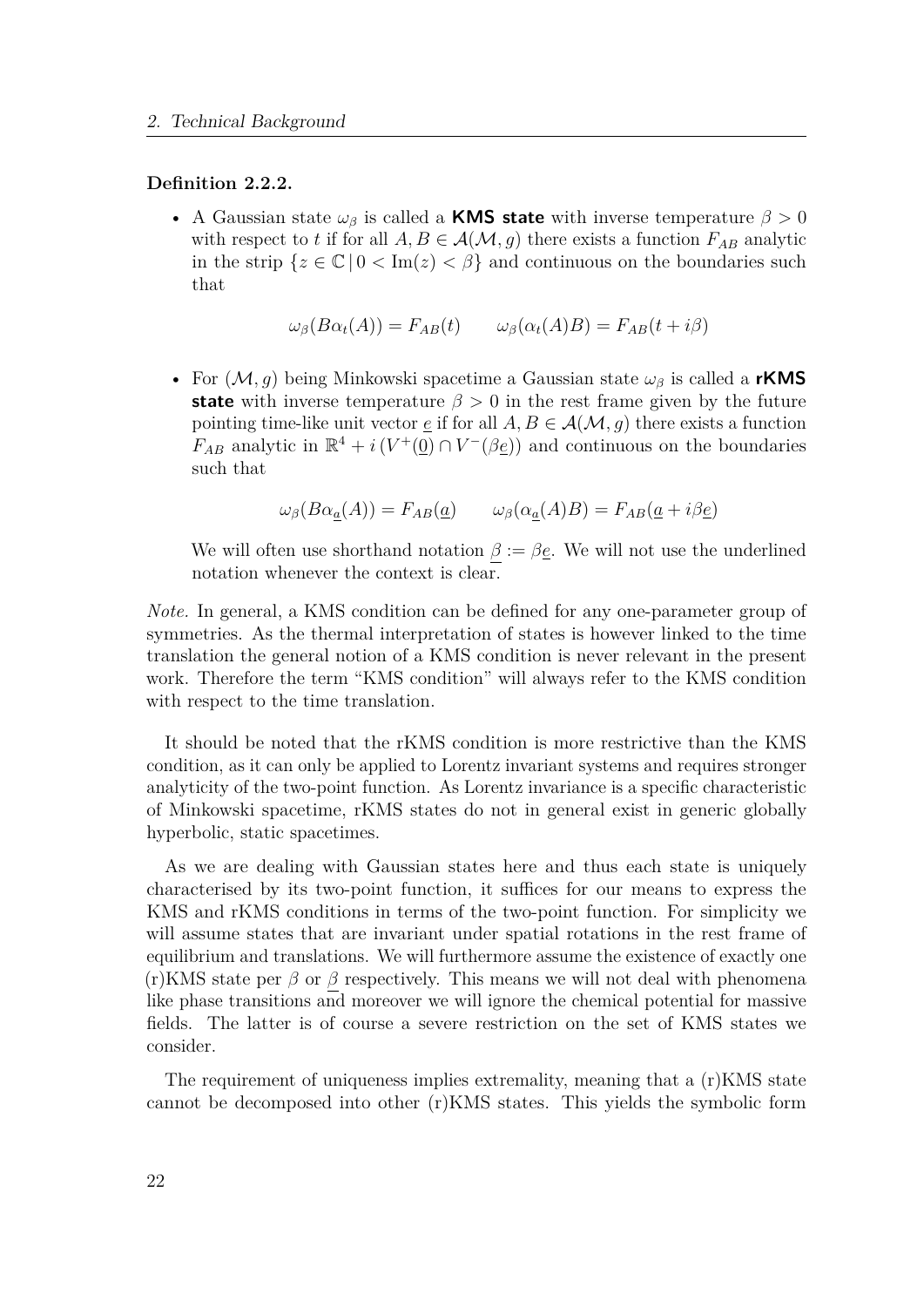of the two-point function, suppressing the smearing functions, for a KMS state in Minkowski spacetime

$$
\mathscr{W}_2^{\beta}(x,y) = \int \frac{e^{-i(x^{\mu} - y^{\mu})p_{\mu}}}{(2\pi)^3 (1 - e^{-\beta p^0})} \varepsilon(p^0) \delta(p_{\mu}p^{\mu} - m^2) d^4p
$$
  
where  $\varepsilon(x) = \begin{cases} -1 & \text{for } x < 0 \\ 0 & \text{for } x = 0 \\ 1 & \text{for } x > 0 \end{cases}$  is the sign function.

The symbolic form of the two-point function for a rKMS state is correspondingly

$$
\mathscr{W}_2^{\beta}(x,y) = \int \frac{e^{-i(x^{\mu} - y^{\mu})p_{\mu}}}{(2\pi)^3 (1 - e^{-\beta_{\mu}p^{\mu}})} \varepsilon(p^0) \delta(p_{\mu}p^{\mu} - m^2) d^4p
$$

On a general static spacetime the two-point function of a KMS state can be constructed by a procedure detailed and applied for a special spacetime below.

Next we want to define mixtures of KMS and rKMS states, as these are the reference states we will use in the following. It should be noted that a mixture of Gaussian states need not be Gaussian. In fact the non-Gaussianities of mixtures of KMS states are the only ones that occur in the present work. Therefore, the fact the mixtures of KMS states are not Gaussian will be mostly ignored.

#### **Definition 2.2.3.**

Let  $d\mu(\beta)$  be a probability measure on  $\mathbb{R}^+ \cup \{0\}$  for KMS states, on  $V^+(0) \cup \{0\}$  for rKMS states, with the respective Borel  $\sigma$ -algebras. Then  $\mathscr{W}_n^{\mu} = \int \mathscr{W}_n^{\beta} d\mu(\beta)$  are well defined distributions. The state  $\omega_{\mu}$  with n-point functions  $\mathscr{W}^{\mu}_{n}$  is called a mixture of (r)KMS states. One usually writes  $\omega_{\mu} = \int \omega_{\beta} d\mu(\beta)$  which is a well defined integral on state space. If the support of  $d\mu(\beta)$  is compact we call the mixture compact.

We would like to extend mixtures of KMS and rKMS states to the algebra  $W^d(\mathcal{M}, g)$  which can be achieved for all Hadamard states as we have seen above. From the result of [\[38\]](#page-151-7) it follows that mixtures of KMS states are Hadamard for a free scalar field on any stationary globally hyperbolic spacetime, which allows extending mixtures of KMS states to the algebra  $W<sup>d</sup>(M, g)$ . We will use the set of all mixtures of rKMS states as the set of reference states for Minkowski spacetime. For other static spacetimes we will use the set of all mixtures of KMS states with respect to some time coordinate which must be specified separately.

For KMS and rKMS states we shall assume in the following that

$$
\forall A \in \mathcal{W}^{\mathrm{d}}(\mathcal{M}, g): \quad \beta \mapsto \omega_{\beta}(A) \text{ continuous.}
$$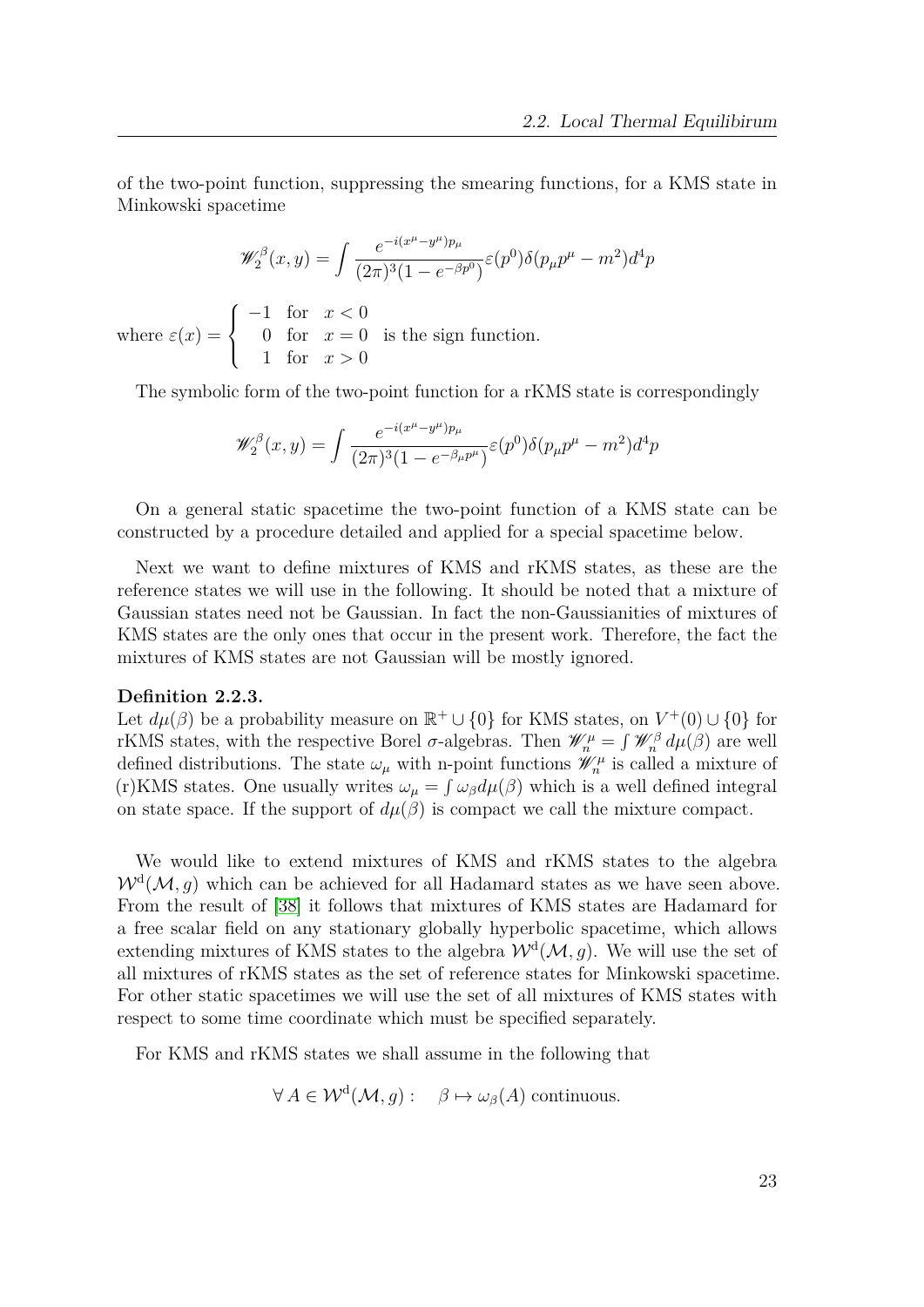As we have already excluded phase transitions by our uniqueness assumption, this requirement is in general not expected to impose additional restrictions on the set of states we consider. We also note that translation invariance of the KMS and rKMS states in Minkowski spacetime implies for any local observable  $A(f) \in W^d(\mathbb{R}^4, \eta)$  and for any mixture of (r)KMS states  $\omega_{\mu}$  that if  $\omega_{\mu}(A)$  is regular,  $\omega_{\mu}(A(x))$  is independent of  $x \in \mathbb{R}^4$ . The case of regular  $\omega_\mu(A)$  is the only relevant one for the observables and states considered in the present work.

# <span id="page-23-0"></span>**2.2.2. Local Thermal Observables**

The local thermal observables are used to compare states to the reference states. As we want to compare states in terms of their thermal behaviour, the thermal observables should have a thermodynamic significance. To have a "gradual" concept one may also want the thermal observables to be endowed with some sort of hierarchy. The set of thermal observables that was considered in [\[11\]](#page-149-0) is indeed hierarchical in that a natural hierarchy of subsets can be considered. Thereby a "degree of local thermality" can be measured. However in [\[12\]](#page-149-7) and [\[23\]](#page-150-4) extended sets of observables were considered which still include the hierarchy of sets considered in [\[11\]](#page-149-0), but focus on the description of states with a maximal degree of local thermality.

We will first define the basic set of thermal observables on Minkowski spacetime. Then we will discuss the extended set of observables for the massless field. In the last part we will discuss the topic of thermal observables in curved spacetimes. The last point will need careful attention as these observables are not uniquely fixed by the requirement of covariance and the known thermal observables in flat spacetime. Also we lack a general physical principle on a generic spacetime to identify thermal observables. This leaves considerable freedom in the definition of thermal observables.

One would want the local thermal observables to have good localisation properties and one would want their expectation values to be bounded by the energy in some suitable sense. The latter requirement led [\[11\]](#page-149-0) to base the selection of the basic thermal observables for Minkowski spacetime on the work on H-bounds, especially in the context of the operator product expansion as investigated in [\[6\]](#page-149-8). From this approach one can conclude that the normal products of the fields can be approximated by pointwise definition of observables in the form sense, which makes them tractable candidates for local thermal observables. In our case of a free scalar field and Gaussian states the normal products simply reduce to the Wick square and its balanced derivatives (for consistency with later chapters we use the index *η* to denote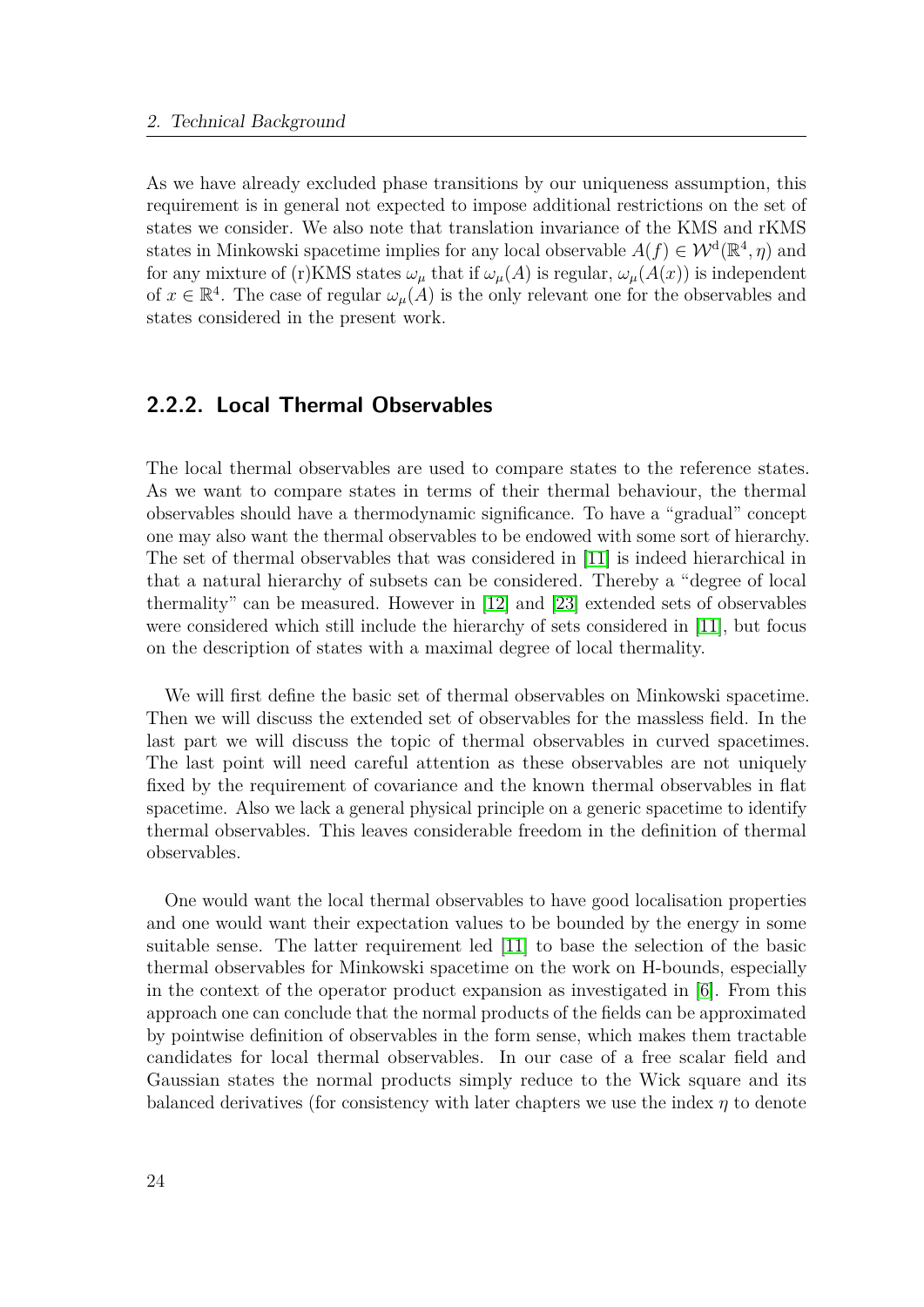the Minkowski metric), defined in the form sense as

$$
\theta_{\eta,\mu}(x+\zeta, x-\zeta) = \eth_{\mu} : \phi_{\eta}^{2} : (x+\zeta, x-\zeta)
$$
  

$$
:= \partial_{\mu}^{\zeta} (\phi_{\eta}(x+\zeta)\phi_{\eta}(x-\zeta) - \omega_{\infty} (\phi_{\eta}(x+\zeta)\phi_{\eta}(x-\zeta)) \mathbf{1}) \quad (2.2.1)
$$
  

$$
\theta_{\eta,\mu}(x) := \lim_{\zeta \to 0} \theta_{\eta,\mu}(x+\zeta, x-\zeta) \qquad (2.2.2)
$$

Here and sometimes in the following the balanced derivatives are not written as evaluated in a state, for readability. This expression is purely formal and always has to be understood in the form sense, which means that the expression only makes sense evaluated in a state.

In the following it will be helpful to introduce the notion of thermal macroobservables. The basic idea is to define

$$
\Psi(\beta) := \omega_{\beta}(\psi(x)) \tag{2.2.3}
$$

for any local thermal observable  $\psi(x)$  and then by a slight overload of notation define  $\omega_{\mu}(\Psi(\beta)) := \int \Psi(\beta) d\mu(\beta)$ . The formal foundation for this is that the macroobservables can be defined as limits of certain central sequences of local observables, as detailed in [\[12\]](#page-149-7). Let  $f \in C_0^{\infty}(\mathbb{R}^4)$  with  $\int f(x) d^4x = 1$ ,  $(x_n \in \mathbb{R}^4)_{n \in \mathbb{N}}$  a sequence tending rapidly to spacelike infinity and define the series  $f_n(x) = n^{-4} f\left(\frac{x}{n} - x_n\right)$ . Then any  $A \in \mathcal{A}(\mathcal{M}, g)$  commutes with  $\psi(f_n)$  for almost all *n*, thus  $(\psi(f_n))_{n \in \mathbb{N}}$  is a central sequence. Then one can define  $\Psi = \lim_{n \to \infty} \psi(f_n)$  where the limit exists in all mixtures of (r)KMS states and defines a central observable. Due to the mean ergodic theorem we have

$$
\omega_{\mu}(A^*\Psi A) = \int \omega_{\underline{\beta}}(A^*A) \,\omega_{\underline{\beta}}(\psi(x)) \,d\mu(\underline{\beta})
$$

which makes the connection to the expression  $\Phi(\beta) = \omega_{\beta}(\phi(x))$  given above, now seen to be the central decomposition of  $\Psi$ .

The linear space  $\mathcal{T}_n$  spanned by the identity and the balanced derivatives  $\theta_{n,\mu}(x)$ is the basic set of local thermal observables which we consider in the following. The space of balanced derivatives evaluated at some point *x* will be denoted by  $\mathcal{T}_{n,x}$ . We note that the balanced derivatives vanish for  $n = |\mu|$  odd, since the part antisymmetric in  $\zeta$  is subtracted in the definition of the normal product. Alternatively we could use a symmetrised Wick square to begin with and then correspondingly subtract the symmetrised vacuum expectation value. There is a canonical hierarchy given by the maximal degree of derivative *n*. We denote the spaces that are spanned by all balanced derivatives up to a maximal degree *n* by  $S_{n,n}$ .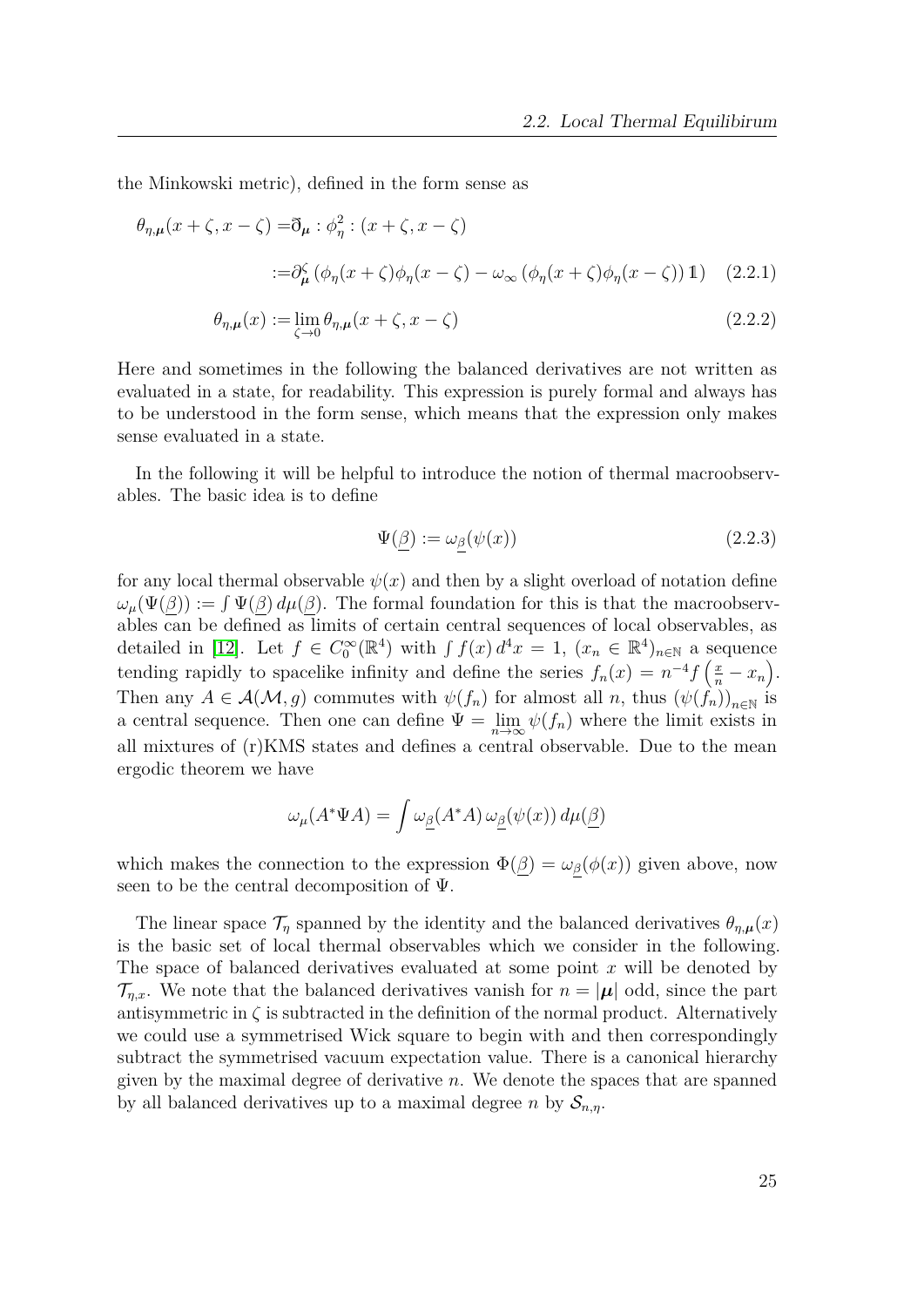It is clear that the spaces of thermal microobservables defined above have a straight forward interpretation as spaces of macroobservables. However, the space  $\mathcal{T}_{n,x}$  does not include observables like the entropy current  $S<sup>\mu</sup>(x)$  and the phase space density  $N_p(x)$ . One might want to include such observables into the set of thermal observables as they are of considerable physical relevance. It turns out that these observables can be approximated arbitrarily well by elements of  $\mathcal{T}_n$  in a suitable sense. This was sketched in [\[11\]](#page-149-0) and further elaborated in [\[12\]](#page-149-7) for the massless field. The case of massive fields was investigated in [\[23\]](#page-150-4).

In the case of massless scalar fields it suffices to consider compact mixtures of (r)KMS states to get a suitable topology in which to take the closure of  $\mathcal{T}_{n,x}$ . It is also illustrative to consider the macroobservable point of view in this case. Let  $B \subset V^+(0)$  be the compact support of the measure describing some compact mixture of KMS states. We can then define a seminorm

$$
\tau_B(\Psi(\underline{\beta})) = \sup_{\underline{\beta} \in B} \Psi(\underline{\beta})
$$

for all mixtures whose measures are supported in *B* and all  $\Psi(\underline{\beta}) \in \mathcal{T}_\eta$ . As the functions  $\beta \mapsto \Psi(\beta)$  are by assumption continuous, the supremum is well defined. Calling the closure of  $\mathcal{T}_\eta$  with respect to this family of seminorms  $\overline{\mathcal{T}}_r^{\tau}$  $\frac{a}{\eta}$  and the evaluation of these for at a point  $\overline{\mathcal{T}}_{\eta,x}^{\tau}$  we can formulate the following lemma that follows directly from Lemma 3.1 in [\[12\]](#page-149-7).

#### **Lemma 2.2.4.**

*Let*  $\Psi(\beta)$  *be a smooth solution of*  $\Box_{\beta}\Psi(\beta) = 0$  *in the compact*  $B \subset V^+$ *. Then* 

$$
\forall \underline{\beta} \in B: \quad \Psi(\underline{\beta}), \partial^{\underline{\beta}}_{\nu} \Psi(\underline{\beta}) \in \overline{\mathcal{T}}_{\eta}^{\tau}
$$

Using this lemma it was shown in [\[12\]](#page-149-7) that the entropy current  $S<sup>\mu</sup>$  and the phase space density  $N_p$  are indeed included in  $\overline{\mathcal{T}}_p^{\tau}$ *η* .

For massive fields however the situation is more complicated as some interesting examples discussed in [\[23\]](#page-150-4) cannot be described using only compact mixtures of KMS states. For the situation of non-compact mixtures of KMS states a more general class of topologies is defined of which the seminorm topology defined above is a special case. This general class of topologies includes also topologies which allow the approximation of important thermal observables like the entropy current and the phase space density in the case of the massive scalar field. As we will not use these observables for the case of a massive field we will not introduce the topologies needed for this case, but simply refer the interested reader to [\[23\]](#page-150-4).

Last in this section we will discuss the topic of thermal observables on a generic globally hyperbolic spacetime. We have introduced the balanced derivatives of the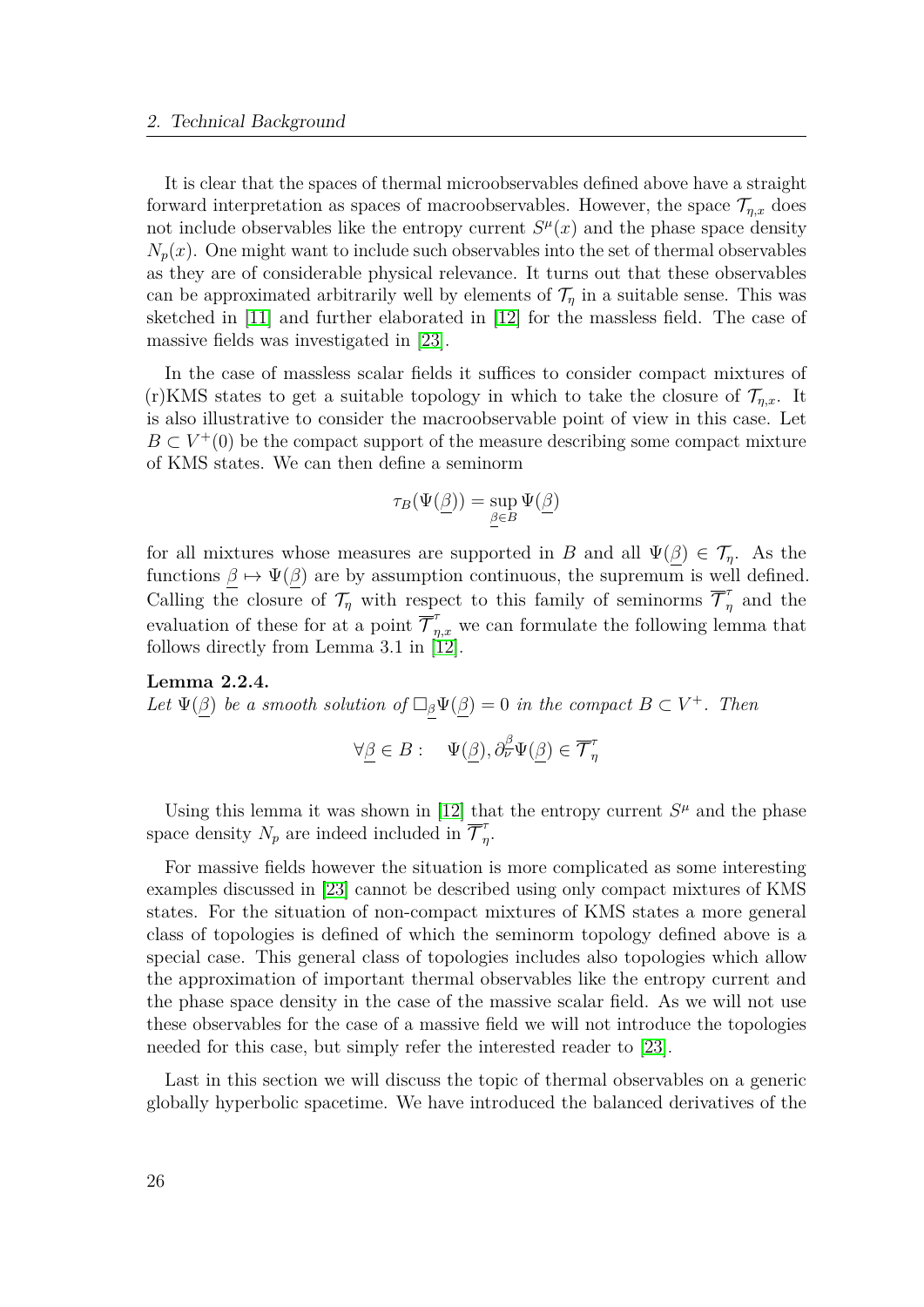Wick square as local thermal observables but as discussed before the derivatives of Wick squares have been constructed on general globally hyperbolic spacetimes as locally covariant quantum fields. This means we have natural candidates for the local thermal observables on general globally hyperbolic spacetimes. On the downside Wick products as locally covariant quantum fields are only unique up to renormalisation ambiguities, which on the upside are restricted to locally constructed geometric quantities.

The renormalisation ambiguities are however not the only ambiguities involved in the identification of thermal observables, because the correct thermal observables on curved spacetimes might not actually be the covariant Wick products corresponding to the balanced derivatives, but could be modified by adding any term which has the correct tensor covariance properties and vanishes on Minkowski spacetime. This ambiguity is considerably larger than the renormalisation ambiguity and could only be reduced by introducing an independent physical criterion of local thermality on a generic globally hyperbolic spacetime. A step towards such a physical criterion has been made by the investigation of an Unruh detector model in [\[41\]](#page-151-8) and [\[42\]](#page-151-1), but the extension of the detector model to curved spacetimes was only sketched roughly and the fixing of ambiguities has not been discussed in this context. The work on local thermal equilibrium for the free dirac field in [\[25\]](#page-150-5) indicates that one should indeed not use simply the covariant balanced derivatives of Wick squares but modified observables in generic curved spacetimes.

We will thus propose a definition for the local thermal observables that implies considerable ambiguity. First we fix the definition of the Hadamard-Wick square. As pointed out above the Wick products can be interpreted as  $C^k(\mathcal{M})$  functions in two variables. By restriction to the diagonal one is left even with  $C^{\infty}(\mathcal{M})$  functions of one variable.

$$
\begin{aligned}\n\therefore \phi_g^2:_{k}(x,y) &= \lim_{\varepsilon \to 0^+} \left( \phi_g(x)\phi_g(y) + \phi_g(y)\phi_g(x) - \mathfrak{H}_{g,k,\varepsilon}(x,y) \mathbb{1} - \mathfrak{H}_{g,k,\varepsilon}(y,x) \mathbb{1} \right) \\
&\therefore \phi_g^2: (x) = \lim_{y \to x} \varepsilon \phi_g^2:_{k}(x,y)\n\end{aligned}
$$

where  $k \geq 0$  is needed and the index g denotes the metric. For the definition of a balanced derivative with  $|\nu| = n$  we need  $k \geq \frac{n}{2}$  $\frac{n}{2}$ . We denote a partition of a multiindex as  $\alpha \cup \lambda = \nu$ , so the sum below should be understood as the sum of all partitions.

$$
\theta_{g,\nu} = \delta_{\nu} : \phi_g^2 : (x) := \lim_{y \to x} \sum_{\alpha \cup \lambda = \nu} C_{g,\alpha \subset \nu, \alpha} \left( \nabla^x - \nabla^y \right)_{\lambda} : \phi_g^2 :_k (x, y) + D_{g,\nu} \mathbb{1} \quad (2.2.4)
$$

where the index  $\alpha \subset \nu$  is simply meant to distinguish on the basis of what  $\nu$  is, and how  $\alpha$  is embedded in it. We assume that all  $C_{q,\alpha\subset \nu,\alpha}$  be purely geometric quantities that vanish in Minkowski spacetime except for the coefficient of the term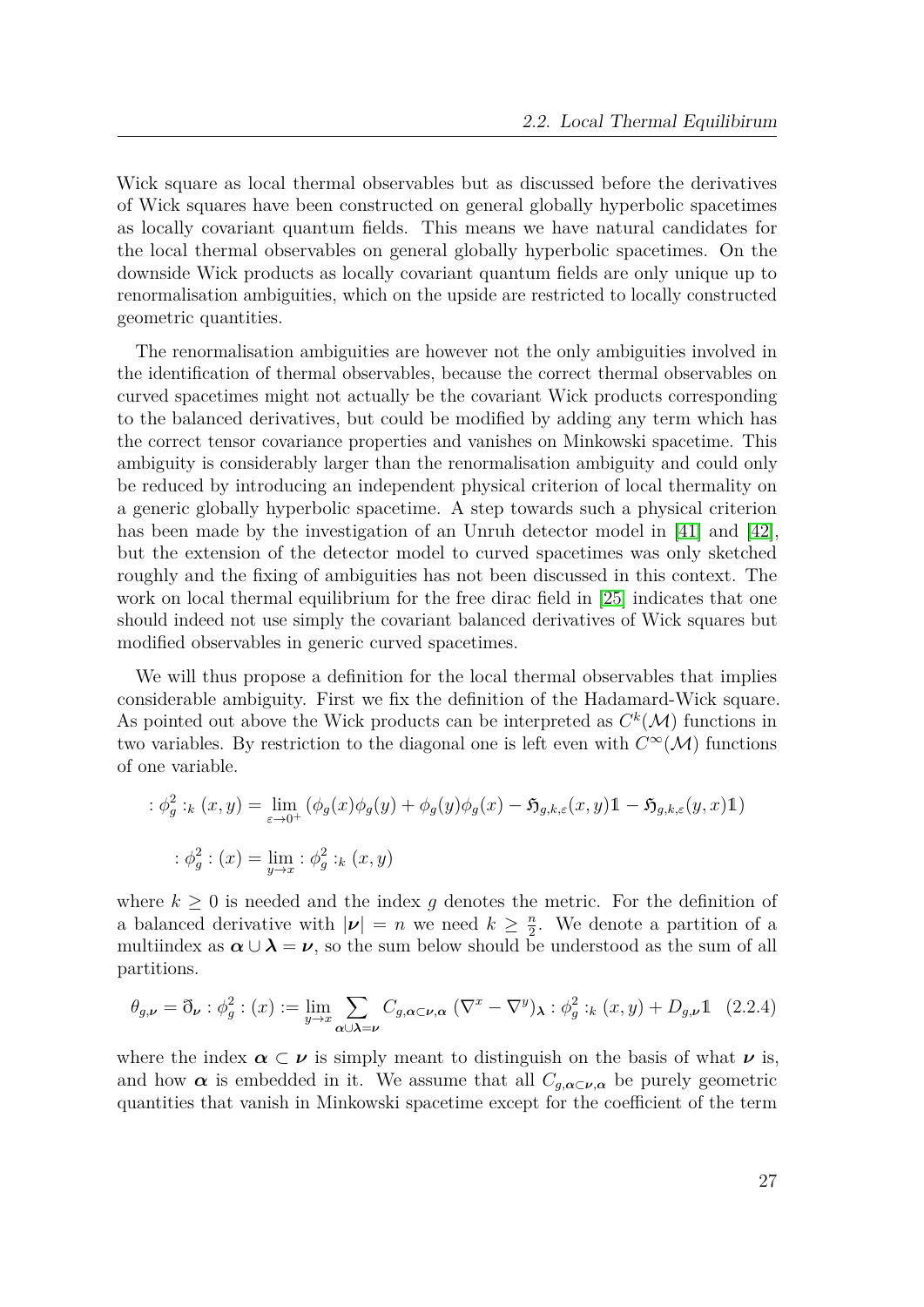for  $\lambda = \nu$ , which has to fulfil  $C_{n,\nu,\emptyset} = 1$  on Minkowski spacetime. From the symmetry of :  $\phi_g^2$ :<sub>*k*</sub> (*x, y*) it follows that the balanced derivatives vanish for *n* odd. Therefore we imply  $C_{q,\alpha\subset\nu,\alpha} = 0$  whenever  $|\alpha|$  is odd and  $D_{q,\nu} = 0$  whenever  $|\nu|$  is odd.

Despite our very general definition we will for the most part of this work ignore the ambiguity in the definition of the local thermal observables and will work with the simple form

$$
\theta_{g,\nu} = \eth_{\nu} : \phi_g^2 : (x) := \lim_{y \to x} (\nabla^x - \nabla^y)_{\nu} : \phi_g^2 :_k (x, y).
$$
 (2.2.5)

We will however refer several times to the principal ambiguity that is possible in the definition of local thermal observables.

The linear span of the identity and all balanced derivatives interpreted as locally covariant quantum fields is denoted by  $\mathcal T$ , the span of all balanced derivatives up to a maximal degree *n* interpreted as locally covariant quantum fields is denoted by  $S_n$ . The linear span of the identity and all balanced derivatives on the spacetime  $(M, g)$ interpreted as functions in *x* is called  $\mathcal{T}_q$ , the span of all balanced derivatives on the spacetime  $(M, g)$  up to a maximal degree *n* is called  $S_{n,g}$ . We will also call the  $S_{n,g}$ and  $\mathcal{T}_g$  the representatives of the  $\mathcal{S}_n$  and  $\mathcal{T}$  on the spacetime  $(\mathcal{M}, g)$ .

It should further be noted that  $\mathcal T$  as well as the  $\mathcal S_n$  do not depend on the ambiguities in the definition of balanced derivatives. The exact definition of balanced derivatives is then only a matter of physical interpretation of the observables, i.e. a question of which observables on two different spacetimes are assumed to describe the same physical entity. In this sense, altering the tone compared to an argument that was made by [\[44\]](#page-151-9), the point of view taken in the present work is: The balanced derivatives on different spacetimes are assumed to correspond to each other, whereas the physical correspondence of all other observables in the respective linear spaces is dictated by these.

If certain observables, which one wants to physically correspond on different spacetimes, can be constructed as "linear combinations" of thermal observables with possibly tensorial coefficients, one might expect this to have an impact on the definitions of the local thermal observables. As an example, one may want the trace of the energy-momentum tensor on different spacetimes to be seen as representative of the same physical entity. As this observable can be constructed as linear combination of the Wick square and the identity one may feel compelled to define the first thermal observable in such a way that the linear relation between the three observables becomes identical on all spacetimes. However, one would thereby imply that the physical relation between these observables was geometry independent, thereby potentially enforcing the loss of physical meaning. It is not very remote to expect that linear relations between observables on Minkowski spacetime do not carry over to general spacetimes as such a situation occurs for numerous classical relations. Therefore we will abstain from any such arguments.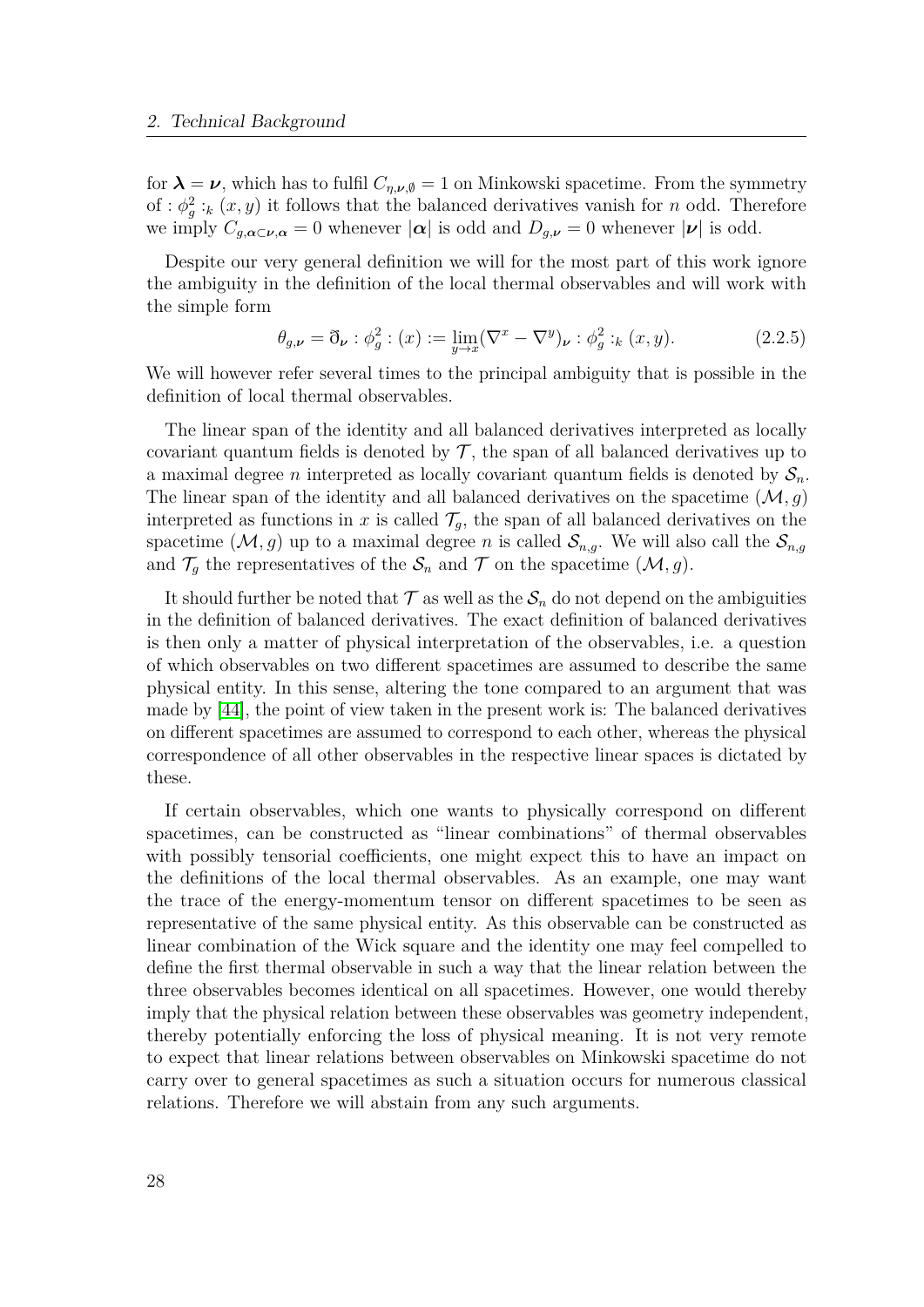# <span id="page-28-0"></span>**2.2.3. LTE on Flat Spacetime**

For Minkowski spacetime we have now specified all we need to give a definition of LTE states. In fact this definition can even be straight forwardly generalised to generic static spacetimes. For non-static globally hyperbolic spacetimes we face an additional problem, which will be considered in the next subsection.

#### **Definition 2.2.5.**

Let  $t_n$  be a linear space of thermal observables. A state  $\omega$  is a local thermal equilibrium or **LTE state** at some point *x* if there is a mixture of (r)KMS states represented by a probability measure  $d\mu_x(\beta)$  such that

<span id="page-28-1"></span>
$$
\forall A(x) \in \mathfrak{t}_{\eta,x} : \quad \omega(A(x)) = \int \omega_{\beta}(A(x)) d\mu_x(\beta)
$$

A state is said to be an LTE state in an open region  $\mathcal O$  if it is LTE  $\forall x \in \mathcal O$ . We will denote LTE states for  $\mathfrak{t}_{\eta} = \mathcal{S}_{n,\eta}, \mathcal{T}_{\eta}, \overline{\mathcal{T}}_{\eta}^{\tau}$  $n_{\eta}$  as  $n, \infty, \tau$ -LTE states, respectively.

An important consequence of the LTE condition is the fulfilment of certain dynamical equations by the thermal macroobservables, as pointed out in [\[12\]](#page-149-7). These equations follow from the Klein-Gordon equation and the application of the LTE condition for the micro-observables

$$
\eta^{\nu\lambda}\partial_{\nu}^{x}\partial_{\lambda}^{\zeta}\theta_{\eta,\mu}(x+\zeta,x-\zeta) = 0
$$
\n(2.2.6)

$$
\Rightarrow \partial_{\nu} \omega \left( \theta_{\eta, \nu} \right) (x) = 0 \tag{2.2.7}
$$

$$
\Box^x \theta_{\eta,\mu}(x+\zeta, x-\zeta) = -\Box^{\zeta} \theta_{\eta,\mu}(x+\zeta, x-\zeta) - 4m^2 \theta_{\eta,\mu}(x+\zeta, x-\zeta) \tag{2.2.8}
$$

<span id="page-28-2"></span>
$$
\Rightarrow \Box \omega (\theta_{\eta,\mu})(x) = -\omega (\theta_{\eta,\nu}\nu})(x) - 4m^2 \omega (\theta_{\eta,\mu})(x) = 0 \qquad (2.2.9)
$$

where the last equality is the only one that uses the LTE condition as input. Therefore equation [\(2.2.7\)](#page-28-1) holds for any state as it holds on the operator level, while the second equality of [\(2.2.9\)](#page-28-2) is specific to  $\infty$ -LTE states. For *n*-LTE states the equation for the balanced derivative of highest order has the general form of [\(2.2.9\)](#page-28-2) without the last equality. These equations are also fulfilled for observables in the extended set of thermal observables  $\overline{\mathcal{T}}_n^{\tau}$ *η* .

Some insight about mixtures of (r)KMS states can be gained by an investigation of the two lowest order balanced derivatives. Consider a set of thermal observables containing at least the space  $\mathcal{S}_{2,\eta}$ . The expectation values of the two balanced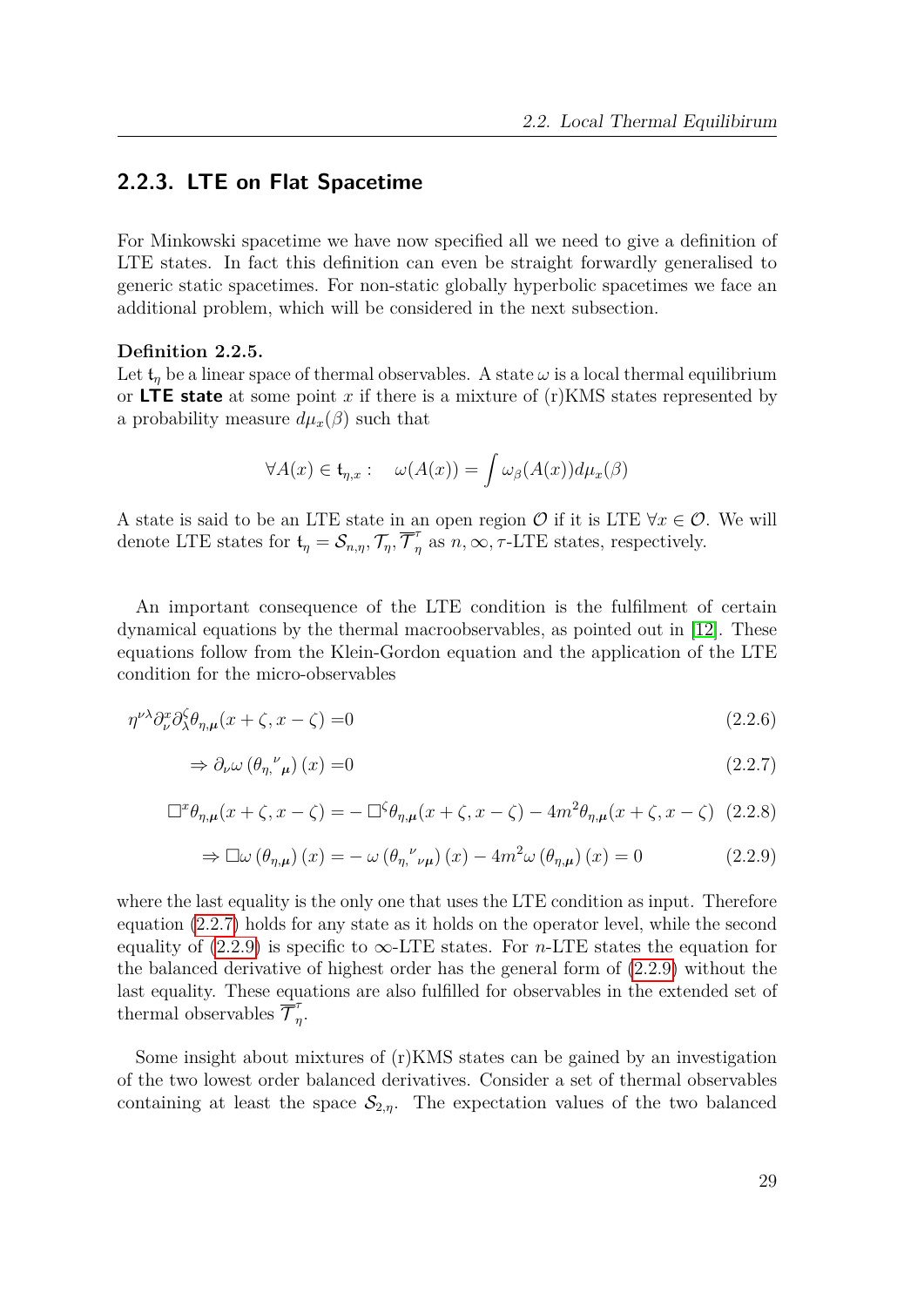derivatives of lowest order in an rKMS state for a massless field were given in [\[11\]](#page-149-0)

$$
\Theta = \omega_{\beta} \left( \theta_{\eta} \right) \qquad \qquad = \frac{1}{12 \underline{\beta}^2} \tag{2.2.10}
$$

$$
\varepsilon_{\mu\nu} = -\frac{1}{4}\omega_{\beta} \left( \theta_{\eta,\mu\nu} \right) = \frac{\pi^2}{90(\underline{\beta}^2)^3} \left( 4\beta_{\mu}\beta_{\nu} - \eta_{\mu\nu}\underline{\beta}^2 \right) \tag{2.2.11}
$$

For a KMS state we get

$$
\Theta = \omega_{\beta} \left( \theta_{\eta} \right) \qquad \qquad = \frac{1}{12\beta^2} \tag{2.2.12}
$$

$$
\varepsilon_{\mu\nu} = -\frac{1}{4}\omega_{\beta} \left( \theta_{\eta,\mu\nu} \right) = \frac{\pi^2}{90\beta^4} \left( 3\delta_{\mu}^0 \delta_{\nu}^0 - \delta_{\mu}^i \delta_{\nu}^j \delta_{ij} \right) \tag{2.2.13}
$$

This allows us to derive "temperature candidates" with  $T = \frac{1}{6}$ *β*

$$
T_0 = \sqrt{12\Theta} \tag{2.2.14}
$$

$$
T_{20} = \sqrt[4]{\frac{30}{\pi^2} \varepsilon_{00}} \tag{2.2.15}
$$

$$
T_{2i} = \sqrt[4]{\frac{30}{\pi^2} \delta^{ij} \varepsilon_{ij}} \tag{2.2.16}
$$

which are by definition identical for a KMS state. However, for a general rKMS state and mixed temperature states these temperature candidates will not in general coincide. While  $\varepsilon$  is still traceless, giving  $T_{20} = T_{2i} =: T_2$ , we will in general observe  $T_0 \neq T_2$ . We can show for a general measure  $d\mu(\beta)$  on  $\mathbb{R}^4$  that  $T_0 \leq T_2$ 

$$
T_0^4 = \left(\int \frac{1}{\beta_0^2 - \vec{\beta}^2} d\mu(\vec{\beta})\right)^2 \le \int \frac{1}{\left(\beta_0^2 - \vec{\beta}^2\right)^2} d\mu(\vec{\beta})
$$
  
 
$$
\le \int \left[\frac{1}{\left(\beta_0^2 - \vec{\beta}^2\right)^2} + \frac{4\vec{\beta}^2}{3\left(\beta_0^2 - \vec{\beta}^2\right)^3}\right] d\mu(\vec{\beta}) = T_2^4 \tag{2.2.17}
$$

where the first inequality follows from Jensen's inequality.

For the case that all temperatures are taken to have the same rest frame this relation can be understood in terms of moments of a temperature distribution, if we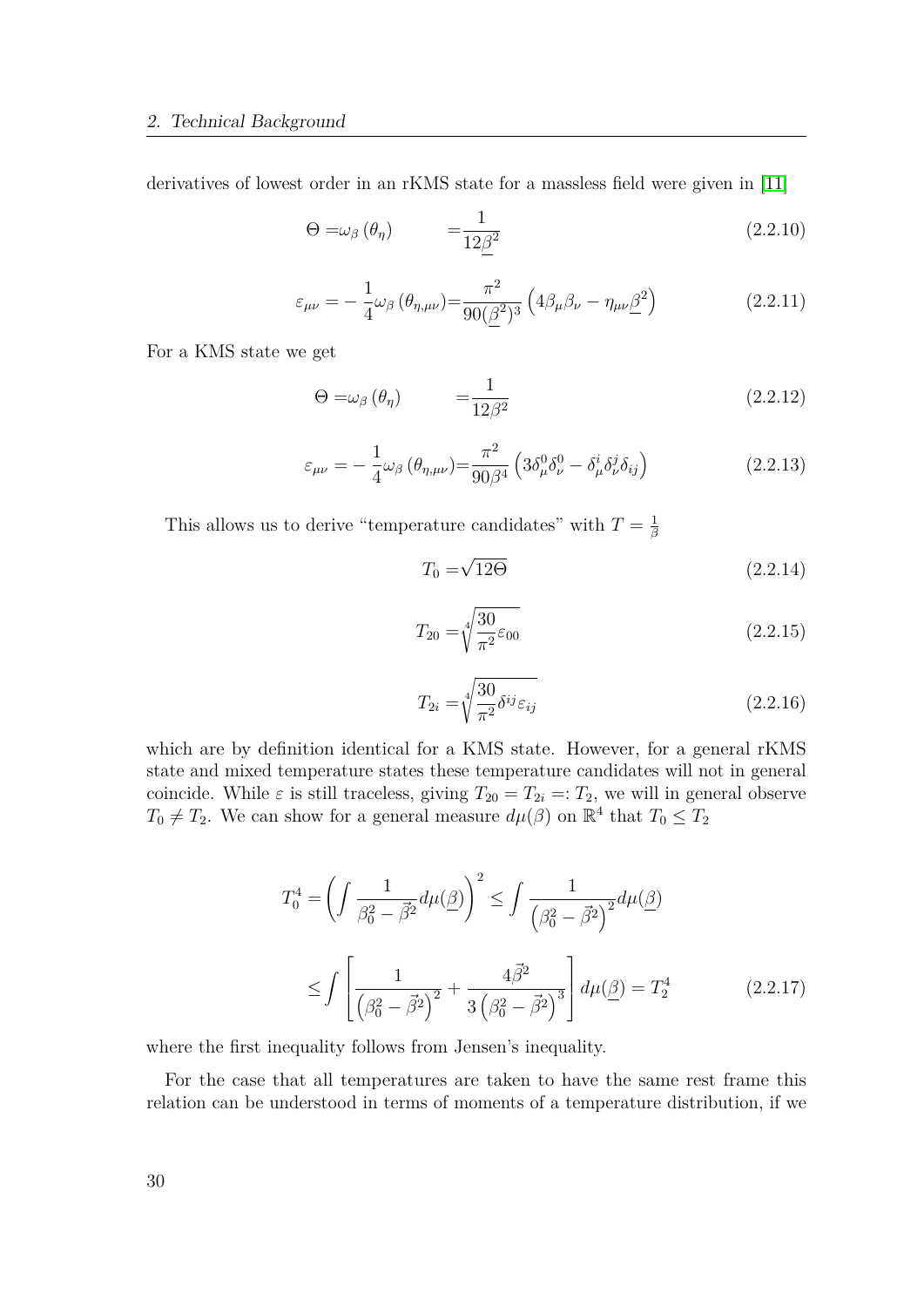assume the temperature to be a random field and  $\tilde{\mu}(T)$  its probability distribution corresponding to the measure  $\mu(\beta)$ . Let  $M_i$  be the *i*-th moment and  $K_i$  the *i*-th cumulant of the distribution  $\tilde{\mu}(T)$ . Then by definition of moments and cumulants

$$
T_0^2 = M_2 = K_1^2 + K_2
$$
  
\n
$$
T_2^4 = M_4 = K_1^4 + 6K_1^2K_2 + 3K_2^2 + 4K_1K_3 + K_4
$$

If we assume the cumulants to fulfil  $K_n \propto \epsilon^n$  for some small  $\epsilon$  we can recover approximations for the first cumulants from the even moments we get from the thermal observables. The assumption  $K_n \propto e^n$  holds for random variables that are composed of a large number of stochastically independent random variables with the same distribution by the central limit theorem. For an ensemble of classical identical non-interacting particles this assumption seems reasonable so it should have some validity for our model. In our example of only two thermal observables we get

$$
K_1 \approx \sqrt[4]{\frac{6M_2^2 - M_4}{5}}\tag{2.2.18}
$$

$$
K_2 \approx \frac{M_4 - M_2^2}{\sqrt{30M_2^2 - 5M_4}}
$$
\n(2.2.19)

In the massive case the expectation values of the thermal observables no longer have such a simple interpretation. Also  $\varepsilon$ , which corresponds to the thermal part of the energy-momentum tensor, is not trace free as the model is no longer conformally invariant.

$$
\Theta = \frac{1}{12\beta^2} \frac{6}{\pi^2} \int_{0}^{\infty} \frac{\rho^2}{(\exp(\sqrt{\rho^2 + m^2 \beta^2}) - 1)\sqrt{\rho^2 + m^2 \beta^2}} d\rho \tag{2.2.20}
$$

$$
\delta^{ij}\varepsilon_{ij} = \frac{\pi^2}{90\beta^4} \frac{90}{\pi^4} \int_0^\infty \frac{\rho^4}{(\exp(\sqrt{\rho^2 + m^2 \beta^2}) - 1)\sqrt{\rho^2 + m^2 \beta^2}} d\rho \tag{2.2.21}
$$

$$
\varepsilon_{\mu}^{\mu} = m^2 \Theta \tag{2.2.22}
$$

# **Lemma 2.2.6.**

Θ *and δ ijεij increase monotonously as functions of T, decrease monotonously as functions of m and are always non-negative.*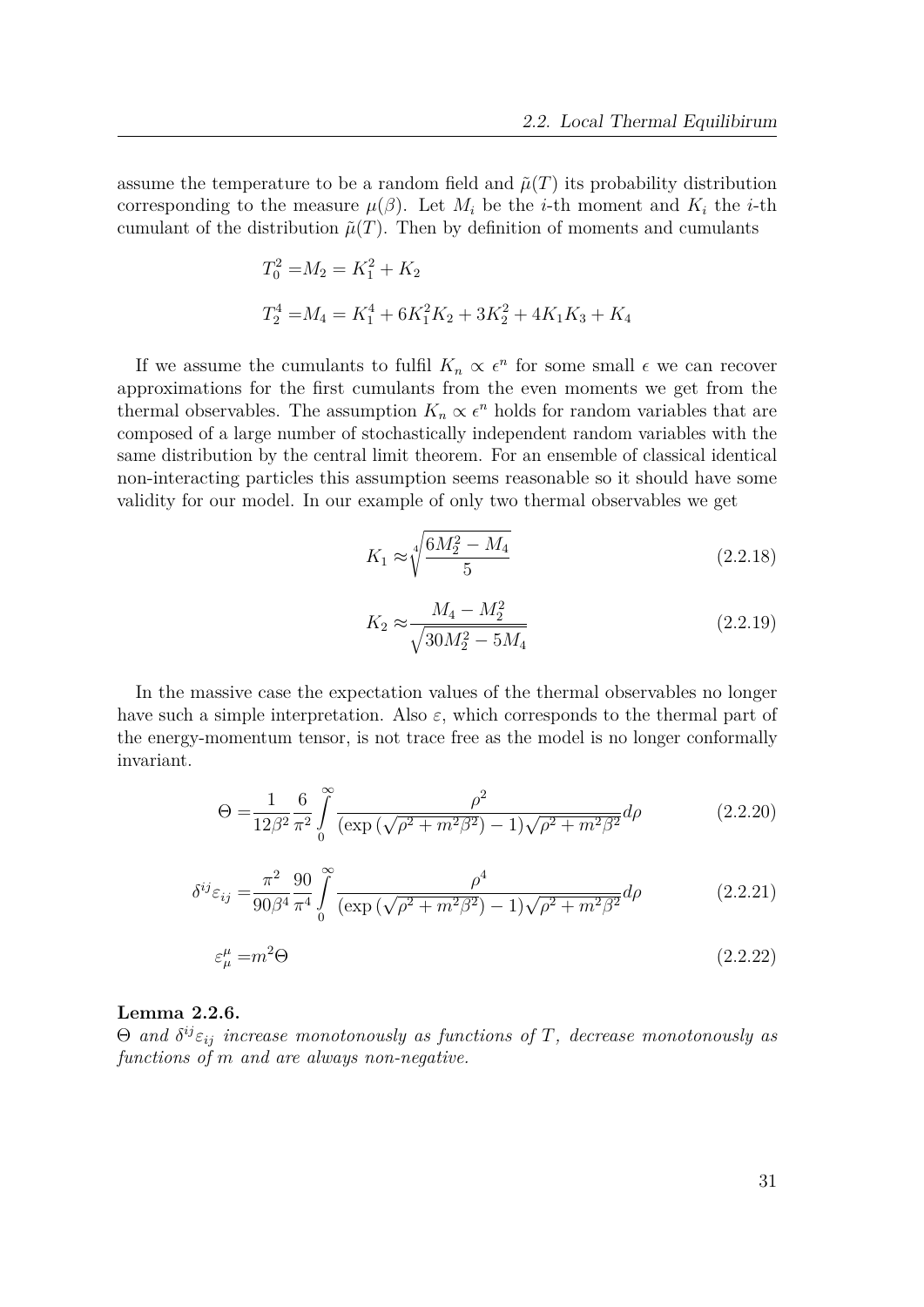#### 2. Technical Background

*Proof.* The integrands are positive everywhere and the integration range is positive, thus the positivity is trivial. For monotonicity, we first note that both functions are continuous for all *m* and *T* as the integrals are majorised by the respective  $m = 0$  special cases. The derivative with respect to *m* or *T* of the integrand is also continuous except for  $m = 0$  thus we can interchange derivation and integration. This yields

$$
\partial_m \Theta = -\frac{m}{2\pi^2} \int_0^\infty \frac{\rho^2 \left( \left( \sqrt{\rho^2 + \frac{m^2}{T^2}} + 1 \right) \exp\left( \sqrt{\rho^2 + \frac{m^2}{T^2}} \right) - 1 \right)}{\left( \exp\left( \sqrt{\rho^2 + \frac{m^2}{T^2}} \right) - 1 \right)^2 \left( \rho^2 + \frac{m^2}{T^2} \right)^{\frac{3}{2}}} d\rho < 0
$$
  

$$
\partial_m (\delta^{ij} \varepsilon_{ij}) = -\frac{mT^2}{\pi^2} \int_0^\infty \frac{\rho^4 \left( \left( \sqrt{\rho^2 + \frac{m^2}{T^2}} + 1 \right) \exp\left( \sqrt{\rho^2 + \frac{m^2}{T^2}} \right) - 1 \right)}{\left( \exp\left( \sqrt{\rho^2 + \frac{m^2}{T^2}} \right) - 1 \right)^2 \left( \rho^2 + \frac{m^2}{T^2} \right)^{\frac{3}{2}}} d\rho < 0
$$
  

$$
\partial_T \Theta = \frac{2}{T} \Theta - \frac{m}{T} \partial_m \Theta > 0
$$
  

$$
\partial_T (\delta^{ij} \varepsilon_{ij}) = \frac{4}{T} (\delta^{ij} \varepsilon_{ij}) - \frac{m}{T} \partial_m (\delta^{ij} \varepsilon_{ij}) > 0
$$

This implies monotonicity for all  $T \geq 0$  and  $m > 0$ . This can be extended to the point  $m = 0$  due to continuity.  $\Box$ 

Thus from a physical point of view the corresponding observables are still reasonable "temperature measurement devices". However the dependence on temperature is no longer given by a simple power law as in the massless case. This suggests that numerical methods are needed to establish a relation between the expectation values of the thermal observables and cumulants of the temperature distribution. Conversely, one might opt for choosing more complicated microobservables in order to have more tractable macroobservables.

# <span id="page-31-0"></span>**2.2.4. LTE in Cosmological Spacetimes**

As explained above there is a serious problem defining LTE states for non-static globally hyperbolic spacetimes. On such spacetimes no globally isometric time evolution exists, which precludes the definition of KMS states. Thus it is not clear which states should be chosen as thermal reference states or on a heuristic level how to gauge the thermal measurement apparatus. A heuristic concept which seems straight forward is to gauge the measurement apparatus in a "Minkowskian region" of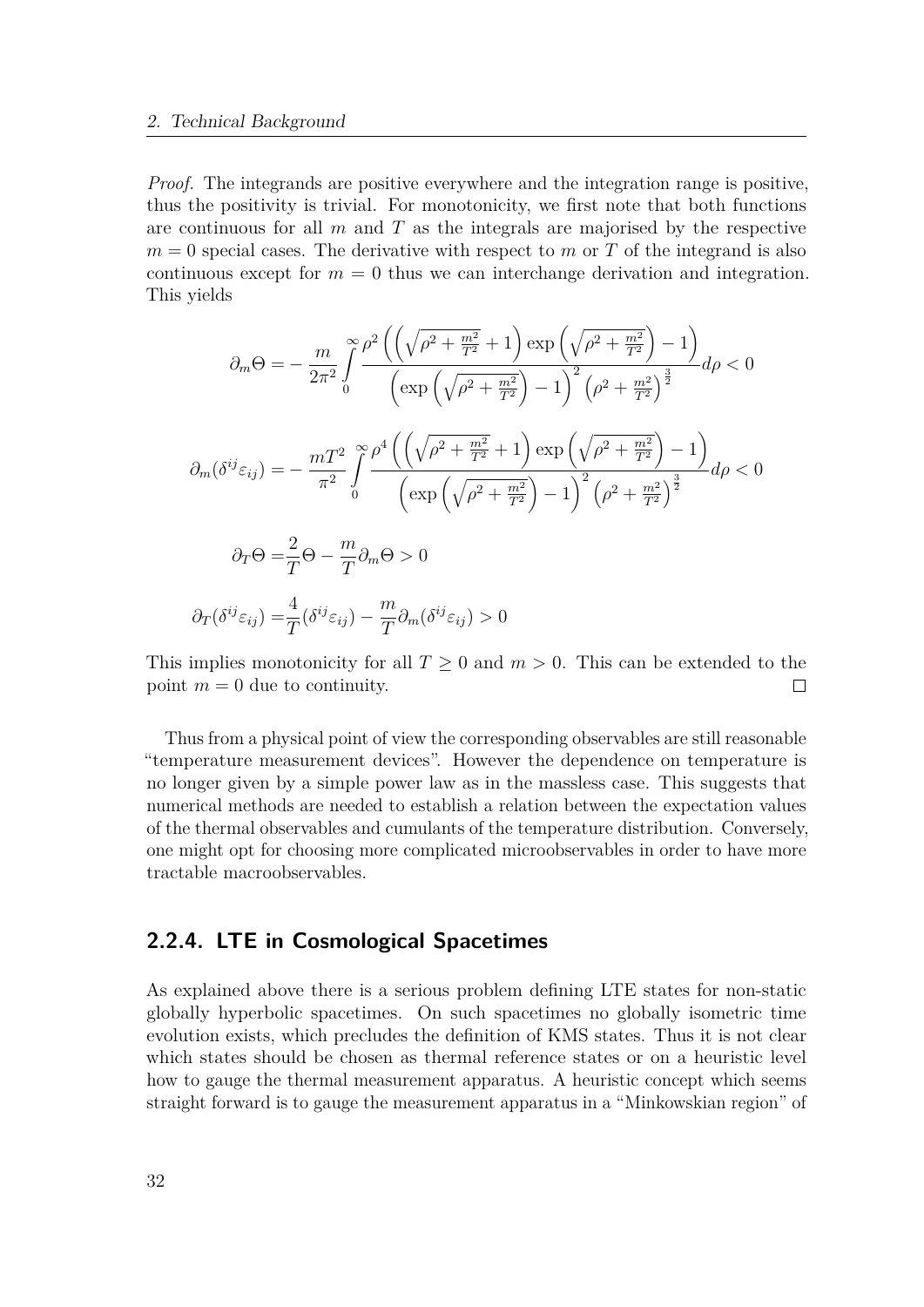spacetime and then use the Minkowski scale for measurements of thermal observables. If one decides to adopt this strategy, one is lead to the so-called "extrinsic LTE states" put forth first in [\[40\]](#page-151-0)[\[13\]](#page-150-0). A state is in this context called an extrinsic LTE state, if the expectation values of the thermal microobservables in this state are identical to the expectation values of the corresponding observables on Minkowski spacetime in a mixture of (r)KMS states. This means that the macroobservable interpretation of corresponding microobservables are assumed to be identical. The correspondence of microobservables on different spacetimes is given by the concept of locally covariant quantum fields as explained above.

Let the components of some tensor *T* with respect to some tetrad *e* be denoted as  $T|_e$ . For two tensors *S* and *T* of the same rank, possibly defined on different spacetimes, two tetrads *e* and *f* and points *x* and *y* defined on the appropriate spacetimes, let  $S|_{e(x)} = T|_{f(y)}$  denote componentwise identity. This identity is in general without mathematical context and is to be simply understood as an identity of numbers.

### **Definition 2.2.7.**

Let **t** be a linear space of locally covariant thermal observables. Let  $e_g$  be a tetrad defined in a neighbourhood of  $x \in M$  and let  $e_n(0)$  be that canonical Minkowski coordinate tetrad. A state  $\omega$  is an extrinsic local thermal equilibrium or **extrinsic LTE state** at some point  $x \in \mathcal{M}$  if there is a mixture of rKMS states represented by a probability measure  $d\mu_x(\beta)$  such that

$$
\forall A \in \mathfrak{t}: \quad \omega(A_g(x))\Big|_{e_g(x)} = \int \omega_\beta(A_\eta(0))\Big|_{e_\eta(0)} d\mu_x(\beta)
$$

A state is said to be an LTE state in an open region  $\mathcal{O} \subset \mathcal{M}$  if it is LTE  $\forall x \in \mathcal{O}$ . We will denote extrinsic LTE states for  $\mathfrak{t} = \mathcal{S}_n$ ,  $\mathcal{T}$  as (extrinsic)  $n, \infty$ -LTE states, respectively.

The choice of the origin in Minkowski spacetime is arbitrary and implies no loss of generality due to the translation invariance of Minkowski KMS states. Also the choice of tetrad is arbitrary and as shown in [\[44\]](#page-151-9) choosing another tetrad will simply lead to a Lorentz transformation of the temperatures of the mixture of Minkowski rKMS states that is used for comparison.

This concept of thermality on curved spacetimes has had some success. It was used to investigate the KMS states in the static portion of de Sitter spacetime in [\[40\]](#page-151-0)[\[13\]](#page-150-0) and to derive energy inequalities in quantum field theory on curved spacetimes for non-minimally coupled fields in [\[43\]](#page-151-2). The existence of extrinsic LTE states for definite temperature on a Cauchy surface in Friedmann-Robertson-Walker spacetime was proved in [\[42\]](#page-151-1).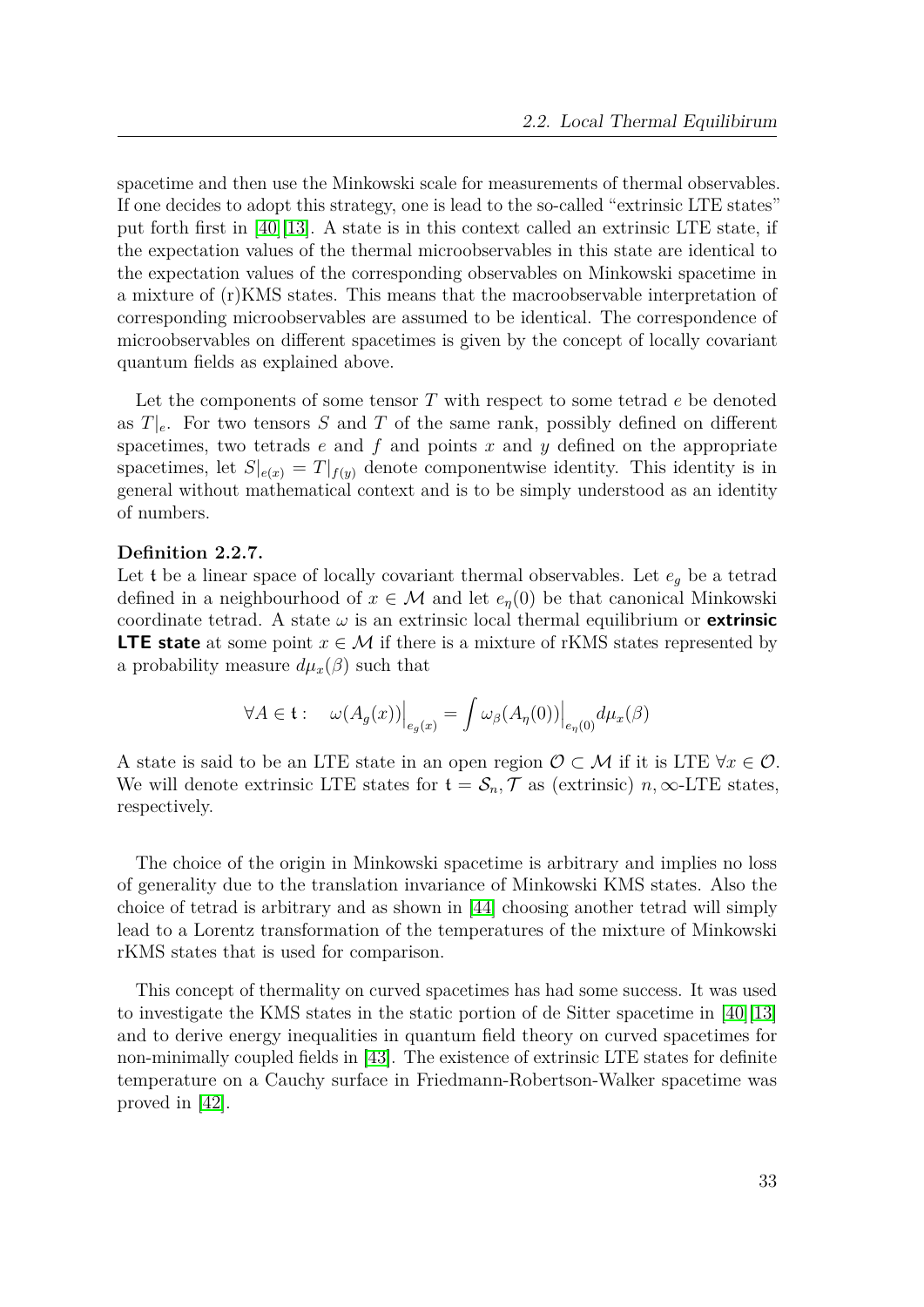The principle of local covariance fixes the space of thermal observables unambiguously, thus providing an important ingredient to a concept of local thermality on curved spacetimes. However the physical, macroobservable, meaning of the microobservables is not fixed by the local covariance principle, which has profound implications for the extrinsic LTE condition. It is not clear which microobservables should really physically correspond to the thermal microobservables on Minkowski spacetime, but the extrinsic LTE condition depends on this correspondence. It should more generally be noted that the principle of local covariance gives no justification for the direct comparison of macroobservables given as expectation values for quantum field theories and their states on different spacetimes. From a heuristic point of view this amounts to gauging a set of measurement devices in Minkowski spacetime and then transferring the measurement devices and the scales into another spacetime. It is by no means ensured that the readings of the scales are sensibly connected to the physical processes in this spacetime, even more so as the curvature sensitivities of the measurement devices are unknown.

In this work we will highlight some problems that arise in the context of the extrinsic LTE condition. In light of the principal problem outlined here, we will take the point of view that the problems can be traced back, not to choosing the local covariance principle to acquire a space of thermal observables, but to the ambiguity in the choice of thermal observables i.e. of physical interpretation, and to the direct comparison of expectation values on different spacetimes.

# <span id="page-33-0"></span>**2.3. Linear Scalar Cosmological Perturbations**

Cosmological perturbation theory is a special case of perturbation theory in general relativity. The present work will only be concerned with linear perturbation theory, which means that only the tree level and the first order in the perturbations are considered and higher orders are neglected. The basic idea is to split all quantities up into a background part and a perturbation. In the case of geometric quantities, most prominently the metric, this is nontrivial due to the role of diffeomorphism covariance in general relativity. It turns out that only part of this covariance survives in the setting of linear perturbation theory, which is interpreted as covariance under infinitesimal diffeomorphisms and labelled gauge freedom. For physically unambiguous results it is reasonable to define gauge invariant quantities.

Using a  $3 + 1$  decomposition of the background metric, it is possible to classify perturbations by their transformation behaviour under symmetries of the spatial section. This will lead to the definition of scalar, vector and tensor perturbations. In the present work we will only be concerned with scalar perturbations, thus vector and tensor perturbations will be dropped, after they have been identified.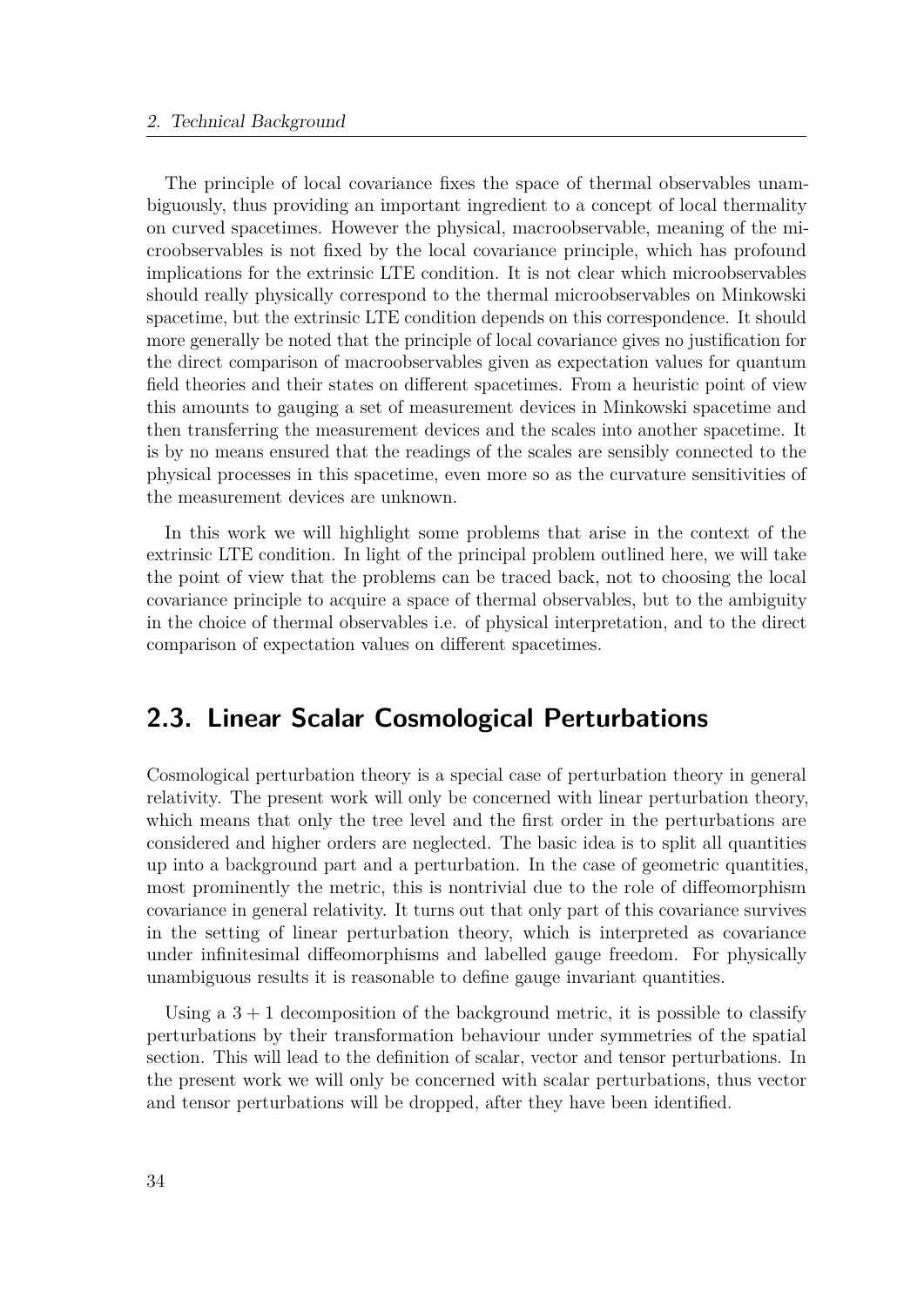The treatment in this section mostly follows [\[47\]](#page-152-2) where no other sources are cited.

# <span id="page-34-0"></span>**2.3.1. Robertson-Walker Cosmology**

First we describe the basic properties of the background spacetime. As we are aiming for the description of a cosmological situation, the background spacetime is taken to be the simplest model which is thought to describe the universe on very large scales. Following the cosmological principle that no place in the universe is special if one considers only large scales, one is lead to the conclusion that spatial homogeneity and isotropy are appropriate simplifying assumptions for a simple approximate cosmological model. From these assumptions it follows that the spacetime is globally hyperbolic and the spatial section  $\Sigma$  must be a maximally symmetric space, which implies an at least 6-dimensional symmetry group of the spacetime. As in general singularities are possible, the spacetime is in general homeomorphic to  $I \times \Sigma$  where *I* ⊂ R is some open, possibly unbounded, set. These spacetimes are called Robertson-Walker spacetimes.

Remarkably, a global comoving time *t* can be defined in Robertson-Walker spacetimes and, using *t* as a time coordinate and canonical coordinates for the spatial section, the line element takes the form

$$
ds^2 = dt^2 - a^2(t)ds_{\Sigma}^2
$$

where  $ds_{\Sigma}^2$  symbolises the line element of the spatial hypersurface. The spatial hypersurfaces defined by a fixed value of the time coordinate are Cauchy surfaces of the spacetime, thus this choice of coordinates obviates the foliation of the spacetime by Cauchy surfaces. It is furthermore clear that Robertson-Walker spacetimes are static if and only if  $a(t) = \text{const.}$ , which makes them one of the simplest examples of non-static spacetimes. As the most accurate available measurements by WMAP [\[51\]](#page-152-3) indicate that the spatial section of the universe is indeed flat with only an uncertainty of about 0.01 the critical density, we will assume  $ds_{\Sigma}^2 = d\vec{x}^2$  in the following.

An important alternative set of coordinates can be acquired using the time coordinate  $\eta(t) = \int_0^t$ *t*0  $dt$  $\frac{dt'}{a(t')}$  with some fixed time  $t_0$ . This obviously implies  $ad\eta = dt$  and leads to the line element

$$
ds^2 = a^2(\eta) \left( d\eta^2 - d\vec{x}^2 \right)
$$

Using these coordinates one can immediately see that the spacetime is conformally equivalent to Minkowski spacetime, thus  $\eta$  is called conformal time. In the following we will mostly work with conformal time.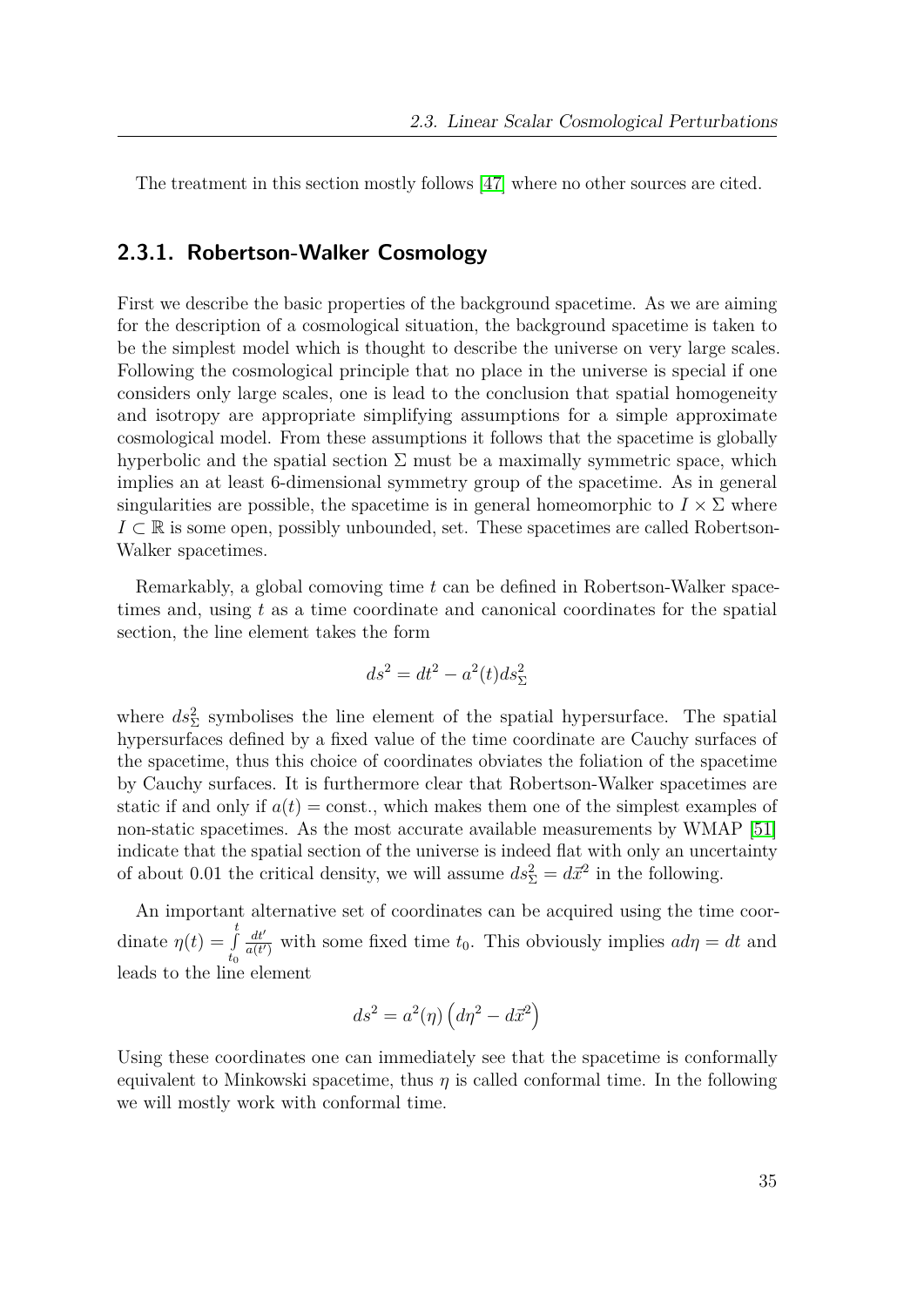For some given quantity *X* we will denote the derivative with respect to comoving time as  $\dot{X}$  and the derivative with respect to conformal time as  $X'$ . We also denote  $H=\frac{\dot{a}}{a}$  $\frac{\dot{a}}{a}$  and  $\mathcal{H} = \frac{a'}{a}$  $\frac{a'}{a}$ .

The time dependence of the scale factor *a* depends crucially on the matter model coupled to the spacetime via the Einstein equations which do in this case reduce to the Friedmann equations

$$
3H^2 = 8\pi G\rho
$$
  

$$
\dot{H} = -4\pi G(\rho + p)
$$

In these equations *ρ* and *p* are the energy density and the pressure respectively, the only two free parameters of a matter model that is compatible with a Robertson-Walker spacetime. Assuming a linear equation of state  $\rho = wp$  with constant *w* to hold, we can derive the dynamics of the matter

$$
\dot{\rho} + 3H(1+w)\rho = 0 \quad \Rightarrow \quad \rho \propto a^{-3(1+w)}
$$

If we assume the matter content to consist of components with different equations of state it is clear that the component with the lowest *w* will dominate for a very large *a*, while the component with the highest *w* will dominate for very small *a*. As the universe expands, i.e.  $H > 0$ , we can expect the component with largest *w* to dominate at early times, while the component with the lowest *w* should dominate at late times. Plugging the matter dynamics into the first Friedmann equation we get

$$
\dot{a} = \sqrt{\frac{8\pi G \rho_0}{3}} a^{-\frac{1+3w}{2}} \quad \Rightarrow \quad a \propto \begin{cases} e^{Ht} & \text{for} \quad w = -1\\ t^{\frac{2}{3(1+w)}} & \text{else} \end{cases}
$$

where the special case  $w = -1$  amounts to a matter model that is equivalent to an effective cosmological constant.

A naive extrapolation backwards in time leads to a singularity  $a = 0$  with infinite energy density, as long as there are other matter components except a cosmological constant. The singularity theorems by Hawking and Penrose suggest that the singularity is not a defect of this simple model but a generic feature of expanding universe models. As the laws of physics that hold at very high energy density are unknown, it is customary to exclude at least the region where the energy density is of the order of the Planck scale from the cosmological standard model.

To add some context to the following explanation of the formalism, we will give a short overview of the main stages of development of the universe according to the cosmological standard model. The background model is assumed to be purely classical, such that quantum effects only play a significant role for the evolution of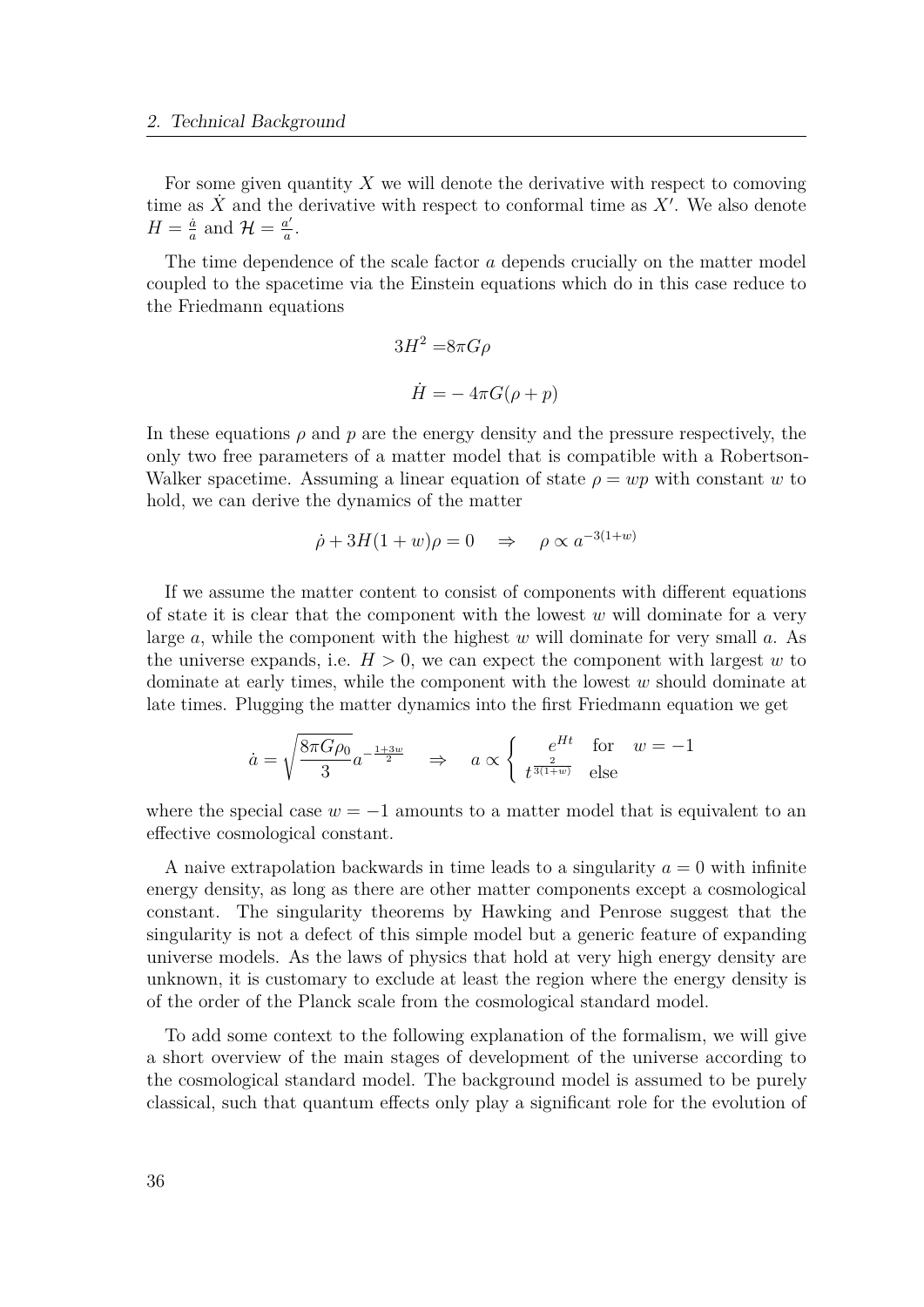perturbations. The first phase of cosmological evolution is the phase of inflation. It is thought to have lasted from  $t \leq 10^{-35} s$  to  $t \approx 10^{-33} s \sim 10^{-30} s$ . Within this time span the scale factor is supposed to have increased by a factor of  $\sim 10^{30}$  in an approximately exponential fashion  $a(t) \sim e^{Ht}$  which implies  $w \approx -1$ . Such an exponential expansion can be modelled by a homogeneous classical scalar field with large potential energy, as will be detailed below.

The phase of inflation was originally introduced to solve two problems, the horizon problem and the flatness problem. First we turn to an explanation of the horizon problem. Assuming the matter content of the universe to fulfil  $w \geq 0$  even to very early times, we can draw the conclusion that at the time of hydrogen recombination, when the cosmic microwave background emerged, only the matter in rather small regions had ever been in causal contact and only there had the possibility to equilibrate. There is thus no explanation for the isotropy of the cosmic microwave background over large angles. A suitably rapid and large increase in size of the universe at an early stage can enlarge the regions of causal contact such that one region of causal contact fills all of the sky. The flatness problem consists simply of the question why the universe is to such a good degree spatially flat. A phase of inflation would decrease the magnitude of scalar curvature greatly, thus increasing the range of initial data compatible with the observed flatness.

A number of authors have formulated criticism of the inflationary scenario on different grounds. We will not consider these objections here but simply take the inflationary scenario for granted as a part of the cosmological standard model.

After the inflationary phase, the general matter model is assumed to consist of three components, namely radiation with  $w = \frac{1}{3}$  $\frac{1}{3}$ , which dominates the evolution for roughly the first 80,000 years of the universe, matter with  $w = 0$  which dominates in the time span from 80*,* 000 years to about 5 billion years and finally a cosmological constant or "dark energy" with  $w \approx -1$  which dominates since an age of the universe of 5 billion years. However these transition times have no immediate physical importance.

A time which is physically very significant, especially for our purposes, is the time of hydrogen recombination. As the spacetime expands, the temperature of the classical matter decreases and at some point temperature will be so low that the energy of photons will not suffice to ionise hydrogen atoms. The period of time within which this transition occurs all over the universe is called the time of recombination, although strictly speaking the prefix "re" is misplaced, as no neutral atoms have stably existed before. During the time of recombination the mean free path of photons increased to infinity, such that photons after recombination can be assumed to be free particles for cosmological purposes. The epoch before recombination is called the tight coupling regime, while the epoch after recombination is called the regime of free streaming.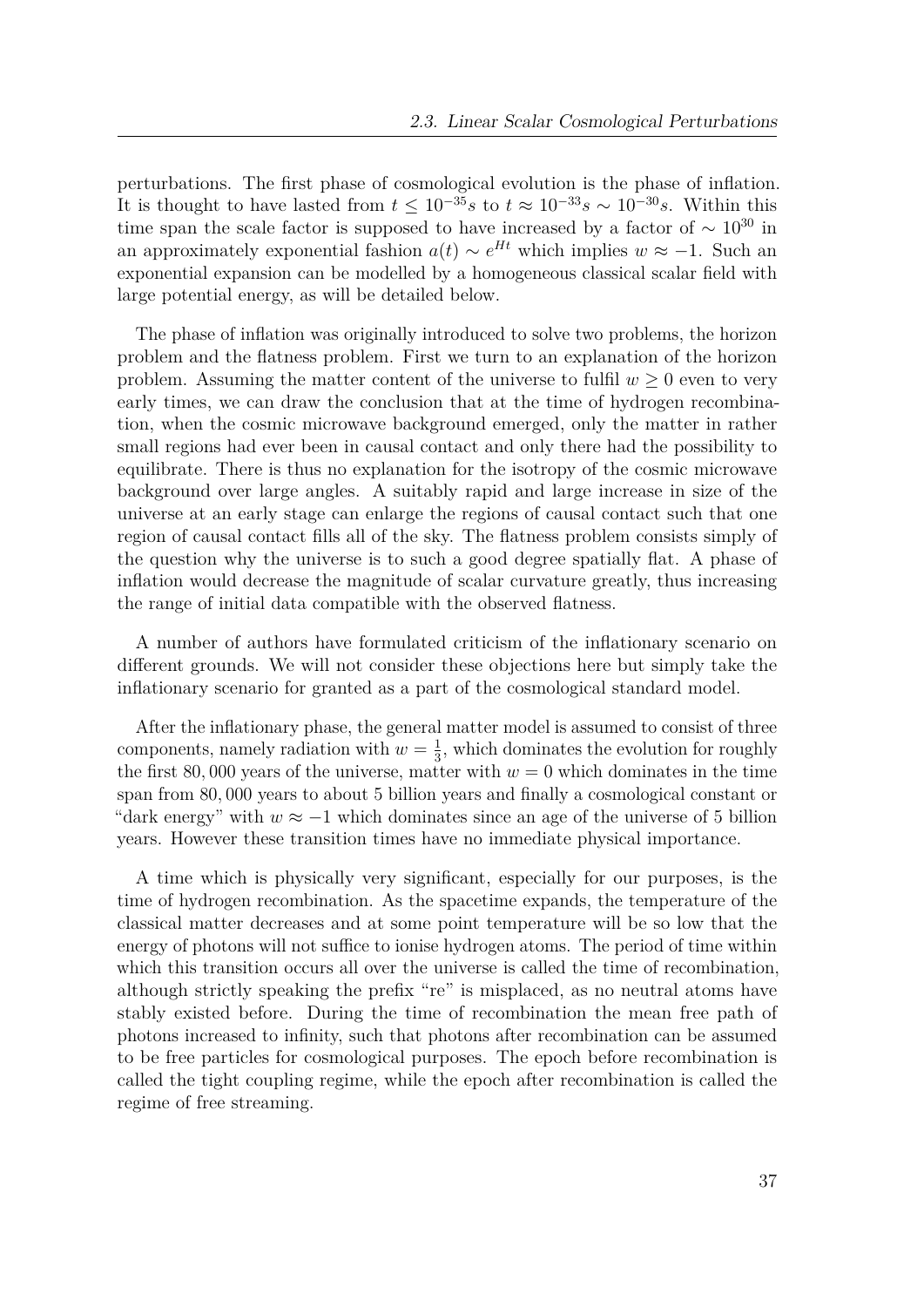As the photon energy distribution follows a thermal spectrum and there are small temperature inhomogeneities, the time of recombination is really a time span in the order of magnitude of 100*,* 000 years. The phase of recombination occurred around 400*,* 000 years after the initial singularity.

## **2.3.2. Mathematical Background**

This section will be dedicated to the explanation of the mathematical background of linear perturbation theory and gauge invariance. The approach taken here differs slightly from the usual treatment in the literature. We are following the presentation of [\[36\]](#page-151-0) because it leads to a quite appealing formulation of the foundations of linear perturbation theory and gauge transformations. The key element for our description of linear perturbations and gauge freedom is the interpretation of perturbed quantities as one-parameter families of tensor fields.

#### **Definition 2.3.1.**

- Let  $\mathcal{O} \subset \mathbb{R}$  an open neighbourhood of 0 and let  $T: \mathcal{O} \to \Gamma(T_s^r \mathcal{M})$  a smooth one-parameter family of smooth r-s-tensor fields. Then  $T_0 := T(0)$  is called the background quantity and  $\delta T := \frac{d}{d\lambda}T(\lambda)|_{\lambda=0}\lambda$  is called the linear perturbation.
- Let  $\Phi : \mathcal{O} \to \text{Diff}\mathcal{M}$  a smooth one-parameter family of diffeomorphisms generated by the vector field *X*, i.e.  $\Phi(0) = id_{\mathcal{M}_1} X = \frac{d}{d\lambda} \Phi(\lambda)|_{\lambda=0}$  and for the pull-back  $(T_s^r \Phi)(0) = id_{\Gamma(T_s^r \mathcal{M})}$ . Then we define  $\widetilde{\delta T} := \frac{d}{d\lambda} ((T_s^r \Phi)(\lambda) T(\lambda))|_{\lambda=0} \lambda$ as the transformed perturbation while the background quantity is unchanged  $\tilde{T}_0 := (T_s^r \Phi)(0) T_0 = T_0.$

The above definition has the benefit that it is mathematically concise and yields the transformation law of the perturbations under gauge transformations in a very transparent way.

$$
\widetilde{\delta T} = \frac{d}{d\lambda} \Big( (T_s^r \Phi)(\lambda) T(\lambda) \Big) \Big|_{\lambda=0} \lambda
$$
  
= 
$$
\frac{d}{d\lambda} \Big( (T_s^r \Phi)(0) T(\lambda) \Big) \Big|_{\lambda=0} \lambda + \frac{d}{d\lambda} \Big( (T_s^r \Phi)(\lambda) T(0) \Big) \Big|_{\lambda=0} \lambda
$$
  
= 
$$
\delta T + \lambda \mathscr{L}_X T_0 =: \delta T + \mathscr{L}_\xi T_0
$$

In this equation  $\xi = \lambda X$  is often interpreted as an "infinitesimal vector field" to justify the linearisation. In any case the linearisation is seen to be essentially a linearisation of the Taylor expansion in  $\lambda$  of one-parameter families of tensor fields. Using the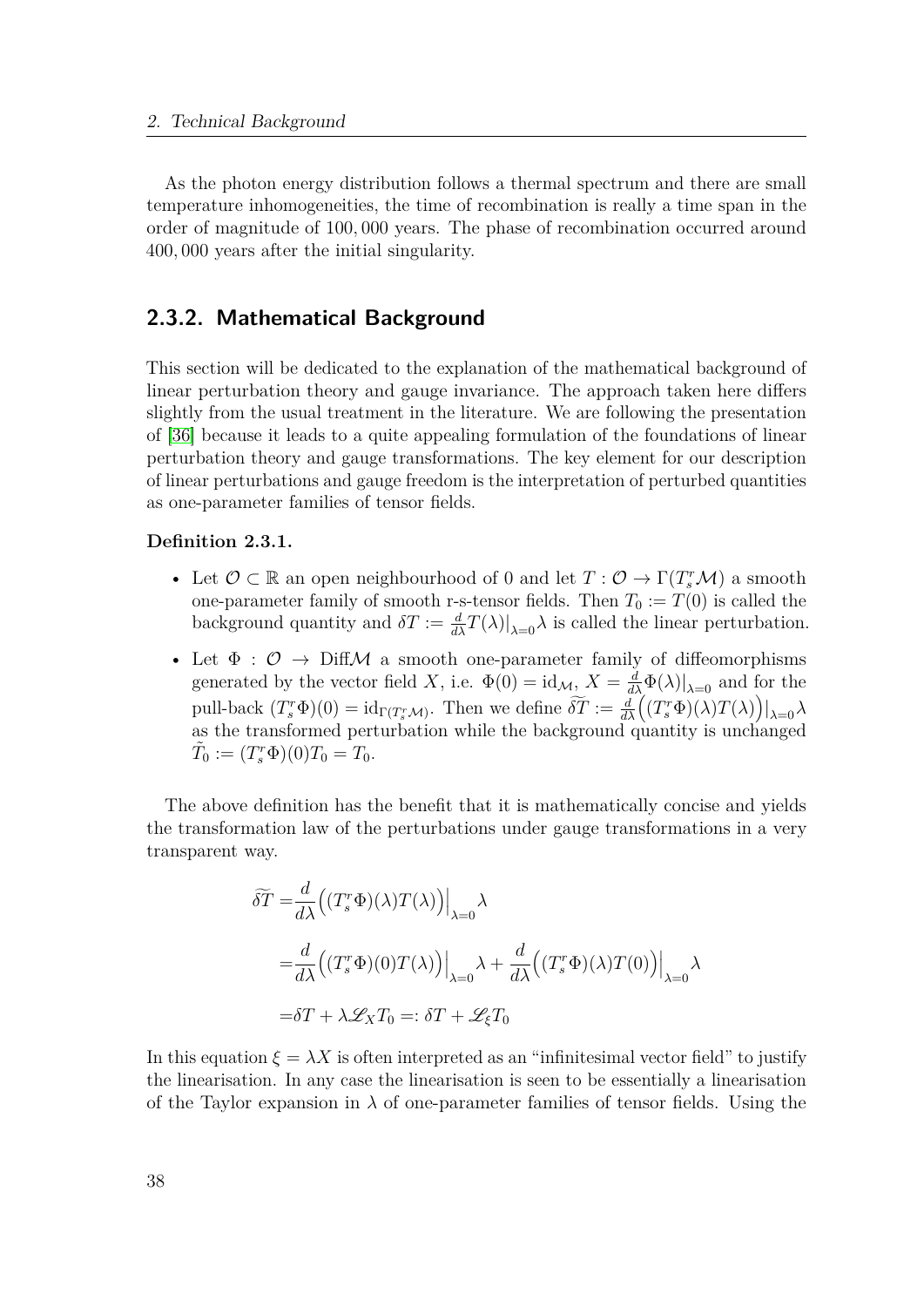Levi-Civita connection and local coordinates with respect to the background metric *g*<sup>0</sup> to express the Lie derivative we get

$$
\widetilde{\delta T}^{\rho}_{\sigma} = \delta T^{\rho}_{\sigma} + \xi^{\alpha} \nabla_{\alpha} T_0^{\rho}_{\sigma} - \sum_{n=1}^{r} (\nabla_{\alpha} \xi^{\rho_n}) T^{\hat{\rho}_n}_{\sigma} + \sum_{n=1}^{s} (\nabla_{\sigma_n} \xi^{\alpha}) T^{\rho}_{\hat{\sigma}_n}
$$

where the multiindices  $\hat{\sigma}_n$  and  $\hat{\rho}_n$  are equal to the multiindices  $\sigma$  and  $\rho$  respectively, except that the index at the *n*-th position, i.e.  $\sigma_n$  or  $\rho_n$  respectively, is replaced by *α*. Due to the metric compatibility of the Levi-Civita connection this yields an especially simple transformation law for the metric perturbation  $\delta q$  given by

$$
\delta g_{\mu\nu} = \delta g_{\mu\nu} + \nabla_{\mu}\xi_{\nu} + \nabla_{\nu}\xi_{\mu}
$$

It is customary to classify metric perturbations using a  $3 + 1$  decomposition of the background spacetime into spatial section and time direction if the background metric is sufficiently symmetric. In our case the background metric is a Robertson-Walker metric with flat spatial sections therefore such a decomposition is indeed beneficial. The perturbations are decomposed into scalar, vector and tensor part, dependent on their transformation behaviour under the symmetry group of the spatial section.

Let  $\gamma$  denote the metric of the spatial section  $\Sigma$  and let  $X_{\vert i}$  denote the application of the Levi-Civita connection of  $(\Sigma, \gamma)$  on *X* expressed in the coordinates of the  $3+1$ decomposition. In this context,  $\delta g_{00} =: s_1$  is considered scalar;  $\delta g_{0i} =: s_{2|i} + v_{1i}$  is decomposed into a pure gradient scalar part  $s_2$  and a divergence free vector part  $v_1$  with  $v_1^i{}_{|i} = 0$ ;  $\delta g_{ij} =: s_{3|ij} + s_4 \gamma_{ij} + v_{2i|j} + v_{2j|i} + t_{ij}$  is decomposed into two scalar parts, one pure gradient  $s_3$  and the trace  $s_4$ , the gradient of a divergence free vector part  $v_2$  with  $v_2^i{}_{\vert i} = 0$  and a trace and divergence free tensor part  $t_{ij}$  with  $t^{i}{}_{i} = t^{i}{}_{j|i} = 0.$ 

Counting the degrees of freedom, one naively gets 4 scalar, 4 vector and 2 tensor degrees of freedom. However, vector fields *ξ* used for gauge transformations, can be decomposed into a scalar part  $\xi_s = \xi^0 \partial_0 + \xi^{i} \partial_i$  and a vector part  $\xi_v = x^i \partial_i$  with  $x_{|i}^i = 0$ , with two components each. This means that the gauge freedom reduces the degrees of freedom such that 2 gauge invariant degrees of freedom of every type remain. The total number of degrees of freedom is 10 without considering symmetries and 6 if the freedom to choose coordinates is considered. These degrees of freedom are simply the linearised version of the 10 degrees of freedom of the metric, which reduce to only 6 degrees of freedom if coordinate ambiguity in the guise of the Bianchi identity is considered.

An important point of this decomposition is that the different types of perturbations do not mix under gauge transformations. As implicitly claimed above, this can be traced back to an analogous decomposition of the gauge vector fields. We will state this fact in the following lemma.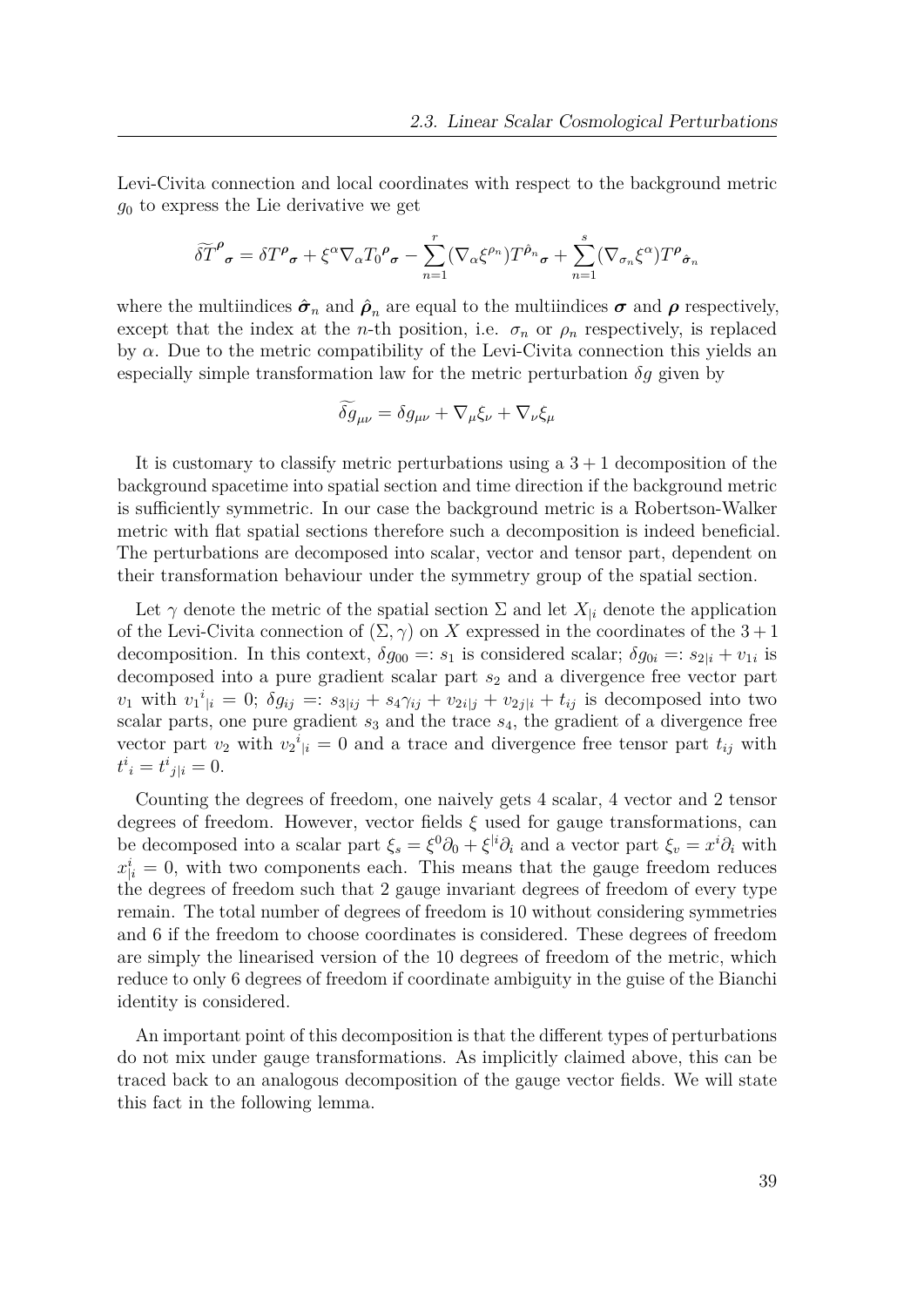#### **Lemma 2.3.2.**

Let  $\xi = \xi^0 \partial_0 + (\xi^{i} + x^i) \partial_i$  *be a vector field where*  $x^i{}_{|i} = 0$ *, and let*  $\delta g$  *be decomposed into scalar, vector and tensor part as explained above. Then, decomposing*  $\widetilde{\delta q} = \delta q + \mathscr{L}_{\epsilon} q_0$ *in the same way, one sees comparing the scalar perturbations*  $\tilde{s}_n = f_n(\xi^0, \xi, \mathbf{s})$ , for *vector perturbations*  $\tilde{v}_n = g_n(\vec{x}, \mathbf{v})$  *and for the tensor perturbation*  $\tilde{t} = t$ *, where the functions fn, g<sup>n</sup> may include time derivatives of the arguments. This means, the different types of perturbations are not mixed by gauge transformations.*

*Proof.* The proof can be done by direct calculation.

$$
\begin{aligned}\n\widetilde{\delta g}_{00} &= \delta g_{00} + 2(\xi^0)' + 2\Gamma^0_{00}\xi^0 + \Gamma^i_{00}(\xi_{|i} + x_i) \\
\widetilde{\delta g}_{0i} &= \delta g_{0i} + \xi'_{|i} + x'_i + \Gamma^0_{0i}\xi^0 + \Gamma^j_{0i}(\xi_{|j} + x_j) + \xi^0_{|i} \\
\widetilde{\delta g}_{ij} &= \delta g_{ij} + \xi_{|ij} + x_{i|j} + \xi_{|ji} + x_{j|i}\n\end{aligned}
$$

One immediately sees that the gauge transformation terms can be linked to the perturbations such as to fulfil the claim, if  $\Gamma^i_{00} = \Gamma^0_{0i} = 0$  holds. This does indeed follow from the fact that the  $3 + 1$  decomposition implies that  $(q_0)_{0i} = 0$  and  $(q_0)_{00}$ depends only on time. This proves the claim.  $\Box$ 

### **2.3.3. Technical Framework and Formulae**

In the following the necessary formulae for a basic treatment of cosmological questions in the context of linear perturbation theory are derived. As the perturbations of the cosmic microwave background are explained as an effect of quantum fluctuations in the early universe, the perturbations will be quantised at some point. This gives rise to questions in the context of more rigorous quantum field theory some of which are discussed in this work.

As explained above, the background metric used for cosmological perturbation theory is a Robertson-Walker metric with flat spatial section. As we restrict now to scalar perturbations, the perturbed metric can be expressed using conformal time as

$$
ds^{2} = a^{2}(\eta)\left((1+2A)d\eta^{2} + 2B_{|i}d\eta dx^{i} - \left((1+2D)\delta_{ij} + 2E_{|ij}\right)dx^{i}dx^{j}\right)
$$

where *A*, *B*, *D* and *E* are functions of all coordinates. It should be noted that *A*, *B*, *D* and *E* are not exactly the same as the *s<sup>n</sup>* used above, but differ by a factor of  $2a^2(\eta)$ . This yields slightly different behaviour under gauge transformations.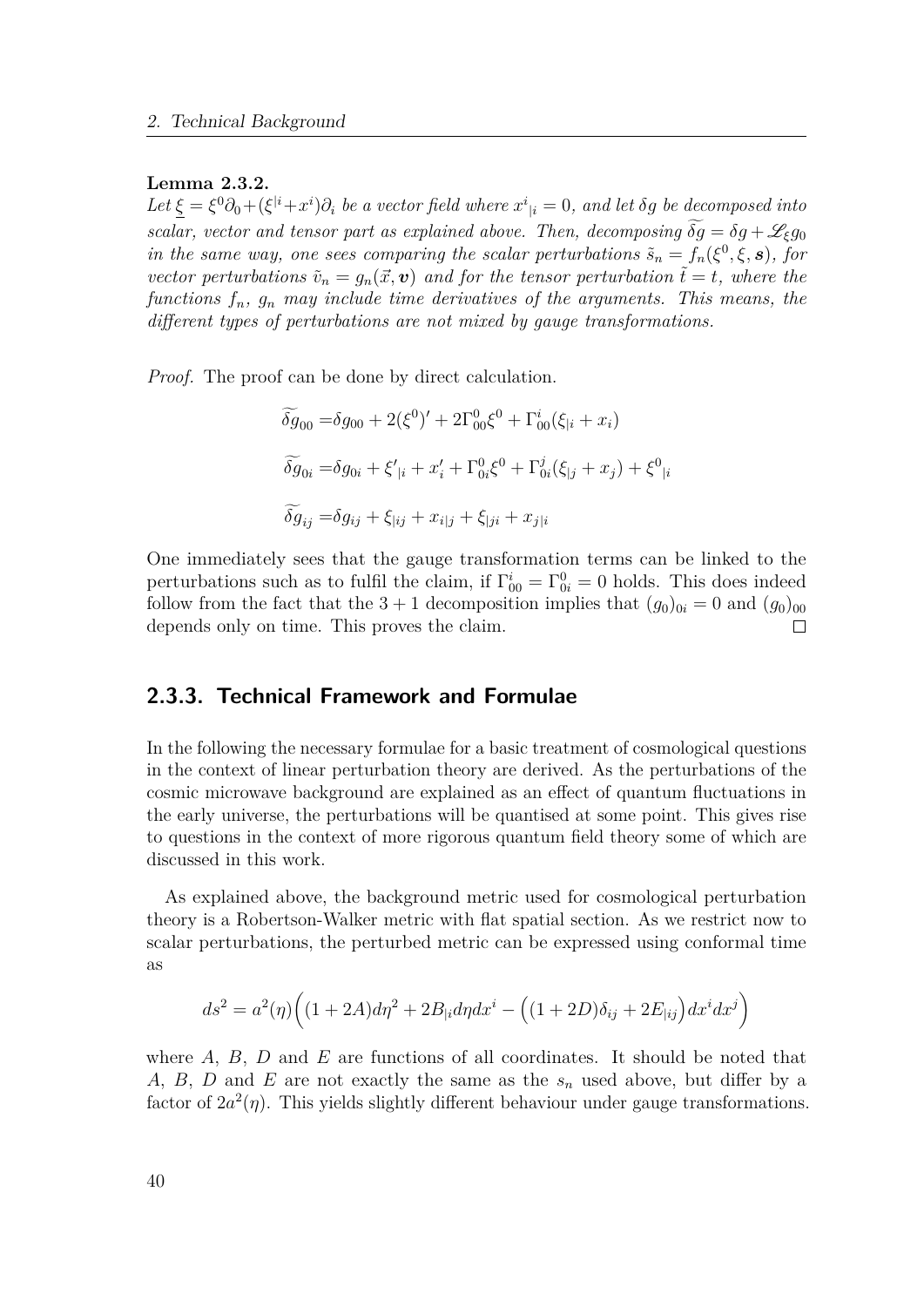As we restrict to scalar perturbations we also restrict to scalar gauge vector fields  $\xi = \xi^0 \partial_0 + \xi^{i} \partial_i$ . This yields transformation laws

$$
\tilde{A} = A + \mathcal{H}\xi^{0} + (\xi^{0})'
$$
  
\n
$$
\tilde{B} = B + \xi^{0} - \xi'
$$
  
\n
$$
\tilde{D} = D + \mathcal{H}\xi^{0}
$$
  
\n
$$
\tilde{E} = E + \xi
$$

Obviously any two of the perturbations can be brought to vanish except *A* and *D*, as they are both only changed due to  $\xi^0$ . This means if *A* and *D* can both be brought to vanish in some gauge, this has a physical implication. An often used gauge is the conformal gauge, where  $B_c = E_c = 0$ . To separate physical contents from gauge effects, it is useful to work with gauge invariant variables. As we have four scalar perturbations and two gauge parameters we can derive two gauge invariant scalar perturbations. The ones usually defined in the literature are the Bardeen potentials

$$
\Psi = A - \frac{1}{a} ((B - E'))'
$$
\n
$$
\phi = D - \mathcal{H}(B - E')
$$

For the Einstein equation it is necessary to calculate the Einstein tensor, which is not gauge invariant. However  $G^{\mu}_{\nu} - 8\pi GT^{\mu}_{\nu}$  can be cast into a gauge invariant form, as it vanishes in any gauge. This implies that the Einstein equations can be formulated using only gauge invariant variables. This means we can calculate the Einstein tensor and the energy momentum tensor in some arbitrary gauge, and the resulting Einstein equations will be true for any gauge. This means we can replace the perturbation variables in the Einstein equations by gauge invariant variables that are equal to them in the chosen gauge. The resulting equation, containing only gauge invariant variables, still holds in any gauge.

The calculation of the perturbation of the Einstein tensor in conformal gauge is tedious and has been done in [\[47\]](#page-152-0), therefore we will not redo it here but simply give the result. We remark that in conformal gauge  $A_c = \Psi$ ,  $D_c = \Phi$  and  $B_c = E_c = 0$ . This means that the Einstein tensor will only contain  $A_c$  and  $D_c$  which can be straight forwardly replaced by the Bardeen potentials in the full Einstein equation. In the following, the indices denoting conformal gauge will be suppressed for readability and all expressions containing only the perturbations *A* and *D* are to be understood in conformal gauge.

$$
\delta G_0^0 = -\frac{2}{a^2} \Big( 3\mathcal{H} (\mathcal{H}A - D') + \Delta D \Big)
$$
  
\n
$$
\delta G_i^0 = \frac{2}{a^2} (\mathcal{H}A - D')_{,i}
$$
  
\n
$$
\delta G_j^i = -\frac{2}{a^2} \Big( (2\mathcal{H}' + \mathcal{H}^2)A + \mathcal{H}A' - D'' - 2\mathcal{H}D' + \frac{1}{2} \Delta (A + D) \Big) \delta_j^i + \frac{1}{a^2} (A + D)^{|i|}{}_{|j}
$$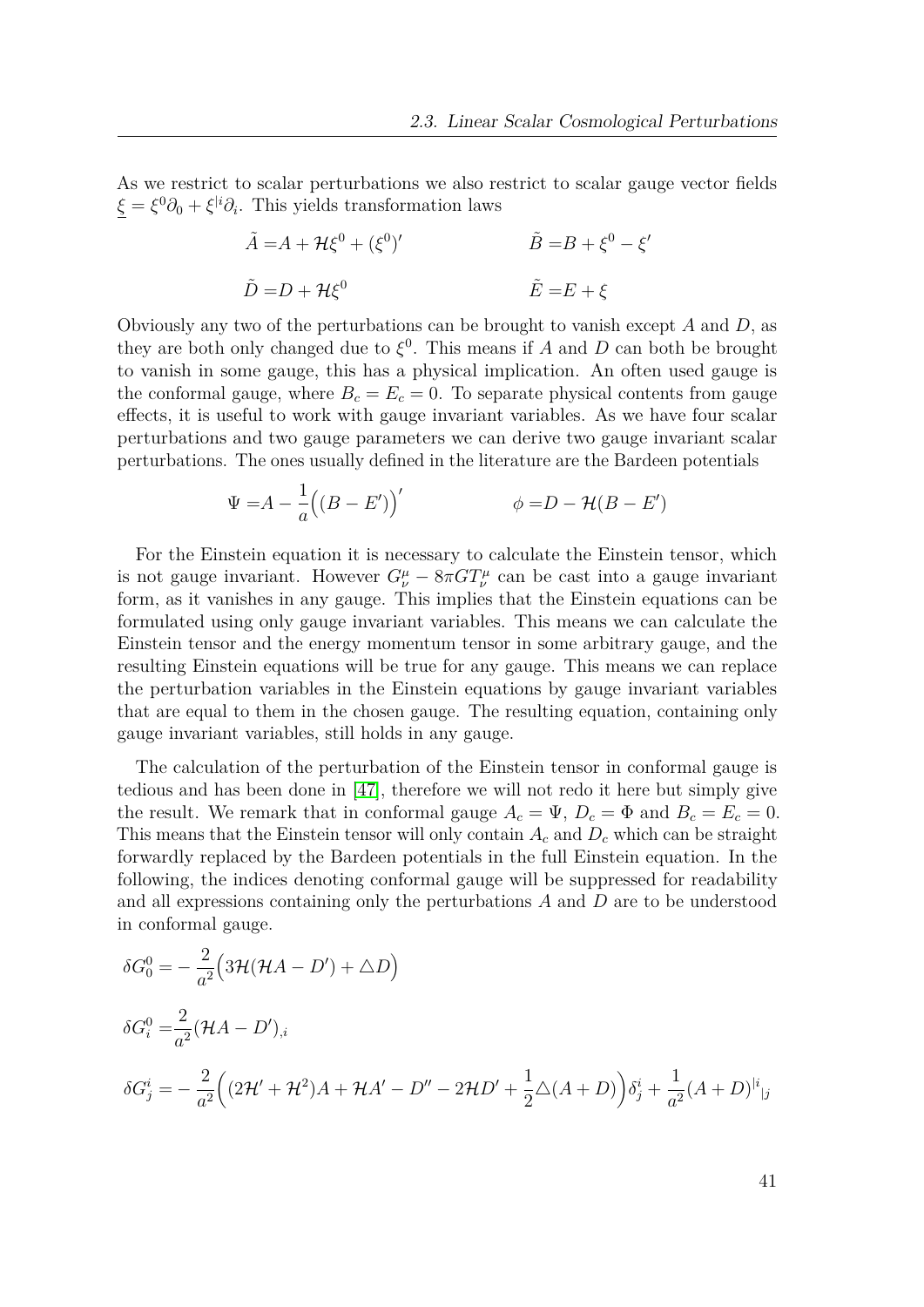The last expression can be considerably simplified by subtracting the trace

$$
\delta G_j^i - \frac{1}{3} \delta G_k^k \delta_j^i = \frac{1}{a^2} \Big( (A+D)^{|i|}{}_{|j} - \frac{1}{3} (A+D)^{|k|}{}_{|k} \delta_j^i \Big)
$$

For the matter model we will only discuss the case of a scalar field. In [\[47\]](#page-152-0) more general fluid matter models are discussed and some interesting applications are briefly shown. For the present work however the application to the scalar field model suffices, as this is the only model where a quantum treatment of the perturbations occurs. We will also be concerned with part of the perturbation theory which is usually treated classically and we will investigate this topic from the point of view of quantum field theory on curved spacetimes. However in said case it is customary to use the Boltzmann equation and not the Einstein equation as one is interested in a photon spectrum. Thus our restriction to the scalar field case still suffices to keep the treatment self-contained.

We use the general field equation

$$
\Box \phi = -\frac{\partial V}{\partial \phi}(\phi) =: -V_{,\phi}
$$

where  $V(\phi)$  is some potential. Strictly speaking the potential must not be dependent on the metric, otherwise the suggested form of the energy momentum tensor

$$
T^{\mu}_{\nu} = \partial^{\mu} \phi \partial_{\nu} \phi - \delta^{\mu}_{\nu} \left( \frac{1}{2} \partial^{\lambda} \phi \partial_{\lambda} \phi - V(\phi) \right)
$$

would be wrong. If, for instance  $V(\phi, g_{\mu\nu}) = \tilde{V}(\phi) - \frac{\xi}{2}R\phi^2$ , which is only the simplest form of coupling the field to gravity, the energy momentum tensor would include an additional term

$$
T^{\mu}_{\nu} = \partial^{\mu} \phi \partial_{\nu} \phi - \delta^{\mu}_{\nu} \left( \frac{1}{2} \partial^{\lambda} \phi \partial_{\lambda} \phi - \tilde{V}(\phi) \right)
$$
  
+  $\xi \left[ G^{\mu}_{\nu} \phi^{2} + 2 \delta^{\mu}_{\nu} \left( \phi \Box \phi + \partial^{\lambda} \phi \partial_{\lambda} \phi \right) - 2 \left( \phi \nabla^{\mu} \partial_{\nu} \phi + \partial^{\mu} \phi \partial_{\nu} \phi \right) \right]$ 

It is clear that such a modification could have a significant impact.

For now we will follow the standard treatment and assume the potential to be independent of the metric. In keeping with the idea of linear perturbation theory also the scalar field is decomposed into a background part and a perturbation  $\phi = \phi_0 + \delta \phi$ . The background field is assumed to be spatially homogeneous such that one gets

$$
T_0^0 = \frac{1}{2a^2} (\phi'_0)^2 + V(\phi_0)
$$
  

$$
T_j^i = \left(-\frac{1}{2a^2} (\phi'_0)^2 + V(\phi_0)\right) \delta_j^i
$$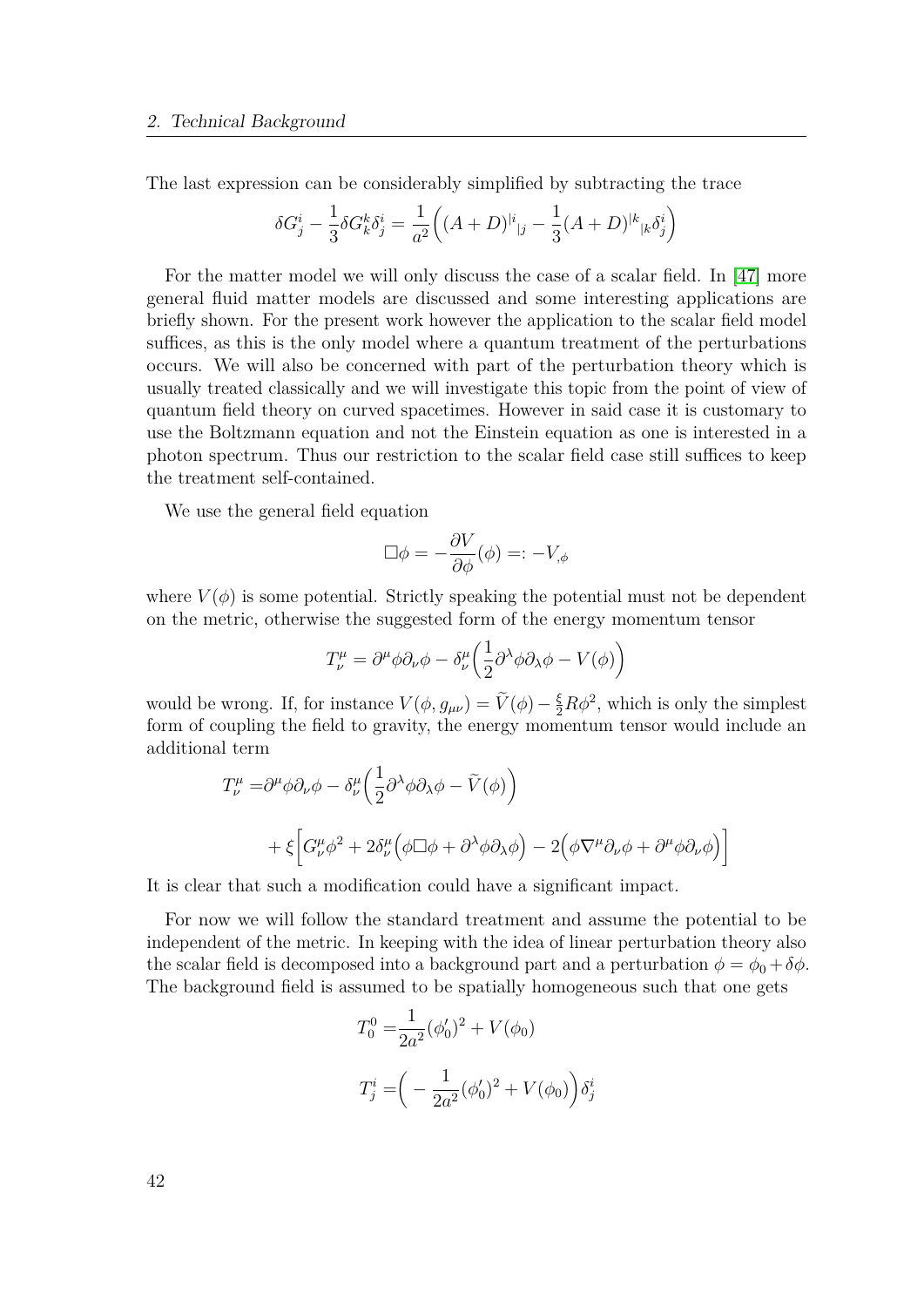The gauge transformation behaviour of the field perturbation is

$$
\widetilde{\delta\phi} = \delta\phi + \xi^0\phi'_0
$$

which implies the following gauge invariant perturbation

$$
\chi=\delta\phi-\phi_0'(B+E')
$$

Again in conformal gauge  $\delta \phi_c = \chi$ ; in the following the subscript indicating conformal gauge will be suppressed and whenever expressions contain  $\delta\phi$  they are to be understood in conformal gauge. Inserting  $\phi = \phi_0 + \delta \phi$  in the formula for the energy-momentum tensor we get the linear perturbation

$$
\delta T_0^0 = \frac{1}{a^2} \Big( - (\phi'_0)^2 A + \phi'_0 \delta \phi' + V_{,\phi} a^2 \delta \phi \Big)
$$
  

$$
\delta T_i^0 = \frac{1}{a^2} \phi'_0 \delta \phi_{,i}
$$
  

$$
\delta T_j^i = \frac{1}{a^2} \Big( (\phi'_0)^2 A - \phi'_0 \delta \phi' + V_{,\phi} a^2 \delta \phi \Big) \delta_j^i
$$

The idea of perturbation theory is to assume the equations to hold order by order. This means we will have a background Einstein equation and a perturbation to the Einstein equation which will be assumed to hold separately. The background Einstein equations are

$$
-3\mathcal{H}' = 4\pi G(\phi'_0)^2 + 8\pi G V(\phi_0) a^2
$$

$$
-\mathcal{H}' - 2\mathcal{H}^2 = -4\pi G(\phi'_0)^2 + 8\pi G V(\phi_0) a^2
$$

$$
-\mathcal{H}' + \mathcal{H}^2 = 4\pi G(\phi'_0)^2
$$

and the background Klein-Gordon equation reduces to

<span id="page-42-0"></span>
$$
\phi_0'' + 2\mathcal{H}\phi_0' + V_{,\phi}(\phi_0)a^2 = 0
$$
\n(2.3.1)

The perturbation Klein-Gordon and Einstein equations will lead to a set of three independent equations. We start with the equation

$$
\delta G_j^i - \frac{1}{3} \delta G_k^k \delta_j^i = \frac{1}{a^2} \Big( (A+D)^{|i|}{}_{|j} - \frac{1}{3} (A+D)^{|k|}{}_{|k} \delta_j^i \Big) = 0
$$

which implies  $A + D = 0$  up to an irrelevant homogeneous term. In gauge invariant notion this becomes  $\Phi = -\Psi$ . The 0-*i*-equation of the Einstein equations becomes

$$
\mathcal{H}A + A' = 4\pi G \phi_0' \delta \phi \quad \Leftrightarrow \quad \Psi' + \mathcal{H}\Psi = 4\pi G \phi_0' \chi \tag{2.3.2}
$$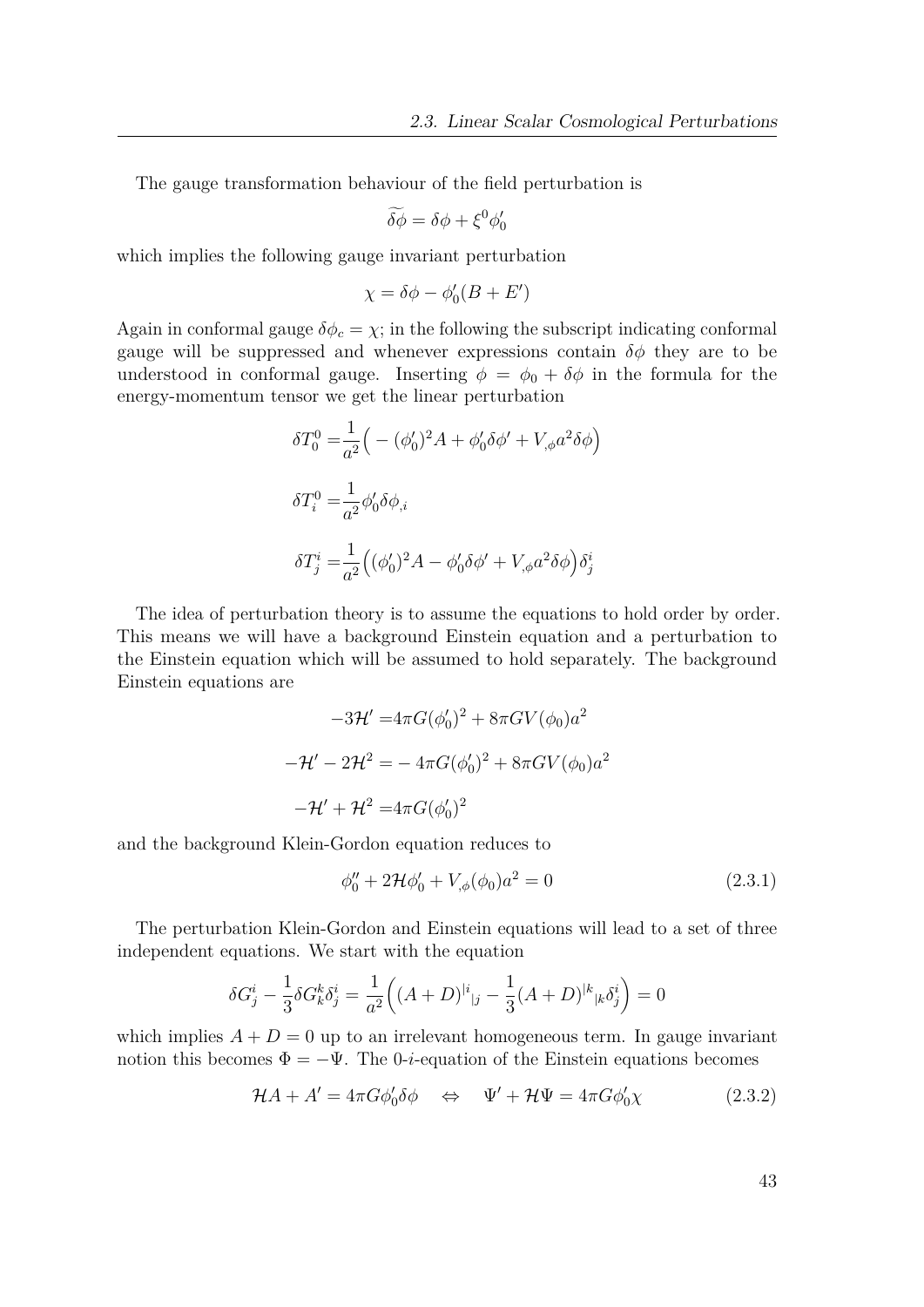again up to a homogeneous term. For the last Einstein equations we take

$$
-\delta G_0^0 - \frac{1}{3}\delta G_k^k = \frac{2}{a^2} \Big( 3\mathcal{H}(\mathcal{H}A + A') - \Delta A \Big) + \frac{2}{a^2} \Big( (2\mathcal{H}' + \mathcal{H}^2)A + 3\mathcal{H}A' + A'' \Big)
$$
  

$$
= \frac{2}{a^2} \Big( A'' + 6\mathcal{H}A' + (2\mathcal{H}' + 4\mathcal{H}^2)A - \Delta A \Big)
$$
  

$$
= -8\pi G \delta T_0^0 - \frac{8\pi G}{3} \delta T_k^k = -8\pi G \frac{2}{a^2} V_{,\phi} a^2 \delta \phi
$$

Then we can use the Klein-Gordon equation and the 0-*i*-equation to recast this in the form

$$
A'' - \Delta A + 6\mathcal{H}A' + (2\mathcal{H}' + 4\mathcal{H}^2)A = \frac{2}{\phi'_0}(A' + \mathcal{H}A)(\phi''_0 + 2\mathcal{H}\phi'_0)
$$
  
\n
$$
\Rightarrow \Psi'' - \Delta\Psi + 2\left(\mathcal{H} - \frac{\phi''_0}{\phi'_0}\right)\Psi' + 2\left(\mathcal{H}' - \frac{\phi''_0}{\phi'_0}\mathcal{H}\right)\Psi = 0
$$
 (2.3.3)

The perturbation of the Klein-Gordon equation is

<span id="page-43-0"></span>
$$
\chi'' - \Delta \chi + 2\mathcal{H}\chi' + V_{,\phi\phi} (\phi_0) a^2 \chi = 4\phi'_0 \Psi' - 2V_{,\phi} (\phi_0) a^2 \Psi
$$
 (2.3.4)

The coupled differential equations [\(2.3.2\)](#page-42-0), [\(2.3.3\)](#page-43-0) and [\(2.3.4\)](#page-43-1) govern the dynamics of the gauge invariant perturbations  $\Psi$  and  $\chi$ . We will investigate in this work the quantisation of perturbations using these equations. Especially the constraint equation [\(2.3.2\)](#page-42-0) will play a major role.

In the standard treatment one usually defines a field

<span id="page-43-1"></span>
$$
u = a\chi + z\Psi \qquad \text{where} \qquad z = \frac{a\phi_0'}{\mathcal{H}} \tag{2.3.5}
$$

which fulfils the equation of motion

$$
u'' - \triangle u - \frac{z''}{z}u = 0.
$$
 (2.3.6)

This field is then usually quantised and the Fourier transform of its associated two-point function, the so-called power spectrum, is derived. The power spectrum is later used to derive the spectrum of temperature perturbations of the cosmological background radiation. To achieve a reasonably well defined model, some assumptions have to be made about the inflationary period. In the context of this work it suffices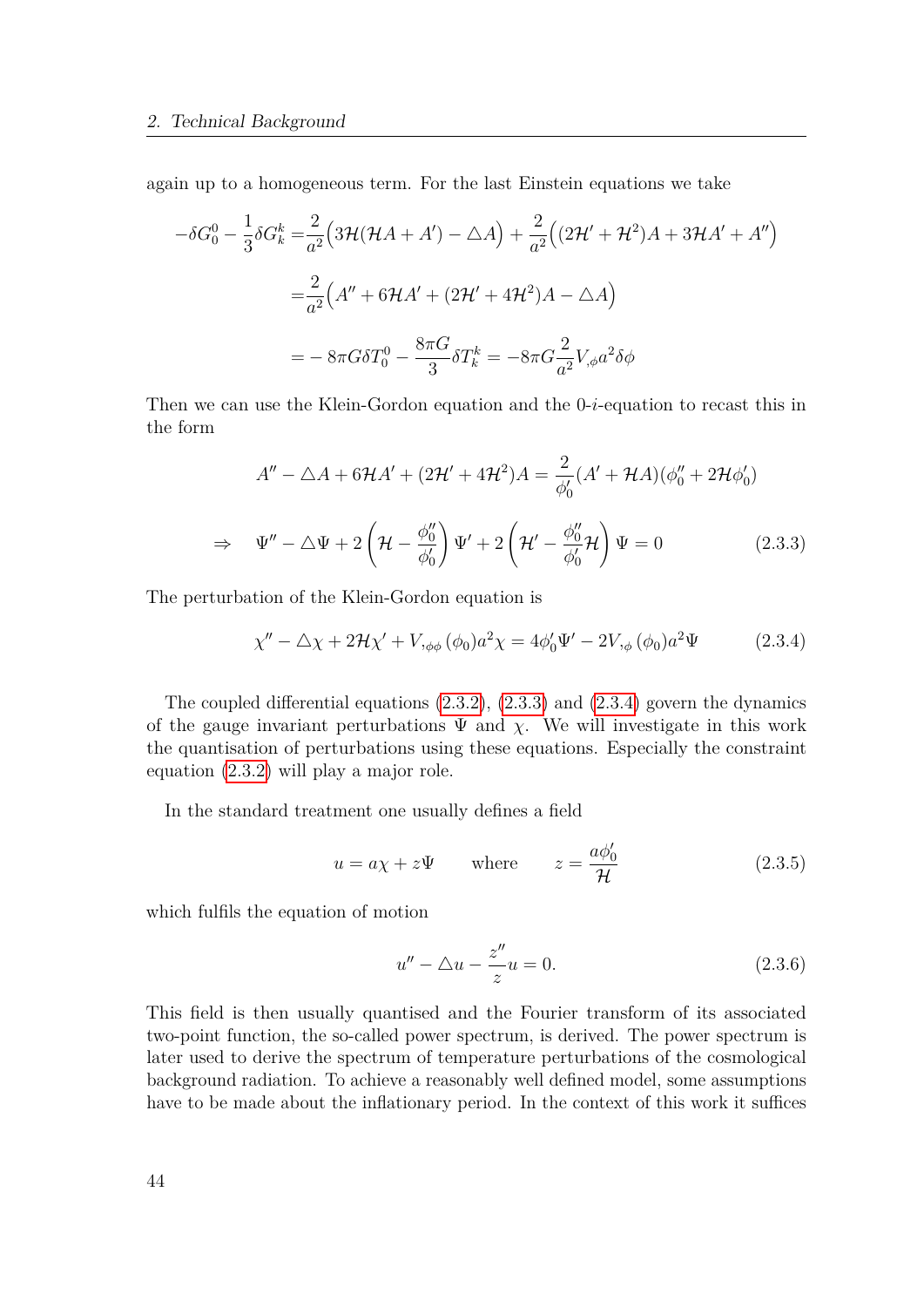to elaborate the "slow-roll" model. We define the so-called slow-roll parameters

$$
\varepsilon = 1 - \frac{\mathcal{H}'}{\mathcal{H}^2} = 4\pi G \frac{z^2}{a^2}
$$
\n(2.3.7)

$$
\delta = 1 + \varepsilon - \frac{z'}{z\mathcal{H}} \tag{2.3.8}
$$

where  $\varepsilon$  also implement the background Friedmann equation, and assume them to be small. Noting

$$
\frac{z''}{z} = \left(2 + 2\varepsilon - 3\delta + 2\varepsilon^2 - 3\varepsilon\delta + \delta^2 - \frac{\delta'}{\mathcal{H}}\right)\mathcal{H}^2
$$

and remembering that the inflationary model implies an approximate de Sitter phase with  $\mathcal{H} \approx -\frac{1+\varepsilon}{\eta}$  this implies the approximate equation of motion

$$
u'' - \triangle u - \frac{2 + 4\varepsilon - 3\delta}{\eta^2}u = 0.
$$

For simplicity,  $\varepsilon$  and  $\delta$  are usually treated as constants, which means that the equation of motion is that of an almost minimally coupled scalar field in de Sitter spacetime.

Next it is assumed that the ultraviolett asymptotics of the two-point function are fixed in such a way that the state is compatible with the Hadamard condition. It is then argued heuristically that the power spectrum tends to that of the Bunch-Davies state during the inflationary period. The property in question here is in fact the infrared stability of de Sitter spacetime which has been studied to some degree. While there is no final consent about this, this assumption can be taken for granted for a free field as long as it is not massless. This finally yields the so-called "scale-free power spectrum", which is simply the infrared limit power spectrum of the Bunch-Davies state.

$$
\omega(\tilde{u}(\vec{k})\tilde{u}(\vec{k}')) = \frac{2\pi^2}{k^3} P_{\text{prim}}(k)\delta(\vec{k} - \vec{k}') \quad \Rightarrow \quad P_{\text{prim}}(k) \propto k^{3\delta - 4\varepsilon}
$$

Quite oddly, one writes  $P_{\text{prim}}(k) = k^{n-1}$ , where the spectrum calculated here is approximately the so-called Harrison-Zel'dovich spectrum for which  $n = 1$ .

In the present work the quantisation procedure will be investigated in some detail, showing that the choice of field to quantise is ambiguous. However, the field *u* which is usually chosen for quantisation will be seen to be among the preferred options for fields to quantise. It would be preferable to formulate a sound quantum theory for the linear perturbations that takes into account gauge issues and provides a well founded quantisation mechanism. However, such an endeavour is beyond the scope of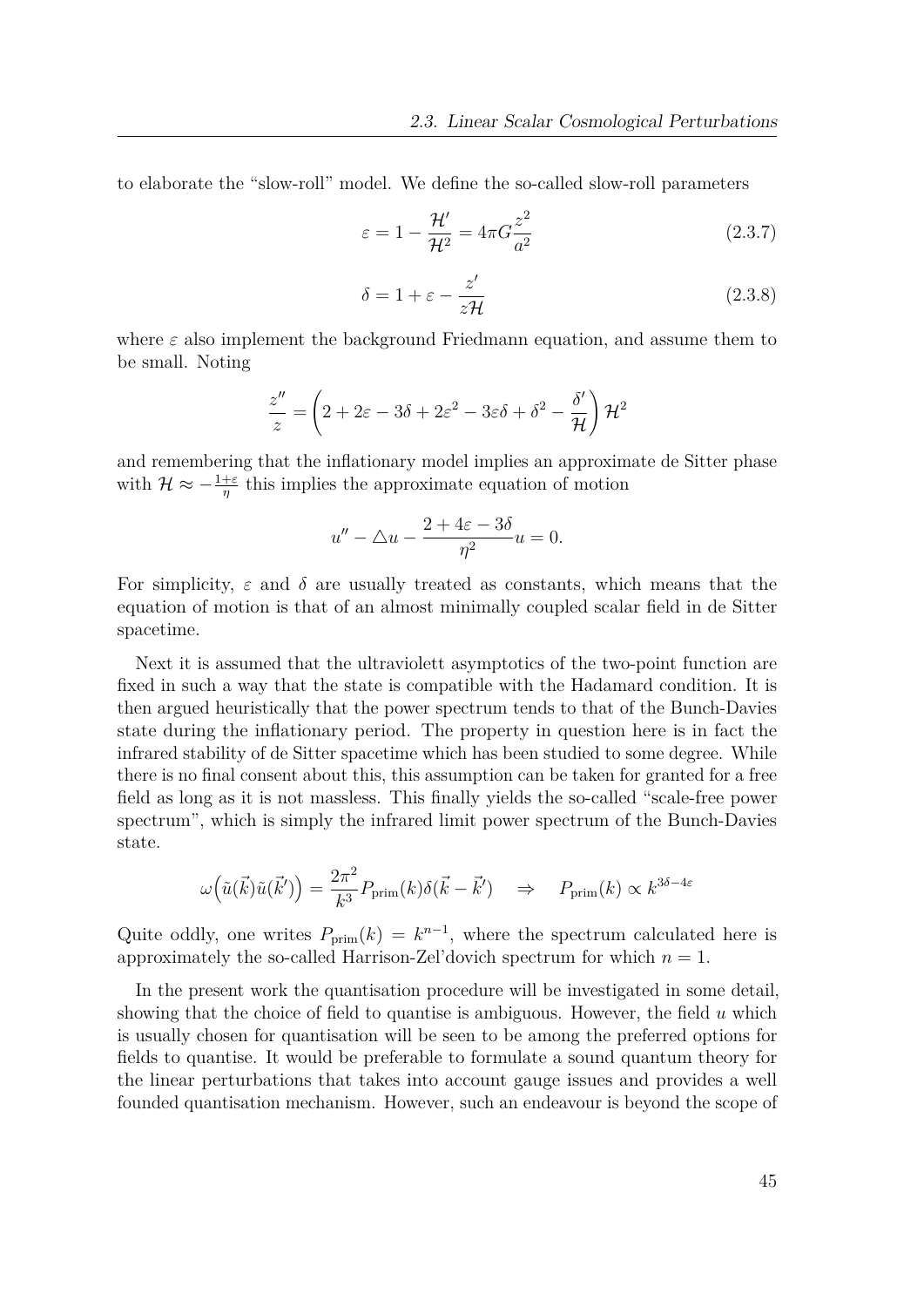this work. In [\[17\]](#page-150-0) an algebraic quantum theory for linear perturbations of the metric has been formulated for vacuum spacetimes. However, the very procedure applied in that article prevents a coupling to matter and thus a treatment of cosmological problems.

## **2.3.4. The Boltzmann Equation**

In this subsection we will introduce the necessary formalism to derive the temperature perturbations of the cosmic microwave background from the primordial power spectrum. This means that the evolution of the perturbations after the end of inflation is to be described. To describe the photon fluid after the era of inflation one uses the Boltzmann equation. The Boltzmann equation in the form derived in the present subsection will be used in the following derivation of the Sachs-Wolfe effect and in section [4.2.](#page-119-0)

There are two main procedures to motivate the Boltzmann equation in the literature. The treatment that is pursued for example in [\[15\]](#page-150-1) is rather heuristic and uses a classical mechanics analogy. The treatment in [\[47\]](#page-152-0) is in contrast rather technical but sheds more light on the geometrical background. We will therefore follow the latter approach. The description is purely classical and light is not modelled as waves but as classical particles traveling on null geodesics. Thus one essentially looks for the Liouville operator corresponding to geodesic motion.

First of all we note that the cotangent bundle  $T^{\ast}\mathcal{M}$  of spacetime can be interpreted as a symplectic manifold with a symplectic form  $\omega_g$  expressed in natural bundle coordinates  $(x^{\mu}, p_{\nu})$ , which are Darboux coordinates in the symplectic setting, as

$$
\omega = dx^{\mu} \wedge dp_{\mu} \longrightarrow \omega_g = dx^{\mu} \wedge d(g_{\mu\nu}p^{\nu})
$$

The second equality uses the metric isomorphism to define a corresponding symplectic form  $\omega_g$  on the tangent bundle *TM*. On the tangent bundle the Hamiltonian function for geodesic motion can be expressed as

$$
L = \frac{1}{2} g_{\mu\nu} p^{\mu} p^{\nu}
$$

which yields the Hamiltonian vector field as solution to  $i_{X_q}\omega_q = dL$ . The Hamiltonian vector field in this case is the geodesic spray

$$
X_g = p^{\mu} \frac{\partial}{\partial x^{\mu}} - \Gamma^{\mu}_{\nu\lambda} p^{\nu} p^{\lambda} \frac{\partial}{\partial p^{\mu}}
$$

With some additional geometric apparatus one can show that the collisionless Boltzmann equation is  $\mathcal{L}_{X_{m,g}} f = 0$  where  $X_{m,g} = X_g |_{\Phi_m}$  and

 $\Phi_m = \{ v \in T\mathcal{M} | v \text{ future directed}, g(v, v) = m^2 \}$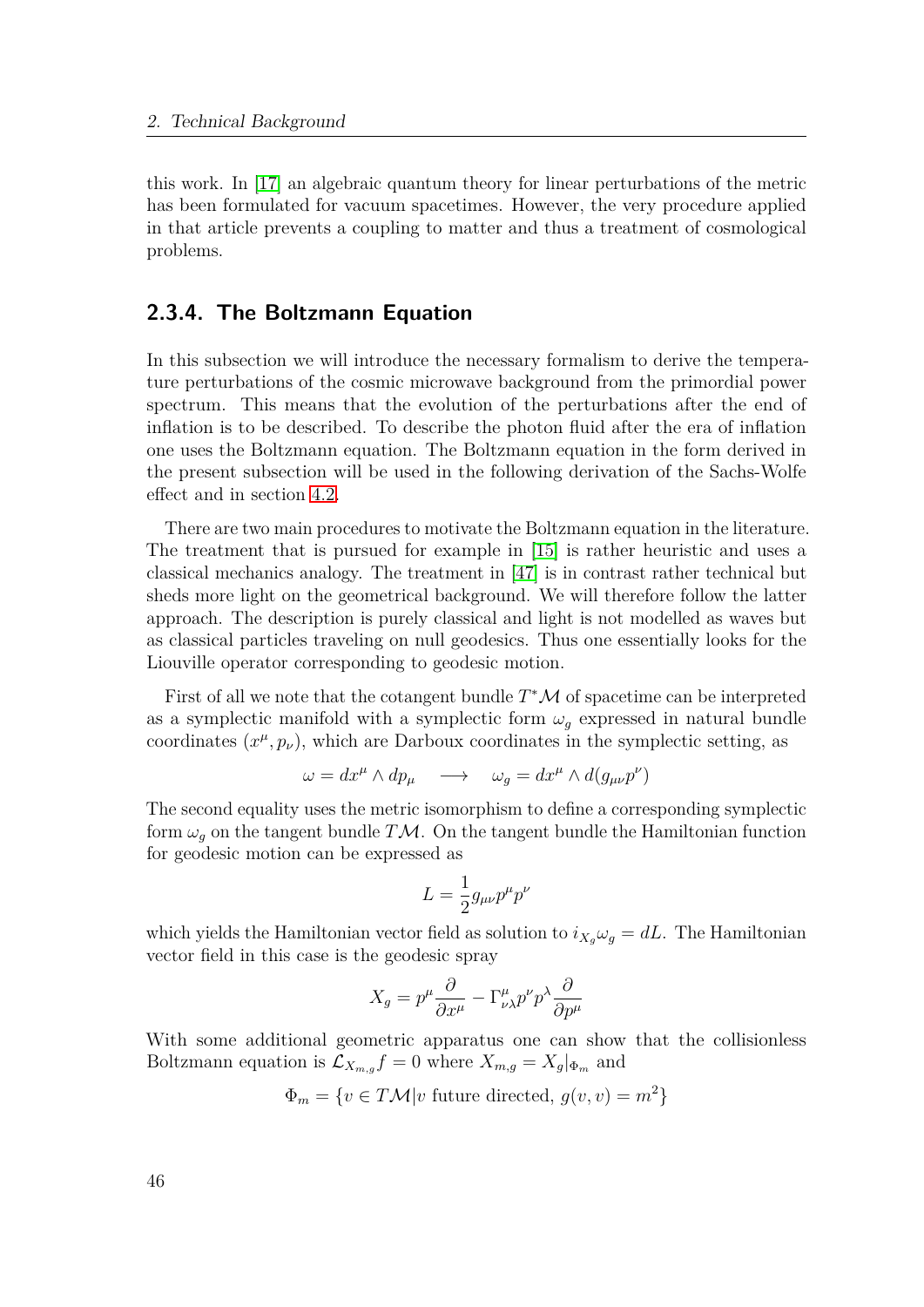can be interpreted as the mass shell. As this is done in some detail in [\[47\]](#page-152-0) we will not repeat the argument here. Note that  $X_g$  can be cast in the form

$$
X_g = p^{\overline{\mu}} e_{\overline{\mu}} - \omega^{\overline{\mu}}{}_{\overline{\nu}}(p) p^{\overline{\nu}} \frac{\partial}{\partial p^{\overline{\mu}}}
$$

where overlines denote tetrad indices. The tetrad used in this setting is the canonical lift of the tetrad given by

$$
e_{\overline{0}} = \frac{1 - A}{a} \partial_{\eta} \qquad e_{\overline{i}} = \frac{1 - D}{a} \partial_{i}
$$

in conformal gauge to a tetrad on  $T(T\mathcal{M})$ . This canonical lift is defined via the identification of  $T_x\mathcal{M}$  and its basis with its tangent space. The restriction to  $\Phi_m$  in terms of this tetrad is given as

<span id="page-46-1"></span>
$$
X_{m,g} = p^{\overline{\mu}} e_{\overline{\mu}} - \omega^{\overline{i}}{}_{\overline{\nu}} p) p^{\overline{\nu}} \frac{\partial}{\partial p^{\overline{i}}}
$$

where  $\omega_{\overline{\nu}}^i(p)$  are the connection forms. In keeping with the idea of perturbation theory we assume the phase space density  $f(x, \vec{p}) = f_0(\eta, p) + \delta f(\eta, \vec{x}, p, \hat{p})$ . Now we can separate the background terms from the perturbation in  $\mathcal{L}_{X_{m,g}}f$ . In the linear term we use the "comoving momentum"  $q = ap$  instead of the "conformal" momentum", given by the tetrad components of  $p$ . Additionally we Fourier transform from  $\vec{x}$  to  $\vec{k}$  and use  $\mu = \hat{k} \cdot \hat{p}$ . Denoting the background part and the perturbation by  $\widetilde{X_g(f)} =: \left( \widetilde{X_g(f)} \right)$ 0  $+\left(\widetilde{X_g(f)}\right)$ 1 , we get

$$
\frac{a}{p^0} \left( \widetilde{X_g(f)} \right)_0 = f'_0 - \mathcal{H}p \frac{\partial f_0}{\partial p} \tag{2.3.9}
$$

$$
\frac{a}{p^0} \left( \widetilde{X_g(f)} \right)_1 = \left( \widetilde{\delta f}' - \widetilde{A}' q \frac{\partial f_0}{\partial q} \right) + i k \mu \left( \widetilde{\delta f} - \widetilde{A} q \frac{\partial f_0}{\partial q} \right) + (\widetilde{A} - \widetilde{D})' q \frac{\partial f_0}{\partial q} \tag{2.3.10}
$$

This can be recast in a gauge invariant form, which is however more complicated than with the quantities treated so far, as  $\delta f$  is a function on a subspace of the tangent bundle. The details are explained in [\[47\]](#page-152-0) and we just give the gauge invariant form here.

<span id="page-46-0"></span>
$$
\mathcal{F} = \delta f - q \frac{\partial f_0}{\partial q} \Big( \mathcal{H}(B + E') + \hat{p}^i (B + E')_{,i} \Big)
$$

In the following we drop the tildes from the Fourier transform; as we use only the Fourier transformed quantities in the following, no confusion should arise.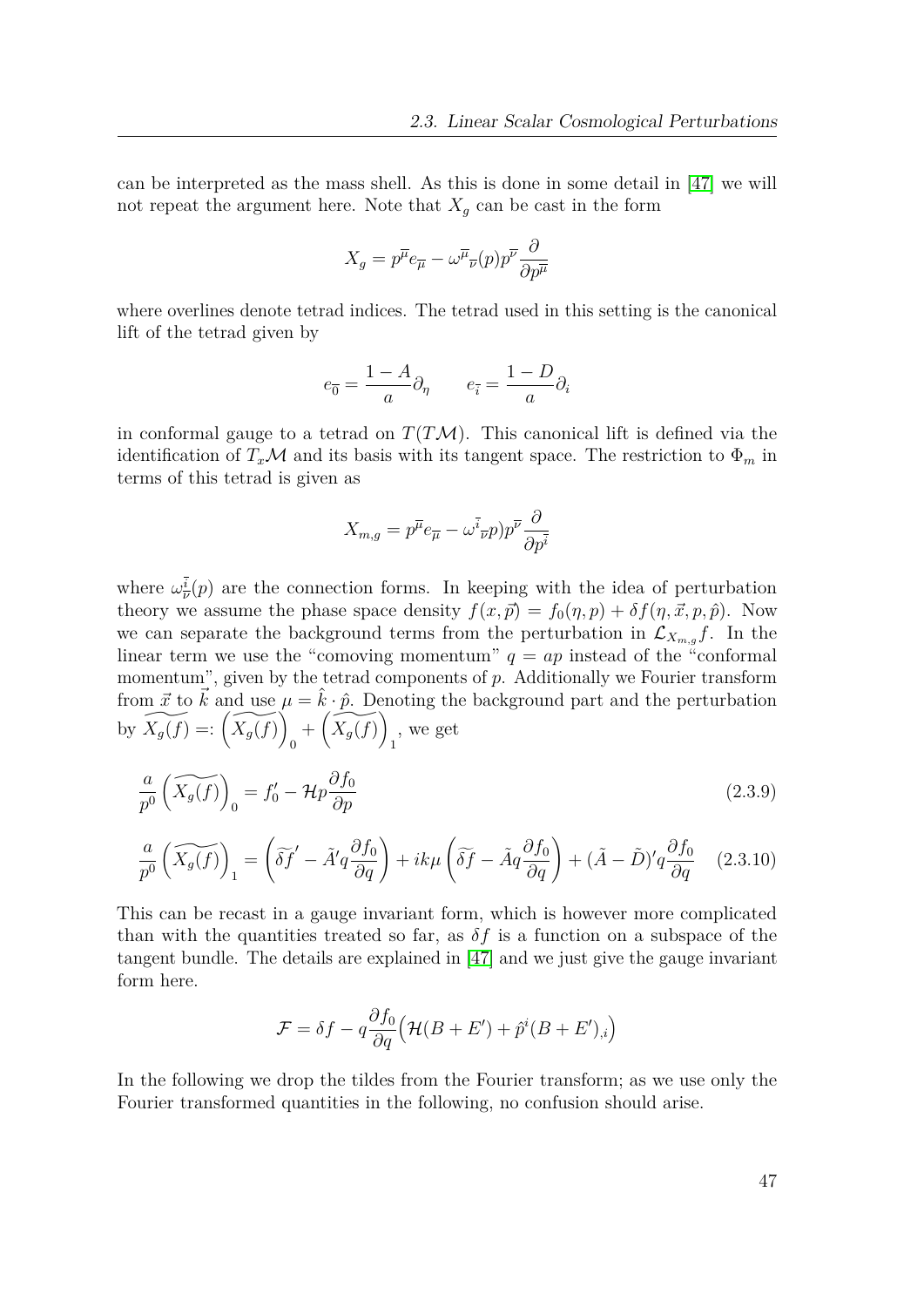It is then customary to define the background rescaled bolometric phase space density

<span id="page-47-0"></span>
$$
\Lambda = \frac{\int_{0}^{\infty} \mathcal{F}q^3 dq}{4 \int_{0}^{\infty} f_0 q^3 dq}
$$
\n(2.3.11)

where the factor  $\frac{1}{4}$  is multiplied to allow an interpretation as a background rescaled temperature perturbation due to the Stefan-Boltzmann law. Observing

$$
\int_{0}^{\infty} \frac{\partial f_0}{\partial q} q^4 dq = -4 \int_{0}^{\infty} f_0 q^3 dq
$$

one gets, integrating equation [\(2.3.10\)](#page-46-0) and using [\(2.3.11\)](#page-47-0)

$$
\frac{a\int_{0}^{\infty}\frac{1}{p^0}\left(\widetilde{X_g(f)}\right)_1q^3dq}{4\int_{0}^{\infty}f_0q^3dq} = (\Lambda + \Psi)' + (ik\mu)(\Lambda + \Psi) - (\Psi - \Phi)'
$$

The second ingredient to the Boltzmann equation is a description of non-gravitational interaction. In the case of the photon fluid we expect strong interaction with charged particles as long as the photon energy is high enough. The process that is most important for photon energies close to the ionisation energy is Thomson scattering with electrons. As the last interaction before decoupling is overwhelmingly likely to be a Thomson scattering, it suffices to consider this process for an adequate description of decoupling and free streaming. We will not derive the scattering amplitude in the usual form here. A quite accessible derivation is given in [\[47\]](#page-152-0). We will assume  $\Lambda$  to be scalar, which means that it only depends on  $\eta$ ,  $k$  and  $\mu$ . Furthermore we will use cylindrical moments defined by  $\Lambda(\eta, k, \mu) = \sum^{\infty}$ *l*=0  $(-i)^l \lambda_l(\eta, k) P_l(\mu).$ 

The full Boltzmann equation with Thomson scattering is

<span id="page-47-1"></span>
$$
(\Lambda + \Psi)' + (ik\mu + \dot{\tau})(\Lambda + \Psi) = (\Psi - \Phi)' + \dot{\tau} \left(\lambda_0 + \Psi - i\mu\lambda_1 - \frac{1}{10}P_2(\mu)\lambda_2\right)
$$
\n(2.3.12)

where  $\dot{\tau} = n_{\text{fe}} \sigma_{T} a$  with  $n_{\text{fe}}$  being the density of free electrons and  $\sigma_{T}$  the Thomson cross section. As the cross section is strongly dependent on photon energy and thereby temperature, it is evident that  $\dot{\tau}$  is strongly time dependent in the temperature range where the average photon energy drops below the ionisation energy of hydrogen. (To be more precise one should note that the extreme excess of photons over electrons actually lowers the temperature of decoupling by almost two orders of magnitude below the ionisation energy of hydrogen.)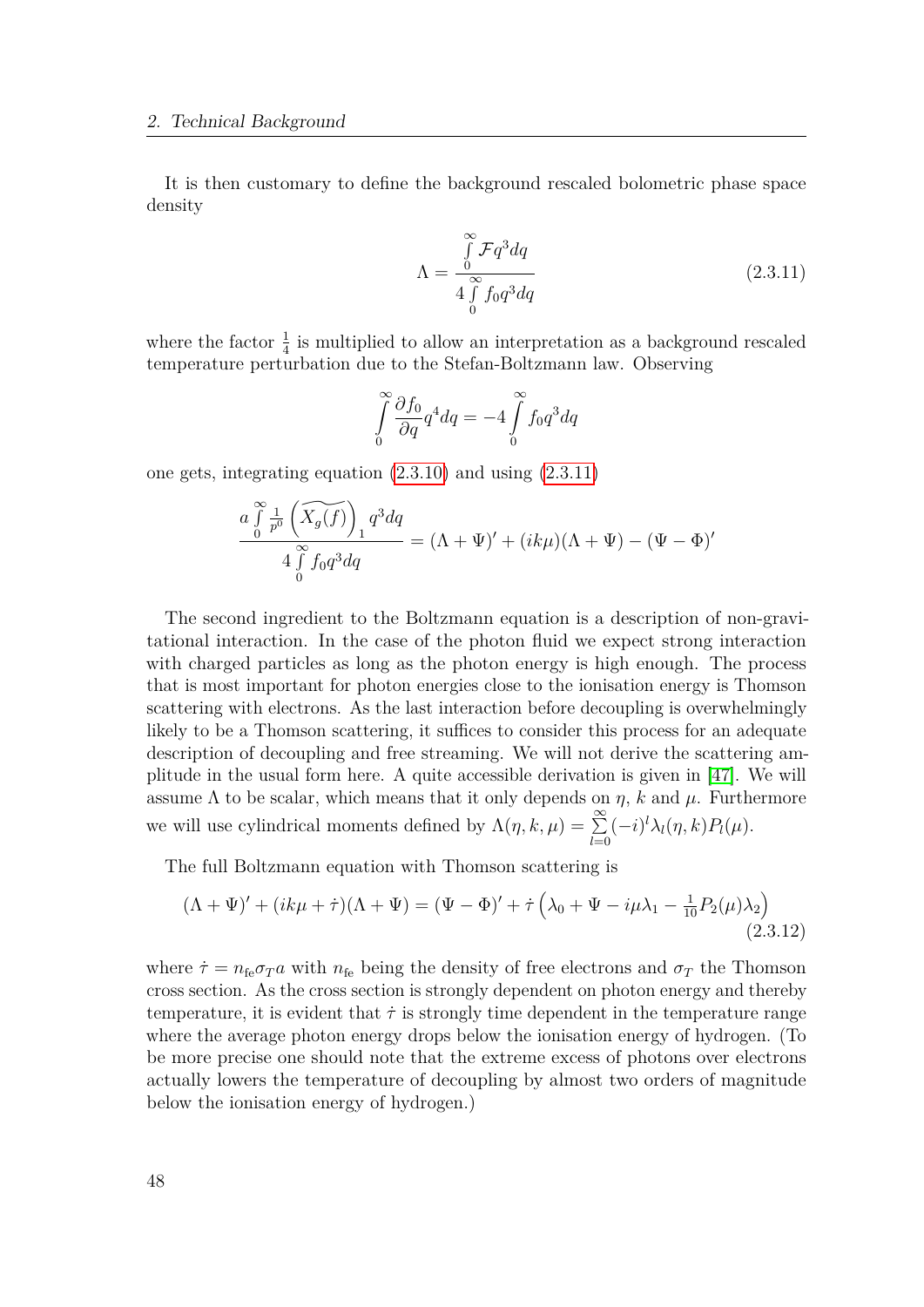## **2.3.5. The Sachs-Wolfe Effect for Adiabatic Perturbations**

The Sachs-Wolfe effect, first described in [\[37\]](#page-151-1), provides an explanation for the large angle part of the angular spectrum of temperature fluctuations of the cosmic microwave background. In the previous subsections almost all necessary tools for the derivation of the Sachs-Wolfe angular spectrum of perturbations have been collected. In this subsection the angular spectrum will be derived for completeness. The Sachs-Wolfe angular spectrum will only briefly be referenced in the remainder of this work but its derivation highlights an interesting point which plays a role in all semiclassical treatments of gravity. The treatment in this section largely follows [\[47\]](#page-152-0) and [\[15\]](#page-150-1).

The temperature fluctuations of the cosmic microwave background are fundamentally random, so the theory of cosmological perturbations cannot predict a certain map of the sky with hot and cool spots. However, the randomness of the fluctuations can be quantified in the sense that the angular correlation of temperature fluctuations can be investigated. So the questions that can be answered by cosmological perturbation theory are of the type: "Randomly taking 1*,* 000 pairs of points in the sky where each pair are an angle of one degree apart, how strongly are the measured pairs of temperatures of the cosmic microwave background at the two points correlated?" Therefore the principal object of investigation is the statistical autocorrelation of temperature fluctuations at different angles of measurement

$$
C(\eta, \vec{x}, \hat{p} \cdot \hat{p}') := \left\langle \frac{\Delta T(\hat{p})}{T} \frac{\Delta T(\hat{p}')}{T} \right\rangle
$$
  
 := 
$$
\int \frac{d^3k d^3k'}{(2\pi)^6} e^{i\vec{x}(\vec{k} - \vec{k}')} \left\langle (\Lambda + \Psi)(\eta, \vec{k}, \hat{p})(\Lambda + \Psi)^*(\eta, \vec{k}', \hat{p}') \right\rangle
$$

where  $\hat{p}$  and  $\hat{p}'$  are directions of measurement, i.e., telescope alignments,  $(\vec{x}, \eta)$  marks the spacetime location of the telescope and  $\Lambda + \Psi = \frac{\Delta T}{T}$  by definition. In this expression  $\Lambda$  is interpreted as a random variable with vanishing expectation value. because the background temperature is chosen such that the mean of the fluctuation vanishes.

As the object of interest is an angular correlation, considering an angular expansion is rather natural. An expansion in spherical harmonics is given by

$$
\int \frac{d^3k}{(2\pi)^3} e^{i\vec{x}\vec{k}} (\Lambda + \Psi)(\eta, \vec{k}, \hat{p}) = \sum_{l,m} a_{lm}(\eta, \vec{x}) Y_{lm}(\hat{p})
$$

where the  $a_{lm}$  are again understood as random variables. Due to spatial homogeneity and isotropy these random variables satisfy

$$
\langle a_{lm}(\eta,\vec{x})a^*_{l'm'}(\eta,\vec{x})\rangle = \delta_{ll'}\delta_{mm'}C_l(\eta)
$$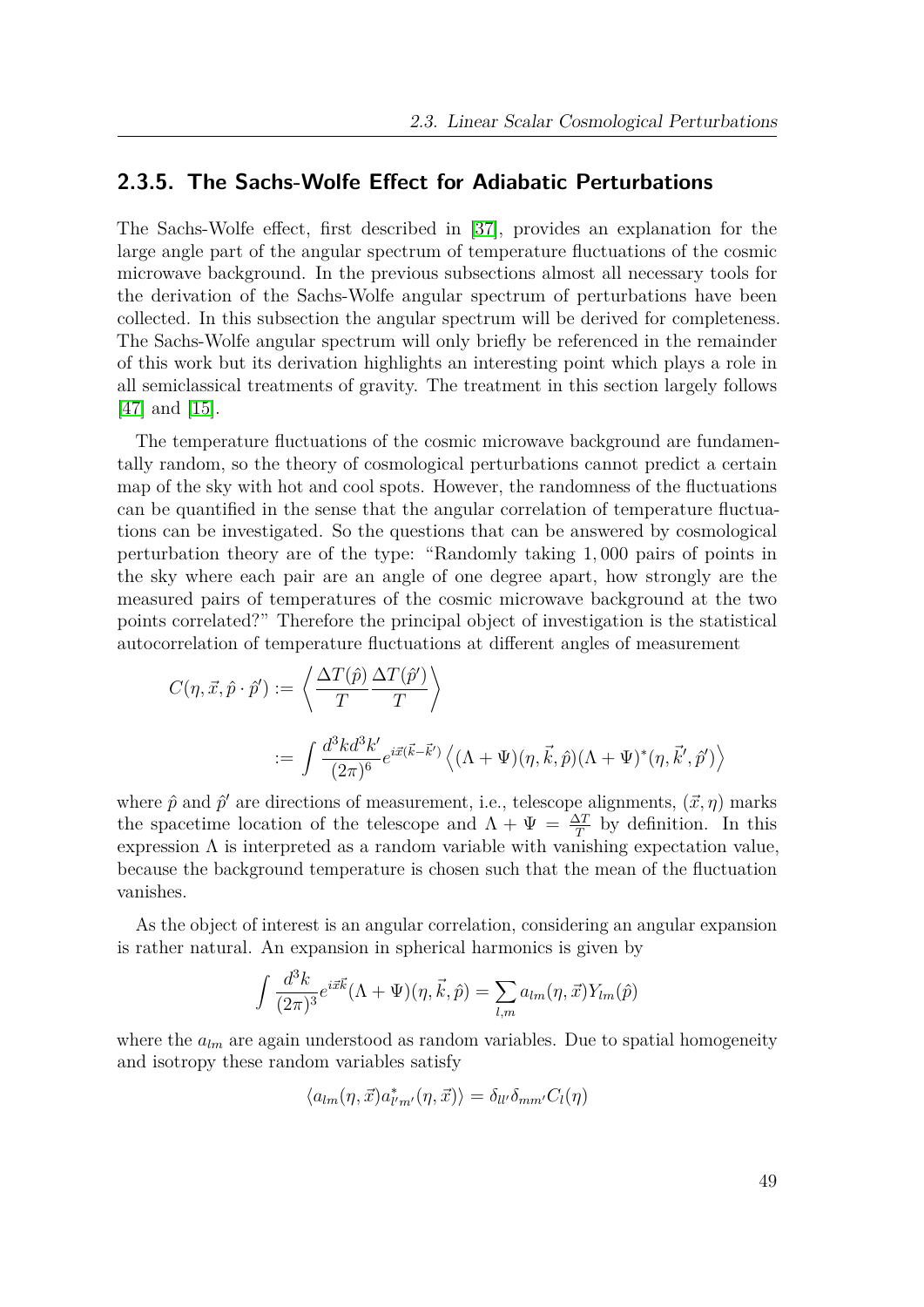which bears two important implications. Firstly, it suffices to consider an expansion of  $C(\eta, \vec{x}, \hat{p} \cdot \hat{p}')$  in cylindrical moments and secondly the variance of the cylindrical moments is constrained by their relation to the correlation of the *alm*. The expansion in cylindrical moments is

<span id="page-49-0"></span>
$$
C(\eta, \hat{p} \cdot \hat{p}') = \sum_{l=2}^{\infty} \frac{2l+1}{4\pi} C_l(\eta) P_l(\hat{p} \cdot \hat{p}')
$$

In the following, the  $\Psi$  added to  $\Lambda$  at measurement time is ignored, as it only affects the moment  $C_0$ , because of the independence of  $\Psi$  on  $\mu$ .

The correlations of the temperature fluctuations are assumed to stem from primordial fluctuations, which means that the correlation function is decomposed as

$$
\left\langle \Lambda(\eta, \vec{k}, \hat{p}) \Lambda^*(\eta, \vec{k}', \hat{p}') \right\rangle = \left\langle u(\eta, \vec{k}) u^*(\eta, \vec{k}') \right\rangle \frac{\Lambda(\eta, \vec{k}, \hat{p})}{u(\eta, \vec{k})} \frac{\Lambda^*(\eta, \vec{k}', \hat{p}')}{u^*(\eta, \vec{k}')} \tag{2.3.13}
$$

where the quotients  $\frac{\Lambda}{u}$  are assumed to evolve deterministically. The autocorrelation of *u* is then identified with the Fourier transform of its two-point function. So essentially the quantum expectation value at the end of inflation is interpreted as the autocorrelation of a classical random field. This is a generic way of doing a quantum-classical transition in a semiclassical setting, where the present case is still peculiar when compared to semiclassical electrodynamics or the semiclassical Einstein equation, as pointed out by [\[33\]](#page-151-2). In the latter cases, a quantum expectation value is interpreted as a classical quantity, or to make an analogy to the present case, as a classical expectation value. In the present case however, the quantum two-point function is interpreted as a classical autocorrelation, i.e. statistical information on pairs of points. In [\[33\]](#page-151-2) the troublesome features of the quantum-classical transition are discussed in some detail. In the present work the usual procedure is not questioned.

To get an expression for  $\frac{\Lambda}{u}$  at present time, it is necessary to solve the Boltzmann equation formulated above. However, to achieve this a model for the time dependence of the Thomson cross section, i.e., some information about *τ*˙ is needed. Before addressing this problem, consider the general solution of equation [\(2.3.12\)](#page-47-1)

$$
\Lambda + \Psi = \int_{0}^{\eta} \left[ \dot{\tau} \left( \lambda_0 + \Psi - i\mu \lambda_1 - \frac{P_2(\mu)}{10} \lambda_2 \right) + (\Psi - \Phi)' \right] e^{-ik\mu(\eta - \eta') - \tau(\eta', \eta)} d\eta'
$$
\n(2.3.14)

where  $\tau(\eta', \eta) =$ *η* R  $\int_{\eta'}^{\eta'} \dot{\tau} d\eta''$  and  $\dot{\tau} e^{-\tau(\eta', \eta)}$  is called the visibility function. The visibility function is a probability density for the time of last scattering of photons in such a fashion that the model of all photons being last scattered at a fixed time *η*<sup>∗</sup>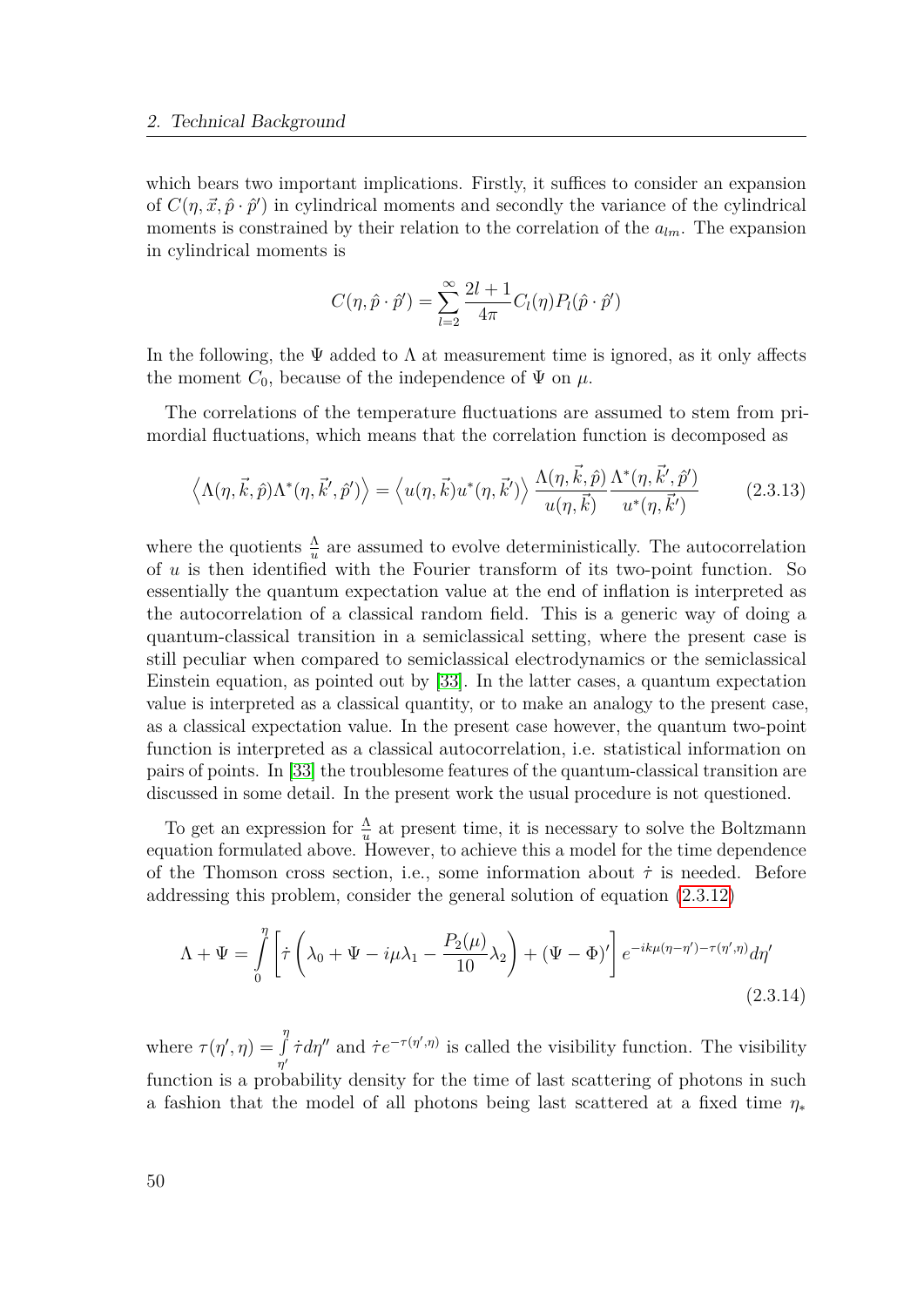implies  $\dot{\tau}e^{-\tau(\eta',\eta)} = \delta(\eta'-\eta_*)$ . This approximation is called the sudden decoupling approximation and leads to an explicitly calculable spectrum. In this approximation

$$
(\Lambda + \Psi)(\eta, \mu, k) = \left(\lambda_0(\eta_*) + \Psi(\eta_*) - i\mu\lambda_1(\eta_*) - \frac{1}{10}P_2(\mu)\lambda_2(\eta^*)\right)e^{-ik\mu(\eta - \eta_*)} + \text{ISW}
$$

where  $ISW :=$ *η* R 0  $(\Psi - \Phi)'e^{-ik\mu(\eta - \eta') - \tau(\eta', \eta)}d\eta'$  is responsible for the so-called integrated Sachs-Wolfe effect. If decoupling is modelled not as instantaneous but the time of decoupling is instead smeared out, the results change slightly but qualitatively remain largely the same, as indicated in [\[15\]](#page-150-1).

To extract the cylindrical moments at late times from the solution, it is necessary to expand *e* −*ikµ*(*η*−*η*∗) into Legendre polynomials. This yields

$$
e^{-ik\mu(\eta-\eta_*)} = \sum_{l} (-i)^l (2l+1) j_l (k(\eta-\eta_*)) P_l(\mu)
$$

$$
-i\mu e^{-ik\mu(\eta-\eta_*)} = \sum_{l} (-i)^l (2l+1) j'_l (k(\eta-\eta_*)) P_l(\mu)
$$

$$
(-i)^2 P_2(\mu) e^{-ik\mu(\eta-\eta_*)} = \sum_{l} (-i)^l (2l+1) \frac{1}{2} \Big( 3j''_l + j_l \Big) (k(\eta-\eta_*)) P_l(\mu)
$$

which leads to the moments

<span id="page-50-0"></span>
$$
\frac{\lambda_l(\eta, k)}{2l+1} = (\lambda_0(\eta_*, k) + \Psi(\eta_*, k))j_l(k(\eta - \eta_*)) + \lambda_1(\eta_*, k)j'_l(k(\eta - \eta_*)) \n+ \frac{1}{20}\Big(3j''_l(k(\eta - \eta_*)) + j_l(k(\eta - \eta_*))\Big)\lambda_2(\eta^*, k) + \text{ISW}_l \tag{2.3.15}
$$

for  $l \geq 2$ .

To calculate the cylindrical modes of the variance of the temperature fluctuations from [\(2.3.15\)](#page-50-0), a mode form of equation [\(2.3.13\)](#page-49-0) is needed. This can be achieved using the relation between Legendre polynomials and spherical harmonics. Inserting [\(2.3.9\)](#page-46-1) we get

$$
\langle \Lambda(\eta, \vec{k}, \hat{p}) \Lambda^*(\eta, \vec{k}', \hat{p}') \rangle = 2\pi^2 \delta(\vec{k} - \vec{k}') \frac{P_{\text{prim}}(k)}{k^3} \frac{\Lambda(\eta, \vec{k}, \hat{p})}{u(\eta, k)} \frac{\Lambda^*(\eta, \vec{k}', \hat{p}')}{u^*(\eta, k')}
$$
  

$$
\int e^{i\vec{x}(\vec{k} - \vec{k}')} \langle \Lambda(\eta, \vec{k}, \hat{p}) \Lambda^*(\eta, \vec{k}', \hat{p}') \rangle d^3kd^3k'
$$
  

$$
= 2\pi^2 \int \frac{P_{\text{prim}}(k)}{k^3} \frac{\Lambda(\eta, \vec{k}, \hat{p})}{u(\eta, k)} \frac{\Lambda^*(\eta, \vec{k}, \hat{p}')}{u^*(\eta, k)} d^3k
$$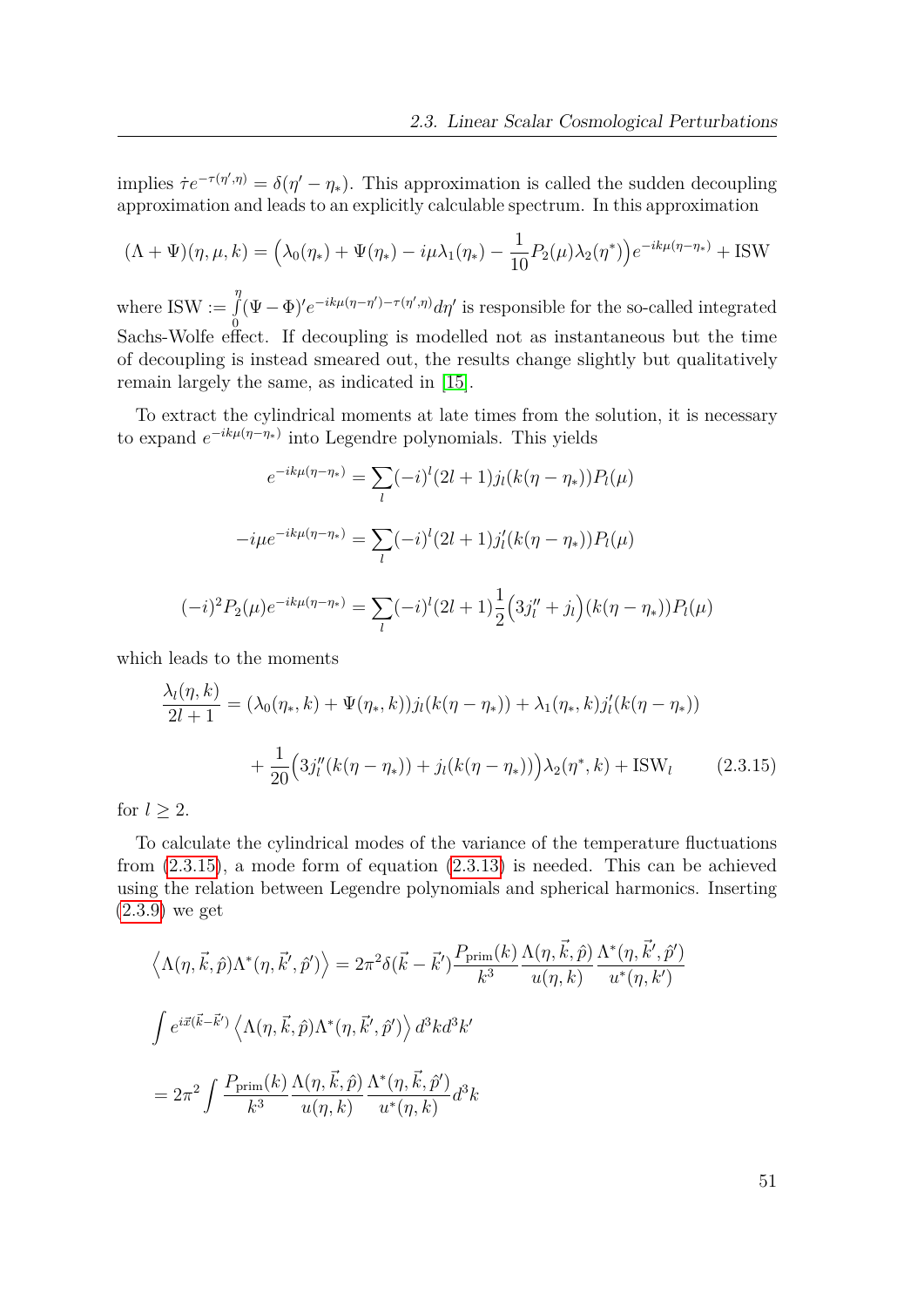$$
= 2\pi^{2} \int \sum_{l=0}^{\infty} \sum_{l'=0}^{\infty} (-i)^{l-l'} \frac{P_{\text{prim}}(k)}{k^{3}} \frac{\lambda_{l}(\eta, k) P_{l}(\hat{k} \cdot \hat{p})}{u(\eta, k)} \frac{\lambda_{l}^{*}(\eta, k) P_{l}(\hat{k} \cdot \hat{p}^{\prime})}{u^{*}(\eta, k)} d^{3}k
$$
  
\n
$$
= (2\pi)^{3} \int \sum_{l,l'} i^{l'-l} 4\pi \frac{P_{\text{prim}}(k)}{k^{3}} \sum_{m,m'} \frac{|\lambda_{l}(\eta, k)|^{2} Y_{lm}(\hat{k}) Y_{lm}^{*}(\hat{p}) Y_{l'm'}(\hat{k}) Y_{l'm'}^{*}(\hat{p}^{\prime})}{|u(\eta, k)|^{2} (2l+1)(2l'+1)} d^{3}k
$$
  
\n
$$
= (2\pi)^{3} \int_{0}^{\infty} \sum_{l=0}^{\infty} \frac{4\pi}{2l-1} \frac{P_{\text{prim}}(k)}{k} \sum_{m=-l}^{l} \frac{|\lambda_{l}(\eta, k)|^{2} Y_{lm}^{*}(\hat{p}) Y_{lm}^{*}(\hat{p}^{\prime})}{|u(\eta, k)|^{2}} dk
$$
  
\n
$$
= (2\pi)^{3} \int_{0}^{\infty} \sum_{l=0}^{\infty} \frac{P_{\text{prim}}(k)}{k} \left| \frac{\lambda_{l}(\eta, k)}{u(\eta, k)} \right|^{2} P_{l}(\hat{p} \cdot \hat{p}^{\prime}) dk
$$

This finally leads to

$$
\frac{(2l+1)^2}{4\pi}C_l = \int\limits_0^\infty \frac{P_{\text{prim}}(k)}{k} \left| \frac{\lambda_l(\eta, k)}{u(\eta, k)} \right|^2 P_l(\hat{p} \cdot \hat{p}') dk
$$

for  $l \geq 2$ 

To calculate  $\frac{\lambda_l}{u}$  it is necessary to relate the Bardeen potentials and cylindrical modes of the temperature fluctuations at decoupling to the field *u*. To do this requires an investigation of the evolution during the phase of tight coupling, which is done in some detail in [\[47\]](#page-152-0) and [\[15\]](#page-150-1). As this investigation takes up a lot of space and is unrelated to the present work it will not be reproduced here. For the Sachs-Wolfe effect one restricts to the first term in equation [\(2.3.15\)](#page-50-0) and gets the expression

$$
\frac{\lambda_l(\eta, k)}{u(2l+1)} = K_0(\eta) j_l(k(\eta - \eta_*))
$$

where  $K_0(\eta)$  is some function of cosmological parameters at the time of measurement, whose form is relevant for quantitative but not qualitative understanding of the result. This leads to

$$
C_l(\eta) = K'_1 \eta) \int_0^{\infty} \frac{1}{k} e^{i\vec{x}(\vec{k} - \vec{k}')} \delta(\vec{k} - \vec{k}') P_{\text{prim}}(k) j_l(k(\eta - \eta_*)) j_l^* (k'(\eta - \eta_*)) dk
$$
  
=  $K_1(\eta) \int_0^{\infty} k^{n-2} |j_l(k(\eta - \eta_*))|^2 dk$   
=  $K_2(\eta) \frac{\Gamma(3 - n) \Gamma(\frac{2l+n-1}{2})}{\Gamma(\frac{4-n}{2})^2 \Gamma(\frac{2l-n+5}{2})}$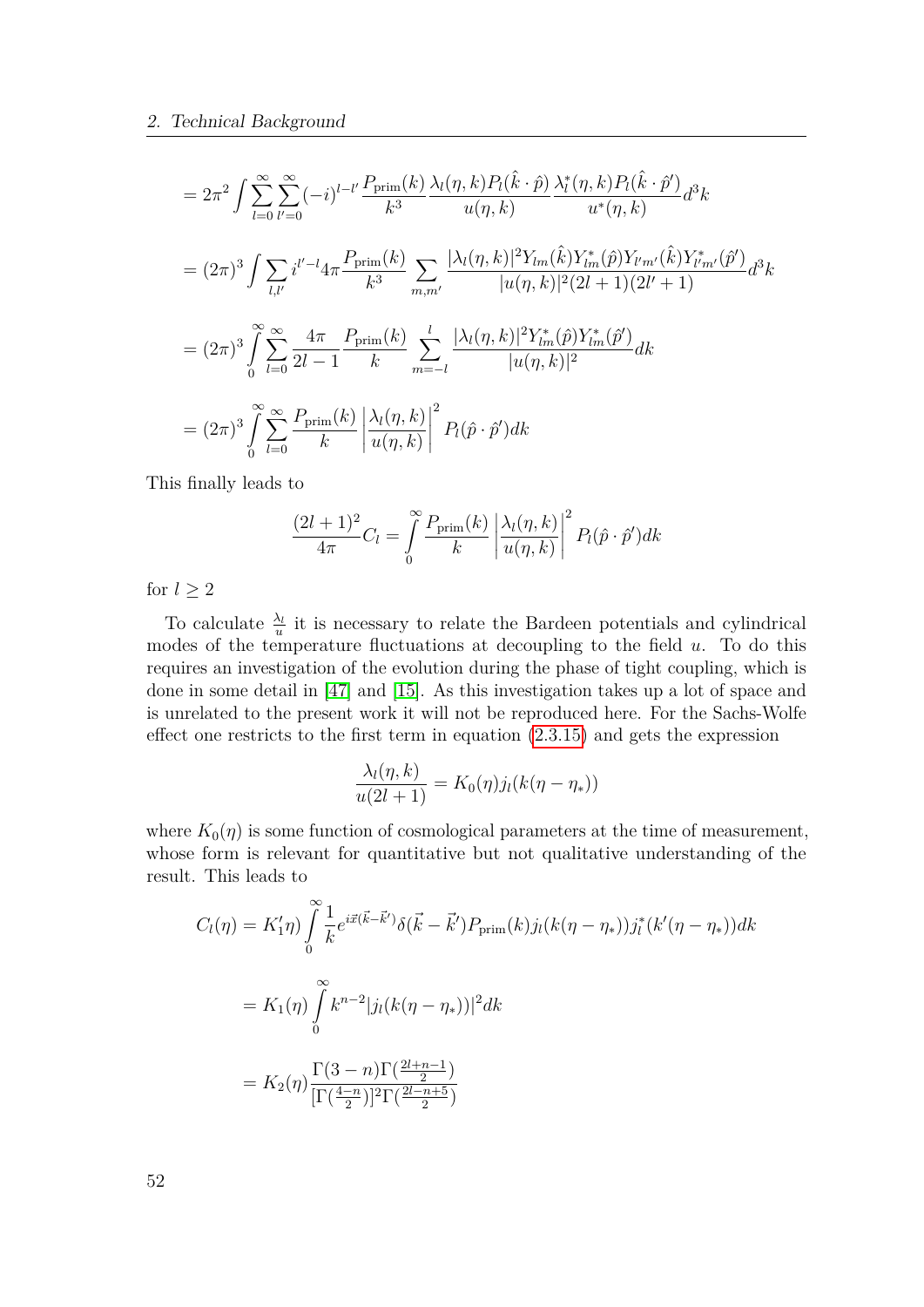where  $K_1(\eta)$  and  $K_2(\eta)$  are again functions of time whose exact forms are irrelevant for the present qualitative treatment. (Indeed, in a quantitative treatment, this prefactor contains a free parameter that is fixed by measurement.) For  $n = 1$  the result ist thus  $l(l + 1)C_l = K_3(\eta)$ , which accounts for the so-called Sachs-Wolfe plateau for low *l*, i.e., large angles, in a plot of  $l(l + 1)C_l$  versus *l*.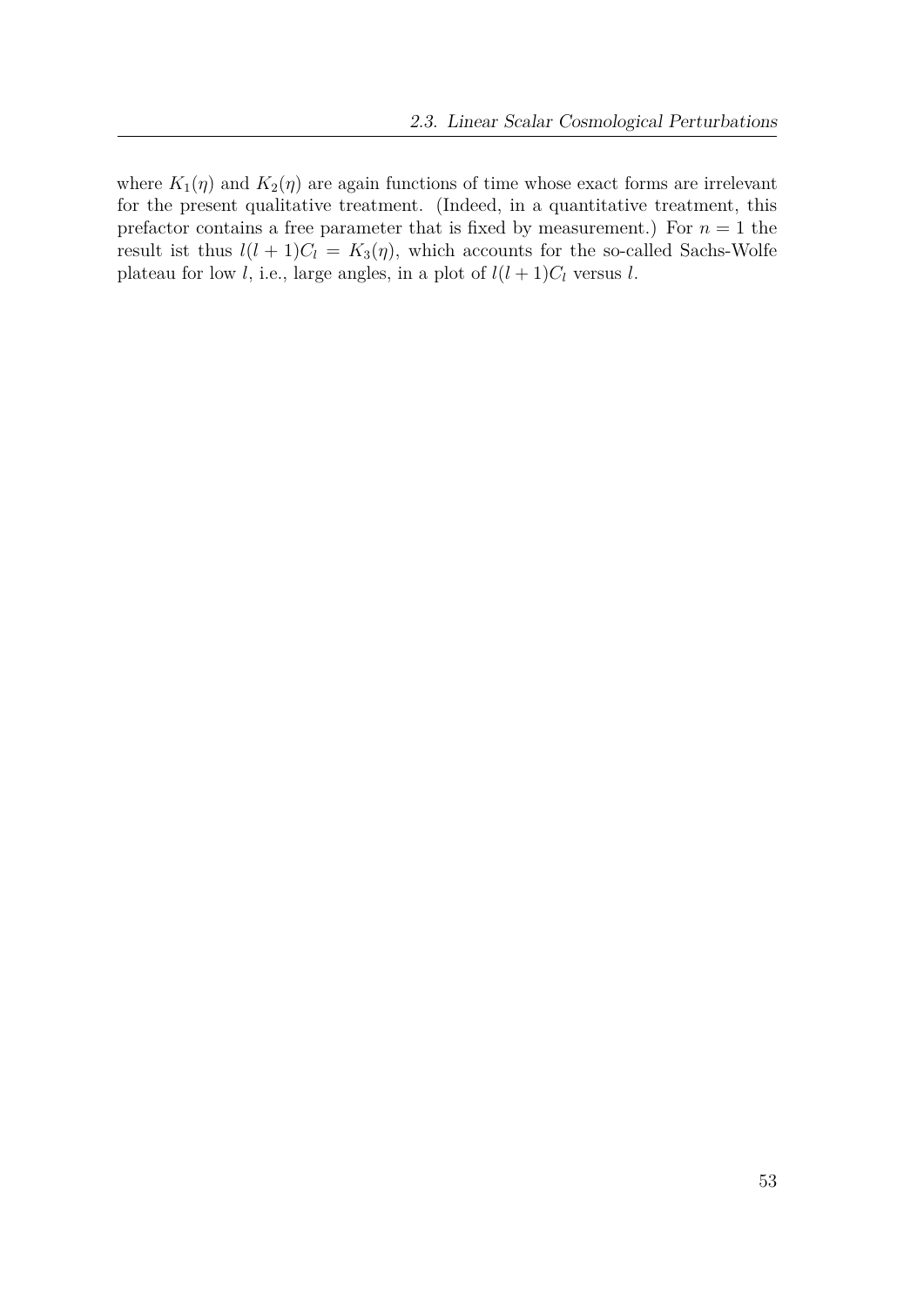# **3. Towards a Refinement of the LTE Condition on Curved Spacetimes**

This chapter is devoted to pointing out some open questions connected to the extrinsic LTE condition. We will especially remark inconsistencies of the extrinsic LTE condition with native thermality conditions, i.e. the native (conformal) KMS condition, in two simple models. We will furthermore show that extrinsic  $S_4$  states for a massless field show a temperature behaviour which is very different from the temperature behaviour of an analogous classical ensemble. We will also illustrate, referring to a specific model, that the LTE condition is very difficult to check when a two-point function is explicitly given.

In the light of the described problems and open questions we will review the extrinsic LTE concept. Aiming to modify the LTE condition as little as possible, we argue that certain minimum requirements should be met in order to address the problems. An explicit modification of the LTE concept on curved spacetimes is put forward and discussed in the context of the problems. We will point out that the suggested modification still leaves open some problems and questions which seem to be solvable only with additional physical input. We will however illustrate the modified condition with a simple example to show how it can be applied to address at least some of the problems.

# **3.1. Non-Minimal Coupling**

This section is devoted to the study of the simple model of scalar field in Einstein static spacetime  $\mathbb{R} \times S^3$ . Our investigation shows that the properties of KMS states on the Einstein static spacetime are fundamentally incompatible with the extrinsic LTE condition. Furthermore we argue that the coupling to curvature needs to be considered in the context of local thermal equilibrium on curved spacetimes, if the KMS states are interpreted as reasonable thermodynamic equilibrium states.

For our investigation we must derive the two-point function for maximally symmetric KMS states on the Einstein static spacetime. To achieve this we follow a generic recipe to derive KMS two-point functions. First we establish the commutator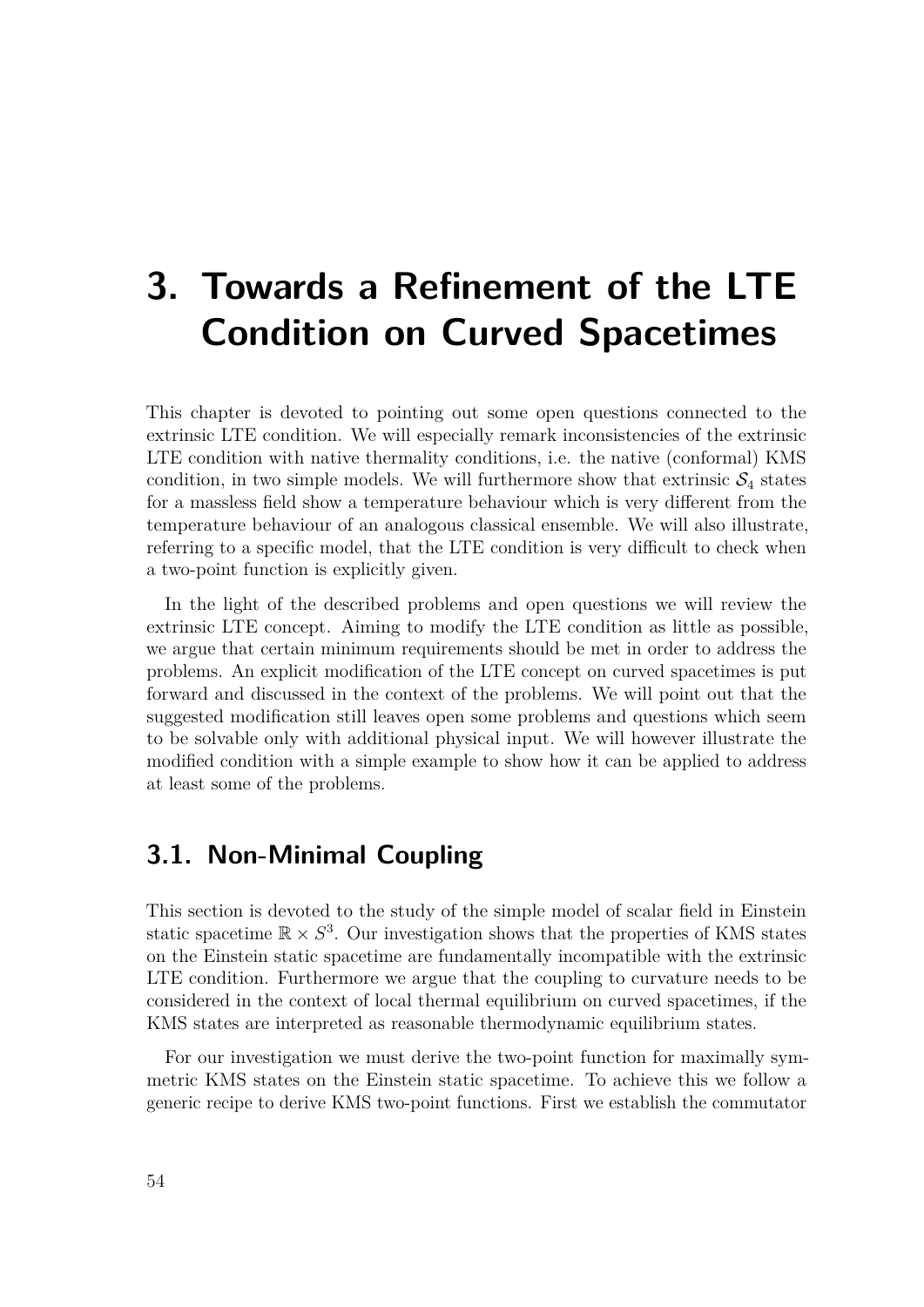distribution on the Einstein static spacetime then we derive the KMS two-point function using Fourier transform in time direction and some functional analytic argument. Having determined the KMS two-point function we calculate balanced derivatives, where we regularise using the zero temperature KMS state. This means we determine the balanced derivatives up to a state independent, purely geometric term.

The special case  $m = 0$  and  $\xi = \frac{1}{6}$  $\frac{1}{6}$  of this model has been investigated in [\[46\]](#page-152-1). Only the first thermal observable was considered there. Our treatment will be somewhat different and more general than the one in [\[46\]](#page-152-1). We will also focus on different aspects of the model than said work.

## **3.1.1. Commutator Distribution**

According to theorem 3.3.1 in [\[1\]](#page-149-0) the advanced/retarded fundamental solutions to a wave equation on a globally hyperbolic manifold are the unique fundamental solutions with past/future compact support. This means that it suffices to check that a fundamental solution is supported only for  $t > t'$  or  $t < t'$  to show that it is the advanced/retarded solution. Due to [\[40\]](#page-151-3) we know that advanced and retarded solutions can be constructed from a bidistribution *E* that weakly fulfils the following initial value problem

<span id="page-54-0"></span>
$$
(\Box^x + m^2 - \xi R)E(t, x; t'x') = 0
$$
\n
$$
\delta(t, t')E(t, x; t'x') = 0
$$
\n
$$
\delta(t, t')\partial_t E(t, x; t'x') = -i\delta(t, t')\delta(x, x')
$$
\n(3.1.1)

The solution to this initial value problem is thus the commutator distribution we are looking for.

**Lemma 3.1.1.** *Denoting*  $\omega_n = \sqrt{m^2 + n(n+2) + 6\xi}$  and  $\Delta t = t - t'$  the bidistribution

<span id="page-54-1"></span>
$$
E(t, \chi, \theta, \phi; t', \chi', \theta', \phi') = \sum_{n=0}^{\infty} \frac{1}{2\omega_n} \left( e^{-i\omega_n \Delta t} - e^{i\omega_n \Delta t} \right)
$$

$$
\sum_{l=0}^{n} \sum_{m=-l}^{l} Y_{nlm}(\chi, \theta, \phi) Y_{nlm}^*(\chi', \theta', \phi')
$$
(3.1.2)

*weakly fulfils the initial value problem* [\(3.1.1\)](#page-54-0)*.*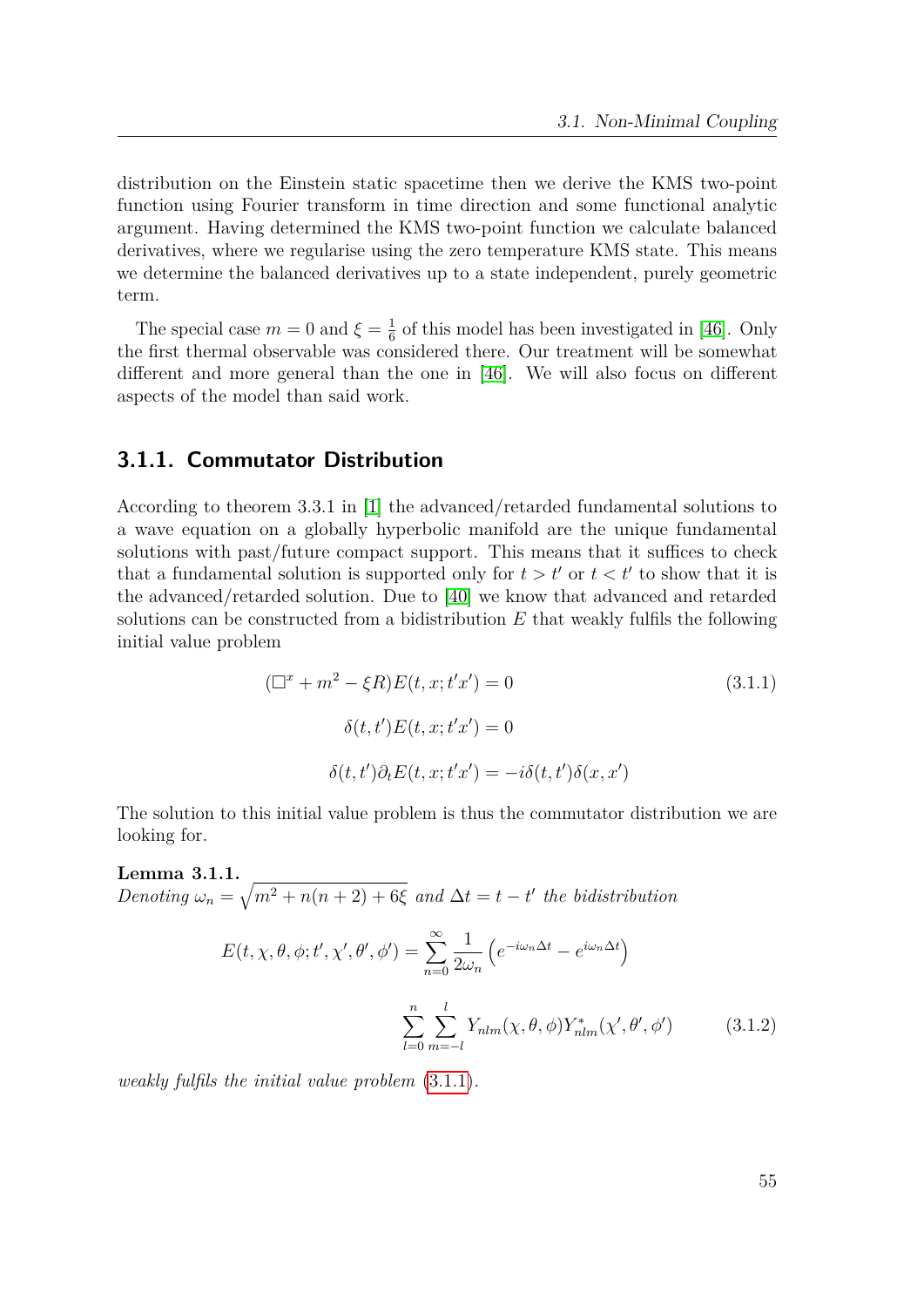*Proof.* The result from [\[24\]](#page-150-2) ensures that we can interchange integration and infinite summation in this case, such that the smearing integrals of the test function can be moved into each summand which allows for partial integration.

To see that the *E* given above fulfils the Klein-Gordon equation, we use that

$$
(-\triangle_{S^3} + m^2 + 6\xi)Y_{nlm}(\chi, \theta, \phi) = \omega_n^2 Y_{nlm}(\chi, \theta, \phi)
$$

We then smear  $\int E(t, \chi, \theta, \phi; t', \chi', \theta', \phi')(\Box^x + m^2 + 6\xi) f(t, \chi, \theta, \phi) dt d\Omega$ , interchange integration and the summation over *n* and use partial integration to apply the derivatives on the summands. The boundary terms vanish for all summands, as *f* is compactly supported. It is obvious that the result vanishes.

For the initial conditions first note that

$$
E_f(t, t', \chi, \theta, \phi) := \int E(t, \chi, \theta, \phi; t', \chi', \theta', \phi') f(t', \chi', \theta', \phi') d\Omega'
$$

is a convergent series, as well as its termwise time derivative. This follows from the fact that for  $n > 0$  and any  $\Delta t$  we have

$$
\left|\frac{1}{2\omega_n}\left(e^{-i\omega_n\Delta t} - e^{i\omega_n\Delta t}\right)\right| \le 1 \qquad \left|\frac{-i}{2}\left(e^{-i\omega_n\Delta t} + e^{i\omega_n\Delta t}\right)\right| \le 1
$$

and the completeness relation for the hyperspherical harmonics

$$
\sum_{n=0}^{\infty} \sum_{l=0}^{n} \sum_{m=-l}^{l} Y_{nlm}^{*}(\chi, \theta, \phi) Y_{nlm}(\chi', \theta', \phi') = \delta_{S^3}(\chi, \theta, \phi; \chi', \theta', \phi')
$$

This implies that by interchangeability of integration and summation  $E_f$  and its termwise time derivative are majorised by *f*. (To be precise, for some values of *m* and  $\xi$  the  $n = 0$ -Term has to be subtracted for this claim to be true. However as one is a finite number of terms, this poses no problem in the following argument.) This implies that the derivative of  $E_f$  is given by its termwise derivative. Given this, it is clear that *E* fulfils the first initial condition  $\delta(t, t')E(t, x; t'x') = 0$  as this can easily be seen to hold termwise for  $E_f$ . For the second initial condition  $\delta(t,t')\partial_t E(t,x;t'x') = -i\delta(t,t')\delta(x,x')$ , calculation of termwise derivative of *E<sub>f</sub>* and then termwise application of the delta distribution yields the desired equality  $\int \delta(t, t') \partial_t E_f(t, t', \chi, \theta, \phi) = -i f(t, \chi, \theta, \phi).$  $\Box$ 

Comparing the commutator distribution [\(3.1.2\)](#page-54-1) to the Fourier transformed Minkowski commutator distribution, one sees that it is a straight forward adaption of the latter, where the expansion in plane waves has been substituted for an expansion in hyperspherical harmonics.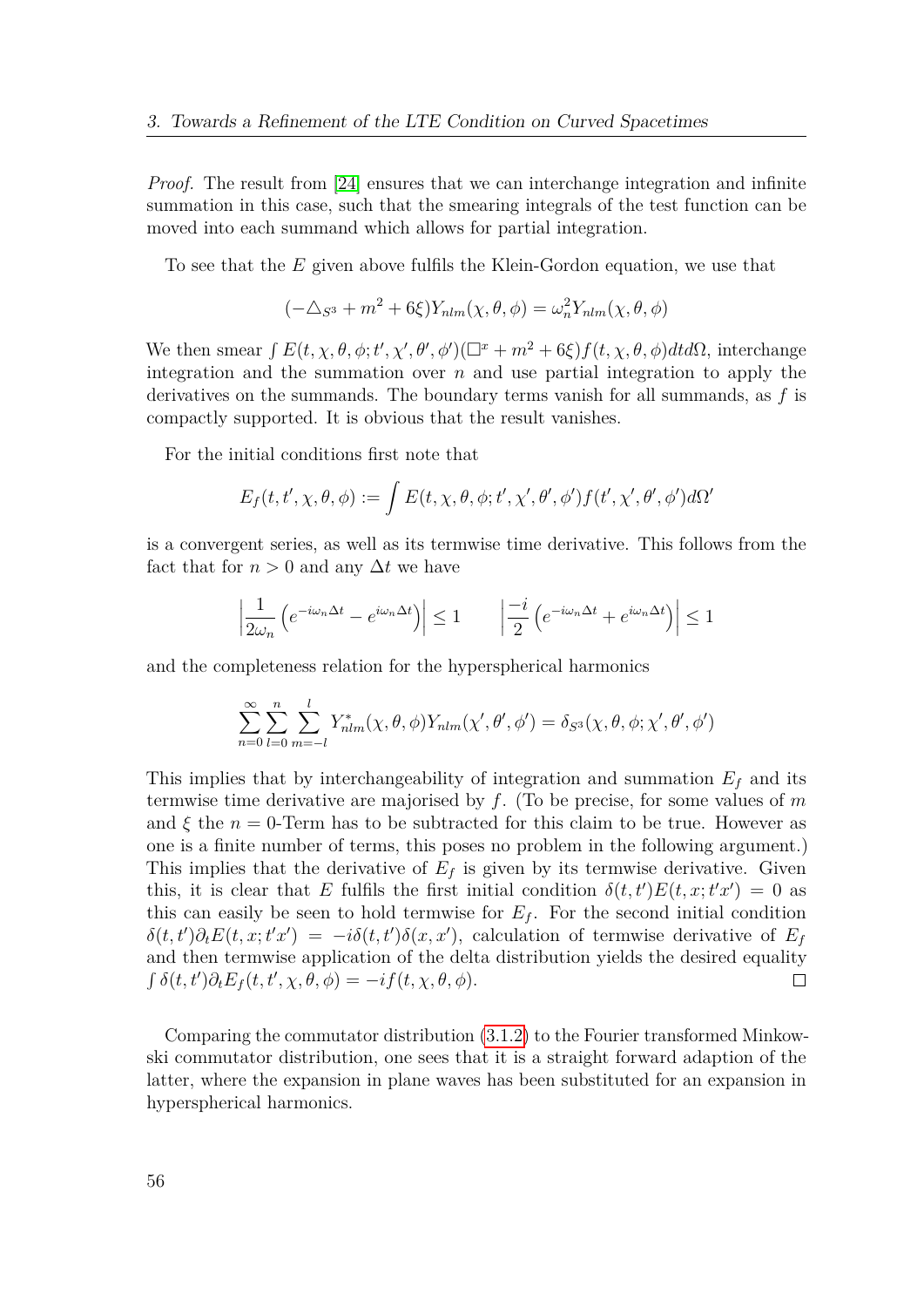## **3.1.2. KMS Two-Point Function**

To acquire the KMS two-point function from the commutation distribution we use a generic recipe which is generally applicable. The idea is to use the Fourier transform of the KMS condition for the two-point function. This leads to a distributional relation, which has to be treated with some care, but finally leads to an expression of the KMS two-point function in terms of the commutator distribution. We will briefly review the origin of the recipe before applying it to our case.

We begin by fixing our notation

$$
g_{\tau}(t', \chi', \theta', \phi') := g(t' - \tau, \chi', \theta', \phi')
$$

$$
F_{f,g}^{\beta}(\tau) := \mathscr{W}_2^{\beta}(f, g_{\tau})
$$

$$
G_{f,g}^{\beta}(\tau) := \mathscr{W}_2^{\beta}(g_{\tau}, f)
$$

$$
E_{f,g}(\tau) := E_{f,g_{\tau}}
$$

which obviously implies  $F_{f,g}^{\beta}(\tau) - G_{f,g}^{\beta}(\tau) = E_{f,g}(\tau)$ . Fourier transforming this relation with respect to  $\tau$  and using the KMS condition we get

$$
\tilde{E}_{f,g}(\epsilon) = \tilde{F}_{f,g}^{\beta}(\epsilon) - (2\pi)^{-\frac{1}{2}} \int G_{f,g}^{\beta}(\tau) e^{-i\epsilon \tau} d\tau
$$
\n
$$
= \tilde{F}_{f,g}^{\beta}(\epsilon) - (2\pi)^{-\frac{1}{2}} \int F_{f,g}^{\beta}(\tau + i\beta) e^{-i\epsilon \tau} d\tau
$$
\n
$$
= \tilde{F}_{f,g}^{\beta}(\epsilon) - (2\pi)^{-\frac{1}{2}} \int F_{f,g}^{\beta}(\tau) e^{-i\epsilon \tau} e^{-\beta \epsilon} d\tau = (1 - e^{-\beta \epsilon}) \tilde{F}_{f,g}^{\beta}(\epsilon)
$$
\n(3.1.4)

It should be noted that these Fourier transforms are in general distributions, even if the original expressions are smooth functions. The resulting relation [\(3.1.4\)](#page-56-0) is thus to be understood in the sense of distributions and not straight forward to solve for  $\tilde{F}^{\beta}_{f,g}(\epsilon)$ . If however  $\tilde{E}_{f,g}(\epsilon)$  is regular for a neighbourhood of  $\epsilon = 0$  one can explicitly give a solution using the principal value

<span id="page-56-0"></span>
$$
\tilde{F}_{f,g}(h) = \left(\tilde{E}_{f,g} P \frac{1}{1 - e^{-\beta}}\right)(h) + (2\pi)^{\frac{1}{2}} c_{f,g} \delta(h)
$$

where *h* is a test function and the ambiguity stems from the fact that  $(1 - e^{-\beta \epsilon})$ is of order  $\epsilon^1$  which annihilates the delta distribution. The full argument that the ambiguity is given only by this delta distribution is given in [\[5\]](#page-149-1). To see that the above expression is indeed a solution to [\(3.1.4\)](#page-56-0), it remains to show that  $(1 - e^{-\beta \epsilon})$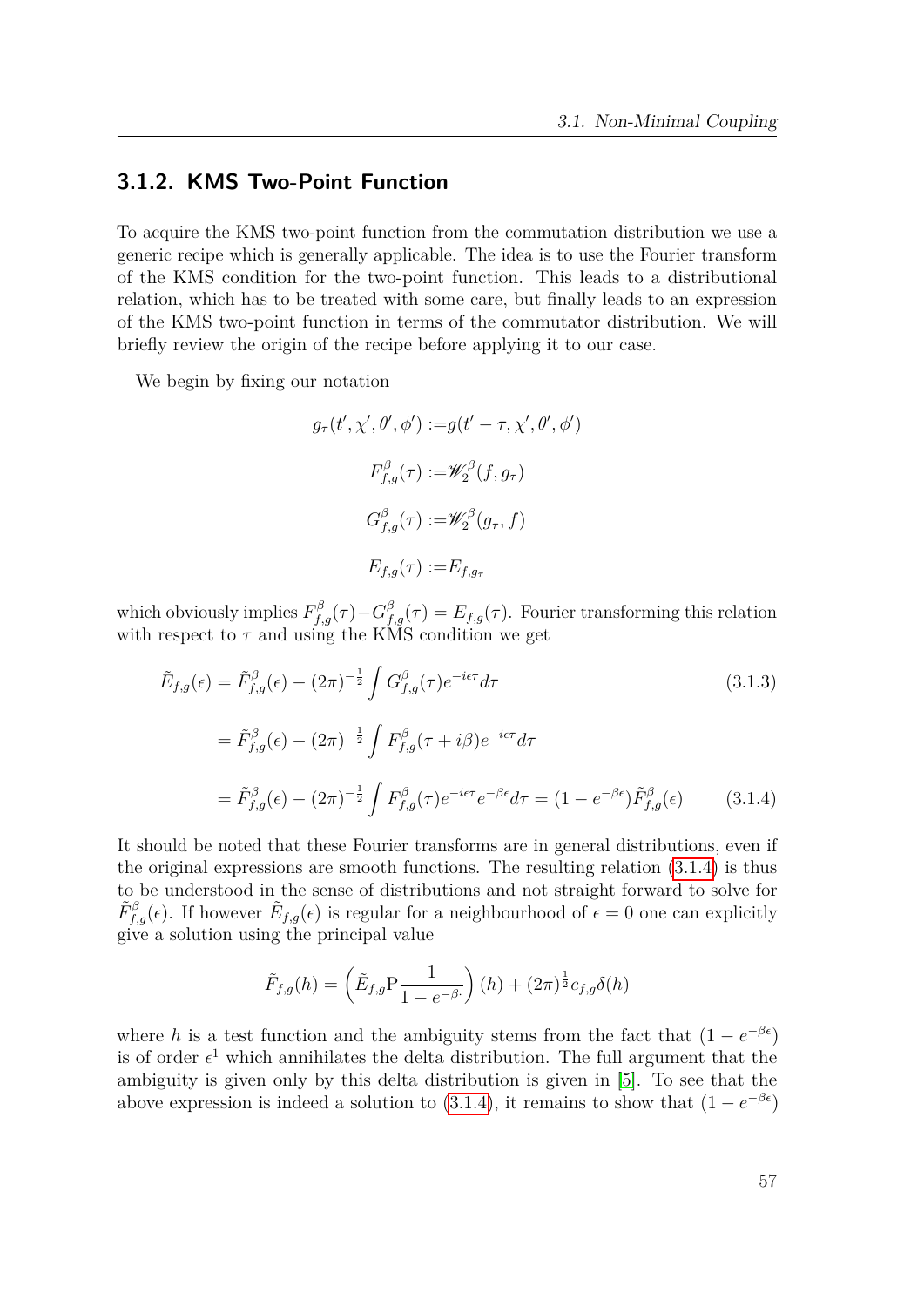is a multiplicator for it, which it is obviously by definition. Then we can apply the inverse Fourier transform to get the distribution

$$
F_{f,g}(h') = \left( (2\pi)^{-\frac{1}{2}} \int e^{i\epsilon} \tilde{E}_{f,g} P \frac{1}{1 - e^{-\beta \epsilon}} d\epsilon \right) (h') + c_{f,g}
$$

where we assume the test function  $h'$  normalised for simplicity, such that  $c_{f,g}$  does not get a prefactor. Next we need regularity of this distribution at  $\tau = 0$ , such that the limit

$$
\mathscr{W}_2^{\beta}(f,g) = F_{f,g}(0)
$$

is well defined. We will see that the two requirements are fulfilled in the case considered here.

#### **Lemma 3.1.2.**

- $\tilde{E}_{f,g}(\epsilon)$  *vanishes in a neighbourhood of*  $\epsilon = 0$ *, except for*  $m = \xi = 0$ *.*
- $F_{f,q}(\tau)$  *is regular at*  $\tau = 0$ *.*

*The two-point function is*

$$
\mathcal{W}_2^{\beta}(f,g) = \int \sum_{n=0}^{\infty} \frac{1}{2\omega_n} \left( \frac{e^{-i\omega_n \Delta t}}{1 - e^{-\beta \omega_n}} - \frac{e^{i\omega_n \Delta t}}{1 - e^{\beta \omega_n}} \right) \sum_{l,m} f_{nlm}^*(t) g_{nlm}(t') dt dt'
$$
\n
$$
(1 - \delta_{\omega_n,0})
$$
\n(3.1.5)

*Proof.* Shifting the integration  $t' \to t'' = t' - \tau$ , we essentially get  $\Delta t \to \Delta t - \tau$  in *E*. This yields

$$
\tilde{E}_{f,g}(\epsilon) = \int e^{-i\epsilon \tau} \sum_{n=0}^{\infty} \frac{1}{2\omega_n (2\pi)^{\frac{1}{2}}} \left( e^{-i\omega_n(\Delta t - \tau)} - e^{i\omega_n(\Delta t - \tau)} \right) \sum_{l,m} f_{nlm}^*(t) g_{nlm}(t') d\tau dt dt'
$$
\n
$$
= \int \sum_{n=0}^{\infty} \frac{(2\pi)^{\frac{1}{2}}}{2\omega_n} \left( e^{-i\omega_n \Delta t} \delta(\epsilon - \omega_n) - e^{i\omega_n \Delta t} \delta(\epsilon + \omega_n) \right) \sum_{l,m} f_{nlm}^*(t) g_{nlm}(t') dt dt'
$$

which is obviously regular in a neighbourhood of  $\epsilon = 0$  because  $\forall n : \omega_n > 0$  as required for the explicit construction of the solution to [\(3.1.4\)](#page-56-0). As it even vanishes for  $\epsilon = 0$  the principal value can be ignored here and does not add complication.

We get

$$
F_{f,g}(\tau) = \int \sum_{n=0}^{\infty} \frac{1}{2\omega_n} \left( \frac{e^{-i\omega_n(\Delta t - \tau)}}{1 - e^{-\beta \omega_n}} - \frac{e^{i\omega_n(\Delta t - \tau)}}{1 - e^{\beta \omega_n}} \right) \sum_{l,m} f_{nlm}^*(t) g_{nlm}(t') dt dt' + c_{f,g}
$$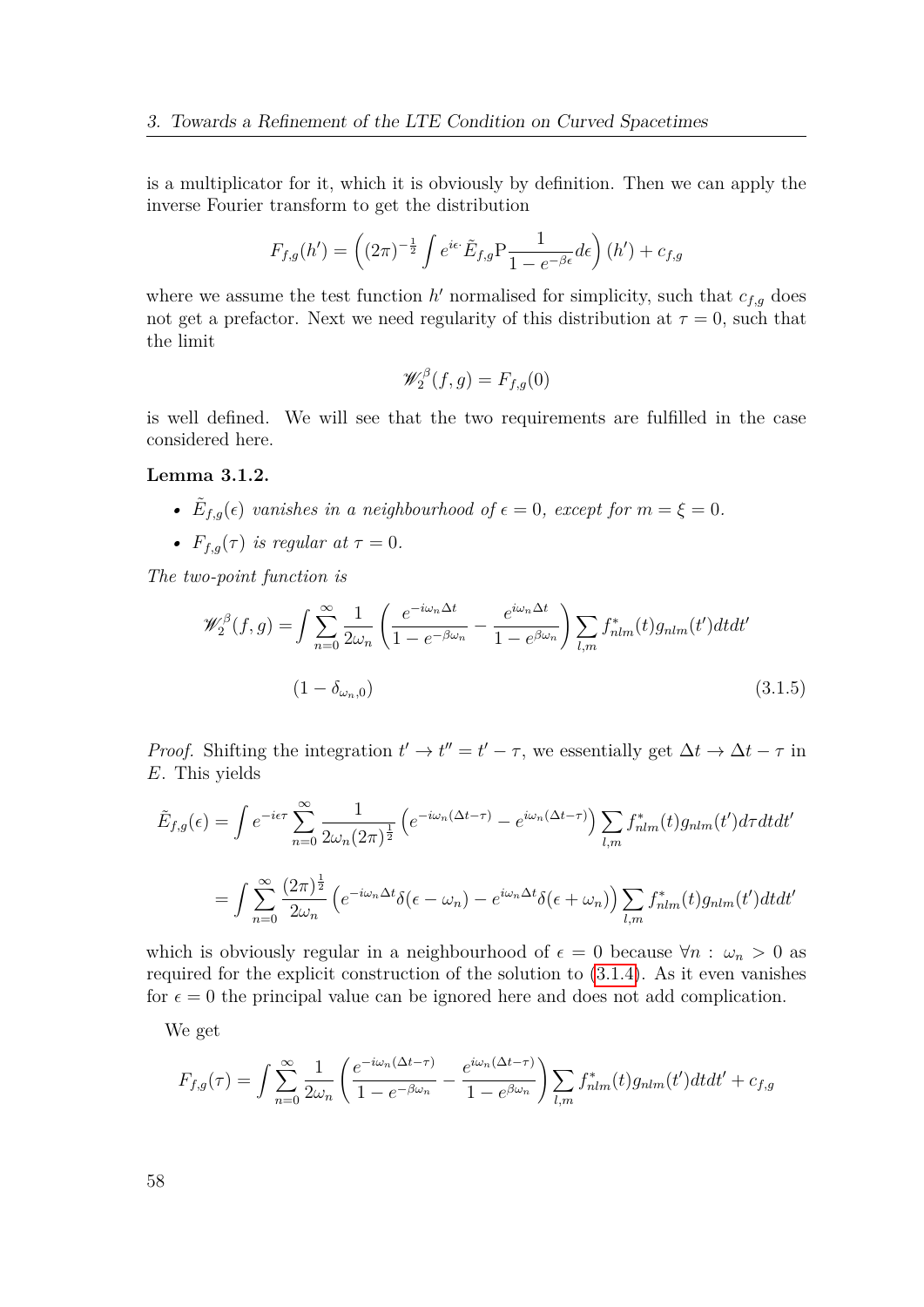which inherits the property of regularity at  $\tau = 0$  from the same property of  $E_{f,q}(\tau)$ , which can be seen by a straight forward majorant property.

This finally leads to the well defined two-point distribution

$$
\mathscr{W}_2^{\beta}(f,g) = \int \sum_{n=0}^{\infty} \frac{1}{2\omega_n} \left( \frac{e^{-i\omega_n \Delta t}}{1 - e^{-\beta \omega_n}} - \frac{e^{i\omega_n \Delta t}}{1 - e^{\beta \omega_n}} \right) \sum_{l,m} f_{nlm}^*(t) g_{nlm}(t') dt dt' + c_{f,g}
$$

However there is one special case which has to be considered, namely the case of  $m = \xi = 0$ . In this case the summand for  $n = 0$  in the commutator distribution takes the form

$$
E^{0}(x, x') = \lim_{n \to 0} \frac{1}{4\pi^{2} \omega_{n}} \left( e^{-i\omega_{n}\Delta t} - e^{i\omega_{n}\Delta t} \right) = \frac{-i\Delta t}{2\pi^{2}}
$$

where  $Y_{000}^2 = \frac{1}{2\pi^2}$  was used. Now we use  $\underline{f}(t) = \int d\mu_{S^3} f(t, \chi, \theta, \phi)$  and  $\underline{h}(t) = \underline{f}(t)$  $g(t)$ , and without loss of generality we demand for simplicity  $\int f(t)dt = \int g(t)dt = 1$ . Then we get the smeared form

$$
E_{f,g}^0 = \frac{-i}{2\pi^2} \int \underline{h}(t) t dt
$$

We also get  $\int g_{\tau}(t) t dt = \int g(t) t dt + \tau$  which leads to

$$
E_{f,g}^{0}(\tau) = \frac{-i}{2\pi^2} \left( \int \underline{h}(t) t dt - \tau \right)
$$

$$
\tilde{E}_{f,g}^{0}(\epsilon) = \frac{-i}{2\pi^2} \left( \delta(\epsilon) \int \underline{h}(t) t dt - i \delta'(\epsilon) \right)
$$

which is obviously irregular at  $\epsilon = 0$ . We can however still solve [\(3.1.4\)](#page-56-0) using a trick. We make the ansatz that  $\tilde{F}^{\beta}_{f,g}(\epsilon)$  is a series, then we separate the summand  $n=0$ from the rest of the series on both sides of the relation and assume the relation to hold separately. The rest of the sum can then be treated as before and only the  $n = 0$  term remains to be dealt with. The simple form of  $\tilde{E}^0_{f,g}(\epsilon)$  allows for a straight forward ansatz for  $\tilde{F}^{\beta,0}_{f,g}(\epsilon)$ . The equation we have to fulfil in the distributional sense is

$$
\tilde{F}_{f,g}^{\beta,0}[(1-e^{-\beta \cdot})u] = \tilde{E}_{f,g}^{0}[u] = \frac{-i}{2\pi^2} \left( u(0) \int \underline{h}(t) t dt - i u'(0) \right)
$$

which motivates the ansatz

$$
\tilde{F}_{f,g}^{\beta,0}(\epsilon) = \sum_{k=0}^{\infty} a_k \delta^{(k)}(\epsilon)
$$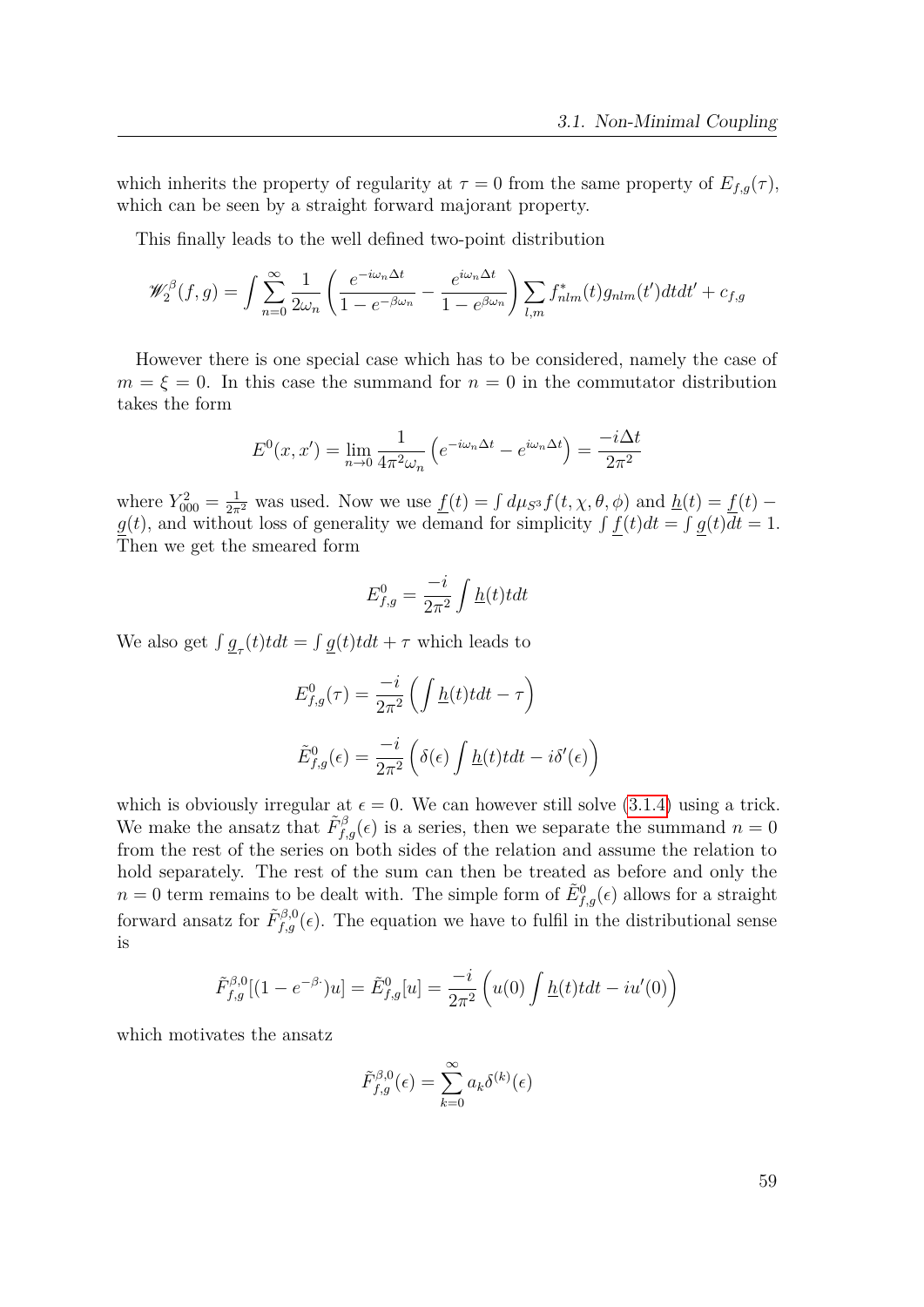A straight forward calculation yields

$$
\tilde{F}_{f,g}^{\beta,0}(\epsilon) = c_{f,g}\delta(\epsilon) + \left(\frac{-i}{2\pi^2\beta} \int \underline{h}(t) t dt - \frac{1}{4\pi^2} \right) \delta'(\epsilon) - \frac{1}{4\pi^2\beta} \delta''(\epsilon)
$$
\n
$$
F_{f,g}^{\beta,0}(\tau) = c_{f,g} + \left(\frac{1}{2\pi^2\beta} \int \underline{h}(t) t dt - i \frac{1}{4\pi^2} \right) \tau + \frac{1}{4\pi^2\beta} \tau^2
$$

This term is regular for  $\tau = 0$ , such that we get a well defined two-point function. Thus, in the special case  $m = \xi = 0$  we simply eliminate the summand for  $n = 0$ from the two-point function.

Last we turn to the task of determining  $c_{f,q}$ . We follow the procedure described in [\[23\]](#page-150-3). This means we want our states to be extremal, meaning they shall not be expandable in other time translation invariant states. Thus they are primary and fulfil the weak cluster property (see [\[20\]](#page-150-4)). As we also want the one point functions to vanish for simplicity, we are led to the following expression for the weak cluster property

$$
\lim_{T \to \infty} \frac{1}{2T} \int_{-T}^{T} F_{f,g}^{\beta}(\tau) d\tau = 0
$$

Again these limits can be interchanged with the sum to get

$$
\lim_{T \to \infty} \frac{1}{2T} \int_{-T}^{T} \frac{1}{2\omega_n} \frac{e^{i\omega_n \tau}}{1 - e^{-\beta \omega_n}} \sum_{l,m} \tilde{f}_{nlm}(\omega_n) \tilde{g}_{nlm}(-\omega_n) d\tau - (\omega_n \to -\omega_n) + c_{f,g}
$$
\n
$$
= \lim_{T \to \infty} \frac{\sin(\omega_n T)}{2\omega_n^2 T} \frac{1}{1 - e^{-\beta \omega_n}} \sum_{l,m} \tilde{f}_{nlm}(\omega_n) \tilde{g}_{nlm}(-\omega_n) d\tau - (\omega_n \to -\omega_n) + c_{f,g} = 0
$$

which means that the condition is fulfilled if  $c_{f,g} = 0$ . This finally proves the claim.  $\Box$ 

We want to give a simpler symbolic form of the two-point function, which will be of use when calculating the balanced derivatives. Consider  $s = \arccos\left(\frac{XY}{\sqrt{X^2}}\right)$  $X^2Y^2$  $\int$  for vectors in  $\mathbb{R}^4$ . The restriction of this function to  $S^3$  will be denoted with *s* too and is the geodesic distance on the hypersphere. Using this, we get

$$
\sum_{l=0}^{n} \sum_{m=-l}^{l} Y_{nlm}^{*}(\chi, \theta, \phi) Y_{nlm}(\chi', \theta', \phi') = \frac{n+1}{2\pi^2} U_n(\cos s) = \frac{n+1}{2\pi^2} \frac{\sin((n+1)s)}{\sin s}
$$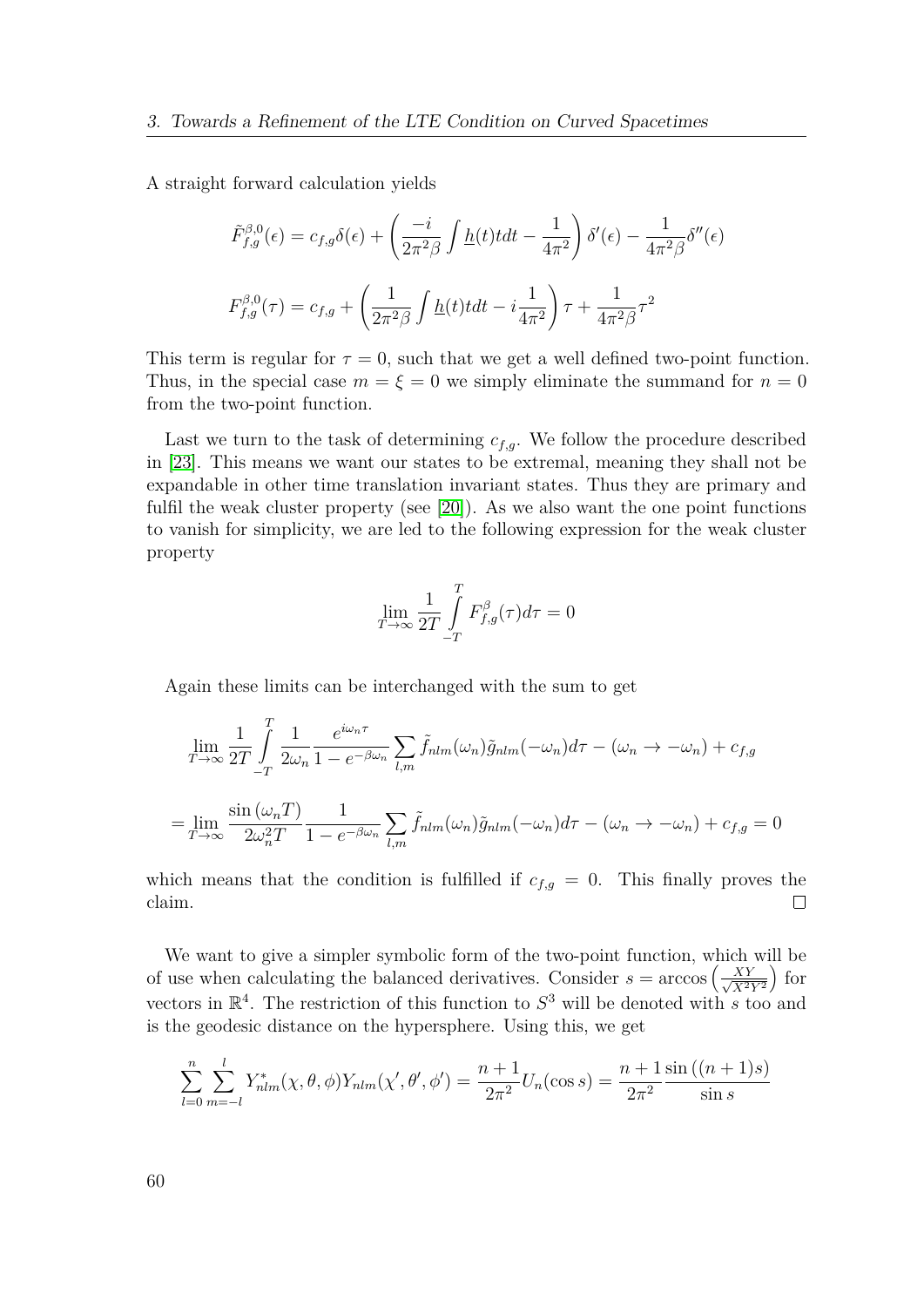where  $U_n$  are the Chebyshev polynomials of second kind. This yields the symbolic form

$$
\mathscr{W}_2^{\beta}(x,x') = \sum_{n=0}^{\infty} \frac{n+1}{4\pi^2 \omega_n} \left( \frac{2\cos\left(\omega_n \Delta t\right)}{e^{\beta \omega_n} - 1} + e^{-i\omega_n \Delta t} \right) \frac{\sin\left((n+1)s\right)}{\sin s} (1 - \delta_{\omega_n,0}) \tag{3.1.6}
$$

## **3.1.3. Balanced Derivatives**

Note that

$$
\langle : \phi(x)\phi(x') : \rangle_{\beta} = \langle \phi(x)\phi(x') \rangle_{\beta} - \langle \phi(x)\phi(x') \rangle_{\infty} + \langle : \phi(x)\phi(x') : \rangle_{\infty}
$$

We ignore the last term for now and only calculate  $\theta_{\beta}(x, x') := \langle \phi(x) \phi(x') \rangle_{\beta}$  $\langle \phi(x)\phi(x') \rangle_{\infty}$ . The last term is obviously independent on temperature and only yields a purely geometric contribution.

$$
\theta_{\beta}(x, x') = \sum_{n=0}^{\infty} \frac{n+1}{2\pi^2 \omega_n} \frac{\cos(\omega_n \Delta t)}{e^{\beta \omega_n} - 1} \frac{\sin((n+1)s)}{\sin s} (1 - \delta_{\omega_n, 0})
$$

This easily yields

<span id="page-60-0"></span>
$$
\Theta = \theta_{\beta}(x, x) = \sum_{n=1}^{\infty} \frac{n^2}{2\pi^2 \omega_{n-1} (e^{\beta \omega_{n-1}} - 1)} (1 - \delta_{\omega_{n-1}, 0}) \tag{3.1.7}
$$

To get an understanding of Θ we will prove the following estimate.

#### **Lemma 3.1.3.**

Θ *fulfils the following estimate*

$$
\Theta \le \frac{1}{2\pi^2 (e^{\beta \omega_0} - 1)} (1 - \delta_{\omega_0,0}) - \frac{1}{\sqrt{3}\pi^2} e^{-\frac{\beta}{2}}
$$

$$
+ \frac{1}{\sqrt{3}\pi^2} \left(\frac{2}{\beta^2} - \frac{1}{\beta}\right) e^{-\beta} + \frac{1}{\sqrt{3}\pi^2} \frac{1}{\cosh\left(\frac{\beta}{2}\right) - 1} \tag{3.1.8}
$$

Proof.  
\nFor 
$$
n > \frac{1}{\beta} + 1
$$
 and  $\left[ n \ge \frac{5}{4} \Rightarrow 2\sqrt{\frac{n+1}{n-1}} - \frac{n}{n-1} \ge 1 \right]$  we have  
\n
$$
e^{-\frac{\beta n}{2}} (e^{\beta \omega_{n-1}} - 1) \ge e^{\frac{\beta}{2} (2\sqrt{n^2 - 1} - n)} - e^{-\frac{\beta n}{2}} \ge e^{\frac{\beta}{2} (2\sqrt{n^2 - 1} - n)} - e^{-\frac{\beta}{2} (2\sqrt{n^2 - 1} - n)}
$$
\n
$$
= 2 \sinh \left( \frac{\beta}{2} \left( 2\sqrt{n^2 - 1} - n \right) \right) \ge \beta \left( 2\sqrt{n^2 - 1} - n \right)
$$
\n
$$
\ge 2\sqrt{\frac{n+1}{n-1}} - \frac{n}{n-1} \ge 1
$$

61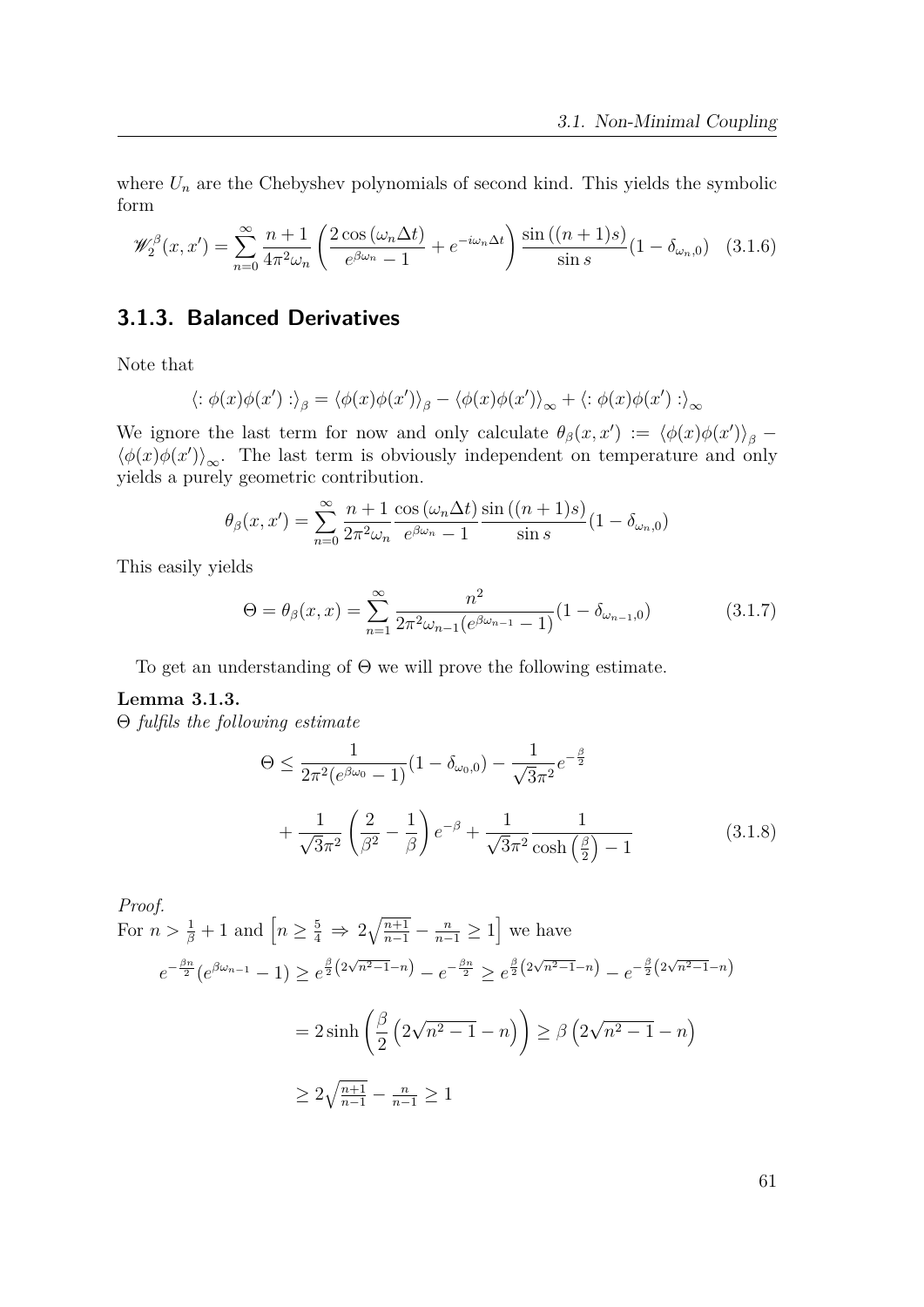and for  $n \geq 2$  we have  $\frac{n}{\omega_{n-1}} < \frac{2}{\sqrt{n}}$  $\frac{2}{3}$ . This yields

$$
\Theta = \sum_{n=1}^{\infty} \frac{n^2}{2\pi^2 \omega_{n-1} (e^{\beta \omega_{n-1}} - 1)} (1 - \delta_{\omega_{n-1},0})
$$
\n
$$
\leq \frac{1}{2\pi^2 (e^{\beta \omega_0} - 1)} (1 - \delta_{\omega_0,0}) + \frac{1}{\sqrt{3}\pi^2} \sum_{n=2}^{\lfloor \frac{1}{\beta} + 1 \rfloor} \frac{n}{(e^{\beta \omega_{n-1}} - 1)} + \frac{1}{\sqrt{3}\pi^2} \sum_{n=\lceil \frac{1}{\beta} + 1 \rceil}^{\infty} \frac{n}{e^{\frac{\beta n}{2}}}
$$
\n
$$
= \frac{1}{2\pi^2 (e^{\beta \omega_0} - 1)} (1 - \delta_{\omega_0,0}) - \frac{1}{\sqrt{3}\pi^2} e^{-\frac{\beta}{2}}
$$
\n
$$
+ \frac{1}{\sqrt{3}\pi^2} \sum_{n=2}^{\lfloor \frac{1}{\beta} + 1 \rfloor} n \left( \frac{1}{e^{\beta \omega_{n-1}} - 1} - e^{-\frac{\beta n}{2}} \right) + \frac{1}{\sqrt{3}\pi^2} \frac{e^{-\frac{\beta}{2}}}{(1 - e^{-\frac{\beta}{2}})^2}
$$

where the last equality is due to the geometric series. To further simplify the remaining sum we note for  $\frac{5}{4} \leq n \leq \frac{1}{\beta} + 1$ 

$$
\frac{1}{e^{\beta \omega_{n-1}} - 1} \le \frac{e^{-\frac{\beta n}{2}}}{\beta(n-1)}
$$

$$
n\left(\frac{1}{\beta(n-1)} - 1\right) e^{-\frac{\beta n}{2}} \ge (n+1)\left(\frac{1}{\beta n} - 1\right) e^{-\frac{\beta(n+1)}{2}}
$$

To see that the latter inequality holds, note that

$$
n\left(\frac{1}{\beta(n-1)}-1\right)e^{-\frac{\beta n}{2}} \ge (n+1)\left(\frac{1}{\beta(n)}-1\right)e^{-\frac{\beta(n+1)}{2}}
$$
  
\n
$$
\Leftrightarrow n^2 - \beta n^2(n-1) \ge (n^2 - 1 - \beta n(n^2 - 1))e^{-\frac{\beta}{2}}
$$
  
\n
$$
\Leftrightarrow \beta n^2 - (\beta n - 1)n^2 \ge -(\beta n - 1)n^2e^{-\frac{\beta}{2}} + (\beta n - 1)e^{-\frac{\beta}{2}}
$$
  
\n
$$
\Leftrightarrow \beta n^2 - (\beta n - 1)n^2(1 - e^{-\frac{\beta}{2}}) \ge (\beta n - 1)e^{-\frac{\beta}{2}}
$$
  
\n
$$
\Leftrightarrow \beta n^2 - \beta n^2(1 - e^{-\frac{\beta}{2}}) \ge \beta e^{-\frac{\beta}{2}}
$$
  
\n
$$
\Leftrightarrow n^2 \ge 1
$$

62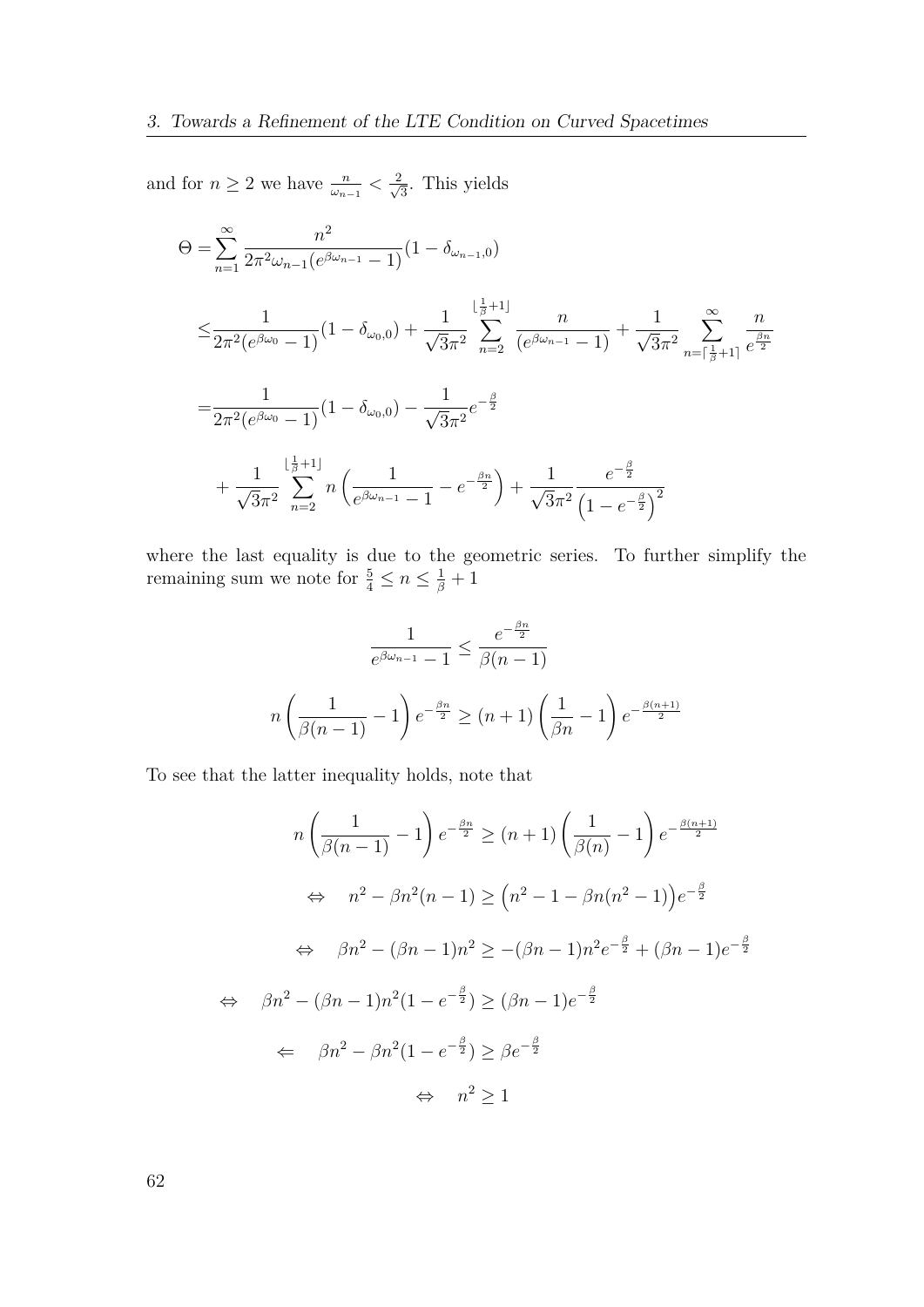This allows the estimate

$$
\Theta \le \frac{1}{2\pi^2 (e^{\beta \omega_0} - 1)} (1 - \delta_{\omega_0,0}) - \frac{1}{\sqrt{3}\pi^2} e^{-\frac{\beta}{2}}
$$

$$
+ \frac{1}{\sqrt{3}\pi^2} \left(\frac{2}{\beta^2} - \frac{1}{\beta}\right) e^{-\beta} + \frac{1}{\sqrt{3}\pi^2} \frac{1}{\cosh\left(\frac{\beta}{2}\right) - 1}
$$

Although this estimate is not straight forward to interpret it is obvious that the decay property for  $\beta \to \infty$  is exponential, as all terms include exponentials of  $-\beta$ , in the last term disguised as cosh. One might have guessed this from formula [\(3.1.7\)](#page-60-0) however it should be noted that our estimate does away with the infinite sum, leaving no doubt about the expressiveness of the result. This decay property is incompatible with the quadratic decay in the temperature observed for the Wick square in Minkowski spacetime. This illustrates that the extrinsic LTE temperature is incompatible with the KMS temperature on Einstein static spacetime.

Furthermore, we can investigate the  $\beta \to 0$  asymptotics in the special case  $m = 0$ and  $\xi = \frac{1}{6}$  $\frac{1}{6}$ . We calculate

$$
\Theta = \sum_{n=1}^{\infty} \frac{n}{2\pi^2 (e^{\beta n} - 1)} = \frac{1}{2\pi^2} \sum_{n=1}^{\infty} \sum_{k=1}^{\infty} n e^{-\beta k n} = \frac{1}{4\pi^2} \sum_{k=1}^{\infty} \frac{1}{\cosh(\beta k) - 1}
$$

$$
\to \frac{1}{2\pi^2} \sum_{k=1}^{\infty} \frac{1}{\beta^2 k^2} = \frac{1}{12\beta^2}
$$

which shows that the high temperature asymptotics matches the behaviour for the massless field in Minkowski spacetime. Heuristically this can be understood in the sense that high temperatures correspond to short wavelengths and the geometry mainly influences long wavelengths as these probe larger patches of space.

In the general case one can see that the  $\beta \to 0$  asymptotics are the same, by looking at the difference

$$
\Theta_{\xi=\frac{1}{6}} - \Theta = \frac{1}{2\pi^2} \sum_{n=1}^{\infty} \left( \frac{n}{(e^{\beta n} - 1)} - \frac{n^2}{\sqrt{n^2 + a} (e^{\beta \sqrt{n^2 + a}} - 1)} \right)
$$

$$
\Theta_{\xi=\frac{1}{6}} - \Theta_{n=1} \sum_{n=1}^{\infty} \left( \frac{1}{\beta} - \frac{n^2}{\beta(n^2 + a)} \right) = \frac{1}{2\pi^2 \beta} \sum_{n=2}^{\infty} \frac{a}{n^2 + a}
$$

where the sum converges for any  $a = m^2 + 6\xi - 1$ . Thus the difference is of lower order in  $\beta$  than the asymptotics of  $\Theta_{\xi=\frac{1}{6}}$  which means that the asymptotics of the two quantities are the same.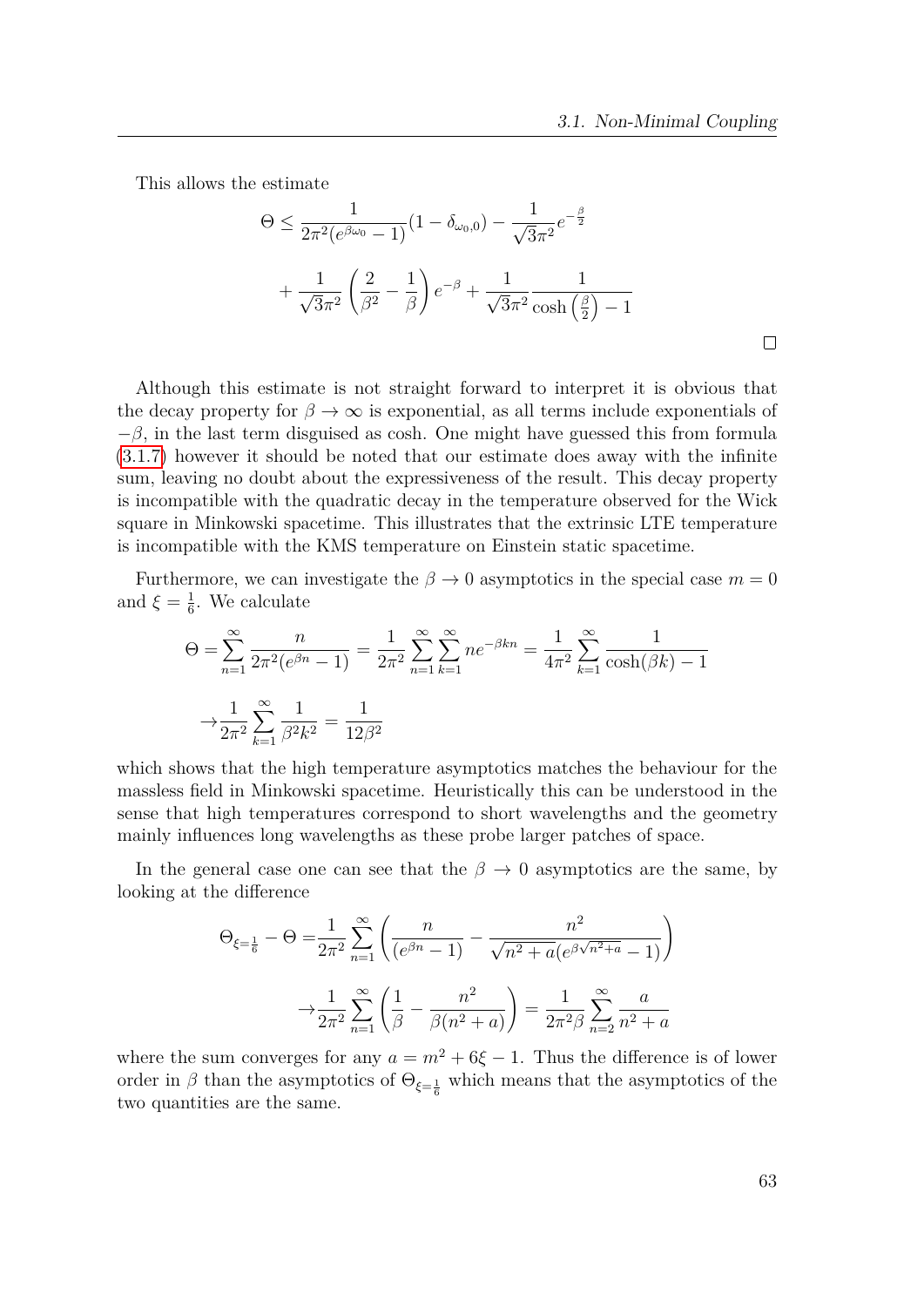Next we calculate the components of the thermal energy-momentum tensor for the KMS states on Einstein static spacetime. The 00-component is straight forward to calculate

$$
\varepsilon_{00} = \sum_{n=1}^{\infty} \frac{n^2 \omega_{n-1}}{2\pi^2 (e^{\beta \omega_{n-1}} - 1)} (1 - \delta_{\omega_{n-1},0})
$$
(3.1.9)

To calculate  $\varepsilon_{ii}$  we can take different routes. The simplest is to set  $\theta = \theta'$  and  $\phi = \phi'$ such that  $s = \Delta \chi$ . We get

$$
\varepsilon_{\chi\chi} = \sum_{n=1}^{\infty} \frac{n^2(n^2 - 1)}{6\pi^2 \omega_{n-1}(e^{\beta \omega_{n-1}} - 1)} (1 - \delta_{\omega_{n-1},0})
$$
(3.1.10)

We will show by a calculation in normal coordinates that one can take  $\varepsilon_{\chi\chi} = \varepsilon_{ii}$ , i.e. the other components are given straight forwardly by multiplying  $\varepsilon_{\chi\chi}$  with the appropriate angular functions to yield  $-g_{ij}\varepsilon_{ij} = 3\varepsilon_{\chi\chi}$ .

The angular dependence stems only from the terms  $U_n(\hat{X}\hat{Y})$  where X and Y are vectors in an ambient  $\mathbb{R}^4$ . We will pick our coordinates such that the vector  $\widehat{X+Y}$  is identified with the coordinates  $\phi = 0, \theta = \chi = \frac{\pi}{2}$  $\frac{\pi}{2}$ . Defining the auxiliary coordinates  $\alpha_1 = \phi$ ,  $\alpha_2 = \theta - \frac{\pi}{2}$  $\frac{\pi}{2}$  and  $\alpha_3 = \chi - \frac{\pi}{2}$  we then get

$$
\hat{X} = \begin{pmatrix}\n\cos \alpha_3 \cos \alpha_2 \cos \alpha_1 \\
\cos \alpha_3 \cos \alpha_2 \sin \alpha_1 \\
\cos \alpha_3 \sin \alpha_2 \\
\sin \alpha_3\n\end{pmatrix} \qquad\n\hat{Y} = \begin{pmatrix}\n\cos \alpha_3 \cos \alpha_2 \cos \alpha_1 \\
-\cos \alpha_3 \cos \alpha_2 \sin \alpha_1 \\
-\cos \alpha_3 \sin \alpha_2 \\
-\sin \alpha_3\n\end{pmatrix}
$$

Denoting the normal coordinates by *x* we have

$$
\alpha_1 = x_1 + \mathcal{O}(x^4)
$$
  
\n
$$
\alpha_2 = x_2 - \frac{1}{6}x_1^2 x_2 + \mathcal{O}(x^4)
$$
  
\n
$$
\alpha_3 = x_3 - \frac{1}{6}x_1^2 x_3 - \frac{1}{6}x_2^2 x_3 + \mathcal{O}(x^4)
$$

and using the Taylor series of sin and cos we get

$$
\hat{X}\hat{Y} = 1 - 2\vec{x}^2 + \frac{2}{3}(\vec{x}^2)^2 + \frac{4}{3}\left(x_1^2x_2^2 + x_1^2x_3^2 + x_2^2x_3^2\right) + \mathcal{O}(x^5)
$$

Now we use the series expansion of the Chebyshev polynomials

$$
U_n(z) = \sum_{r=0}^{\lfloor \frac{n}{2} \rfloor} {n+1 \choose 2r+1} z^{n-2r} (z^2 - 1)^r
$$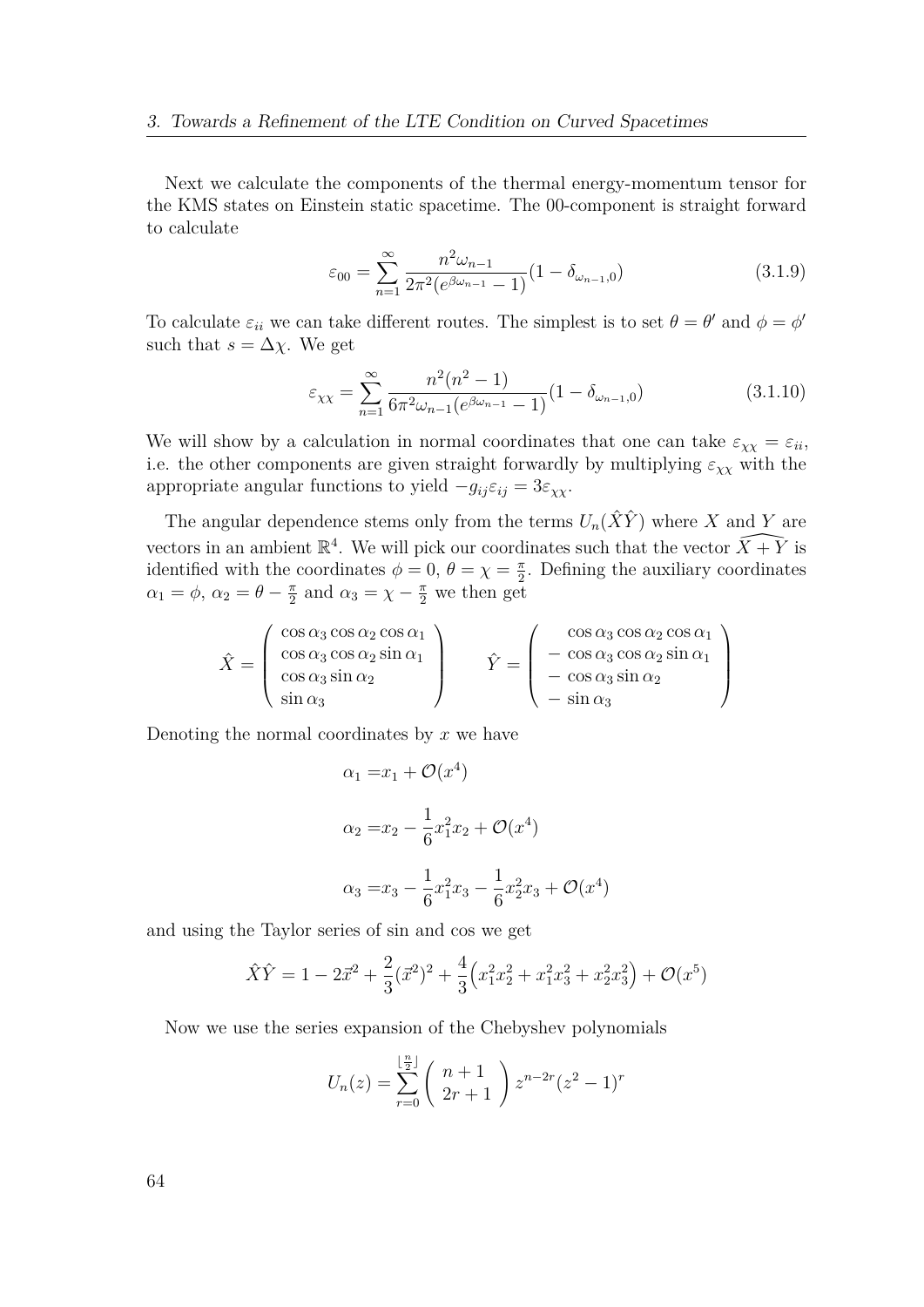where we first note that  $(\hat{X}\hat{Y})^2 - 1 = -4\vec{x}^2 + \mathcal{O}(x^3) = \mathcal{O}(x^2)$ . This means that the index *r* provides an ordering by orders in *x* in our case. Thus it suffices to look at the first two terms

$$
U_n(\hat{X}\hat{Y}) = (n+1)(1 - 2\vec{x}^2) + \frac{(n-1)n(n+1)}{6}(-4\vec{x}^2) + \mathcal{O}(x^3)
$$

$$
= n+1 - \frac{2}{3}n(n+1)(n+2)\vec{x} + \mathcal{O}(x^3)
$$

Now we get  $\frac{\partial^2 x_i U_n(\hat{X}\hat{Y})}{\partial x_i} = -4\frac{1}{3}$  $\frac{1}{3}n(n+1)(n+2)$  which leads to the same result as we calculated for  $\varepsilon_{\chi\chi}$ .

This finally yields

$$
\operatorname{Tr}(\varepsilon) = \sum_{n=1}^{\infty} \frac{n^2(\omega_{n-1}^2 - (n^2 - 1))}{2\pi^2 \omega_{n-1} (e^{\beta \omega_{n-1}} - 1)} (1 - \delta_{\omega_{n-1},0})
$$
  
= 
$$
\sum_{n=1}^{\infty} \frac{n^2(m^2 + 6\xi)}{2\pi^2 \omega_{n-1} (e^{\beta \omega_{n-1}} - 1)} (1 - \delta_{\omega_{n-1},0})
$$
  
= 
$$
(m^2 + 6\xi)\Theta = (m^2 - \xi R)\Theta
$$
 (3.1.11)

where the last sign is due to our sign convention of the curvature. This shows another incompatibility of the extrinsic LTE condition with the KMS condition on Einstein static spacetime. The extrinsic LTE condition would demand that the trace of the thermal energy-momentum tensor be independent on  $\xi$ , as is the case in Minkowski spacetime. Especially for  $m = 0$  the trace would have to vanish for all  $\xi$ , which is not the case. This deviation goes beyond a mere difference in temperature definition and may be seen as indicative of a need for a modified definition of thermal observables. A modified thermal energy-momentum tensor has been proposed in [\[45\]](#page-151-4), whose trace for KMS states on Einstein static spacetime has the same form as for KMS states on Minkowski spacetime for conformal coupling. Although this feature is not general, the modified thermal reference observables proposed in [\[45\]](#page-151-4) are well motivated and yield interesting results for static spacetimes.

# **3.2. Conformally Static Spacetimes**

In this section we will discuss the question, whether conformal KMS states of a conformally invariant free field on a conformally static spacetime should be considered thermal states and which implication this bears for the expectation values of thermal observables. We will introduce a model already discussed by [\[4\]](#page-149-2) and specialise to the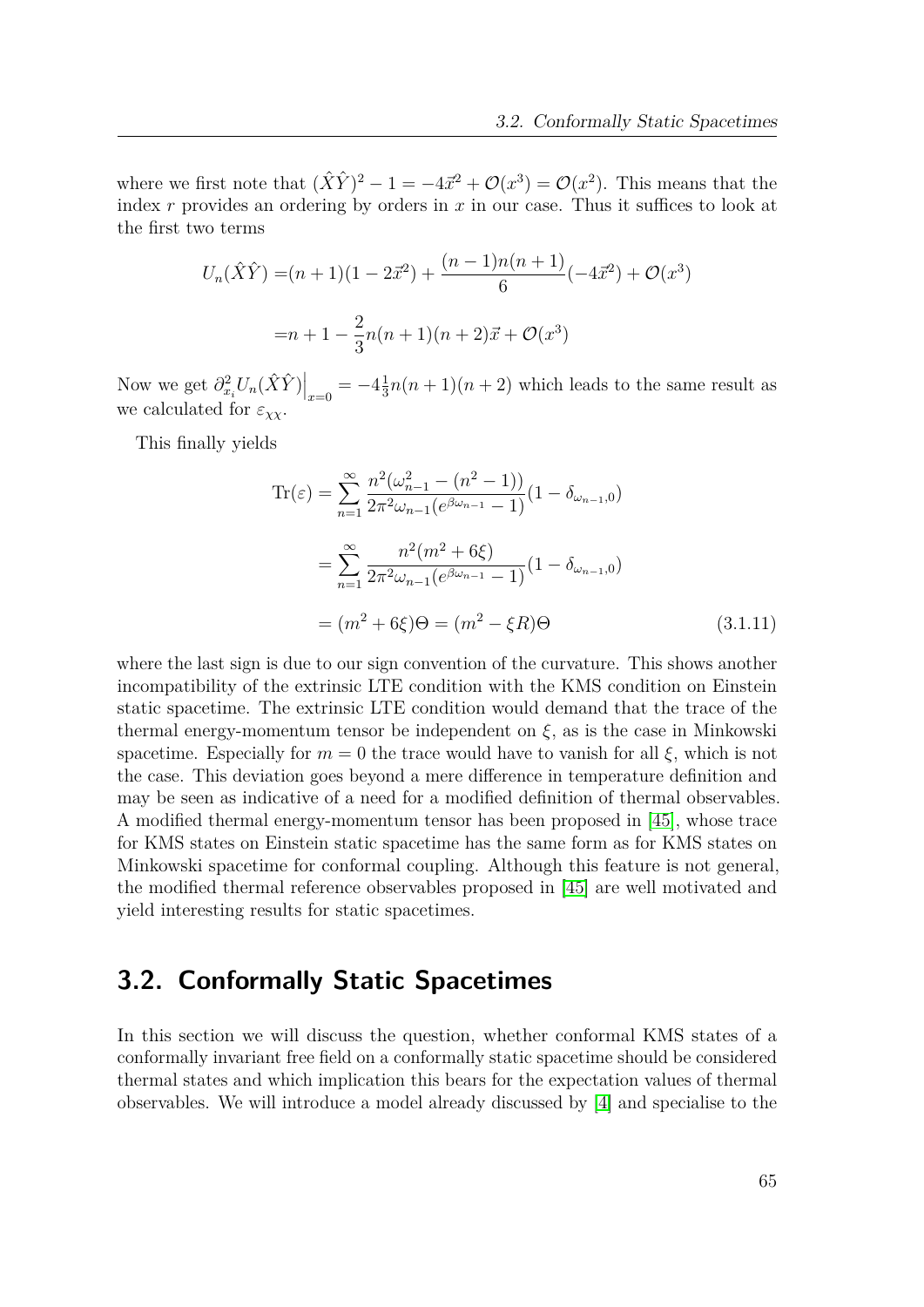conformally invariant field to argue that conformally KMS states might indeed be interpreted as thermal with some caution. We will then calculate the expectation values of thermal observables on a general conformally flat spacetime and discuss some problems arising in this context.

We will also investigate the consequence of the extrinsic LTE condition on the dynamical equations of the thermal observables. The resulting equations lead to questionable results which are qualitatively radically different from the classical temperature behaviour. This problem can be remedied by adjusting the definition of thermal observables, as we will show. However, such an adjustment of thermal observables leads to a physical interpretation which is still very different from the classical case. We will therefore argue that from the point of view of the correspondence principle a modification of the extrinsic LTE concept is more desirable than a simple redefinition of thermal observables.

## **3.2.1. Conformal KMS States**

In this chapter we will use the tools for conformal quantum field theories introduced earlier. To fix terminology we define

#### **Definition 3.2.1.**

Let  $ds^2$  the line element of a static spacetime  $(\mathcal{M}, g)$  and  $\Omega : \mathcal{M} \to \mathbb{R}^+$  a smooth function called the conformal factor, then the spacetime  $(M, \tilde{q})$  with line element

$$
\widetilde{ds}^2 = \Omega^2(x)ds^2
$$

is called **conformally static**. If the spacetime (M*, g*) is Minkowski spacetime, the spacetime  $(\mathcal{M}, \tilde{g})$  is called conformally flat.

Summarising lemmas 2.2. and 2.4. of [\[35\]](#page-151-5) one can use

#### **Lemma 3.2.2.**

Let  $(M, g)$  and  $(M, \tilde{g})$  two spacetimes which are conformally related, i.e.  $\tilde{ds}^2 = Q^2(M, g)$  in  $Q(M, \tilde{g})$  $\Omega^2(x)ds^2$  with  $\Omega: \mathcal{M} \to \mathbb{R}^+$  *a smooth function. This implies that the spacetimes are diffeomorphic to each other. Let C a locally covariant conformal quantum field theory, Q<sup>C</sup> the corresponding locally covariant quantum field theory, S the locally contravariant state space of Gaussian Hadamard states corresponding to QC. Then the representatives*  $S_g$  *and*  $S_{\tilde{g}}$  *are canonically isomorphic with* 

$$
\widetilde{\mathscr{W}}^{\widetilde{\omega}}(f,g) = \mathscr{W}^{\omega}(\Omega^{3}f, \Omega^{3}g) \quad \Leftrightarrow \quad \widetilde{\mathscr{W}}^{\widetilde{\omega}}(x,x') = \Omega^{-1}(x)\Omega^{-1}(x')\mathscr{W}^{\omega}(x,x')
$$

*where the identification of f and g on the different spacetimes is done via conformal coordinates*  $\widetilde{ds}^2 = \Omega^2(x)ds^2$ .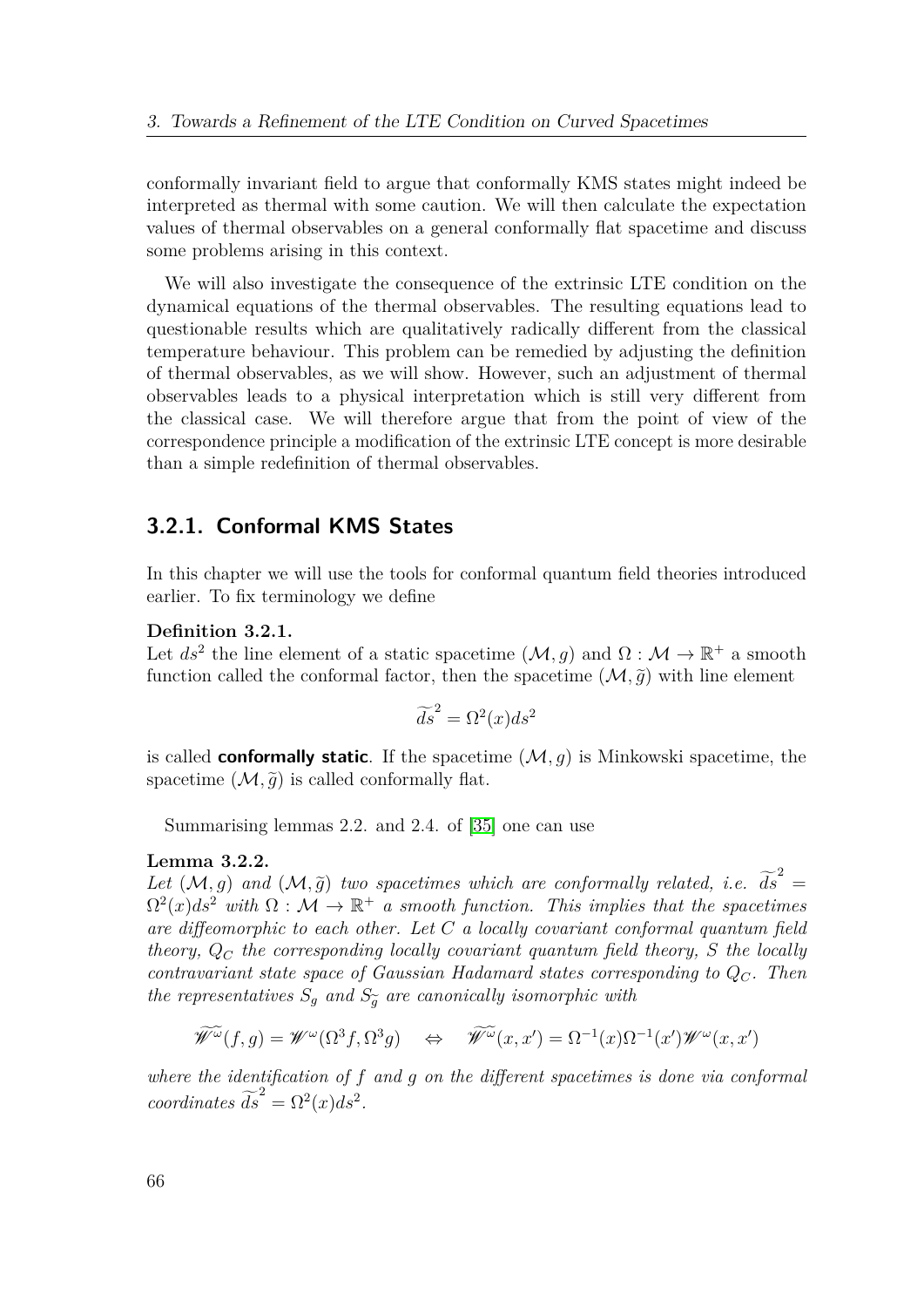This lemma essentially implies that for any locally covariant conformal quantum field theory *C* the locally contravariant state space *S* of Gaussian Hadamard states corresponding to the locally covariant quantum field theory *Q<sup>C</sup>* contained in *C* can be canonically extended to a locally contravariant conformal state space *Z* which contains *S*. Note that the relation between two-point functions also holds for non-Gaussian states, but additionally analogous relations have to hold for the other n-point functions. On the practical side the lemma provides a simple prescription to explicitly construct two-point functions for states of a conformal field theory on a conformally static spacetime. We will use this prescription in the following definition.

**Definition 3.2.3.** Let  $(M, g)$  be a static spacetime and  $(M, \tilde{g})$  a conformally static spacetime with  $\widetilde{ds}^2 = \Omega^2(x)ds^2$ . Let *C* be a locally covariant conformal quantum field theory, *Z* its corresponding locally contravariant conformal state space of Gaussian Hadamard states. For the KMS state  $\omega_{\beta} \in Z_g$  with two-point function  $\mathscr{W}^{\beta}(f,g)$  we call  $\tilde{\omega}_{\beta} \in Z_{\tilde{\alpha}}$  defined by the two-point function

$$
\widetilde{\mathscr{W}}^{\beta}(f,g):=\mathscr{W}^{\beta}(\Omega^{3}f,\Omega^{3}g) \quad \Leftrightarrow \quad \widetilde{\mathscr{W}}^{\beta}(x,x'):=\Omega^{-1}(x)\Omega^{-1}(x')\mathscr{W}^{\beta}(x,x')
$$

a **conformal KMS state**. In this case *β* will not be straight forwardly interpreted as the inverse temperature.

This definition can be straight forwardly extended to mixtures of conformal KMS states, where the conformal relation of n-point functions commutes with taking the mixture. This means that the mixture of conformal KMS states is related by conformal transformation to the corresponding mixture of the corresponding KMS states.

The model which serves us as motivation is a conformally flat Robertson-Walker spacetime that is flat in the asymptotic time-like future and past.

$$
ds^{2} = \left(\frac{1+\epsilon^{2}}{2} + \frac{1-\epsilon^{2}}{2}\tanh(\rho\eta)\right)\left(d\eta^{2} - d\vec{x}^{2}\right)
$$

This line element implies  $a(\eta) \to \epsilon$  for  $\eta \to -\infty$  and  $a(\eta) \to 1$  for  $\eta \to \infty$ . On this spacetime we consider a conformally coupled scalar quantum field

$$
\left(\Box + m^2 - \frac{1}{6}R\right)\phi = 0
$$

where we can make a mode decomposition in spatial direction and rescale the field modes  $\chi_p(\eta) = a(\eta)\phi_p(\eta)$  to get the equation

$$
\chi''_p + (p^2 + m^2 a^2) \chi_p = 0
$$

67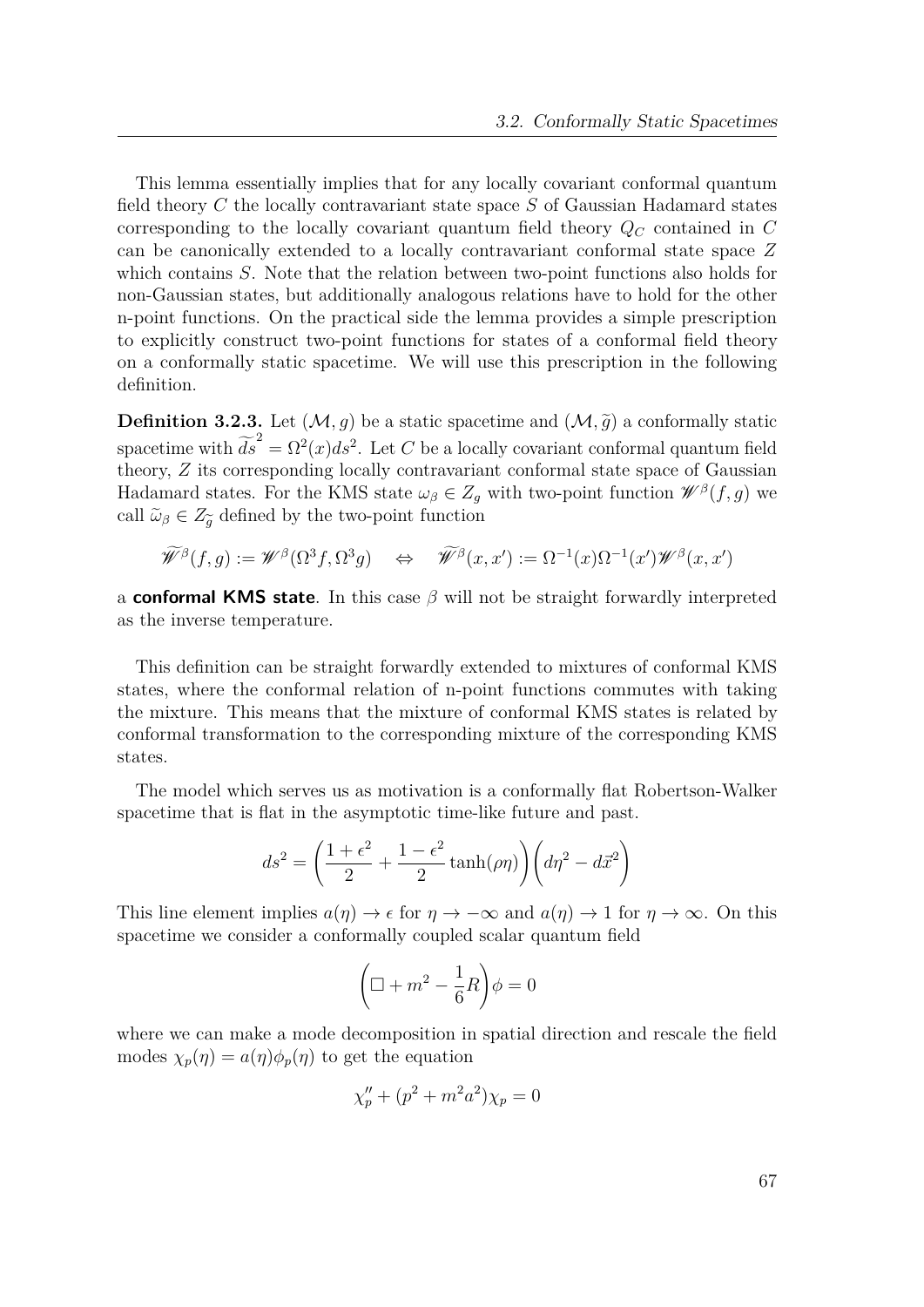Thus in the massless case which will concern us here, we get a generic harmonic oscillator equation for the modes  $\chi_p$ . This means that the modes of the field  $\phi$  are simply scaled with  $a^{-1}$ .

As the asymptotic initial state we choose a KMS state with the two-point function

$$
\mathscr{W}^{\beta}_{2}(x,y) = \frac{1}{\epsilon^{2}} \int \frac{1}{(2\pi)^{3} 2p} \left( \frac{e^{-i(x^{0}-y^{0})p}}{1-e^{-\beta p}} - \frac{e^{i(x^{0}-y^{0})p}}{1-e^{\beta p}} \right) e^{i(\vec{x}-\vec{y})\vec{p}} d^{3}p
$$

The KMS inverse temperature is  $\epsilon \beta$ , as can be seen by rescaling  $p = \epsilon q$  and  $x = \frac{x^2}{\epsilon}$  $\frac{x'}{\epsilon}$ . The inverse temperature  $\epsilon \beta$  is also what is measured by the LTE observables as is best seen in rescaled coordinates. As the field is conformally invariant, the two-point function of the state corresponding to the above given KMS initial state is

$$
\mathscr{W}_2^{\beta}(x,y) = \frac{1}{a(x^0)a(y^0)} \int \frac{1}{(2\pi)^3 2p} \left( \frac{e^{-i(x^0 - y^0)p}}{1 - e^{-\beta p}} - \frac{e^{i(x^0 - y^0)p}}{1 - e^{\beta p}} \right) e^{i(\vec{x} - \vec{y})\vec{p}} d^3p
$$

which is the two-point function of a conformal KMS state. This means that the asymptotic final state is also a KMS state with two-point function

$$
\mathscr{W}_2^{\beta}(x,y) = \int \frac{1}{(2\pi)^3 2p} \left( \frac{e^{-i(x^0 - y^0)p}}{1 - e^{-\beta p}} - \frac{e^{i(x^0 - y^0)p}}{1 - e^{\beta p}} \right) e^{i(\vec{x} - \vec{y})\vec{p}} d^3p
$$

corresponding to the KMS inverse temperature  $\beta$ . This means the temperature is redshifted with *a* as is the case for a classical fluid of massless particles. Ignoring the intermediate state, the initial and final states of this model reproduce exactly the behaviour that would classically be expected for a fluid in thermodynamic equilibrium. The temperature evolution in the intermediary region is identical to the behaviour of a classical ideal gas of massless particles in an initial state of equilibrium in an expanding spacetime. One could therefore expect that the state should be interpreted as thermal all along.

If one deforms the spacetime to be some general Robertson-Walker spacetime in the future, propagates the state to this region and then also deform the past arbitrarily, one gets a conformal KMS state on a general Robertson-Walker spacetime. This procedure could even be extended to arbitrary conformally flat spacetimes and the resulting state will always correspond to a conformal KMS state. One could therefore argue that in general conformal KMS states for the conformally invariant field on conformally flat (or more generally, conformally static) spacetime may be considered thermal states.

Indeed the temperature measured by the local thermal observables in conformal KMS states conforms with the correspondence principle, as for large temperature, i.e. small  $a(t)\beta$ , the curvature terms can be neglected. Thus a simple redshift, the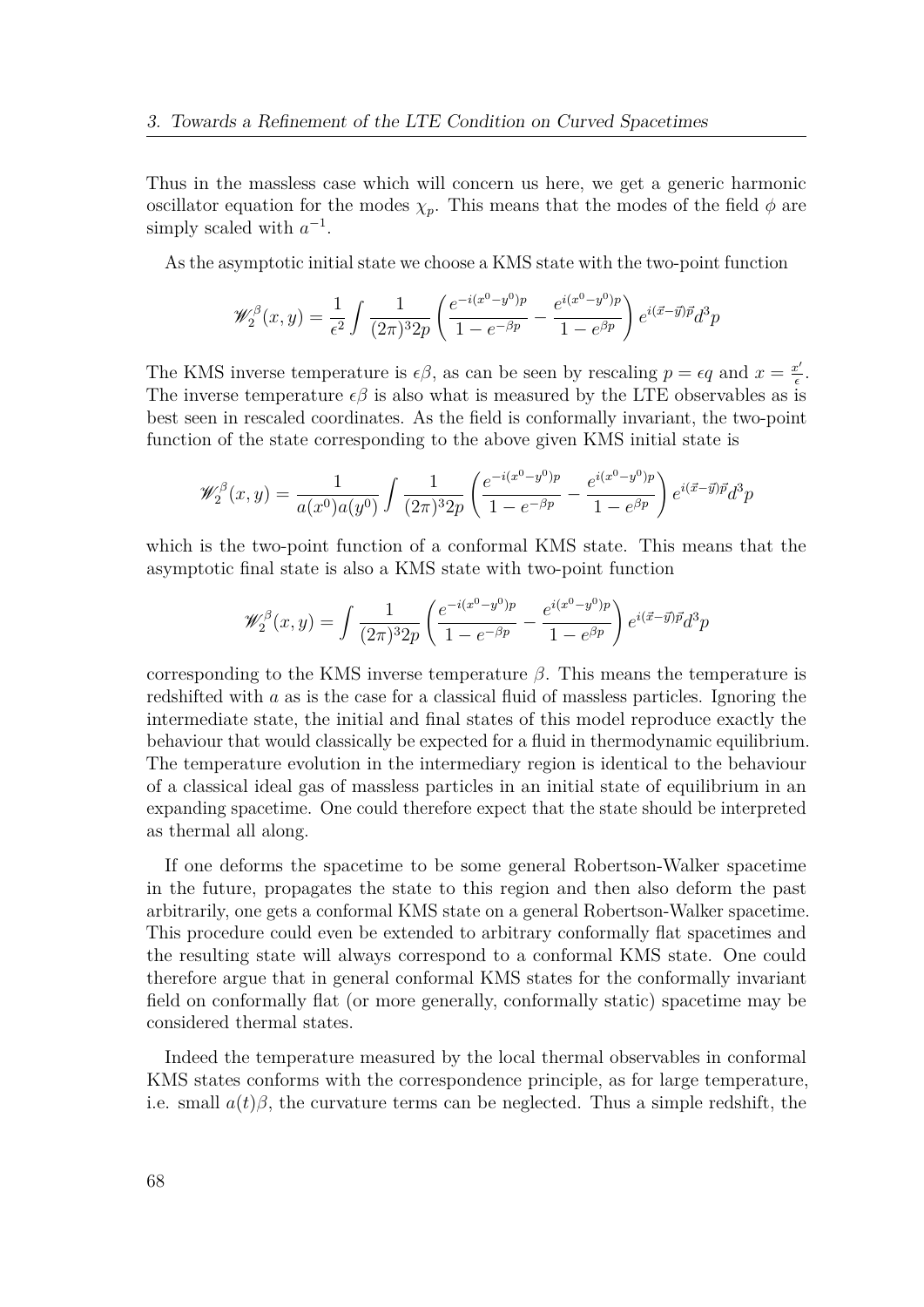temperature behaviour for a classical fluid, is recovered in the semiclassical limit, as long as it is justified.

We will now calculate a trace relation for the first two thermal observables as we have done in the case of the Einstein static spacetime. In the following we will denote quantities for the static spacetime as usual and respective quantities for the corresponding conformally flat spacetimes with tildes. For the Ricci tensor and scalar the following relations hold

$$
\widetilde{R}_{\mu\nu} = R_{\mu\nu} + \frac{1}{\Omega} \Big( -2\nabla_{\mu}\partial_{\nu}\Omega - g_{\mu\nu}g^{\alpha\beta}\nabla_{\alpha}\partial_{\beta}\Omega \Big) + \frac{1}{\Omega^{2}} \Big( 4\partial_{\mu}\Omega\partial_{\nu}\Omega - g_{\mu\nu}g^{\alpha\beta}\partial_{\alpha}\Omega\partial_{\beta}\Omega \Big)
$$

$$
\widetilde{R} = \frac{1}{\Omega^{2}} \Big( R - 6\frac{\Box\Omega}{\Omega} \Big)
$$

Considering the case of conformally coupled massless field, the two-point functions of conformal KMS states are related to two-point functions of KMS states on the static spacetime by

$$
\widetilde{\mathscr{W}}^{\beta}_{2}(x,y)=\frac{1}{\Omega(x)\Omega(y)}\mathscr{W}^{\beta}_{2}(x,y)
$$

using conformal coordinates. However the label  $\beta$  should in the case of the conformally static spacetime not be interpreted as the physical inverse temperature. Inserting a constant conformal factor or calculating  $\Theta$  rather suggests  $\Omega(x)\beta$ , possibly modified by a geometric term, to be the physical inverse temperature. We define Θ and *ε* via the difference  $\widetilde{\theta}(x, y) := \widetilde{\mathscr{W}}_2^{\beta}(x, y) - \widetilde{\mathscr{W}}_2^{\infty}(x, y)$  as in the Einstein static case, so we again ignore the curvature term for the time being as its explicit form has little relevance for now.

#### **Lemma 3.2.4.**

*The trace of the thermal energy-momentum tensor for a conformal KMS state on a conformally static spacetime is*

$$
\tilde{\varepsilon}_{\mu}^{\mu} = \frac{1}{\Omega^4} \left( \varepsilon_{\mu}^{\mu} + \frac{1}{2} \left( \frac{\Box \Omega}{\Omega} + g^{\mu \nu} \frac{\partial_{\mu} \Omega \partial_{\nu} \Omega}{\Omega^2} \right) \Theta \right)
$$
(3.2.1)

*Proof.*

We start with the definition of the trace of the thermal energy momentum tensor

$$
\tilde{\varepsilon}^{\mu}_{\mu}(x,y) := -\frac{1}{4} (\widetilde{\nabla}^x - \widetilde{\nabla}^y)_{\mu} (\widetilde{\nabla}^x - \widetilde{\nabla}^y)^{\mu} \widetilde{\theta}(x,y)
$$

$$
= \frac{1}{2} \left( -\widetilde{\Box}^x + \widetilde{g}^{\mu\nu} \partial^x_{\mu} \partial^y_{\nu} \right) \left( \frac{1}{\Omega(x)\Omega(y)} \theta(x,y) \right)
$$

69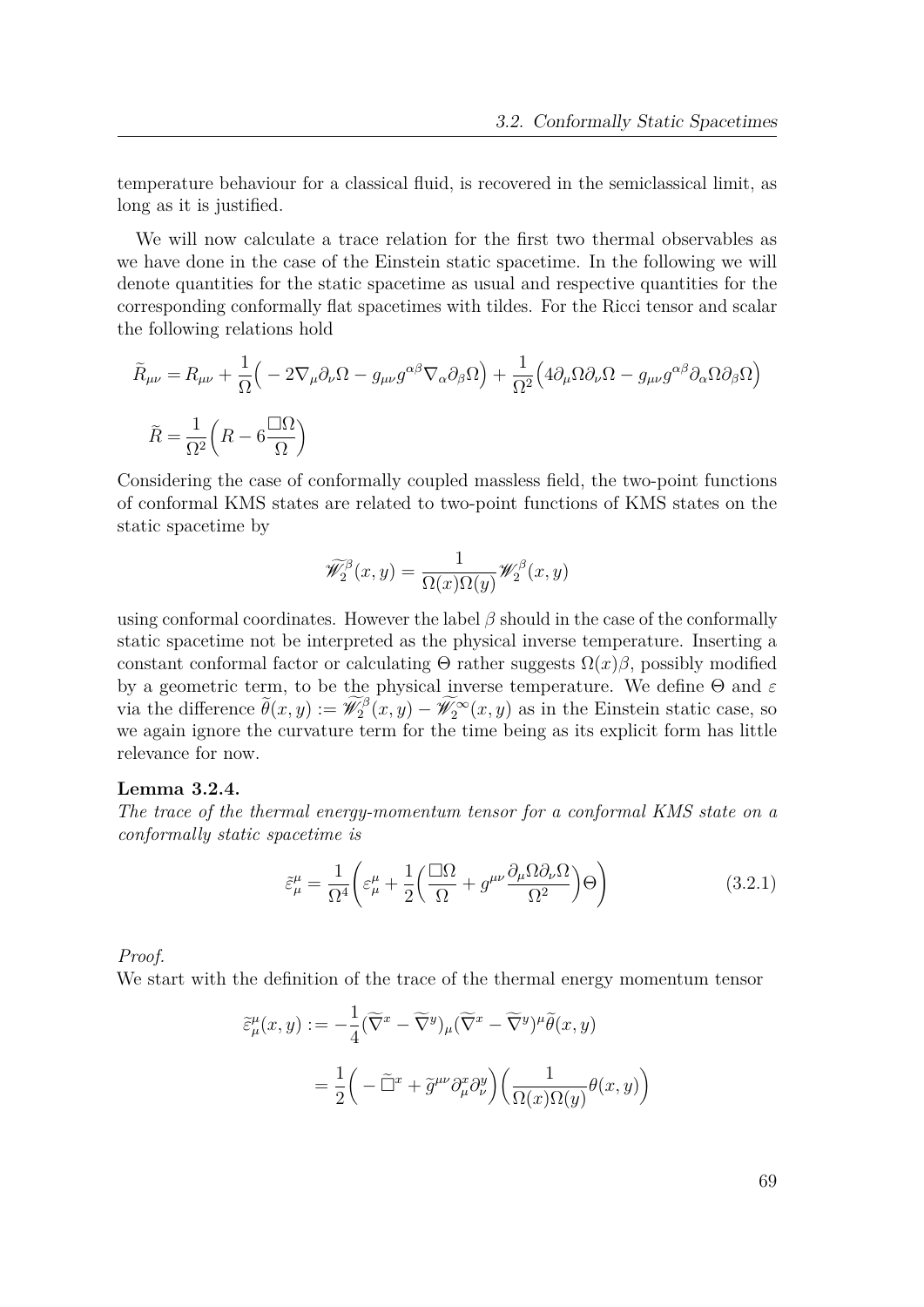then we calculate

$$
\tilde{\Box}^{x}\left(\frac{1}{\Omega(x)}\theta(x,y)\right) = \frac{1}{\Omega^{4}(x)\sqrt{|g|}} \partial_{\mu}^{x}\left(\Omega^{2}(x)g^{\mu\nu}\sqrt{|g|}\partial_{\nu}^{x}\left(\frac{1}{\Omega(x)}\theta(x,y)\right)\right)
$$

$$
= \frac{1}{\Omega^{4}(x)\sqrt{|g|}} \partial_{\mu}^{x}\left(g^{\mu\nu}\sqrt{|g|}\left(\Omega(x)\partial_{\nu}^{x}\theta(x,y) - (\partial_{\nu}^{x}\Omega(x))\theta(x,y)\right)\right)
$$

$$
= \frac{1}{\Omega^{4}(x)}\left(\Omega(x)\Box^{x}\theta(x,y) - (\Box^{x}\Omega(x))\theta(x,y)\right)
$$

This leads to

$$
\tilde{\varepsilon}^{\mu}_{\mu}(x,y) = \frac{1}{2\Omega^{4}(x)\Omega^{2}(y)} \Biggl( \Omega(y) \Big( -\Omega(x)\Box^{x}\theta(x,y) + (\Box^{x}\Omega(x))\theta(x,y) \n+ g^{\mu\nu}\Big( \Omega(x)\partial_{\mu}^{x}\partial_{\nu}^{y}\theta(x,y) - (\partial_{\mu}^{x}\Omega(x))\partial_{\nu}^{y}\theta(x,y) \Big) \Big) \n+ g^{\mu\nu}\Big( -\Omega(x)(\partial_{\mu}^{y}\Omega(y))\partial_{\nu}^{x}\theta(x,y) + (\partial_{\mu}^{x}\Omega(x))(\partial_{\nu}^{y}\Omega(y))\theta(x,y) \Big) \Bigg)
$$

and thus we get in the limit  $x = y$ 

$$
\tilde{\varepsilon}^{\mu}_{\mu} = \frac{1}{2\Omega^4}\bigg(-\square^x+g^{\mu\nu}\partial^x_{\mu}\partial^y_{\nu}+\frac{\square\Omega}{\Omega}+g^{\mu\nu}\frac{\partial_{\mu}\Omega\partial_{\nu}\Omega}{\Omega^2}-g^{\mu\nu}\frac{\partial_{\mu}\Omega}{\Omega}(\partial^x_{\nu}+\partial^y_{\nu})\bigg)\theta(x,y)\Big|_{x=y}
$$

Now we can use  $\varepsilon^{\mu}_{\mu} = \frac{1}{2}$  $\frac{1}{2}(-\Box^x + g^{\mu\nu}\partial^x_\mu \partial^y_\nu)\theta(x,y)\Big|_{x=y}$  and  $(\partial^x_\nu + \partial^y_\nu)\theta(x,y)\Big|_{x=y} = 0$ where the latter follows from the canonical commutation relations at equal times. This finally yields the result

$$
\tilde{\varepsilon}^{\mu}_{\mu} = \frac{1}{\Omega^4} \bigg( \varepsilon^{\mu}_{\mu} + \frac{1}{2} \bigg( \frac{\Box \Omega}{\Omega} + g^{\mu\nu} \frac{\partial_{\mu} \Omega \partial_{\nu} \Omega}{\Omega^2} \bigg) \Theta \bigg)
$$

In the case of conformally flat spacetimes we get the simple expression

$$
\tilde{\varepsilon}_{\mu}^{\mu} = \frac{1}{2\Omega^2} \left( -\frac{1}{6}\tilde{R} + g^{\mu\nu} \frac{\partial_{\mu}\Omega \partial_{\nu}\Omega}{\Omega^4} \right) \Theta \tag{3.2.2}
$$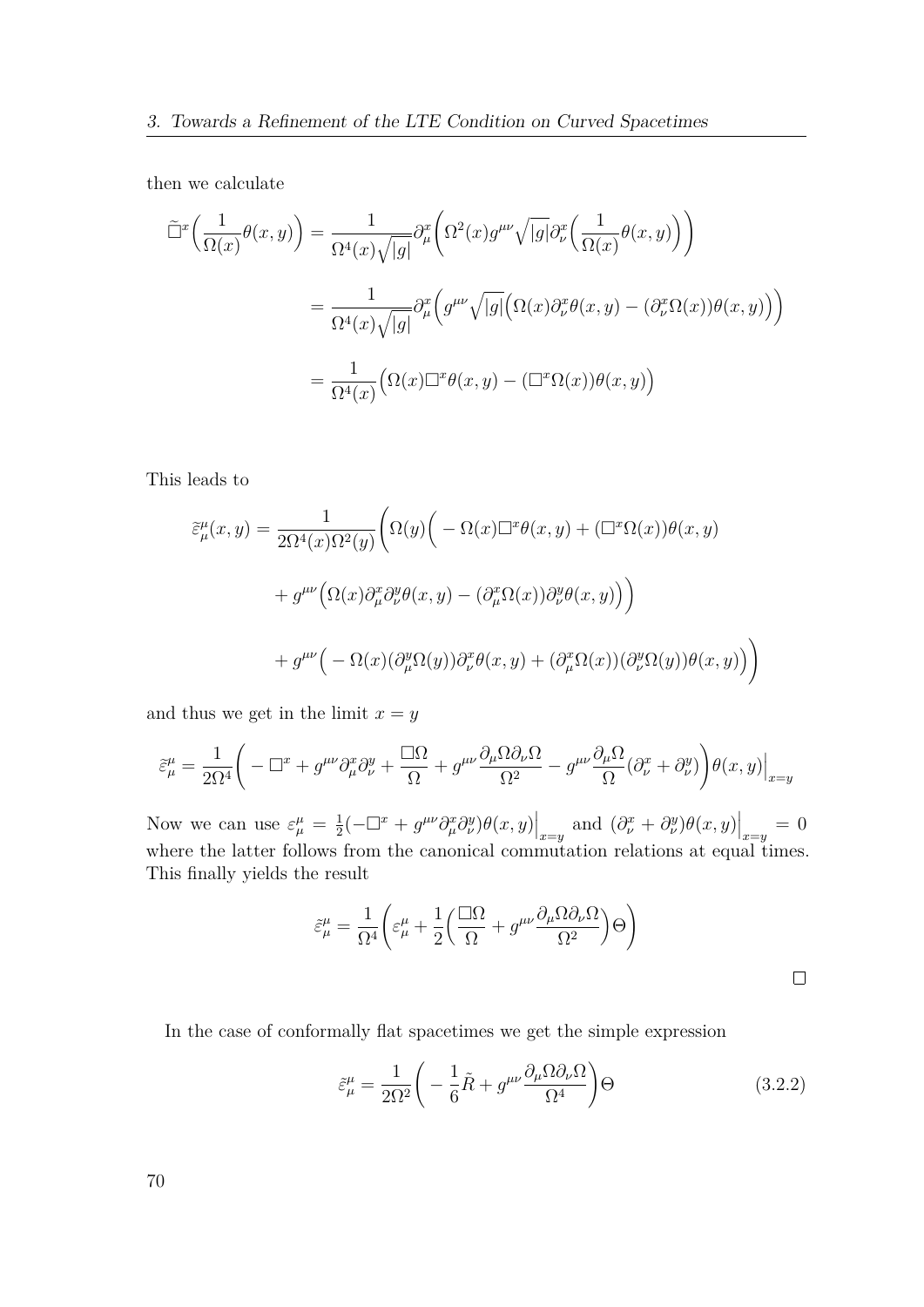which is obviously incompatible with the requirements of the external LTE condition. This means, analogously to the Einstein static case, that the LTE condition is in general incompatible with the conformal KMS condition. In this case the incompatibility persists, if we choose the modified reference observables proposed by [\[45\]](#page-151-4). As before, the question which concept of thermality is physically more viable has to be addressed. This will be done in the rest of the section.

The trace relation is also in general different from the result acquired for KMS states in the Einstein static spacetime. If we interpret conformal KMS states as reasonable thermal states for conformal quantum field theories on conformally flat spacetimes, this leads to the conclusion that, even ignoring the geometric terms, a general expression for the trace of  $\varepsilon$  in terms of  $\Theta$  is not straight forward for thermal states. This will be of importance later, when we discuss a modified approach to local thermal equilibrium states on curved spacetimes.

## **3.2.2. Extrinsic LTE in de Sitter Spacetime**

Considering the special case of a massless field with arbitrary coupling to curvature on de Sitter spacetime we can highlight another difficulty of the extrinsic LTE concept. In the following we will not consider conformal KMS states, but take the extrinsic LTE condition for granted and consider a space of thermal observables containing  $\mathcal{S}_4$ . In this case the de Sitter equivalent of equation [\(2.2.9\)](#page-28-0) simplifies for the two balanced derivatives of lowest order.

As we are dealing in the following with balanced derivatives of order 4, it is important to point out that the extrinsic LTE concept is not straight forwardly applicable in the case of higher orders of derivative than 2. This is due to the fact that on a curved spacetime the resulting tensor fields are not symmetric in the tensor indices, as they are on Minkowski spacetime. Therefore the expectation values cannot be equated without additional input. We will for simplicity assume the balanced derivatives straight forwardly symmetrised for the following consideration.

To derive the generalised forms of the equations [\(2.2.6\)](#page-28-1)-[\(2.2.9\)](#page-28-0) we have to find a suitable definition for the point split quantities  $\theta_{g,\mu}(x+\zeta,x-\zeta)$ . However, it is not a priori clear what  $x + \zeta$  should mean, as it was in flat spacetime. To avoid referring to normal coordinates we will thus slightly modify the treatment that was done for flat spacetimes. We therefore note

$$
\partial_{\nu}^{z} f(z+\zeta, z-\zeta) = ((\partial_{\nu}^{x} + \partial_{\nu}^{y}) f(x, y))|_{x=z+\zeta, y=z-\zeta}
$$

$$
\partial_{\nu}^{\zeta} f(z+\zeta, z-\zeta) = ((\partial_{\nu}^{x} - \partial_{\nu}^{y}) f(x, y))|_{x=z+\zeta, y=z-\zeta}
$$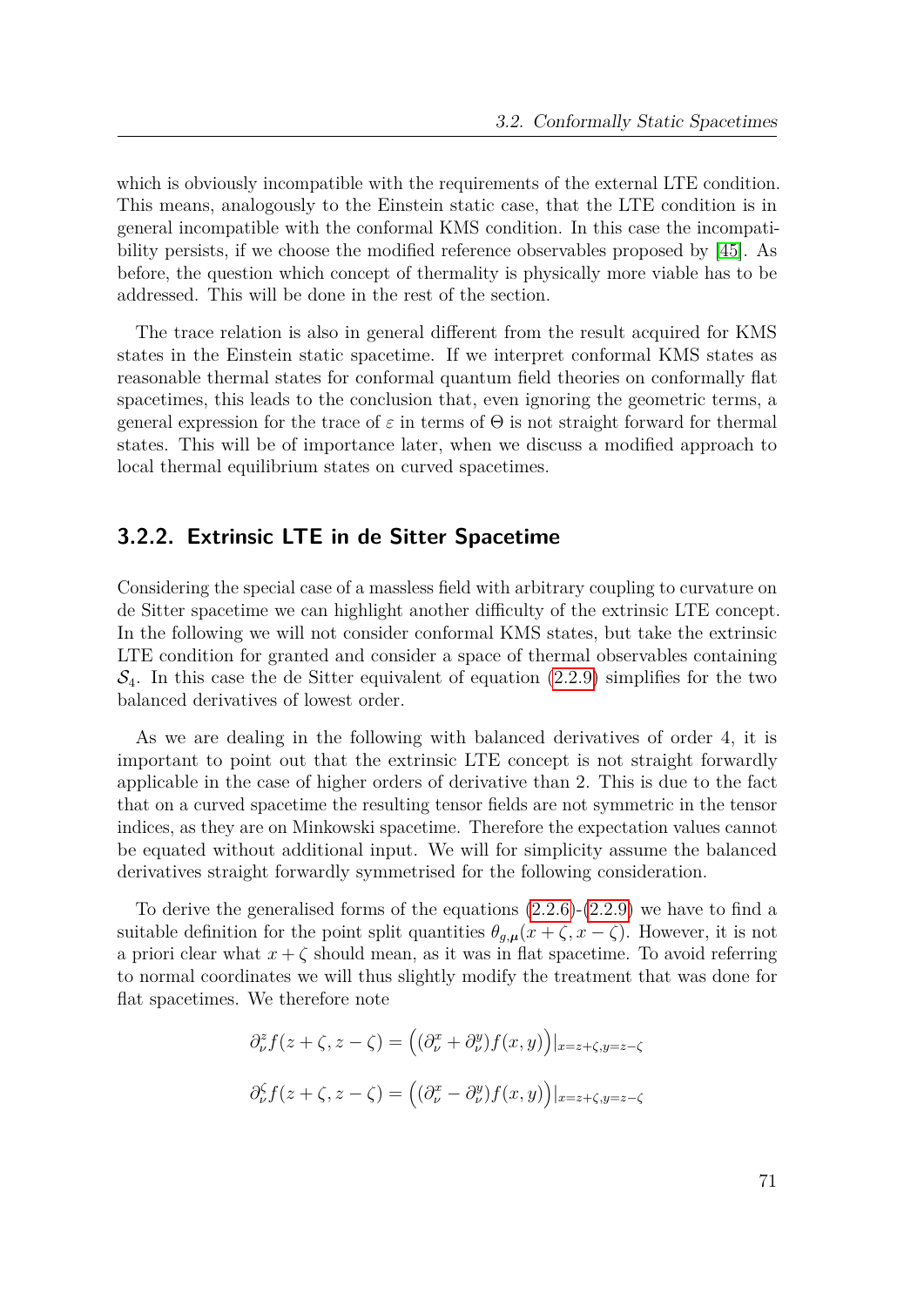in flat spacetimes. This reformulation allows a translation of equations  $(2.2.6)-(2.2.9)$  $(2.2.6)-(2.2.9)$  $(2.2.6)-(2.2.9)$ into a more general form. In the following we use abbreviations

<span id="page-71-3"></span><span id="page-71-2"></span><span id="page-71-1"></span><span id="page-71-0"></span>
$$
\nabla^\pm_\mu := \nabla^x_\mu \pm \nabla^y_\mu \qquad \Box^\pm := g^{\mu\nu} \nabla^\pm_\mu \nabla^\pm_\nu
$$

The curvature terms stemming from the Hadamard parametrix will be denoted by  $C_{\mu}^{x}(x,y) := P_{m,\xi}^{x} \nabla_{\mu} \theta_{g}(x,y), \ C_{\mu}(x) := C_{\mu}^{x}(x,y)|_{x=y} = C_{\mu}^{y}(x,y)|_{x=y}.$  In the de Sitter model we investigate, these curvature terms have no coordinate dependence which simplifies the calculations a lot. The equations for the Wick square are

$$
g^{\mu\nu}\nabla^+_\mu\nabla^-_\nu\theta_g(x,y) = 0\tag{3.2.3}
$$

$$
\Rightarrow g^{\mu\nu}\nabla_{\mu}\omega\left(\theta_{g,\nu}\right)(x) = 0\tag{3.2.4}
$$

$$
(\Box^{+} + \Box^{-})\theta_{g}(x, y) = -4(m^{2} - \xi R)\theta_{g}(x, y) + 4C
$$
\n(3.2.5)

$$
\Rightarrow \Box \omega (\theta_g) (x) = -\omega (\theta_g, \nu) (x) - 4(m^2 - \xi R) \omega (\theta_g) (x) + 4C \qquad (3.2.6)
$$

Obviously a generalisation of these equations to higher order thermal observables is not straight forward, as the derivatives do not commute. Equations [\(3.2.3\)](#page-71-0) and [\(3.2.4\)](#page-71-1) can be generalised to non-symmetrised thermal observables, as they are symmetric in *x* and *y* and  $g^{\mu\nu}\nabla^+_\mu\nabla^-_\nu = \Box^x - \Box^y$  such that the geometric terms that are produced by interchange of derivatives cancel out. However a version using only symmetrised thermal observables is less straight forward to give. Things are even worse for equations [\(3.2.5\)](#page-71-2) and [\(3.2.6\)](#page-71-3) in the general case, ever more so if symmetrisation is required. In the de Sitter model the fact that *R* and *C* are constant greatly simplifies the treatment.

Due to these difficulties, we will not give a general version of these equations for symmetrised thermal observables here but rather restrict to the scenario we are interested in, which requires only the calculation of the equations for the second order thermal observable, which however implies a trace of the fourth order thermal observable. This means we have to calculate the effect of symmetrisation. We define the symmetrised thermal observables as

$$
\theta_{g,\nu}(x,y) := \nabla_{(\nu)}^- : \phi_g^2 : _k (x,y). \tag{3.2.7}
$$

where the brackets indicate symmetrisation.

We collect some calculational tools that will be needed in the following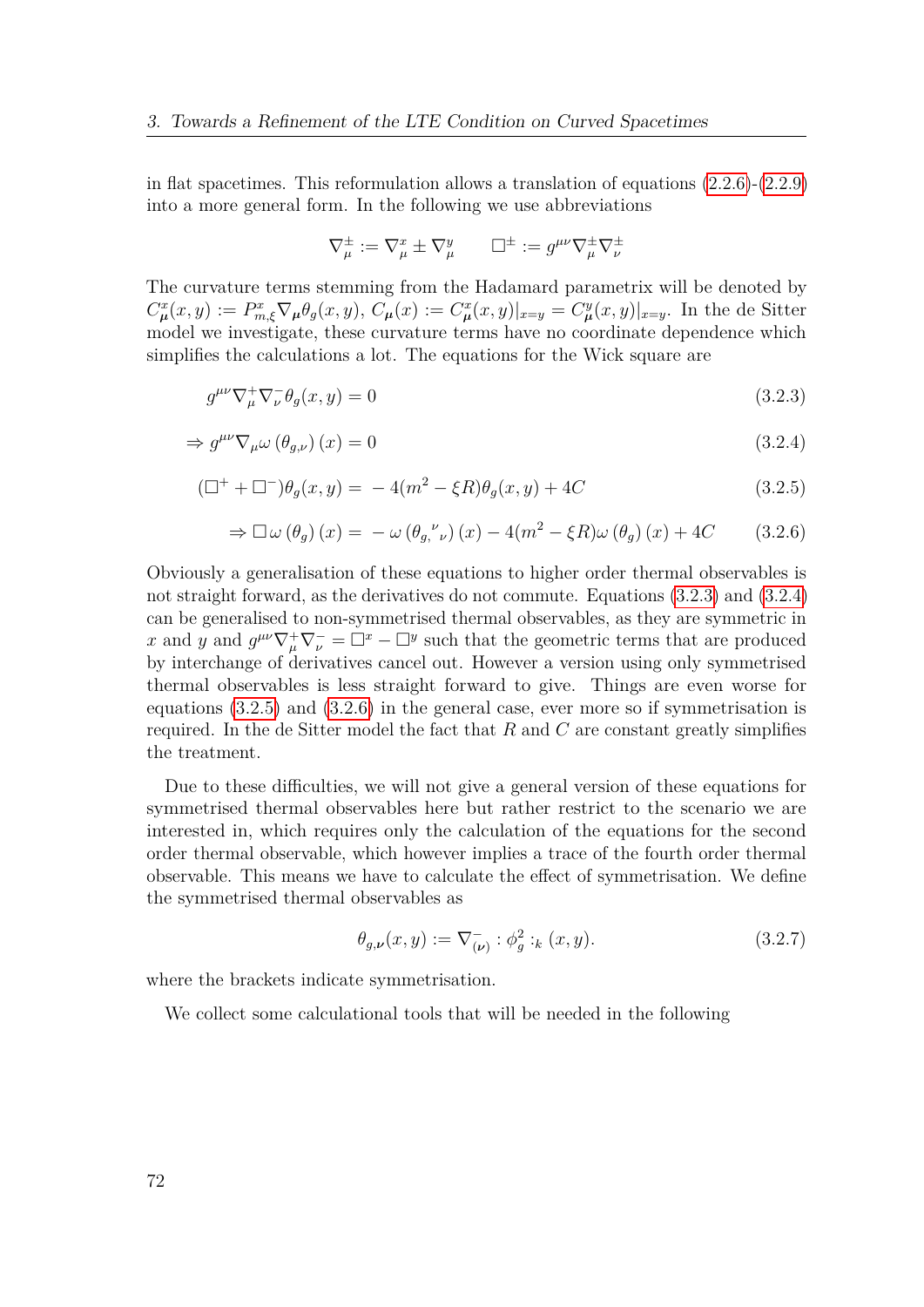### <span id="page-72-0"></span>**Lemma 3.2.5.**

*The following relations hold*

(a) *Elementary relations*

$$
[\nabla^-_{\alpha}, \nabla^+_{\beta}] = [\nabla^x_{\alpha}, \nabla^x_{\beta}] - [\nabla^y_{\alpha}, \nabla^y_{\beta}]
$$

$$
[\nabla^-_{\alpha}, \nabla^-_{\beta}] = [\nabla^x_{\alpha}, \nabla^x_{\beta}] + [\nabla^y_{\alpha}, \nabla^y_{\beta}]
$$

(b) *Relations relevant for generalisation of equations [\(3.2.3\)](#page-71-0) and [\(3.2.4\)](#page-71-1)*

$$
\nabla_{\lambda}^{+} [\nabla_{\rho}^{-}, \nabla_{\mu}^{-}] \nabla_{\nu}^{-} \theta(x, y)|_{x=y} = R^{\alpha}{}_{\nu\mu\rho} \nabla_{\lambda} \theta_{\alpha}
$$
  

$$
\nabla_{\mu}^{-} [\nabla_{\lambda}^{+}, \nabla_{\nu}^{-}] \nabla_{\rho}^{-} \theta(x, y)|_{x=y} = R^{\alpha}{}_{\rho\nu\lambda} \nabla_{\alpha} \theta_{\mu}
$$
  

$$
[\nabla_{\lambda}^{+}, \nabla_{\mu}^{-}] \nabla_{\nu}^{-} \nabla_{\rho}^{-} \theta(x, y)|_{x=y} = R^{\alpha}{}_{\nu\mu\lambda} \nabla_{\alpha} \theta_{\rho} + R^{\alpha}{}_{\rho\mu\lambda} \nabla_{\alpha} \theta_{\nu}
$$

(c) *Relations relevant for generalisation of equations [\(3.2.5\)](#page-71-2) and [\(3.2.6\)](#page-71-3)*

$$
\nabla_{\lambda}^{+} [\nabla_{\rho}^{+}, \nabla_{\mu}^{-}] \nabla_{\nu}^{-} \theta(x, y)|_{x=y} = R^{\alpha}{}_{\nu\mu\rho} \nabla_{\lambda} \nabla_{\alpha} \theta + (\nabla_{\lambda} R^{\alpha}{}_{\nu\mu\rho}) \nabla_{\alpha} \theta
$$
  

$$
\nabla_{\mu}^{-} [\nabla_{\lambda}^{+}, \nabla_{\nu}^{-}] \nabla_{\rho}^{+} \theta(x, y)|_{x=y} = R^{\alpha}{}_{\rho\nu\lambda} \theta_{\mu\alpha} + (\nabla_{\mu} R^{\alpha}{}_{\rho\nu\lambda}) \nabla_{\alpha} \theta
$$
  

$$
\nabla_{\lambda}^{-} [\nabla_{\rho}^{-}, \nabla_{\mu}^{-}] \nabla_{\nu}^{-} \theta(x, y)|_{x=y} = R^{\alpha}{}_{\nu\mu\rho} \theta_{\lambda\alpha} + (\nabla_{\lambda} R^{\alpha}{}_{\nu\mu\rho}) \nabla_{\alpha} \theta
$$
  

$$
[\nabla_{\lambda}^{+}, \nabla_{\mu}^{-}] \nabla_{\nu}^{-} \nabla_{\rho}^{+} \theta(x, y)|_{x=y} = R^{\alpha}{}_{\nu\mu\lambda} \nabla_{\alpha} \nabla_{\rho} \theta + R^{\alpha}{}_{\rho\mu\lambda} \theta_{\nu\alpha}
$$
  

$$
[\nabla_{\lambda}^{-}, \nabla_{\mu}^{-}] \nabla_{\nu}^{-} \nabla_{\rho}^{-} \theta(x, y)|_{x=y} = R^{\alpha}{}_{\nu\mu\lambda} \theta_{\alpha\rho} + R^{\alpha}{}_{\rho\mu\lambda} \theta_{\nu\alpha}
$$

*Proof.*

All relations are shown by straight forward calculation in appendix [A.1.](#page-135-0)  $\Box$ 

Now we derive the dynamical equations, using the above formulae.

# **Lemma 3.2.6.**

*The dynamical equations for*  $\theta_{\mu\nu}$  *and*  $\theta_{\mu\nu\lambda}$  *are* 

<span id="page-72-2"></span><span id="page-72-1"></span>
$$
\nabla_{\lambda} \theta_{\mu\nu}^{\lambda} = 0
$$
\n
$$
\Box \theta_{\mu\nu} + \left(\frac{32}{3} + 48\xi\right) H^2 \theta_{\mu\nu} = -\theta_{\lambda\mu\nu}^{\lambda} + \frac{2}{3} H^2 g_{\mu\nu} \theta_{\lambda}^{\lambda} + 2H^2 \left(g_{\mu\nu} \Box - \nabla_{\mu} \nabla_{\nu}\right) \theta
$$
\n
$$
+ 4C_{\mu\nu}
$$
\n(3.2.9)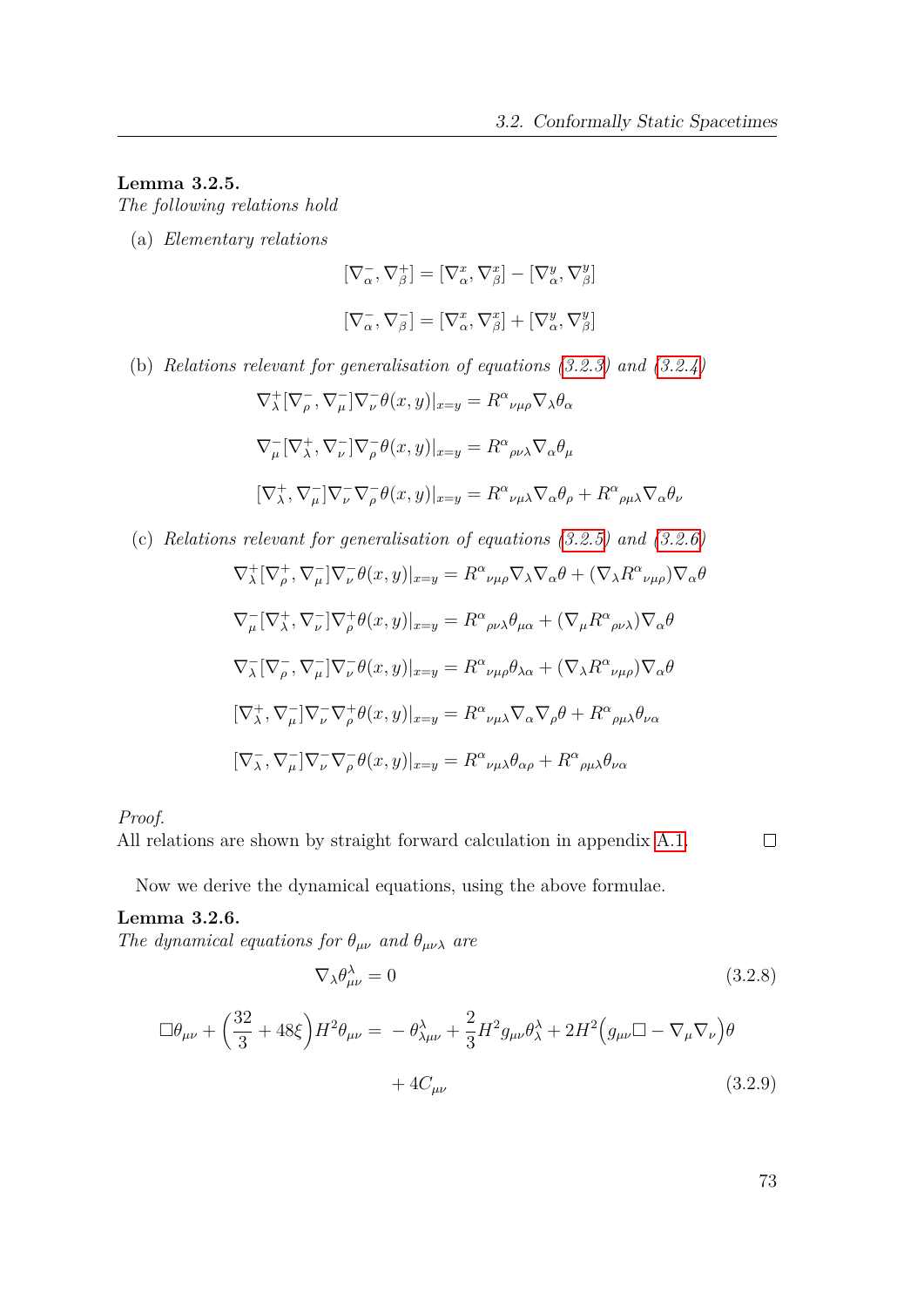#### *Proof.*

The proof is done by straight forward application of the relations from lemma [3.2.5.](#page-72-0) The calculations can be found in appendix [A.2.](#page-137-0)  $\Box$ 

The physical meaning of equations [\(3.2.3\)](#page-71-0) and [\(3.2.8\)](#page-72-1) is not straight forward in the de Sitter case. In the case of the free massless field in Minkowski spacetime the implication of this type of equation was demonstrated in [\[12\]](#page-149-0) to be straight forward, as the balanced derivatives  $\nabla^-$  can be understood in the sense of derivatives of the macroobservables with respect to the inverse temperature *β*.

Using an appropriate extended set of thermal observables a similar result was found by [\[23\]](#page-150-0) for the massive field. In this case the argument was more indirect however, as the balanced derivatives do not directly translate into derivatives of macroobservables with respect to  $\beta$ , but these derivatives of macroobservables were themselves found to be macroobservables contained in the extended set of thermal observables. This in turn allowed to simply pick suitable allowed macroobservables to extract physical meaning, completely prescinding from the balanced derivatives used to construct the space of observables.

A treatment analogous to the massive case would be desirable in the case of LTE on curved spacetimes in general and on de Sitter spacetime especially. However, the extrinsic LTE concept can only offer carrying over the framework from Minkowski spacetime to general spacetimes. Still it is not reasonably clear, whether a straight forward simultaneous extension of the microobservable and macroobservable interpretations from Minkowski spacetime to curved spacetimes in the spirit of the extrinsic LTE condition is possible. This will be explored later in this subsection.

Next we investigate the implications of equations [\(3.2.5\)](#page-71-2) and [\(3.2.9\)](#page-72-2) in the extrinsic LTE framework. First we note that using the extrinsic LTE concept, the traces  $\Theta_\lambda^\lambda$  and  $\Theta_{\lambda\mu\nu}^\lambda$  vanish, as they do for the massless field in Minkowski spacetime. Furthermore we want to restrict to spatially homogeneous isotropic states, which implies that the thermal observables will only be dependent on time and not on space. The following consideration will be simplified by picking coordinates with comoving time, such that

<span id="page-73-0"></span>
$$
ds^2 = dt^2 - e^{2Ht} d\vec{x}^2.
$$

As we are interested in the 00-component of  $\Theta_{\mu\nu}$ , we are left with the equations

<span id="page-73-1"></span>
$$
\ddot{\Theta} + 3H\dot{\Theta} + 48\xi H^2 \Theta = 4C\tag{3.2.10}
$$

$$
\ddot{\Theta}_{00} + 3H\dot{\Theta}_{00} + \left(\frac{32}{3} + 48\xi\right)H^2\Theta_{00} = 6H^3\dot{\Theta} + 4C_{00}
$$
 (3.2.11)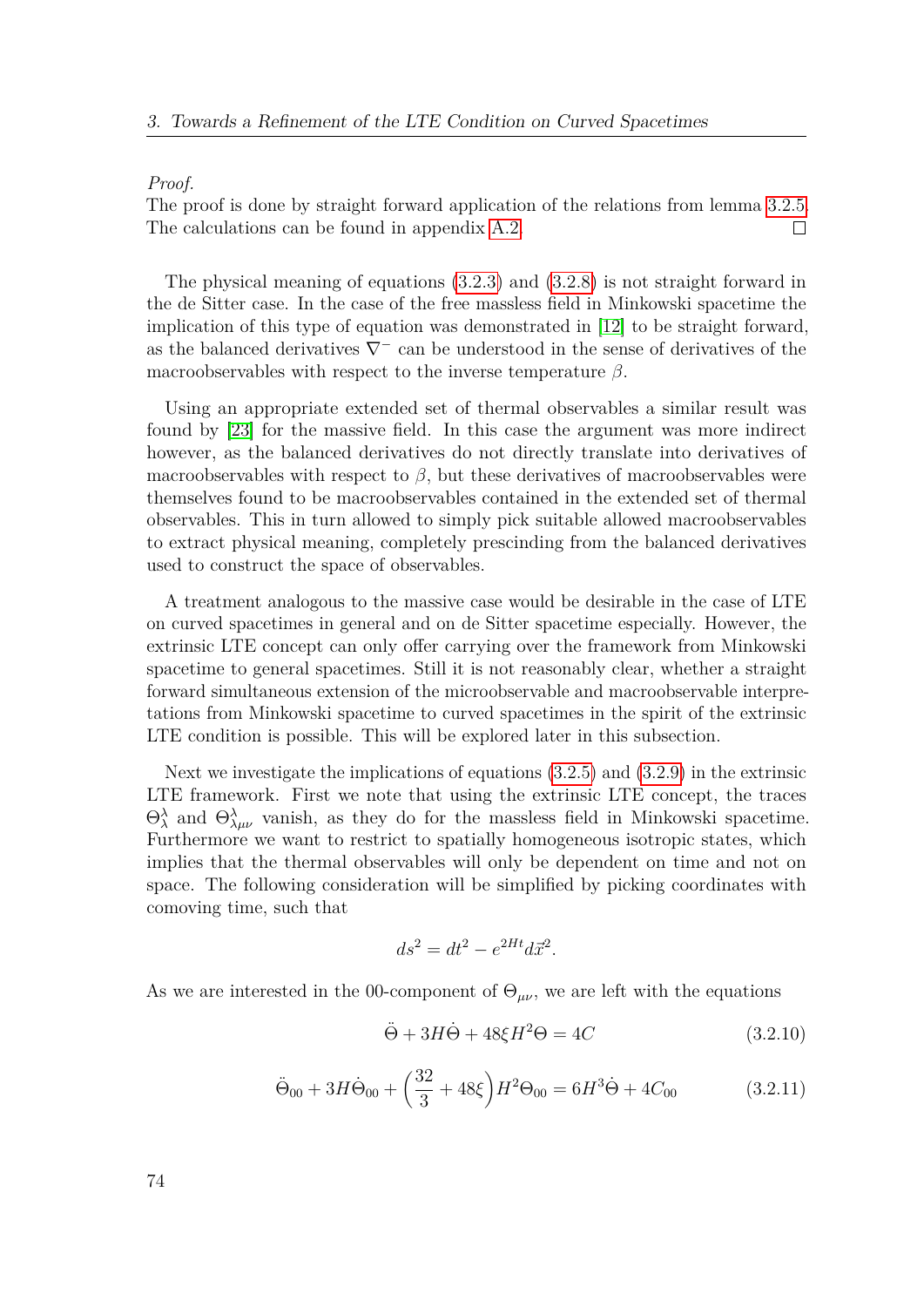Defining the numbers  $\alpha_{\pm} = \frac{3}{2} \pm \sqrt{\frac{9}{4} - 48\xi}$  we get the solution to equation [\(3.2.10\)](#page-73-0) as

<span id="page-74-0"></span>
$$
\Theta = A_{+}e^{-\alpha_{+}Ht} + A_{-}e^{-\alpha_{-}Ht} + \frac{C}{3H}t\delta_{\xi,0} + \frac{C}{12\xi H^2} (1 - \delta_{\xi,0})
$$
(3.2.12)

This obviously leads to an oscillatory solution for  $\xi > \frac{3}{64}$ . Thus, depending on the relation between *C* and  $A_{\pm}$ , negative values for the squared temperature are possible, which is not physically sensible. In these unphysical cases, extrinsic local thermal equilibrium is unstable, as a state initially in extrinsic LTE will after a finite time exhibit physically unacceptable temperature behaviour. This "life time" of LTE is dependent on temperature, as the prefactors  $A_{\pm}$  may be temperature dependent. If one fixes  $A_+$  through an initial condition on the temperature and considers the comparison to  $\Theta \propto T^2$ , which holds for Minkowski spacetime, this suggests that  $A_{\pm}$ will be larger for large temperatures, such that the life time of LTE is shorter.

It should be noted that finite life time of LTE can occur for conformal coupling  $\xi = \frac{1}{6}$  $\frac{1}{6}$ . In fact,  $C = \frac{3}{4\pi}$  $\overline{4\pi^2}$  $((1-6\xi)^2-\frac{1}{30})H^4$ , which is negative for the conformally coupled field, such that the life time of LTE is limited for any temperature in this case.

Now we turn to the solution of equation [\(3.2.11\)](#page-73-1). Defining  $\gamma_{\pm} = \frac{3}{2} \pm i \sqrt{\frac{101}{12} + 48 \xi}$ we get the general solution

$$
\Theta_{00} = A_{00,+}e^{-\gamma_{+}Ht} + A_{00,-}e^{-\gamma_{-}Ht} - \frac{9}{16}H^{2}\alpha_{+}A_{+}e^{-\alpha_{+}Ht} - \frac{9}{16}H^{2}\alpha_{-}A_{-}e^{-\alpha_{-}Ht} + \frac{3C}{H^{3}(16+72\xi)}\delta_{\xi,0} + \frac{3C_{00}}{(8+36\xi)H^{2}}
$$
(3.2.13)

Again there is a wide range of parameters within which this result is oscillatory and also a wide range where the life time of LTE is finite.

However, taking the two results together, an additional obstacle for the extrinsic LTE condition becomes apparent. As shown in equation [\(2.2.17\)](#page-29-0) a necessary condition for Minkowski KMS states for the massless field and thus also for extrinsic LTE states is

<span id="page-74-1"></span>
$$
(12\Theta)^2 \le -\frac{120}{\pi^2} \Theta_{00}
$$

Of the exponents  $\alpha_{\pm}$  and  $\gamma_{\pm}$  the one with the largest real part is  $\alpha_{+}$ , such that the exponential  $e^{-\alpha + Ht}$  dominates for small *t*, whereas the constant terms dominate for large *t*. Thus for small *t*

$$
\Theta^2 \to A_+^2 e^{-2\alpha_+ H t} \qquad -\Theta_{00} \to \frac{9}{16} H^2 \alpha_+ A_+ e^{-\alpha_+ H t}
$$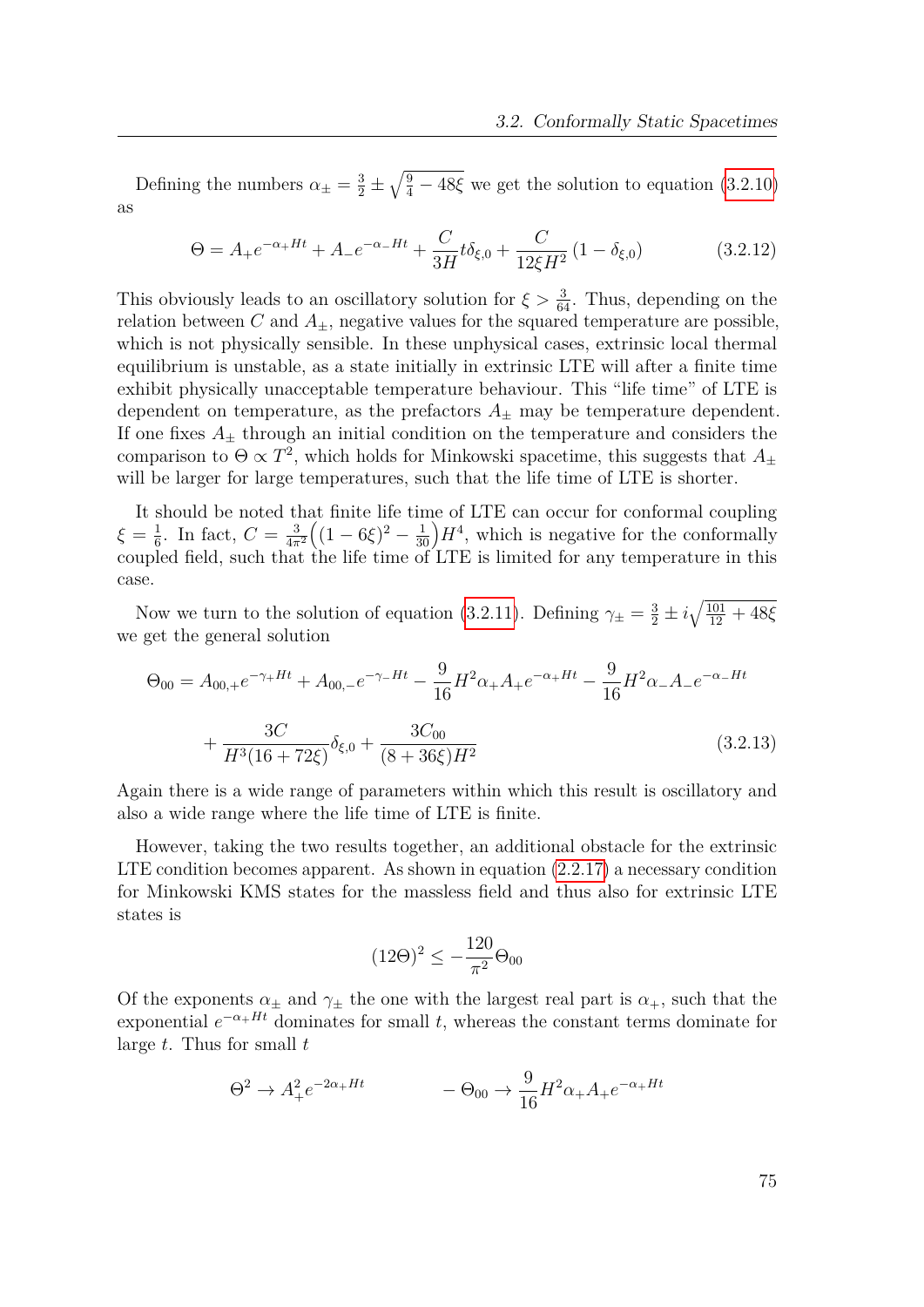This means, as long as  $A_+$  is nonzero, the inequality will always be violated for some suitably small *t*.

If we define  $\gamma = \sqrt{\frac{101}{12} + 48\xi}$ , denote the constant and linear term of  $\Theta$  by  $B(t)$ , the constant term of  $-\frac{5}{6\pi^2}\Theta_{00}$  by  $\hat{B}$  and  $-\frac{5}{6\pi^2}A_{00,\pm} =: \hat{A}_{\pm}$  this inequality for the case  $A_{+} = 0$  is

$$
A_{-}^{2}e^{-2\alpha_{-}Ht} + 2A_{-}B(t)e^{-\alpha_{-}Ht} + B^{2}(t) \leq (\hat{A}_{+}e^{-i\gamma Ht} + \hat{A}_{-}e^{i\gamma Ht})e^{-\frac{3}{2}Ht} + \frac{15}{32\pi^{2}}H^{2}\alpha_{-}A_{-}e^{-\alpha_{-}Ht} + \hat{B}
$$

A necessary condition for this to hold true for all times is that  $\alpha_-\equiv \frac{3}{4}$  which is equivalent to  $\xi = \frac{9}{256}$ , a value for the coupling to curvature which has no precedent. Still the oscillatory prefactor on the right hand side, which will periodically be negative, even if it is chosen to be real cannot be accounted for on the left hand side by any real choice of *A*−. Thus it is impossible to fulfil the inequality for all *t*.

This means that in general the inequality can at most be fulfilled in the future of a Cauchy surface, where equality holds on the Cauchy surface and the two sides of the inequality become ever more unequal later. As the geometric terms are negative for some choices of  $\xi$ ,  $\Theta$  will become negative at some time for these cases, which means that it will only be an extrinsic LTE state for a finite time span. This result is very remote from the classical picture, where essentially a redshift would be expected. Although particle production effects are to be expected, the behaviour seen here goes considerably beyond a small perturbation. One should also note that, while the finding of instability under time evolution remains, the quantitative result changes if  $\Theta_0^0$  or even  $\Theta^{00}$  is considered instead of  $\Theta_{00}$ . This calls into question the standard extrinsic LTE condition and suggests at least a careful choice of thermal observables to compare. One may for instance expect that only observables with as many upper as lower tensor indices should be compared as then the effect of the metric should cancel out.

Last it will be illustrated that a straight forward simultaneous extension of the microobservable and macroobservable interpretations from Minkowski spacetime to curved spacetimes in the spirit of the extrinsic LTE condition is not possible. To show this, equation [\(3.2.3\)](#page-71-0) for de Sitter spacetime will be treated using a straight forward extension of the macroobservable interpretation from Minkowski spacetime. This point of view simply leads to the equation

<span id="page-75-0"></span>
$$
\nabla_{\mu} \left( \partial^{\mu}_{\beta} \frac{1}{\underline{\beta}^2} \right) (x) = 0 \tag{3.2.14}
$$

if we assume a "pure temperature" state for simplicity.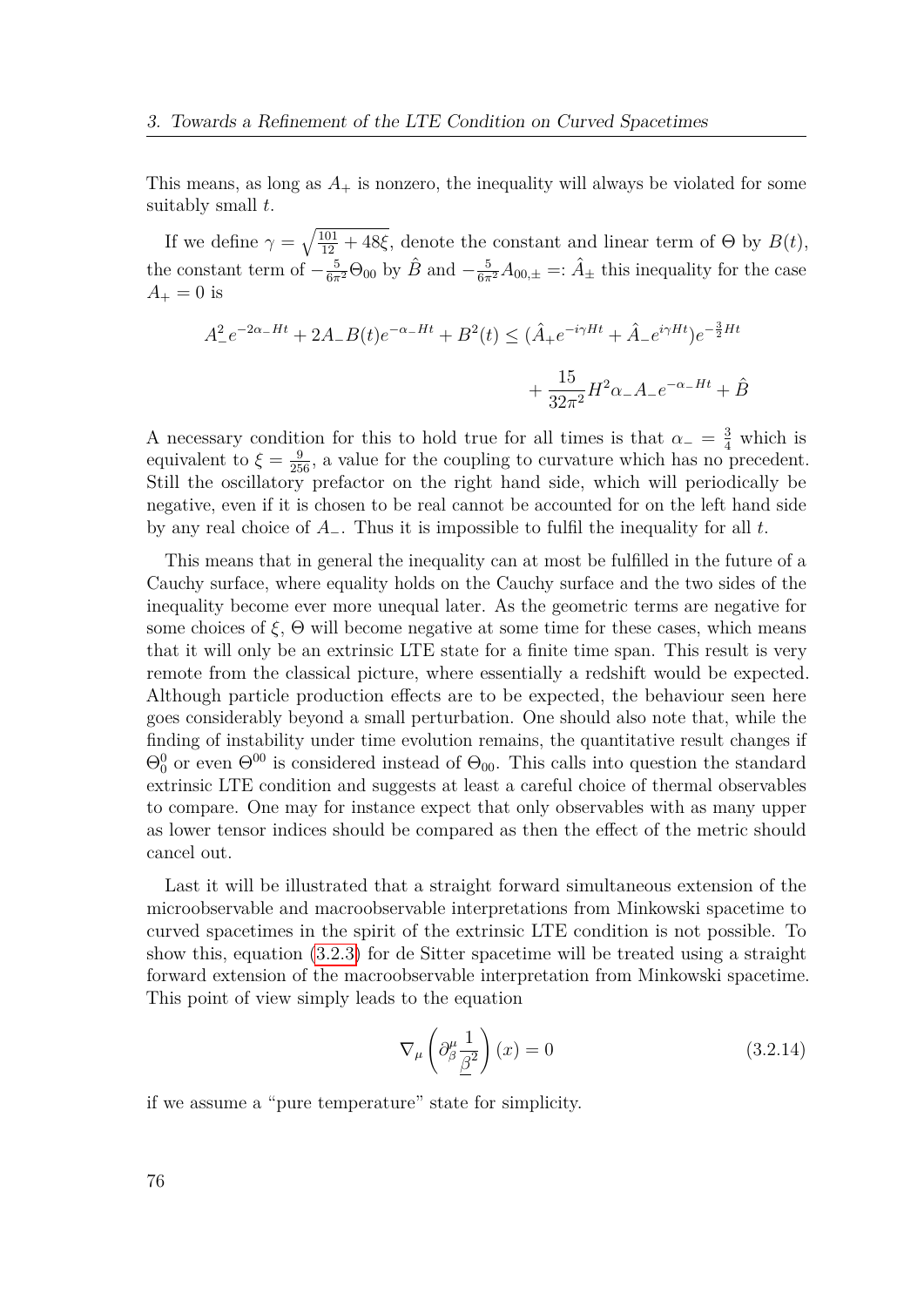Using  $\Gamma^{\mu}_{\mu\nu} = 3H\delta^0_{\nu}$ , assuming homogeneity and isotropy, i.e.  $\beta(x) = \beta(t)$  and restricting to the simple case  $\vec{\beta} = \vec{0}$  we get the simple equation

$$
\dot{\beta}_0 - H\beta_0 = 0 \quad \Rightarrow \quad \beta_0(t) = \beta_0(0)e^{Ht}
$$

This equation implies  $T \propto a^{-1}$ , a simple redshift, compatible with the correspondence principle. However this result is in general not compatible with

$$
\Theta = \frac{1}{\beta_0^2} = A_+ e^{-\alpha_+ H t} + A_- e^{-\alpha_- H t} + \frac{C}{3H} t \delta_{\xi,0} + \frac{C}{12\xi H^2}
$$

which is the solution to equation  $(3.2.5)$ . These equations were derived on the level of microobservables, i.e. local quantum observables, however their interpretation in the framework of extrinsic LTE amounts to straight forwardly extend the macroobservable interpretation from certain microobservables in Minkowski spacetime to corresponding locally covariant microobservables in curved spacetime. This extension of the macroobservable interpretation leads to inconsistencies even in the simple model of a massless scalar field in de Sitter spacetime.

One way to try and overcome these inconsistencies is to adjust the definition of the thermal observables in de Sitter spacetime, as indicated in [\(2.2.4\)](#page-26-0). However, a comparison to the difference between the cases of massive and massless fields on Minkowski spacetime may lead one to the expectation that such simple adjustments are not sufficient, but instead one would have to turn to suitable extended spaces of thermal observables, which include macroobservables that are suitable functions of *β*. As in the case of the massive field in Minkowski spacetime it is then not at all clear which series of balanced derivatives approximates the function one is interested in. Also identifying the meaningful physical quantities, like thermodynamic state variables, as functions of  $\beta$  and even more as series of balanced derivatives is not straight forward.

Under any circumstances the extrinsic LTE concept seems to be inconsistent, as equation [\(3.2.14\)](#page-75-0) allows for a solution which exhibits exactly the temperature behaviour of a classical radiation fluid in an expanding universe, while equation [\(3.2.5\)](#page-71-2) yields a solution, which is much less straight forward. However, in light of the above considerations about extended sets of observables, one could expect an equation like

$$
\nabla_{\mu} \left( \partial_{\beta}^{\mu} \Theta \right) (x) = 0 \tag{3.2.15}
$$

to hold on an extended set of macroobservables Θ, which includes the macroobservable 1  $\frac{1}{\beta^2}$ , such that indeed a classical-like behaviour would be physically realised in quantum field theory.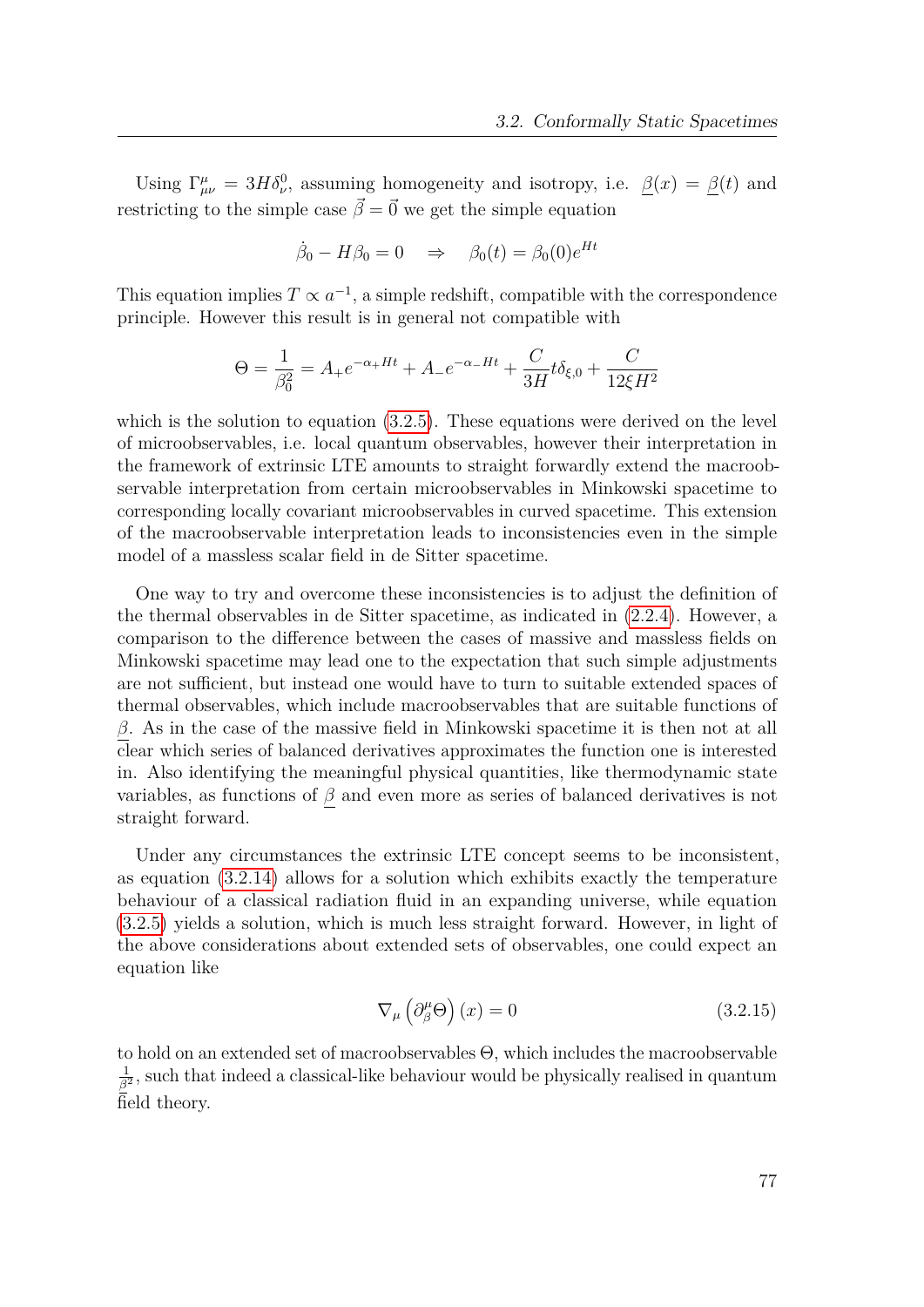An investigation of suitable extended sets of thermal observables and the implication of the macroobservable point of view in terms of metric dependence of thermal observables is beyond the scope of this work. We will instead propose a modification of the extrinsic LTE concept, which is as minimal as possible but addresses the problems discussed in this work. This is necessary from our point of view because a solid foundation on the level of microobservables is necessary for any considerations about macroobservables to be meaningful at all.

# <span id="page-77-0"></span>**3.3. Massive Fields**

In this section we will discuss the general massive case of the model of a scalar field in a spacetime which is asymptotically flat in the far future and past. The initial state is taken to be a pure temperature KMS state and it is checked whether the final state satisfies the KMS condition or whether it is at least a suitable mixture of KMS states. To this avail the two-point function of the state in the limit of future infinity is calculated using the Bogoliubov coefficients for the model at hand. This model has been investigated in [\[28\]](#page-150-1), however that treatment contained mistakes which are corrected here.

## **3.3.1. Properties of the Model**

The model discussed in this section is a conformally flat Robertson-Walker spacetime that is flat in the asymptotic future and past.

$$
ds^{2} = \left(\frac{1+\epsilon^{2}}{2} + \frac{1-\epsilon^{2}}{2}\tanh(\rho\eta)\right)\left(d\eta^{2} - d\vec{x}^{2}\right)
$$

Towards past infinity the scale factor converges to  $a(-\infty) = \epsilon$  and for future infinity the limit is  $a(\infty) = 1$ . This model can be interpreted as a very simplistic inflationary scenario, where  $\epsilon$  fixes the magnitude of inflation and  $\rho$  quantifies the speed of inflation. The implications of this metric as a model for inflation are best illustrated by calculating the Hubble parameter  $H = \frac{a'}{a^2}$  $\frac{a'}{a^2}$  as a function of the scale factor *a*.

We get

$$
H = \frac{a'}{a^2} = \rho \frac{(1 - a^2)(a^2 - \epsilon^2)}{(1 - \epsilon^2)a^3}
$$

which can be interpreted particularly easily in a doubly logarithmic visualisation.

One can see in figure [3.1](#page-78-0) that the Hubble parameter *H* quickly rises to a maximum, then decays as  $H \sim a^{-1}$  until the "end of inflation", where *H* quickly drops again.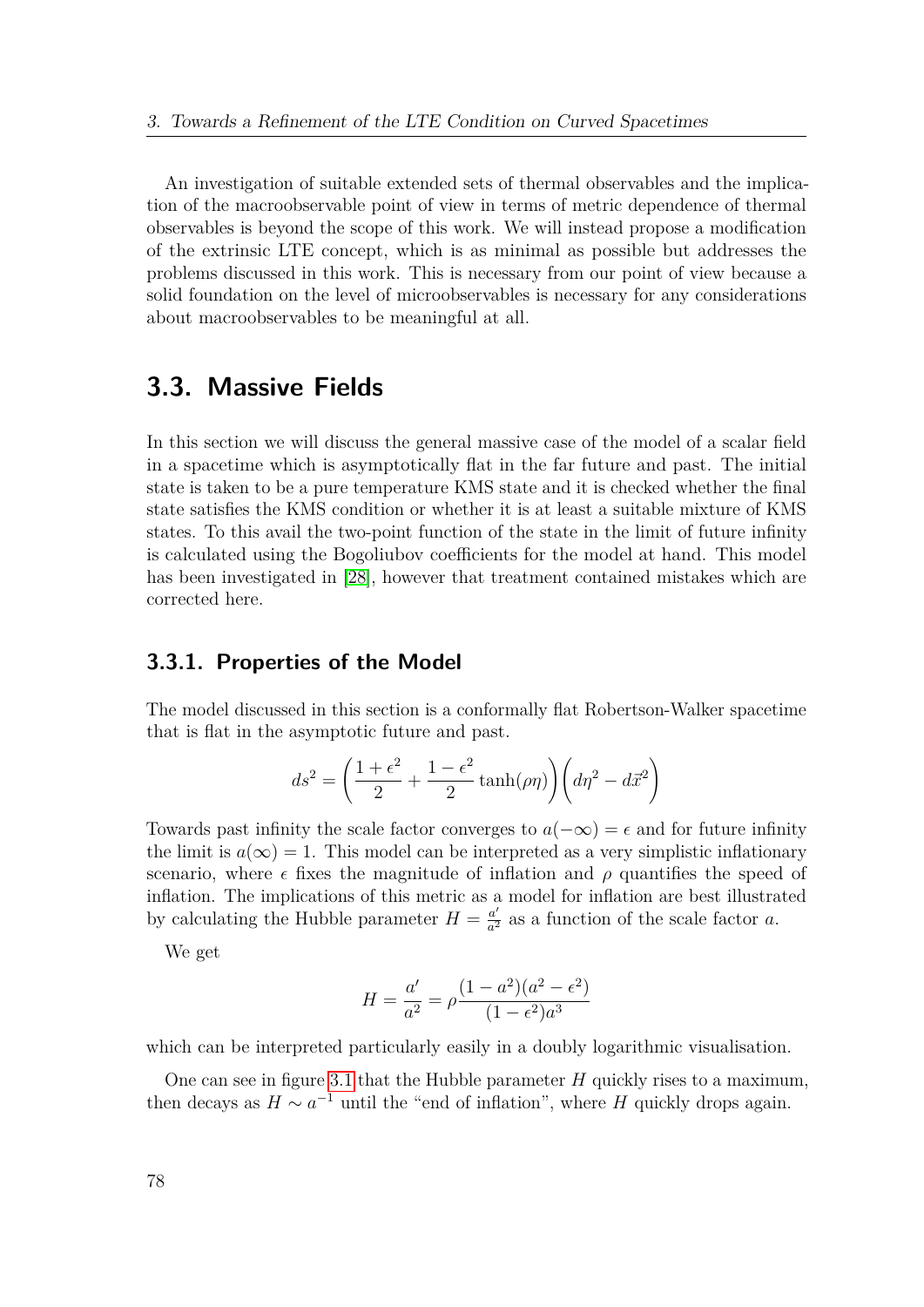

<span id="page-78-0"></span>Figure 3.1.: Scale factor visualisation for  $\epsilon = 10^{-30}$  and  $\rho = 1s^{-1}$ 

On this spacetime we consider a conformally coupled scalar quantum field which is decomposed in modes in spatial direction and rescaled  $\chi_p(\eta) = a(\eta)\phi_p(\eta)$  to get the equation

$$
\chi''_p + (p^2 + m^2 a^2) \chi_p = 0
$$

The metric becomes flat for time-like past and future infinity, but it is not asymptotically flat. For the sake of asymptotic considerations, we define asymptotic spacetimes  $\mathcal{M}^{\text{in/out}}$ , which are isometric copies of Minkowski spacetime. However it is of significance that the volume elements of the asymptotic spacetimes are different, because the scale parameter asymptotes to different values. Essentially  $\mathcal{M}^{\text{out}}$  can be understood as the ordinary Minkowski spacetime, while the metric of  $\mathcal{M}^{\text{in}}$  is a Minkowski metric scaled by  $\epsilon^2$ .

On the asymptotic spacetimes  $\mathcal{M}^{\text{in/out}}$  one can consider Minkowski equations of motion which emerge as limits of the equation of motion for past and future infinity.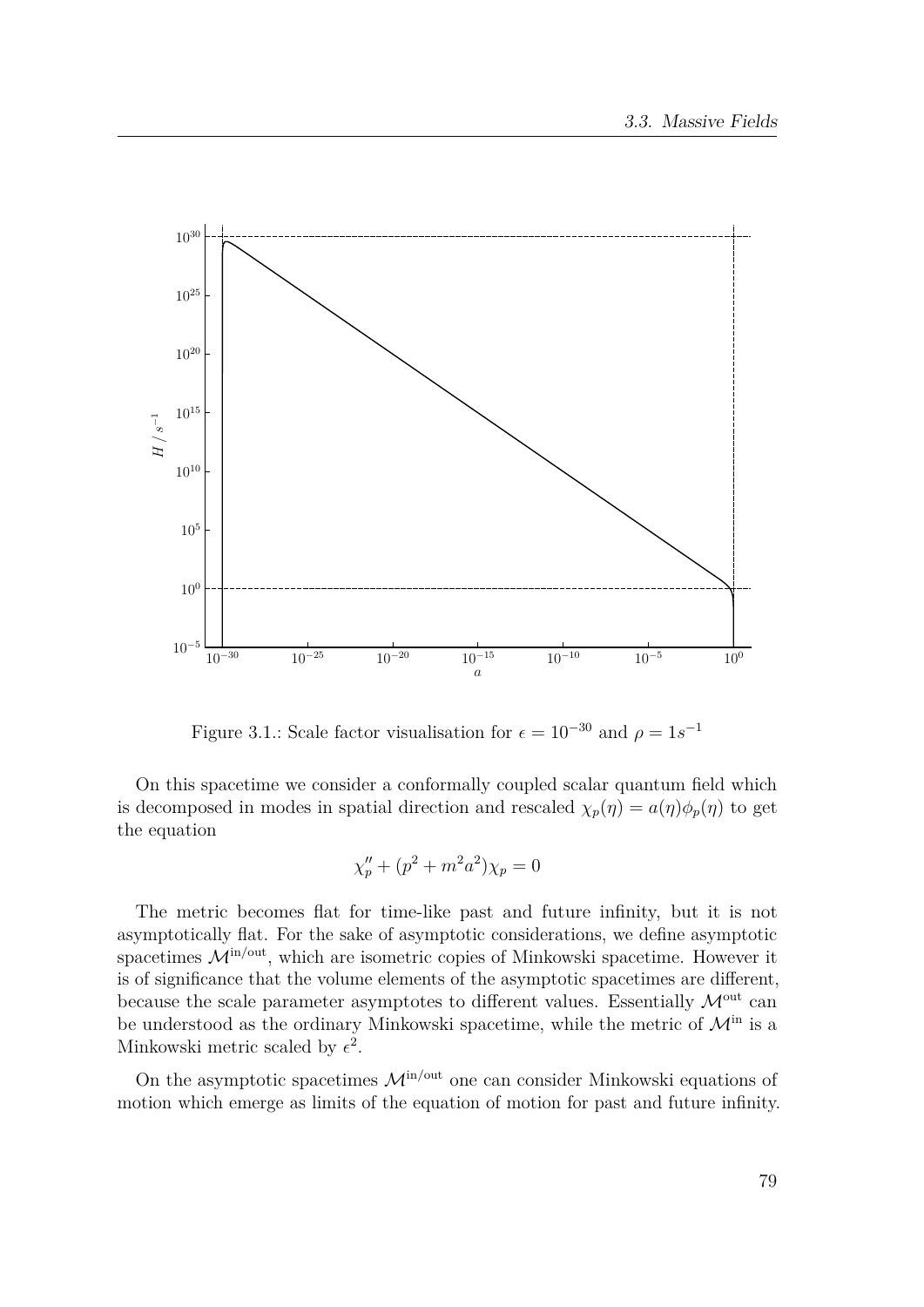Correspondingly, field algebras and state spaces can be defined on the asymptotic spacetimes. These state spaces contain unique Poincaré invariant vacuum states, whose associated GNS representation is the well known vacuum Fock space. These states can be interpreted as asymptotic vacuum states in this model, emerging as past and future time-like infinity limits of certain states in the bulk [\[4\]](#page-149-1). It should be noted that this is not identical to the usual notion of asymptotic vacuum states in asymptotically flat spacetimes, as the spacetime considered here is not asymptotically flat. Due to the well defined limits of n-point functions one can nevertheless attach meaning to the states on the asymptotic spacetimes  $\mathcal{M}^{\text{in/out}}$  as asymptotic initial or final states.

## **3.3.2. Bogoliubov Transformation**

To fix notation with respect to the asymptotic spacetimes and their corresponding vacuum states, let the limit of some quantity *X* for the asymptotic past and future be denoted as  $X|_{\text{in/out}}$ . Such limits of mode functions or two-point functions can be interpreted as mode functions or two-point functions on the asymptotic spacetimes  $\mathcal{M}^{\text{in/out}}$ . The mode functions  $\chi_p^{\text{in/out}}$  for asymptotic vacuum states are simply plane waves in the respective asymptotic limit. This means, by definition  $\chi_p^{\text{in}}(x^0)$  =  $\chi_p^{\text{out}}(x^0)$  =  $e^{-i\omega_p x^0}$ . In this subsection the slightly more general case of a free scalar field in a conformally flat, spatially homogeneous and isotropic spacetime that is flat in the far future and past will be discussed without reference to the specific spacetime. The general idea in treating this kind of problem is to calculate the Bogoliubov coefficients that relate the "in"-modes and "out"-modes.

The Bogoliubov transformation for a spatially homogeneous and isotropic spacetime can be expressed as

$$
\chi_p^{\text{in}} = A_p \chi_p^{\text{out}} + B_p \chi_p^{\text{out}*}
$$

where the consistency condition for the Bogoliubov coefficients

$$
\forall p: \, |A_p|^2 - |B_p|^2 = 1
$$

must be fulfilled. To calculate the Bogoliubov coefficients solutions for the "in" and "out"-modes at the same time  $t_0$  are needed. The model that is considered here has the advantage that solutions for all times have already been calculated in [\[4\]](#page-149-1). The general solution to the problem considered here will be given in terms of the Bogoliubov coefficients, which allows straight forward calculation of results as soon as the Bogoliubov coefficients are known.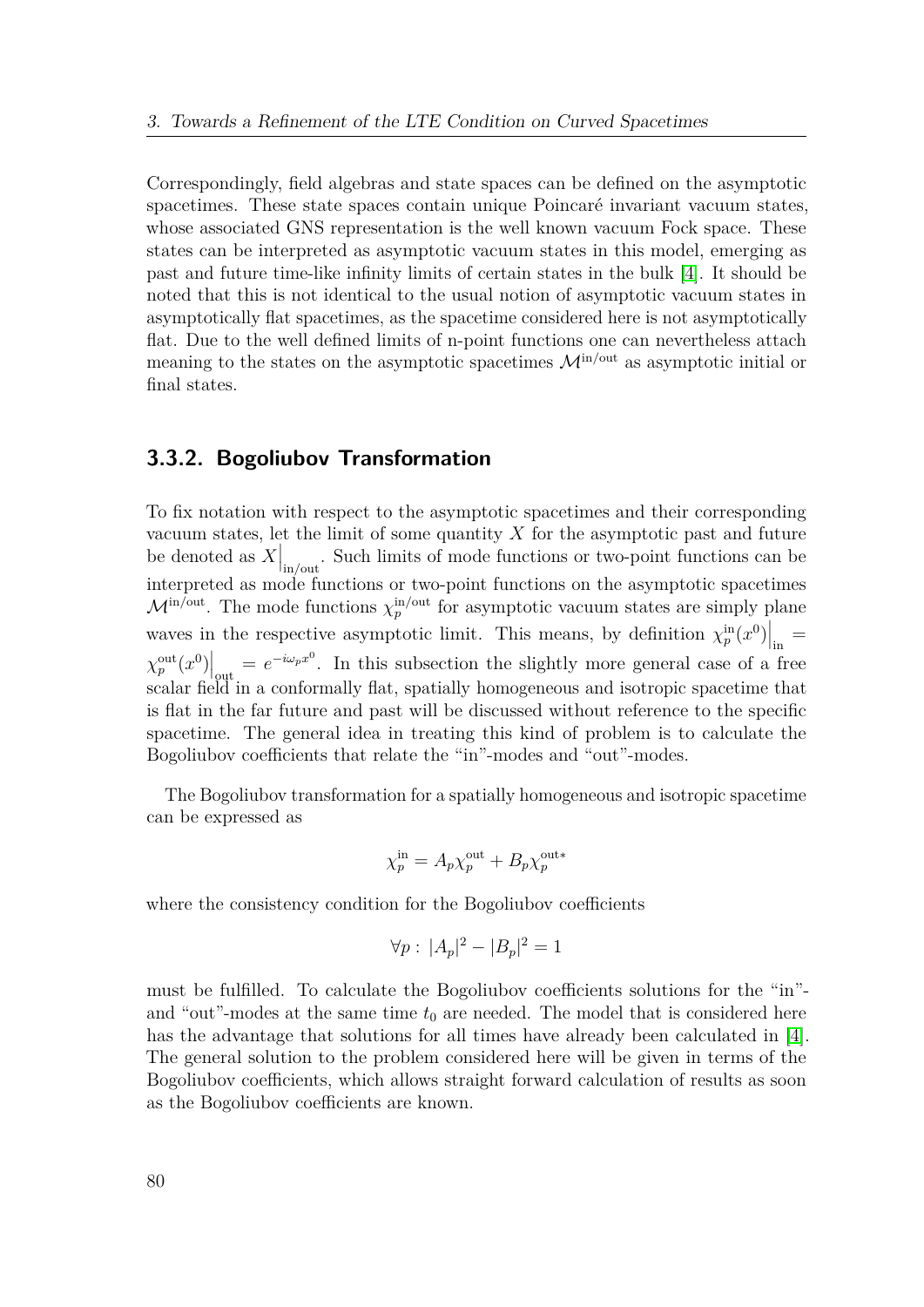As the initial state we choose a KMS state with the two-point function

$$
\mathscr{W}^{\beta,\mathrm{in}}_2(x,y)\Big|_{\mathrm{in}} = \frac{1}{\epsilon^2} \int \frac{1}{(2\pi)^3 2\omega^\mathrm{in}_p} \left( \frac{e^{-i(x^0-y^0)\omega^\mathrm{in}_p}}{1-e^{-\beta\omega^\mathrm{in}_p}} - \frac{e^{i(x^0-y^0)\omega^\mathrm{in}_p}}{1-e^{\beta\omega^\mathrm{in}_p}} \right) e^{i(\vec{x}-\vec{y})\vec{p}} d^3p
$$

where we define  $\omega_p^{\text{in}} =$ √  $p^2 + \epsilon^2 m^2$ . The KMS inverse temperature is  $\epsilon \beta$ , as can be seen by rescaling  $p = \epsilon q$  and  $x = \frac{x^{\prime}}{\epsilon}$  $\frac{c'}{\epsilon}$  analogous to the massless case. As this is only the asymptotic expression for the far past, the modes  $\chi_k^{\text{in}}$  are used to express this two-point function in a form that holds for all times. Also the time dependence of the scale factor has to be taken into account, such that the resultant two-point function is

$$
\mathscr{W}_2^{\beta,\mathrm{in}}(x,y) = \frac{1}{a(x^0)a(y^0)} \int \frac{1}{(2\pi)^3} \left( \frac{\chi_k^{\mathrm{in}}(x^0)\chi_k^{\mathrm{in}*}(y^0)}{1 - e^{-\beta \omega_p^{\mathrm{in}}}} - \frac{\chi_k^{\mathrm{in}*}(x^0)\chi_k^{\mathrm{in}}(y^0)}{1 - e^{\beta \omega_p^{\mathrm{in}}}} \right) e^{i(\vec{x}-\vec{y})\vec{p}} d^3p
$$

It can be checked that this expression does indeed fulfil the Klein-Gordon equation in both arguments.

The next step is to find the form of this two-point function in the limit  $t \to \infty$ . This can be achieved by applying a Bogoliubov transformation. Using  $x = z + \zeta$ ,  $y = z - \zeta$  and  $|A_p|^2 = |B_p|^2 + 1$  the late time limit of the two-point function is

$$
\mathscr{W}_{2}^{\beta,\text{in}}(x,y)\Big|_{\text{out}} = \int \frac{1}{(2\pi)^{3}} \left( \frac{\chi_{k}^{\text{in}}(x^{0})\chi_{k}^{\text{in}*}(y^{0})}{1 - e^{-\beta\omega_{p}^{\text{in}}}} - \frac{\chi_{k}^{\text{in}*}(x^{0})\chi_{k}^{\text{in}}(y^{0})}{1 - e^{\beta\omega_{p}^{\text{in}}}} \right) \Big|_{\text{out}} e^{i(\vec{x}-\vec{y})\vec{p}} d^{3}p
$$
  
\n
$$
= \int \frac{1}{(2\pi)^{3}} \Biggl( \Bigl( |A_{p}|^{2} \chi_{k}^{\text{out}*}(x^{0}) \chi_{k}^{\text{out}*}(y^{0}) + A_{p} B_{p}^{*} \chi_{k}^{\text{out}}(x^{0}) \chi_{k}^{\text{out}}(y^{0}) \Bigr) \Biggr) + B_{p} A_{p}^{*} \chi_{k}^{\text{out}*}(x^{0}) \chi_{k}^{\text{out}*}(y^{0}) + |B_{p}|^{2} \chi_{k}^{\text{out}*}(x^{0}) \chi_{k}^{\text{out}*}(y^{0}) \Biggr) \frac{1}{1 - e^{-\beta\omega_{p}^{\text{in}}}}
$$
  
\n
$$
+ (|A_{p}|^{2} \chi_{k}^{\text{out}*}(x^{0}) \chi_{k}^{\text{out}*}(y^{0}) + A_{p}^{*} B_{p} \chi_{k}^{\text{out}*}(x^{0}) \chi_{k}^{\text{out}*}(y^{0})
$$
  
\n
$$
+ B_{p}^{*} A_{p} \chi_{k}^{\text{out}}(x^{0}) \chi_{k}^{\text{out}}(y^{0}) + |B_{p}|^{2} \chi_{k}^{\text{out}}(x^{0}) \chi_{k}^{\text{out}*}(y^{0}) \Biggr) \frac{1}{e^{\beta\omega_{p}^{\text{in}} - 1}} \Biggr) \Big|_{\text{out}}
$$
  
\n
$$
e^{i(\vec{x}-\vec{y})\vec{p}} d^{3}p
$$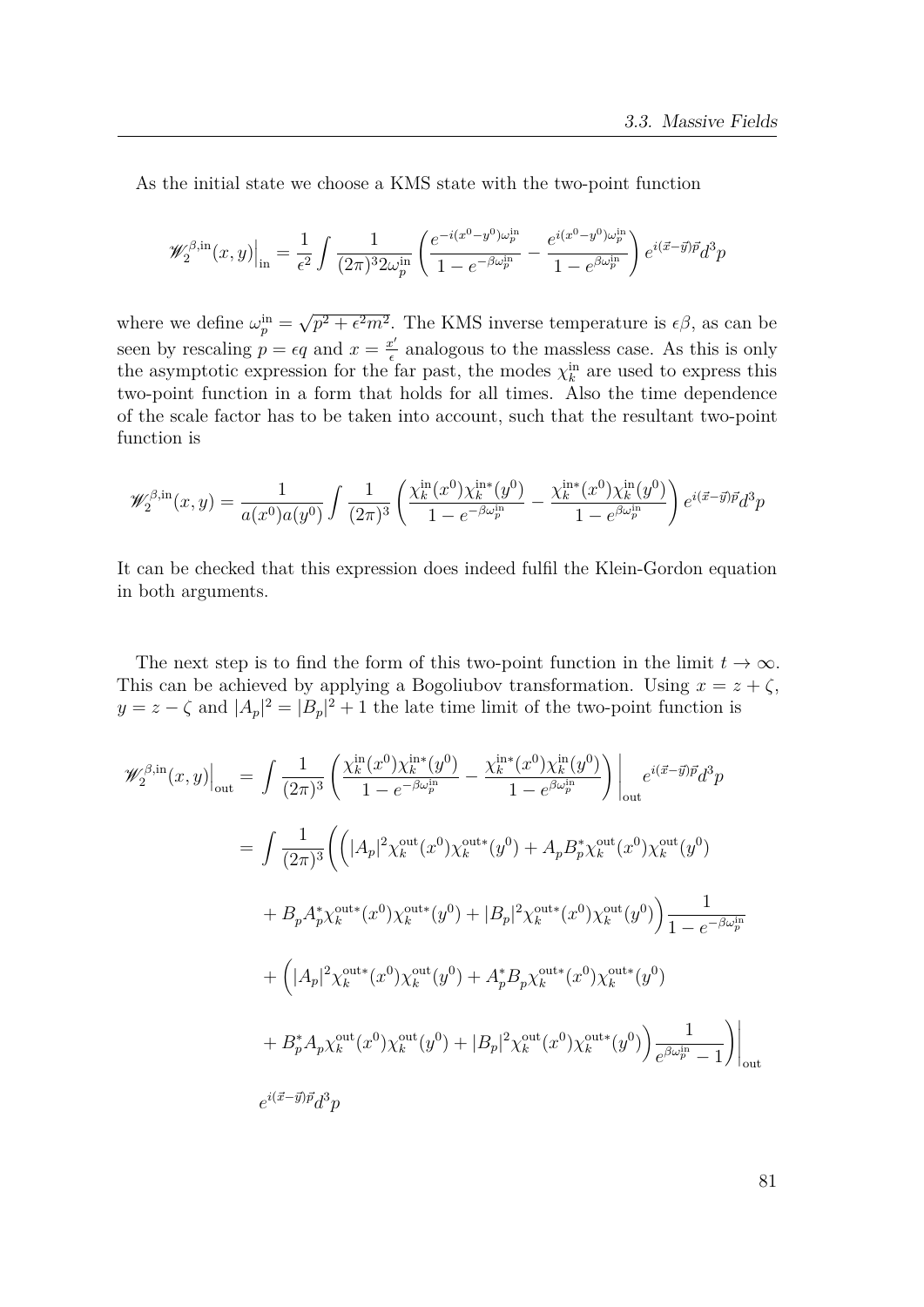$$
= \int \frac{1}{(2\pi)^3 2\omega_p^{out}} \left( \left( |A_p|^2 e^{-i(x^0 - y^0)\omega_p^{out}} + A_p B_p^* e^{-i(x^0 + y^0)\omega_p^{out}} \right) \right. \\ + A_p^* B_p e^{i(x^0 + y^0)\omega_p^{out}} + |B_p|^2 e^{i(x^0 - y^0)\omega_p^{out}} \right) \left( \frac{1}{e^{\beta \omega_p^{in}} - 1} + 1 \right) \\ + \left( |A_p|^2 e^{i(x^0 - y^0)\omega_p^{out}} + A_p B_p^* e^{-i(x^0 + y^0)\omega_p^{out}} \right. \\ + A_p^* B_p e^{i(x^0 + y^0)\omega_p^{out}} + |B_p|^2 e^{-i(x^0 - y^0)\omega_p^{out}} \left. \right) \frac{1}{e^{\beta \omega_p^{in}} - 1} \right) \Big|_{\text{out}} e^{i(\vec{x} - \vec{y})\vec{p}} d^3p
$$

$$
= \int \frac{1}{(2\pi)^3 2\omega_p^{out}} \left( \left( 2(2|B_p|^2 + 1) \cos \left( 2\zeta^0 \omega_p^{out} - 2\vec{\zeta} \vec{p} \right) \right. \\ + 2 \left( A_p B_p^* e^{-i2z^0 \omega_p^{out}} + A_p^* B_p e^{i2z^0 \omega_p^{out}} \right) e^{i2\vec{\zeta}\vec{p}} \right) \frac{1}{e^{\beta \omega_p^{in}} - 1}
$$

$$
+ 2|B_p|^2 \cos \left( 2\zeta^0 \omega_p^{out} - 2\vec{\zeta}\vec{p} \right) + e^{-i2(\zeta^0 \omega_p^{out} - \vec{\zeta}\vec{p})}
$$

$$
+ \left( A_p B_p^* e^{-i2z^0 \omega_p^{out}} + A_p^* B_p e^{i2z^0 \omega_p^{out}} \right) e^{i2\vec{\zeta}\vec{p}} \Big|_{z^0 \to \infty} d^3p \tag{3.3.1}
$$

<span id="page-81-0"></span>Obviously the oscillatory terms dependent on  $z<sup>0</sup>$  are problematic as they seem to prevent a reasonable limit for  $z^0 \to \infty$ . To permit a well defined limit and thus an unambiguous calculation of the thermal observables, it is necessary to show that these terms have a well defined limit for  $z^0 \to \infty$ . If  $\omega_p^{\text{out}}$  were substituted by *p* in the terms  $e^{\pm i2z^0\omega_p^{\text{out}}}$  and  $A_p^*B_p$  were a Schwartz function in *p* the desired convergence would follow as a property of the Fourier transformation. In the case at hand, the arguments from the proof of the Fourier transform's automorphism property on Schwartz space can be adapted to show a suitable decay property of the terms in question, as will be shown below.

# **3.3.3. Thermal Observables**

In this subsection the thermal observables will be calculated. To achieve this goal, several limits have to be interchanged and especially the limit  $z^0 \to \infty$  must be well defined for the thermal observables. All these problems are solved in the case that  $|B_k|$  fulfils certain  $L^1$ -properties in k, which are slightly weaker than the requirement that  $|B_k|$  be rapidly decaying. The needed property is given in the following definition.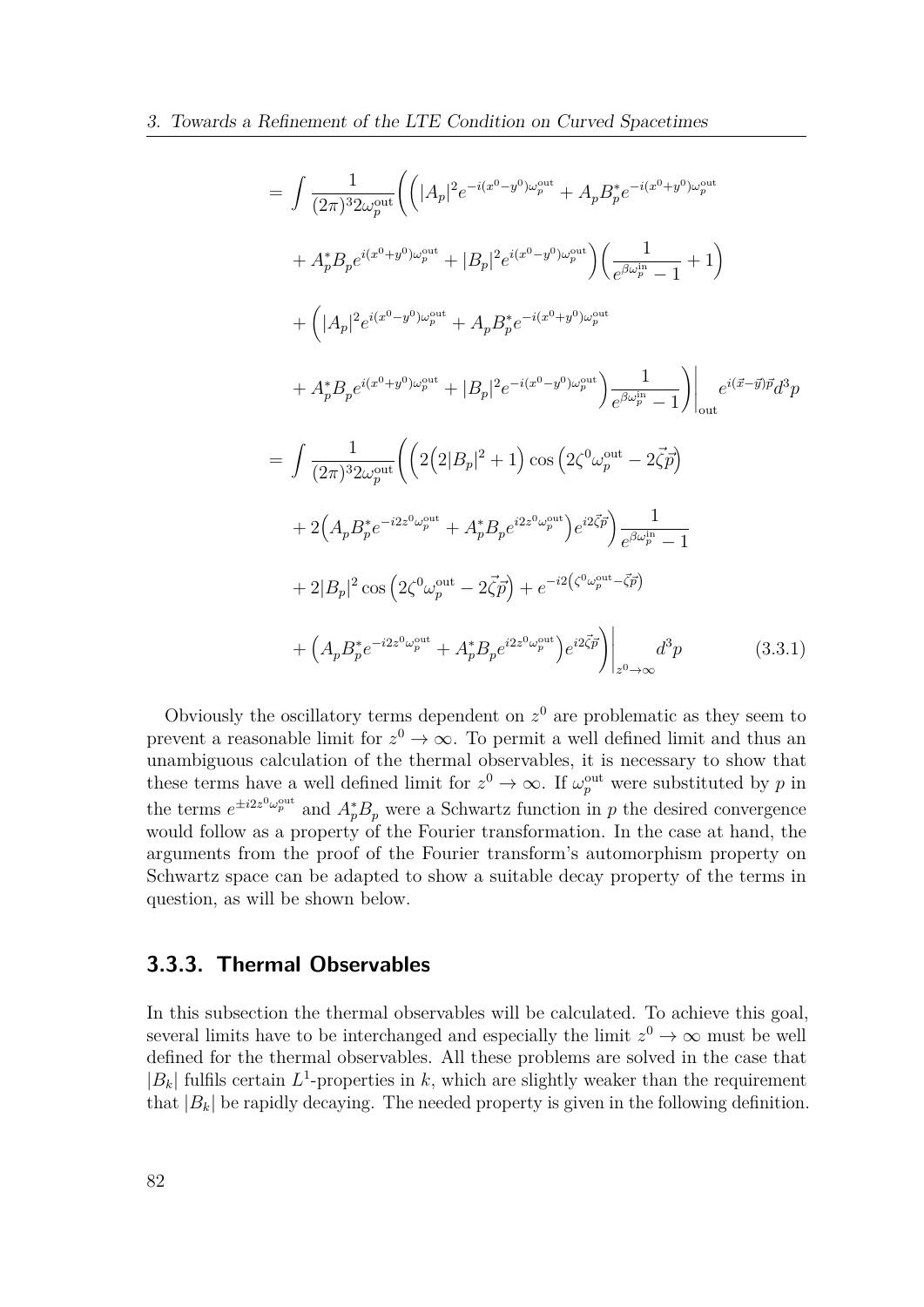Part of the present section is joint work with J. Zschoche, which will be indicated by [\[52\]](#page-152-0). Especially the proofs of lemmas [3.3.2](#page-83-0) and [3.3.3](#page-83-1) were found by J.Zschoche and are presented here in the interest of a self-contained treatment.

**Definition 3.3.1.** [\[52\]](#page-152-0) A function  $f : \mathbb{R}^+ \to \mathbb{C}$  is of **essentially rapid decay** if

$$
\forall n \in \mathbb{N}: \left( (1 + \cdot)^n f \right) \in L^1(\mathbb{R}^+)
$$

A function  $f: \mathbb{R}^k \to \mathbb{C}$  is of essentially rapid decay if

$$
\forall n \in \mathbb{N}: \left( (1+|\cdot|)^n f \right) \in L^1(\mathbb{R}^k)
$$

To justify the chosen terminology note that rapidly decaying functions decay also essentially rapidly, while the converse is not true. Multiplying an essentially rapidly decaying function with a polynomially bounded function yields again an essentially rapidly decaying function.

As an example for a polynomially bounded function that is essentially rapidly decaying while not rapidly decaying one can consider a "comb function" where the teeth increase quadratically in height but shrink exponentially in width

$$
f_{\text{erd}}(x) := \sum_{k=1}^{\infty} k^2 \chi(k - e^{-k}, k + e^{-k})(x)
$$

where  $\chi(k-e^{-k}, k+e^{-k})$  is the characteristic function of the interval  $[k-e^{-k}, k+e^{-k}]$ . One can see that *f*erd is indeed essentially rapidly decaying by calculating

$$
\int_{\mathbb{R}^+} (1+x)^n f_{\text{erd}}(x) dx = \sum_{j=0}^n {n \choose j} \sum_{k=1}^\infty k^2 \int_{k-e^{-k}}^{k+e^{-k}} x^j dx
$$

$$
= \sum_{j=0}^n {n \choose j} \sum_{k=1}^\infty \frac{k^2}{j+1} \left( (k+e^{-k})^{j+1} - (k-e^{-k})^{j+1} \right)
$$

As every summand that does not cancel out has at least one factor  $e^{-k}$  the geometric series can be used to get a finite sum for this expression. This illustrates the convergence of the integrals and thus the essentially rapid decay. Adding any rapidly decaying function to the comb yields again an essentially decaying function, as does the multiplication with any polynomially bounded function.

The essentially rapid decay property is equivalent to a property that seems weaker at first glance, as is shown in the following lemma.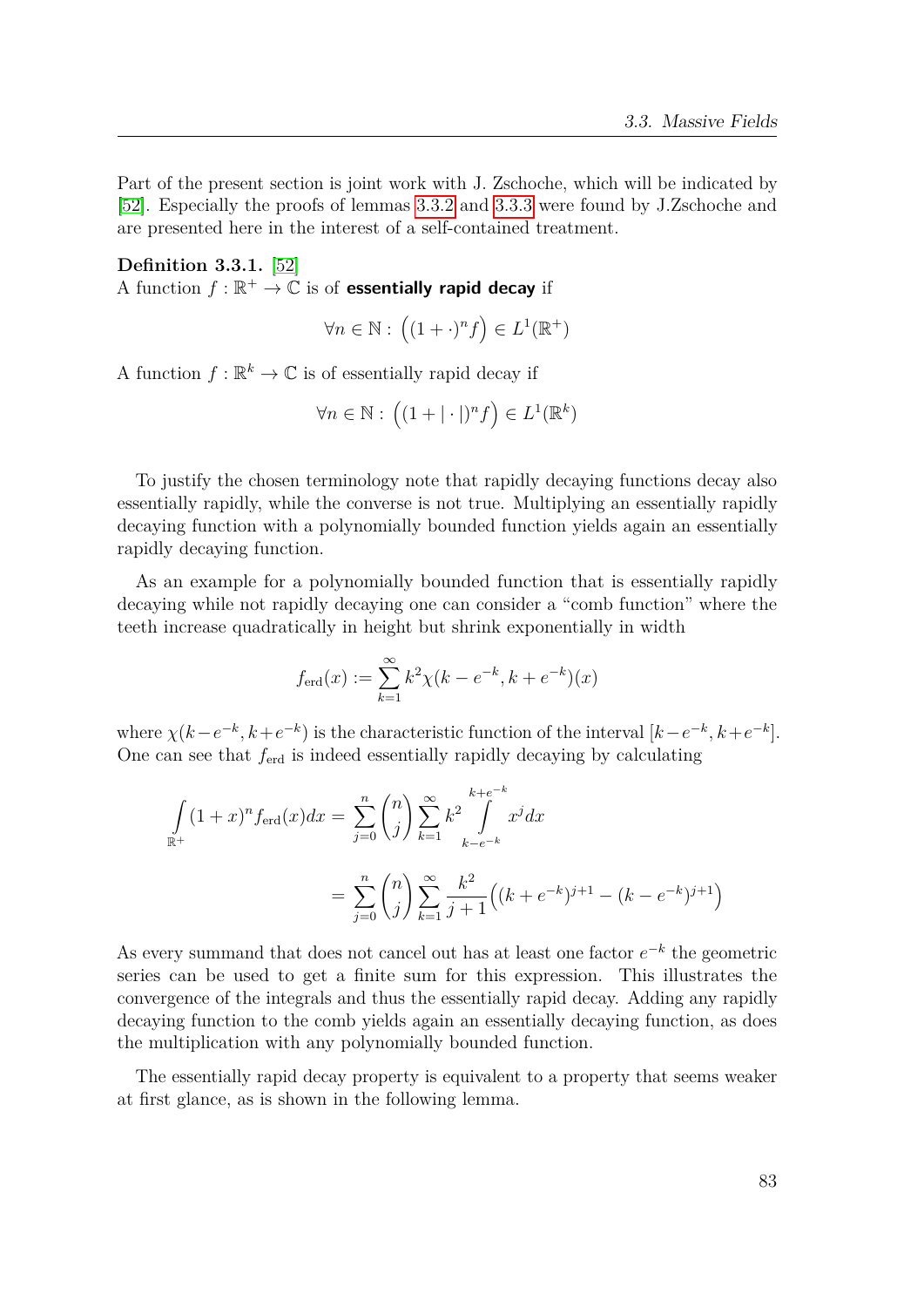<span id="page-83-0"></span>**Lemma 3.3.2.** [\[52\]](#page-152-0) *If a function*  $f : \mathbb{R}^+ \to \mathbb{C}$  *fulfils* 

 $\exists p \in \mathbb{N} \; \forall n \in \mathbb{N} : ((1 + \cdot)^n f) \in L^p(\mathbb{R}^+)$ 

*then it is of essentially rapid decay.*

*Proof.*

The proof is done using the Hölder inequality.

$$
||(1+\cdot)^n f||_1 = ||(1+\cdot)^{n+1} f(1+\cdot)^{-1}||_1 \le ||(1+\cdot)^{n+1} f||_p ||(1+\cdot)^{-1}||_{\frac{p}{p-1}}
$$
  
=  $||(1+\cdot)^{n+1} f||_p (||(1+\cdot)^{-\frac{p}{p-1}}||_1)^{\frac{p-1}{p}} < \infty$ 

As  $\int |(1+x)^{-\frac{p}{p-1}}|dx$  is finite for any  $p > 1$ , the *L*<sup>1</sup>-property for the monomial of  $\mathbb{R}^+$ order *n* follows from the  $L^p$ -property for the monomial of order  $n+1$ , independently of *p*, which proves the claim.  $\Box$ 

The main mathematical result which will be used in the present treatment is given in the following lemma.

<span id="page-83-1"></span>**Lemma 3.3.3.** [\[52\]](#page-152-0) Let  $\phi : \mathbb{R}^n \to \mathbb{R}$  *a non-negative polynomially bounded function and* 

$$
\tilde{\phi}_r(x) = \lim_{\varepsilon \to 0 \atop \mathbb{R}^n} \int_{\mathbb{R}^n} \phi(p) e^{ipx - \varepsilon |p|} d^n p
$$

*Then*  $\tilde{\phi}_r \in C^\infty(\mathbb{R}^n)$  *if and only if*  $\phi$  *is of essentially rapid decay.* 

*Proof.*

Let  $t > 0$  and define operators for  $f : \mathbb{R}^n \to \mathbb{C}$ 

$$
(\Delta_1^i(t)f)(x) := f(x + te_i) - f(x - te_i)
$$
  

$$
(\Delta_n^i(t)f)(x) := [\Delta_1^i(t)(\Delta_{n-1}^i(t)f)](x) = \sum_{k=0}^n (-1)^k \binom{n}{k} f(x + (n-2k)te_i)
$$

Application to  $f(x) = e^{ipx}$  with  $p \in \mathbb{R}^n$  yields

$$
\Delta_n^i(t)e^{ipx} = e^{ipx} \sum_{k=0}^n (-1)^k \binom{n}{k} \left(e^{-itp^i}\right)^k \left(e^{itp^i}\right)^{n-k} = e^{ipx} (2i\sin(tp^i))^n
$$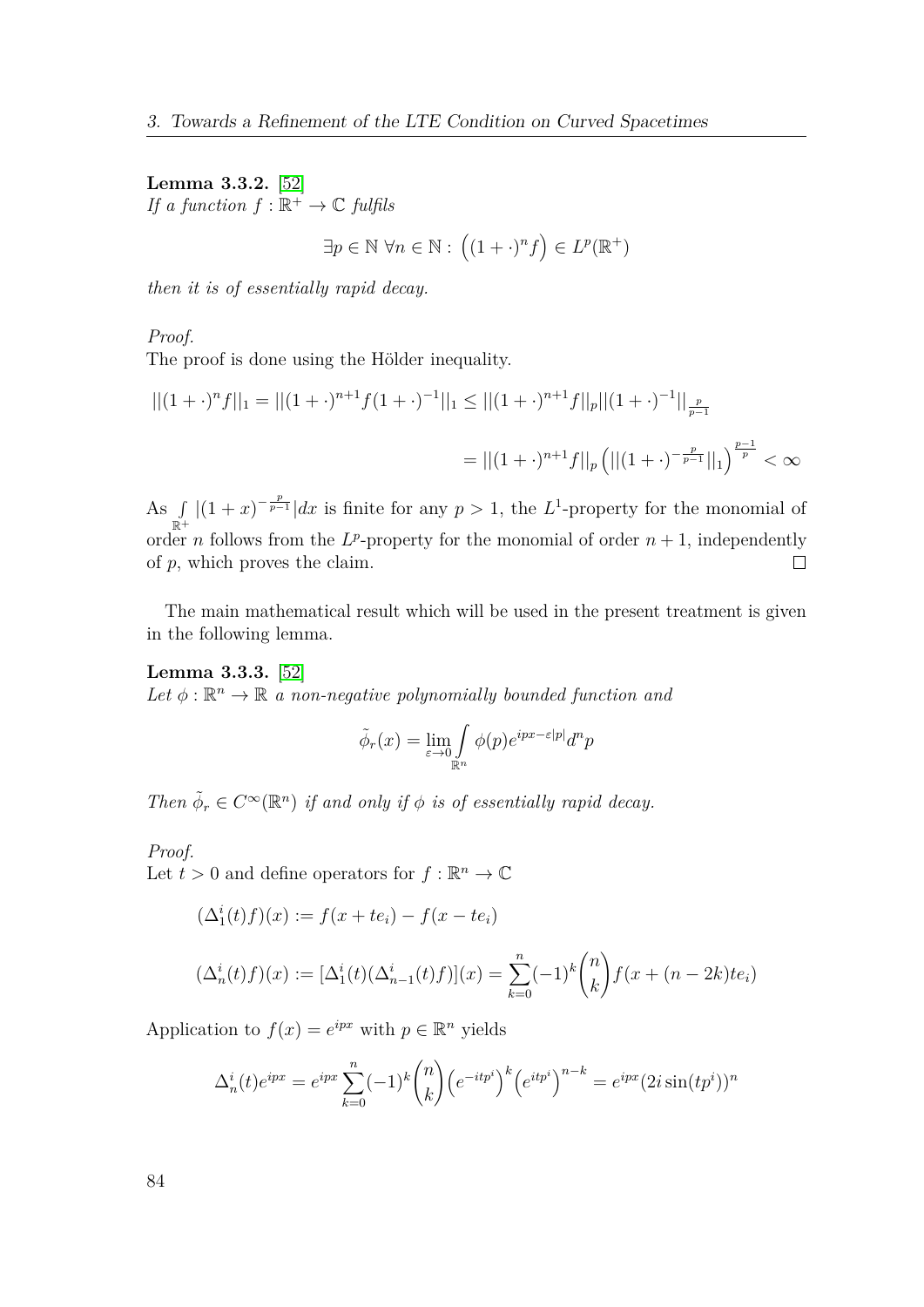If  $\tilde{\phi}_r \in C^{\infty}(\mathbb{R}^n)$  all derivatives exist and

$$
\widetilde{M}_s := \left| \partial_i^{2s} \phi_r \Big|_{x=0} \right| = \lim_{t \to 0} \left| \frac{(\Delta_{2s}^i(t)\phi_r)(0)}{(2t)^{2s}} \right| < \infty
$$

which allows the estimate

$$
\widetilde{M}_s = \lim_{t \to 0} \lim_{\varepsilon \to 0} \int_{\mathbb{R}^n} \left( \frac{\sin(tp^i)}{t} \right)^{2s} \phi(p) e^{-\varepsilon|p|} d^p p \ge \lim_{t \to 0} \lim_{\varepsilon \to 0} \int_{B_R(0)} \left( \frac{\sin(tp^i)}{t} \right)^{2s} \phi(p) e^{-\varepsilon|p|} d^p p
$$
\n
$$
= \lim_{t \to 0} \int_{B_R(0)} \left( \frac{\sin(tp^i)}{t} \right)^{2s} \phi(p) d^p p = \int_{B_R(0)} \left( p^i \right)^{2s} \phi(p) d^p p
$$

for all  $R > 0$ . As the last Integral is monotonically growing in R but bounded by  $M_s$ , the limit  $R \to \infty$  is well defined and also bounded by  $M_s$ . This proves the existence of all even  $p^i$ -moments, and thus all  $p^i$ -moments and by iteration all moments. This implies that  $\phi$  is of essentially rapid decay. The backwards direction is trivial by the dominated convergence theorem.  $\Box$ 

For the following treatment only a certain class of states is relevant, which is defined in the following.

#### **Definition 3.3.4.**

Let  $(M, g)$  a spatially flat FRW spacetime,  $Q_g$  the representative of a locally covariant scalar quantum field theory  $Q$  on  $(\mathcal{M}, g)$ . A state is called a Hadamard-Lüders-Roberts state or **HLR state** if it is a pure, Gaussian, homogeneous and isotropic Hadamard state on *Qg*.

Note that the requirement that the states be pure refers to the states on  $Q(\mathcal{M}, g)$ , i.e. the algebra corresponding to all of the spacetime. Restrictions of pure states on  $Q(\mathcal{M}, g)$  to subregions of the spacetime are not pure in general, which bears profound consequences like the Hawking and Unruh effects.

It was shown in [\[29\]](#page-151-0) that HLR states can be specified by two functions. Let  $\phi_p(t)$  the mode functions of the fields, where it follows from the homogeneity and isotropy of spacetime and state that these modes only depend on  $p = |\vec{p}|$ , and let  $\pi_p(t) = \sqrt{|g|} g^{00} \partial_0 \phi_p(t)$ . These complex functions are polynomially bounded in *p* and have to fulfil

<span id="page-84-0"></span>
$$
\forall t, p: \phi_p^*(t)\pi_p(t) - \phi_p(t)\pi_p^*(t) = i \tag{3.3.2}
$$

which encodes the canonical commutation relations. The fact that the state is pure is encoded in the fact that the two-point function can be completely defined by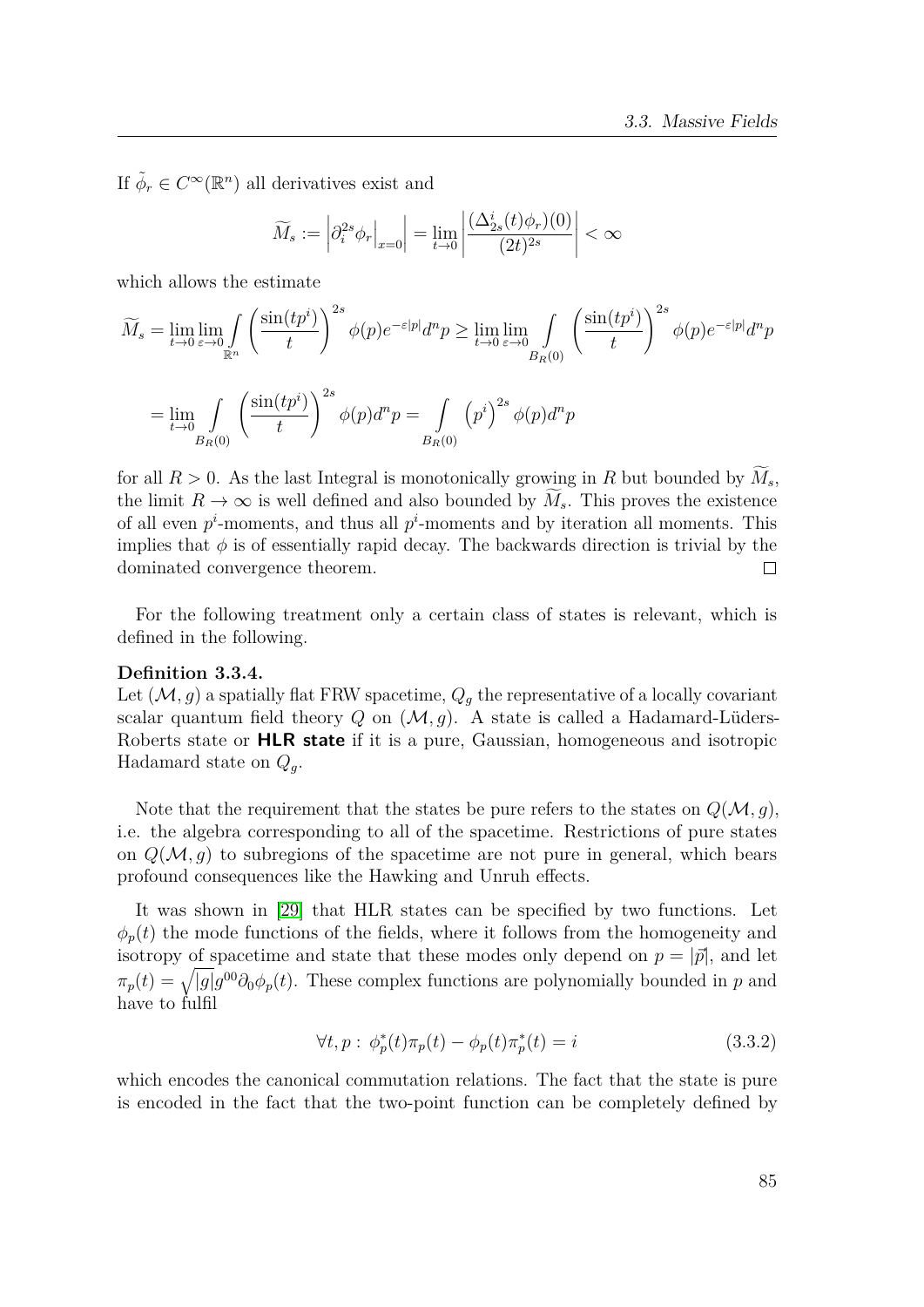giving  $\phi_p(t)$  and  $\pi_p(t)$  fulfilling [\(3.3.2\)](#page-84-0) on a Cauchy surface. The implication of the Hadamard condition will be investigated in the following.

In the following construction some procedure is needed to identify states on different spacetimes in a way that allows carrying over Bogoliubov coefficients. To achieve this we will state a straight forward corollary of the work of [\[29\]](#page-151-0).

#### <span id="page-85-0"></span>**Lemma 3.3.5.** [\[52\]](#page-152-0)

Let  $(M, g)$ ,  $(M', g')$  and  $(M'', g'')$  spatially flat FRW spacetimes, such that  $(M'', g'')$ *is an isometrically, orientation and time orientation preservingly embedded submanifold of the other two manifolds, in both cases containing a Cauchy surface of the spacetime it is embedded into. Call these embeddings*  $\psi$  *and*  $\psi'$ *. Any HLR* state defined on all of  $(M, g)$ ,  $(M', g')$  can be completely defined by suitable initial *conditions in*  $\psi(M'', g'')$ ,  $\psi'(M'', g'')$  (because it contains a Cauchy surface), and *thus by an HLR state in*  $(M'', g'')$ *. This yields a well defined method of identifying HLR state defined on all of*  $(M, g)$  *with HLR state defined on all of*  $(M', g')$ *.* 

Let  $\omega_1$  and  $\omega'_1$  HLR states identified via their initial conditions on the Cauchy  $surfacees$  within  $\psi(M'', g'')$ ,  $\psi'(\mathcal{M}'', g'')$  *as outlined above and*  $\omega_2$  *and*  $\omega'_2$  *HLR states identified accordingly. Then the Bogoliubov coefficients relating*  $\omega_1$  *and*  $\omega_2$  *are the same as the Bogoliubov coefficients relating*  $\omega'_1$  *and*  $\omega'_2$ *.* 

Note that the identification of states given by this lemma is by no means general in any sense. If two spacetimes are isometric in two disjoint regions each containing Cauchy surfaces, states identified in one region will in general not be identified in the other region. This is an example for the fact that locally contravariant states do not exist in general, and is essentially the reason why the result of this section is not trivial. However, as the focus lies on Bogoliubov coefficients here, this caveat is no obstacle for the following treatment.

After these preparations it can now be shown that  $B_p$  is of essentially rapid decay in *p* for a certain class of models.

#### **Theorem 3.3.6.** [\[52\]](#page-152-0)

*Let* (M*, g*) *a spatially flat FRW spacetime, Q<sup>g</sup> the representative of a locally covariant scalar quantum field theory*  $Q$  *on*  $(\mathcal{M}, g)$ *. Let*  $\omega_1$  *and*  $\omega_2$  *HLR states on*  $Q_q$ *. Then the Bogoliubov coefficient*  $B_p$  *corresponding to the Bogoliubov transformation from*  $\omega_1$  $to \omega_2$  *is of essentially rapid decay in p.* 

#### *Proof.*

The idea for this proof stems largely from Nicola Pinamonti, [\[34\]](#page-151-1).

As  $(M, g)$  is a spatially flat FRW spacetime its metric can be given as

$$
ds^2 = a^2(\eta)\left(d\eta^2 - d\vec{x}^2\right)
$$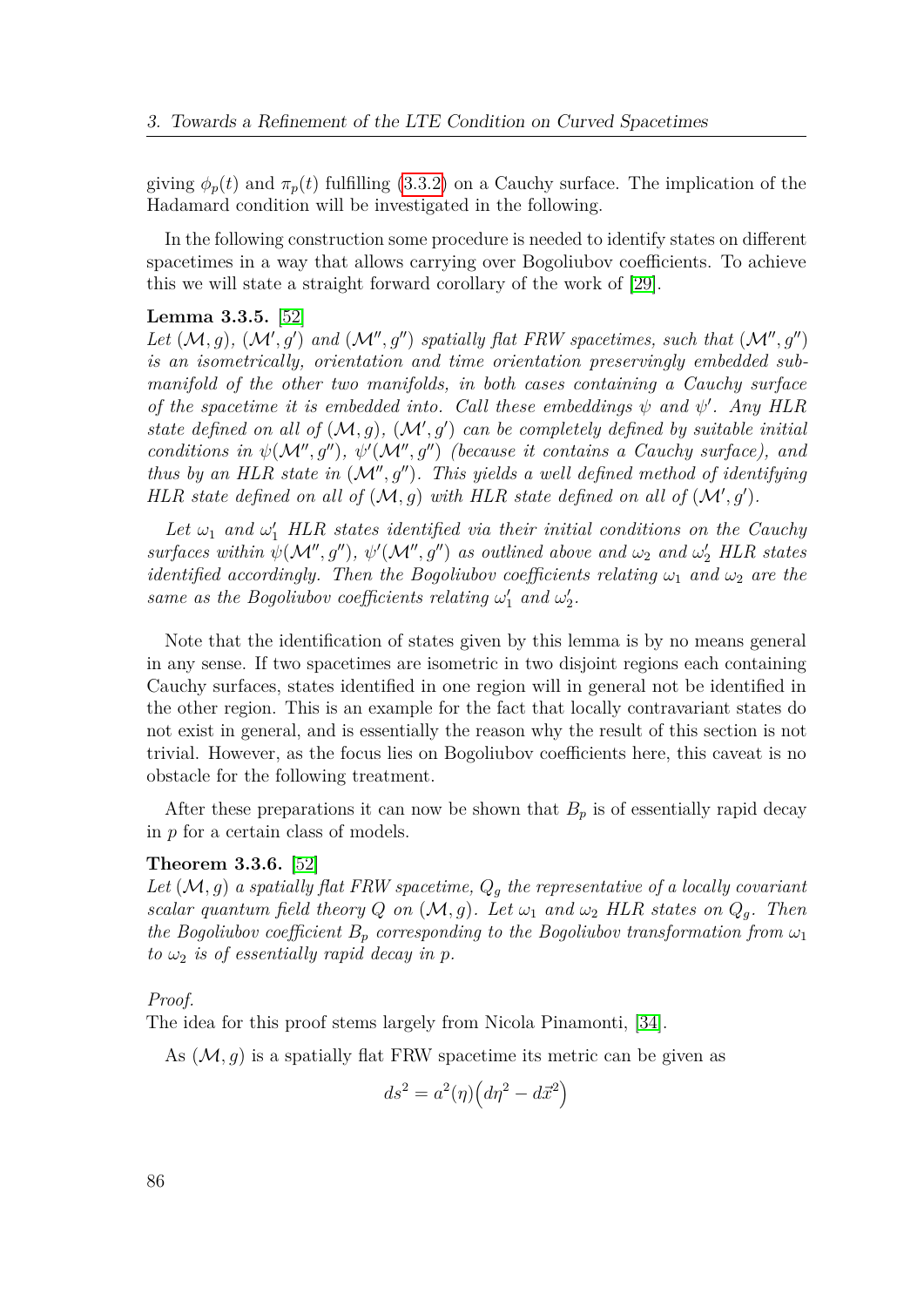in suitable coordinates, where  $\eta$  is defined on some open set  $I \subseteq \mathbb{R}$ . Let  $\eta_1, \eta_2 \in I$ and  $\eta_1 < \eta_2$  and define a spacetime  $(\mathcal{M}', g')$  by the metric

$$
ds^{2} = (1 - \sigma(\eta) + \sigma(\eta)a^{2}(\eta))(d\eta^{2} - d\vec{x}^{2})
$$

where  $\sigma(\eta)$  is a smooth function with  $\forall \eta > \eta_2 : \sigma(\eta) = 1$  and  $\forall \eta < \eta_1 : \sigma(\eta) = 0$ and *η* is defined in the open set  $(-\infty, \sup I)$ . The spacetimes  $(\mathcal{M}, g)$  and  $(\mathcal{M}', g')$ then conform with the assumptions of Lemma [3.3.5](#page-85-0) for some neighbourhood of a Cauchy surface in the region  $\eta > \eta_2$ , such that HLR states on these spacetimes can be identified in the sense of this lemma, especially preserving their relation in terms of Bogoliubov coefficients. It thus suffices to show essentially rapid decay for *B<sup>p</sup>* corresponding to the Bogoliubov transformation from  $\omega_1'$  to  $\omega_2'$ .

To prove the claim it is preferable to calculate in the Minkowski section of  $(\mathcal{M}', g')$ , i.e. at  $\eta < \eta_1$ . In this flat region there is a unique Poincaré invariant vacuum  $\omega'_\infty$  and as a first step we will treat the Bogoliubov transformation from  $\omega_1'$  to the vacuum. In this case it is necessary to be cautious with the distribution character of the two-point function, therefore we take

$$
\left(\mathscr{W}_2^{\omega'_1} - \mathscr{W}_2^{\omega'_\infty}\right)(f,g) = \iiint \frac{1}{(2\pi)^3 2\omega_p} \left(|B_{1,p}|^2 e^{-i(x^0 - y^0)\omega_p} + A_{1,p} B_{1,p}^* e^{-i(x^0 + y^0)\omega_p}\right)
$$

$$
+ A_{1,p}^* B_{1,p} e^{i(x^0 + y^0)\omega_p} + |B_{1,p}|^2 e^{i(x^0 - y^0)\omega_p}\right)e^{i(\vec{x} - \vec{y})\vec{p}} f(x)g(y) d^4x d^4y d^3p
$$

as can be derived from equation [\(3.3.1\)](#page-81-0). This expression is a Schwartz distribution as  $A_{1,p}$  and  $B_{1,p}$  are polynomially bounded. This implies that derivatives in *x* and *y* can be defined in the weak sense.

Taking the expectation value of the point split energy density

$$
\omega(T_{00})(x,y) := \frac{1}{2} \Big( \mathscr{W}_2^{\omega}(\partial_0 f, \partial_0 g) + \delta^{ij} \mathscr{W}_2^{\omega}(\partial_i f, \partial_j g) + m^2 \mathscr{W}_2^{\omega}(f,g) \Big)
$$

the difference for the states at hand is

$$
\left(\omega'_{1}(T_{00}) - \omega'_{\infty}(T_{00})\right)(f,g) = \iiint \frac{1}{(2\pi)^{3}4\omega_{p}} \left( \left(\omega_{p}^{2} + \vec{p}^{2} + m^{2}\right) |B_{1,p}|^{2} e^{-i(x^{0} - y^{0})\omega_{p}} + \left(-\omega_{p}^{2} + \vec{p}^{2} + m^{2}\right) A_{1,p} B_{1,p}^{*} e^{-i(x^{0} + y^{0})\omega_{p}} + \left(-\omega_{p}^{2} + \vec{p}^{2} + m^{2}\right) A_{1,p}^{*} B_{1,p} e^{i(x^{0} + y^{0})\omega_{p}} + \left(\omega_{p}^{2} + \vec{p}^{2} + m^{2}\right) |B_{1,p}|^{2} e^{i(x^{0} - y^{0})\omega_{p}} \right) e^{i(\vec{x} - \vec{y})\vec{p}} f(x) g(y) d^{4}x d^{4}y d^{3}p
$$

$$
= \iiint \frac{\omega_{p}}{(2\pi)^{3}} |B_{1,p}|^{2} \cos\left((x^{0} - y^{0})\omega_{p}\right) e^{i(\vec{x} - \vec{y})\vec{p}} f(x) g(y) d^{4}x d^{4}y d^{3}p
$$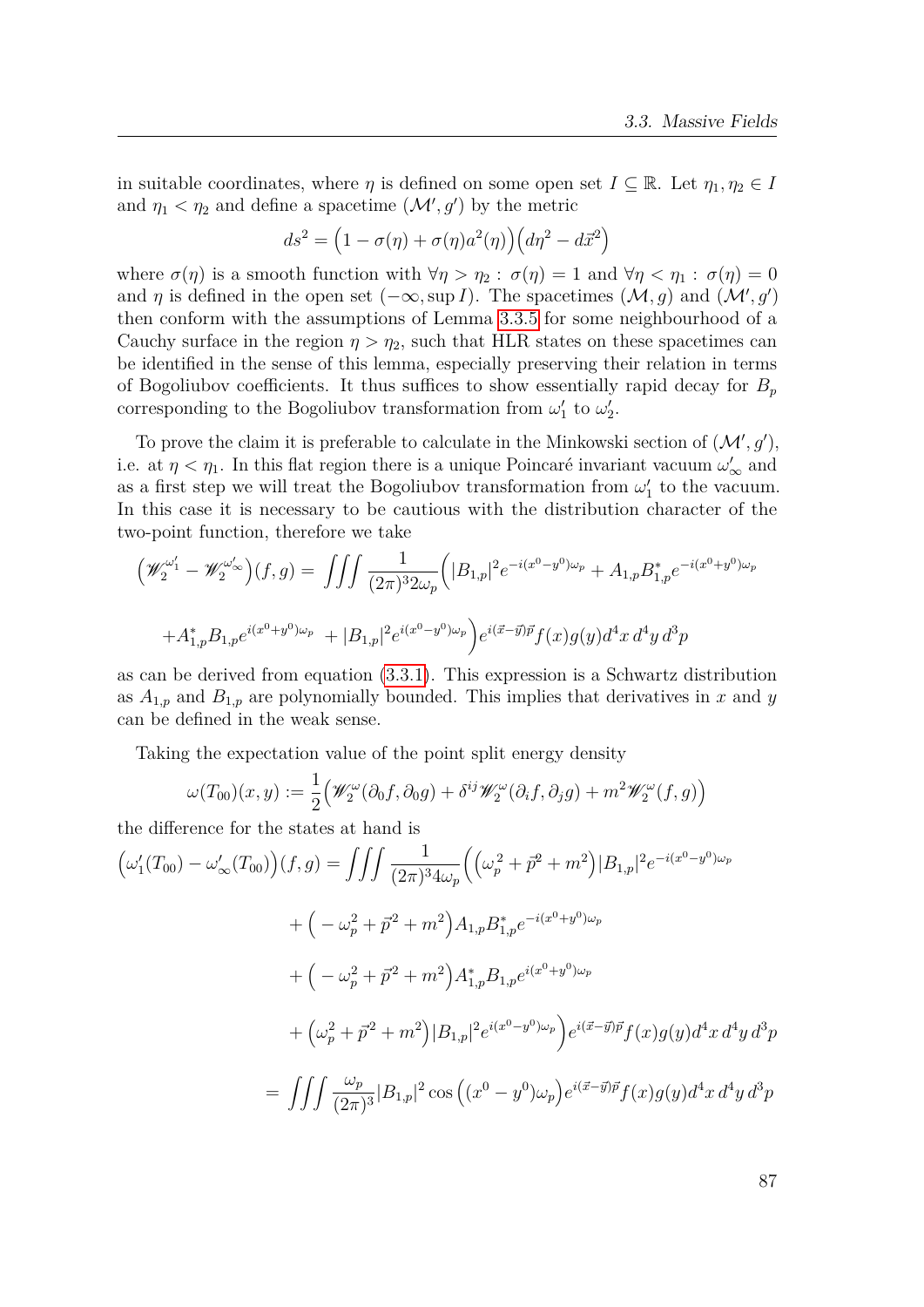where the prefactors in the terms containing  $A_{1,p}B_{1,p}^*$  vanish. To apply lemma [3.3.3](#page-83-1) some further manipulations are necessary. First,  $\lim_{\varepsilon \to 0} e^{-\varepsilon p}$  can be inserted in the *p*-integral, and because *f* and *g* have compact support and  $|B_{1,p}|^2$  is polynomially bounded, the term

$$
h(p) := \iint \frac{\omega_p}{(2\pi)^3} |B_{1,p}|^2 \cos \left( (x^0 - y^0)\omega_p \right) e^{i(\vec{x} - \vec{y})\vec{p}} f(x) g(y) d^4 x d^4 y
$$

is a Schwartz function, which allows interchanging the limit  $\varepsilon \to 0$  with the *p*integration. With the additional regularising term  $e^{-\varepsilon p}$  the integrations can be interchanged such that the *p* integration is the innermost integration. As the difference of expectation values of the energy density is smooth, the smearing with test functions can be dropped to yield

$$
(\omega_1'(T_{00}) - \omega_\infty'(T_{00})) (x, y) = \int \frac{\omega_p}{(2\pi)^3} |B_{1,p}|^2 \cos ((x^0 - y^0)\omega_p) e^{i(\vec{x} - \vec{y})\vec{p}} d^3p
$$

Setting  $x^0 = y^0$  leads to an expression which fulfils the assumptions of lemma [3.3.3,](#page-83-1) which proves that  $|B_{1,p}|^2$  and thus by lemma [3.3.2](#page-83-0) finally  $|B_{1,p}|$  is of essentially rapid decay.

The same holds for the corresponding coefficient  $B_{2,p}$  for  $\omega_2'$ . Recalling some relations for Bogoliubov coefficients one sees

$$
\chi_p^1 = A_{1,p}\chi_p^{\infty} + B_{1,p}\chi_p^{\infty*} \quad \chi_p^2 = A_{2,p}\chi_p^{\infty} + B_{2,p}\chi_p^{\infty*} \quad \Rightarrow \quad \chi_p^{\infty} = A_{2,p}^*\chi_p^2 - B_{2,p}\chi_p^{2*}
$$
  

$$
\chi_p^1 = \left(A_{1,p}A_{2,p}^* - B_{1,p}B_{2,p}^*\right)\chi_p^2 + \left(B_{1,p}A_{2,p} - A_{1,p}B_{2,p}\right)\chi_p^{2*}
$$

The Bogoliubov coefficient  $B_{12,p} := (B_{1,p}A_{2,p} - A_{1,p}B_{2,p})$  corresponding to the transformation from  $\omega'_1$  to  $\omega'_2$  is of essentially rapid decay, as the coefficients  $A_{1/2,p}$  $\Box$ are polynomially bounded. This concludes the proof.

The following lemma shows the connection of essentially rapid decay of  $B_k$  to the well-definedness of the limit  $z^0 \to \infty$ .

#### <span id="page-87-0"></span>**Lemma 3.3.7.**

*All functions in this lemma are understood to be complex valued. Let*  $f \in L^1(\mathbb{R}^+)$ *and define*

$$
\forall x \in \mathbb{R} : \mathcal{F}_m[f](x) := \int_0^\infty f(p)e^{ix\sqrt{p^2 + m^2}} dp
$$

*Then*  $\mathcal{F}_m[f](x) \in C_0(\mathbb{R})$ .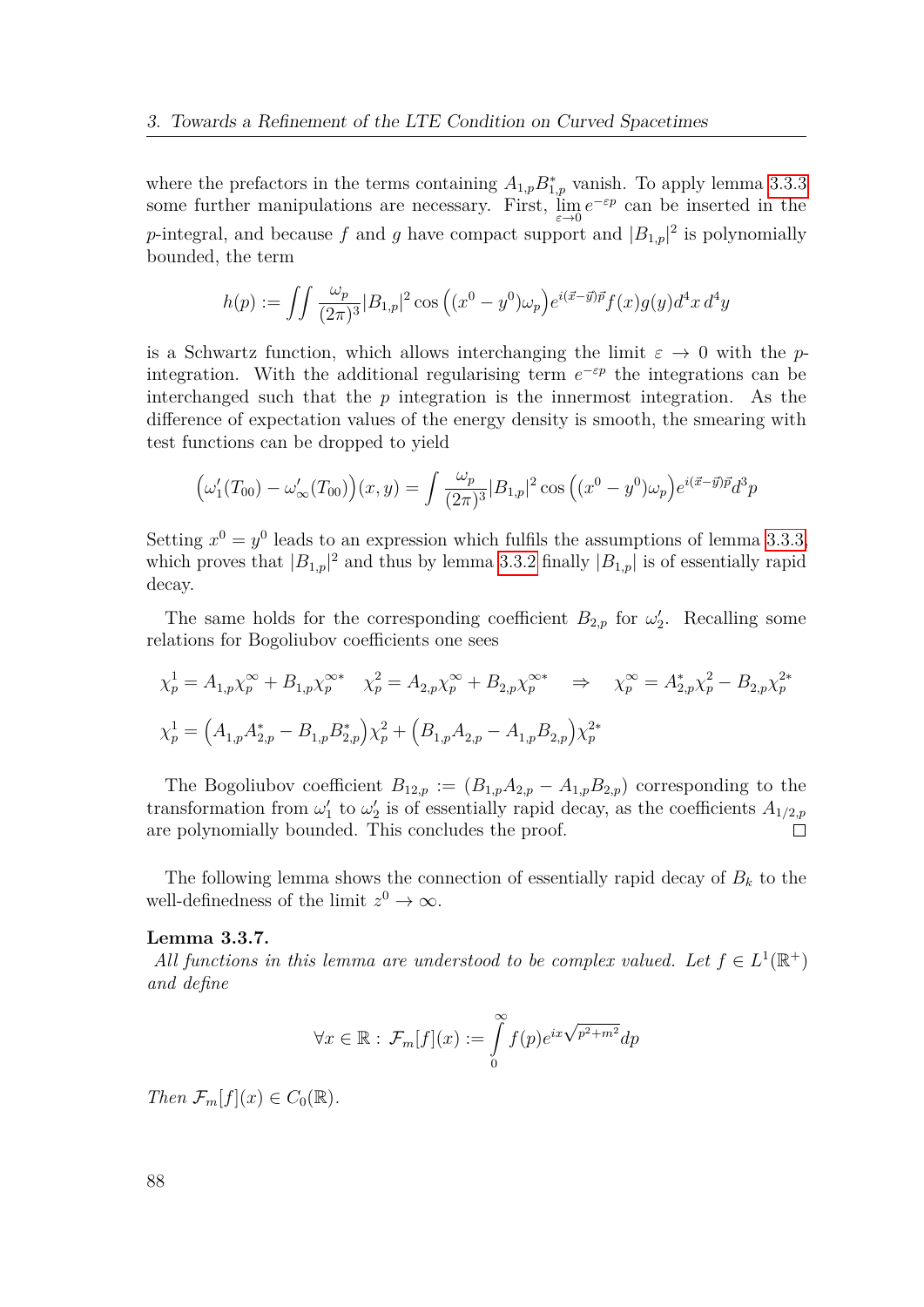*Proof.*

The idea of the proof is to adapt the proof of the corresponding theorem for the Fourier transform (see e.g. Satz V.2.2 in [\[50\]](#page-152-1)).

First we show continuity of  $\mathcal{F}_m[f]$  using the definition in terms of limits of sequences. Let  $(x_n)_{n \in \mathbb{N}}$  a convergent series with  $\lim_{n \to \infty} x_n = x$ , then

$$
\forall p \in \mathbb{R}^+ : \lim_{n \to \infty} \left| e^{ix_n \sqrt{p^2 + m^2}} - e^{ix \sqrt{p^2 + m^2}} \right| = 0
$$

By the convergence theorem of Lebesgue it then follows that

$$
\lim_{n \to \infty} |\mathcal{F}_m[f](x_n) - \mathcal{F}_m[f](x)| \le \int_0^\infty |f(p)| \lim_{n \to \infty} \left| e^{ix_n \sqrt{p^2 + m^2}} - e^{ix \sqrt{p^2 + m^2}} \right| dp = 0
$$

The limit can be interchanged with the integral, because the integrand is majorised by  $2 | f(p) | \in L^1(\mathbb{R}^+)$ . This proves continuity of  $\mathcal{F}_m[f]$ .

Now we turn to the proof that  $\mathcal{F}_m[f]$  vanishes for  $x \to \infty$ . Because  $C_0^{\infty}(\mathbb{R}^+)$  is dense in  $L^1(\mathbb{R}^+)$  and because of the inequality

$$
\forall f \in L^1(\mathbb{R}^+): \, ||\mathcal{F}_m[f]||_{\infty} \le ||f||_1
$$

it is sufficient to show

$$
\forall g\in C_0^\infty(\mathbb{R}^+):\;\lim_{x\to\infty}|\mathcal{F}_m[g](x)|=0
$$

Let  $R \in \mathbb{R}^+$  and  $g \in C_0^{\infty}(\mathbb{R}^+)$  then by partial integration

$$
|\mathcal{F}_m[g](x)| = \left| \int_0^{\infty} g(p)e^{ix\sqrt{p^2 + m^2}} dp \right|
$$
  
\n
$$
= \left| \int_0^{\infty} \frac{1}{ix} \sqrt{1 + \frac{m^2}{p^2}} g(p) \frac{d}{dp} e^{ix\sqrt{p^2 + m^2}} dp \right|
$$
  
\n
$$
= \frac{1}{|x|} \left| \int_0^{\infty} e^{ix\sqrt{p^2 + m^2}} \frac{d}{dp} \left( \sqrt{1 + \frac{m^2}{p^2}} g(p) \right) dp \right|
$$
  
\n
$$
= \frac{1}{|x|} \left| \int_0^{\infty} e^{ix\sqrt{p^2 + m^2}} \left( -\frac{m^2}{p^2} \frac{1}{\sqrt{p^2 + m^2}} g(p) + \frac{1}{p} \sqrt{p^2 + m^2} g'(p) \right) dp \right|
$$
  
\n
$$
\leq \frac{1}{|x|} \int_0^{\infty} \left( \left| \frac{m^2}{p^2} \frac{1}{\sqrt{p^2 + m^2}} g(p) \right| + \left| \frac{1}{p} \sqrt{p^2 + m^2} g'(p) \right| \right) dp
$$

89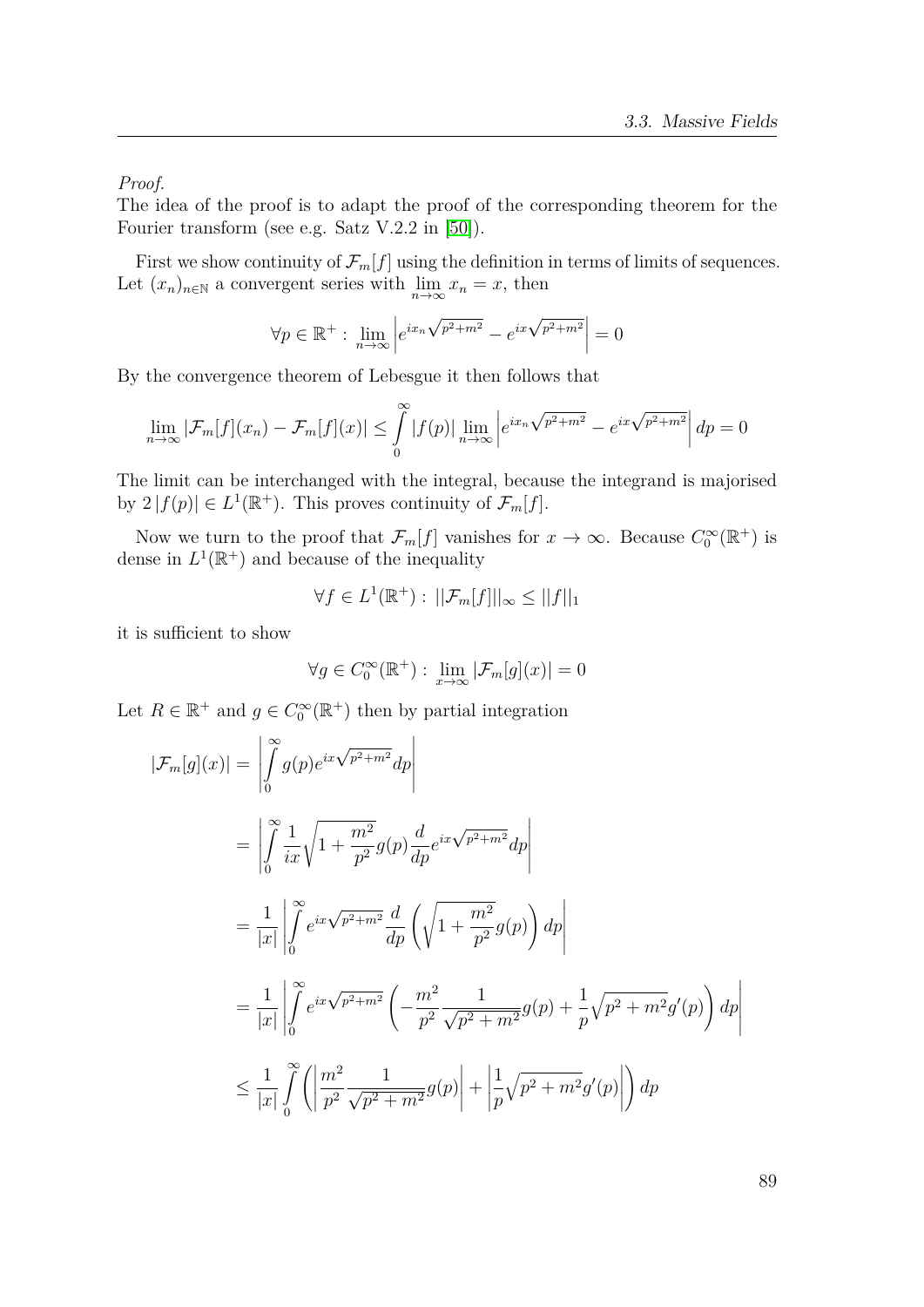$$
\leq \frac{1}{|x|} \left( \left\| \frac{m^2}{p^2} \frac{1}{\sqrt{p^2 + m^2}} g(p) \right\|_1 + \left\| \frac{1}{p} \sqrt{p^2 + m^2} g'(p) \right\|_1 \right)
$$

In the limits  $x \to \pm \infty$  this expression decays like  $|x|^{-1}$ , which means that it converges to 0, if the remaining integrals exist. However the fact that  $g \in C_0^{\infty}(\mathbb{R}^+)$  ensures the existence of the integrals, where the divergence of the prefactors at  $p = 0$  are not problematic, as g has compact support on the open set  $\mathbb{R}^+$ .

To conclude the proof, note that for a series  $(g_n)_{n\in\mathbb{N}}\subset C_0^{\infty}(\mathbb{R}^+)$  that converges to  $f \in L^1(\mathbb{R}^+)$  we get

$$
|\mathcal{F}_m[f](x)| = |\mathcal{F}_m[g_n](x) + \mathcal{F}_m[f - g_n](x)|
$$
  
\n
$$
\leq |\mathcal{F}_m[g_n](x)| + |\mathcal{F}_m[f - g_n](x)|
$$
  
\n
$$
\leq |\mathcal{F}_m[g_n](x)| + ||\mathcal{F}_m[f - g_n]||_{\infty}
$$
  
\n
$$
\leq |\mathcal{F}_m[g_n](x)| + ||f - g_n||_1
$$

where the first term vanishes in the limit  $x \to \pm \infty$  and the second term vanishes in the limit  $n \to \infty$ . This proves the claim.  $\Box$ 

The thermal observables in the out-region are given by

$$
\Theta_{\mu}^{\text{out}} = \lim_{z^0 \to \infty} \lim_{\zeta \to 0} \partial_{\mu}^{\zeta} \left( \mathscr{W}_{2}^{\beta, \text{in}} - \mathscr{W}_{2}^{\infty, \text{out}} \right) \Big|_{\text{out}} (z^0, \zeta)
$$

where the uniform convergence properties necessary for the interchange of the limits, differentials and integrals in this context hold if the  $L^1$ -properties used in Lemma [3.3.7](#page-87-0) are fulfilled. Especially it suffices that  $B_p$  decays essentially rapidly because  $\forall p \in \mathbb{R}^+ : |A_p| = \sqrt{|B_p|^2 + 1} \ge 1.$ 

For the terms containing  $A_p^*B_p$  and its complex conjugate to not contribute to the expectation values of thermal observables up to order *n* in the limit  $z^0 \to \infty$  the property

<span id="page-89-0"></span>
$$
\forall k \le n : \left( p \mapsto p^{2+k} A_p^* B_p \right) \in L^1(\mathbb{R}^+) \tag{3.3.3}
$$

is needed. This property follows from the fact that  $B_p$  is of essentially rapid decay, so the expectation values of the balanced derivatives can be calculated as

$$
\Theta_{\mu}^{\text{out}} = \int \frac{1}{(2\pi)^3 \omega_p^{\text{out}}} \left( \frac{2|B_p|^2 + 1}{e^{\beta \omega_p^{\text{in}}} - 1} + |B_p|^2 \right) \lim_{\zeta \to 0} \partial_{\mu}^{\zeta} \cos \left( 2\zeta^0 \omega_p^{\text{out}} - 2\vec{\zeta} \vec{p} \right) d^3 p \tag{3.3.4}
$$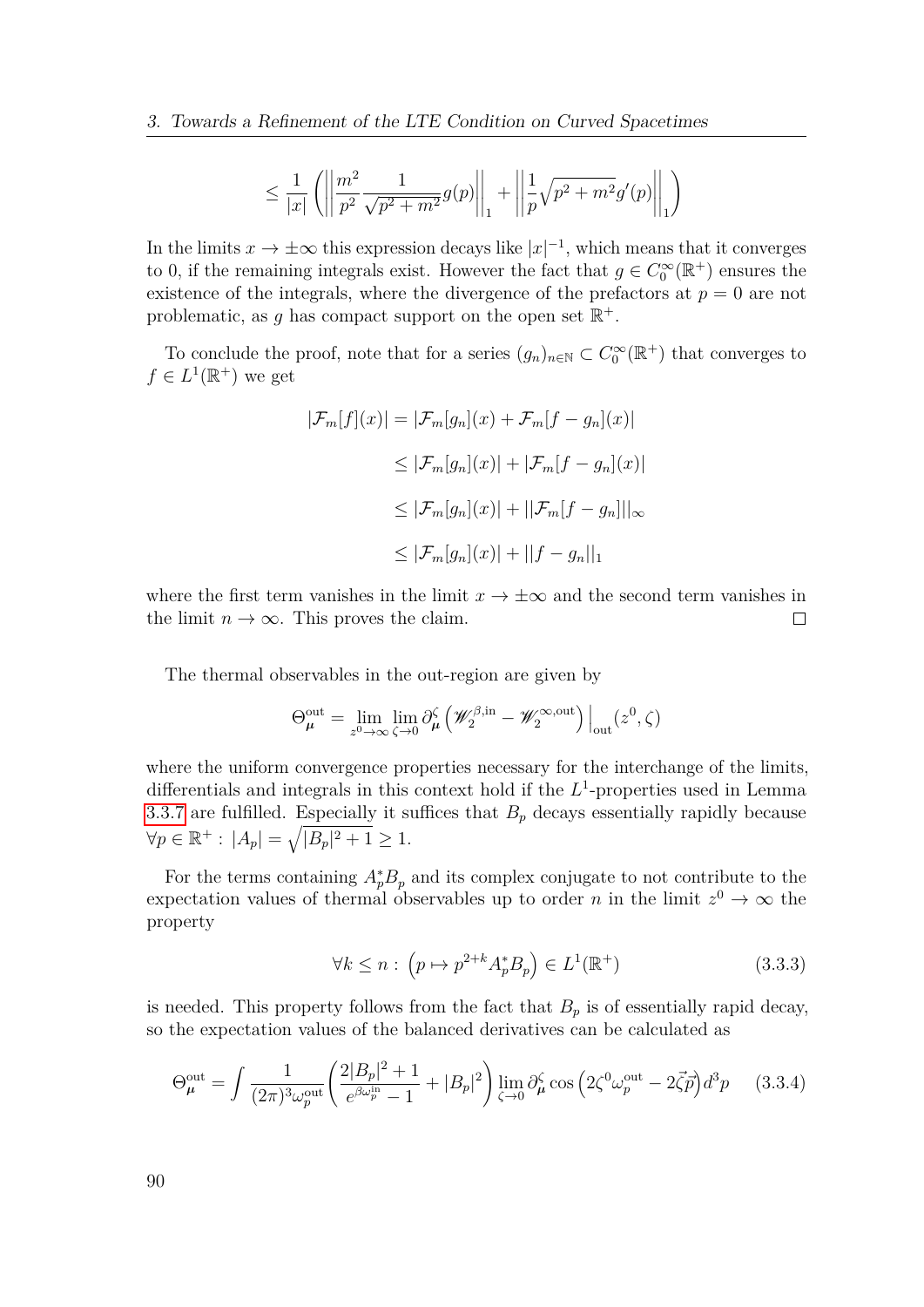The spacetime model

$$
ds^{2} = \left(\frac{1+\epsilon^{2}}{2} + \frac{1-\epsilon^{2}}{2}\tanh(\rho\eta)\right)\left(d\eta^{2} - d\vec{x}^{2}\right)
$$

considered here has been treated in [\[4\]](#page-149-1), where also the Bogoliubov coefficients were calculated. The term relevant to the present work is

$$
|B_p|^2 = \frac{\sinh^2\left(\frac{\pi(\omega_p^{\text{out}} - \omega_p^{\text{in}})}{2\rho}\right)}{\sinh\left(\frac{\pi\omega_p^{\text{out}}}{\rho}\right)\sinh\left(\frac{\pi\omega_p^{\text{in}}}{\rho}\right)}
$$

$$
\lim_{p \to \infty} |B_p|^2 = \lim_{p \to \infty} e^{-\frac{\pi\omega_p^{\text{in}}}{\rho}} = \lim_{p \to \infty} e^{-\frac{\pi p}{\rho}} = 0
$$

Thus, in this specific model,  $B_p$  is even of rapid decay in  $p$ .

 $\Rightarrow$ 

Plugging the explicit form of  $|B_p|^2$  into the definition of the thermal macroobservables [\(3.3.4\)](#page-89-0), it is not at all obvious, whether the state is a KMS state, a mixture of KMS states or no KMS thermal state at all. By a numerical calculation it could be checked, whether the first thermal macroobservables are the same as for some KMS states, but a mixture of KMS states cannot be ruled out in the same way. The only intermediary result in equation [\(3.3.4\)](#page-89-0) of the present section will be further investigated in a later section. For now the conclusion is that there is no apparent way except for numerical calculations to make headway on the interpretation of this result.

# **3.4. Towards an Alternative Concept**

This section will be dedicated to a constructive critique of the LTE condition, especially the extrinsic LTE condition on curved spacetimes. First of all, the problems and open questions found in the previous sections will be discussed and it will be argued that such problems are unacceptable. This leads us to argue that a refinement of the LTE condition is necessary that should fulfil certain requirements to address the problems discussed above.

Next, a refinement of the LTE condition is proposed that enables one to address the problems pointed out before. Remaining weaknesses and problems of the refined condition will be discussed and two main problems will be identified. A solution to the first problem for a spacetime is necessary for the refined condition to be reasonable at all on that certain spacetime, and a partial solution will be given, which allows an application of the refined condition to conformally static spacetimes.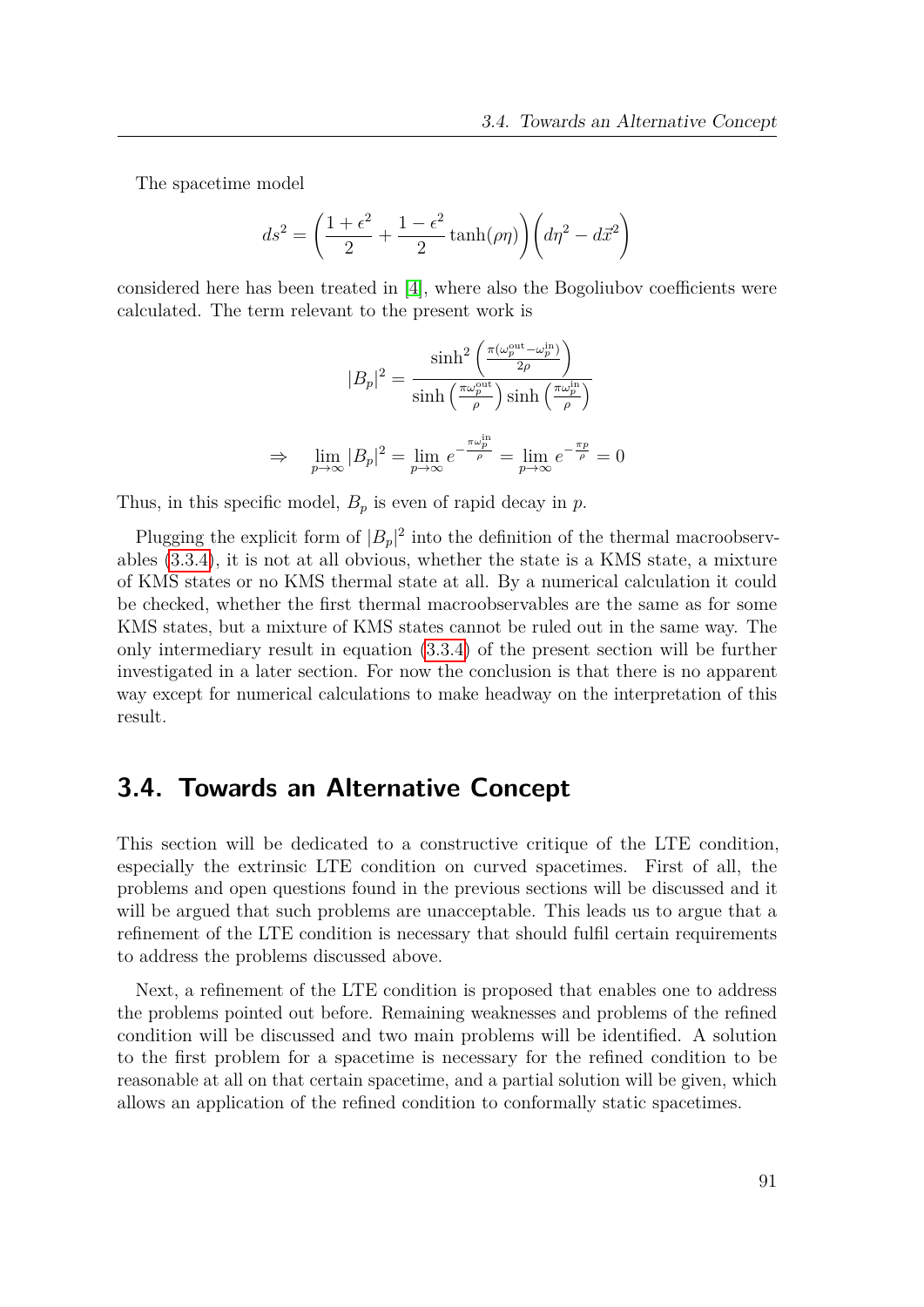In the last part of this section it will be argued that the second problem can be solved gradually, where an optimal solution is desirable to minimise ambiguity of the refined condition. A partial solution in the special case of Minkowski spacetime will be demonstrated. The refined condition on Minkowski spacetime in the form presented here is thus not as exact as the original definition of LTE, meaning that some states which are not in LTE according to the LTE condition cannot be excluded as LTE states with the condition discussed here. An argument will be given why the refined condition is nevertheless useful as a tool to probe thermal states which are locally close to equilibrium.

# **3.4.1. Problems and Open Questions Concerning LTE**

The previous sections have shown a number of problems of the LTE concept, especially the extrinsic LTE concept on curved spacetimes. In the following these problems will be reviewed and their perceived severety is commented upon.

The first problem discussed in section [3.1](#page-53-0) is the inconsistency of the extrinsic LTE condition with the native KMS condition in static spacetimes. The same incompatibility was found in section [3.2](#page-64-0) to the conformal KMS condition for a conformally invariant field in a conformally flat spacetime. In the Einstein static spacetime it was shown that the KMS condition is included in the extrinsic LTE condition in the limits of large temperature and small curvature. This is expected as large temperatures corresponds to mainly short wavelengths which probe little of the geometry. In the conformally flat case the inclusion of the conformal KMS condition in the extrinsic LTE condition is expected as the spacetime approaches Minkowski spacetime.

If the extrinsic LTE condition is to be upheld unchanged despite this problem, one has to draw the conclusion that the (conformal) KMS condition on other spacetimes than Minkowski spacetime has no thermodynamic relevance. Although an experimental examination of this question is not possible, one could try to establish an axiomatic concept of thermality from first principles, possibly extending the approach of [\[18\]](#page-150-2)[\[27\]](#page-150-3) using adiabatic accessibility to gravitating systems. The point of view that an LTE concept with suitably modified observables should be preferred as a concept of thermality is taken in [\[45\]](#page-151-2), where some interesting results for static spacetimes are presented. However, the modified observables do not solve the problems in conformally flat spacetime.

A subsidiary problem that emerges if one relies on the extrinsic LTE states is that the coupling to curvature *ξ*, which has no parallel on Minkowski spacetime, has to be dealt with. It is very doubtful in this context, whether the freedom in the definition of thermal observables as detailed in equation  $(2.2.4)$  is sufficient to restore the basic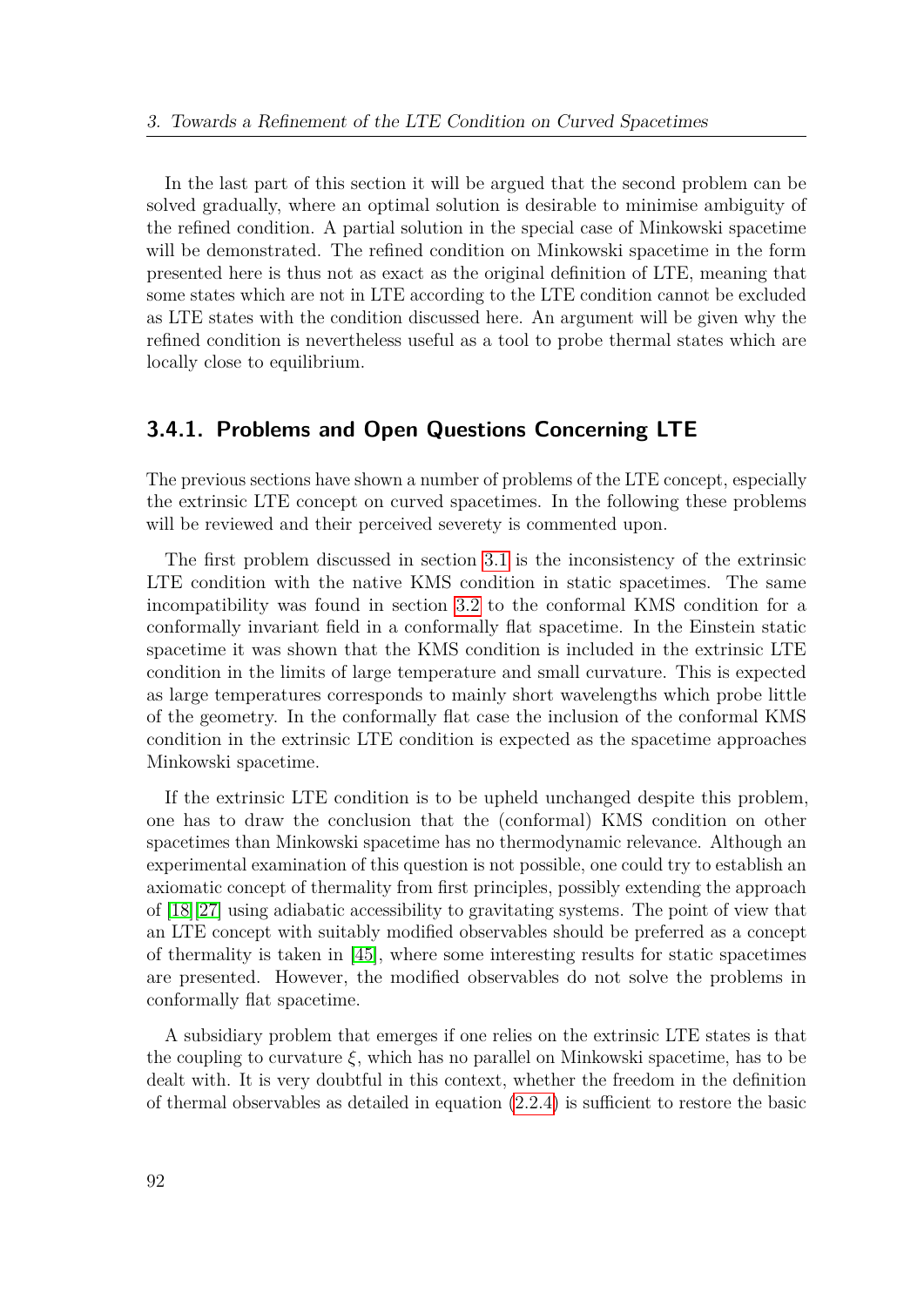idea of the extrinsic LTE condition, namely the comparison of expectation values on different spacetimes. As explained before, a comparison to the difference between the cases of massive and massless fields on Minkowski spacetime may lead one to the expectation that such simple adjustments are insufficient to achieve a convincing macroobservable interpretation.

The second problem, discussed in section [3.2](#page-64-0) of this work, is the blatant violation of the correspondence principle in the case of extrinsic LTE in de Sitter spacetime. Especially in the case of conformal coupling the results [\(3.2.12\)](#page-74-0) and [\(3.2.13\)](#page-74-1) for the time dependence of temperature are different from classical behaviour to an unacceptable degree. Also the instability of extrinsic LTE that was found, represents a huge departure from the classical behaviour. Even the limit of high temperature does no good in resolving this problem, which makes it particularly unacceptable. If one considers the modified observables proposed in [\[45\]](#page-151-2), the correspondence principle is also violated.

However, it was also seen that the extrinsic LTE concept as applied in equation [\(3.2.14\)](#page-75-0) reproduces the time dependence of temperature for the classical conformally coupled field. The latter finding could be investigated more closely and the expression for the trace from [\(3.2.2\)](#page-69-0) could be substituted into equation [\(3.2.6\)](#page-71-3) and geometric terms could be accounted for in the spirit of equation [\(2.2.4\)](#page-26-0). This could be used to argue in favour of a modified extrinsic LTE condition. Such an effort would not address the other problems, however it may give a hint which direction a refined condition should take. It is therefore discussed in subsection [3.4.4.](#page-99-0)

The third problem is not a problem of principle but rather a technical inconvenience. The LTE condition is not straight forward to check, especially in the case of non-trivial temperature mixtures. This is especially true for massive fields, where the thermal integrals cannot be analytically solved in general. Although this is not a principal obstacle for the use of the LTE concept, it greatly infringes its usefulness. Therefore this problem should be taken seriously, not as calling the sensibility of the LTE concept into question but as strongly recommending an amendment. This holds true even for the simple case of mixtures of KMS states which are not straight forward to identify from the results of thermal measurements or even the full two-point function.

We contend that these problems point to the necessity for a refinement of the LTE condition. Such a refined LTE condition should have several properties to achieve the desired improvement without introducing too much ambiguity that threatens to render such a condition arbitrary. The properties we would like to achieve include

(a) In flat spacetime the refined LTE condition should be implied in the original LTE condition.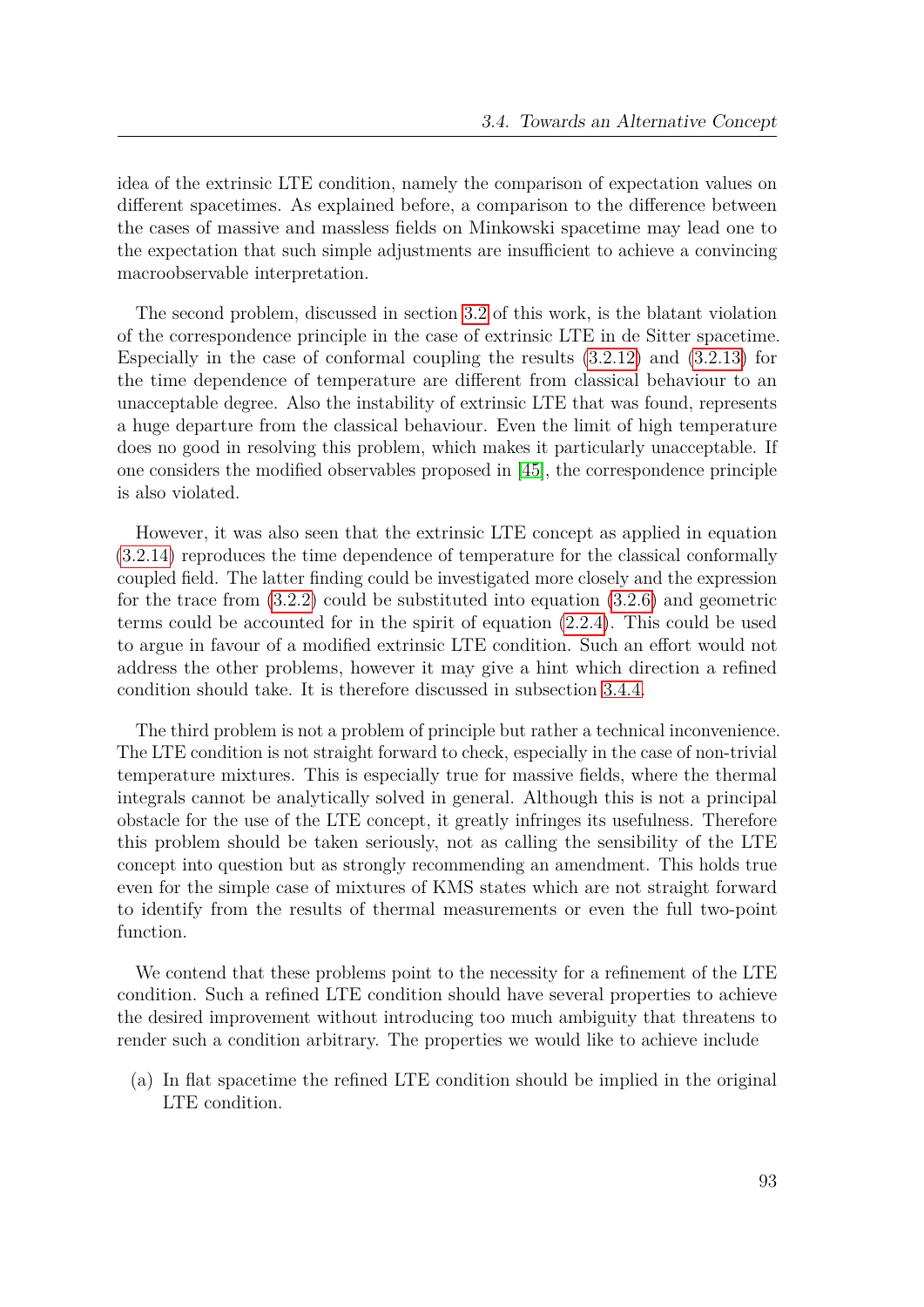- (b) The refined condition should be easier to check than the original one for a given state.
- (c) The refined condition should be easier to generalise to curved spacetimes.

One might be interested in the stricter requirement that the refined condition be equivalent to the original condition for flat spacetimes. It is clear that such a requirement is rather difficult to fulfil. The draft for a refined condition presented here does not fulfil such a requirement of equivalence in general. We will point out, what type of further work could achieve such an equivalence. An example that illustrates which kind of unwanted effects are possible for our condition will be given to emphasise the need for further improvement of the condition. However, an equivalence is achieved if one restricts to mixtures of KMS states for a massless field with the same rest frame as reference states for the original LTE condition.

## **3.4.2. Dynamic Equations**

The investigation of the correspondence principle in section [3.2](#page-64-0) made heavy use of a generalisation of the dynamic equations [\(2.2.7\)](#page-28-0) and [\(2.2.9\)](#page-28-1). Such generalised equations are derived from equations [\(3.2.3\)](#page-71-0)-[\(3.2.6\)](#page-71-3),

$$
g^{\mu\nu}\nabla^+_\mu\nabla^-_\nu\theta_g(x,y) = 0\tag{3.2.3}
$$

$$
\Rightarrow g^{\mu\nu}\nabla_{\mu}\omega\left(\theta_{g,\nu}\right)(x) = 0\tag{3.2.4}
$$

$$
(\Box^{+} + \Box^{-})\theta_{g}(x, y) = -\left(4m^{2} - 2\xi R(x) - 2\xi R(y)\right)\theta_{g}(x, y) + 4C(x, y) \qquad (3.2.5')
$$

$$
\Rightarrow \Box \omega (\theta_g) (x) = -\omega (\theta_g, \nu) (x) - 4(m^2 - \xi R(x)) \omega (\theta_g) (x) + 4C(x) (3.2.6')
$$

by applying the relations from lemma [3.2.5.](#page-72-0) As such equations are derived using only the Hadamard property of the states, they are a good starting point for a refinement of the LTE condition.

The principal input to these equations that specialises to LTE states and thus makes the fulfilment of these equations nontrivial and expressive, is a sequence of trace relations like  $(3.1.11)$  and  $(3.2.2)$ ,

$$
\Theta^{\mu}_{\mu\nu} = \sum_{\alpha \cup \lambda = \nu} C_{m^2, \xi, |\nu|, \alpha} \Theta_{\lambda}
$$
 (3.4.1)

However, assuming that (conformal) KMS states are LTE states for models where they exist and just comparing  $(3.1.11)$  and  $(3.2.2)$  no general rule for the form of such trace relations is apparent. It is possible to calculate trace relations whenever there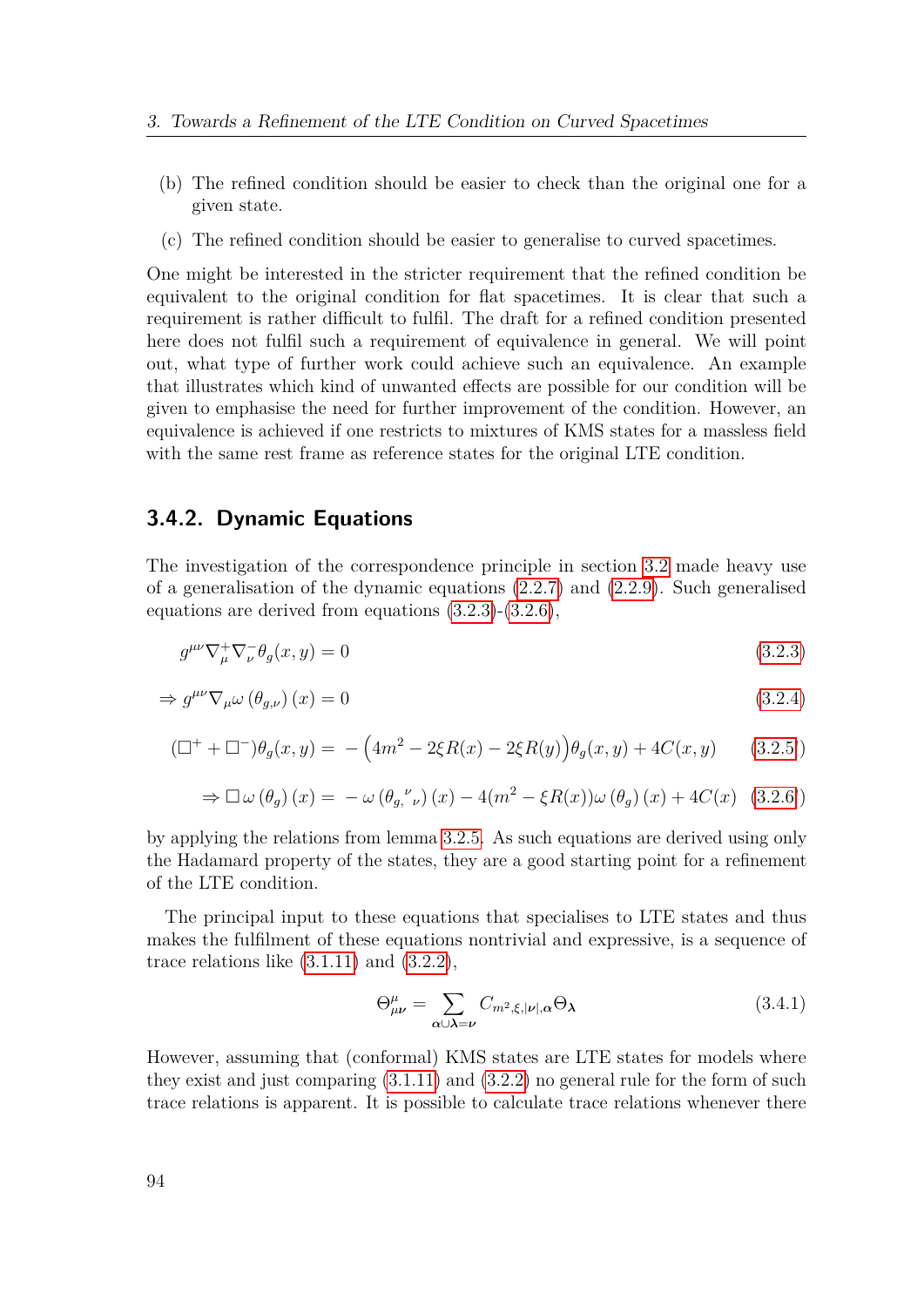is a suitable class of thermal reference states, however it would be very unsatisfactory to restrict to such models. The least one would want are trace relations for any free scalar field on conformally flat spacetimes. Assuming the trace relation [\(3.1.11\)](#page-64-1) to be general for static spacetimes one may combine it with [\(3.2.2\)](#page-69-0) to conjecture

$$
\widetilde{\Theta}^{\mu}_{\mu} = \frac{-4}{\Omega^4} \left( m^2 - \xi \widetilde{R} + \frac{1}{2} \left( g^{\mu\nu} \frac{\partial_{\mu} \Omega \partial_{\nu} \Omega}{\Omega^2} - \frac{\Box \Omega}{\Omega} \right) \right) \widetilde{\Theta} + C \tag{3.4.2}
$$

where we follow the notation of section [3.2](#page-64-0) and C is the generic curvature term that stems from the Hadamard renormalisation. Analogous relations could be assumed for the traces of higher order observables. However, guessing a general trace relation is somewhat problematic without additional physical input and the predictions of such a model will have to be treated with some caution.

In fact the trace conditions are indeed the only ingredient making the equations LTE specific, so in fact requiring the trace relations is equivalent to requiring the equations to be fulfilled. However, as the observables involved in the trace relations are of higher order, the equations may still be easier to check in many cases. Furthermore, some physically meaningful results have been derived from the dynamic equations in the case of Minkowski spacetime by [\[12\]](#page-149-0), therefore stating the refined LTE condition in terms of these equations seems preferable.

Assuming the dynamic equations for the thermal observables as defining of LTE yields a condition that is compatible with the KMS condition on static spacetimes and the conformal KMS condition on conformally static spacetimes. It is also compatible with the setting of local covariance, as the equations are formulated in a covariant manner, in contrast to the extrinsic LTE condition. From the covariant form of the thermodynamic equations of state one can derive the "standard" form of the equations of state using the non-covariant classic thermal observables, which leads to the occurrence of geometric terms. Therefore, the fact that the dynamical equations are dependent on the geometry of spacetime is to be expected.

If the two-point function of a state is given, it can be straight forwardly checked whether the thermal observables fulfil the dynamic equations. Thus, the condition suggested here is easier to check than the original LTE condition, especially for massive fields and on curved spacetimes. Although equations  $(3.2.5')$  $(3.2.5')$ - $(3.2.6')$  $(3.2.6')$  are quite painstaking to generalise to higher order balanced derivatives as seen in [3.2](#page-64-0) and finding appropriate trace relations remains problematic, taking the dynamical equations for the thermal observables as starting point addresses the requirements (b) and (c) with some success.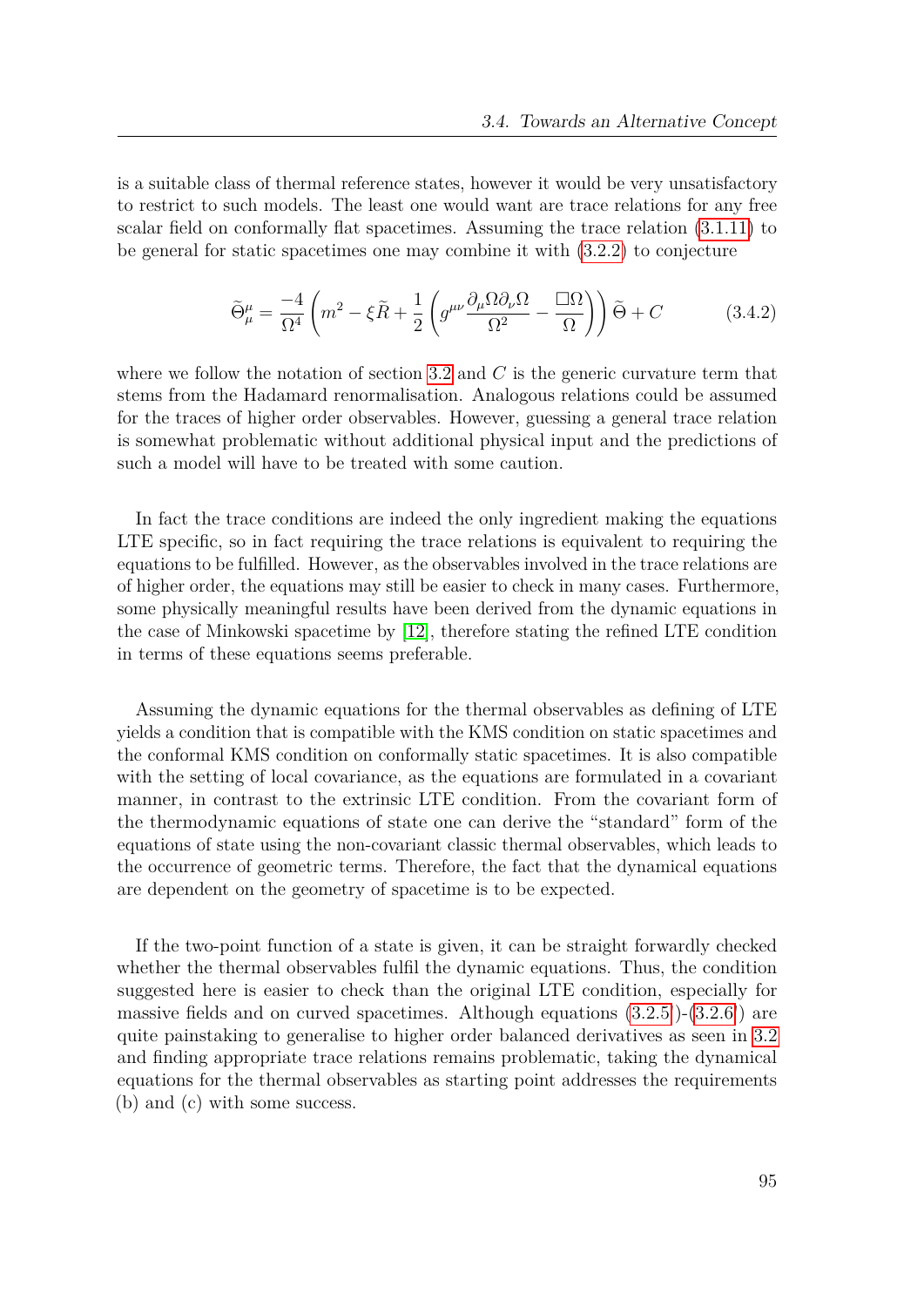### **3.4.3. Positivity Inequalities**

The question investigated in this subsection is, which additional conditions are necessary to fulfil requirement (a). The dynamic equations on Minkowski spacetime are fulfilled by any translation invariant state and these do not all have a reasonable thermal interpretation. As an illustrative example of what can go wrong, one can define positive two-point functions for certain indefinite normalised premeasures that induce a "pseudomixture" of temperatures. An explicit example of such a state for a massless field on Minkowski spacetime is given in the following lemma

#### **Lemma 3.4.1.**

*The bidistribution*

$$
\mathscr{W}^{sign}_2 := \int \left(2\delta(\beta-\alpha)-\delta(\beta-2\alpha)\right) \mathscr{W}^{\beta}_2 d\beta
$$

*defines a Gaussian Hadamard state ωsign for the massless scalar field.*

*Proof.*

As the Hadamard property follows straight forwardly and the Klein-Gordon equation is satisfied in both arguments, only positivity of the two-point function remains to be shown. It suffices to examine the symbolic form

$$
\mathcal{W}_2^{\text{sign}}(x, y) = \int \frac{1}{(2\pi)^3 2p} \left( 2 \left( \frac{2}{e^{\alpha p} - 1} - \frac{1}{e^{2\alpha p} - 1} \right) \cos \left( (x^0 - y^0)p - (\vec{x} - \vec{y})\vec{p} \right) \right)
$$
  
+  $e^{-i(x^0 - y^0)p + i(\vec{x} - \vec{y})\vec{p}} \right) d^3p$   
=  $\int \frac{1}{(2\pi)^3 2p} \left( 2 \left( \frac{1}{e^{\alpha p} - 1} + \frac{e^{\alpha p}}{e^{2\alpha p} - 1} \right) \cos \left( (x^0 - y^0)p - (\vec{x} - \vec{y})\vec{p} \right) \right)$   
+  $e^{-i(x^0 - y^0)p + i(\vec{x} - \vec{y})\vec{p}} \right) d^3p$ 

 $\text{As } \forall \vec{p} \in \mathbb{R}^3 : \frac{1}{e^{\alpha p}-1} + \frac{e^{\alpha p}}{e^{2\alpha p}}$  $\frac{e^{a p}}{e^{2 a p}-1} > 0$  the two-point function is clearly positive. This proves the claim.

But the expectation values of the thermal observables are

$$
12\omega_{\text{sign}}(\theta) = \frac{2}{\alpha^2} - \frac{1}{4\alpha^2} = \frac{7}{4\alpha^2}
$$

$$
-\frac{120}{\pi^2}\omega_{\text{sign}}(\theta_{00}) = \frac{2}{\alpha^4} - \frac{1}{16\alpha^4} = \frac{31}{16\alpha^2}
$$

96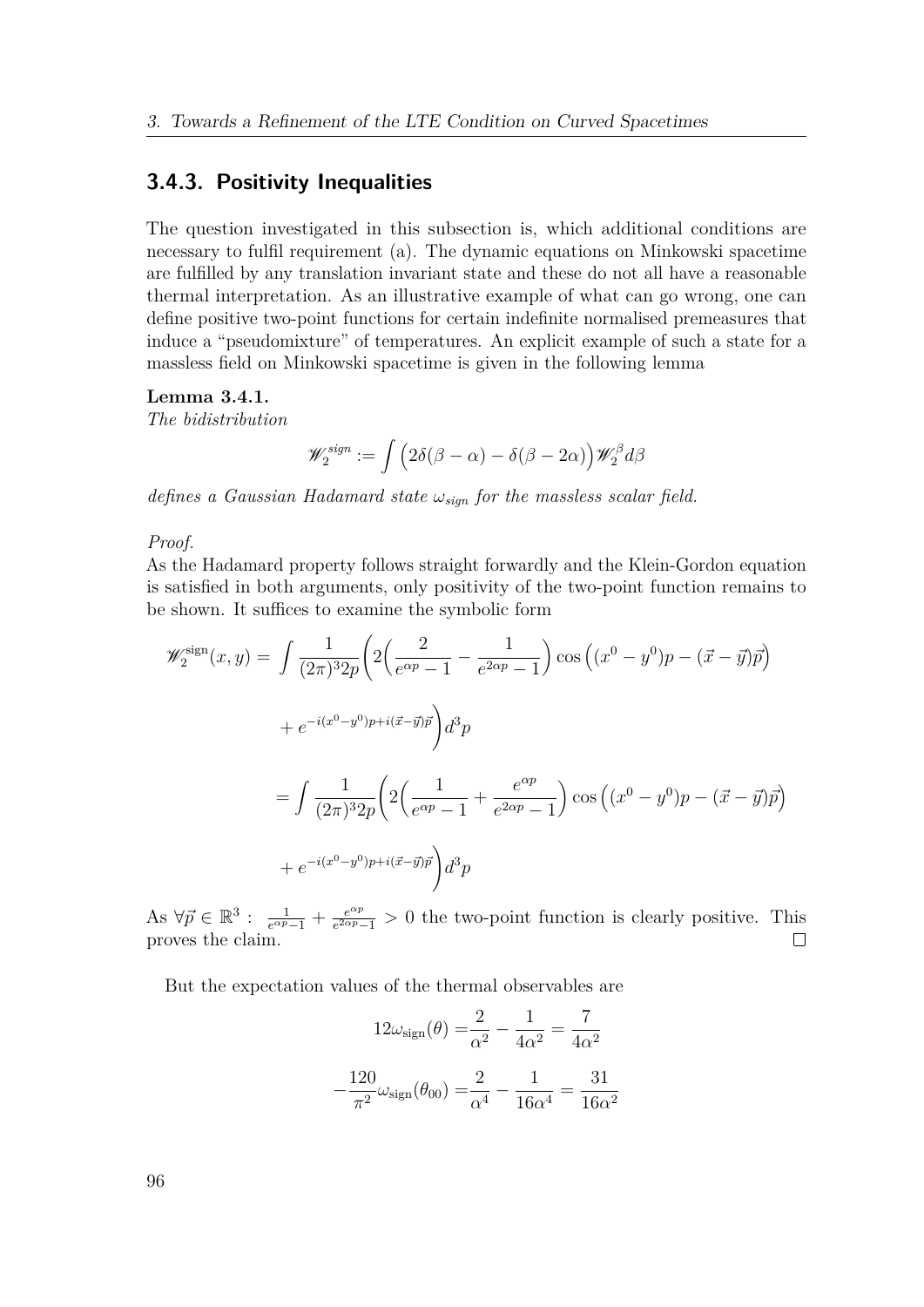which obviously violates the necessary condition  $(12\Theta)^2 \leq -\frac{120}{\pi^2} \Theta_{00}$  shown in equation  $(2.2.17)$ . The fact that  $\omega_{sign}$  is Gaussian while generic mixtures of KMS states are non-Gaussian plays no role here, as we are only interested in thermality with respect to the thermal observables derived from the two-point function. To restrict to sensible mixtures of KMS states, such situations must be excluded. This means we have to impose positivity inequalities on the thermal macroobservables. As even for the massless field the thermal macroobservables for mixtures of rKMS states present a special case of a multidimensional moment problem, no positivity inequalities are readily available. For the massive field the situation is even more complicated, because the macroobservables corresponding to the balanced derivatives are not simple functions of the inverse temperature.

#### **Lemma 3.4.2.**

*For rKMS states of the massless scalar field let*

$$
f_a(\beta_0, \beta) := \frac{1}{(2a-1)!} \partial_{\beta_0}^{(2a-2)} \frac{1}{\beta_0^2 - \beta^2} \propto \Theta_{\underbrace{0...0}}_{2a-2}
$$

*These functions fulfil*

$$
\forall a \in \mathbb{N}, \, \beta_0 > \beta : f_{a+1}^a(\beta_0, \beta) \ge f_a^{a+1}(\beta_0, \beta) \tag{3.4.3}
$$

*Proof.* The proof is done in appendix [A.3.](#page-140-0)

Using Jensen's inequality as in equation [\(2.2.17\)](#page-29-0) we can extend these inequalities to mixtures of rKMS states and thus get a necessary condition for LTE states. As this is only a necessary condition for mixtures of rKMS states, it can be improved and we conjecture the stricter inequality  $f_{a+1}^a \ge f_a^{a+1} + f_1^{a^2}$  $f_1^{a^2}f_a - f_1^{a^2+a}$ , which is however still not a sufficient condition. Finding a sufficient condition is a problem related to the multidimensional moment problem, so this problem in the general case of mixtures of rKMS states is far beyond the scope of the present work. However, a necessary condition alone still yields a definite exclusion principle. If a state does not fulfil these inequalities it is definitely not thermal.

For mixtures not of rKMS states but KMS states for the massless field the proved and conjectured inequalities are identical and equivalent to the usual positivity inequalities of the one-dimensional moment problem. The solution to the onedimensional moment problem states that the inequalities are necessary and sufficient in this case. This does not imply, however, that whenever one of the sets of inequalities is fulfilled, the state can be understood as a mixture of KMS states, because for mixtures of rKMS states there need not be a reference frame, for which all non-diagonal components of the higher order balanced derivatives vanish.

 $\Box$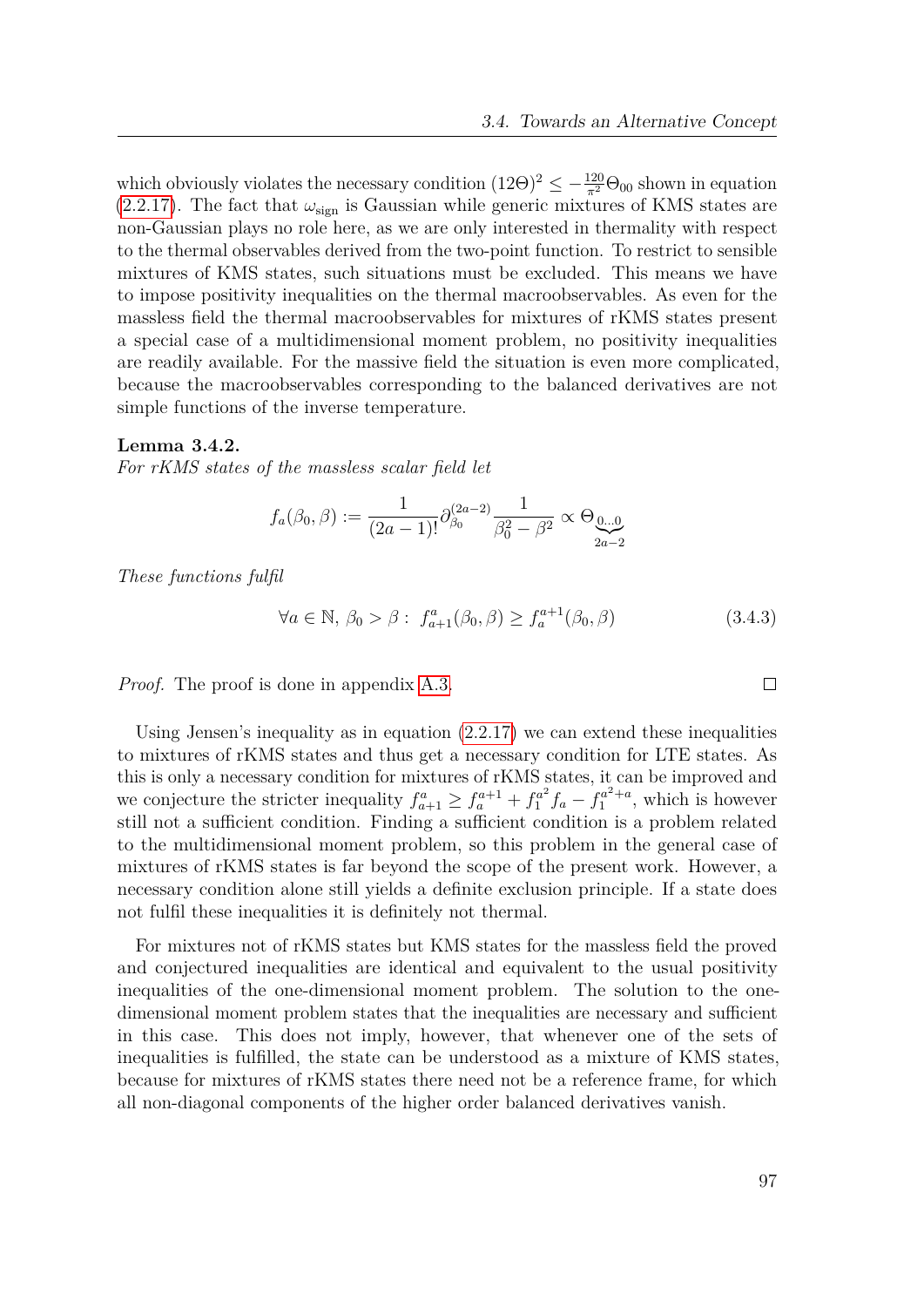For the massive field, it is more difficult to prove necessary conditions even for KMS states. The present work will only consider the simpler case of KMS states. This implies that any balanced derivative has only one independent component. We pick the following representation of this components

$$
\theta_{2n}(z) := \lim_{\zeta \to 0} (\Delta^{\zeta})^n \theta(z + \zeta, z - \zeta)
$$

which means for a KMS state

$$
\theta_{\beta,2n} = \lim_{\zeta \to 0} (\triangle^{\zeta})^n \int \frac{\cos (2\zeta^0 \omega_p - 2\overline{\zeta} \overline{p})}{(2\pi)^3 \omega_p (e^{\beta \omega_p} - 1)} d^3p
$$

$$
= \int_0^\infty \frac{(-4)^n p^{2n+2}}{2\pi^2 \sqrt{p^2 + m^2} (e^{\beta \sqrt{p^2 + m^2}} - 1)} dp
$$

$$
= \frac{1}{\beta^{2n+2}} \int_0^\infty \frac{(-4)^n \rho^{2n+2}}{2\pi^2 \sqrt{\rho^2 + m^2 \beta^2} (e^{\sqrt{\rho^2 + m^2 \beta^2}} - 1)} dp
$$

This motivates

$$
g_a(m,\beta) = \frac{1}{\beta^{2a}} \int_0^{\infty} \frac{q^{2a}}{\left(e^{\sqrt{q^2 + m^2 \beta^2}} - 1\right) \sqrt{q^2 + m^2 \beta^2}} dq \propto \Theta_{\beta,2a-2}
$$

and we state the following

<span id="page-97-0"></span>**Conjecture 3.4.3.**

$$
\forall a \in \mathbb{N}: \left(\frac{g_a(m,\beta)}{g_a(0,\beta)}\right)^{a+1} \le \left(\frac{g_{a+1}(m,\beta)}{g_{a+1}(0,\beta)}\right)^a \tag{3.4.4}
$$

This claim is not straight forward to prove, as the integrals involved cannot be solved analytically in general. Some considerations towards a proof of this inequality and supplementary inequalities can be found in appendix [A.4.](#page-143-0) Numerical calculations indicate the correctness of these relations as illustrated below. In the following illustrations

<span id="page-97-1"></span>
$$
h_n(m\beta) := \frac{g_n^{n+1}(m,\beta)}{g_{n+1}^n(m,\beta)}
$$

will be plotted for some  $n$  and it can be seen that the functions appear to decay monotonously. If one takes the numeric results for granted, the graphics given here together with the considerations in appendix [A.4](#page-143-0) suffice to prove conjecture [3.4.3.](#page-97-0)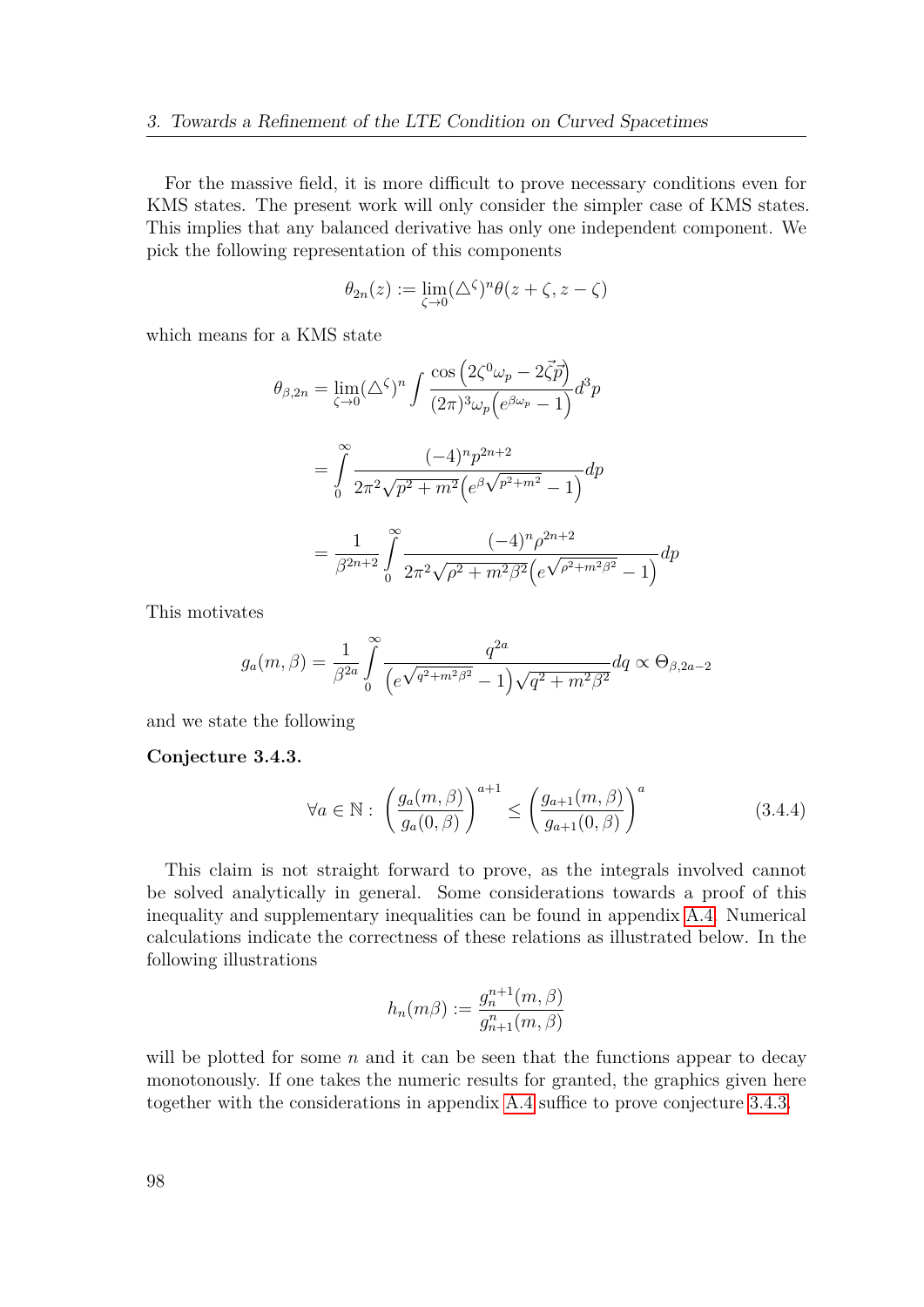

<span id="page-98-0"></span>Figure 3.2.: Graphs of *h<sup>n</sup>* for some *n*

For the more general case of a free scalar field with arbitrary mass and coupling to curvature on a conformally static spacetime, no general recipe for a derivation of adequate "positivity" inequalities is apparent. For static spacetimes a strategy similar to the one pursued for the massive field may work and for conformally static spacetimes rescaling of the thermal observables with different powers of the scale factor may lead to reasonable inequalities.

It is not a priori clear that positivity inequalities are preserved under the dynamics of the thermal observables. Indeed the result of [\[12\]](#page-149-0) that the region of definition of LTE states is always a future light cone implies that the dynamic equations can have a past bounded domain of definition. In the simple example of the heat bang states discussed in [\[11\]](#page-149-2) the thermal observables diverge on the boundary of the domain of LTE.

Two open questions in this context are, whether there must always be a singularity of some sort on the boundary of the domain of LTE for nontrivial  $\infty$ -LTE states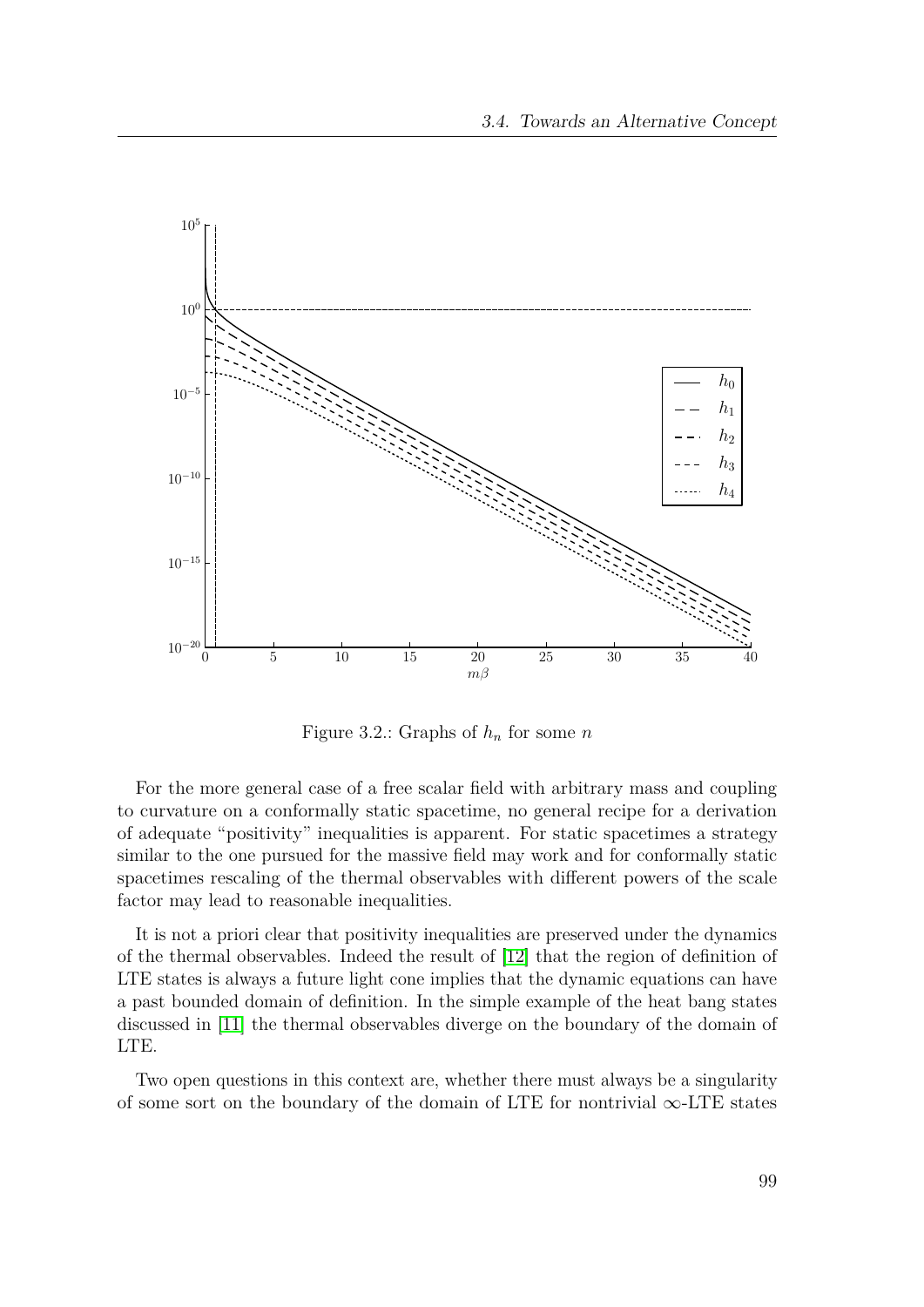and whether the domain of LTE can be future bounded. An investigation of these questions would be of some relevance to the assessment of the results for extrinsic LTE states in section [3.2.](#page-64-0) In this case the domain of LTE can be future bounded but no singularities occur, as the states are Hadamard states defined on the whole spacetime.

The difficulties in deriving suitable inequalities in a more general setting are closely linked to the difficulties concerning the macroobservable interpretation. If explicit representations in terms of series of balanced derivatives which correspond to macroobservables which are simple (inverse) powers of  $\beta$  can be given, these series have to fulfil the inequalities for the massless field in Minkowski spacetime. However it is not clear whether such powers are contained in a suitably extended set of thermal observables, which is the prerequisite for the existence of convergent series approximating them.

# <span id="page-99-0"></span>**3.4.4. Macroobservable Interpretation**

Another interesting question needs to be pointed out. The interpretation of the proposed refined LTE condition in terms of macroobservables is not clear in general. This can be understood as a scale problem in the sense that the relation between macroscopic and microscopic theory is unclear. The problem can partly be blamed on the fact that the foundation of thermodynamics in curved spacetimes is much less understood than it is in flat spacetime. This makes it difficult to decide whether thermodynamic relations that emerge from a macroobservable interpretation on a curved spacetime are thermodynamically acceptable.

The extrinsic LTE condition implies a macroobservable interpretation for the microobservables as the expectation values of microobservables on Minkowski spacetime bear a macroobservable interpretation by definition [\(2.2.3\)](#page-24-0). However, it was illustrated in the previous sections of this chapter that this macroobservable interpretation comes with some serious questions. Also the macroobservables corresponding to the balanced derivatives for the massive field in Minkowski spacetime are not straight forward to interpret and an extended set of thermal observables is necessary to derive physically meaningful results as done in [\[23\]](#page-150-0).

Recalling the considerations in section [3.1](#page-53-0) it seems not reasonable to transfer macroobservable interpretation between spacetimes with different geometry or at least topology of the Cauchy surface. Thus on static spacetimes it seems reasonable to extract the macroobservable interpretation from KMS states. For the conformally static spacetimes the results of section [3.2](#page-64-0) seem somewhat peculiar at first. Plugging the trace relation  $(3.2.2)$  into equation  $(3.2.6)$  the resulting equation for a spatially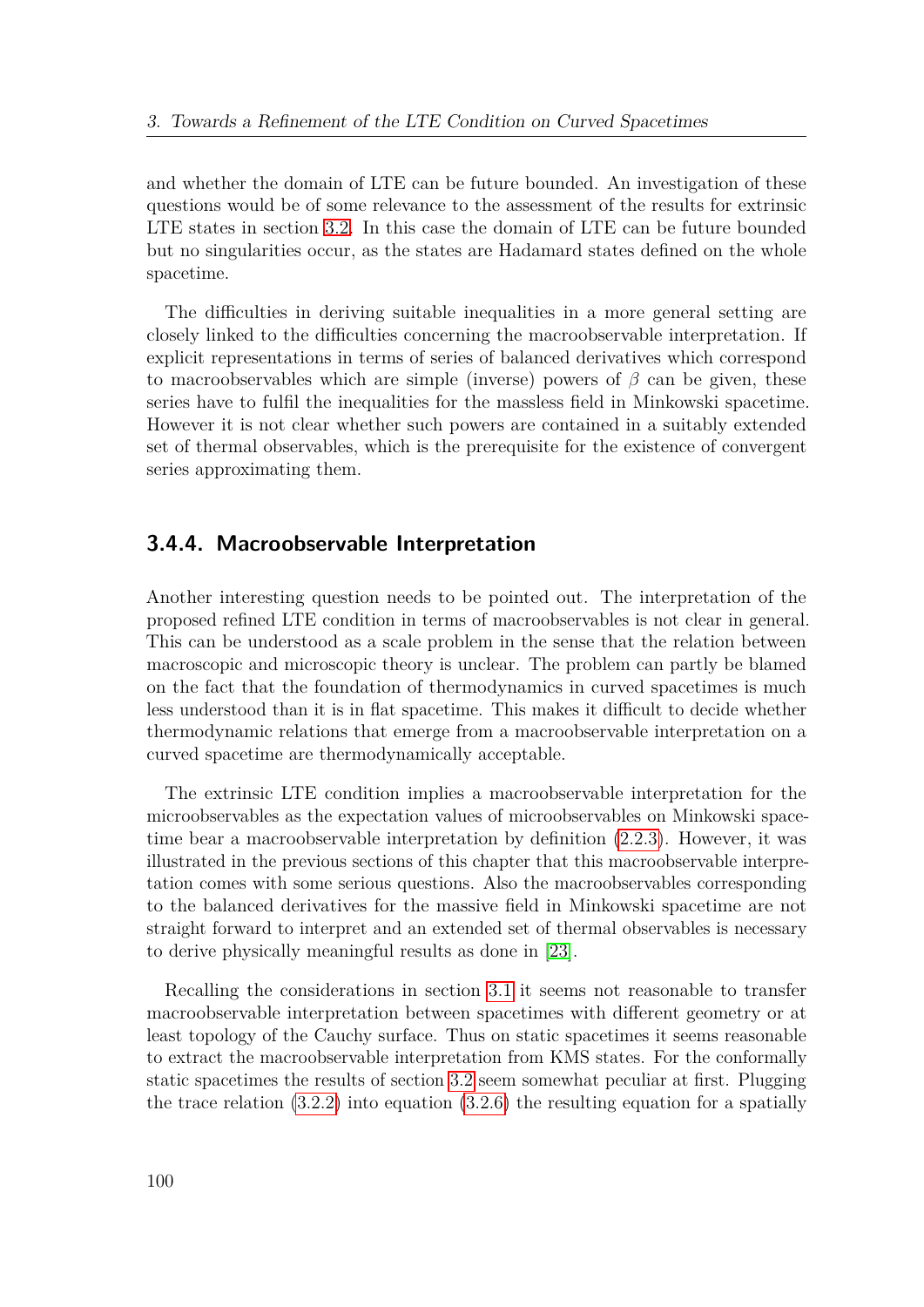homogeneous and isotropic state in the case of conformal coupling is

$$
\ddot{\Theta} + 3H\dot{\Theta} + 2H^2\Theta = 4C
$$

which yields the result

$$
\Theta = A_2 e^{-2Ht} + A_1 e^{-Ht} + \frac{C}{2H^2}.
$$

This in conjunction with the solution of equation  $(3.2.14)$  suggests setting  $A_1 = 0$ and interpreting  $\Theta - \frac{C}{2H^2} \propto \frac{1}{\beta^2}$  $\frac{1}{\beta^2}$  for the massless conformally coupled field. However, the non-vanishing trace [\(3.2.2\)](#page-69-0) also implies that the macroobservable interpretation cannot be simply carried over from Minkowski spacetime, unless the trace is accounted for, e.g. by taking  $\varepsilon_{\mu\nu} - \frac{1}{4}$  $\frac{1}{4}g_{\mu\nu}\varepsilon_\lambda^{\lambda}$  as the microobservable to identify with the  $\varepsilon_{\mu\nu}$ macroobservable on Minkowski spacetime. If this is done, consistency of such identifications with the dynamic equations must be checked. As noted above a full consideration of the macroobservable interpretation is beyond the scope of this work. For sake of illustration the case of the thermal energy-momentum tensor of a conformally coupled massless field in de Sitter spacetime will be investigated in the following section.

As a general remark, one should note that the equations derived from equations [\(3.2.3\)](#page-71-0) and [\(3.2.4\)](#page-71-1) are valid for all Hadamard states and are in their final form without further input. Equations  $(3.2.5')$  $(3.2.5')$  and  $(3.2.6')$  $(3.2.6')$  on the other hand require trace relations, which are encoded in the macroobservable interpretation if one exists. This means that the quest for a macroobservable interpretation suffers from the difficulties of identifying suitable trace relations. Part of the difficulty identifying suitable trace relations is that these relations are assumed for the whole domain of definition of the state, which requires them to be compatible with dynamics in a suitable sense.

Section [3.2](#page-64-0) as well as this subsection can be understood as an investigation into the question what constitutes compatibility with dynamics, where the focus lies on states resembling KMS states in the sense that they are spatially homogeneous. Of course the trace relation that was proposed as potentially compatible with dynamics very probably encompasses also spatially inhomogeneous states, however we refrain from identifying an example here.

# **3.5. An Application**

In this section we will apply the LTE-equations and positivity inequalities to check whether the final state of the massive field found in section [3.3](#page-77-0) corresponds to a well defined mixture of KMS states. However, as checking the positivity inequalities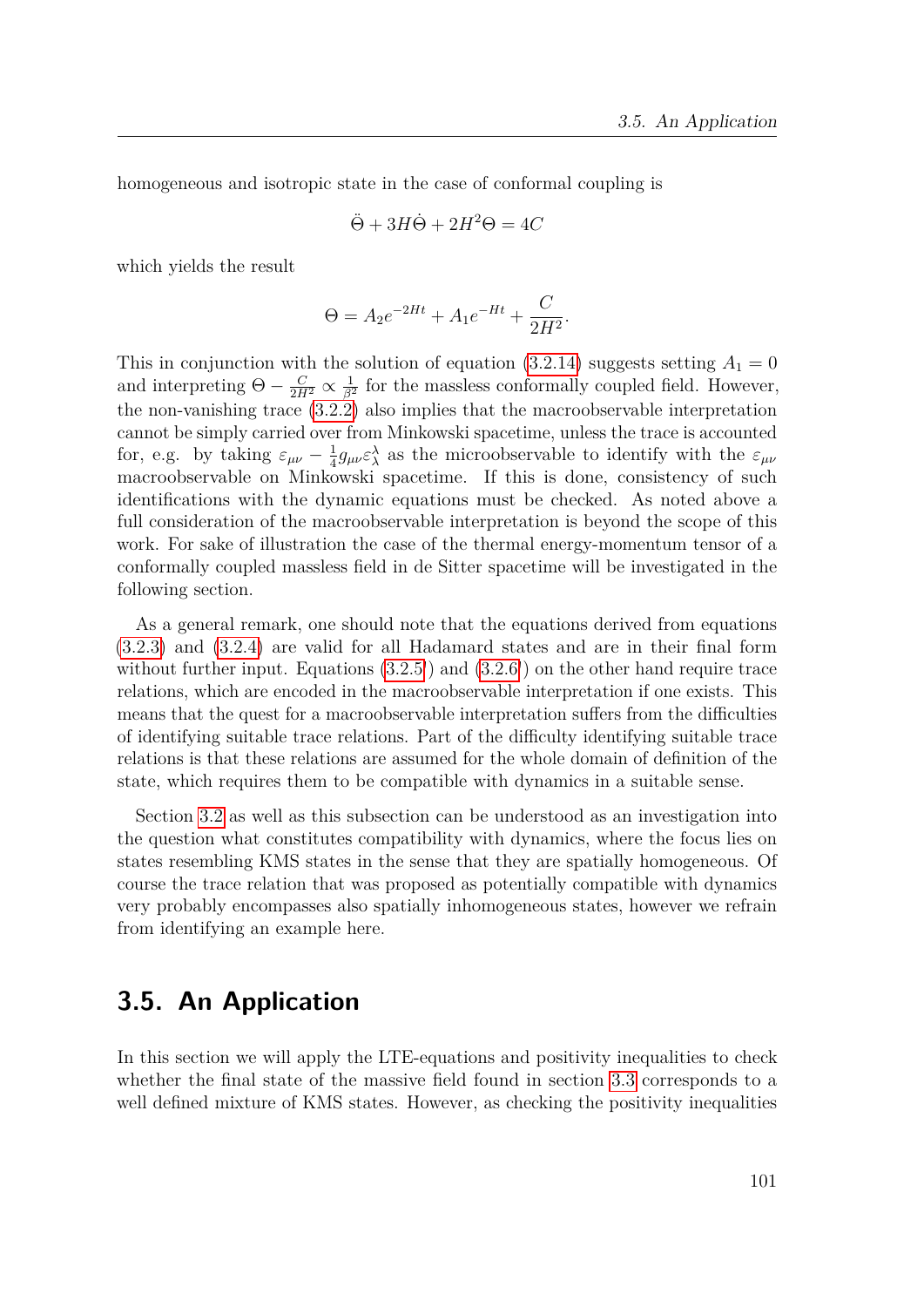meets the same technical difficulties as the proof of said inequalities, only graphical evidence will be given.

For the model at hand let

$$
g_a(\epsilon, m, \rho, \beta) = \frac{1}{\beta^{2a}} \int_0^{\infty} \frac{q^{2a}}{\sqrt{q^2 + m^2 \beta^2}} \left( \frac{2B(q, \epsilon, m, \rho) + 1}{e^{\sqrt{q^2 + \epsilon^2 m^2 \beta^2}} - 1} + B(q, \epsilon, m, \rho) \right) dq \propto \Theta_{\beta, 2a - 2}
$$

$$
B(q, \epsilon, m, \rho) = \frac{\sinh^2 \left( \frac{\pi(\sqrt{q^2 + m^2 \beta^2} - \sqrt{q^2 + \epsilon^2 m^2 \beta^2})}{2\beta \rho} \right)}{\sinh \left( \frac{\pi \sqrt{q^2 + m^2 \beta^2}}{\beta \rho} \right) \sinh \left( \frac{\pi \sqrt{q^2 + \epsilon^2 m^2 \beta^2}}{\beta \rho} \right)}
$$

Defining  $r := \beta \rho$  and  $M := \beta m$  the parameter  $\beta$  is eliminated in the inequalities and only three free parameters remain.

Again one meets considerable technical difficulties if one tries to check inequalities [\(3.4.4\)](#page-97-1). Therefore only numerical evidence will be presented here to indicate whether these inequalities are probably fulfilled or violated. For the numerics to be meaningful some remarks about appropriate orders of magnitude of the model parameters seem in order.

If one is interested in an inflationary scenario, one may pick  $\epsilon = 10^{-30}$ , implying an expansion by 30 orders of magnitude. To gauge which order of magnitude is reasonable to choose for the other parameters, recall that the inverse temperature before inflation is given by  $\epsilon \beta$ . If one assumes the temperature before inflation to be reasonably below the Planck scale, for example at the supposed GUT scale, one is lead to  $\epsilon \beta \sim 10^3$ , i.e.  $\beta \sim 10^{33}$  in Planck units. In SI units the temperature before inflation is thus of the order of magnitude  $T_{\text{in}} \sim 10^{29} \text{K}$ , which would correspond to a temperature after inflation of the order of magnitude of  $T_{\text{out}} \sim 0.1$ K if the field were massless. If one assumes a mass  $m \sim 10^{-17}$ , which is the order of magnitude of the Higgs mass  $m \sim 100 \text{GeV}/c^2$ , one is lead to  $M \sim 10^{16}$ . The choice of *r* determines the range of the Hubble parameter. In the present model the Hubble parameter during the expansion starts out as  $H_{\text{max}} \sim \frac{r}{\epsilon \beta}$  and decreases to  $H_{\text{min}} \sim \frac{r}{\beta}$ *β* . As the time scale for inflation is usually assumed to be smaller or equal to  $\Delta t \sim 10^{14}$  in Planck units or  $\Delta t \sim 10^{-30} s$  in SI units, and the order of magnitude of inflation is assumed above  $\epsilon^{-1} \gtrsim 10^{30}$  one may assume  $H_{\min} \sim (\epsilon \Delta t)^{-1} \gtrsim 10^{16}$  in Planck units, which implies  $r \gtrsim 10^{49}$ .

In the numerical calculations the parameters will be chosen near the orders of magnitude described above. In the following illustrations

$$
h_n(M, \epsilon, r) := \frac{g_n^{n+1}(\epsilon, m, \rho, \beta)}{g_{n+1}^n(\epsilon, m, \rho, \beta)}
$$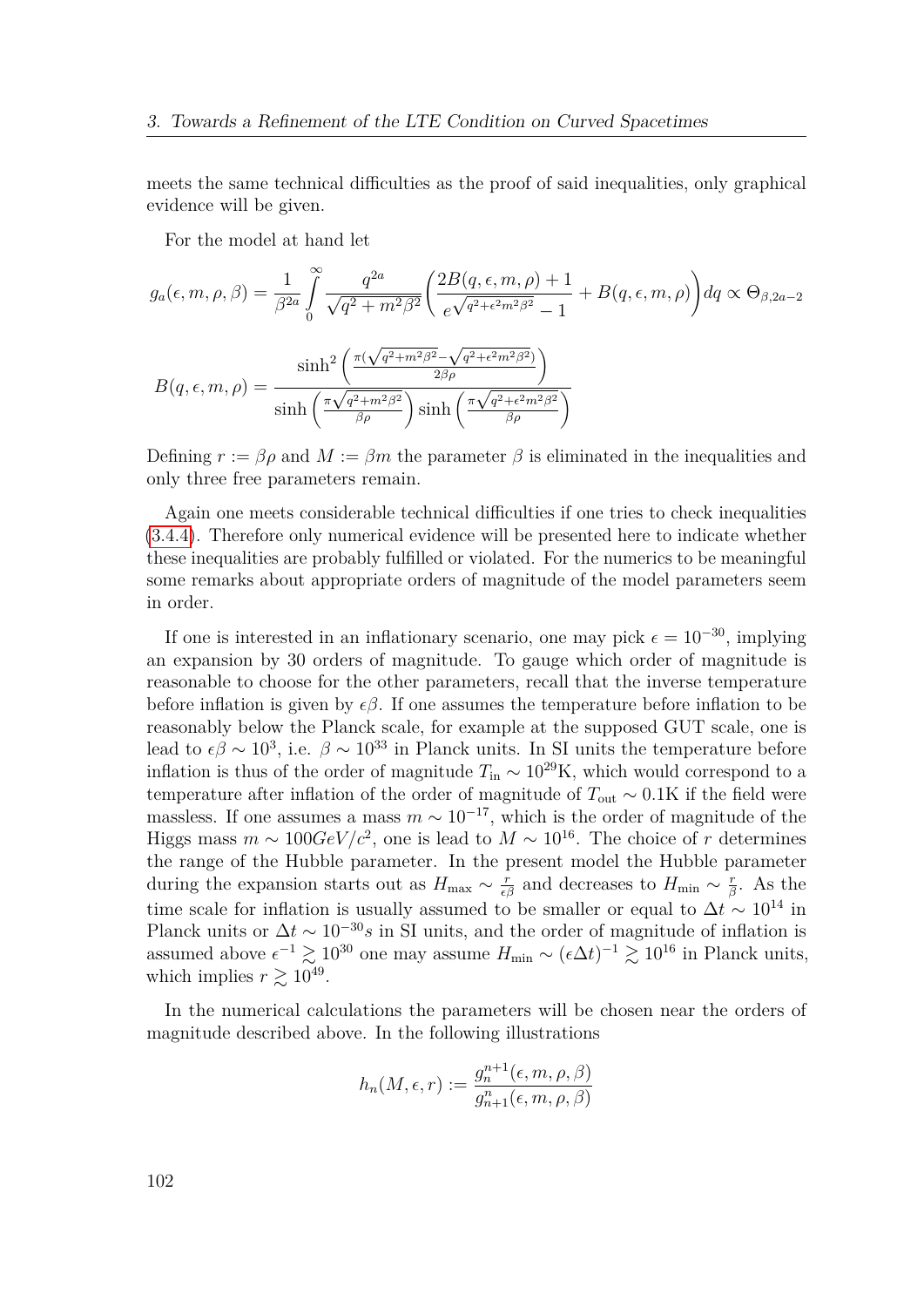is plotted for  $n = 1$  and  $n = 2$  for two parameter sets. It can be seen that all the curves are monotonously increasing, in contrast to the behaviour seen in figure [3.2.](#page-98-0)



Figure 3.3.: Plot of *h*<sup>1</sup> for two different sets of parameters

The numerics thus seem to indicate that the resulting states at late times of the model investigated in section [3.3](#page-77-0) may not be valid mixtures of KMS states as they apparently violate [\(A.4.2\)](#page-144-0) from which the positivity requirement [\(3.4.4\)](#page-97-1) follows, which might consequently be violated at least for some range of values for *M*. This result is very peculiar, as it indicates that a simple mass term may be sufficient to destroy thermality under some geometric circumstances, not only in the sense that a mixture of thermal states emerges but really leading to a state that has no valid thermal interpretation.

In the context of cosmological particle creation this may be interpreted in the sense that the particles that are created by the expansion of spacetime are, in general, not in thermal equilibrium and even destroy thermal equilibrium states for certain ranges of the  $\frac{m}{T_{\text{out}}}$ -ratio. As the effect seems to occur for a large ratio, corresponding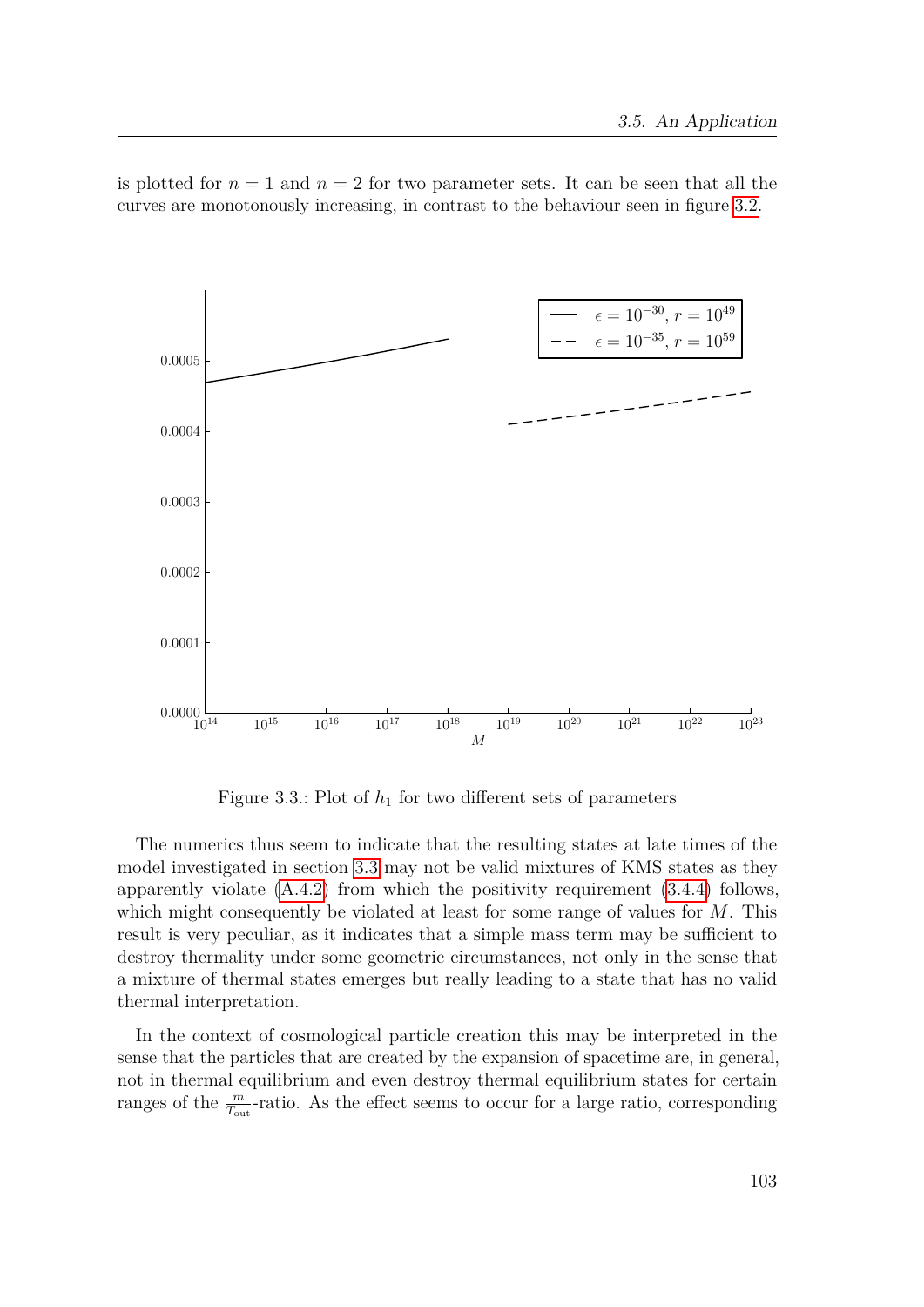

Figure 3.4.: Plot of  $h_2$  for two different sets of parameters

to "low temperature", this effect is not very surprising. It is however interesting in a physical sense that for standard inflaton models the  $\frac{m}{T_{\text{out}}}$ -ratio is to be considered "large" as the above estimate illustrates and therefore this effect can be expected to play a role for the inflaton field. This is due to the fact that the true temperature for early times in the model considered here is  $T_{\text{in}} = \frac{1}{\epsilon \beta}$ , which means that many orders magnitude of inflation require a small  $\beta$ , which in turn leads to a large  $M$ .

It may be interesting to investigate more realistic inflation models in a similar thermal context to see how generic the described effect is.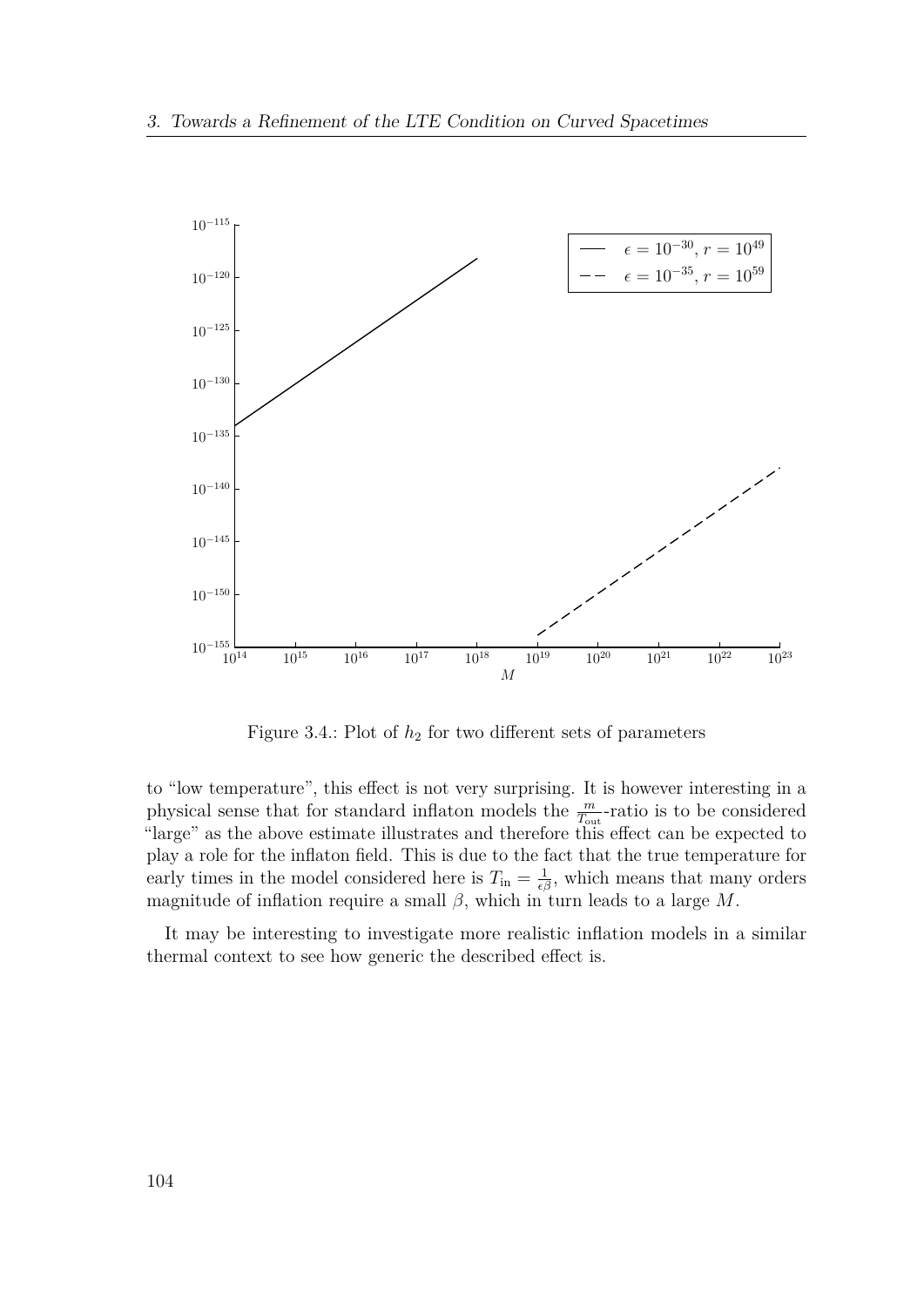# **4. Cosmological Perturbation Theory**

In this chapter, some points in the context of cosmological perturbation theory are discussed in the light of a more rigorous approach to quantum field theory. The focus of this investigation lies on the derivation of the cosmic microwave background's spectrum of temperature inhomogeneities.

As was explained in section [2.3](#page-33-0) three relevant epochs are to be distinguished for this derivation. The first relevant epoch is the inflationary universe, which is assumed to present the origin of the inhomogeneities which give rise to perturbations of the background temperature. The second epoch is the phase of tight coupling, which is mostly relevant for the coupling of the photon fluid to the dark matter distribution, thus giving rise to the matter inhomogeneities that lead to cosmological structure formation. Furthermore, fluid dynamic interactions, especially sound waves in the coupled fluid, are responsible for the spectrum of temperature inhomogeneities of the photon background at small angles. For the spectrum at large angles only the distribution of inhomogeneities and the interactions in the time shortly before recombination are relevant, as discussed in [2.3.5.](#page-48-0) The last relevant epoch is the time of free streaming, which is the time span from recombination until present day, within which the mean free path of the photons is approximated to be infinite.

Of these phases the first and third can be straight forwardly approached from the point of view of algebraic quantum field theory, whereas the second phase cannot be treated in a fully rigorous way with existing methods, because it involves field interactions. Even for the treatment of the other phases there is however one caveat. As the spacetime in algebraic quantum field theory is assumed a classical entity, whose dynamics are determined by the matter content of the spacetime, a full quantum treatment is impossible in this theoretical framework. The dynamics of spacetime are treated in a semiclassical setting. A semiclassical approach is implicit to cosmological perturbation theory, in the sense that the background quantities are assumed classical.

This chapter consists of two sections. In the first section, the quantisation of the field perturbation in the inflationary phase will be investigated. The second section discusses the derivation of the perturbation spectrum in the phase of free streaming in the context of the LTE framework.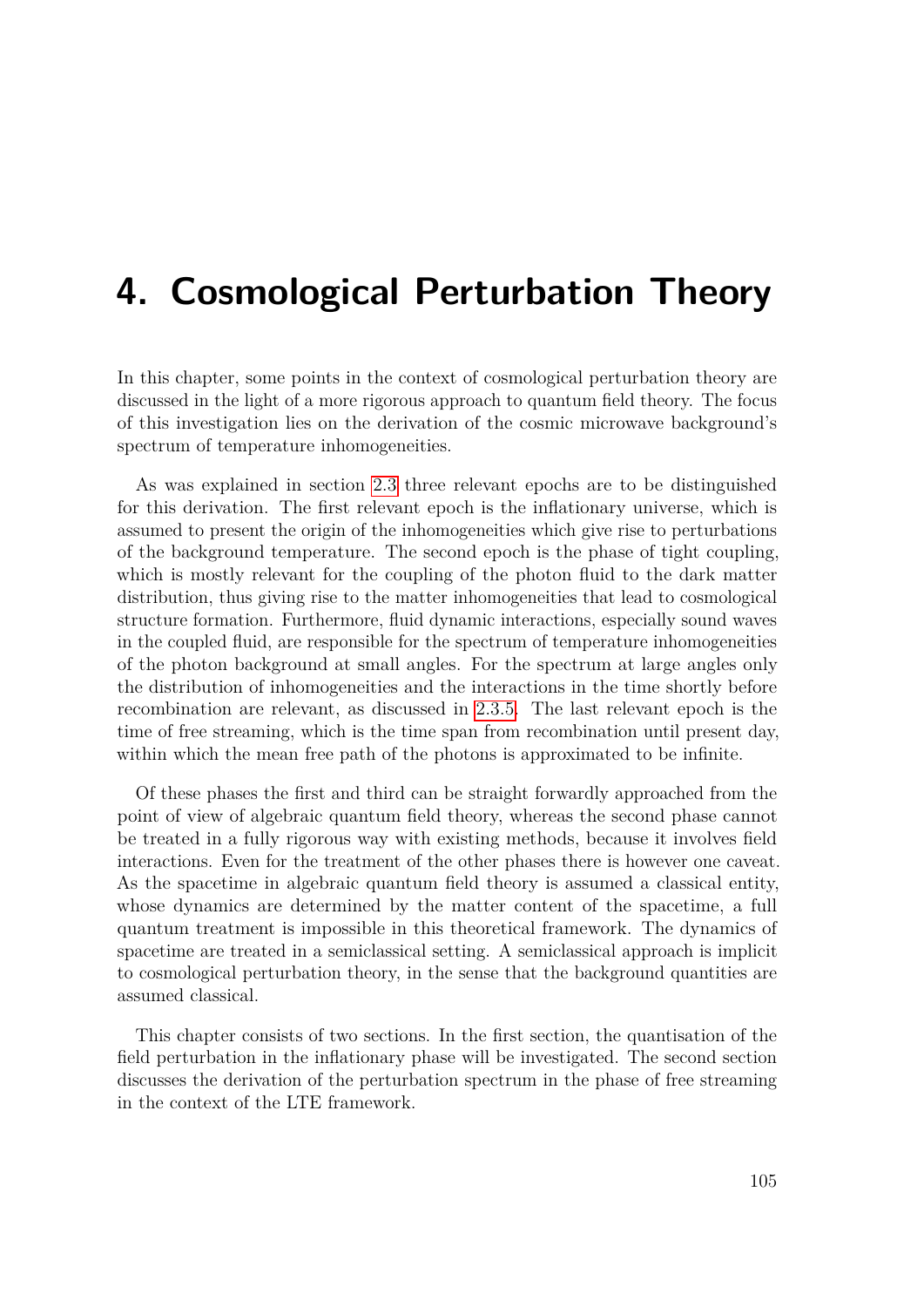# **4.1. Dynamics of Perturbations in Inflation**

In this section the coupled dynamical system of the field and metric perturbation in the era of inflation are investigated under the principal angle of the quantisation of perturbations. As the dynamical system includes a constraint, the treatment of this constraint is a recurring topic of this section. The treatment in the present work takes a straight forward approach and does not make contact with existing literature on quantisation of dynamical systems with constraints.

The first subsection of this investigation is a review of the dynamical system in a spatial mode setting. Taking a naive approach, which ignores the question of appropriate treatment of the constraint, an ambiguity in the choice of quantisation is found and discussed.

In the second subsection the dynamical system of the modes is discussed in the context of symplectic geometry. Especially the impact of the constraint equation on the symplectic structure is investigated. The result of this investigation is discussed in the context of the quantisation ambiguity, where the quantisation procedure sticks rather close to the concept of generic Dirac quantisation.

The last subsection briefly reviews the previous analysis from the point of view of algebraic quantum field theory. However, this investigation remains closely tied to the quantisation procedure discussed in the preceding subsections, so the more intricate questions related to quantum systems with constraints, such as existence of fundamental solutions and the likes, will not play a role here.

# **4.1.1. CCR Quantisation is Ambiguous**

In this subsection the dynamical system consisting of equations [\(2.3.3\)](#page-43-0), [\(2.3.4\)](#page-43-1) and [\(2.3.2\)](#page-42-0) is recast in a spatial mode setting. The first objective is to simplify and unify the notation of the equations.

The dynamical system for the gauge invariant field perturbation  $\chi$  and the Bardeen potential  $\Psi$  is

$$
\Psi'' - \triangle \Psi + 2 \left( \mathcal{H} - \frac{\phi_0''}{\phi_0'} \right) \Psi' + 2 \left( \mathcal{H}' - \frac{\phi_0''}{\phi_0'} \mathcal{H} \right) \Psi = 0
$$
  

$$
\chi'' - \triangle \chi + 2 \mathcal{H} \chi' + V_{,\phi\phi} a^2 \chi = 4\phi_0' \Psi' - 2V_{,\phi} a^2 \Psi
$$
  

$$
\Psi' + \mathcal{H} \Psi = 4\pi G \phi_0' \chi
$$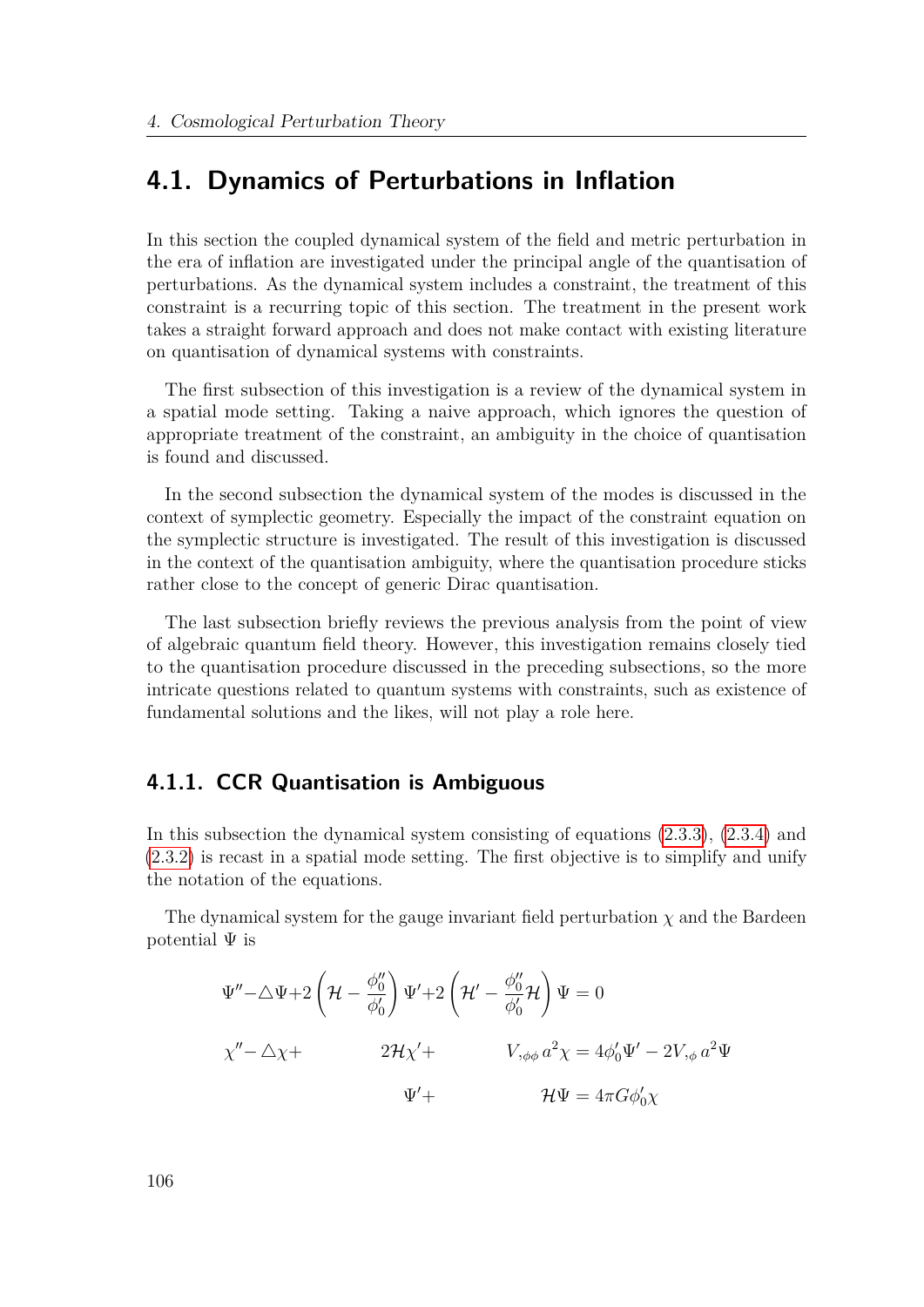For simplified and homogeneous display of the equations, the following calculations use the parameter  $z = \frac{a\phi_0}{\mathcal{H}}$  and the slow-roll parameters  $\varepsilon$  and  $\delta$  as defined in [\(2.3.7\)](#page-44-0) and [\(2.3.8\)](#page-44-1). With the additional use of of the Klein-Gordon equation [\(2.3.1\)](#page-42-1)

$$
\phi_0'' + 2\mathcal{H}\phi_0' + V_{,\phi}(\phi_0)a^2 = 0
$$

for the background field  $\phi_0$ , a number of useful relations can be shown.

$$
\frac{z'}{z} = (1 + \varepsilon - \delta) \mathcal{H}
$$
\n
$$
\frac{z''}{z} = \left(2 + 2\varepsilon - 3\delta + 2\varepsilon^2 - 3\varepsilon\delta + \delta^2 - \frac{\delta'}{\mathcal{H}}\right) \mathcal{H}^2
$$
\n
$$
\frac{\mathcal{H}'}{\mathcal{H}} = (1 - \varepsilon) \mathcal{H}
$$
\n
$$
\frac{\mathcal{H}''}{\mathcal{H}} = (2 - 4\varepsilon + 2\varepsilon\delta) \mathcal{H}^2
$$
\n
$$
\frac{\phi_0''}{\phi_0'} = (1 - \delta) \mathcal{H}
$$
\n
$$
\frac{\phi_0'''}{\phi_0'} = \left(2 - \varepsilon - 3\delta + \varepsilon\delta + \delta^2 - \frac{\delta'}{\mathcal{H}}\right) \mathcal{H}^2
$$
\n
$$
V_{,\phi} a^2 = -(3 - \delta) \frac{\mathcal{H}^2 z}{a} \qquad V_{,\phi\phi} a^2 = \left((3 - \delta)(\varepsilon + \delta) + \frac{\delta'}{\mathcal{H}}\right) \mathcal{H}^2
$$
\n
$$
\frac{\varepsilon'}{\varepsilon} = 2(\varepsilon - \delta) \mathcal{H}
$$

These relations can be used to unify the notation for the dynamical system such that only  $a, \mathcal{H}, \delta, \varepsilon$  and  $z$  are used.

$$
\Psi'' - \triangle \Psi + 2\delta \mathcal{H} \Psi' + 2(\delta - \varepsilon) \mathcal{H}^2 \Psi = 0 \tag{4.1.1}
$$

$$
\chi'' - \triangle \chi + 2\mathcal{H}\chi' + \left( (3-\delta)(\varepsilon+\delta) + \frac{\delta'}{\mathcal{H}} \right) \mathcal{H}^2 \chi = 4\frac{\mathcal{H}z}{a} \Psi' + 2(3-\delta)\frac{\mathcal{H}^2 z}{a} \Psi \quad (4.1.2)
$$

<span id="page-106-4"></span><span id="page-106-2"></span><span id="page-106-1"></span><span id="page-106-0"></span>
$$
\Psi' + \qquad \qquad \mathcal{H}\Psi = \frac{\varepsilon \mathcal{H}a}{z} \chi \tag{4.1.3}
$$

The aim is now, to eliminate the dependence on  $\Psi$  from equation [\(4.1.2\)](#page-106-0). To achieve this, firstly equation  $(4.1.3)$  is inserted into equation  $(4.1.2)$  and equation  $(4.1.1)$  is inserted into the derivative of equation [\(4.1.3\)](#page-106-1). This yields

$$
\chi'' - \Delta \chi + 2\mathcal{H}\chi' + \left(-\varepsilon + 3\delta - \varepsilon\delta - \delta^2 + \frac{\delta'}{\mathcal{H}}\right)\mathcal{H}^2\chi = 2(1-\delta)\frac{\mathcal{H}^2 z}{a}\Psi \qquad (4.1.4)
$$

<span id="page-106-3"></span>
$$
\Delta\Psi + (1 - 2\delta)\mathcal{H}\Psi' + (1 + \varepsilon - 2\delta)\mathcal{H}^2\Psi = \frac{\varepsilon \mathcal{H}a}{z}(\chi' + (1 - \delta)\mathcal{H}\chi)
$$
\n(4.1.5)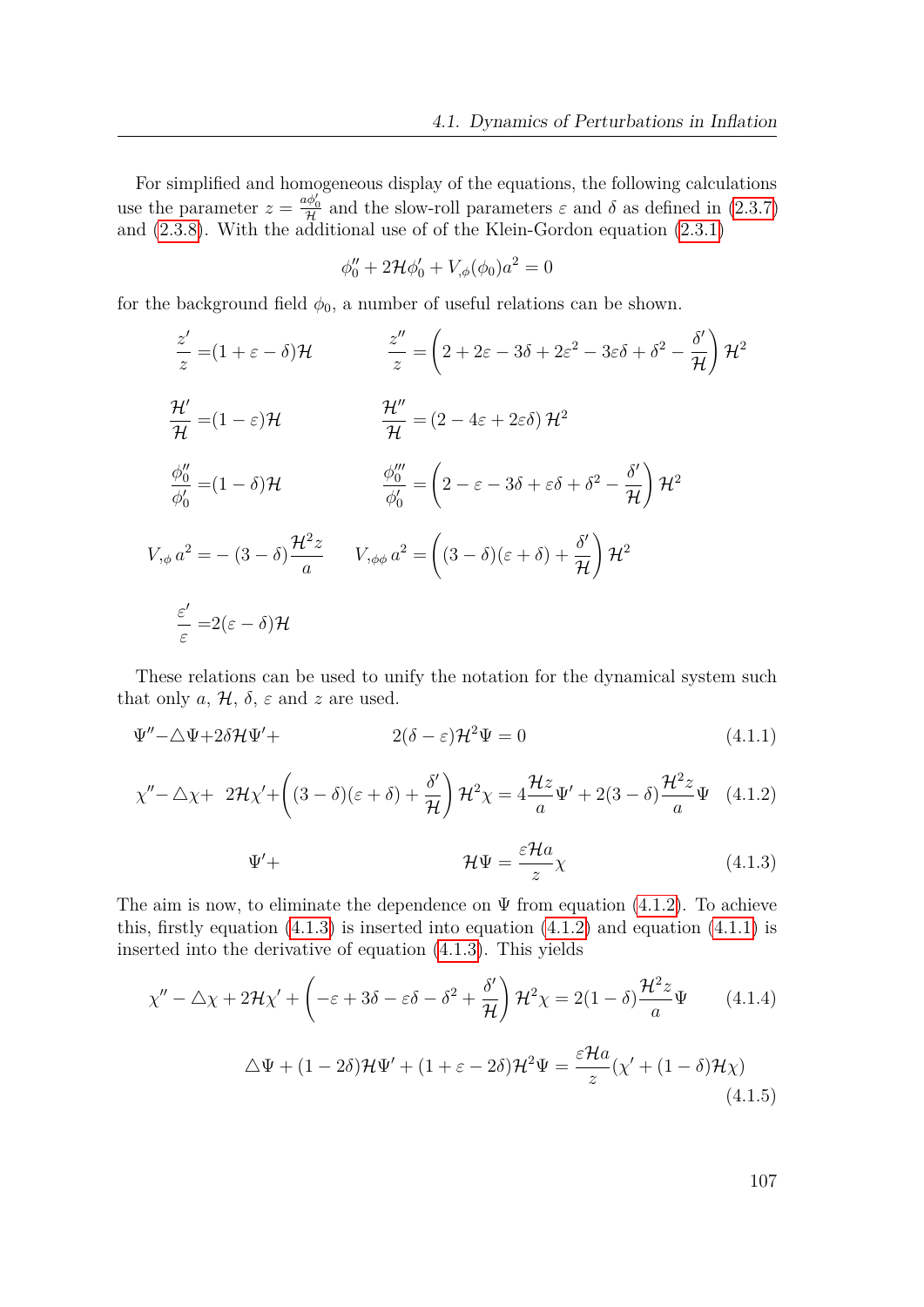Now  $\Psi'$  is eliminated from equation [\(4.1.5\)](#page-106-3) using equation [\(4.1.3\)](#page-106-1), which leads to

<span id="page-107-0"></span>
$$
\Delta \Psi + \varepsilon \mathcal{H}^2 \Psi = \frac{\varepsilon \mathcal{H} a}{z} (\chi' + \delta \mathcal{H} \chi)
$$
 (4.1.6)

Applying the operator  $\Delta + \varepsilon H^2$  in equation [\(4.1.4\)](#page-106-4) and inserting equation [\(4.1.6\)](#page-107-0) yields an equation for *χ* only

$$
(\Delta + \varepsilon \mathcal{H}^2) \chi'' + 2\mathcal{H}(\Delta + \varepsilon \delta \mathcal{H}^2) \chi' + \left( -\Delta^2 + \left( -2\varepsilon + 3\delta - \varepsilon \delta - \delta^2 + \frac{\delta'}{\mathcal{H}} \right) \mathcal{H}^2 \Delta + \left( -\varepsilon + \delta - \varepsilon \delta + \delta^2 + \frac{\delta'}{\mathcal{H}} \right) \varepsilon \mathcal{H}^4 \right) \chi = 0
$$
\n(4.1.7)

This equation is a fourth order partial differential equation but it nevertheless tractable using the Fourier transformation. Considering the mode decomposition of the field, the equation reduces to a second order ODE which can be interpreted as a Klein-Gordon mode equation with additional inverse powers of the mode number in the "effective mass term" of the modes. The full system of equations in the mode setting is

$$
\Psi_k'' + 2\delta \mathcal{H}\Psi_k' + \left[2(\delta - \varepsilon)\mathcal{H}^2 + k^2\right]\Psi_k = 0\tag{4.1.8}
$$

$$
\chi_k'' + 2\mathcal{H} \frac{k^2 - \varepsilon \delta \mathcal{H}^2}{k^2 - \varepsilon \mathcal{H}^2} \chi_k' + \left[ k^4 + \left( -2\varepsilon + 3\delta - \varepsilon \delta - \delta^2 + \frac{\delta'}{\mathcal{H}} \right) \mathcal{H}^2 k^2 + \left( \varepsilon - \delta + \varepsilon \delta - \delta^2 - \frac{\delta'}{\mathcal{H}} \right) \varepsilon \mathcal{H}^4 \right] \frac{1}{k^2 - \varepsilon \mathcal{H}^2} \chi_k = 0 \tag{4.1.9}
$$

$$
\Psi'_k + \mathcal{H}\Psi_k = \frac{\varepsilon \mathcal{H}a}{z} \chi_k \tag{4.1.10}
$$

#### **Lemma 4.1.1.**

Ψ *and χ cannot both fulfil ordinary CCR.*

*Proof.*

For the proof of this lemma it is easiest to investigate equal time CCR. We will start from the CCR for  $\Psi$  in the form

$$
[\Psi(x), \Psi(y)]\Big|_{x^0 = y^0} = [\Psi'(x), \Psi'(y)]\Big|_{x^0 = y^0} = 0
$$
  

$$
[\Psi(x), \Psi'(y)]\Big|_{x^0 = y^0} = i\delta(\vec{x} - \vec{y})
$$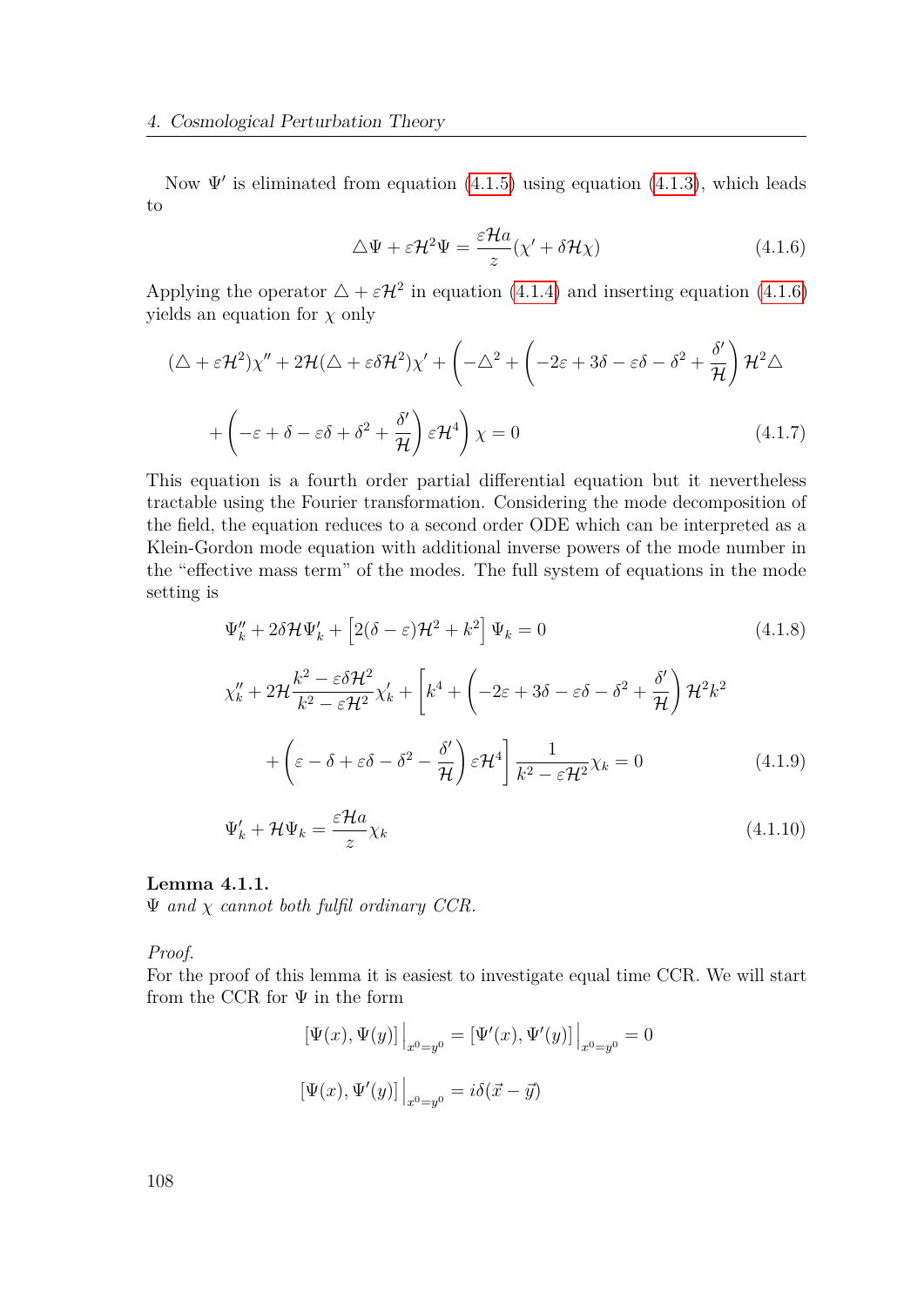To calculate the commutation relations of  $\chi$  we derive from equations [\(4.1.3\)](#page-106-0) and [\(4.1.5\)](#page-106-1) the relation

$$
\chi' = -\frac{\delta z}{\varepsilon a} \Psi' + \frac{z(\Delta + (\varepsilon - \delta) \mathcal{H}^2)}{\varepsilon \mathcal{H} a} \Psi \tag{4.1.11}
$$

which can then be used to compute the commutation relations

$$
\begin{aligned} \left[\chi(x), \chi(y)\right]\Big|_{x^0 = y^0} &= 0\\ \left[\chi'(x), \chi'(y)\right]\Big|_{x^0 = y^0} &= \frac{z^2 \left(\Delta^x + (\varepsilon - \delta) \mathcal{H}^2\right) \left(\Delta^y + (\varepsilon - \delta) \mathcal{H}^2\right)}{(\varepsilon a)^2 \mathcal{H}} \left[\Psi(x), \Psi(y)\right]\Big|_{x^0 = y^0} \\ &\quad - \frac{\delta z^2 \left(\Delta^y + (\varepsilon - \delta) \mathcal{H}^2\right)}{(\varepsilon a)^2 \mathcal{H}} \left[\Psi'(x), \Psi(y)\right]\Big|_{x^0 = y^0} \\ &\quad - \frac{\delta z^2 \left(\Delta^x + (\varepsilon - \delta) \mathcal{H}^2\right)}{(\varepsilon a)^2 \mathcal{H}} \left[\Psi(x), \Psi'(y)\right]\Big|_{x^0 = y^0} \end{aligned}
$$

$$
= 0
$$

$$
\begin{aligned} \left[\chi(x),\chi'(y)\right]\Big|_{x^0=y^0} &= \frac{z^2\left(\Delta^y + (\varepsilon - \delta)\mathcal{H}^2\right)}{(\varepsilon\mathcal{H}a)^2} \left[\Psi'(x),\Psi(y)\right]\Big|_{x^0=y^0} \\ &- \frac{\delta z^2}{(\varepsilon a)^2} \left[\Psi(x),\Psi'(y)\right]\Big|_{x^0=y^0} \\ &= -i \frac{z^2\left(\Delta^x + \varepsilon\mathcal{H}^2\right)}{(\varepsilon\mathcal{H}a)^2} \delta(\vec{x} - \vec{y}) \end{aligned}
$$

This proves the claim.

As a direct corollary it is not possible for  $\Psi$  and  $\chi$  to both be in a Hadamard state. As  $\chi$  does not fulfil a normal Klein-Gordon equation but a dynamic equation of fourth order, it is not to be expected that the CCR or the Hadamard condition are of any significance in this case. The field  $\Psi$  however fulfils a Klein-Gordon type equation, so at first glance it seems reasonable to assume standard CCR for this field as a means of quantisation and treating  $\chi$  as a derived field whose commutation relations as derived from the CCR for  $\Psi$  bear no significance.

However, in the standard approach, quantisation is done by assuming CCR for the field  $u = a\chi + z\Psi$  defined in equation [\(2.3.5\)](#page-43-0). As *u* also fulfils a Klein-Gordon

 $\Box$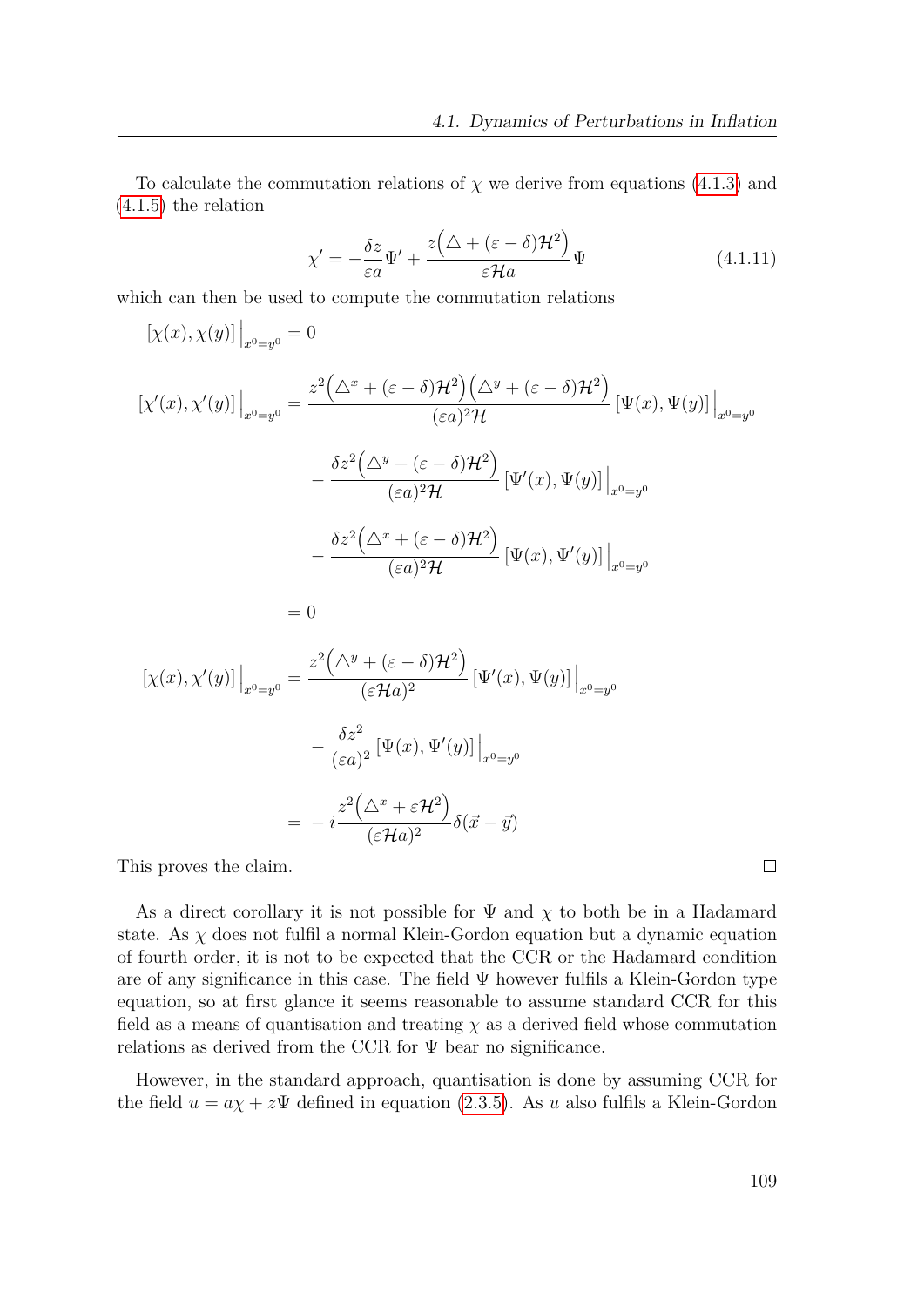type equation, this approach is equally valid from the simplistic point of view taken in this subsection. However, this approach leads to an inequivalent quantisation, as shown in the following lemma, which also makes more explicit what the CCR quantisation of *u* implies for the commutation relations of Ψ.

### **Lemma 4.1.2.**

*If standard CCR for u* and  $[\Psi(x), \Psi(y)]\Big|_{x^0=y^0} = [\Psi'(x), \Psi'(y)]\Big|_{x^0=y^0} = 0$  are imposed,  $[\Psi(x), \Psi'(y)]\Big|_{x^0 = y^0} = i$  $\varepsilon^2\mathcal{H}^2$ 4*πz*<sup>2</sup> 1  $|\vec{x} - \vec{y}|$ 

*Proof.*

The commutation relations for  $\Psi$  are derived in an indirect way. Using equation [\(4.1.3\)](#page-106-0) the following relations can be derived

$$
u = \frac{z}{\varepsilon \mathcal{H}} \Psi' + \frac{1+\varepsilon}{\varepsilon} z \Psi
$$
  

$$
u' = \frac{z}{\varepsilon \mathcal{H}} \Delta \Psi + (1+\varepsilon - \delta) \mathcal{H} u
$$
  

$$
[u(x), u'(y)]\Big|_{x^0 = y^0} = -\frac{z^2}{\varepsilon^2 \mathcal{H}^2} \Delta_y [\Psi(y), \Psi'(x)]\Big|_{x^0 = y^0}
$$
(4.1.12)

<span id="page-109-0"></span> $\Box$ 

Now the last relation can be recast in the form

$$
\frac{iz^2}{\varepsilon^2 \mathcal{H}^2} \triangle_y [\Psi(y), \Psi'(x)] \Big|_{x^0 = y^0} = \delta(\vec{x} - \vec{y}) = \delta(\vec{y} - \vec{x})
$$

which is the distributional differential equation for the fundamental solution of the Laplacian. This is straight forward to solve and yields

$$
[\Psi(x), \Psi'(y)]\Big|_{x^0 = y^0} = \frac{i\varepsilon^2 \mathcal{H}^2}{4\pi z^2} \frac{1}{|\vec{x} - \vec{y}|}
$$

which implies the claim.

It is obvious that commutation relations for Ψ are quite different from the CCR and even non-local. Thus, if  $u$  is quantised with standard CCR, this implies that  $\Psi$ cannot be interpreted as a local scalar quantum field at the same time. This means that CCR quantisation for  $\Psi$  and  $u$  yield inequivalent quantum field theories. The following subsection investigates the classical dynamical system in some depth to control this ambiguity.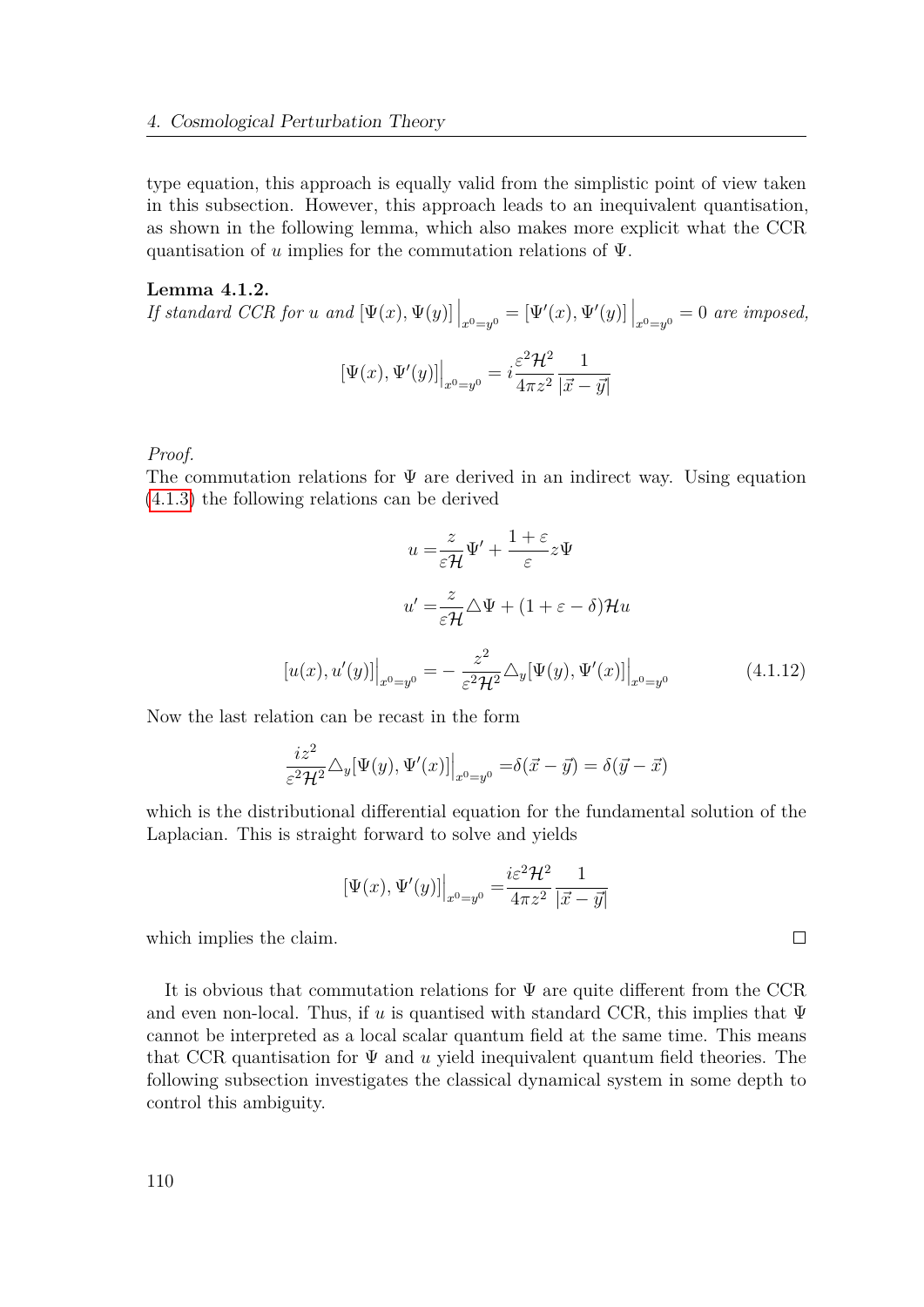It is also interesting to note that, if there is an argument that favours the choice of *u* as the variable to canonically quantise, the fields  $\Psi$  and  $\chi$ , which bear well-defined physical meaning, have to be interpreted as non-local. Such a situation may point to an underlying non-commutativity of spacetime, leading to non-locality. This point will be referred to in the outlook in chapter [5.](#page-130-0)

### **4.1.2. Canonical Symplectic Form**

In this subsection the dynamical system of the modes is reviewed from the angle of symplectic geometry. To this avail, the dynamical system has to be cast in Hamiltonian form, which implies the identification of the Darboux coordinates of the symplectic form. To achieve this, it is necessary to use the action presented e.g. in [\[7\]](#page-149-0) and derive the corresponding Hamiltonian system. Then the impact of the constraint on the symplectic structure is discussed.

For the treatment of a dynamical system with second class constraints several methods exist. The dynamical variables, including the Lagrange multipliers, may be combined into a reduced set of dynamical variables in such a way that the resulting Lagrangian contains no constraints and only depends on the new variables. This is the strategy which is pursued in the standard literature on cosmological perturbations during inflation. However, finding an appropriate reduced set of dynamical variables is not a straight forward task and is usually done by simply choosing the appropriate ansatz to begin with. As the resultant dynamical system is a generic Hamiltonian system, quantisation is straight forward.

A second method consists in the straight forward construction of a Hamiltonian containing the Lagrange multipliers and the subsequent application of a standard procedure to eliminate the Lagrangian multipliers. This procedure does not lead to an obvious reduction of phase space, however it can be seen that the phase space is not symplectic and the maximally symplectic subspace whose complement has a dimension which is identical to the number of constraints. This procedure has the disadvantage that the geometry of the phase space is unclear and therefore quantisation of the dynamical system is not straight forward.

Yet another method consists in ignoring the constraints at first, to produce an "unconstrained Hamiltonian" with a corresponding canonical symplectic form. Then the constraints are used to derive the so-called Dirac bracket from the Poisson bracket of the unconstrained system. The tensor corresponding to the Dirac bracket will be called the "Dirac form" in the present treatment. The Dirac form is degenerate in a number of dimensions corresponding to the number of constraints and symplectic in the remaining dimensions. The present treatment will pursue the derivation of the Dirac bracket to shed some light on the quantisation of the system. The classic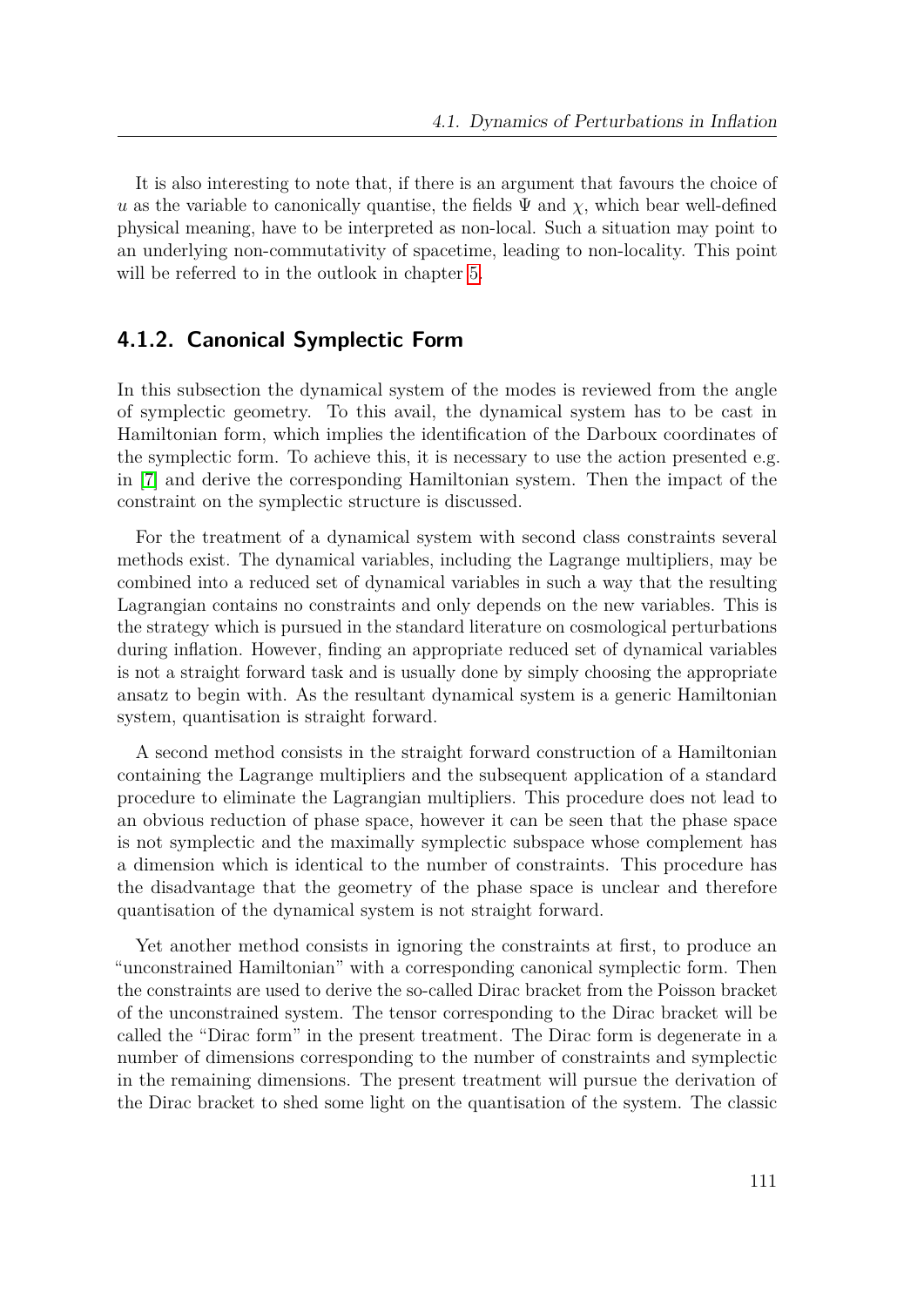reference for this method is [\[14\]](#page-150-0) but it is treated to varying degree of detail in many standard textbooks.

As a first step it is convenient to rescale the fields  $\Psi$  and  $\chi$  so they have the same dimension. Therefore we define the rescaled fields

$$
\boldsymbol{\psi} := z \Psi \qquad \lambda := a \chi
$$

The Lagrangian given in [\[7\]](#page-149-0), equation (10.68) is given here in terms of the rescaled variables, suppressing the total divergences and simplifying by setting  $\Phi = -\Psi$  and  $L := 4 \triangle (B - E')$  (note the different notation). From the treatment in [\[7\]](#page-149-0) it is clear that the terms introduced by switching to gauge invariant variables cancel out.

$$
\mathcal{L} = \frac{1}{2\varepsilon} \left[ -3(\psi')^2 + 6(\varepsilon - \delta) \mathcal{H} \psi' \psi + (\varepsilon - 3\varepsilon^2 + 6\varepsilon\delta - 3\delta^2) \mathcal{H}^2 \psi^2 + \psi \triangle \psi \right]
$$
  
+ 
$$
\frac{1}{2} \left[ (\lambda')^2 - 2\mathcal{H}\lambda'\lambda + \left( 1 - 3\varepsilon - 3\delta + \varepsilon\delta + \delta^2 - \frac{\delta'}{\mathcal{H}} \right) \mathcal{H}^2 \lambda^2 + \lambda \triangle \lambda \right]
$$
  
+ 
$$
4\mathcal{H}\psi'\lambda + 2(1 - 2\varepsilon + \delta)\mathcal{H}^2 \psi \lambda + zL \left[ -\frac{1}{\varepsilon} \psi' + \frac{\varepsilon - \delta}{\varepsilon} \mathcal{H}\psi + \mathcal{H}\lambda \right]
$$

The next step in the treatment is to consider the "unconstrained Lagrangian", thus setting  $L = 0$ . We will additionally switch to a "mode Lagrangian".

$$
\mathcal{L}_{0,k} = \frac{1}{2\varepsilon} \left[ -3(\boldsymbol{\psi}'_k)^2 + 6(\varepsilon - \delta) \mathcal{H} \boldsymbol{\psi}'_k \boldsymbol{\psi}_k + [(\varepsilon - 3\varepsilon^2 + 6\varepsilon\delta - 3\delta^2) \mathcal{H}^2 - k^2] \boldsymbol{\psi}_k^2 \right]
$$
  
+ 
$$
\frac{1}{2} \left[ (\lambda'_k)^2 - 2 \mathcal{H} \lambda'_k \lambda_k + \left[ \left( 1 - 3\varepsilon - 3\delta + \varepsilon\delta + \delta^2 - \frac{\delta'}{\mathcal{H}} \right) \mathcal{H}^2 - k^2 \right] \lambda_k^2 \right]
$$
  
+ 
$$
4 \mathcal{H} \boldsymbol{\psi}'_k \lambda_k + 2(1 - 2\varepsilon + \delta) \mathcal{H}^2 \boldsymbol{\psi}_k \lambda_k
$$

Note that the mode Lagrangian is not the Fourier transform of the Lagrangian, as a Fourier transformation would not map products of functions to products of their Fourier transforms but to convolutions. The Lagrangian for the modes is instead designed to produce the correct dynamic equations for the modes.

From the mode Lagrangian one calculates the canonical momentum modes

$$
\Pi_k = \frac{\partial \mathcal{L}_{0,k}}{\partial \boldsymbol{\psi}_k'} = -\frac{3}{\varepsilon} \boldsymbol{\psi}_k' + 3 \frac{\varepsilon - \delta}{\varepsilon} \mathcal{H} \boldsymbol{\psi}_k + 4 \mathcal{H} \lambda_k
$$
  

$$
\Leftrightarrow \quad \boldsymbol{\psi}_k' = -\frac{\varepsilon}{3} \Pi_k + (\varepsilon - \delta) \mathcal{H} \boldsymbol{\psi}_k + \frac{4}{3} \varepsilon \mathcal{H} \lambda_k
$$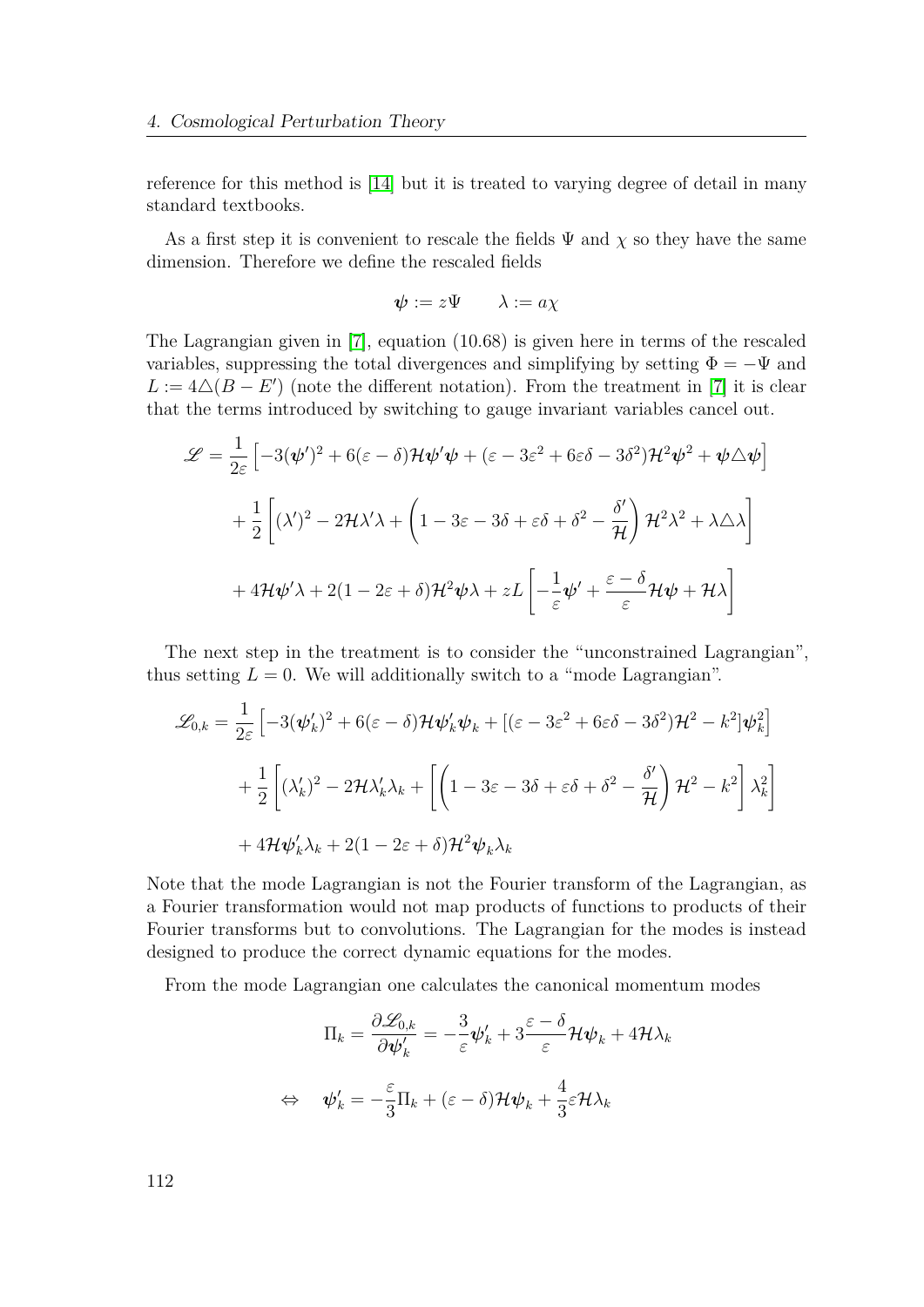$$
\kappa_k = \frac{\partial \mathcal{L}_{0,k}}{\partial \lambda'_k} = \lambda'_k - \mathcal{H} \lambda_k
$$

 $\Leftrightarrow \lambda'_k = \kappa_k + \mathcal{H}\lambda_k$ which allows the derivation of the unconstrained Hamiltonian for the modes

$$
\mathcal{H}_{0,k} = -\frac{\varepsilon}{6} \Pi_k^2 + (\varepsilon - \delta) \mathcal{H} \Pi_k \psi_k + \left( -\frac{1}{2} \mathcal{H}^2 + \frac{1}{2\varepsilon} k^2 \right) \psi_k^2 \n+ \frac{1}{2} \kappa_k^2 + \mathcal{H} \kappa_k \lambda_k + \left[ \frac{1}{6} \left( -7\varepsilon + 9\delta - 3\varepsilon\delta - 3\delta^2 + 3\frac{\delta'}{\mathcal{H}} \right) \mathcal{H}^2 + k^2 \right] \lambda_k^2 \n+ \frac{4}{3} \varepsilon \mathcal{H} \Pi_k \lambda_k - 2(1 - \delta) \mathcal{H}^2 \psi_k \lambda_k
$$

As the canonical variables of the unconstrained Hamiltonian are the Darboux coordinates of the canonical symplectic form on the unconstrained phase space, the symplectic form corresponding to the Poisson bracket takes the standard form.

$$
\forall \eta: \ (\omega^{\alpha \beta})_{\alpha,\beta}(\eta) = \begin{pmatrix} 0_2 & 1_2 \\ -1_2 & 0_2 \end{pmatrix}
$$

The constraint equation implies a projection to a subspace of the phase space. Contrary to the projection to an energy hypersurface this projection constrains the accessible phase space for all solutions of the dynamical system so it can be interpreted as a genuine reduction of phase space. The primary constraint given by equation [\(4.1.10\)](#page-107-0) in canonical variables reads

<span id="page-112-1"></span><span id="page-112-0"></span>
$$
\mathcal{C}_1 = \Pi_k - \mathcal{H}\lambda_k = 0 \tag{4.1.13}
$$

and a secondary constraint can be derived as

$$
\mathcal{C}_2 := -\frac{1}{\mathcal{H}} \{ \mathcal{C}_1, \mathcal{H}_{0,k} \} - \frac{1}{\mathcal{H}} \frac{\partial \mathcal{C}_1}{\partial \eta} = \kappa_k - \frac{\varepsilon \mathcal{H}^2 - k^2}{\varepsilon \mathcal{H}} \psi_k + \delta \mathcal{H} \lambda_k = 0 \tag{4.1.14}
$$

using the first constraint. The tertiary constraint vanishes

$$
\mathcal{C}_3 = \{\mathcal{C}_2, \mathcal{H}_{0,k}\} + \frac{\partial \mathcal{C}_2}{\partial \eta} = 0
$$

applying the first two constraints, so there are exactly two geometrically independent constraints, which means that the phase space dimension is reduced by two. It is worth emphasising that these constraints are fulfilled by all valid solutions of the dynamical system, so all solutions of the dynamical system can be described as living on a two dimensional reduced phase space.

For the treatment of constraints it is of great importance, whether they are first or second class constraints. In the case discussed here, only second class constraints occur, due to the following lemma.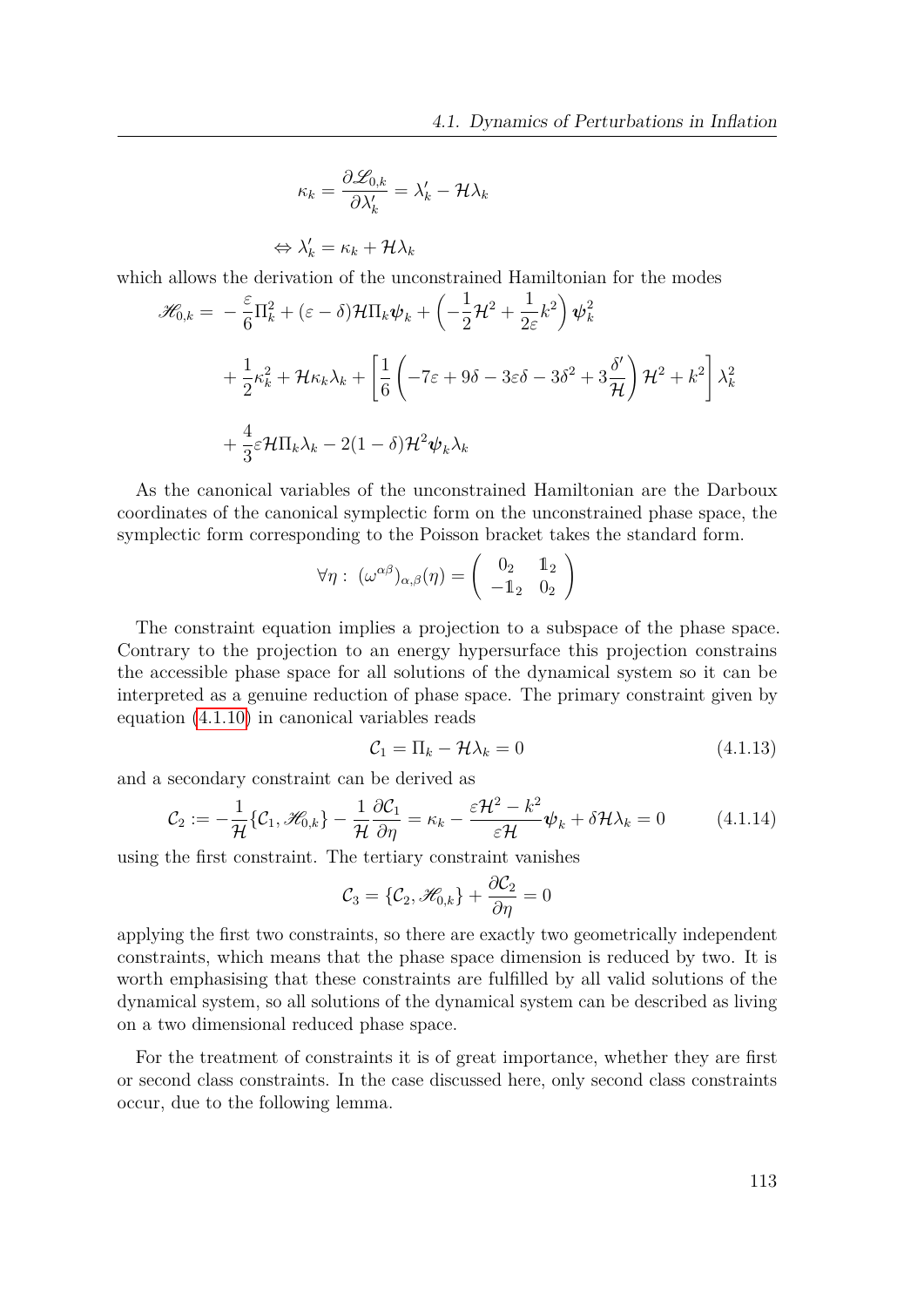#### **Lemma 4.1.3.**

*The constraints* [\(4.1.13\)](#page-112-0) *and* [\(4.1.14\)](#page-112-1) *are second class constraints for*  $k \neq 0$ *.* 

*Proof.*

To fix notation let  $(M_{ab})_{a,b}$  denote the matrix with components  $M_{ab}$ . If the constraint matrix  $(C_{ab})_{a,b} := (\{\mathcal{C}_a, \mathcal{C}_b\})$  $_{a,b}$  is invertible, the constraints are second class constraints. Using the definition of the Poisson bracket

$$
\{f,g\} := \frac{\partial f}{\partial \psi_k} \frac{\partial g}{\partial \Pi_k} + \frac{\partial f}{\partial \lambda_k} \frac{\partial g}{\partial \kappa_k} - \frac{\partial f}{\partial \Pi_k} \frac{\partial g}{\partial \psi_k} - \frac{\partial f}{\partial \kappa_k} \frac{\partial g}{\partial \lambda_k}
$$

one gets

$$
C_{12}=\{\mathcal{C}_1,\mathcal{C}_2\}=\frac{\varepsilon\mathcal{H}^2-k^2}{\varepsilon\mathcal{H}}-\mathcal{H}=-\frac{k^2}{\varepsilon\mathcal{H}}
$$

which yields, due to antisymmetry

$$
(C_{ab})_{a,b} = \frac{k^2}{\varepsilon \mathcal{H}} \left( \begin{array}{cc} 0 & -1 \\ 1 & 0 \end{array} \right)
$$

which is invertible as long as  $k \neq 0$ .

First class constraints usually occur in the context of gauge theories so one might expect that a full treatment of scalar perturbation theory, not using gauge invariant variables might be significantly more complicated, especially when it comes to quantisation. Such a more extensive investigation is not attempted in the present work.

In the present case, the constraints are first class constraints for the zero mode  $k = 0$ . This implies, that the physical phase space for the zero mode has dimension zero, as primary constraints reduce the dimension by two each, and not only by one, as second class constraints. In the present work, no separate treatment of the zero mode is performed. A complete formulation of the Dirac bracket on the full phase space of all modes is nevertheless possible, as will be seen below.

The Dirac bracket is derived from the Poisson bracket and the constraint matrix as

<span id="page-113-0"></span>
$$
\{f, g\}_{\mathcal{D}} := \{f, g\} - \{f, \mathcal{C}_i\}(C^{-1})_{ij}\{\mathcal{C}_j, g\}
$$

and a straight forward calculation yields the mode Dirac form

$$
(\omega_{\mathrm{D},k}^{\alpha\beta})_{\alpha,\beta} = \begin{pmatrix} 0 & \frac{\varepsilon\mathcal{H}}{k^2} & \frac{\varepsilon\mathcal{H}^2}{k^2} & -\frac{\varepsilon\delta\mathcal{H}^2}{k^2} \\ -\frac{\varepsilon\mathcal{H}}{k^2} & 0 & 0 & 1 - \frac{\varepsilon\mathcal{H}^2}{k^2} \\ -\frac{\varepsilon\mathcal{H}^2}{k^2} & 0 & 0 & \mathcal{H} - \frac{\varepsilon\mathcal{H}^3}{k^2} \\ \frac{\varepsilon\delta\mathcal{H}^2}{k^2} & -1 + \frac{\varepsilon\mathcal{H}^2}{k^2} & -\mathcal{H} + \frac{\varepsilon\mathcal{H}^3}{k^2} & 0 \end{pmatrix}
$$
(4.1.15)

 $\Box$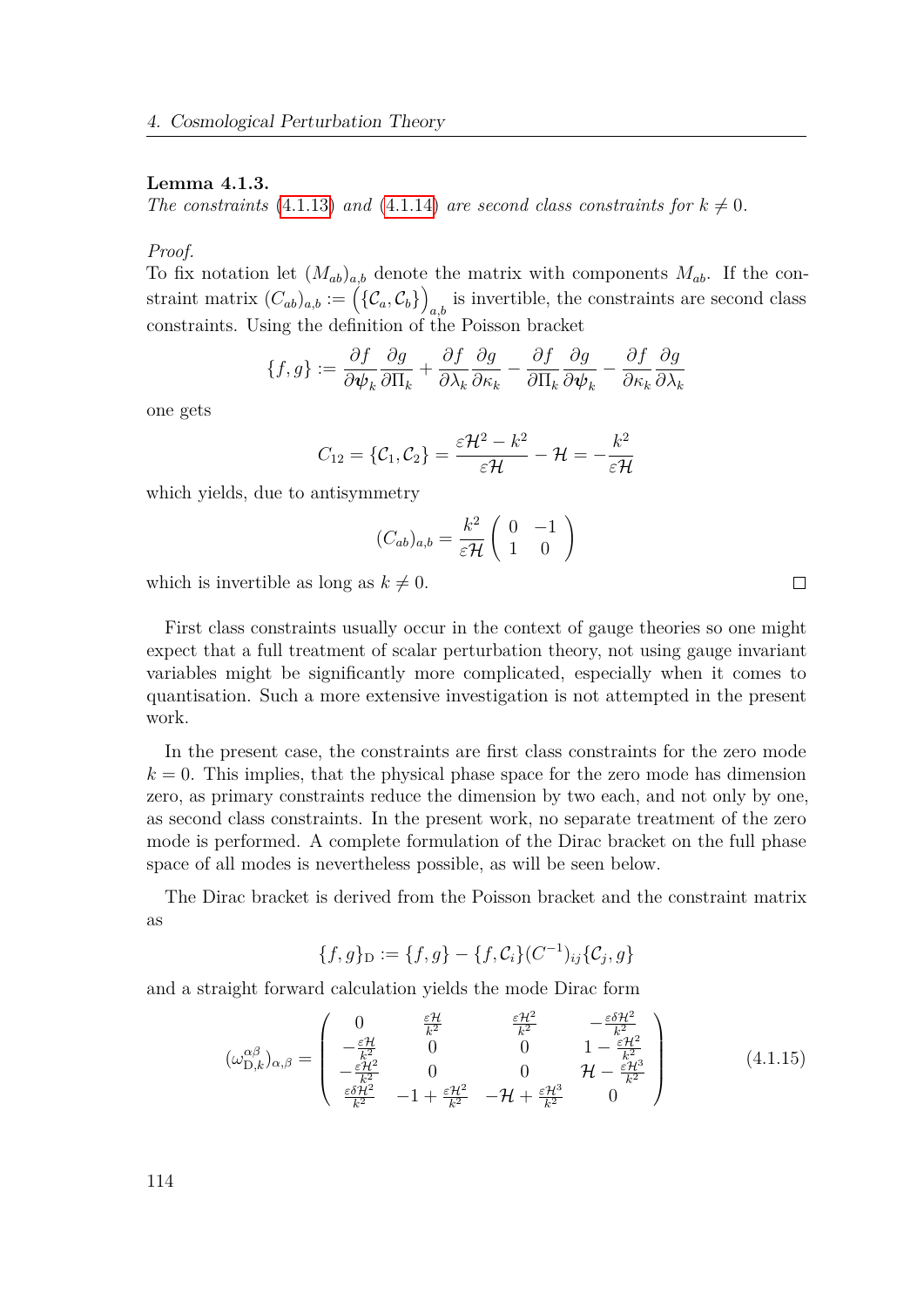which obviously diverges for  $k \to 0$ . The Dirac bracket on all modes is defined as

<span id="page-114-0"></span>
$$
\left\{ \begin{pmatrix} f_1 \\ f_2 \\ f_3 \\ f_4 \end{pmatrix}, \begin{pmatrix} g_1 \\ g_2 \\ g_3 \\ g_4 \end{pmatrix} \right\}_{\mathcal{D}} := \int \left\{ \begin{pmatrix} f_1(\vec{k}) \\ f_2(\vec{k}) \\ f_3(\vec{k}) \\ f_4(\vec{k}) \end{pmatrix}, \begin{pmatrix} g_1(\vec{k}) \\ g_2(\vec{k}) \\ g_3(\vec{k}) \\ g_4(\vec{k}) \end{pmatrix} \right\}_{\mathcal{D},k} d^3k \tag{4.1.16}
$$

where all the functions  $f_i$  and  $g_i$  are Schwartz functions in  $k$ . As the mode Dirac form given in equation [\(4.1.15\)](#page-113-0) behaves like  $k^{-2}$  for  $k \to 0$  and the volume element of the integral in equation  $(4.1.16)$  gives a factor of  $k^2$  the limit of the integrand for  $k \to 0$  is finite. Thus the integrand is a Schwartz function and the integral is well defined. In the remainder of this subsection the treatment is performed in terms of modes but for the following subsection the full Dirac form will play a role.

It is straight forward to check that in coordinates<sup>[1](#page-114-1)</sup>

$$
f_1 := \psi_k + \frac{\varepsilon \delta \mathcal{H}}{k^2 - \varepsilon \mathcal{H}^2} \Pi_k + \frac{\varepsilon \mathcal{H}}{k^2 - \varepsilon \mathcal{H}^2} \kappa_k \qquad f_2 := \lambda_k - \frac{1}{\mathcal{H}} \Pi_k
$$
  

$$
f_3 := \frac{1}{\mathcal{H}} \Pi_k \qquad f_4 := \frac{k^2}{k^2 - \varepsilon \mathcal{H}^2} \kappa_k
$$

the mode Dirac form is of standard form

$$
(\tilde{\omega}_{D,k}^{\alpha\beta})_{\alpha,\beta} = \begin{pmatrix} 0 & 0 & 0 & 0 \\ 0 & 0 & 0 & 0 \\ 0 & 0 & 0 & 1 \\ 0 & 0 & -1 & 0 \end{pmatrix}
$$

which conforms to the expectation that there are two dynamical degrees of freedom in the system at hand. This implies that it suffices to canonically quantise one appropriate pair of canonically conjugate variables. These variables can be chosen freely and only need to fulfil the requirement  ${X, P}_{D} = 1$ . This freedom implies the application of the constraints as well as symplectomorphisms. To make a connection to the previous subsection, the possible canonically conjugate variables *P* for  $X = u_k = \psi_k + \lambda_k$  and for  $X = \frac{1}{z}\psi_k$  will be the centre of attention here.

Considering  $X = u_k$  the corresponding conjugate variable has to fulfil

$$
-\frac{\varepsilon\mathcal{H}}{k^2}\frac{\partial P}{\partial\boldsymbol{\psi_k}} + \frac{\varepsilon\mathcal{H}}{k^2}\frac{\partial P}{\partial\lambda_k} + \frac{\varepsilon\mathcal{H}^2}{k^2}\frac{\partial P}{\partial\Pi_k} + \frac{k^2 - \varepsilon\mathcal{H}^2 - \varepsilon\delta\mathcal{H}^2}{k^2}\frac{\partial P}{\partial\kappa_k} = 1
$$

<span id="page-114-1"></span><sup>&</sup>lt;sup>1</sup>The coordinate singularity for  $k^2 = \varepsilon H^2$  can be circumvented by picking other coordinates; the coordinates given here serve only as an example.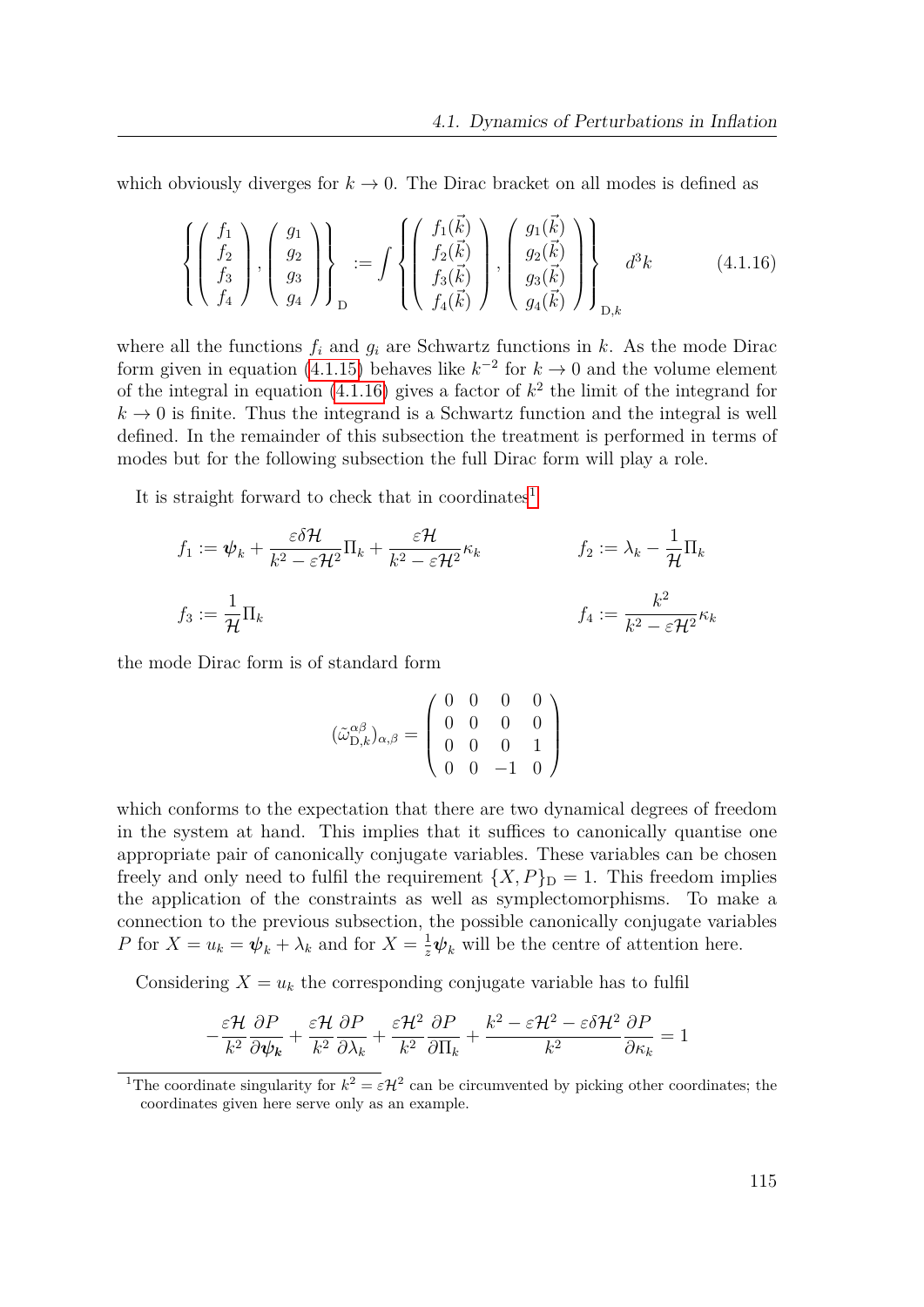which is indeed fulfilled by

$$
P = u'_{k} = (\varepsilon - \delta) \mathcal{H} \psi_{k} + \left( 1 + \frac{4}{3} \varepsilon \right) \lambda_{k} - \frac{\varepsilon}{3} \Pi_{k} + \kappa_{k}
$$

which implies that the standard quantisation procedure is indeed justified.

For  $X = \frac{1}{z}\psi_k$  the corresponding conjugate variable has to fulfil

$$
\frac{\varepsilon \mathcal{H}}{zk^2} \frac{\partial P}{\partial \lambda_k} + \frac{\varepsilon \mathcal{H}^2}{zk^2} \frac{\partial P}{\partial \Pi_k} - \frac{-\varepsilon \delta \mathcal{H}^2}{zk^2} \frac{\partial P}{\partial \kappa_k} = 1
$$

which can be fulfilled by

$$
P = \alpha X' = -\frac{\alpha \mathcal{H}}{z} \boldsymbol{\psi}_k + \frac{4}{3} \frac{\alpha \varepsilon \mathcal{H}}{z} \lambda_k - \frac{\alpha \varepsilon}{3z} \Pi_k
$$

namely if  $\alpha = \frac{z^2 k^2}{\epsilon^2 \mathcal{H}^2}$  $\frac{z^2 k^2}{\epsilon^2 \mathcal{H}^2}$ . This result is peculiar in that it includes a prefactor of  $k^2$ . A comparison with equation [\(4.1.12\)](#page-109-0) shows that the treatment of this subsection reproduces the result of the previous subsection with respect to the relation of the commutators (or in the classical setting Dirac brackets). However, the treatment in the present subsection allows to take the point of view that the standard treatment of quantising *u* is canonical in the sense of Dirac quantisation, while the straightforward CCR quantisation of  $\Psi$  is not.

As a closing remark for this subsection, we would like to consider the general solution to  $X = A\psi_k + B\lambda_k$  and  $P = X'$ . These requirements lead to the equation

$$
\frac{\varepsilon \mathcal{H}}{k^2} (AB' - A'B) + \frac{k^2 - \varepsilon \mathcal{H}^2}{k^2} B^2 + (1 - \varepsilon) \frac{\varepsilon \mathcal{H}^2}{k^2} AB + \frac{\varepsilon^2 \mathcal{H}^2}{k^2} A^2 = 1
$$
  

$$
\varepsilon \mathcal{H}(AB' - A'B) + (k^2 - \varepsilon \mathcal{H}^2) B^2 + (1 - \varepsilon) \varepsilon \mathcal{H}^2 AB + \varepsilon^2 \mathcal{H}^2 A^2 = k^2
$$

Demanding that *A* and *B* do not depend on *k*, the *k*-dependent terms can be treated separately and yield  $B^2 = 1$ . If *A* and *B* are additionally required to be real, the only solutions to this equation are  $B = 1$  and  $B = -1$ . This yields

$$
A' \mp \varepsilon \mathcal{H}A^2 - (1 - \varepsilon)\mathcal{H}A \pm \mathcal{H} = A' \mp (A \mp 1)(A\varepsilon \pm 1)\mathcal{H} = 0
$$

which can be cast in a simpler form using  $D := A \mp 1$ 

$$
D' \mp D(D\varepsilon \pm (1+\varepsilon))\mathcal{H} = 0
$$

such that one receives a Bernoulli differential equation. This type of equation is solvable with trivial solution  $D = 0$  and a nontrivial solution which can be found by using  $E = \frac{1}{L}$  $\frac{1}{D}$  leading to

$$
E' + (1 + \varepsilon)\mathcal{H}E = \mp \varepsilon \mathcal{H}
$$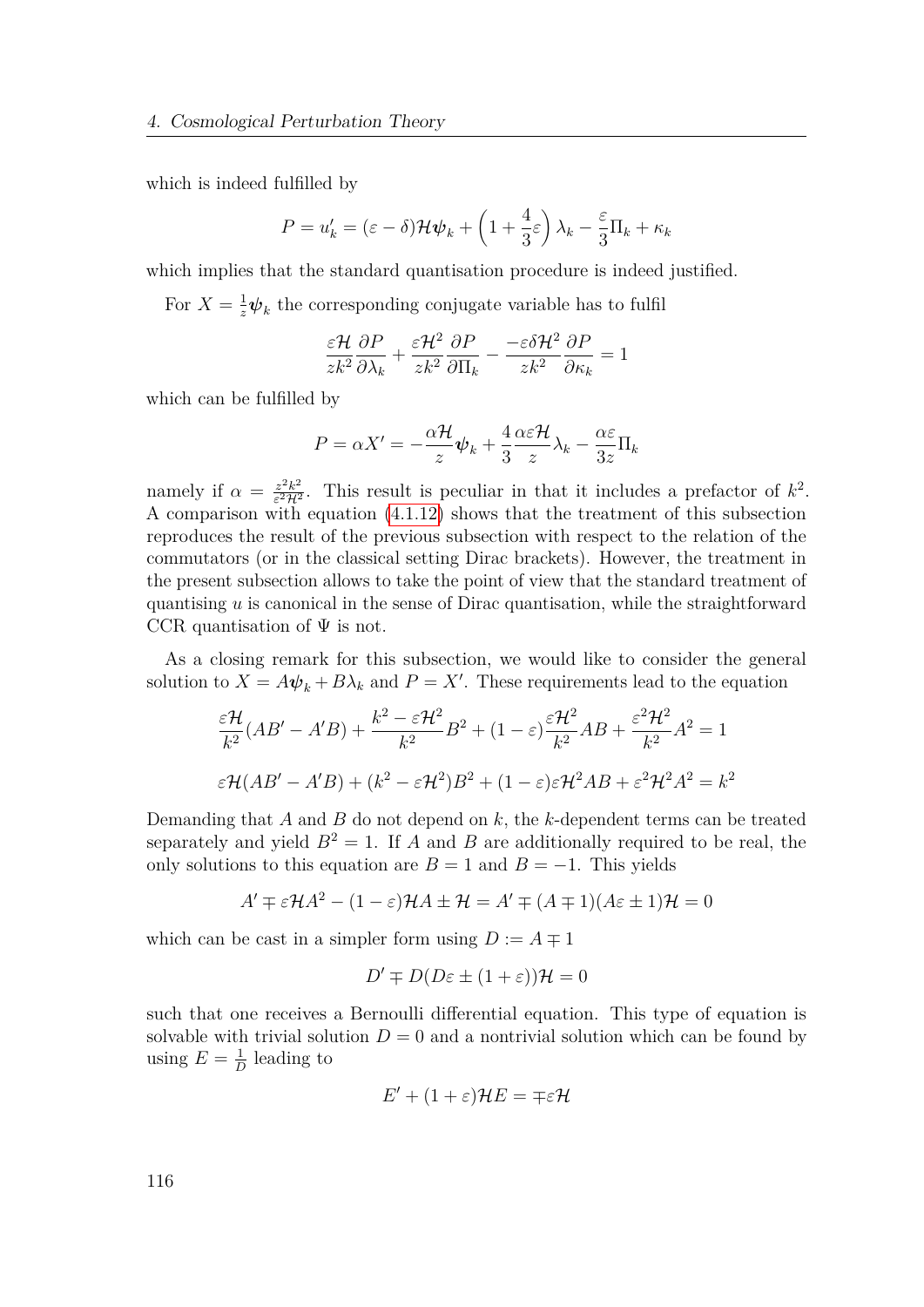a readily solvable linear equation. The solution for *A* is

$$
A = \pm \left( 1 - \frac{a^2}{\mathcal{H}} \left( \int_{\gamma_0}^{\eta} \varepsilon(\eta') a^2(\eta') d\eta' + K \right)^{-1} \right)
$$

where K and  $\eta_0$  account for one free constant. The standard choice of dynamical variable amounts to picking the trivial solution  $A = B = 1$ , however the present treatment suggests that there is a one-parameter family of possible choices. All these possible choices imply the same classical dynamics, as different choices of dynamical variables are related by symplectomorphisms on phase space. Therefore all choices lead to the same quantum system in terms of the algebra of observables. As there is no obvious mechanism at the current stage of development to justify a particular choice of dynamical variables from the one-parameter family, it is an interesting problem to investigate the dynamical systems these potential variables fulfil. In the context of the dynamic equations for the different fields one can then consider whether they suggest preferred states, whether these preferred states are equal and whether the corresponding two-point functions have the same infrared asymptotics. This seems to be an interesting investigation in its own right, however these questions will not be investigated in the present work.

### **4.1.3. The Algebraic Point of View**

In this subsection the results of this section will be reviewed in the context of algebraic quantum field theory. The general pattern that will be followed is the same as in the previous subsections. First the system without constraint<sup>[2](#page-116-0)</sup> is considered and then the impact of the constraint on this system is investigated. The present subsection does not provide additional information on the dynamical system but clarifies the impact of the constraint on the level of algebraic quantum field theory.

As we will deal with the quantum system here and not the classical system, the question whether quantisation commutes with reduction comes into play. In the present setting, reduction on the classical level can be split up into two parts. First the Poisson bracket on phase space is replaced by the Dirac bracket, which induces a presymplectic form, and in the second step a projection to the symplectic subspace is performed. It is not clear how the first part of the reduction procedure should be implemented on the quantum level, while the second part of the reduction procedure gives rise to a well defined algebraic procedure, such that quantisation commutes with the second part of reduction by construction.

<span id="page-116-0"></span><sup>2</sup>We speak only of one constraint here, as the second constraint is derived from this constraint as a secondary constraint.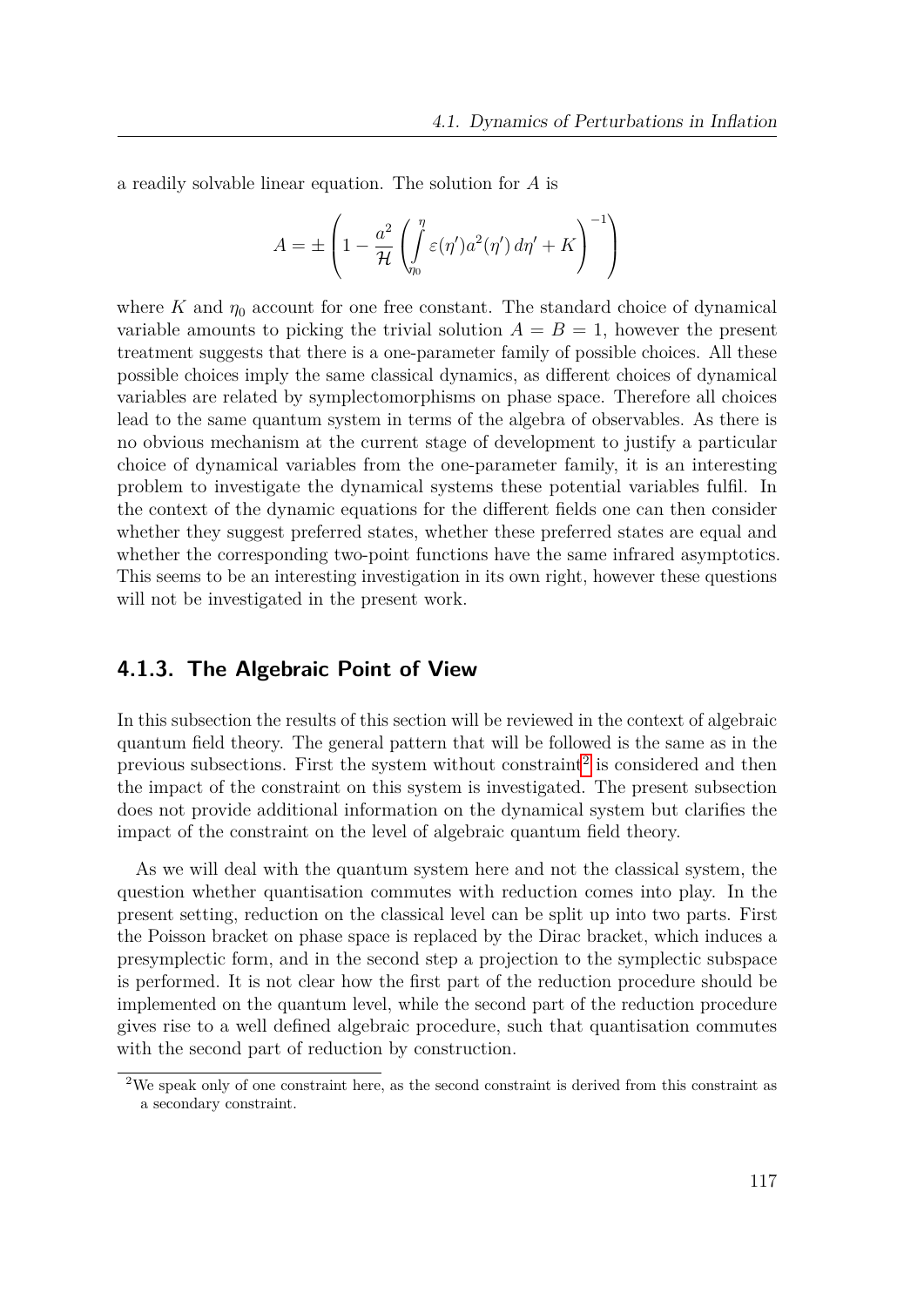Starting out from the dynamical system for  $\Psi$  and  $\chi$  is unsuitable for a consideration from the point of view of algebraic quantum field theory as the system contains coupling of the fields, which undermines a completely rigorous treatment with current methods. Instead it would be preferable to start from a system of two independent free scalar fields. To achieve this, it is necessary to apply the constraints to arrive at a dynamical system for  $\Psi = \frac{a^2}{\mathcal{H}z} \Psi$  and *u*.

$$
\mathbf{\Psi}'' - \triangle \mathbf{\Psi} + \qquad \qquad \left( -2\varepsilon + \delta + \varepsilon \delta - \delta^2 - \frac{\delta'}{\mathcal{H}} \right) \mathcal{H}^2 \mathbf{\Psi} = 0 \tag{4.1.17}
$$

$$
u'' - \triangle u + \left( -2 - 2\varepsilon + 3\delta - 2\varepsilon^2 + 3\varepsilon\delta - \delta^2 + \frac{\delta'}{\mathcal{H}} \right) \mathcal{H}^2 u = 0 \tag{4.1.18}
$$

and the constraint takes the form

$$
\mathbf{\Psi}' + (1 + \varepsilon - \delta)\mathcal{H}\mathbf{\Psi} = \frac{\varepsilon a^2}{z^2}u = 4\pi Gu \tag{4.1.19}
$$

Ignoring the constraint, **Ψ** and *u* are free scalar fields and the symplectic space  $\mathscr P$  of their modes is straight forward. Now in the present treatment the reduction of phase space is done in two steps. First the Poisson bracket is replaced by the degenerate Dirac bracket, leading to a space  $\mathscr{D}$  with a symplectic subspace. Then a projection to the maximal symplectic subspace is performed by factoring out the primary and secondary constraint, leading to a symplectic space  $\mathscr{D}/\mathcal{C}$ .

To tackle the problem of quantisation, it is useful to take the spatial Fourier transform of the fields, as this allows to make direct contact with the previous treatment. In this context, the Dirac form is defined as in equation [\(4.1.16\)](#page-114-0), where the mode Dirac form is of course different from the one given in equation [\(4.1.15\)](#page-113-0), as we are working with different coordinates on the symplectic space here. However, it can be expected that the limit  $k \to 0$  should be of the same order of divergence as in equation [\(4.1.15\)](#page-113-0) because the coordinates are related by a *k*-independent linear transformation. Therefore the integral can be expected to exist. The constraint in mode form is

$$
\mathcal{C}_{1,k} := \widetilde{\Psi}'_k + (1 + \varepsilon - \delta) \mathcal{H} \widetilde{\Psi}_k - 4\pi G \widetilde{u}_k = 0
$$

and the Dirac bracket of the constraint with an arbitrary initial value set is

<span id="page-117-0"></span>
$$
\left\{ \left( \begin{array}{c} f \\ (1+\varepsilon - \delta) \mathcal{H}f \\ 0 \\ -4\pi Gf \end{array} \right), \left( \begin{array}{c} g_1 \\ g_2 \\ g_3 \\ g_4 \end{array} \right) \right\}_D = 0 \tag{4.1.20}
$$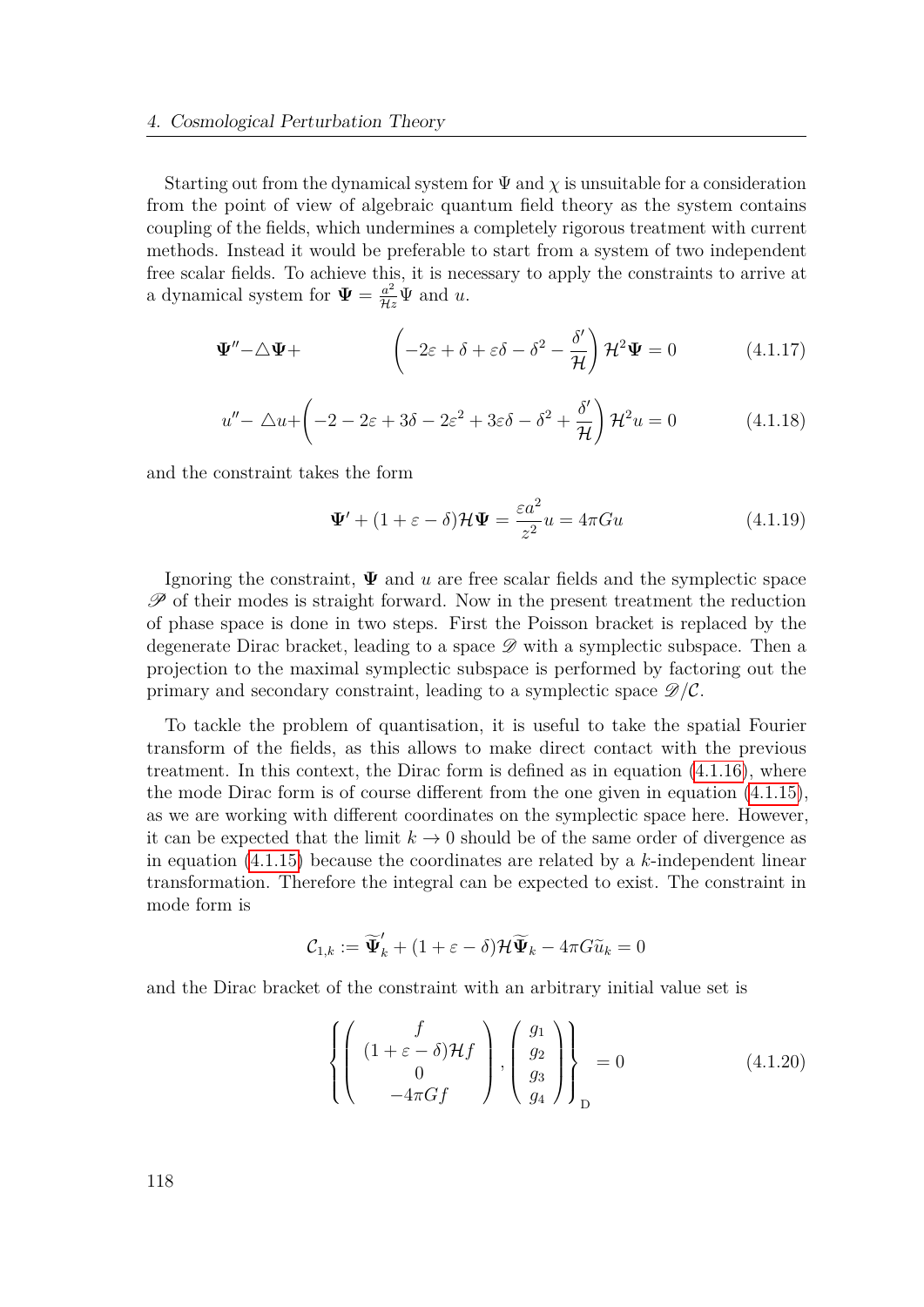The algebras of observables for  $\Psi$  and *u*, the Weyl algebras  $\mathfrak{A}_{\Psi/u}$ , can be constructed in the standard way. The algebra of the full system is then given as the tensor product algebra  $\mathfrak{A} = \mathfrak{A}_{\Psi} \otimes \mathfrak{A}_{u}$ . Now the constraint cannot be simply interpreted as a relation in this algebra that has to be factored out to restrict to the constrained system, because it is incompatible with the commutation relations. As discussed above, applying the constraint is not very complicated on the level of field modes; on the level of the Weyl algebra the Weyl relations have to be replaced with the modified relations derived from the mode Dirac forms, profoundly changing the algebra.

For the thus acquired algebra  $\mathfrak{A}_{\mathscr{D}}$  corresponding to  $\mathscr{D}$  the constraint defines a nontrivial ideal, as the Dirac form is constructed to be degenerate in exactly this sense. This is in contrast to  $\mathfrak A$  which, as a Weyl-Algebra corresponding to a non-degenerate Poisson form, is simple. The Weyl operators are defined with respect to a set of mode initial values

<span id="page-118-0"></span>
$$
\widehat{W}(\widetilde{\boldsymbol{\Psi}}', \widetilde{\boldsymbol{\Psi}}, \widetilde{u}', \widetilde{u})
$$

and the Dirac-Weyl relation is

$$
\widehat{W}(f_1, f_2, f_3, f_4) \widehat{W}(g_1, g_2, g_3, g_4)
$$
\n
$$
= \exp\left(\frac{i}{2} \left\{ \begin{pmatrix} f_1 \\ f_2 \\ f_3 \\ f_4 \end{pmatrix}, \begin{pmatrix} g_1 \\ g_2 \\ g_3 \\ g_4 \end{pmatrix} \right\} \right) \widehat{W}(f_1 + g_1, f_2 + g_2, f_3 + g_3, f_4 + g_4) \quad (4.1.21)
$$

This makes it possible to formulate the constraint on the level of the Dirac-Weyl algebra  $\mathfrak{A}_{\mathscr{D}}$  as

$$
\forall f \in \mathscr{S}(\mathbb{R}^3): \quad \widehat{W}(f, (1+\varepsilon-\delta)\mathcal{H}f, 0, -4\pi Gf) = \mathbb{1}
$$

where  $\mathscr{S}(\mathbb{R}^3)$  denotes the space of Schwartz functions. The constraint is compatible with the Dirac-Weyl relation  $(4.1.21)$  by virtue of equation  $(4.1.20)$ . The secondary constraint can be calculated and cast into a similar form on the level of the algebra. The constraint relations defined two ideals on the algebra and are factored out. The resultant algebra is denoted as  $\mathfrak{A}_{\mathscr{D}}/\mathcal{C}'$  and corresponds by construction to the reduced phase space  $\mathscr{D}/\mathcal{C}$ . This is illustrated in the following diagram, where it should be noted, that the connection between  $\mathfrak A$  and  $\mathfrak A_{\mathscr D}$  is not clear on the purely algebraic level. Instead  $\mathfrak{A}_{\mathscr{D}}$  is constructed using results on the classical level.

$$
\mathscr{P} \xrightarrow{\text{Dirac}} \mathscr{D} \xrightarrow{\text{Reduction}} \mathscr{D}/\mathcal{C}
$$
\n
$$
\downarrow \text{Quantisation} \qquad \qquad \downarrow \text{Quantisation}
$$
\n
$$
\mathfrak{A} \xrightarrow{\text{2}} \mathfrak{A}_{\mathscr{D}} \xrightarrow{\text{Reduction}} \mathfrak{A}_{\mathscr{D}}/\mathcal{C}'
$$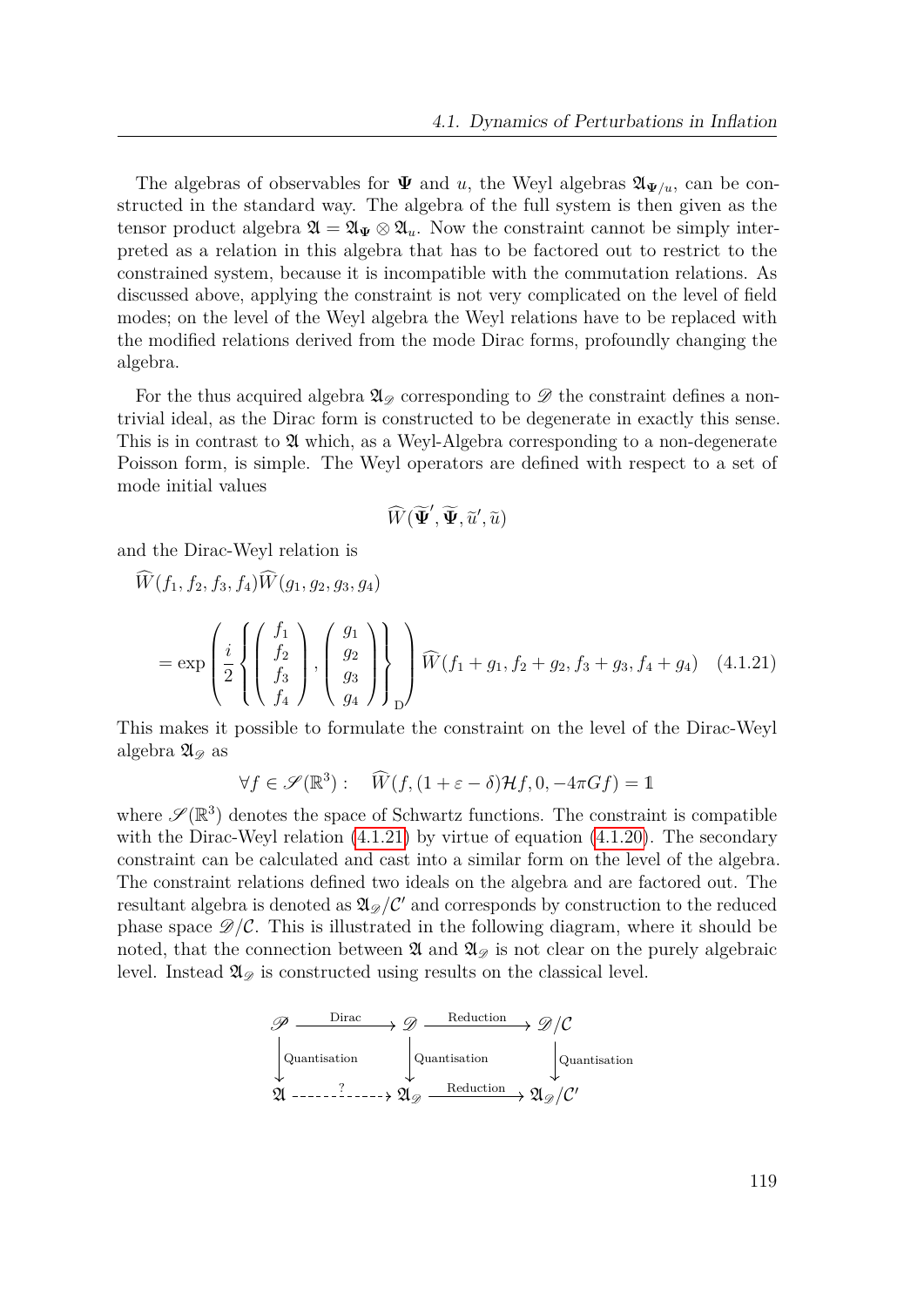States from the state space  $S$  of the tensor product algebra  $\mathfrak A$  can be freely chosen, for instance it is possible to pick states which have the Hadamard property for both fields. The simplest states of this kind are simply tensor products of Hadamard states for the single field algebras  $\mathfrak{A}_{\Psi/\mathfrak{u}}$ . When the constraint  $\mathcal{C}'$  is applied, the resultant algebra  $\mathfrak{A}_{\mathscr{D}}/C'$  has a very different state space  $\mathcal{S}_{c}$ . In the construction applied here, the isomorphism  $\mathfrak{A}_{\mathscr{D}}/C' \simeq \mathfrak{A}_u$  is implied, which permits a canonical injective, unit preserving  $C^*$ -homomorphism  $\alpha: \mathfrak{A}_{\mathscr{D}}/\mathcal{C}' \to \mathfrak{A}$ . The dual map to this homomorphism is a positive map  $\alpha': \mathcal{S} \to \mathcal{S}_c$  which means that states on  $\mathfrak A$  give rise to states on  $\mathfrak{A}_{\mathscr{D}}/\mathcal{C}'$  by simply restricting to their action to  $\mathfrak{A}_u \subset \mathfrak{A}$ .

The explicit form of the relations between states in  $S$  and states in  $S_c$  is greatly simplified by our choice of dynamical variables. If one chooses different dynamical variables, like  $\Psi$  and  $\chi$ , the construction of a corresponding algebra  $\mathfrak{A}'$  is much more troublesome and a simple relation between  $\mathfrak{A}'$  and  $\mathfrak{A}'_{\mathscr{D}}/\mathcal{C}' \simeq \mathfrak{A}_{\mathscr{D}}/\mathcal{C}'$  need not exist.

### <span id="page-119-0"></span>**4.2. LTE States in Cosmology**

In the present section, the post-inflationary evolution of large scale perturbations mainly during the epoch of free streaming is treated. For simplicity of the treatment polarisation is ignored such that the photon fluid can be modelled by a Klein-Gordon field model. In this context the extrinsic LTE concept can be used to describe thermal properties of the fluid. The first part of this section will show some limitation of the extrinsic LTE concept for the description of temperature fluctuations in terms of cylindrical modes. The second part highlights another limitation of the LTE concept, which prevents a description of the Sachs-Wolfe effect by LTE states.

### **4.2.1. The Link to Fluid Dynamics**

The temperature fluctuations are described by the angular spectrum of the autocorrelation of the background rescaled bolometric phase space density  $\Lambda$  as introduced in [\(2.3.11\)](#page-47-0). If one attempts to describe the temperature fluctuations in terms of LTE states it is thus desirable to express the cylindric moments of  $\Lambda$  in terms of thermal observables. As the concept of extrinsic LTE, defined in subsection [2.2.4,](#page-31-0) has been established only with a very limited set of thermal observables, only the three moments of lowest order can be linked to thermal observables. However, even taking the extrinsic LTE concept for granted for all balanced derivative, it is not straight forward to define the cylindric moments in terms of the balanced derivatives.

To link the first three cylindric moments of  $\Lambda$  to LTE observables it is useful to consider the energy-momentum tensor of a perturbed fluid, express the Fourier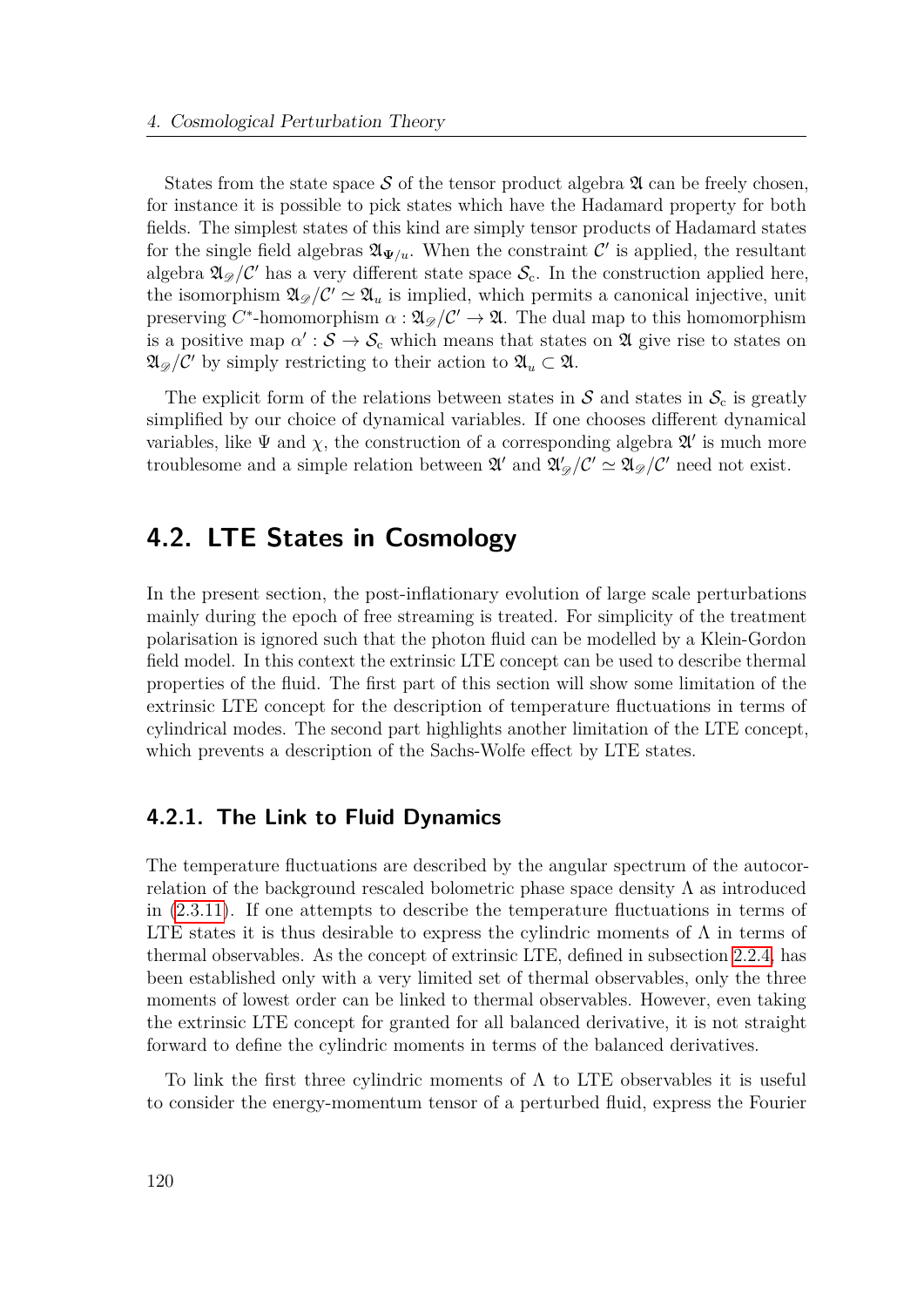transforms of its components in terms of cylindric moments and compare it to the energy-momentum tensor of a scalar field in an extrinsic LTE state. In the following, conformal gauge is used for simplicity. To convert to gauge free notation the components of the energy-momentum tensor have to be replaced by their gauge invariant counterparts.

The general form of the energy-momentum tensor of a fluid with phase space density  $f(\eta, \vec{x}, p, \hat{p})$  is [\[16\]](#page-150-1)[\[47\]](#page-152-0)

$$
T^{\overline{\mu}}_{\ \overline{\nu}}(\eta,\vec{x}) = \int p^{\overline{\mu}} p_{\overline{\nu}} f(\eta,\vec{x},p,\hat{p}) \frac{d^3 p}{p^{\overline{0}}(\vec{p})}
$$

where  $p^{\overline{\mu}} = p \cdot \hat{p}^{\overline{\mu}}$ . For the massless case and using  $f(\eta, \vec{x}, p, \hat{p}) = f_0(\eta, p) + \delta f(\eta, \vec{x}, p, \hat{p})$ this yields

$$
T^{\overline{\mu}}{}_{\overline{\nu}}(\eta,\vec{x})=\int\hat{p}^{\overline{\mu}}\hat{p}_{\overline{\nu}}d\Omega_p\int\limits_0^\infty f_0(\eta,p)p^3dp+\int\hat{p}^{\overline{\mu}}\hat{p}_{\overline{\nu}}\int\limits_0^\infty \delta f(\eta,\vec{x},p,\hat{p})p^3dpd\Omega_p
$$

The background part fulfils the equation of state for a fluid of massless particles  $p_0 = \frac{1}{3}$  $\frac{1}{3}\rho_0$ . The linear perturbation of this quantity can now be Fourier transformed to be comparable to the moments of

$$
\Lambda = \frac{\int_{0}^{\infty} \delta f q^3 dq}{4 \int_{0}^{\infty} f_0 q^3 dq}
$$
\n(2.3.11')

The linear perturbation of the energy-momentum tensor in terms of  $\Lambda$  is

$$
\widetilde{\delta T^{\mu}}_{\overline{\nu}}(\eta,\vec{k}) = 4 \frac{(T_0)^{\overline{0}}}{4\pi} \int \hat{p}^{\overline{\mu}} \hat{p}_{\overline{\nu}} \Lambda(\eta,\vec{k},\hat{p}) d\Omega_p
$$

where one uses  $\hat{p}^0 = 1$ , which holds in the massless case.

Now one can restrict to perturbations of scalar type, implying  $\Lambda(\eta, \vec{k}, \hat{p}) = \Lambda(\eta, \vec{k}, \mu)$ which yields the components

$$
\widetilde{\delta T}^{\overline{0}}(\eta, \vec{k}) = 4 \frac{(T_0)^{\overline{0}}}{4\pi} \int \Lambda(\eta, \vec{k}, \mu) d\Omega_p = 4(T_0)^{\overline{0}} \partial_{\overline{0}} \lambda_0(\eta, \vec{k})
$$

$$
\hat{k}^{\overline{i}} \widetilde{\delta T}^{\overline{0}}(\eta, \vec{k}) = -4 \frac{(T_0)^{\overline{0}}}{4\pi} \int \mu \Lambda(\eta, \vec{k}, \mu) d\Omega_p = i \frac{4}{3} (T_0)^{\overline{0}} \partial_{\overline{0}} \lambda_1(\eta, \vec{k})
$$

$$
(\hat{k}_{\overline{i}} \hat{k}^{\overline{j}} \widetilde{\delta T}^{\overline{i}}_{\overline{j}}(\eta, \vec{k}) - \frac{1}{3} \widetilde{\delta T}^{\overline{0}}(\eta, \vec{k}) = 4 \frac{(T_0)^{\overline{0}}}{4\pi} \int \left(\mu^2 - \frac{1}{3}\right) \Lambda(\eta, \vec{k}, \mu) d\Omega_p
$$

$$
= -\frac{8}{15} (T_0)^{\overline{0}} \partial_{\overline{0}} \lambda_2(\eta, \vec{k})
$$

121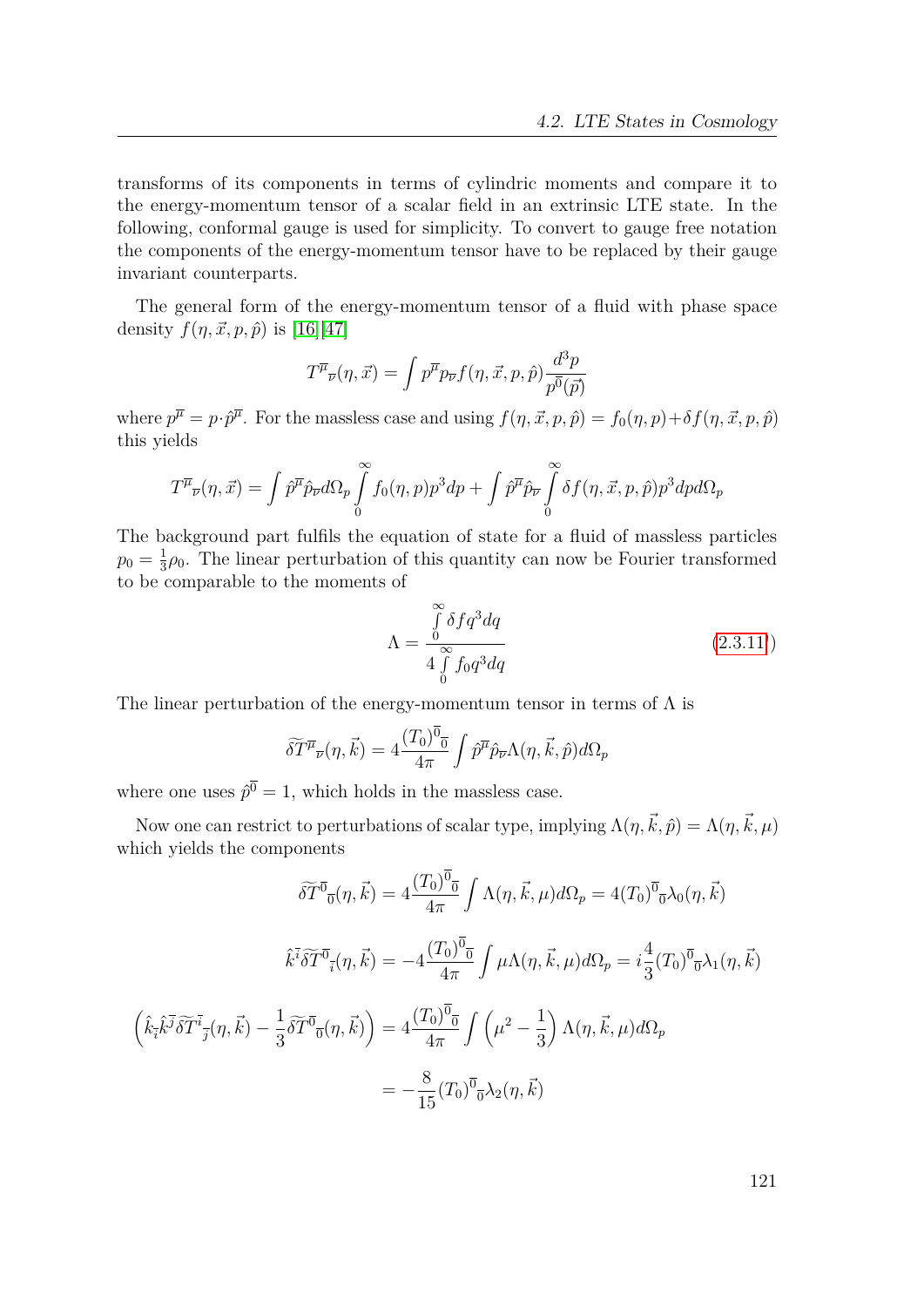As explained in [\[16\]](#page-150-1)[\[47\]](#page-152-0) the scalar perturbations of the energy-momentum tensor of a fluid have the form

$$
\widetilde{\delta T}^{\overline{0}}{}_{\overline{i}} = i\hat{k}_{\overline{i}}k\widetilde{A} \quad \Leftrightarrow \quad \delta T^{\overline{0}}{}_{\overline{i}} = A_{|i}
$$

$$
\widetilde{\delta T}^{\overline{i}}{}_{\overline{j}}(\eta, \vec{k}) = -\delta^{\overline{i}}{}_{\overline{j}}\widetilde{\delta p} + \left(-\hat{k}^{\overline{i}}\hat{k}_{\overline{j}} + \frac{1}{3}\delta^{\overline{i}}{}_{\overline{j}}\right)k^{2}\widetilde{B}
$$

$$
\Leftrightarrow \quad \delta T^{\overline{i}}{}_{\overline{j}}(\eta, \vec{x}) = -\delta^{\overline{i}}{}_{\overline{j}}\delta p + B^{|\overline{i}}{}_{|\overline{j}} - \frac{1}{3}\delta^{\overline{i}}{}_{\overline{j}}\triangle B
$$

Interpreting  $\delta p = \frac{1}{3}$  $\frac{1}{3}\delta T^0$ <sub>0</sub> and using "rescaled" Fourier transforms as in [\[47\]](#page-152-0)

$$
\lambda_l(\eta,\vec{x}):=\int e^{i\vec{k}\vec{x}}\frac{\lambda_l(\eta,\vec{k})}{(-k)^l}d^3k
$$

one can thus derive using  $\hat{k}^{\bar{i}}\hat{k}_{\bar{i}} = -1$ 

<span id="page-121-0"></span>
$$
T^{\overline{0}}_{\ \overline{0}}(\eta,\vec{x}) = 4(T_0)^{\overline{0}}_{\ \overline{0}}\lambda_0(\eta,\vec{x})
$$
\n(4.2.1)

$$
-k\tilde{A} = \frac{4}{3}(T_0)^{\overline{0}}\partial_{1}(\eta, \vec{k}) \qquad \Rightarrow \quad \delta T^{\overline{0}}_{\bar{i}}(\eta, \vec{x}) = \frac{4}{3}(T_0)^{\overline{0}}\partial_{1}(\eta, \vec{x})_{|i} \qquad (4.2.2)
$$

$$
-\frac{4}{3}k^2\tilde{B} = -\frac{8}{15}(T_0)^{\overline{0}}\bar{O}\lambda_2(\eta, \vec{k}) \Rightarrow \delta T^{\bar{i}}_{\bar{j}}(\eta, \vec{x}) - \frac{1}{3}\delta T^{\bar{0}}_{\bar{0}}(\eta, \vec{x})
$$
(4.2.3)

<span id="page-121-1"></span>
$$
= \frac{2}{5} (T_0)^{\overline{0}}{}_{\overline{0}} \left( \lambda_2(\eta, \vec{x})^{|\vec{i}|}_{|\vec{j}} - \frac{1}{3} \delta^{\vec{i}}_{\vec{j}} \Delta \lambda_2(\eta, \vec{x}) \right) (4.2.4)
$$

Having expressed the perturbations in terms of moments of  $\Lambda$ , the next step is to compare these results to the components of the energy-momentum tensor for a suitable "perturbative LTE" model. As calculated explicitly in [\[43\]](#page-151-0), the expectation value of the renormalised energy momentum tensor for 2-LTE states on curved spacetime is given not only by the thermal expectation values  $\Theta$  and  $\varepsilon$  but depends also on the conformal anomaly *Q* and on renormalisation ambiguities  $C_{\mu\nu}$ . The explicit form is

$$
\langle T_{\mu\nu}\rangle = \varepsilon_{\mu\nu} + \left(\frac{1}{4} - \xi\right) \nabla_{\mu} \nabla_{\nu} \Theta + \xi \left(R_{\mu\nu} + (4\xi - 1) R g_{\mu\nu}\right) \Theta
$$

$$
+ \left(12\xi - \frac{5}{2}\right) Q g_{\mu\nu} + C_{\mu\nu} \tag{4.2.5}
$$

For the present work it is useful to split this tensor into three parts, calling  $\varepsilon_{\mu\nu}$ the equilibrium contribution,  $f_{\mu\nu} = \left(\frac{1}{4} - \xi\right) \nabla_{\mu} \nabla_{\nu} \Theta + \xi \left(R_{\mu\nu} + (4\xi - 1) R g_{\mu\nu}\right) \Theta$  the flow contribution and  $\mathbb{G}_{\mu\nu} = \left(12\xi - \frac{5}{2}\right)$ 2  $(Qg_{\mu\nu} + C_{\mu\nu})$  the geometric contribution.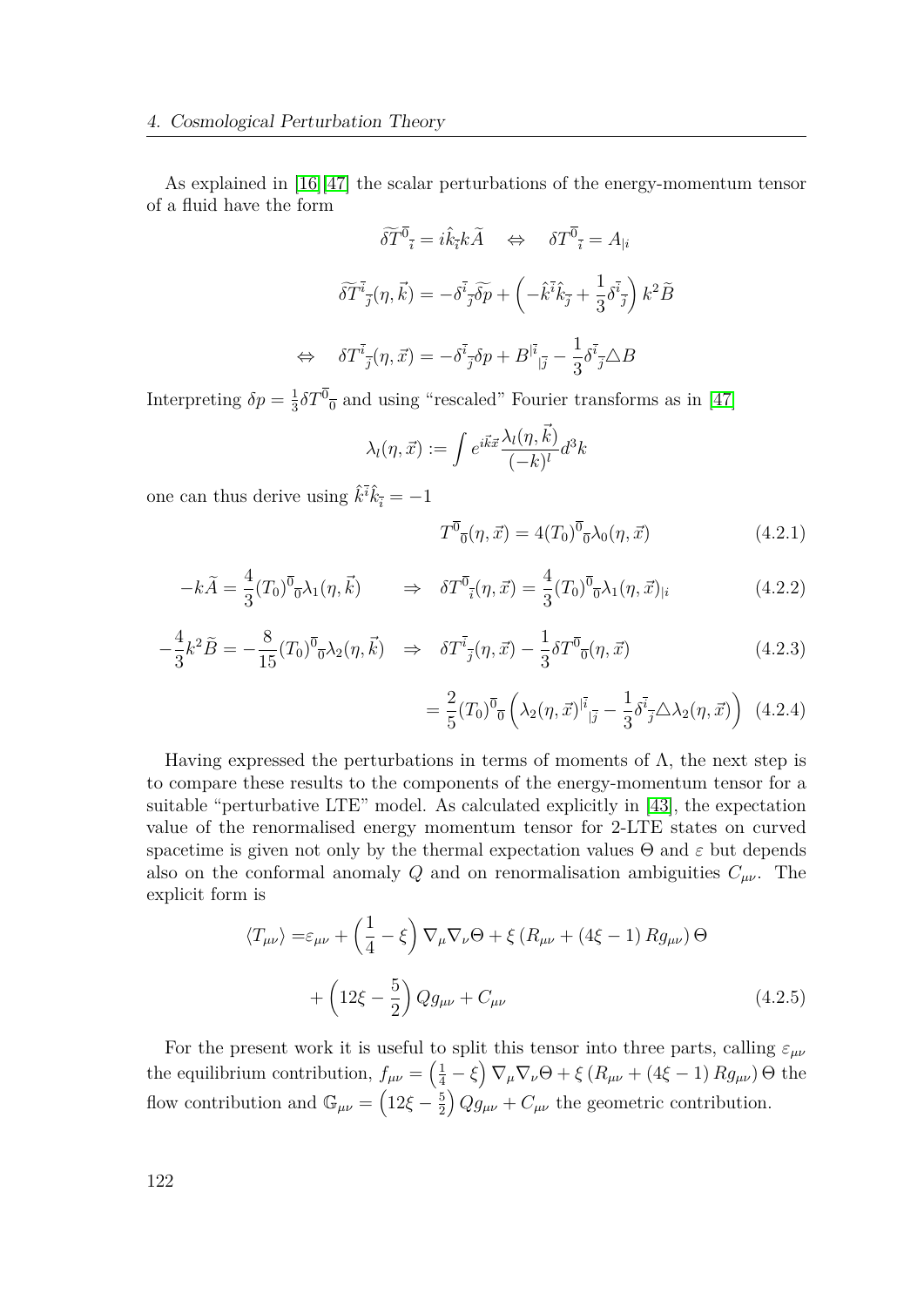The geometric term  $\mathbb{G}_{\mu\nu}$  can be heuristically interpreted as a dark energy contribution, but the only point that will be made here is that it is state independent. Because of its state independence, the geometric term may be rightfully ignored, if one is only interested in the state dependent thermal or fluid dynamic part. As the geometric term stems from quantisation and relatively contributes ever less with increasing temperature, it can be regarded as a typical quantum effect that cannot be expected to be comparable to the results of the wholly classical fluid dynamic approach, therefore it is also from a utilitarian point of view sensible to disregard this term in the present treatment.

The flow contribution will be omitted in the present treatment, implying that the fluid is assumed to be close to equilibrium.

Using the form of  $\varepsilon_{\mu\nu}$  in terms of  $\beta$  given in equation [\(2.2.11\)](#page-29-0), temperature perturbations around a background temperature in the LTE setting can be linked to the first two moments  $\lambda_0$  and  $\lambda_1$  of the photon phase space density perturbation, which are the most relevant at the end of inflation. Taking  $\beta =$  $\beta_0$ *~*0  $\left(\eta\right) + \left(\frac{\delta\beta_0}{\delta\beta}\right)$  $(\eta, \vec{x})$ and expanding only to first order in  $\delta\beta$  we get

$$
\varepsilon_{00} = \frac{\pi^2}{30} \frac{1}{\beta_0^4} \left( 1 - 4 \frac{\delta \beta_0}{\beta_0} \right)
$$
 (4.2.6)

$$
\varepsilon_{0i} = \frac{4\pi^2}{3} \frac{1}{30} \frac{\delta \beta_i}{\beta_0^4} \tag{4.2.7}
$$

$$
\varepsilon_{ij} = \frac{1}{3} \frac{\pi^2}{30} \frac{1}{\beta_0^4} \left( 1 - 4 \frac{\delta \beta_0}{\beta_0} \right) \delta_{ij} \tag{4.2.8}
$$

If these components are interpreted in a tetrad, the extrinsic LTE condition as proposed for tetrads in [\[38\]](#page-151-1) can be straight forwardly applied. The tetrad components can then be compared to the stress-energy tensor for a perturbed fluid, the linear terms of which are given in equations  $(4.2.1)$ – $(4.2.4)$ . This comparison gives the following identification of quantities

$$
\rho = \frac{\pi^2}{30} \frac{1}{\beta_0^4} = 3p \tag{4.2.9}
$$

$$
\lambda_0(\eta, \vec{x}) = \frac{\delta \beta_{\overline{0}}}{\beta_{\overline{0}}}
$$
\n(4.2.10)

$$
\lambda_1(\eta, \vec{x})_{|\vec{i}} = \frac{\delta \beta_{\vec{i}}}{\beta_{\overline{0}}} \tag{4.2.11}
$$

123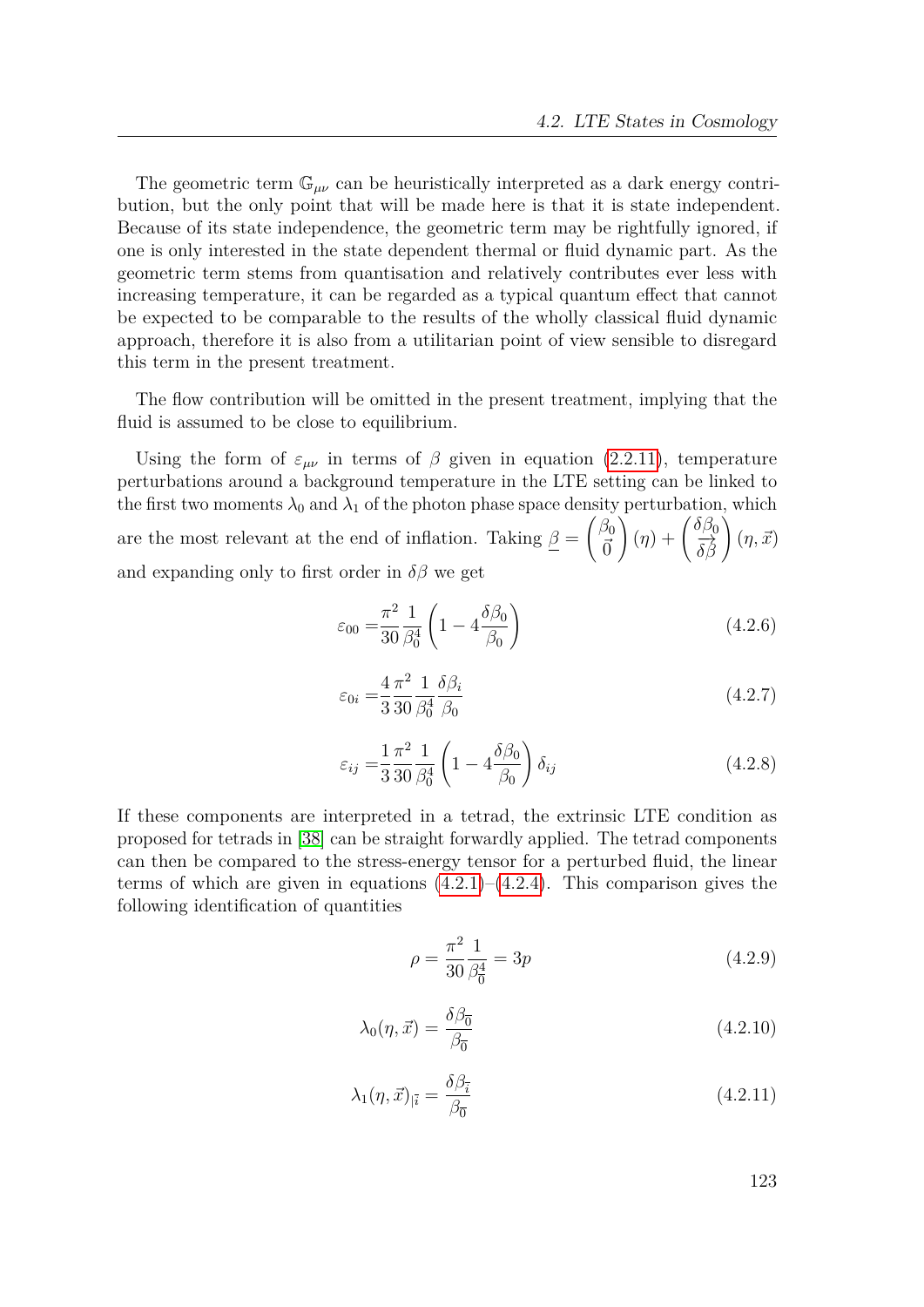<span id="page-123-0"></span>
$$
\lambda_2(\eta, \vec{x})^{|\vec{i}}_{|\vec{j}} = \frac{1}{3} \delta^{\vec{i}}_{\vec{j}} \triangle \lambda_2(\eta, \vec{x}) \tag{4.2.12}
$$

One sees that, in keeping with the standard literature on cosmological perturbation theory, the reference frame is not the rest frame of the perturbed matter (which may indeed vary from point to point as the perturbation  $\delta\beta$  is assumed to be position dependent as opposed to  $\beta_0$ ) but the rest frame of the background. Additionally, one can see that in the present approach  $\overrightarrow{\delta\beta}$  must be a pure gradient and thus only two scalar degrees of freedom are present. Under these circumstances it is not surprising that equation [\(4.2.12\)](#page-123-0) implies that  $\lambda_2(\eta, \vec{x})$  is spatially homogeneous in this model, as can be easily checked using the Fourier transformation, so it can be set to 0 without loss of generality.

One might expect a possibility for a nontrivial  $\lambda_2$  to arise, if the flow contribution is considered, but the freedom is very limited. As all quantities involved except  $\frac{\partial}{\partial \beta}$  are scalar, the only non-gradient terms that could appear in  $\frac{\partial}{\partial \beta}$  are of the form  $A(\vec{x})\overrightarrow{\delta\beta}$  or  $A(\vec{x})\overrightarrow{\nabla}B(\vec{x})$ . However, only the perturbation quantities are dependent on  $\vec{x}$ , so such terms do not occur in the linear approximation. Therefore  $\vec{\delta\beta}$  is a pure gradient also in the more general setting, only two scalar degrees of freedom are allowed and thus  $\lambda_0$ ,  $\lambda_1$  and  $\lambda_2$  can by no means be independent.

As an aside, this implies that the restriction to perturbations of scalar type enforces a *β* which is of scalar type.

Linking higher moments to LTE observables is not as straight forward. Let  $\delta_0 := \frac{\delta \beta_0}{\beta_0}$  and  $\vec{\delta} := \frac{\vec{\delta} \vec{\beta}}{\beta_0}$  $\frac{\delta \beta}{\beta_0}$  and consider

$$
f = \frac{1}{e^{p\beta_0(1+\delta_0-\hat{p}\vec{\delta})} - 1} \qquad f_0 = \frac{1}{e^{p\beta_0} - 1} \qquad \delta f = f - f_0
$$

Then one can gets

$$
4\Lambda = \frac{\int_{0}^{\infty} \delta f p^3 dp}{\int_{0}^{\infty} f_0 p^3 dp} = \frac{1}{\left(1 + \delta_0 - \hat{p}\vec{\delta}\right)^4} - 1
$$

Obviously the cylindrical moments of  $\Lambda$  in  $\hat{p}$  are the same if we ignore the summand −1, except for the zeroth moment. This means one can simplify the task to the description of moments of  $\overline{\Lambda} = \int_{0}^{\infty}$ 0  $fp<sup>3</sup>dp$ , if one additionally ignores prefactors which are the same for all moments.

Let  $\nu$  be a multiindex of an even number of *n* indices,  $\hat{p}\vec{\delta} = \delta \cos \vartheta$ . Then we have

$$
\lambda_{\nu} \propto \int \hat{p}_{\{\nu\}} \int_{0}^{\infty} \frac{p^{n+1}}{e^{p\beta_0(1+\delta_0-\delta\cos\vartheta)}-1} dp d\Omega \propto \int \frac{\hat{p}_{\nu}}{\beta_0^{n+2}(1+\delta_0-\delta\cos\vartheta)^{n+2}} d\Omega
$$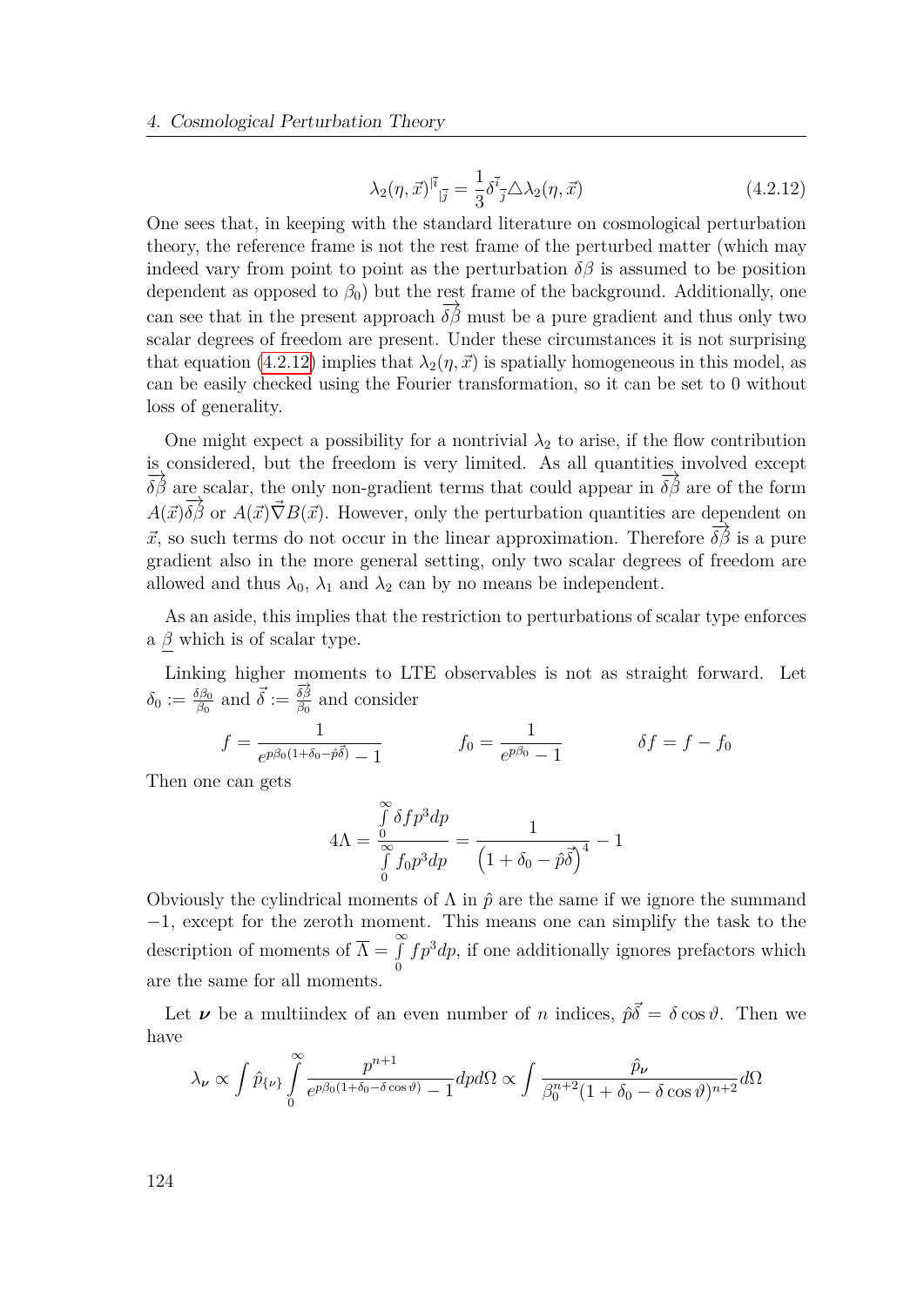The last form can be compared to

$$
\lambda_l \propto \int \frac{P_l(\cos \vartheta)}{\beta_0^4 (1 + \delta_0 - \delta \cos \vartheta)^4} d\Omega
$$

which holds for  $l > 0$  as explained above. It turns out that for  $l > 2$  the moments cannot be produced in a straight forward manner in terms of LTE observables.

In reference to the argument made above, one sees that the perturbed LTE states investigated in this subsection carry, if restricting to linear perturbations, only two scalar degrees of freedom, such that there are at most two independent moments of Λ. This is a quite general feature of the LTE approach which has a significant impact on the range of applicability of the LTE concept. Mixtures of KMS states are not suited to achieve more degrees of freedom because in fact the perturbations are to be interpreted as random fields all along, which in the LTE context is modelled by a temperature mixture whose distribution can be interpreted as the distribution of the random field.

### **4.2.2. Incompatibility of LTE with Sachs-Wolfe Effect**

In the previous subsection the limited number of degrees of freedom was identified as principal problem in the treatment of temperature fluctuations of the cosmic microwave background in terms of LTE states. The first, most obvious problem when trying to approach the development of temperature fluctuations more rigorously is the impossibility to account for scattering in the tightly coupled fluid. One may take the result of the usual semiclassical calculation for the time of last scattering for granted as an initial value for the epoch of free streaming (for which a free field treatment is adequate) but then the problem of limited degrees of freedom arises.

To show the problem in applying LTE states in the context of scalar cosmological perturbation theory, it suffices to consider the simple case of the Sachs-Wolfe effect. The usual treatment in terms of the Boltzmann-Equation will be briefly referred to and adjusted for the present treatment. A problem when trying to describe the effect by LTE states is that the extrinsic LTE concept has not been shown to be applicable to perturbed FRW spacetimes and more importantly it is not clear whether an analogue of the phase space density can be found in a suitable extended set of observables. If such an observable were identified the next problem would arise in that it would fulfil the free Boltzmann equation for Minkowski spacetime, due to the extrinsic LTE property. To tackle this problem, it will be shown that the Sachs-Wolfe spectrum, except for the integrated Sachs-Wolfe effect, can be qualitatively reproduced in a treatment without metric perturbations. The "sudden decoupling approximation" detailed in [2.3.5](#page-48-0) can be substituted by an equivalent initial value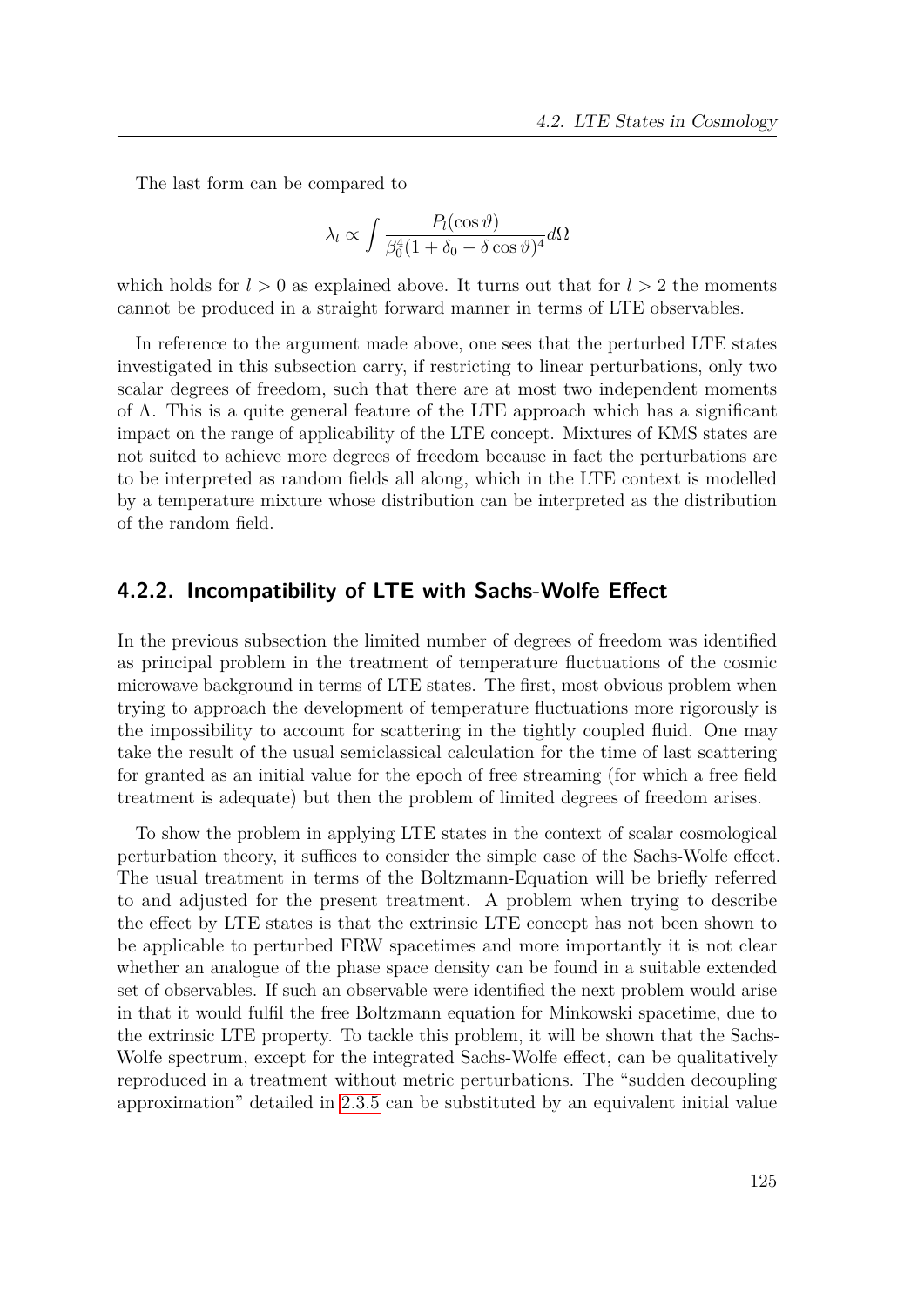formulation. This initial value problem allows further simplification as it is also well defined on Minkowski spacetime. This last finding allows one to use the wide range of known facts about LTE states on Minkowski spacetime.

In cosmological perturbation theory the evolution of the temperature fluctuations of the cosmological background radiation is described by the linear perturbation of the Boltzmann equation. Recalling equation [\(2.3.12\)](#page-47-1) the linear perturbation of the Boltzmann equation with Thomson scattering is

$$
(\Lambda + \Psi)' + (ik\mu + \dot{\tau})(\Lambda + \Psi) = (\Psi - \Phi)' + \dot{\tau} \left(\lambda_0 + \Psi - i\mu\lambda_1 - \frac{1}{10}P_2(\mu)\lambda_2\right)
$$

As explained above, one would like to eliminate the metric perturbations from the equation. Simply ignoring metric perturbations yields the equation

$$
\Lambda' + (ik\mu + \dot{\tau})\Lambda = \dot{\tau} \left( \lambda_0 - i\mu \lambda_1 - \frac{1}{10} P_2(\mu) \lambda_2 \right)
$$

which is qualitatively equivalent to the full Boltzmann equation except for the term  $(\Psi - \Phi)'$  on the right hand side, which causes the integrated Sachs-Wolfe effect. The fact that  $\Lambda + \Psi$  is substituted to  $\Lambda$  has a great impact on the physical interpretation of the results, even changing the sign of the measured red/blueshift. However, for an understanding of the structure of the equation and its solution this is not significant. As explained in [2.3.5](#page-48-0) the standard treatment essentially adds  $\Psi$  to the monopole moment, which is quite close to ignoring it as a separate quantity.

The following treatment will be simplified by suppressing the metric perturbations, thus also ignoring the integrated Sachs-Wolfe effect. It should be noted that this omission is in the present context meant to have the associated physical implication, so in the following the physical scenario is that of an unperturbed FRW metric.

The solution of simplified Boltzmann equation is analogously to [\(2.3.14\)](#page-49-0)

$$
\Lambda(\eta) = \int_0^{\eta} \dot{\tau} e^{-\tau(\eta',\eta)} \left( \lambda_0(\eta') - i\mu \lambda_1(\eta') - \frac{1}{10} P_2(\mu) \lambda_2(\eta') \right) e^{ik\mu(\eta'-\eta)} d\eta'
$$

where  $\tau(\eta', \eta) = \int_{\eta'}^{\eta} \dot{\tau} d\eta''$  and  $\dot{\tau} e^{-\tau(\eta', \eta)}$  is the visibility function. As in the standard treatment, the sudden decoupling approximation is given by  $\dot{\tau}e^{-\tau(\eta',\eta)} = \delta(\eta' - \eta_*)$ , where  $\eta_*$  is the time of decoupling. Using this approximation one gets

<span id="page-125-0"></span>
$$
\Lambda(\eta) = \left(\lambda_0(\eta_*) - i\mu\lambda_1(\eta_*) - \frac{1}{10}P_2(\mu)\lambda_2(\eta^*)\right)e^{-ik\mu(\eta - \eta_*)}
$$
\n(4.2.13)

very similar to the result of the standard treatment.

However, at this point still two obstacles hinder the application of the LTE concept. Firstly, the scattering term in the Boltzmann equation is problematic to account for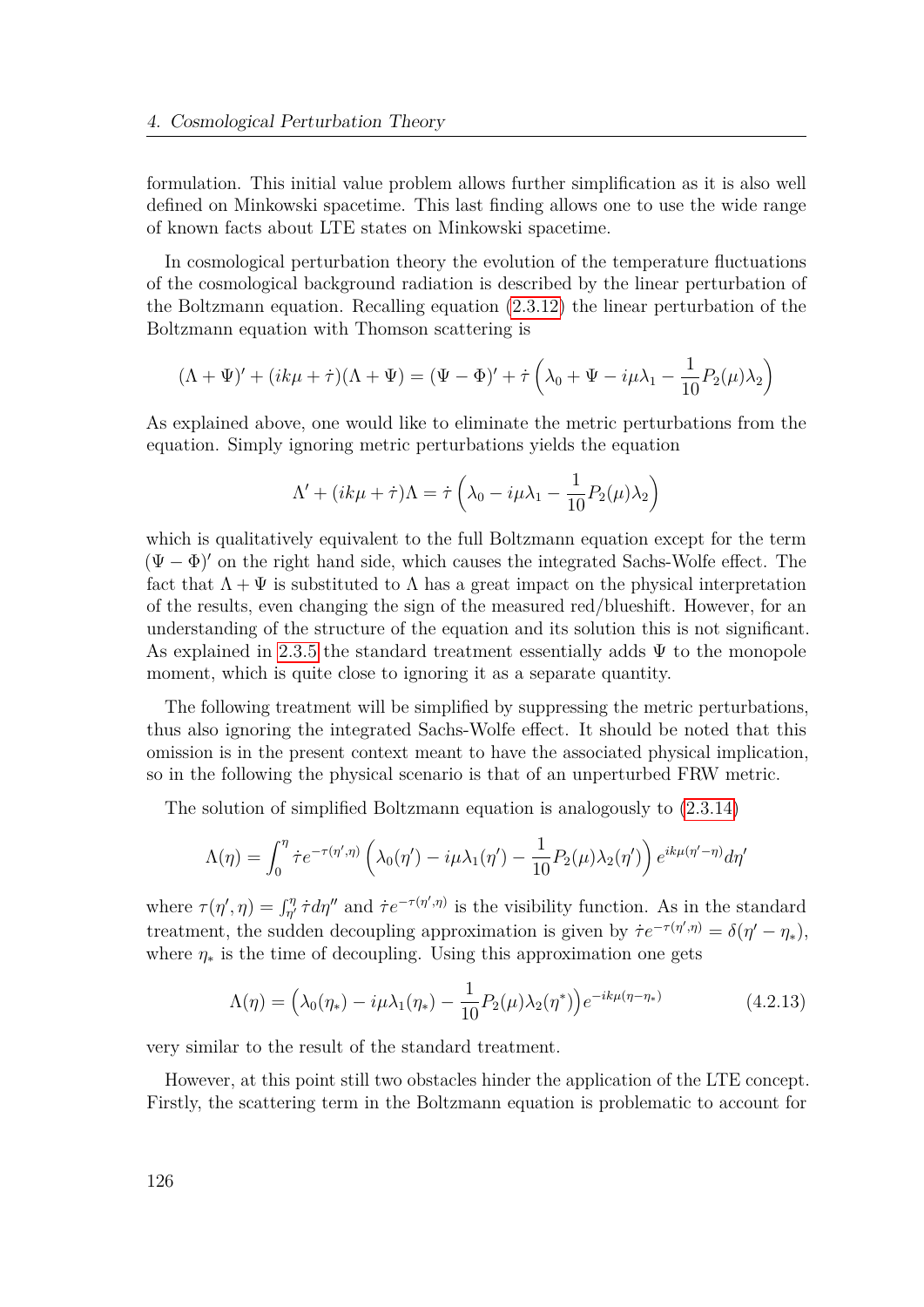in the context of axiomatic QFT. Apart from the unsolved question of summability of perturbation series, little rigorous results exist for thermodynamics in interacting theories. Secondly, even on FRW spacetimes the knowledge about existence of LTE states is quite limited and as discussed in the present work there are some open questions. Therefore it would be desirable to enable the use of the existing techniques for LTE states on Minkowski spacetime. This goal will be pursued below.

The next step is to recast the problem into a form that is tractable in the setting of axiomatic QFT and especially LTE. The sudden decoupling approximation models a situation where all photons are last scattered exactly at the time of decoupling  $\eta_*$ . As this last interaction of the photons is Thomson scattering, the angular spectrum of the photon fluid is given by the cross section of Thomson scattering. Afterwards the photon fluid simply streams freely without any interaction. The described situation corresponds to an initial value problem of the free Boltzmann equation

$$
\Lambda' + ik\mu\Lambda = 0
$$
  

$$
\Lambda(\eta_*) = \lambda_0(\eta_*) - i\mu\lambda_1(\eta_*) - \frac{1}{10}P_2(\mu)\lambda_2(\eta^*)
$$
 (4.2.14)

Indeed [\(4.2.13\)](#page-125-0) solves the initial value problem [\(4.2.14\)](#page-126-0), so this reformulation of the dynamical problem is justified.

The initial value problem [\(4.2.14\)](#page-126-0) shows no dependence on the metric. This is due to the fact that only the background Boltzmann equation is dependent on the scale parameter  $a(\eta)$ , while the linear perturbation part of the Boltzmann equation is only dependent on the linear perturbations of the metric. The background Boltzmann equation

<span id="page-126-0"></span>
$$
f_0' - \mathcal{H}p\frac{\partial f_0}{\partial p} = 0
$$

is solved by any function of the form

$$
f_0(\eta, p) = g_0(a(\eta)p)
$$

where a Planck type distribution

$$
f_0 = \frac{1}{(2\pi)^3} \frac{1}{e^{\gamma a(\eta)p} - 1}
$$

is to be expected for a thermal state according to the correspondence principle.

If a split of the phase space density into background part and perturbation is done in Minkowski spacetime, the background equation is simply

$$
f_0'=0
$$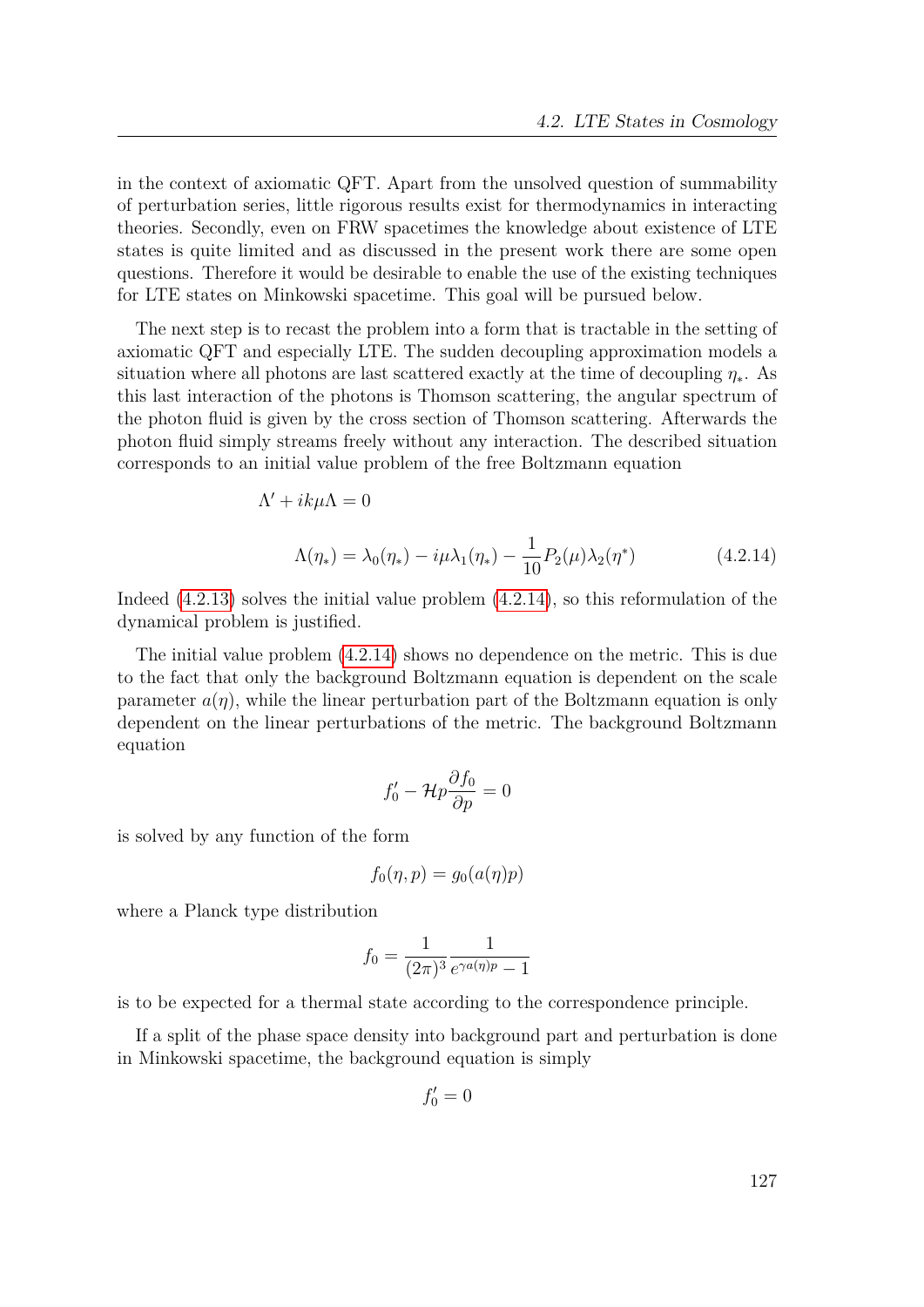which allows arbitrary functions of p. For a thermal state one would expect the usual Planck spectrum

$$
f_0 = \frac{1}{(2\pi)^3} \frac{1}{e^{\beta p} - 1}
$$

which is trivially allowed. The Boltzmann equation for the linear perturbation is exactly the same as in  $(4.2.14)$  where however  $\Lambda$  is to be interpreted differently from the case in curved spacetime because it is defined using the bolometric background phase space density, which differs in both cases.

Thus, the initial value problem [\(4.2.14\)](#page-126-0) is also a valid initial value problem for the Boltzmann equation on Minkowski spacetime. This means that the angular spectrum produced by the Sachs-Wolfe effect can be reproduced in the context of an initial value problem on flat spacetime, although again the physical interpretation of the objects is changed. The extrinsic LTE concept is not immediately helpful in this context, as  $\Lambda$  has not been described in a QFT setting, such that its identification with a phase space density observable, if such an observable were available on FRW spacetimes, would be completely unjustified. The aim of the following investigation is to check whether the initial value problem  $(4.2.14)$  is compatible with an interpretation of  $\Lambda$ as the phase space density of an LTE state.

Taking  $f(\eta, \vec{x}, \vec{p})$  as the phase space density for a massless scalar field, the dynamic equations implied by the LTE condition are, following [\[12\]](#page-149-1)

$$
f'(\eta, \vec{x}, \vec{p}) + \hat{p}^i \partial_i f(\eta, \vec{x}, \vec{p}) = 0 \Rightarrow \tilde{f}'(\eta, \vec{k}, \vec{p}) + i\hat{p} \cdot \hat{k} k \tilde{f}(\eta, \vec{k}, \vec{p}) = 0
$$
  

$$
f''(\eta, \vec{x}, \vec{p}) - \triangle f(\eta, \vec{x}, \vec{p}) = 0 \Rightarrow \tilde{f}''(\eta, \vec{k}, \vec{p}) - k^2 \tilde{f}(\eta, \vec{k}, \vec{p}) = 0
$$

where the latter equation emerges from the trace relations that hold for the balanced derivatives in LTE states. If a splitting  $f(\eta, \vec{x}, \vec{p}) = f_0(\eta, p) + \delta f(\eta, \vec{x}, \vec{p})$  is assumed, as in the case of cosmological perturbation theory it turns out that  $f_0(\eta, p) = f_0(p)$ as detailed above and  $f_0 = \frac{1}{(2\pi)}$  $\frac{1}{(2\pi)^3} \frac{1}{e^{\beta p}}$  $\frac{1}{e^{\beta p}-1}$  can be assumed as the cosmic microwave background is as a first approximation thermal with sharp temperature. As

$$
(\Lambda + 1) = \frac{\int_{0}^{\infty} f p^3 dp}{4 \int_{0}^{\infty} f_0 p^3 dp}
$$

the equations that hold for *f* also hold for  $(A + 1)$ , which in turn only deviates from Λ in the monopole moment.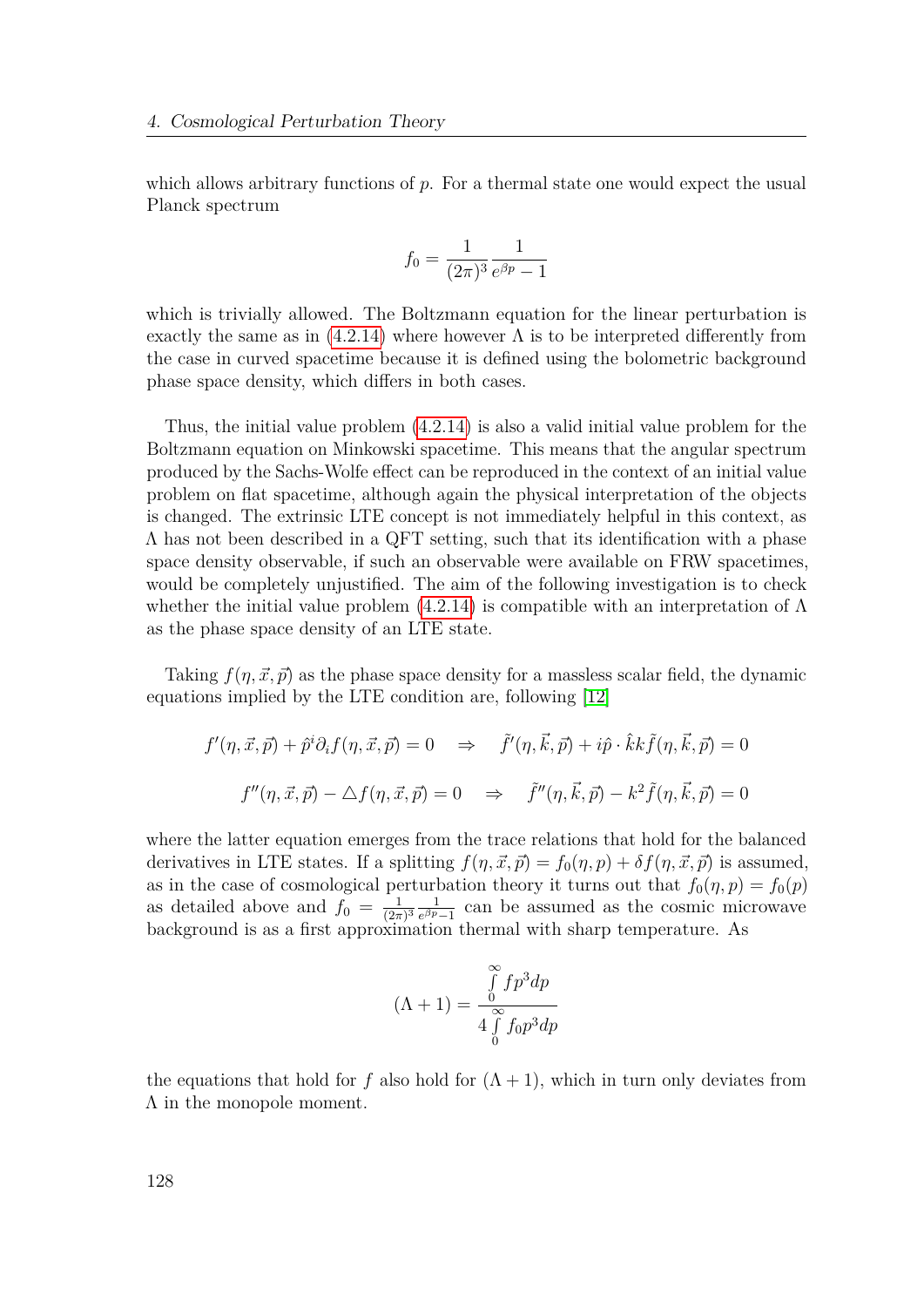As in the cosmological case  $\Lambda$  will be assumed to be of scalar type,  $\Lambda(\eta, k, \mu)$ , which leads to the equations

$$
(\Lambda + 1)' + i\mu k(\Lambda + 1) = 0 \tag{4.2.15}
$$

<span id="page-128-1"></span><span id="page-128-0"></span>
$$
(\Lambda + 1)'' + k^2(\Lambda + 1) = 0 \tag{4.2.16}
$$

<span id="page-128-2"></span>
$$
\Rightarrow k^2(\mu^2 - 1)(\Lambda + 1) = 0 \tag{4.2.17}
$$

where the last equation can be derived from the first two equation and makes explicit the constraint nature of equation [\(4.2.16\)](#page-128-0) stemming from the trace relations. The refined constraint equation [\(4.2.17\)](#page-128-1) shows that the trace relations pose a serious restriction on initial conditions for the Boltzmann equation that are valid in the context of LTE.  $(\Lambda + 1)$  is, by equation [\(4.2.17\)](#page-128-1), of the form

$$
(\Lambda + 1) = A(\eta, k)\delta(\mu - 1) + B(\eta, k)\delta(\mu + 1) + C(\eta)\delta(k)
$$
  
= 
$$
\sum_{l} \frac{2l+1}{2} \left( A(\eta, k) + (-1)^{l} B(\eta, k) \right) P_{l}(\mu) + C(\eta)\delta(k)
$$
(4.2.18)

It is obvious that this is incompatible with the initial condition  $\Lambda(\eta_*) = \lambda_0(\eta_*)$  –  $i\mu\lambda_1(\eta_*) - \frac{1}{10}P_2(\mu)\lambda_2(\eta^*)$ . The term  $C(\eta)\delta(k)$  is homogeneous and thus can be interpreted as part of the background. The cylindric moments in the LTE setting show a peculiar pattern, in that all the even respectively odd moments are essentially equal, the greater moments even increasing in magnitude. This is obviously incompatible with the requirement from the initial value given by the Thomson cross section that the modes decrease for large *l*, only the first three moments being relevant. Again the LTE condition implies only two scalar degrees of freedom to be freely chosen, which is due to the fact that the temperature vector field only has two scalar degrees of freedom and determines the state completely.

This incompatibility can be assessed under different angles. On the one hand one may take the point of view that the incompatibility is not surprising as a validity of the Thomson scattering initial condition in the LTE concept would imply a compatibility with a non-interacting treatment at all times. However, the initial condition is produced by interaction, so one would not a priori expect that it can similarly be produced in a free model. On the other hand one might expect the interaction of the photon fluid to lead to a thermalisation of the fluid and therefore produce a state of at least local thermal equilibrium in the limit of vanishing cross section. Such an effect can be calculated for the classical ideal gas, where the limit of point interactions, which implies vanishing cross section, leads to an equilibrium state. However, in the case at hand the interacting fluid consists of two components, a charged plasma and a photon fluid and their interaction ends due to physical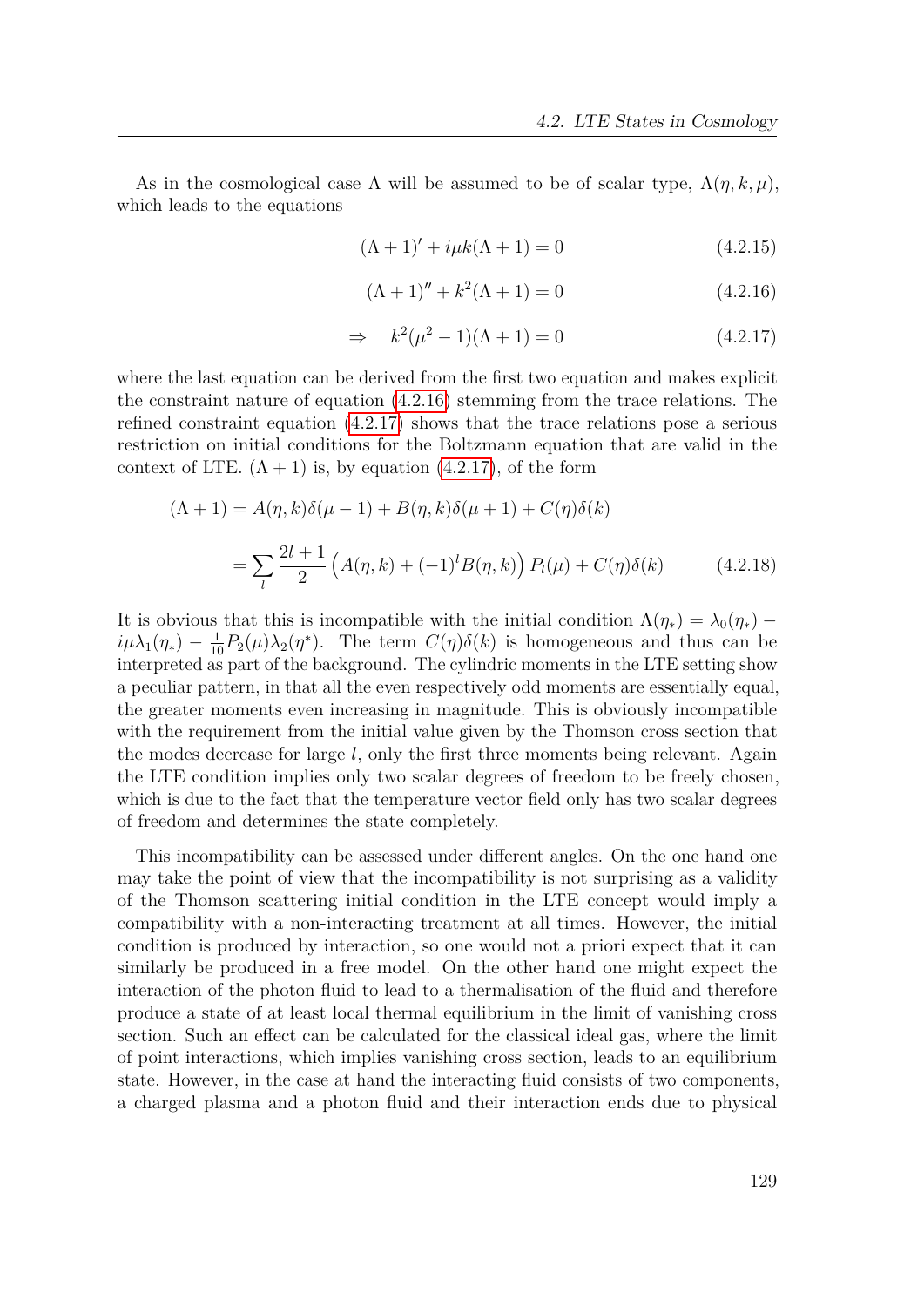circumstances and not as a formal limit. Taking the vanishing of traces of thermal expectation values as indicative of local thermal equilibrium, in keeping with the LTE concept, one can say that there is no reason to expect the respective traces to vanish separately for two formerly interacting matter components after the interaction ends due to cooling of the ensemble by spacetime expansion.

In the present subsection an incompatibility of the LTE framework on Minkowski spacetime with a derivation of the Sachs-Wolfe effect has been shown. On a curved spacetime one may expect the constraint equation (and also the Boltzmann equation) to take a different form, if one follows the considerations of chapter [3.](#page-53-0) However, the qualitative situation of an overdetermined system remains, so one cannot expect a successful reconciliation other than by chance. The general problem of a limited number of scalar degrees of freedom persists also in modified approaches to LTE. An explicit treatment of the full system appears impossible at the current stage of development of the extrinsic LTE concept on curved spacetimes. If, however, the  $\lambda_l$ are assumed to be LTE observables (one could argue that in the above context all even moments are equal as well as all uneven moments, if *C* is assumed to vanish) the framework developed in [\[42\]](#page-151-2) suggests directly carrying over the conclusion to curved spacetime.

To describe the Sachs-Wolfe effect, a less restrictive framework for non-equilibrium thermodynamics than LTE is needed. Especially the trace relations leading to the constraint equation [\(4.2.16\)](#page-128-0) would need to be substituted by a weaker requirement. However, the consideration of appropriate weaker requirements is beyond the scope of the present work.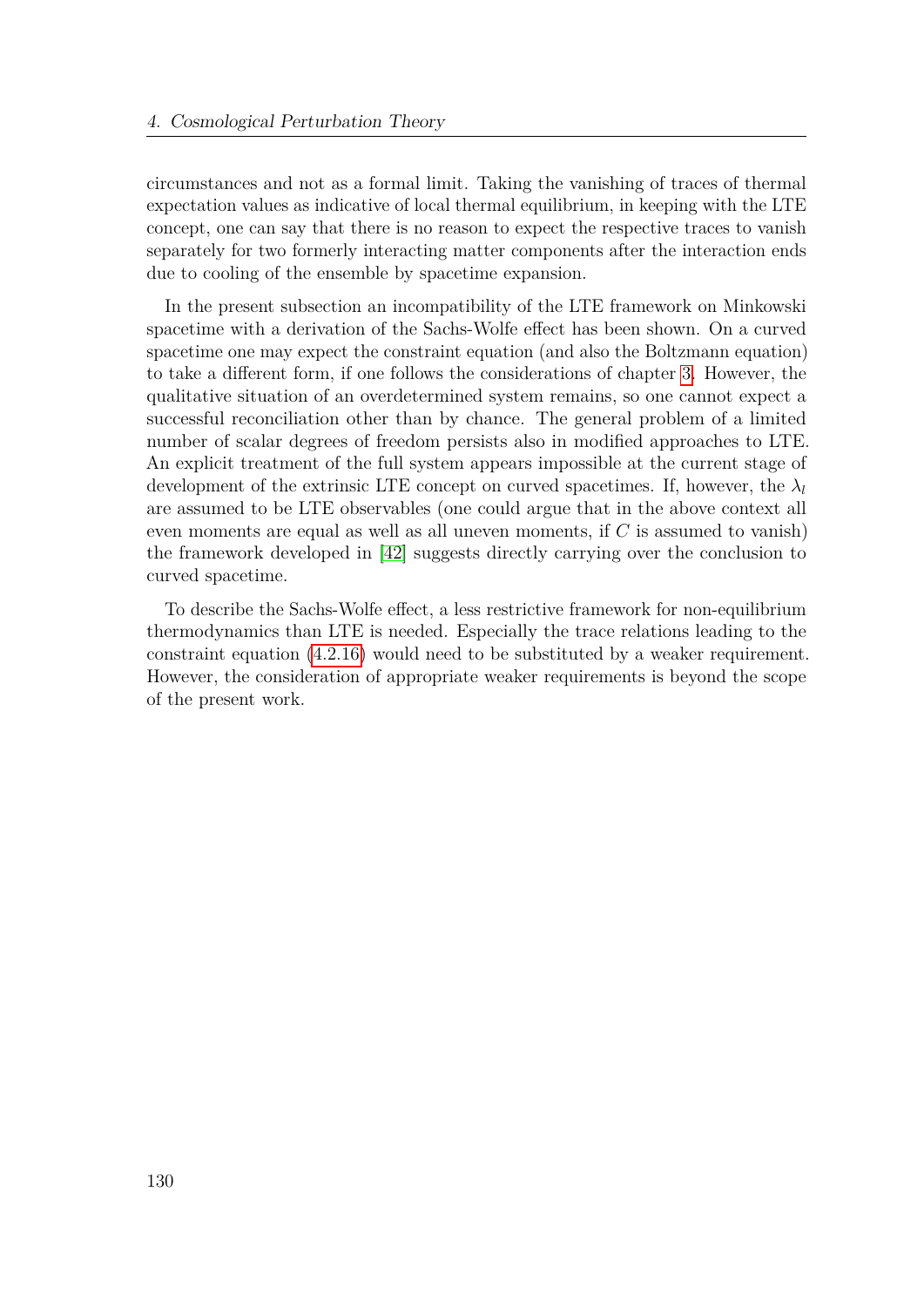# <span id="page-130-0"></span>**5. Conclusion and Outlook**

The limitations of the LTE concept described in the present work are twofold. Firstly, in chapter [3](#page-53-0) some evidence was presented that the extrinsic LTE concept leads to an interpretation of thermal observables which is inconsistent with interpretation connected to the intrinsic KMS condition. It was shown that the extrinsic LTE condition is unstable and its macroobservable interpretation leads to unacceptable thermodynamics even in a simple non-stationary spacetime model. Additionally it was made clear that simply ignoring the coupling of the scalar field to curvature as is done in the current state of the extrinsic LTE condition appears not reasonable as it leads to inconsistencies in both cases. Also the question of symmetrisation of balanced derivatives and the cited inconsistency in the Dirac field case found by [\[25\]](#page-150-2) were briefly mentioned.

Therefore we concluded that the extrinsic LTE concept, despite its successes, needs to be adjusted. Some additional clues as to which properties are desirable for a modified LTE condition were found by investigating conformal KMS states and a simple model for an expanding spacetime. We drew the conclusion, that the modified thermal observables put forth in [\[45\]](#page-151-3) provide only a partial solution to the problems identified. Therefore we proposed a stronger emphasis on the dynamical equations for LTE observables analogous to those investigated in [\[12\]](#page-149-1) for Minkowski spacetime. We identified a hierarchy of trace relations and positivity relations as the essential missing links towards a consistent graded LTE concept as the one in Minkowski spacetime.

We proposed furthermore a tentative trace relation for conformally static spacetimes as well as a draft for positivity inequalities, however these cannot be considered satisfactory. The problem of suitable positivity inequalities is related to the multidimensional moment problem, a problem in mathematics currently not solved in a satisfactory manner, which is all the more disappointing as suitable positivity inequalities would be a welcome tool to identify mixtures of KMS states. The problem of missing trace relations occurs because no macroobservable interpretation is implied in the dynamical equations alone, as opposed to the extrinsic LTE concept which includes a built-in macroobservable interpretation.

The absence of a macroobservable interpretation of the balanced derivatives is a problem which appears in a weaker form already for the massive field in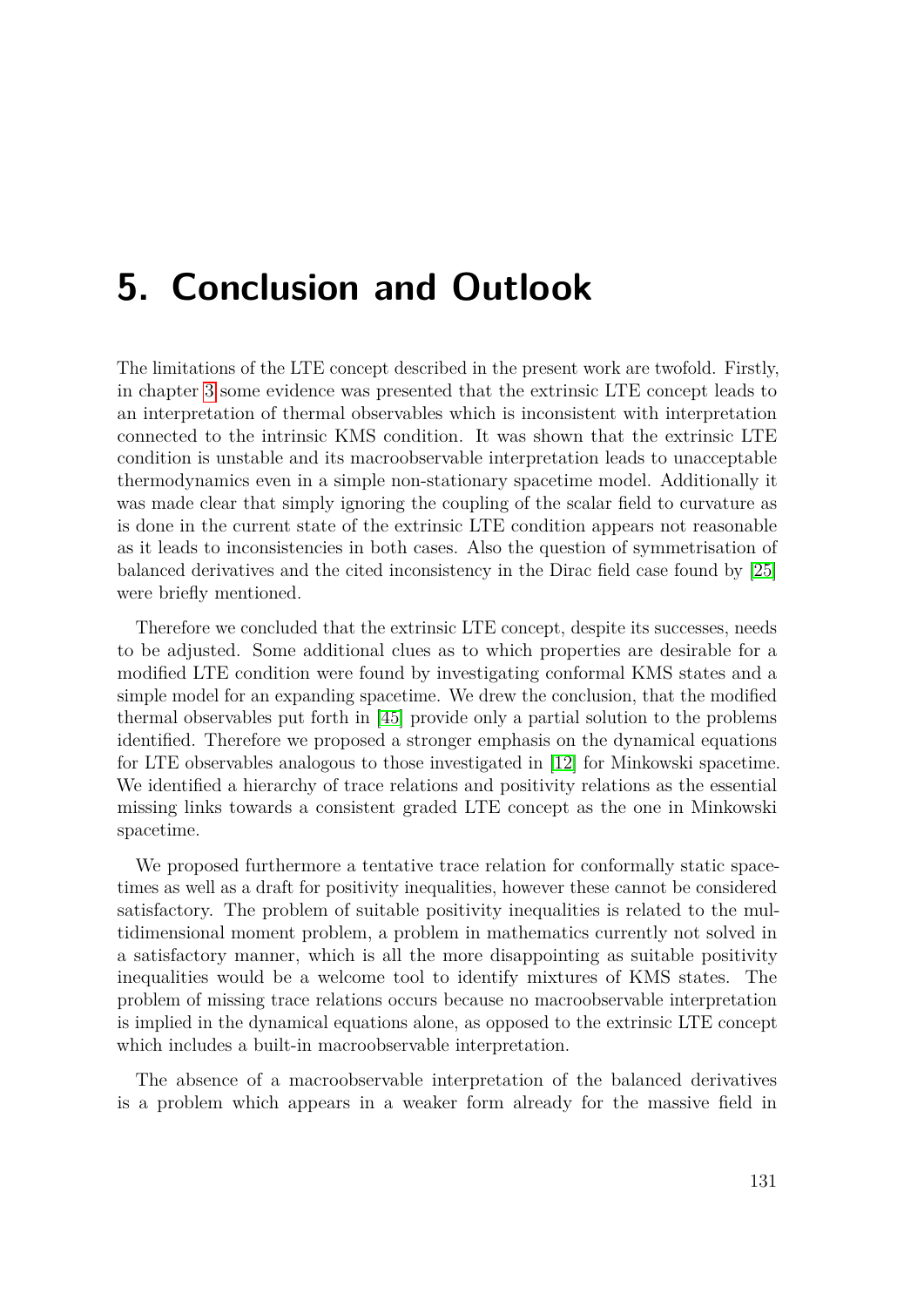Minkowski spacetime as the thermodynamic integrals cannot be solved analytically. If satisfactory trace and positivity relations can be identified in a model, one may pursue a path similar to the one outlined in [\[23\]](#page-150-3) to find thermal observables with a sensible macroobservable interpretation corresponding to a certain classical thermodynamic quantity. This would imply a transition to an extended set of thermal observables where the topology needed to extend the set of thermal observables suitably can in general be expected to be at least as weak as the one considered by [\[23\]](#page-150-3). This is due to the fact that in the Minkowski case a stronger topology is only sufficient for the subset of measure zero of the parameter space where  $m = 0$ .

However, as the modified LTE concept proposed in the present work comes with at least one serious problem, namely the missing trace relations, one may expect that a further refinement of the concept would be necessary if it were not to be discarded altogether. Indeed, the second limitation of LTE illustrated in section [4.2](#page-119-0) of the present work would affect the proposed modified LTE concept in qualitatively the same way as the standard LTE concept. A concept of local thermal equilibrium which does not encompass a state describing the temperature fluctuations of the cosmic microwave background may be regarded as too restrictive. The treatment in section [4.2](#page-119-0) suggests that a general idea for a less restrictive concept of thermal states which stays close to LTE may be to assume the equations derived as balanced derivatives of equation [\(3.2.4\)](#page-71-0) but substitute the second set of equations derived from equation [\(3.2.5'](#page-71-1)) by suitable restrictions on initial values.

The source of the problem described in section [4.2](#page-119-0) could also be traced to the fact that only the photon fluid is considered and the charged plasma is ignored. If one assumes that the interacting fluid is in local thermal equilibrium, the failure of the photon fluid to be locally thermal may be mirrored by a non-termality of the plasma such that a full treatment of the system would be compatible with local thermal equilibrium.

Additionally the backreaction of the fluid on spacetime was ignored in section [4.2,](#page-119-0) so another question which could be investigated, is whether the resulting state of the photon fluid is locally thermal an the perturbed spacetime. However, the fact that the deviation from local thermal equilibrium is not a phenomenon of large scales but occurs pointwise, it seems unlikely that the perturbations of the metric resolve this incompatibility. Heuristically speaking, one may expect the spectrum given by equation [\(4.2.18\)](#page-128-2) to hold for local thermal equilibrium at points where the spacetime curvature vanishes. However, the spectrum enforced by Thomson scattering makes no reference to curvature such that at least in this case the incompatibility can be expected to remain.

The present work leads to some open questions related to the LTE concept on curved spacetimes. In section [2.2.3](#page-28-0) it was shown that a finite number of balanced derivatives suffices to approximate the cumulants of a temperature distribution in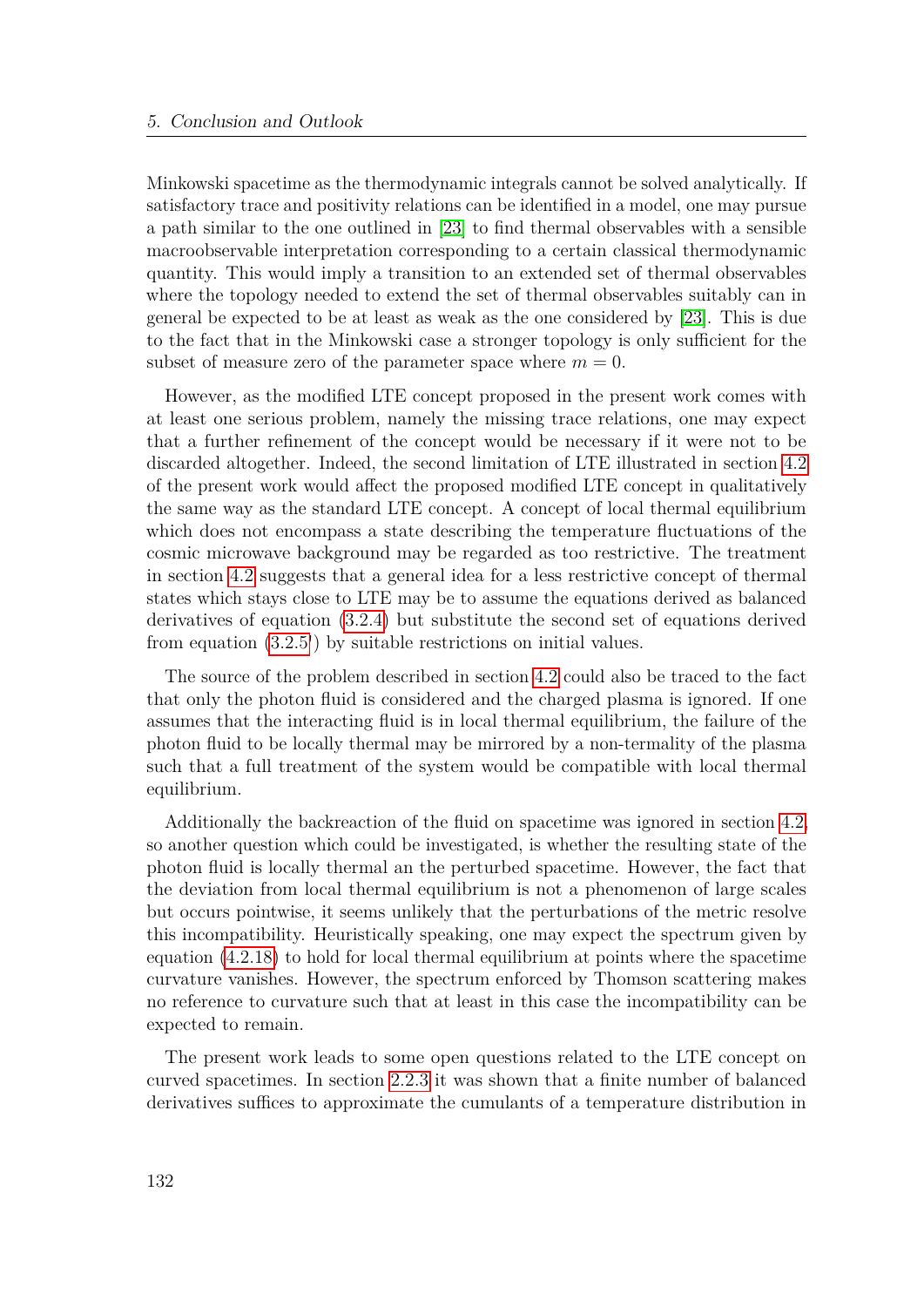case a suitable decay property holds for the sequence of cumulants. It would be interesting to investigate whether decay property like  $K_n \propto \epsilon^n$  can be proved to follow from a set of physically justified conditions via the central limit theorem.

In light of section [3.1](#page-53-1) it would be interesting to investigate the *β*-dependence of the expectation values of LTE observables for KMS states of the static hyperbolic spacetime  $\mathbb{R} \times H^3$ . If the limit of small temperatures would deviate from a  $\beta^{-2}$ behaviour also in that case, this would imply that the incompatibility of intrinsic KMS and extrinsic LTE condition is not only a topological effect but also has geometric roots. If one takes seriously the conformal KMS states as thermal states, their incompatibility with the extrinsic LTE condition leads to the expectation that such a deviation may occur.

As already remarked, it would be interesting to have some means to decide which boundary properties LTE states on curved spacetimes should have. On Minkowski spacetime it has been shown in [\[12\]](#page-149-1) that the region of LTE for the massless field may be past but not future bounded. If one would regard this qualitative behaviour as a desirable feature also for the conformally invariant field on curved spacetimes, the result of section [3.2](#page-64-0) would render the extrinsic LTE concept even more unacceptable. An interesting side question is whether LTE states always become singular on the border of the domain of LTE, as is the case for the heat bang states. The derivation of the domain property in [\[12\]](#page-149-1) seems to hint at this. If this property indeed holds true for Minkowski spacetime and one regards it as a desirable feature also for curved spacetimes, this would further undermine the extrinsic LTE concept.

The spacetime model considered in section [3.3](#page-77-0) does exhibit typical features expected to be found in an inflationary model, however inflation in this model is not characterised by a de Sitter phase. In order to stay closer to usual models of inflation it would be interesting to investigate the model which fulfils

$$
H = \rho \frac{(1 - a^2)(a^2 - \epsilon^2)}{(1 - \epsilon^2)a^2} \quad \Leftrightarrow \quad ds^2 = dt^2 - \left(\frac{1 + \epsilon^2}{2} + \frac{1 - \epsilon^2}{2}\tanh(\rho t)\right) d\vec{x}^2
$$

however the Klein-Gordon equation for this model is not as straight forward to solve.

Another question which appears worthy of investigation, is whether the state of movement of the observer should be built into the LTE concept in some more detail, by taking into account non-inertial observers. As an example the Minkowski vacuum is seen as a thermal state by a uniformly accelerated observer, due to the Unruh effect. If the observer does however measure the LTE temperature at some point on his world line the generic LTE concept would have him measure zero temperature. In [\[41\]](#page-151-4) and [\[42\]](#page-151-2) the LTE observables were linked to inertial Unruh detectors, which should however react to non-inertial motion according to the Unruh effect. Therefore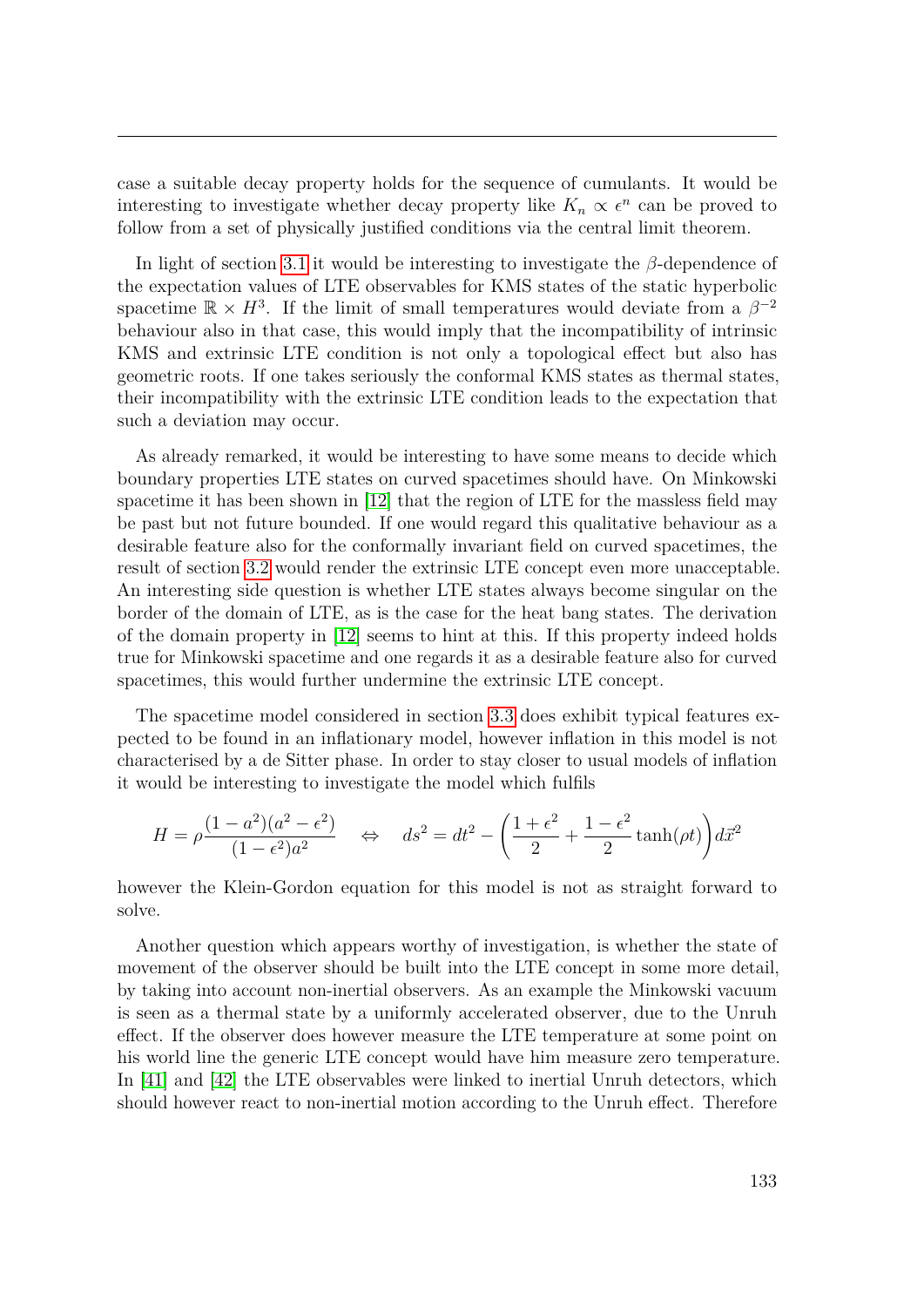that work might give a hint on how to implement non-inertial observers. In a curved spacetime, geodesic movement takes the place of inertial movement, so one should interpret the extrinsic LTE concept and also the modified concept proposed in the present work as describing geodesic observers.

In the present work some ideas have been presented that illustrate that only some LTE observables can be reconstructed as cylindric moments of the phase space density. However, for KMS and LTE states, e.g. the heat bang states described in [\[12\]](#page-149-1), the two-point function of the state connected to some phase space density  $f(t, \vec{x}, \vec{p})$  can be constructed as

$$
\mathscr{W}_2^f(x,y) = \int 2\cos\left((x^0 - y^0)\omega_p - (\vec{x} - \vec{y})\vec{p}\right) f\left(\frac{x^0 + y^0}{2}, \frac{\vec{x} + \vec{y}}{2}, \vec{p}\right) d^3p + \mathscr{W}_2^{\infty}(x,y)
$$

One might tentatively extend this construction to a more general class of phase space densities not necessarily stemming from LTE states, however positivity and Hadamard property of the state have to be ensured for this construction to make sense. Positivity and exponential decay for  $|\vec{p}| \to \infty$  of the phase space density are sufficient conditions to get a valid Hadamard two-point function. However, in cases where the phase space density does not satisfy the LTE constraint equation, as is the case for the Sachs-Wolfe density investigated in section [4.2,](#page-119-0) the thermal observables derived from the two-point function constructed in this manner will not fit the LTE picture in the sense that traces of thermal observables may be non-vanishing and positivity inequalities may be violated.

Other approaches to thermal quantum field theory on curved spacetimes have been and are still investigated. On Robertson-Walker spacetimes a class of states called "almost equilibrium states" have been investigated in [\[26\]](#page-150-4) and it was found that these states include the states of low energy described by [\[31\]](#page-151-5) as ground states. These states are designed to minimise a free energy functional and were shown to satisfy the Hadamard condition; their relation to LTE states has not been investigated.

Currently a concept developed by N. Pinamonti and R. Verch, called "local KMS states" is under investigation. As this concept is related rather closely to the KMS condition in case the spacetime admits KMS states, it is to be expected that no incompatibility analogous to the one described in section [3.1](#page-53-1) arises. However, local KMS states for non-stationary spacetime may lead to more trouble, as the requirement that the two-point function be the real limit of a function in time which is complex analytic in a strip-shaped domain can be expected to restrict applicability to analytic spacetimes. Additionally a requirement of polynomial boundedness in time direction built into the local KMS condition might imply restrictions on the time dependence of the spacetime metric. On Minkowski spacetime local KMS states are closely related to LTE states, but their relation to extrinsic LTE states has not yet been investigated.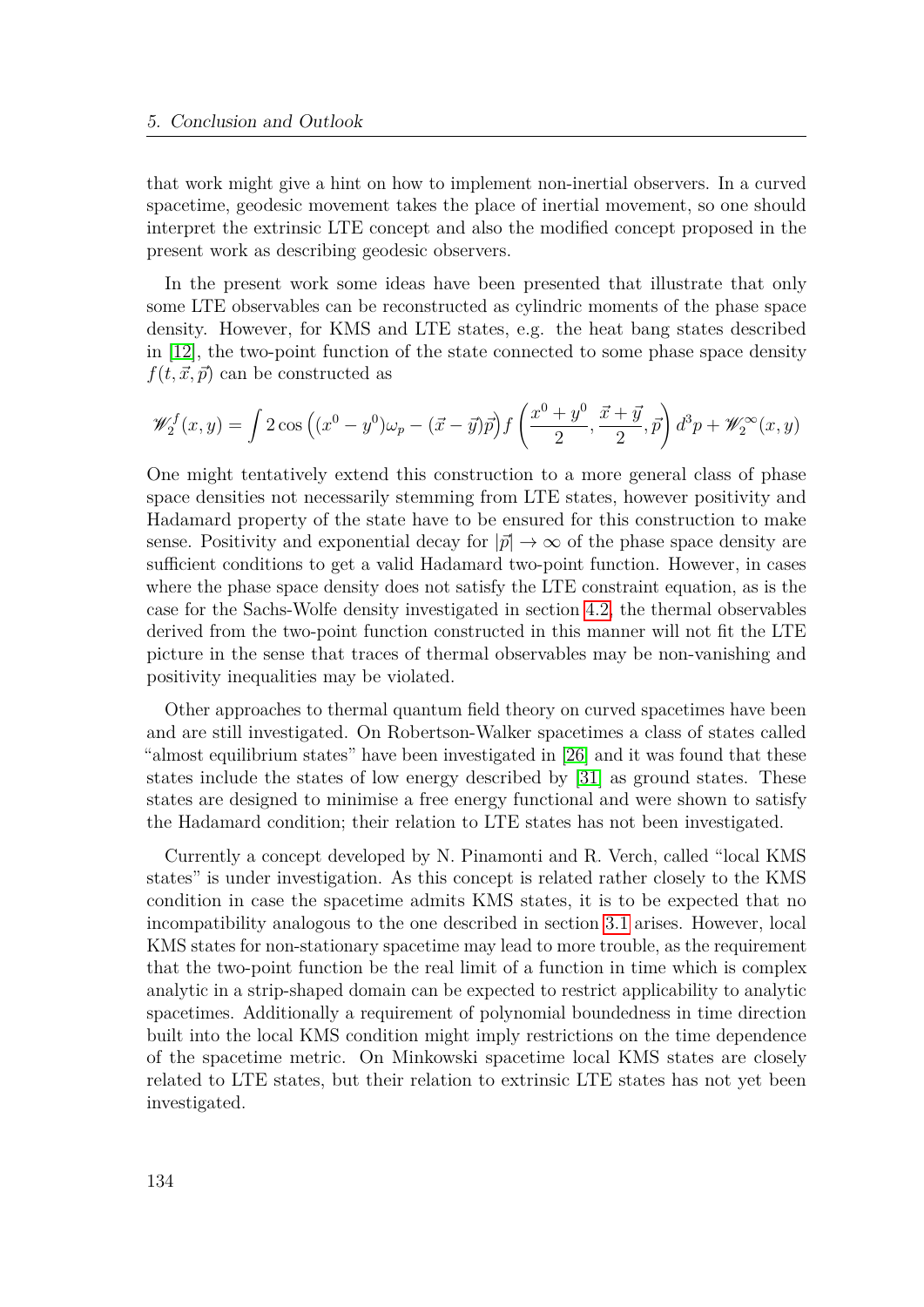The present work investigates parts of the formalism of linear perturbation theory in its application to the derivation of the spectrum of temperature perturbations of the cosmic microwave background. It has been clarified in section [4.1,](#page-105-0) how the reduction of the dynamic equations of the perturbations to a single Klein-Gordon equation is justified. It was found that the field *u*, which is usually quantised, is among the fields for which canonical commutation relations can be assumed. This implies that  $\Psi$  and *χ* are non-local fields, which could be interpreted as indicating a non-commutative spacetime structure, implying non-locality of the field and thus making a connection to deformed field algebras. It would be interesting to pursue this point further, also in the context of different approaches like deformation quantisation.

Additionally, it was found that a one-parameter family of composite fields exist, which all yield conjugate pairs with their time derivatives and whose quantisation should be investigated. The classical dynamics of all fields of the family are equivalent, in the sense that they are described by the same geometric structure on phase space. However, it is not clear how picking another field than *u* from this family impacts the form of the dynamical equation, the identification of a "preferred state" and the infrared asymptotics of this state's two-point function.

It would be interesting to investigate a similar model of linear perturbation theory where the scalar field is not minimally coupled to curvature, for example with  $V(\phi) = \tilde{V}(\phi) - \frac{1}{2}R\phi^2$  as a simple model of a metric dependent potential. As it is not clear, which composite fields are valid under these circumstances, a Hamiltonian treatment with constraints as in section [4.1](#page-105-0) appears reasonable. However a suitable form of the second perturbation order of the action has to be identified, which involves very tedious calculations, which are however simplified by the premise that all terms in the action can be calculated in conformal gauge, because the gauge degrees of freedom only account for the constraints, which can be easily derived from the Einstein equations. For the suitable composite fields the dynamics and especially the infrared asymptotics of the two-point function for a preferred state would be of some interest.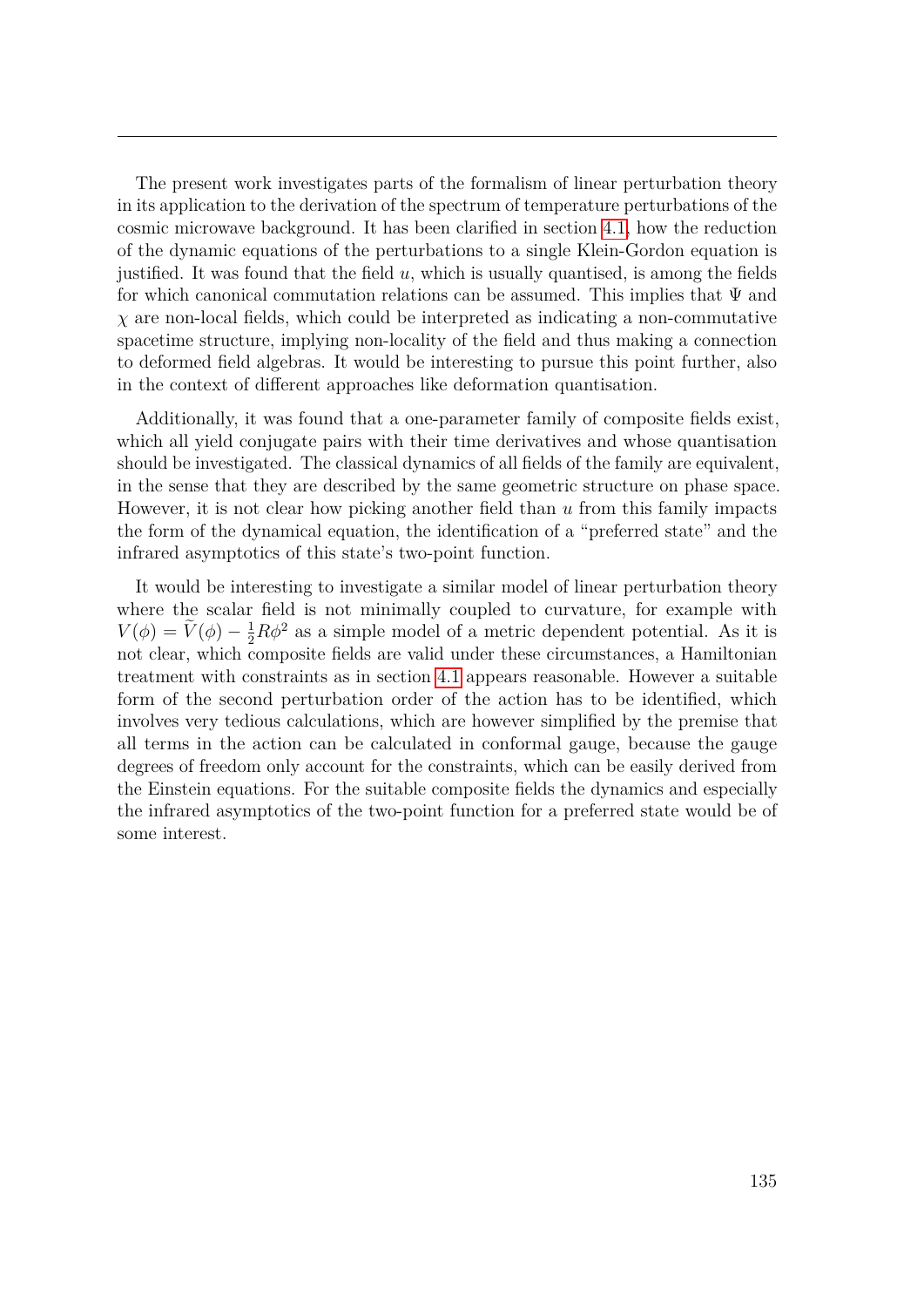# **A. Technical proofs**

# **A.1. Proof of Lemma [3.2.5](#page-72-0)**

Following are the necessary calculations to prove lemma [3.2.5.](#page-72-0)

(a) Elementary relations

$$
\begin{aligned} \n\left[\nabla_{\alpha}^{-}, \nabla_{\beta}^{+}\right] &= \left[\nabla_{\alpha}^{x} - \nabla_{\alpha}^{y}, \nabla_{\beta}^{x} + \nabla_{\beta}^{y}\right] = \left[\nabla_{\alpha}^{x}, \nabla_{\beta}^{x}\right] - \left[\nabla_{\alpha}^{y}, \nabla_{\beta}^{y}\right] \\ \n\left[\nabla_{\alpha}^{-}, \nabla_{\beta}^{-}\right] &= \left[\nabla_{\alpha}^{x} - \nabla_{\alpha}^{y}, \nabla_{\beta}^{x} - \nabla_{\beta}^{y}\right] = \left[\nabla_{\alpha}^{x}, \nabla_{\beta}^{x}\right] + \left[\nabla_{\alpha}^{y}, \nabla_{\beta}^{y}\right] \n\end{aligned}
$$

(b) Relations relevant for generalisation of equations [\(3.2.3\)](#page-71-2) and [\(3.2.4\)](#page-71-0)

$$
\nabla_{\lambda}^{+} [\nabla_{\rho}^{-}, \nabla_{\mu}^{-}] \nabla_{\nu}^{-} \theta(x, y)|_{x=y} = \nabla_{\lambda}^{+} (R^{\alpha}{}_{\nu\mu\rho}(x) \nabla_{\alpha}^{x} - R^{\alpha}{}_{\nu\mu\rho}(y) \nabla_{\alpha}^{y}) \theta(x, y)|_{x=y}
$$
\n
$$
= (R^{\alpha}{}_{\nu\mu\rho}(x) \nabla_{\lambda}^{+} \nabla_{\alpha}^{x} - R^{\alpha}{}_{\nu\mu\rho}(y) \nabla_{\lambda}^{+} \nabla_{\alpha}^{y}
$$
\n
$$
+ (\nabla_{\lambda}^{x} R^{\alpha}{}_{\nu\mu\rho}(x)) \nabla_{\alpha}^{x} - (\nabla_{\lambda}^{y} R^{\alpha}{}_{\nu\mu\rho}(y)) \nabla_{\alpha}^{y}) \theta(x, y)|_{x=y}
$$
\n
$$
= R^{\alpha}{}_{\nu\mu\rho} \nabla_{\lambda} \theta_{\alpha}
$$
\n
$$
\nabla_{\mu}^{-} [\nabla_{\lambda}^{+}, \nabla_{\nu}^{-}] \nabla_{\rho}^{-} \theta(x, y)|_{x=y} = \nabla_{\mu}^{-} (R^{\alpha}{}_{\rho\nu\lambda}(x) \nabla_{\alpha}^{x} + R^{\alpha}{}_{\rho\nu\lambda}(y) \nabla_{\alpha}^{y}) \theta(x, y)|_{x=y}
$$
\n
$$
= (R^{\alpha}{}_{\rho\nu\lambda}(x) \nabla_{\mu}^{-} \nabla_{\alpha}^{x} + R^{\alpha}{}_{\rho\nu\lambda}(y) \nabla_{\mu}^{-} \nabla_{\alpha}^{y}
$$
\n
$$
+ (\nabla_{\mu}^{x} R^{\alpha}{}_{\rho\nu\lambda}(x)) \nabla_{\alpha}^{x} - (\nabla_{\mu}^{y} R^{\alpha}{}_{\rho\nu\lambda}(y)) \nabla_{\alpha}^{y}) \theta(x, y)|_{x=y}
$$
\n
$$
= R^{\alpha}{}_{\rho\nu\lambda} \nabla_{\alpha} \theta_{\mu}
$$

136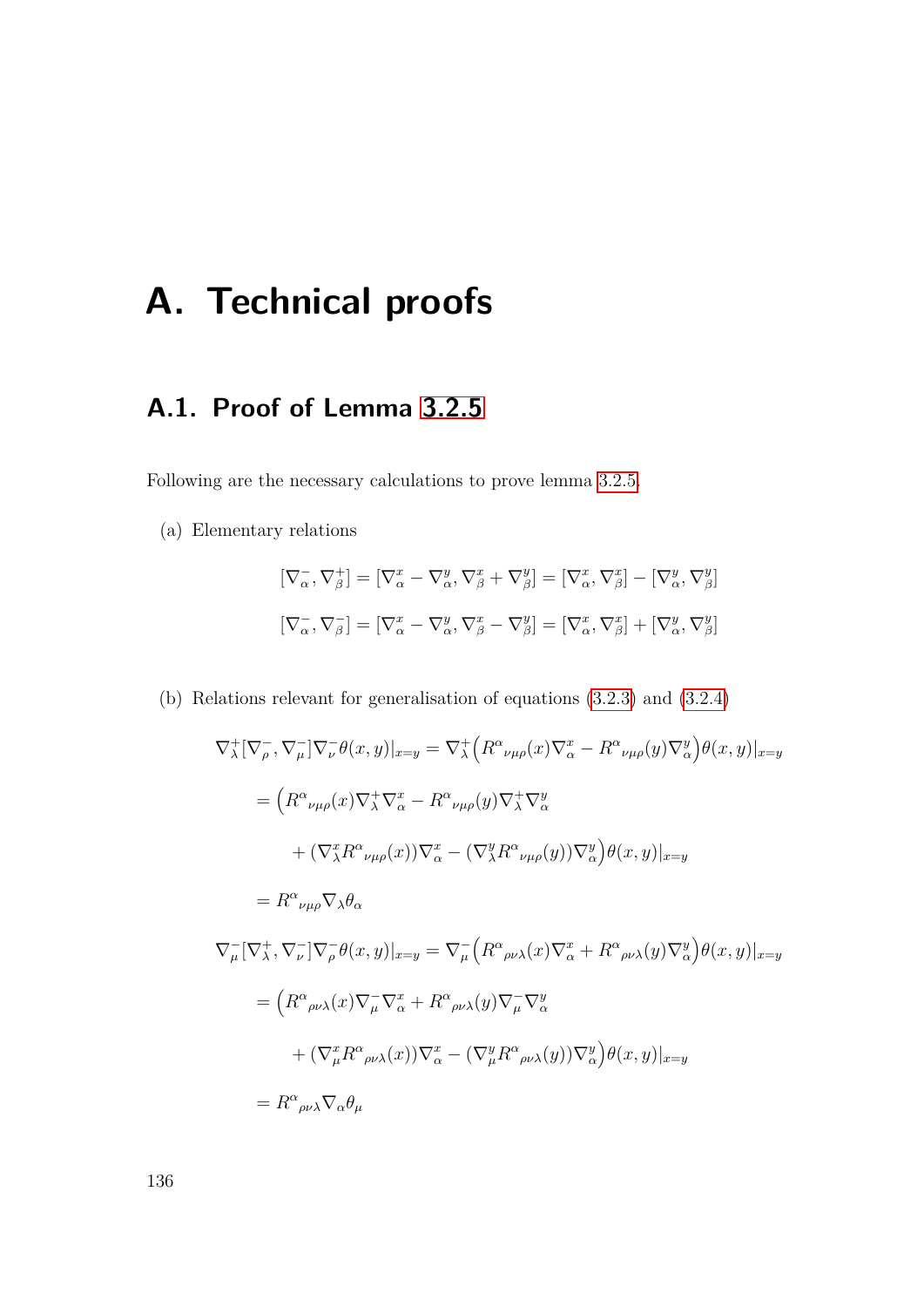$$
[\nabla_{\lambda}^{+}, \nabla_{\mu}^{-}]\nabla_{\nu}^{-} \nabla_{\rho}^{-} \theta(x, y)|_{x=y} = \left( R^{\alpha}{}_{\nu\mu\lambda}(x) \nabla_{\alpha}^{x} \nabla_{\rho}^{x} + R^{\alpha}{}_{\rho\mu\lambda}(x) \nabla_{\nu}^{x} \nabla_{\alpha}^{x}\right)
$$

$$
- R^{\alpha}{}_{\rho\mu\lambda}(x) \nabla_{\nu}^{y} \nabla_{\alpha}^{x} - R^{\alpha}{}_{\nu\mu\lambda}(x) \nabla_{\alpha}^{x} \nabla_{\rho}^{y} - (x \leftrightarrow y) \right) \theta(x, y)|_{x=y}
$$

$$
= \left( R^{\alpha}{}_{\nu\mu\lambda}(x) \nabla_{\alpha}^{x} \nabla_{\rho}^{-} + R^{\alpha}{}_{\rho\mu\lambda}(x) \nabla_{\alpha}^{x} \nabla_{\nu}^{-} + R^{\alpha}{}_{\rho\mu\lambda}(y) \nabla_{\alpha}^{y} \nabla_{\nu}^{-} \right) \theta(x, y)|_{x=y}
$$

$$
= R^{\alpha}{}_{\nu\mu\lambda} \nabla_{\alpha} \theta_{\rho} + R^{\alpha}{}_{\rho\mu\lambda} \nabla_{\alpha} \theta_{\nu}
$$

(c) Relations relevant for generalisation of equations [\(3.2.5\)](#page-71-1) and [\(3.2.6\)](#page-71-3)

$$
\nabla_{\lambda}^{+} [\nabla_{\rho}^{+}, \nabla_{\mu}^{-}] \nabla_{\nu}^{-} \theta(x, y)|_{x=y} = \nabla_{\lambda}^{+} (R^{\alpha}{}_{\nu\mu\rho}(x) \nabla_{\alpha}^{x} + R^{\alpha}{}_{\nu\mu\rho}(y) \nabla_{\alpha}^{y}) \theta(x, y)|_{x=y}
$$
\n
$$
= (R^{\alpha}{}_{\nu\mu\rho}(x) \nabla_{\lambda}^{+} \nabla_{\alpha}^{x} + R^{\alpha}{}_{\nu\mu\rho}(y) \nabla_{\lambda}^{+} \nabla_{\alpha}^{y}
$$
\n
$$
+ (\nabla_{\lambda}^{x} R^{\alpha}{}_{\nu\mu\rho}(x)) \nabla_{\alpha}^{x} + (\nabla_{\lambda}^{y} R^{\alpha}{}_{\nu\mu\rho}(y)) \nabla_{\alpha}^{y}) \theta(x, y)|_{x=y}
$$
\n
$$
= R^{\alpha}{}_{\nu\mu\rho} \nabla_{\lambda} \nabla_{\alpha} \theta + (\nabla_{\lambda} R^{\alpha}{}_{\nu\mu\rho}) \nabla_{\alpha} \theta
$$
\n
$$
\nabla_{\mu}^{-} [\nabla_{\lambda}^{+}, \nabla_{\nu}^{-}] \nabla_{\rho}^{+} \theta(x, y)|_{x=y} = \nabla_{\mu}^{-} (R^{\alpha}{}_{\rho\nu\lambda}(x) \nabla_{\alpha}^{x} - R^{\alpha}{}_{\rho\nu\lambda}(y) \nabla_{\alpha}^{y}) \theta(x, y)|_{x=y}
$$
\n
$$
= (R^{\alpha}{}_{\rho\nu\lambda}(x) \nabla_{\mu}^{-} \nabla_{\alpha}^{x} - R^{\alpha}{}_{\rho\nu\lambda}(y) \nabla_{\mu}^{-} \nabla_{\alpha}^{y}
$$
\n
$$
+ (\nabla_{\mu}^{x} R^{\alpha}{}_{\rho\nu\lambda}(x)) \nabla_{\alpha}^{x} + (\nabla_{\mu}^{y} R^{\alpha}{}_{\rho\nu\lambda}(y)) \nabla_{\alpha}^{y}) \theta(x, y)|_{x=y}
$$
\n
$$
= R^{\alpha}{}_{\rho\nu\lambda} \theta_{\mu\alpha} + (\nabla_{\mu} R^{\alpha}{}_{\
$$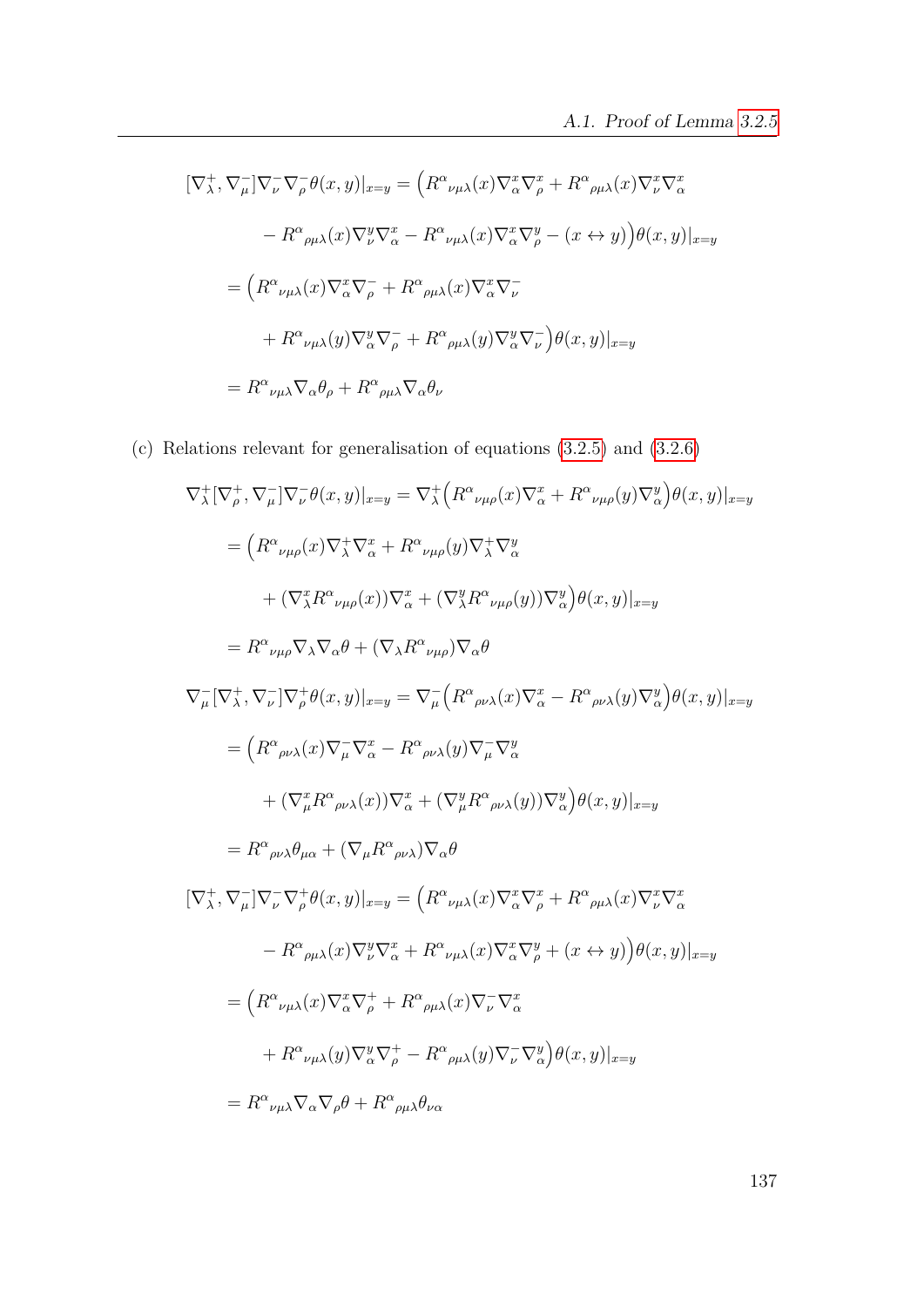$$
\nabla_{\lambda} [\nabla_{\rho}^{-}, \nabla_{\mu}^{-}] \nabla_{\nu}^{-} \theta(x, y)|_{x=y} = \nabla_{\lambda}^{-} \Big( R^{\alpha}{}_{\nu\mu\rho}(x) \nabla_{\alpha}^{x} - R^{\alpha}{}_{\nu\mu\rho}(y) \nabla_{\alpha}^{y} \Big) \theta(x, y)|_{x=y}
$$
\n
$$
= R^{\alpha}{}_{\nu\mu\rho} \theta_{\lambda\alpha} + (\nabla_{\lambda} R^{\alpha}{}_{\nu\mu\rho}) \nabla_{\alpha} \theta
$$
\n
$$
[\nabla_{\lambda}^{-}, \nabla_{\mu}^{-}] \nabla_{\nu}^{-} \nabla_{\rho}^{-} \theta(x, y)|_{x=y} = \Big( R^{\alpha}{}_{\nu\mu\lambda}(x) \nabla_{\alpha}^{x} \nabla_{\rho}^{x} + R^{\alpha}{}_{\rho\mu\lambda}(x) \nabla_{\nu}^{x} \nabla_{\alpha}^{x}
$$
\n
$$
- R^{\alpha}{}_{\nu\mu\lambda}(x) \nabla_{\alpha}^{x} \nabla_{\rho}^{y} - R^{\alpha}{}_{\rho\mu\lambda}(x) \nabla_{\nu}^{y} \nabla_{\alpha}^{x} + (x \leftrightarrow y) \Big) \theta(x, y)|_{x=y}
$$
\n
$$
= \Big( R^{\alpha}{}_{\nu\mu\lambda}(x) \nabla_{\alpha}^{x} \nabla_{\rho}^{-} + R^{\alpha}{}_{\rho\mu\lambda}(x) \nabla_{\nu}^{-} \nabla_{\alpha}^{x}
$$
\n
$$
- R^{\alpha}{}_{\nu\mu\lambda}(y) \nabla_{\alpha}^{y} \nabla_{\rho}^{-} - R^{\alpha}{}_{\rho\mu\lambda}(y) \nabla_{\nu}^{-} \nabla_{\alpha}^{y} \Big) \theta(x, y)|_{x=y}
$$
\n
$$
= R^{\alpha}{}_{\nu\mu\lambda} \theta_{\alpha\rho} + R^{\alpha}{}_{\rho\mu\lambda} \theta_{\nu\alpha}
$$

# **A.2. Proof of Lemma [3.2.6](#page-72-1)**

The calculation essentially amounts to sorting the derivatives into the desired order for each term of the symmetrised expressions and collecting the terms that arise due to interchange of covariant derivatives. We start out with the calculations necessary to get equation [\(3.2.8\)](#page-72-2). First we note  $g^{\lambda \rho} \nabla^+_\lambda \nabla^-_\rho \theta(x, y)|_{x=y} = 0$ , which will simplify the calculations significantly.

$$
g^{\lambda\rho}\nabla_{\lambda}^{+}\nabla_{(\rho}^{-}\nabla_{\mu}^{-}\nabla_{\nu})\theta(x,y)|_{x=y} = \frac{1}{6}g^{\lambda\rho}\left(\nabla_{\lambda}^{+}\nabla_{\rho}^{-}\nabla_{\mu}^{-}\nabla_{\nu}^{-} + 2\nabla_{\lambda}^{+}\nabla_{\mu}^{-}\nabla_{\nu}^{-}\nabla_{\rho}^{-}\n+ (\mu \leftrightarrow \nu)\right)\theta(x,y)|_{x=y}
$$
  
\n
$$
= \frac{1}{6}g^{\lambda\rho}\left(\nabla_{\lambda}^{+}[\nabla_{\rho}^{-},\nabla_{\mu}^{-}]\nabla_{\nu}^{-} + 3[\nabla_{\lambda}^{+},\nabla_{\mu}^{-}]\nabla_{\nu}^{-}\nabla_{\rho}^{-} + 3\nabla_{\mu}^{-}[\nabla_{\lambda}^{+},\nabla_{\nu}^{-}]\nabla_{\rho}^{-}\n+ 3\nabla_{\mu}^{-}\nabla_{\nu}^{-}\nabla_{\lambda}^{+}\nabla_{\rho}^{-} + (\mu \leftrightarrow \nu)\right)\theta(x,y)|_{x=y}
$$
  
\n
$$
= \frac{1}{6}g^{\lambda\rho}\left(R^{\alpha}{}_{\nu\mu\rho}\nabla_{\lambda}^{+}\nabla_{\alpha}^{-} + 3R^{\alpha}{}_{\nu\mu\lambda}\nabla_{\alpha}^{+}\nabla_{\rho}^{-} + 3R^{\alpha}{}_{\rho\mu\lambda}\nabla_{\alpha}^{+}\nabla_{\nu}^{-} + 3R^{\alpha}{}_{\rho\nu\lambda}\nabla_{\alpha}^{+}\nabla_{\mu}^{-} + (\mu \leftrightarrow \nu)\right)\theta(x,y)|_{x=y}
$$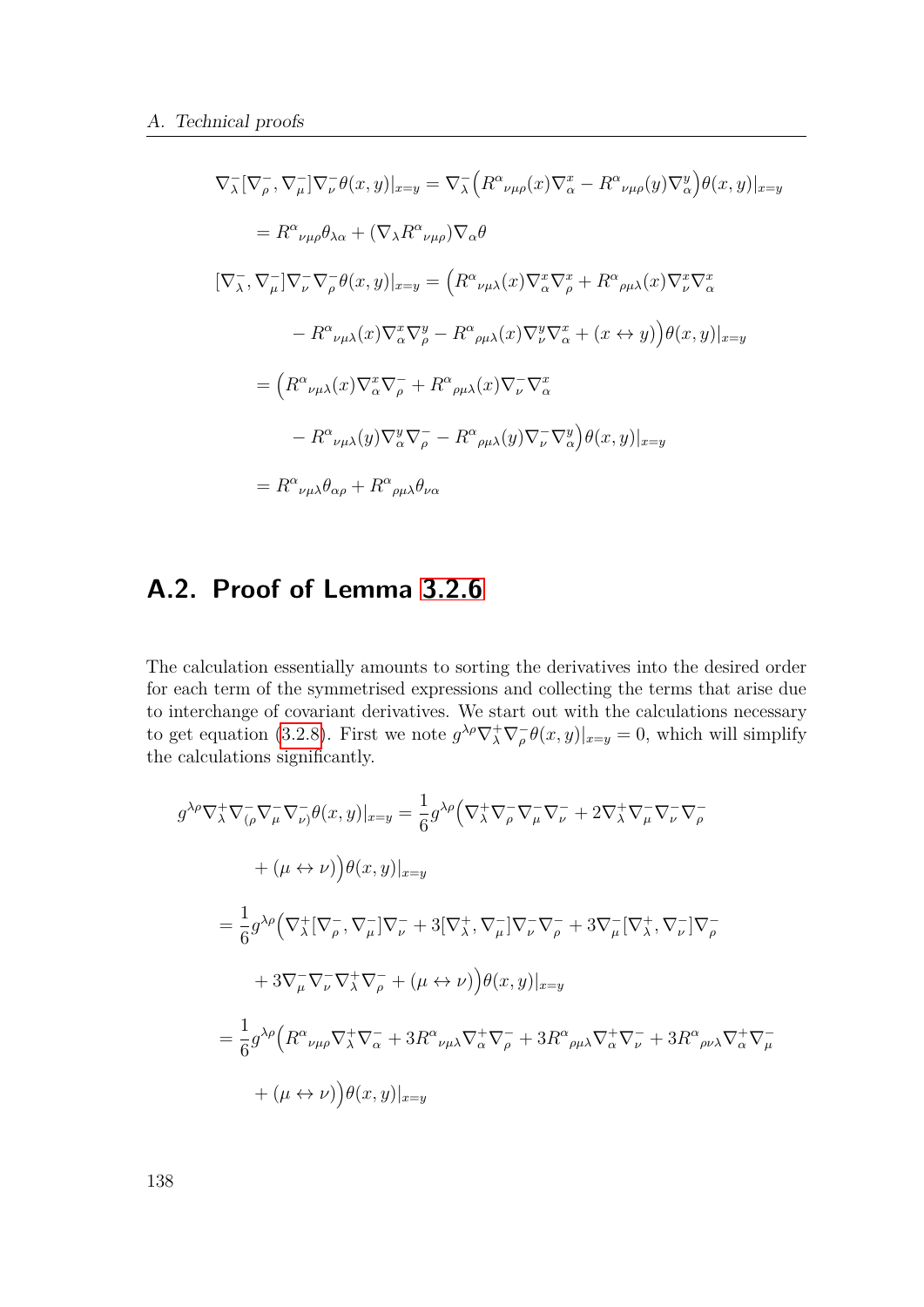As we are interested in the case of de Sitter spacetime, we can further simplify these expressions. Using  $R^{\alpha}{}_{\mu\nu\rho} = H^2 \left( \delta^{\alpha}_{\rho} g_{\mu\nu} - \delta^{\alpha}_{\nu} g_{\mu\rho} \right)$  we get

$$
g^{\lambda \rho} R^{\alpha}{}_{\nu \mu \lambda} \nabla_{\alpha} \theta_{\rho} = g^{\lambda \rho} R^{\alpha}{}_{\nu \mu \rho} \nabla_{\lambda} \theta_{\alpha} = H^{2} \Big( g_{\mu \nu} \nabla_{\lambda} \theta^{\lambda} - \nabla_{\nu} \theta_{\mu} \Big)
$$

$$
g^{\lambda \rho} R^{\alpha}{}_{\rho \mu \lambda} \nabla_{\alpha} \theta_{\nu} = -3H^{2} \nabla_{\mu} \theta_{\nu}
$$

Using  $\nabla_{\lambda} \theta^{\lambda} = 0$  we get

$$
g^{\lambda \rho} \nabla_{\lambda}^{+} \nabla_{(\rho}^{-} \nabla_{\mu}^{-} \nabla_{\nu}) \theta(x, y)|_{x=y} = \frac{11}{3} \left( \nabla_{\mu}^{+} \nabla_{\nu}^{-} + \nabla_{\nu}^{+} \nabla_{\mu}^{-} \right) \theta(x, y)|_{x=y}
$$

$$
= \frac{22}{3} \left( \nabla_{\mu}^{x} \nabla_{\nu}^{x} - \nabla_{\mu}^{y} \nabla_{\nu}^{y} \right) \theta(x, y)|_{x=y} = 0
$$

due to symmetry of  $\theta(x, y)$  under exchange of x and y. This concludes the derivation of equation [\(3.2.8\)](#page-72-2).

For the derivation of equation [\(3.2.9\)](#page-72-3) note that  $\theta_{\lambda\mu\nu}^{\lambda} = g^{\lambda\rho}\nabla_{(\lambda}^{-}\nabla_{\rho}^{-}\nabla_{\mu}^{-}\nabla_{\nu}^{-}\theta(x,y)|_{x=y}$ and  $\Box \theta_{\mu\nu} = g^{\lambda\rho} \nabla^+_\lambda \nabla^-_\rho \nabla^-_\nu \theta(x, y)|_{x=y}$  are two of the desired terms. Therefore we process the sum of these terms using the commutation relations for the covariant derivatives from the previous lemma. We calculate

$$
g^{\lambda\rho}\nabla_{\lambda}^{+}\nabla_{\rho}^{+}\nabla_{\mu}^{-}\nabla_{\nu}^{-}\theta(x,y)|_{x=y} = \frac{1}{2}g^{\lambda\rho}\Big(\nabla_{\mu}^{-}\nabla_{\nu}^{-}\nabla_{\lambda}^{+}\nabla_{\rho}^{+} + \nabla_{\lambda}^{+}[\nabla_{\rho}^{+},\nabla_{\mu}^{-}]\nabla_{\nu}^{-} + [\nabla_{\lambda}^{+},\nabla_{\mu}^{-}]\nabla_{\nu}^{-}\nabla_{\rho}^{+} + \nabla_{\mu}^{-}[\nabla_{\lambda}^{+},\nabla_{\nu}^{-}]\nabla_{\rho}^{+} + (\mu \leftrightarrow \nu)\Big)\theta(x,y)|_{x=y}
$$
  
\n
$$
= g^{\lambda\rho}\Big(\frac{1}{2}\Big(\nabla_{\mu}^{-}\nabla_{\nu}^{-} + \nabla_{\nu}^{-}\nabla_{\mu}^{-}\Big)\nabla_{\lambda}^{+}\nabla_{\rho}^{+}\theta(x,y)|_{x=y}
$$
  
\n
$$
+ R^{\alpha}{}_{\nu\mu\lambda}\nabla_{\alpha}\nabla_{\rho}\theta + R^{\alpha}{}_{\mu\nu\lambda}\nabla_{\alpha}\nabla_{\rho}\theta + R^{\alpha}{}_{\rho\nu\lambda}\theta_{\alpha\mu} + R^{\alpha}{}_{\rho\mu\lambda}\theta_{\alpha\nu}
$$
  
\n
$$
+ \frac{1}{2}\Big(\nabla_{\lambda}R^{\alpha}{}_{\nu\mu\rho} + \nabla_{\lambda}R^{\alpha}{}_{\mu\nu\rho} + \nabla_{\mu}R^{\alpha}{}_{\rho\nu\lambda} + \nabla_{\nu}R^{\alpha}{}_{\rho\mu\lambda}\Big)\nabla_{\alpha}\theta\Big)
$$

As we are interested in the case of de Sitter spacetime, we can further simplify these expressions. Using  $R^{\alpha}{}_{\mu\nu\rho} = H^2 \left( \delta^{\alpha}_{\rho} g_{\mu\nu} - \delta^{\alpha}_{\nu} g_{\mu\rho} \right)$  we see that

$$
\nabla_{\nu} R^{\alpha}{}_{\rho\mu\lambda} = 0
$$
  

$$
g^{\lambda\rho} R^{\alpha}{}_{\nu\mu\lambda} \nabla_{\alpha} \nabla_{\rho} \theta = H^2 \Big( g_{\mu\nu} \Box - \nabla_{\mu} \nabla_{\nu} \Big) \theta
$$
  

$$
g^{\lambda\rho} R^{\alpha}{}_{\rho\nu\lambda} \theta_{\alpha\mu} = -3H^2 \theta_{\mu\nu}
$$

139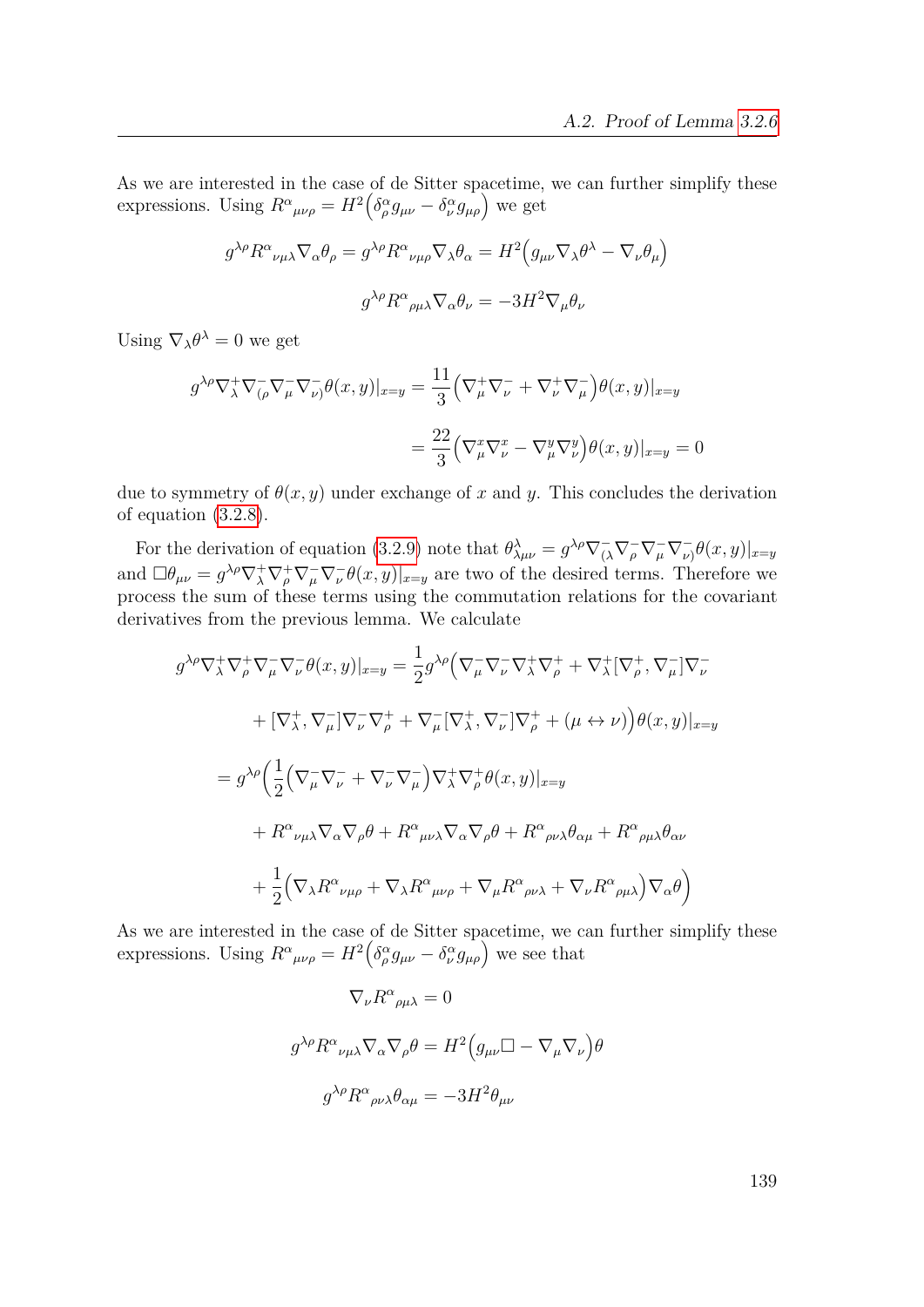This finally yields

$$
g^{\lambda \rho} \nabla_{\lambda}^{+} \nabla_{\rho}^{+} \nabla_{\mu}^{-} \nabla_{\nu}^{-} \theta(x, y)|_{x=y} = \frac{1}{2} \Big( \nabla_{\mu}^{-} \nabla_{\nu}^{-} + \nabla_{\nu}^{-} \nabla_{\mu}^{-} \Big) \Box^{+} \theta(x, y)|_{x=y} + 2H^{2} \Big( g_{\mu \nu} \Box - \nabla_{\mu} \nabla_{\nu} \Big) \theta - 6H^{2} \theta_{\mu \nu}
$$

Next we turn to the more tedious calculation of  $\theta^{\lambda}_{\lambda\mu\nu}$ 

$$
g^{\lambda\rho}\nabla_{(\lambda}^{-}\nabla_{\rho}^{-}\nabla_{\mu}^{-}\nabla_{\nu)}\theta(x,y)|_{x=y} = \frac{1}{12}g^{\lambda\rho}\left(\nabla_{\lambda}^{-}\nabla_{\rho}^{-}\nabla_{\mu}^{-}\nabla_{\nu}^{-} + 2\nabla_{\lambda}^{-}\nabla_{\mu}^{-}\nabla_{\nu}^{-}\nabla_{\rho}^{-}
$$
  
\n
$$
+ 2\nabla_{\mu}^{-}\nabla_{\lambda}^{-}\nabla_{\nu}^{-}\nabla_{\rho}^{-} + \nabla_{\mu}^{-}\nabla_{\nu}^{-}\nabla_{\lambda}^{-}\nabla_{\rho}^{-} + (\mu \leftrightarrow \nu)\right)\theta(x,y)|_{x=y}
$$
  
\n
$$
= \frac{1}{12}g^{\lambda\rho}\left(\nabla_{\lambda}^{-}[\nabla_{\rho}^{-},\nabla_{\mu}^{-}]\nabla_{\nu}^{-} + 3[\nabla_{\lambda}^{-},\nabla_{\mu}^{-}]\nabla_{\nu}^{-}\nabla_{\rho}^{-} + 5\nabla_{\mu}^{-}[\nabla_{\lambda}^{-},\nabla_{\nu}^{-}]\nabla_{\rho}^{-}
$$
  
\n
$$
+ 6\nabla_{\mu}^{-}\nabla_{\nu}^{-}\nabla_{\lambda}^{-}\nabla_{\rho}^{-} + (\mu \leftrightarrow \nu)\right)\theta(x,y)|_{x=y}
$$
  
\n
$$
= \frac{1}{2}\left(\nabla_{\mu}^{-}\nabla_{\nu}^{-} + \nabla_{\nu}^{-}\nabla_{\mu}^{-}\right)\Box^{-}\theta(x,y)|_{x=y}
$$
  
\n
$$
+ \frac{1}{12}g^{\lambda\rho}\left(4R^{\alpha}{}_{\nu\mu\lambda}\theta_{\alpha\rho} + 4R^{\alpha}{}_{\mu\nu\lambda}\theta_{\alpha\rho} + 8R^{\alpha}{}_{\rho\nu\lambda}\theta_{\alpha\mu} + 8R^{\alpha}{}_{\rho\mu\lambda}\theta_{\alpha\nu}
$$
  
\n
$$
+ (\nabla_{\lambda}R^{\alpha}{}_{\nu\mu\rho} + \nabla_{\lambda}R^{\alpha}{}_{\mu\nu\rho} + 5\nabla_{\mu}R^{\alpha}{}_{\rho\nu\lambda} + 5\nabla_{\nu}R^{\alpha
$$

We can again use the explicit form of the curvature tensor on de Sitter spacetime to get the result

$$
g^{\lambda \rho} \nabla_{(\lambda}^{-} \nabla_{\rho}^{-} \nabla_{\mu}^{-} \partial(x, y)|_{x=y} = \frac{1}{2} \Big( \nabla_{\mu}^{-} \nabla_{\nu}^{-} + \nabla_{\nu}^{-} \nabla_{\mu}^{-} \Big) \Box^{-} \theta(x, y)|_{x=y} + \frac{2}{3} H^{2} \Big( g_{\mu\nu} \theta_{\lambda}^{\lambda} - \theta_{\mu\nu} \Big) - 4H^{2} \theta_{\mu\nu}
$$

Using equation [\(3.2.5\)](#page-71-1) and specialising to our case  $m^2 = 0$  we thus get

$$
\Box \theta_{\mu\nu} + \theta^{\lambda}_{\lambda\mu\nu} = -2(\nabla_{\mu}^{\top} \nabla_{\nu}^{\top} + \nabla_{\nu}^{\top} \nabla_{\mu}^{\top}) \Big( 12 \xi H^2 \theta(x, y) - C(x, y) \Big)|_{x=y}
$$
  
+ 
$$
2H^2 \Big( g_{\mu\nu} \Box - \nabla_{\mu} \nabla_{\nu} \Big) \theta + \frac{2}{3} H^2 g_{\mu\nu} \theta^{\lambda}_{\lambda} - \frac{32}{3} H^2 \theta_{\mu\nu}
$$
  
= 
$$
- \Big( \frac{32}{3} + 48 \xi \Big) H^2 \theta_{\mu\nu} + 2H^2 \Big( g_{\mu\nu} \Box - \nabla_{\mu} \nabla_{\nu} \Big) \theta + \frac{2}{3} H^2 g_{\mu\nu} \theta^{\lambda}_{\lambda} + 4C_{\mu\nu}
$$

140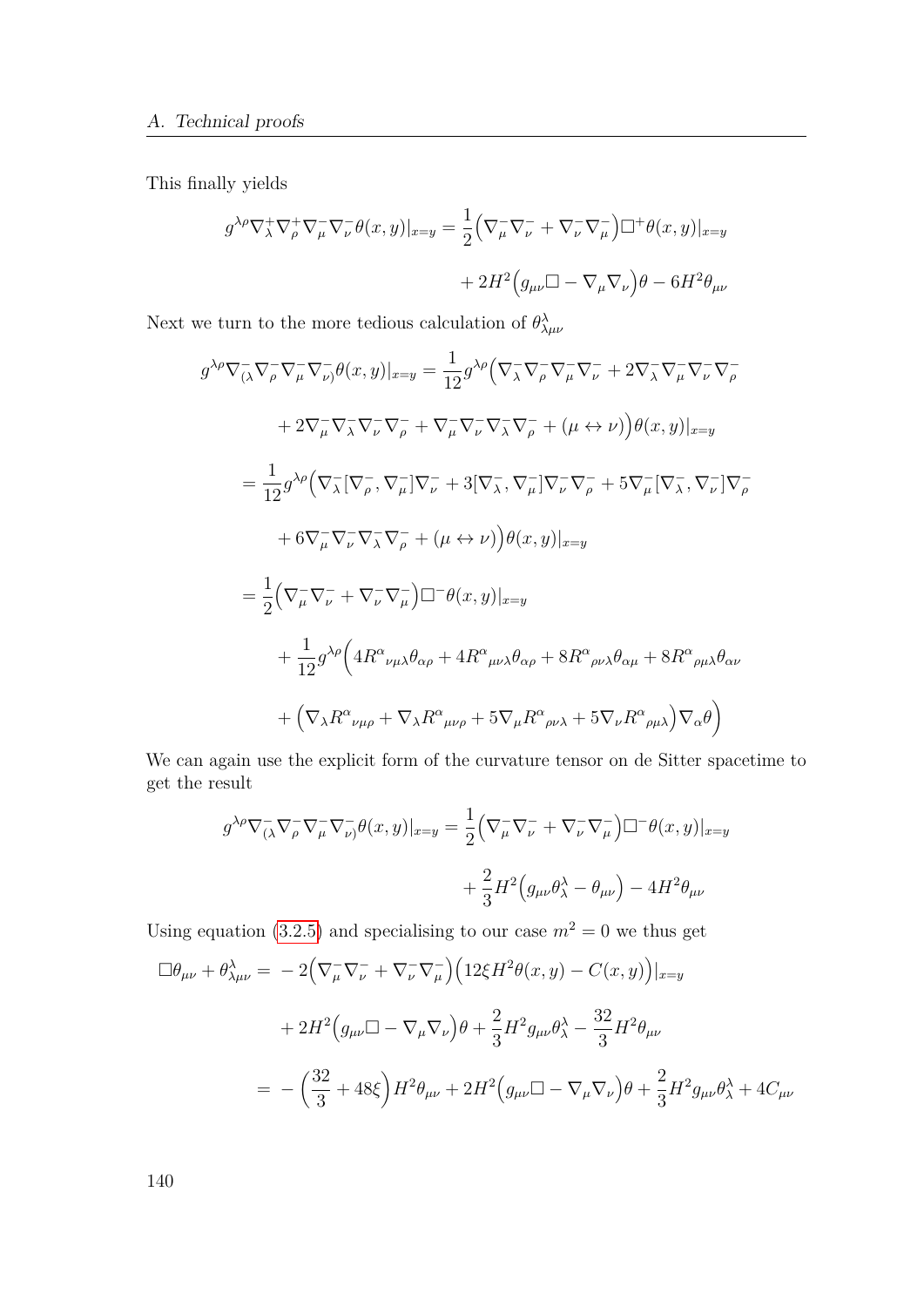# **A.3. Proof of Lemma [3.4.2](#page-96-0)**

First we show two auxiliary results.

### <span id="page-140-0"></span>**Lemma A.3.1.**

*Let*

$$
h_a(y) := y^{4a+2} + 3y^{4a+1} - (2a^2 + a)y^{2a+3} - 3y^{2a+2} + 2(2a^2 + a - 1)y^{2a+1} - 3y^{2a}
$$

$$
- (2a^2 + a)y^{2a-1} + 3y + 1
$$

*then*

$$
\forall a \in \mathbb{N}, y > 1: h_a(y) \ge 0
$$

### *Proof.*

The proof is done by double induction in *a*. For the induction step it suffices to show

$$
\forall a \in \mathbb{N}, y > 1: j_a(y) := h_{a+1}(y) - y^4 h_a(y) \ge 0
$$

which is then again done by induction, where for the induction step we show

$$
\forall a \in \mathbb{N}, y > 1: j_{a+1}(y) - y^2 j_a(y) \ge 0
$$

Combining all this we have to show

$$
h_1(y) \ge 0
$$
  

$$
h_2(y) - y^4 h_1(y) \ge 0
$$
  

$$
\forall a \in \mathbb{N}, y > 1: h_{a+2}(y) - y^2 h_{a+1}(y) - y^4 h_{a+1}(y) + y^6 h_a(y) \ge 0
$$

First we calculate

$$
h_1(y) = y^6 - 3y^4 + 4y^3 - 3y^2 + 1 = (y^2 - 1)^3 + 2(y - 1)^2(2y + 1) \ge 0
$$

and

$$
h_2(y) - y^4 h_1(y) = 3y^9 + 3y^8 - 14y^7 + 18y^5 - 4y^4 - 10y^3 + 3y + 1
$$
  
=  $(y - 1)^2(y + 1)(3y^6 + 6y^5 - 5y^4 - 2y^3 + 5y^2 + 4y + 1) \ge 0$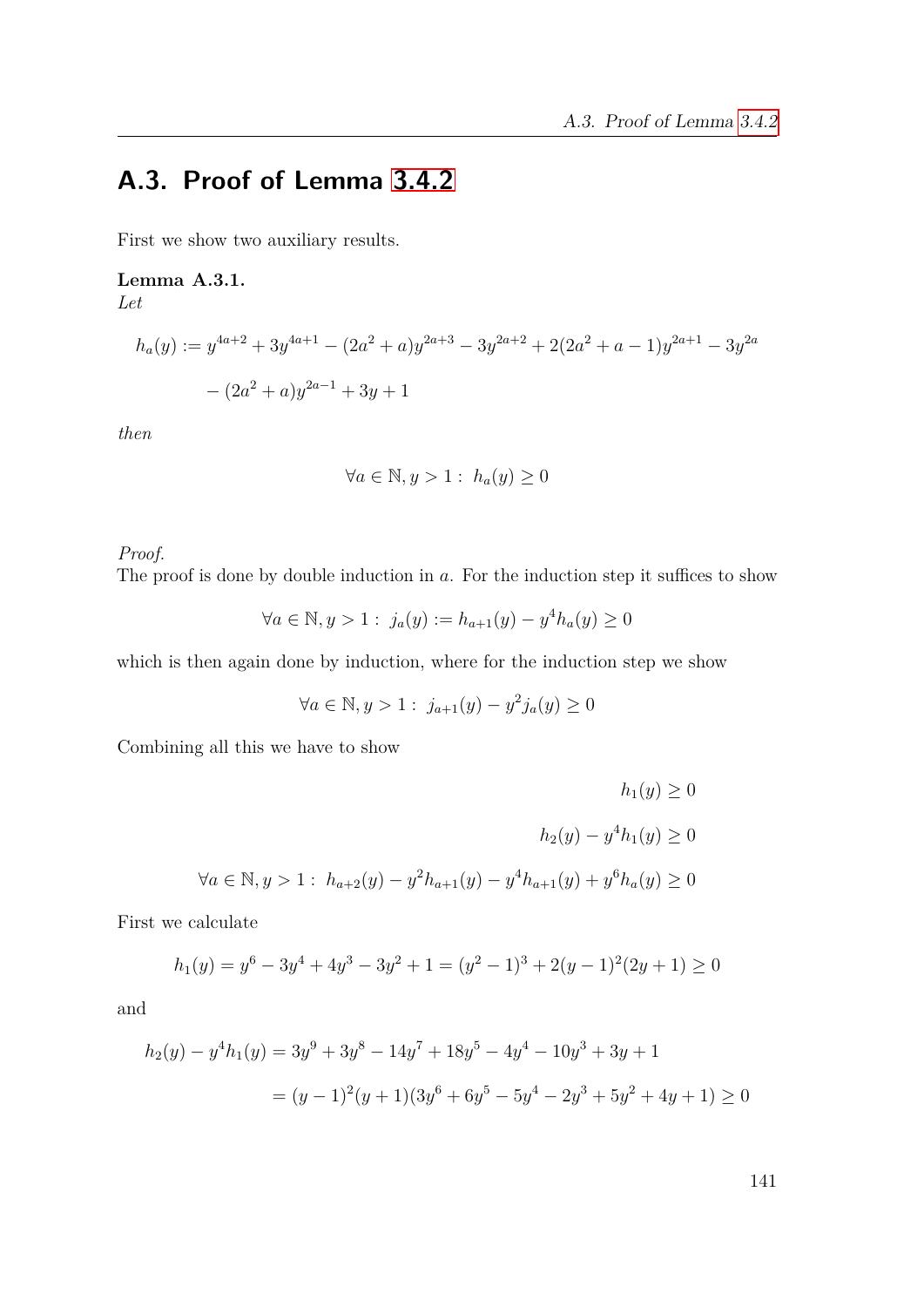### A. Technical proofs

The proof of the last inequality is very tedious. Therefore we skip the initial sorting of terms.

$$
j_{a+1}(y) - y^2 j_a(y) = h_{a+2}(y) - y^2 h_{a+1}(y) - y^4 h_{a+1}(y) + y^6 h_a(y)
$$
  
=  $4ay^{2a+3}(y^2 - 1)^3 + y^{2a+3}(y^2 - 1)^2(3y^2 - 7)$   
+  $(3y+1)(y^2 - 1)(y^4 - 1)$   
 $\ge y^{2a+3}(y^2 - 1)^2(3(y^2 - 1) + 4(a - 1)) \ge 0$ 

 $\Box$ 

This concludes the proof of the first auxiliary result.

### <span id="page-141-0"></span>**Lemma A.3.2.**

$$
\forall a \in \mathbb{N}, 0 < x < 1: \frac{1}{x} + \frac{(2a^2 + a) ((1 + x)^{2a} + (1 - x)^{2a})}{(1 + x)^{2a + 1} - (1 - x)^{2a + 1}}
$$

$$
\ge -\frac{2x}{1 - x^2} + \frac{(2a^2 + a - 1)((1 + x)^{2a - 2} + (1 - x)^{2a - 2})}{(1 + x)^{2a - 1} - (1 - x)^{2a - 1}}
$$

*Proof.* We begin the proof by multiplying with all the denominators and setting  $A := 1 + x$  and  $B := 1 - x$  to get the equivalent inequality

$$
AB(A^{2a+1} - B^{2a+1})(A^{2a-1} - B^{2a-1})
$$

$$
+ \frac{1}{2}(2a^2 + a)(A - B)AB(A^{2a} + B^{2a})(A^{2a-1} - B^{2a-1})
$$

$$
+ \frac{1}{2}(A - B)^2(A^{2a+1} - B^{2a+1})(A^{2a-1} - B^{2a-1})
$$

$$
+ \frac{1}{2}(2a^2 + a - 1)(A - B)AB(A^{2a-2} + B^{2a-2})(A^{2a+1} - B^{2a+1}) \ge 0
$$

Expanding all the terms, dividing by  $B^{4a+2}$  and defining  $y = \frac{A}{B}$  $\frac{A}{B}$  this is equivalent to

$$
y^{4a+2} + 3y^{4a+1} - (2a^2 + a)y^{2a+3} - 3y^{2a+2} + 2(2a^2 + a - 1)y^{2a+1} - 3y^{2a} - (2a^2 + a)y^{2a-1} + 3y + 1 \ge 0
$$

which was proved to be true  $\forall a \in \mathbb{N}, y > 1$  in lemma [A.3.1](#page-140-0) where  $y > 1 \Leftrightarrow 0 <$  $x < 1$ . This proves the claim.  $\Box$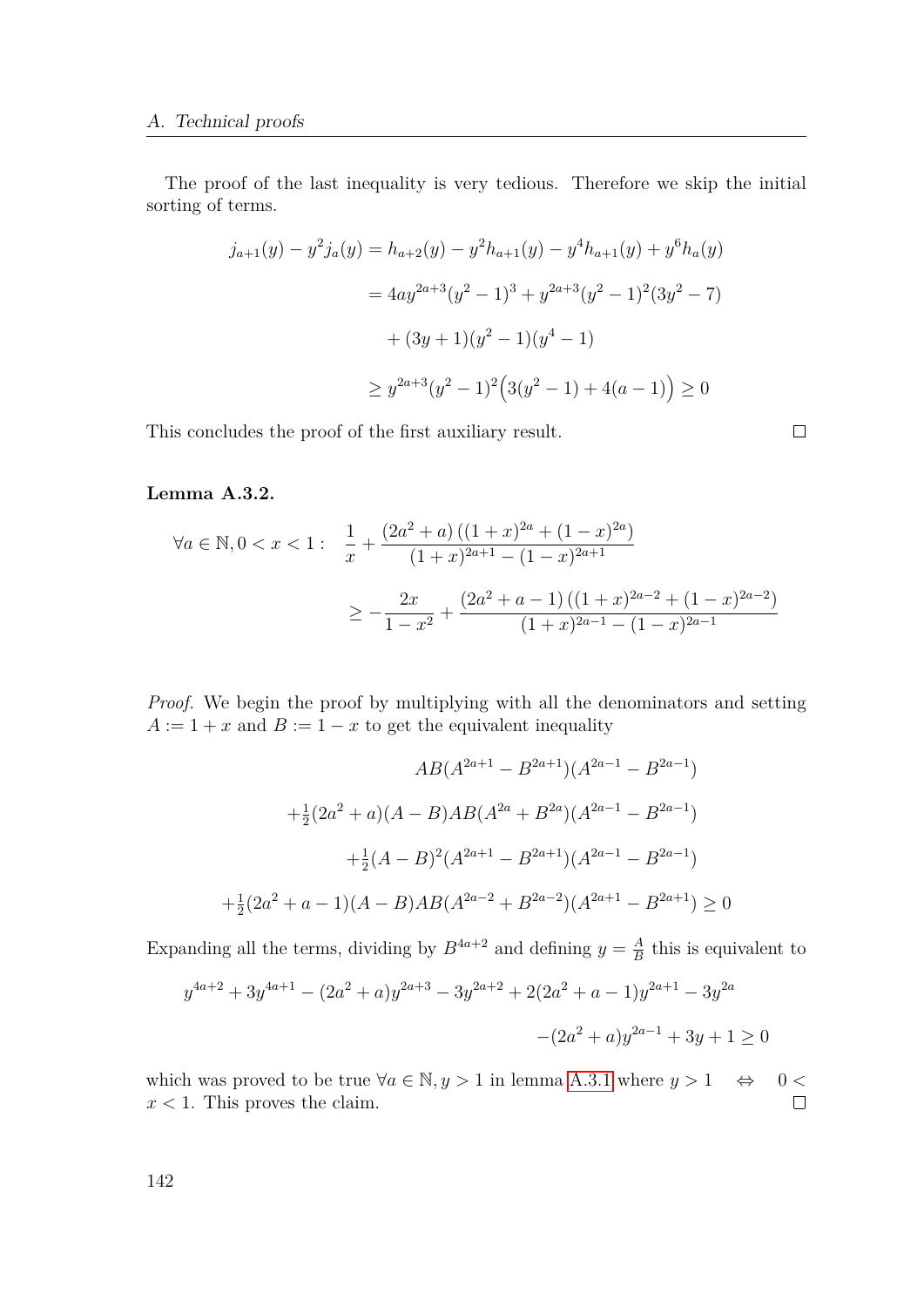Now we proceed to prove Lemma [3.4.2.](#page-96-0) The statement is trivial for  $\beta = 0$ . For  $\beta > 0$  we have, using  $x = \frac{\beta}{\beta}$ *β*0

$$
f_a(\beta_0, \beta) = \frac{1}{(2a-1)!} \partial_{\beta_0}^{(2a-2)} \frac{1}{\beta_0^2 - \beta^2}
$$
  
= 
$$
\frac{(2a-2)!}{2\beta(2a-1)!} \left( \frac{1}{(\beta_0 - \beta)^{2a-1}} - \frac{1}{(\beta_0 + \beta)^{2a-1}} \right)
$$
  
= 
$$
\frac{1}{2x(2a-1)\beta_0^{2a}} \left( \frac{1}{(1-x)^{2a-1}} - \frac{1}{(1+x)^{2a-1}} \right)
$$

This yields

$$
(2x\beta_0^{2a})^{a+1} (1-x^2)^{2a^2+a} f_a^{a+1}(\beta_0, \beta) = \frac{1-x^2}{(2a-1)^{a+1}} ((1+x)^{2a-1} - (1-x)^{2a-1})^{a+1}
$$

$$
(2x\beta_0^{2a})^{a+1} (1-x^2)^{2a^2+a} f_{a+1}^a(\beta_0, \beta) = \frac{2x}{(2a+1)^a} ((1+x)^{2a+1} - (1-x)^{2a+1})^a
$$

and because  $\forall a \in \mathbb{N}, 0 < x < 1$ :  $(2x\beta_0^{2a})^{a+1}(1-x^2)^{2a^2+a} > 0$  we can define

$$
g_a(x) := \frac{2x}{(2a+1)^a} \left( (1+x)^{2a+1} - (1-x)^{2a+1} \right)^a
$$

$$
- \frac{1-x^2}{(2a-1)^{a+1}} \left( (1+x)^{2a-1} - (1-x)^{2a-1} \right)^{a+1}
$$

and it remains to show that  $\forall a \in \mathbb{N}, 0 < x < 1$ :  $g_a(x) \geq 0$ .

Taking the derivative of  $g_a(x)$  yields

$$
g'_a(x) := \left[\frac{1}{x} + \frac{(2a^2 + a) ((1 + x)^{2a} + (1 - x)^{2a})}{(1 + x)^{2a+1} - (1 - x)^{2a+1}}\right]
$$

$$
\cdot \frac{2x}{(2a+1)^a} \left((1+x)^{2a+1} - (1-x)^{2a+1}\right)^a
$$

$$
- \left[-\frac{2x}{1-x^2} + \frac{(2a^2 + a - 1)((1+x)^{2a-2} + (1-x)^{2a-2})}{(1+x)^{2a-1} - (1-x)^{2a-1}}\right]
$$

$$
\cdot \frac{1-x^2}{(2a-1)^{a+1}} \left((1+x)^{2a-1} - (1-x)^{2a-1}\right)^{a+1}
$$

1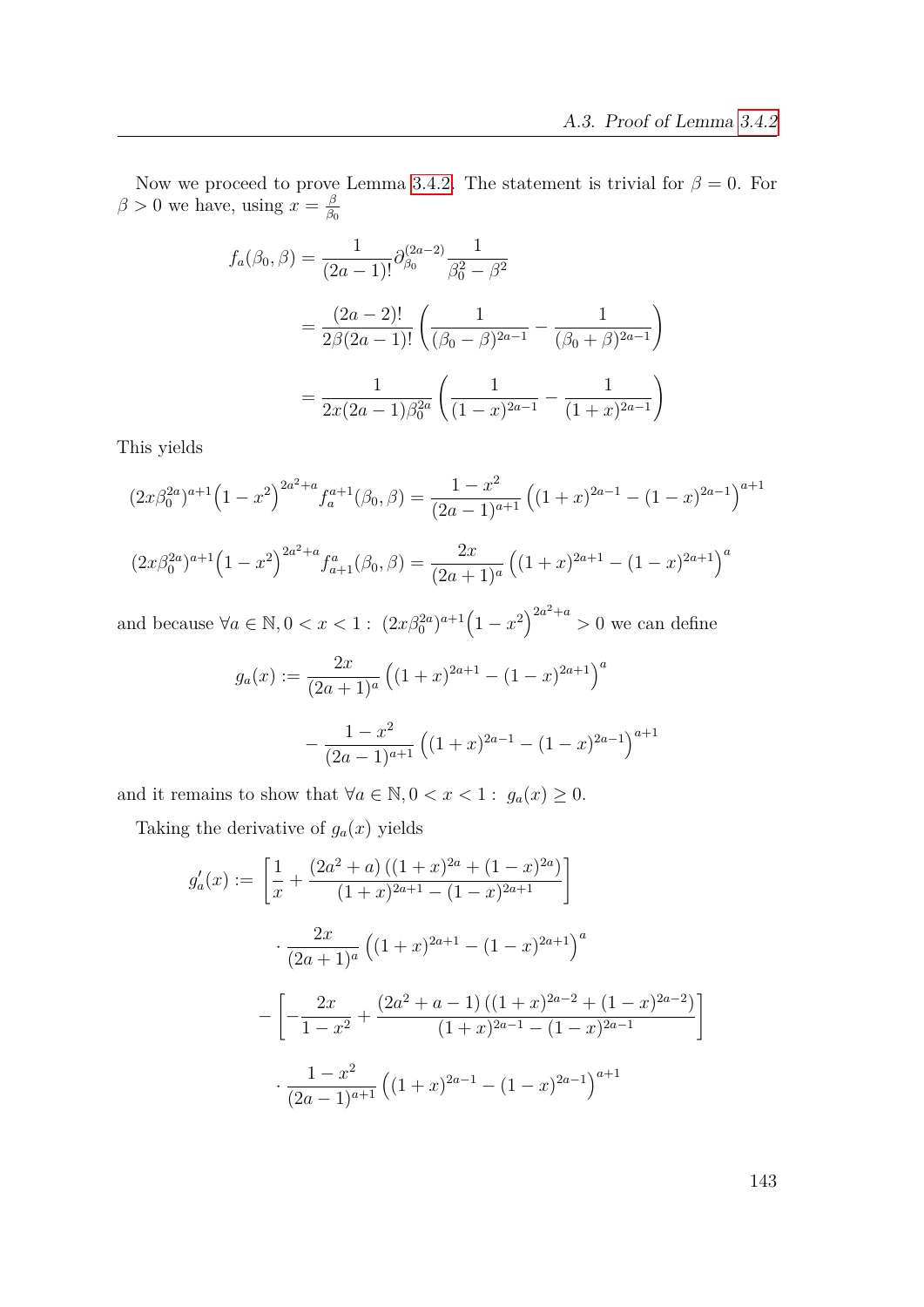Due to lemma [A.3.2](#page-141-0) this implies

$$
\forall a \in \mathbb{N}, 0 < x < 1: \ g'_a(x) \ge \left[ \frac{1}{x} + \frac{(2a^2 + a) \left( (1+x)^{2a} + (1-x)^{2a} \right)}{(1+x)^{2a+1} - (1-x)^{2a+1}} \right] g_a(x)
$$

As  $g_a$  is a smooth function of *x* with  $\forall a \in \mathbb{N} : \lim_{x \to 0} g_a(x) = \lim_{x \to 0} g'_a(x) = 0$  and

$$
\forall a \in \mathbb{N}, 0 < x < 1: \ \frac{1}{x} + \frac{\left(2a^2 + a\right)\left((1+x)^{2a} + (1-x)^{2a}\right)}{(1+x)^{2a+1} - (1-x)^{2a+1}} \ge 0
$$

this proves the claim.

## **A.4. Idea of Proof for Conjecture [3.4.3](#page-97-0)**

First a supplementary inequality will be proved, which is of some value for certain parameter values.

A relation which can be proved for strictly non-vanishing mass  $m > 0$  is

<span id="page-143-0"></span>
$$
\forall a \in \mathbb{N}: \left(\frac{g_a(m,\beta)}{g_0(m,\beta)}\right)^{a+1} \le \left(\frac{g_{a+1}(m,\beta)}{g_0(m,\beta)}\right)^a \tag{A.4.1}
$$

which obviously holds true by Jensen's inequality, as  $g_0(m, \beta) > 0$  and thus  $\beta^{2a} \frac{g_a(m, \beta)}{g_0(m, \beta)}$ *g*0(*m,β*) can be interpreted as mode integral of the probability measure

$$
d\mu_{m,\beta}(q) = \frac{1}{g_0(m,\beta)\left(e^{\sqrt{q^2 + m^2 \beta^2}} - 1\right)\sqrt{q^2 + m^2 \beta^2}}dq
$$

Obviously relation [\(3.4.4\)](#page-97-1) follows from [\(A.4.1\)](#page-143-0) if

$$
g_0(m,\beta) \le \frac{g_a^{a+1}(0,\beta)}{g_{a+1}^a(0,\beta)} = \frac{[\zeta(2a)\Gamma(2a)]^{a+1}}{[\zeta(2a+2)\Gamma(2a+2)]^a}
$$

which can never hold for all *a* at finite *m* as the right hand side exponentially converges to 0 for increasing *a*. However, if one is only interested in a small number of moments for a sufficiently large mass of the field and low temperature of the state the estimate [\(A.4.1\)](#page-143-0) can be usable. For example, if one is only interested in the first inequality one needs only  $g_0(m, \beta) \leq \frac{5}{12}$  which is fulfilled for  $\beta m > 1.5$  as can easily be checked numerically.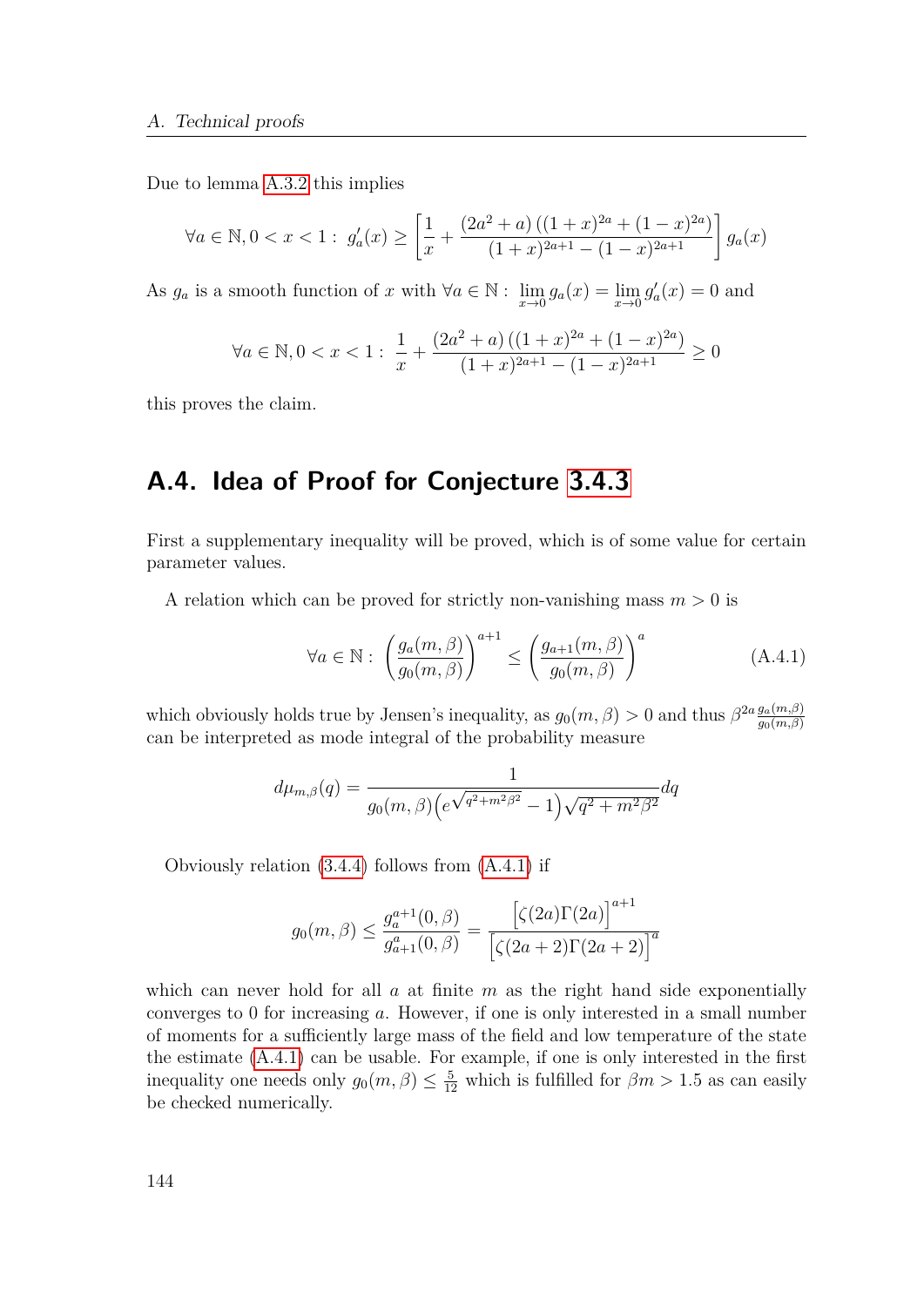Now we make some remarks concerning a strategy to prove conjecture [3.4.3.](#page-97-0) Defining  $M := \beta m$  it would suffice to show

<span id="page-144-0"></span>
$$
\forall a \in \mathbb{N}: \frac{d}{dM} \frac{g_a^{a+1}(M,\beta)}{g_{a+1}^a(M,\beta)} \le 0 \tag{A.4.2}
$$

For the case  $a = 0$  relation  $(A.4.2)$  can easily be seen to hold. Additionally the relation

$$
\forall a \in \mathbb{N}, M \ge 0: \ \frac{g_a^{a+1}(M,\beta)}{g_{a+1}^a(M,\beta)} \le \frac{g_{a-1}^a(M,\beta)}{g_a^{a-1}(M,\beta)} \tag{A.4.3}
$$

holds by Jensen's inequality for the probability measure

$$
d\mu_{a,m,\beta}(q) = \frac{q^{2a-2}}{g_{a-1}(m,\beta)\left(e^{\sqrt{q^2 + m^2 \beta^2}} - 1\right)\sqrt{q^2 + m^2 \beta^2}}dq
$$

One easily sees that  $\lim_{M \to \infty} g_0(M) = 0$  so it is sufficient to show

$$
\forall a \in \mathbb{N}, M \geq 0: \; \frac{d}{dM} \frac{g_a^{a+1}(M, \beta)}{g_{a+1}^a(M, \beta)} \neq 0
$$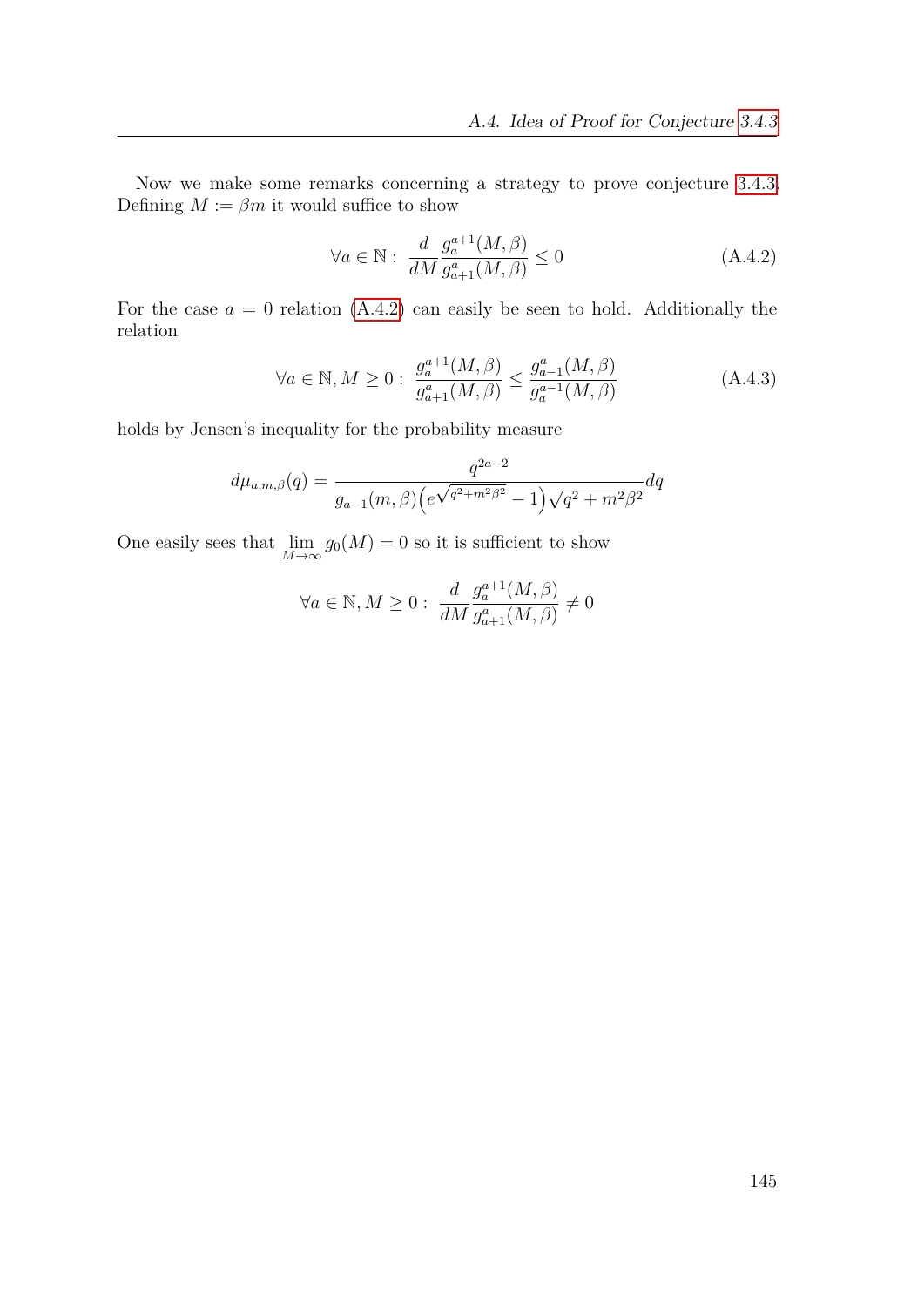# **B. Introduction to Probability Theory**

This appendix will present some fundamental notions of probability theory in a very condensed form. Proofs of lemmas and theorems are omitted and can be found in standard literature. The aim of this appendix is to define expectation values and correlations of random fields in a self contained form. First the necessary spaces and structures will be introduced, then random fields are defined and last the concept of integration on measure spaces will be explained to enable the definition of expectation values.

**Definition B.0.1.** ( $\sigma$ -algebra)

Let  $\Omega$  be a set and  $\mathcal{P}(\Omega)$  its power set, i.e. the set of all subsets of  $\Omega$ . A subset  $\mathscr{F} \subset \mathcal{P}(\Omega)$  is called a  $\sigma$ **-algebra** if

- $\Omega \in \mathscr{F}$
- If  $A \in \mathscr{F}$ , then  $\Omega \backslash A = A^c \in \mathscr{F}$ .
- If  $\forall n \in \mathbb{N} : A_n \in \mathscr{F}$ , then  $\bigcup_{n \in \mathbb{N}} A_n \in \mathscr{F}$ .

The elements of  $\mathscr F$  are called **measurable sets** and  $(\Omega, \mathscr F)$  is called a **measurable space**.

#### **Lemma B.0.2.** *(generating set)*

*For every*  $\mathcal{C} \in \mathcal{P}(\Omega)$  *there is a*  $\sigma$ -algebra  $\sigma(\mathcal{C})$  *such that for any*  $\sigma$ -algebra  $\mathcal F$  *containing* C the relation  $\mathcal{C} \subset \sigma(\mathcal{C}) \subset \mathcal{F}$  holds.  $\sigma(\mathcal{C})$  can be formally defined as the intersection *of all*  $\sigma$ -*algebra*  $\mathscr F$  *containing*  $\mathscr C$  *and is called the*  $\sigma$ -*algebra generated by*  $\mathscr C$ *.*  $\mathscr C$  *is called a generating set for*  $\sigma(\mathcal{C})$ *.* 

**Definition B.0.3.** (Special  $\sigma$ -algebras)

• Let *I* be an index set and for all  $i \in I$  let  $(\Omega_i, \mathscr{F}_i)$  be a measurable space. Let  $\Omega = \Pi$  $\prod_{i \in I} \Omega_i$  denote the cartesian product and  $\pi_i : \Omega \to \Omega_i$  the canonical

projections. Then  $\otimes$  $\bigotimes\limits_{i\in I} \mathscr{F}_i := \sigma$  $\sqrt{2}$ U *i*∈*I*  $\pi_i^{-1}(\mathscr{F}_i)$  $\setminus$ is a  $\sigma$ -algebra on  $\Omega$  called the **product-***σ***-algebra**.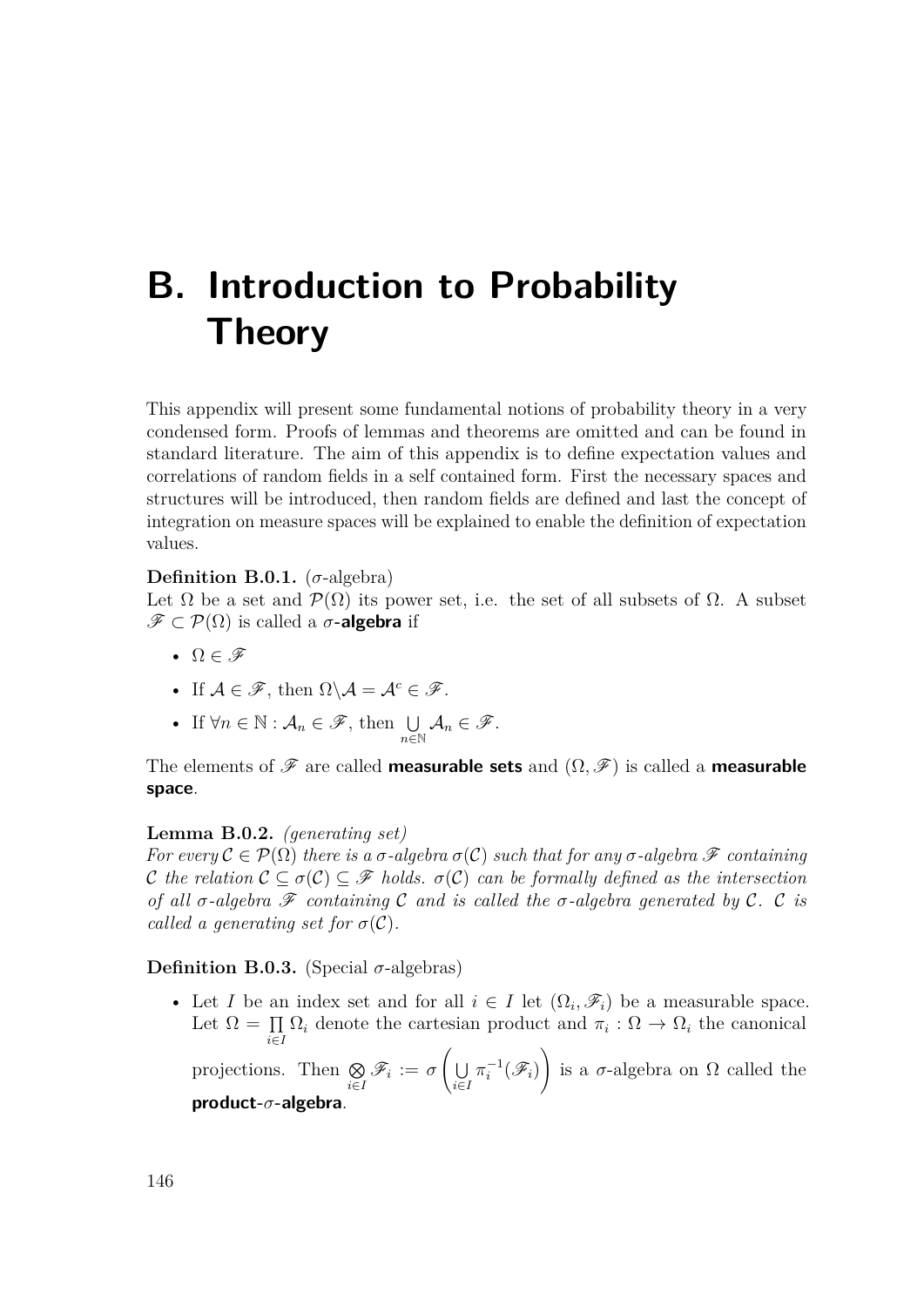- Let  $(\Omega, \mathscr{F})$  be a measurable space and  $\Omega \subset \Omega$ . Then  $\text{Tr}_{\widetilde{\Omega} \subset \Omega}(\mathscr{F}) := \{A \cap \Omega | A \in \mathscr{F}\}$  $\mathscr{F}$ } is a  $\sigma$ -algebra over  $\tilde{\Omega}$  and is called the **trace-** $\sigma$ -algebra.
- Let  $\mathcal{O}_n$  be the set of all open subsets of  $\mathbb{R}^n$ , then  $\mathscr{B}_n := \sigma(\mathcal{O}_n)$  is called the **Borel**  $\sigma$ -algebra. One usually denotes  $\mathscr{B}_1 = \mathscr{B}$ .

#### *Note.*

The Borel-*σ*-algebras are compatible with the trace- and product-*σ*-algebra in the sense that the relation  $\bigotimes_{i=1}^n \mathscr{B} = \mathscr{B}_n$  and for  $k < n$  the relation  $\text{Tr}_{\mathbb{R}^k \subset \mathbb{R}^n}(\mathscr{B}_n) = \mathscr{B}_k$ hold. These properties are very useful for the definition of integration and simplify the following treatment significantly.

**Definition B.0.4.** (measure, measure space, probability space) Let  $(\Omega, \mathscr{F})$  be a measurable space,  $\mu : \mathscr{F} \longrightarrow [0, \infty]$  a map.

- $\mu$  is called a **measure** if it satisfies
	- (a)  $\mu(\emptyset) = 0$

(b) For pairwise disjoint measurable sets  $A_n \in \mathscr{F}$  the property  $\mu$  $\sqrt{ }$  $\cup$  $\bigcup_{n\in\mathbb{N}}\mathcal{A}_n$  $\setminus$ = P  $\sum_{n \in \mathbb{N}} \mu(A_n)$ , called *σ*-additivity, holds.

 $(\Omega, \mathscr{F}, \mu)$  is then called a **measure space**.

• A measure  $\mu$  is called a **probability measure**, if  $\mu(\Omega) = 1$ . One usually denotes  $\mu = \mathbb{P}$ .  $(\Omega, \mathscr{F}, \mathbb{P})$  is then called a **probability space**.

*Notation.* •  $\mathcal{A}_n \nearrow \mathcal{A} \Leftrightarrow \forall n \in \mathbb{N} : \mathcal{A}_n \subseteq \mathcal{A}_{n+1} \wedge \mathcal{A} = \bigcup$  $\bigcup\limits_{n\in \mathbb{N}}\mathcal{A}_n$ •  $\mathcal{A}_n \searrow \mathcal{A} \Leftrightarrow \forall n \in \mathbb{N} : \mathcal{A}_n \supseteq \mathcal{A}_{n+1} \wedge \mathcal{A} = \bigcup$  $\bigcup\limits_{n\in\mathbb{N}}\mathcal{A}_n$ 

**Lemma B.0.5.** *(Properties of measures) Let*  $(\Omega, \mathcal{F}, \mu)$  *be a measure space, then* 

(a)  $\mu$  *is* **continuous** *from below and above, i.e. for*  $A_n$ ,  $A, B \in \mathcal{F}$ 

•  $A_n \nearrow A \Rightarrow \lim_{n \to \infty} \mu(A_n) = \mu(A)$ *•*  $\mathcal{A}_n$   $\searrow$   $\mathcal{A}$   $\wedge$   $\exists n \in \mathbb{N} : \mu(\mathcal{A}_n) < \infty$   $\Rightarrow$   $\lim_{n \to \infty} \mu(\mathcal{A}_n) = \mu(\mathcal{A})$  $\sqrt{ }$  $\setminus$ 

(b)  $\mu$  *is sigma*-subadditive, *i.e.*  $\mu$ U  $\bigcup\limits_{n\in \mathbb{N}}\mathcal{A}_n$  $\leq \sum$  $\sum_{n\in\mathbb{N}}\mu(\mathcal{A}_n)$ (c)  $\mu$  *is* **isotonous***, i.e.*  $\mathcal{A} \subset \mathcal{B}$  ⇒  $\mu(\mathcal{A}) \leq \mu(\mathcal{B})$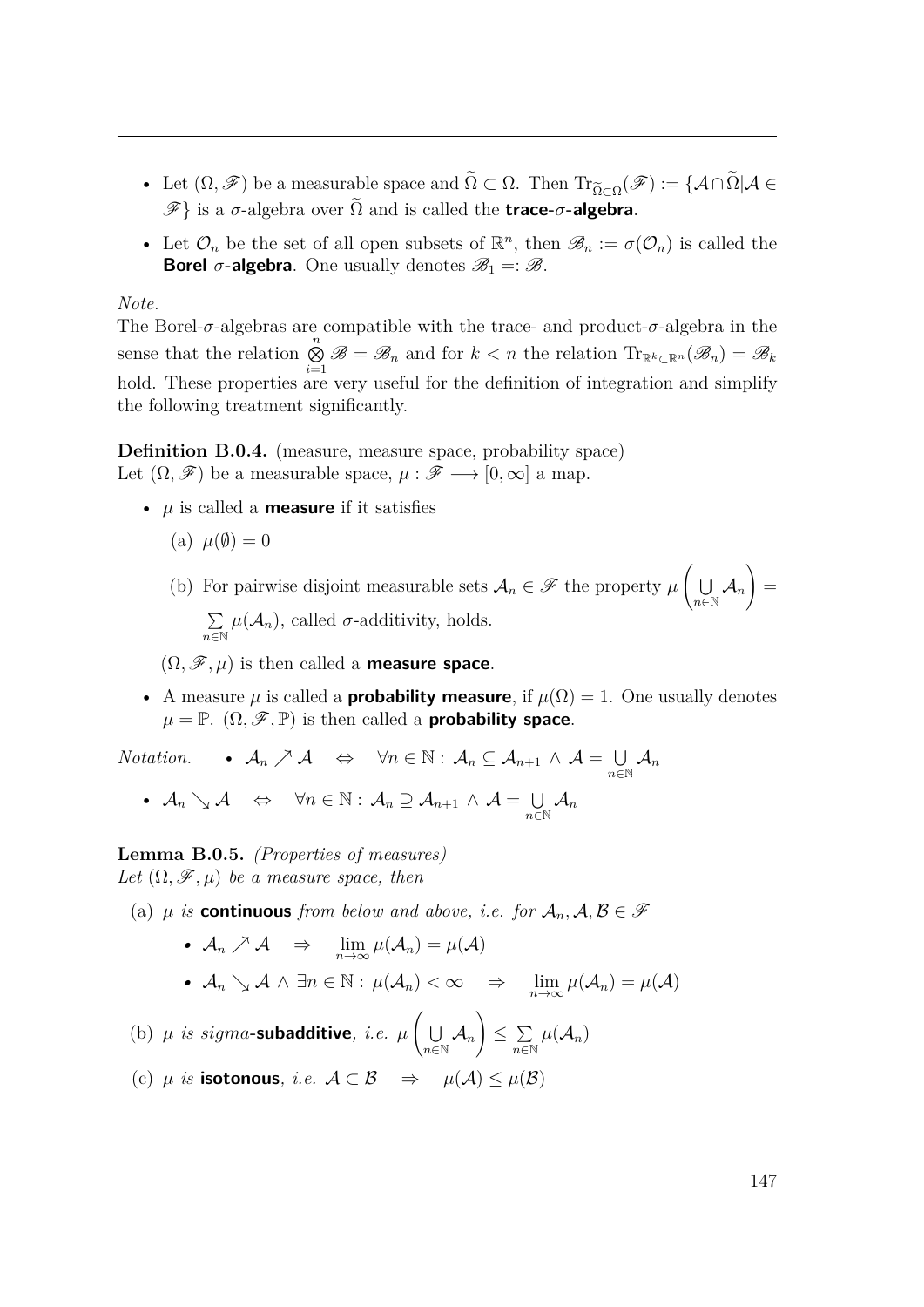#### **Definition B.0.6.**

Let  $(\Omega, \mathscr{F}, \mu)$  be a measure space, then  $\mu$  is called **concentrated** on  $\tilde{\Omega} \in \mathscr{F}$  if  $\mu(\Omega)\Omega = 0.$ 

#### **Definition B.0.7.** (Measurable map)

Let  $(\Omega, \mathscr{F})$  and  $(\Omega', \mathscr{F}')$  measurable spaces.  $f : \Omega \longrightarrow \Omega'$  is called **measurable** if  $\forall A \in \mathscr{F}' : f^{-1}(A) = {\omega \in \Omega | f(\omega) \in A} \in \mathscr{F}$ . A measurable map  $f : (\Omega, \mathscr{F}) \longrightarrow$  $(\mathbb{R}^n, \mathscr{B}_n)$  can be integrated using the Lebesgue integral.

## **Definition B.0.8.** (Real valued random variable, random vector)

Let  $(\Omega, \mathscr{F}, \mathbb{P})$  be a probability space, then a measurable map  $X : (\Omega, \mathscr{F}) \longrightarrow (\mathbb{R}, \mathscr{B})$ is called a real valued **random variable** on  $\Omega$  and a measurable map  $V : (\Omega, \mathscr{F}) \longrightarrow$  $(\mathbb{R}^n, \mathscr{B}_n)$  is called a real valued **random vector** on  $\Omega$ .

*Note.*

A random variable is a one-dimensional random vector and due to the properties of the Borel-*σ*-algebras real valued random vectors can be interpreted as collections of real valued random variables. Therefore the following statements on real valued random vectors are also applicable for real valued random variables and vice versa.

#### **Definition B.0.9.** (Real vector valued stochastic process, random field)

Let  $(\Omega, \mathscr{F}, \mathbb{P})$  be a probability space and T a totally ordered set, then a collection of real valued random vectors  ${V_t | t \in T}$  is called a real vector valued **stochastic process**. If  $\mathfrak{X}$  is a topological space, a collection of real valued random vectors  $\{V_x | x \in \mathfrak{X}\}\$ is called a real vector valued **random field**. A stochastic process is a special case of a random field, therefore random fields are used in the following for generality. In the following all random variables, random vectors, stochastic processes and random fields will be real valued thus this will no longer be explicitly mentioned.

#### **Definition B.0.10.** (Distribution of a random vector)

Let  $(\Omega, \mathscr{F}, \mathbb{P})$  be a probability space and *V* a random vector on  $\Omega$ , then the probability measure  $\mathbb{P}_V := \mathbb{P} \circ V^{-1}$  on  $(\mathbb{R}^n, \mathscr{B}_n)$  is called the **distribution** of the random vector. The existence of the distribution is guaranteed by the fact that the random vector is a measurable map.

#### *Note.*

For applications it usually suffices to characterise a random vector  $V$  by its distribution  $\mathbb{P}_V$  and the probability space  $(\mathbb{R}^n, \mathscr{B}_n, \mathbb{P}_V)$ . From this point of view, the underlying probability space  $(\Omega, \mathscr{F}, \mathbb{P})$  is no longer of interest and two random vectors *V* and *W* of the same dimension are called distributionally equivalent, if their distributions coincide  $\mathbb{P}_V = \mathbb{P}_W$ , even if their underlying probability spaces are different. This is particularly interesting for the integration theory.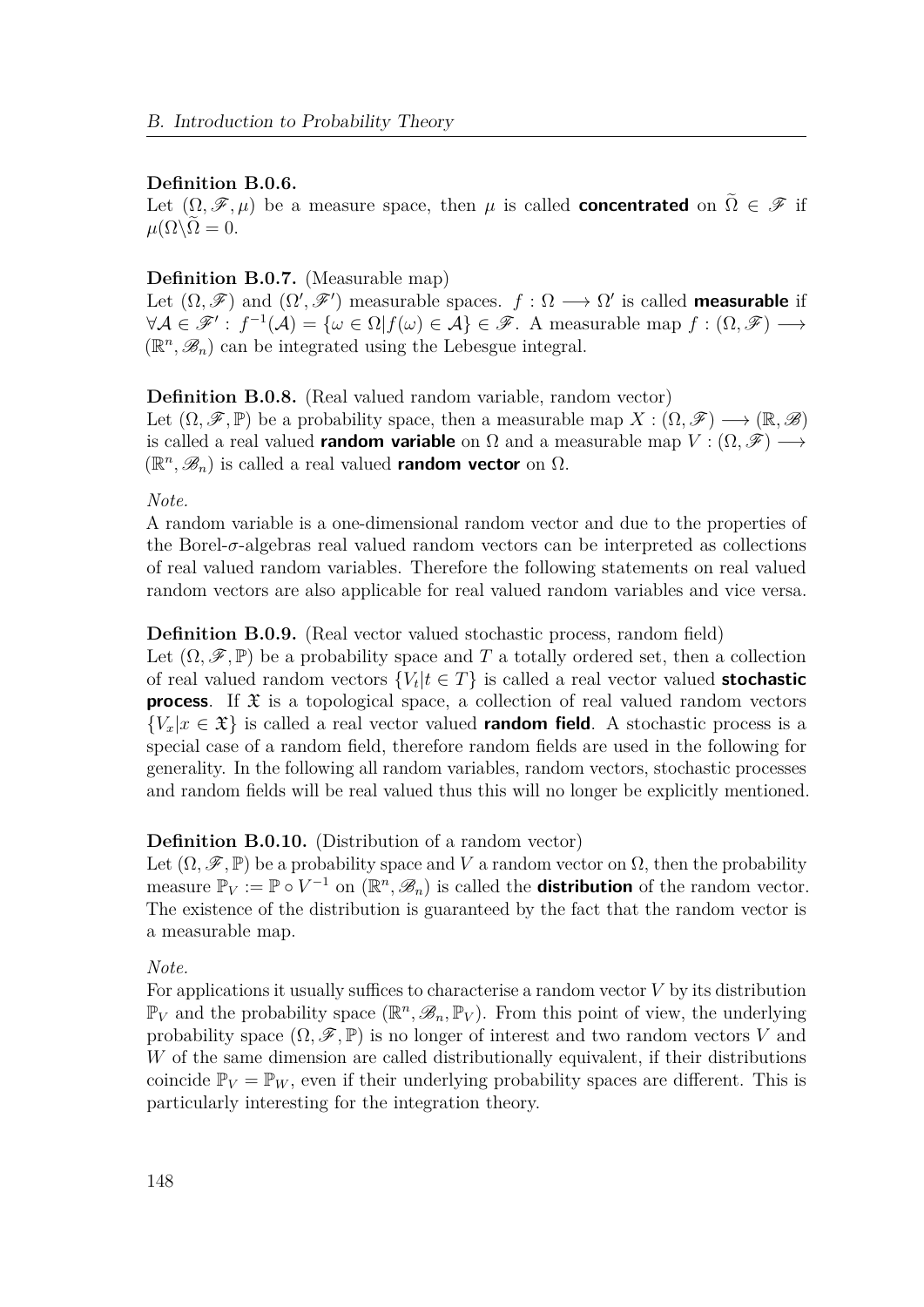#### **Definition B.0.11.** (Expectation value, correlation)

All random variables in this definition are defined on the probability space  $(\Omega, \mathscr{F}, \mathbb{P})$ .

• Let *X* be a random variable,  $d\mathbb{P}_X$  its distribution, then its **expectation value** is defined as

$$
\langle X \rangle := \int\limits_{\Omega} X(\omega) d\mathbb{P}(\omega) = \int\limits_{\mathbb{R}} x d\mathbb{P}_X(x)
$$

if this integral exists. It is obvious, that the expectation values coincide for distributionally equivalent random variables.

• Let *V* be a random vector,  $d\mathbb{P}_V$  its distribution and  $V_1, \ldots, V_n$  its components, then the **correlation**<sup>[1](#page-148-0)</sup> of the components is defined as

$$
\langle V_1 \dots V_n \rangle := \int_{\Omega} X_1(\omega) \dots X_n(\omega) d\mathbb{P}(\omega) = \int_{\mathbb{R}^n} x_1 \dots x_n d\mathbb{P}_V(x_1, \dots, x_n)
$$

if this integral exists.

• Let *X* be a random field whose parameter space  $\mathfrak X$  is a Lie group,  $\mathcal A_z \subseteq \mathfrak X$  a subset containing the neutral element of the group and  $A_y \subseteq \mathfrak{X}$  a subset of finite volume  $\int$  $\int_{\mathcal{A}_y} d_{\mathfrak{X}} y < \infty$ . Using the indicator function  $\mathbb{1}_{\mathcal{A}_y}$ , the function

$$
\mathcal{A}_z\to\mathbb{R}
$$

$$
z\mapsto \left(\int\limits_{\mathcal{A}_y}1\!\!1_{\mathcal{A}_y}(y*z) d_\mathfrak{X} y\right)^{-1}\int\limits_{\mathcal{A}_y}\left\langle X_y X_{y*z}\right\rangle 1\!\!1_{\mathcal{A}_y}(y*z) d_\mathfrak{X} y
$$

is called the **autocorrelation**<sup>[2](#page-148-1)</sup> function of *X* on  $A_y$ , if it exists.

*Note.*

In general, for a random vector *V* with components  $V_1, \ldots, V_n$  on a probability space  $(\Omega, \mathscr{F}, \mathbb{P}),$ 

$$
\langle V_1 \dots V_n \rangle \neq \int_{\mathbb{R}^n} x_1 \dots x_n d\mathbb{P}_{V_1}(x_1) \dots d\mathbb{P}_{V_n}(x_n)
$$

thus the knowledge of the distributions of the individual random variables is not sufficient but the distribution of the random vector is needed for the definition of the correlation.

<span id="page-148-0"></span><sup>&</sup>lt;sup>1</sup>As is common in the literature on cosmological perturbation theory, we use the term "correlation" as it is used in signal processing and not as it is used in stochastics.

<span id="page-148-1"></span><sup>2</sup>The term "autocorrelation" is also defined as used in signal processing and not as used in stochastics.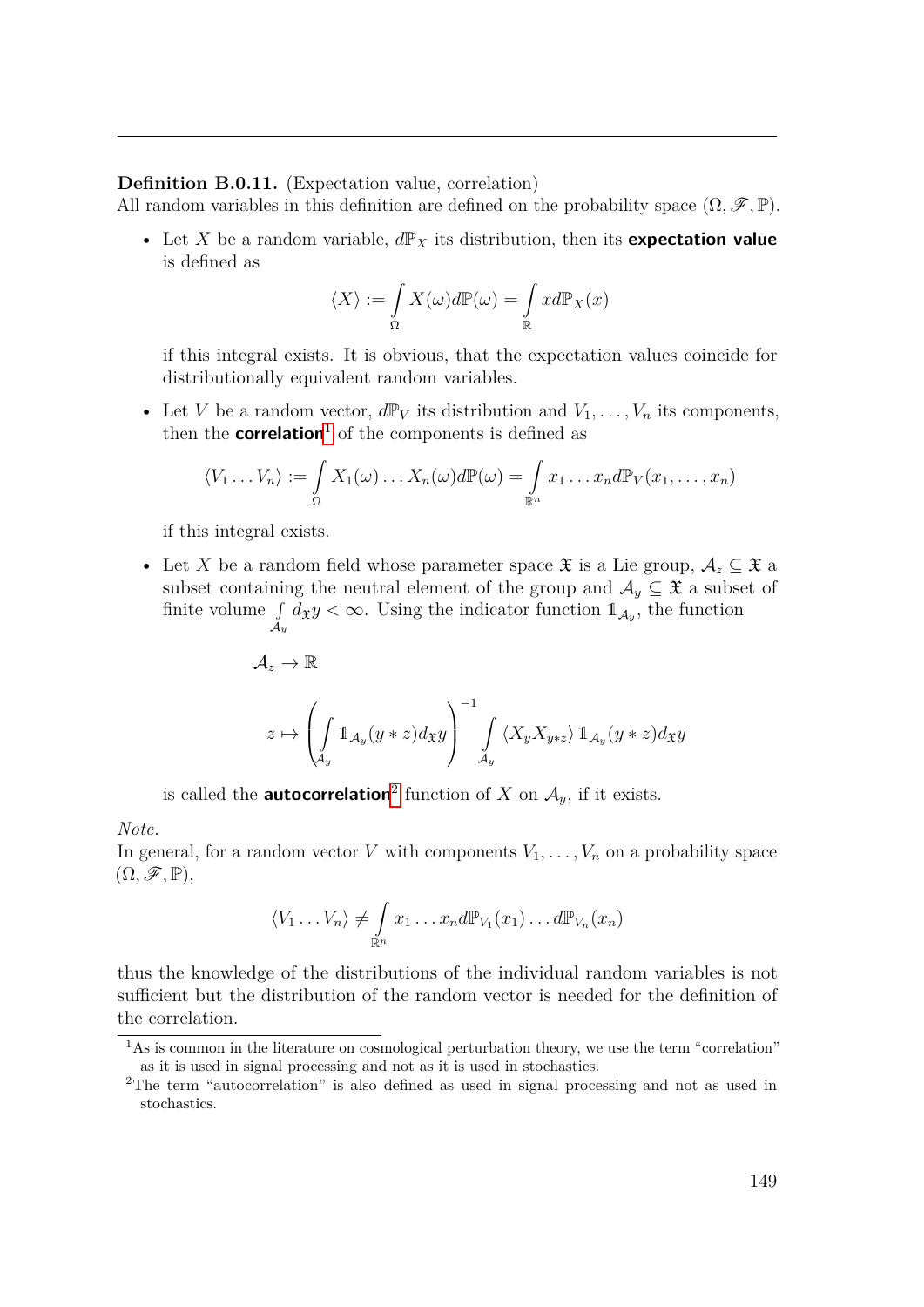## **Bibliography**

- [1] C. Bär, N. Ginoux, F. Pfäffle *Wave equations on Lorentzian manifolds and quantization*, ESI Lectures in Mathematics and Physics, EMS Publishing House (2007)
- [2] C. Beck, E.G.D. Cohen *Superstatistics*, Physica A, Volume 322, p. 267–275 (2003)
- [3] A. N. Bernal, M. Sánchez *On smooth Cauchy hypersurfaces and Geroch's splitting theorem*, Commun.Math.Phys. 243, p. 461–470 (2003)
- [4] N. D. Birrell, P. C. W. Davies *Quantum fields in curved space*, Cambridge University press (1982)
- [5] N. N. Bogoliubov, A. A. Logunov, I. T. Todorov *Introduction to Axiomatic Quantum Field Theory*, Reading, Mass.: W. A. Benjamin, Advanced Book Program (1975)
- [6] H. Bostelmann *Lokale Algebren und Operatorprodukte am Punkt*, Ph.D. thesis, http://webdoc.sub.gwdg.de/diss/2000/bostelmann, Göttingen (2000)
- [7] R. H. Brandenberger, H. A. Feldman, V. F. Mukhanov *Theory of Cosmological Perturbations*, Phys. Rep. 215, p. 203–333 (1992)
- [8] J. Bros, D. Buchholz *Towards a Relativistic KMS Condition*, Nucl. Phys. B 429, p. 291–318 (1994)
- [9] R. Brunetti, K. Fredenhagen, M. Köhler *The microlocal spectrum condition and Wick polynomials of free fields on curved spacetimes*, Commun. Math. Phys. 180, p. 633–652 (1996)
- [10] R. Brunetti, K. Fredenhagen, R. Verch The generally covariant locality principle: A new paradigm for local quantum physics, Commun. Math. Phys. 237, p. 31–68 (2003)
- [11] D. Buchholz, I. Ojima, H Roos *Thermodynamic Properties of Non-Equilibrium States in Quantum Field Theory*, Annals Phys. 297, p. 219–242 (2002)
- [12] D. Buchholz *On Hot Bangs and the Arrow of Time in Relativistic Quantum Field Theory*, Commun.Math.Phys. 237, p. 271–288 (2003)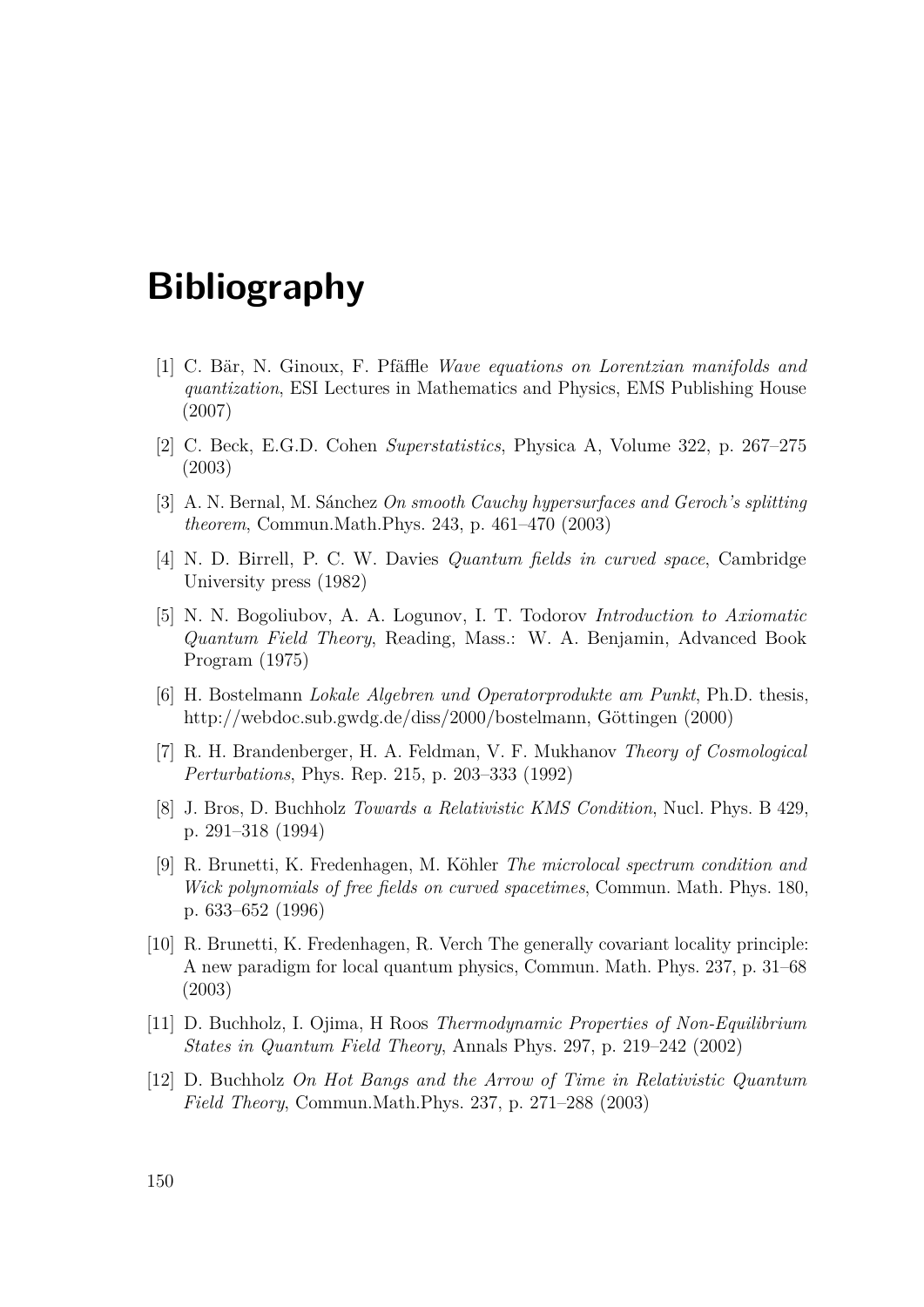- [13] D. Buchholz, J. Schlemmer *Local Temperature in Curved Spacetime*, Class. Quant. Grav. 24, F25-F31 (2007)
- [14] P. A. M. Dirac *Lectures on Quantum Mechanics*, Belfer Graduate School of Science, New York (1964)
- [15] S. Dodelson *Modern Cosmology*, Academic Press (2003)
- [16] J. Ehlers *Kinetic Theory of Gases in General Relativity Theory*, Lecture Notes in Physics 28, Springer, p. 78-105 (1974)
- [17] C. J. Fewster, D. S. Hunt *Quantization of linearized gravity in cosmological vacuum spacetimes*, arXiv:math-ph/1203.0261 (2012)
- [18] R. Giles *Mathematical Foundations of Thermodynamics*, Pergamon, Oxford (1964)
- [19] R. Haag, N. M. Hugenholtz, M. Winnink *On the equilibrium states in quantum statistical mechanics*, Comm. Math. Phys. 5, 3, p. 215–236. (1967)
- [20] R. Haag *Local Quantum Physics: Fields, Particles, Algebras*, 2nd Edition, Springer (1996)
- [21] S. Hollands, R. M. Wald *Local Wick polynomials and time ordered products of quantum fields in curved spacetime*, Commun. Math. Phys. 223, p. 289–326 (2001)
- [22] L. Hörmander *The analysis of partial differential operators, Vol 1*, Springer (1983)
- [23] R. Hübener *Lokale Gleichgewichtszustände massiver Bosonen*, Diploma thesis, Göttingen (2005))
- [24] H. Kalf *On the expansion of a function in terms of spherical harmonics in arbitrary dimensions*, Bull. Belg. Math. Soc. Simon Stevin Volume 2, Number 4, p. 361–380 (1995)
- [25] A. Knospe *Lokales thermales Gleichgewicht und Quanten-Energie-Ungleichungen für Dirac-Felder auf gekrümmten Raumzeiten*, Diploma thesis, Leipzig (2010)
- [26] M. Küskü *A Class of Almost Equilibrium States in Robertson-Walker Spacetimes*, Ph.D. thesis, Hamburg (2008)
- [27] E. H. Lieb, J. Yngvason *The Physics and Mathematics of the Second Law of Thermodynamics*, Phys. Rep. 310, p. 1–96 (1999)
- [28] F. Lindner *Lokales thermales Gleichgewicht mit zeitlich variierendem Hintergrund*, Diploma thesis, Leipzig (2009)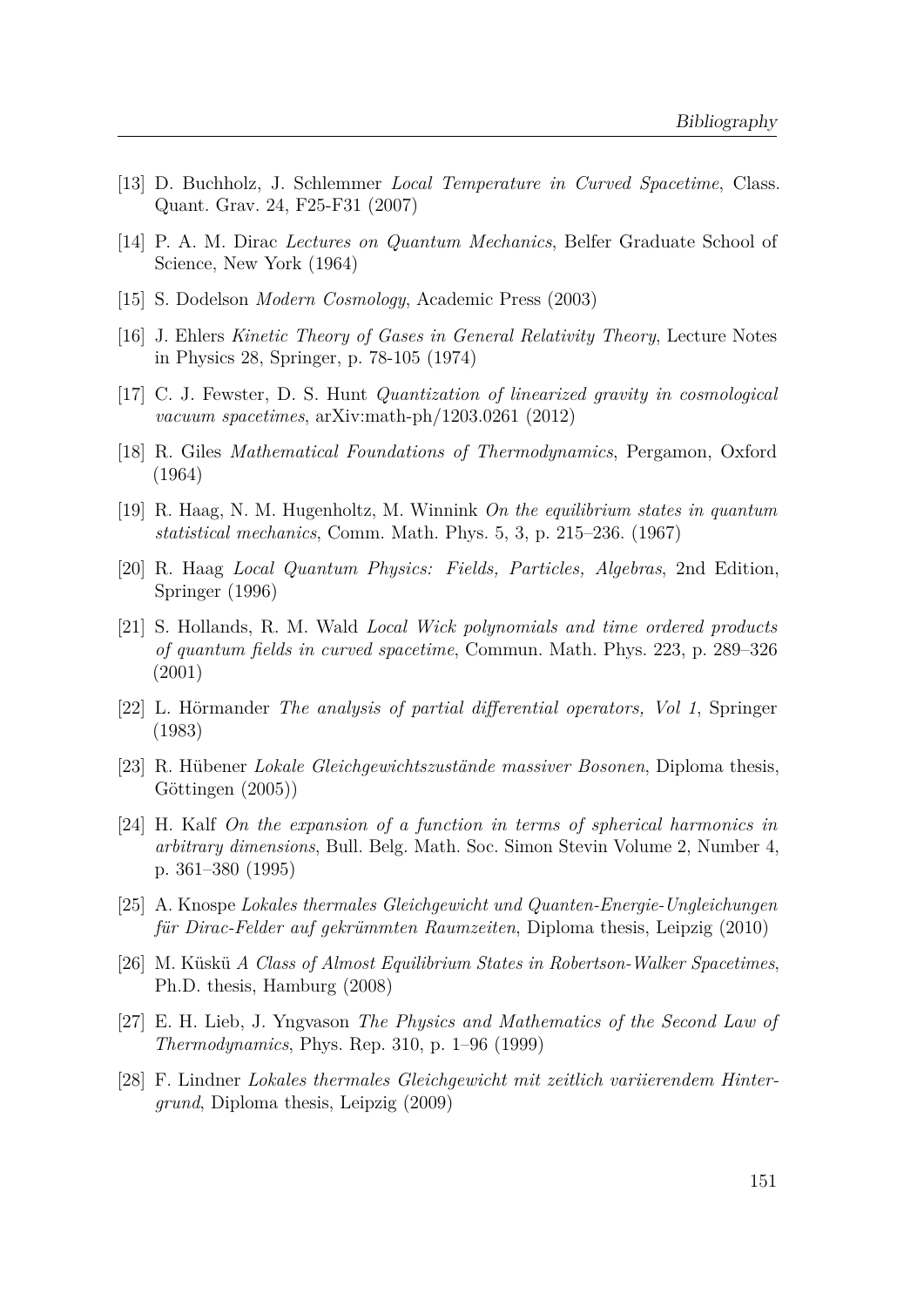- [29] C. Lüders, J. E. Roberts *Local Quasiequivalence and Adiabatic Vacuum States*, Commun. Math. Phys., 134, p. 29–63 (1990)
- [30] C. W. Misner, K. S. Thorne, J. A. Wheeler *Gravitation*, W. H. Freeman, San Francisco, U.S.A. (1973)
- [31] H. Olbermann *States of Low Energy on Robertson-Walker Spacetimes*, Class. Quantum Grav. 24, p. 5011-5030 (2007)
- [32] B. O'Neill *Elementary Differential Geometry*, 2nd Revised Edition, Academic Press (2006)
- [33] A. Perez, H. Sahlmann, D. Sudarsky *On the quantum origin of the seeds of cosmic structure*, Class. Quantum Grav. 23, p. 2317–2354 (2006)
- [34] N. Pinamonti *private communication*
- [35] N. Pinamonti *Conformal generally covariant quantum field theory: The scalar field and its Wick products*, Commun. Math. Phys. 288, p. 1117–1135 (2009)
- [36] A. Reichold *private communication*
- [37] R. K. Sachs, A. M. Wolfe *Perturbations of a Cosmological Model and Angular Variations of the Microwave Background*, The Astrophysical Journal 147, p. 73 (1967)
- [38] H. Sahlmann, R. Verch *Passivity and microlocal spectrum condition*, Commun. Math. Phys., 214, p.705–731 (2000)
- [39] K. Sanders *Equivalence of the (generalised) Hadamard and microlocal spectrum condition for (generalised) free fields in curved spacetime*, Commun. Math. Phys. 295, p. 485–501 (2010)
- [40] J. Schlemmer *Gleichgewichtszustände auf der de Sitter-Raumzeit*, Diploma thesis, Göttingen (2005)
- [41] J. Schlemmer *Local Thermal Equilibrium States and Unruh Detectors in Quantum Field Theory*, arXiv:hep-th/0702096 (2007)
- [42] J. Schlemmer *Local Thermal Equilibrium on Cosmological Spacetimes*, Ph.D. thesis, Leipzig (2010)
- [43] J. Schlemmer, R. Verch *Local Thermal Equilibrium States and Quantum Energy Inequalities*, Annales Henri Poincare 9, 5, p. 945–978 (2008)
- [44] C. Solveen *Local Thermal Equilibrium in Quantum Field Theory on Flat and Curved Spacetimes*, Class. Quantum Grav. 27, p. 23 (2010)
- [45] C. Solveen *Local Thermal Equilibrium and KMS states in Curved Spacetime*, arXiv:gr-qc/1211.0431 (2012)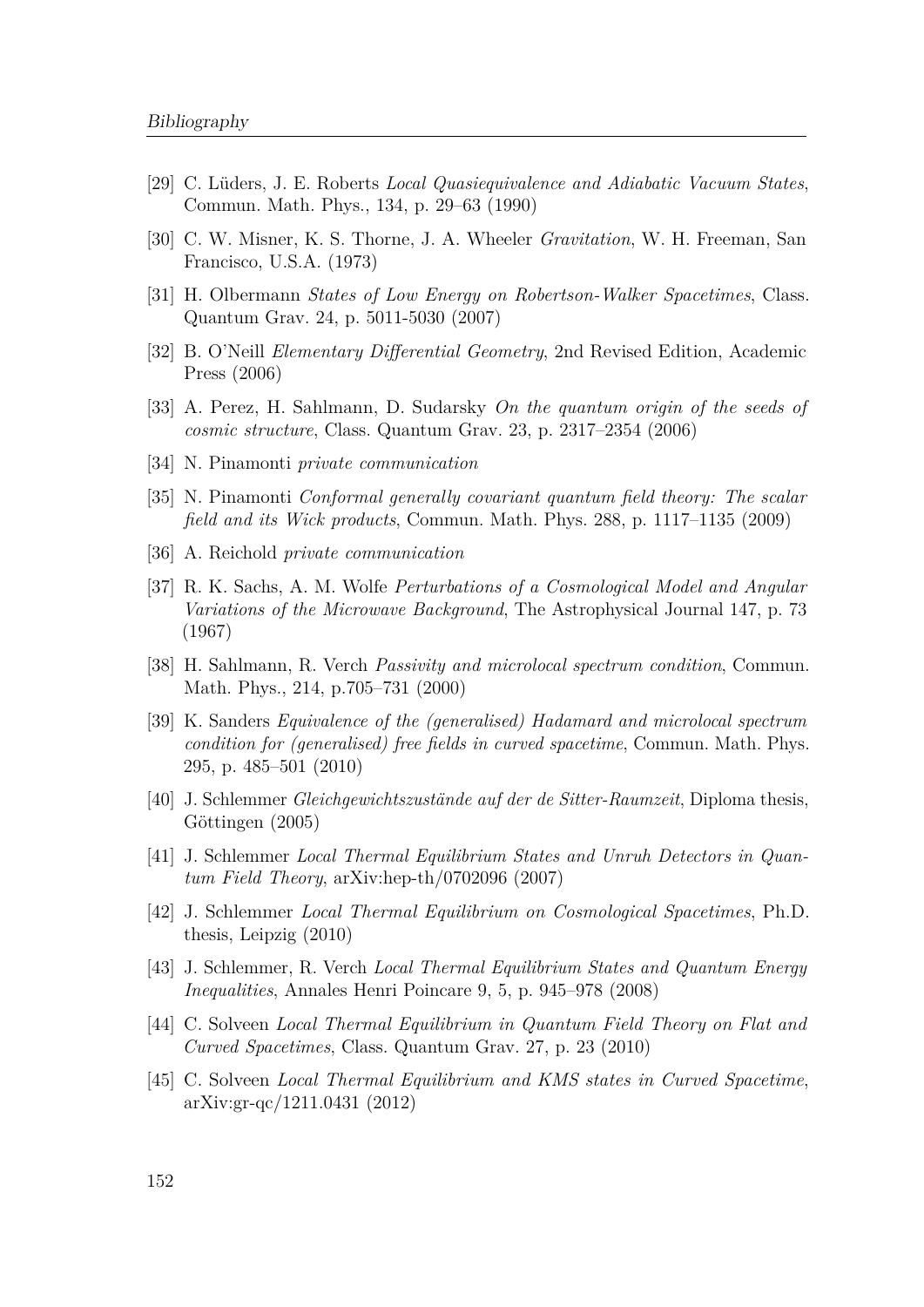- [46] A. Stottmeister *Zur Thermodynamik gekrümmter Raumzeiten*, Diploma thesis, Göttingen (2009)
- [47] N. Straumann *From primordial quantum fluctuations to the anisotropies of the cosmic microwave background radiation*, Annalen der Physik, 15, No. 10–11, p. 701–845 (2006)
- [48] R. M. Wald *The Back Reaction Effect in Particle Creation in Curved Spacetime*, Commun. Math. Phys. 54, p. 1 (1977)
- [49] R. M. Wald *Quantum field theory in curved spacetime and black hole thermodynamics*, Chicago Lectures in Physics, The University of Chicago Press (1994)
- [50] D. Werner *Funktionalanalysis*, 5., erweiterte Auflage, Springer-Verlag (2005)
- [51] E. Komatsu, K. M. Smith, J. Dunkley, C. L. Bennett, B. Gold, G. Hinshaw, N. Jarosik, D. Larson, M. R. Nolta, L. Page, D. N. Spergel, M. Halpern, R. S. Hill, A. Kogut, M. Limon, S. S. Meyer, N. Odegard, G. S. Tucker, J. L. Weiland, E. Wollack, E. L. Wright *Seven-Year Wilkinson Microwave Anisotropy Probe (WMAP) Observations: Cosmological Interpretation*, Astrophys. J. Suppl. 192, 18 (2011)
- [52] J. Zschoche *private communication*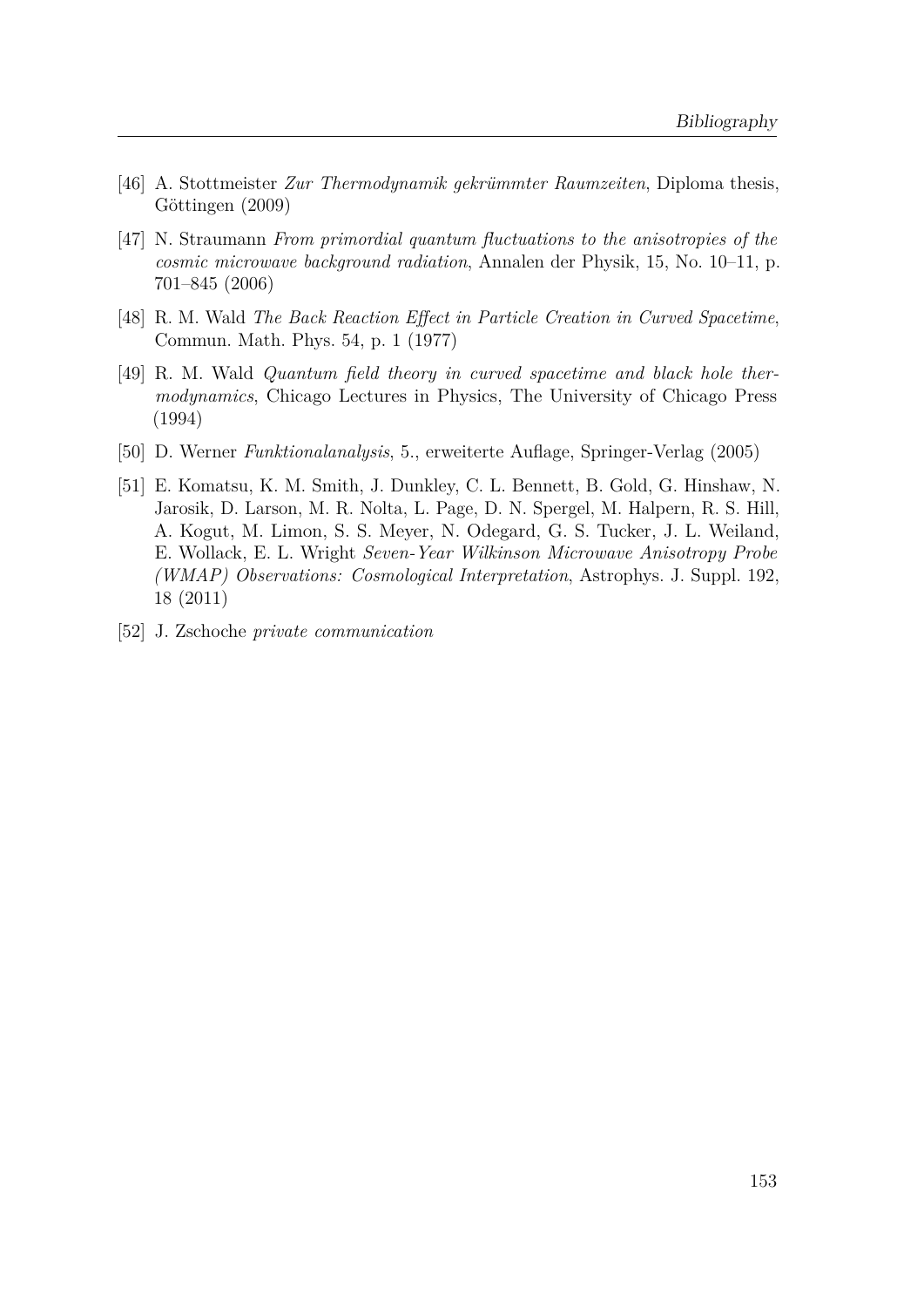## **Acknowledgements**

I would like to thank Professor Rainer Verch for giving me the opportunity to work on this topic that makes contact with a diverse range of theories of modern physics. His advice and especially his support for working on my own ideas significantly helped shape this work into its present form.

The International Max Planck Research School supported this work financially and by offering a pleasant working environment, for which I am grateful.

Further, I would like to thank Prof. Detlev Buchholz, Dr. Jan Schlemmer, Dr. Nicola Pinamonti, Dr. Thomas-Paul Hack as well as many others for conversations, which provided a great deal of inspiration for this work and influence my view of the topic of this work. Likewise, thanks go to all the other members of the Quantum Field Theory and Gravity work group who supported this work to various degrees; especially Alexander Knospe, Falk Lindner, Thomas Ludwig, Anas Much, Adam Reichold and Jan Zschoche provided a lot of valuable creative and technical advice. I would like to particularly thank Adam Reichold and Jan Zschoche, who proof read this work and thereby helped improve countless tiny details and remedy some less tiny flaws.

Lastly, I would like to acknowledge the moral support I received from many people, notably my friends and family. Most importantly, I thank Prof. Hanno Gottschalk, who was my diploma supervisor and also encouraged me before and during my doctoral studies on several occasions. Thanks go to my friends in Leipzig, including David Dubray, Julian Hofrichter, Adam Reichold, Gesa Wilangowski and Jan Zschoche for countless, sometimes heated, discussions on a variety of serious as well as nonsensical, professional as well as trivial topics. I would like to thank my family and my friends outside Leipzig, who also provided a great deal of support and motivation. I especially thank Carina and Dario.